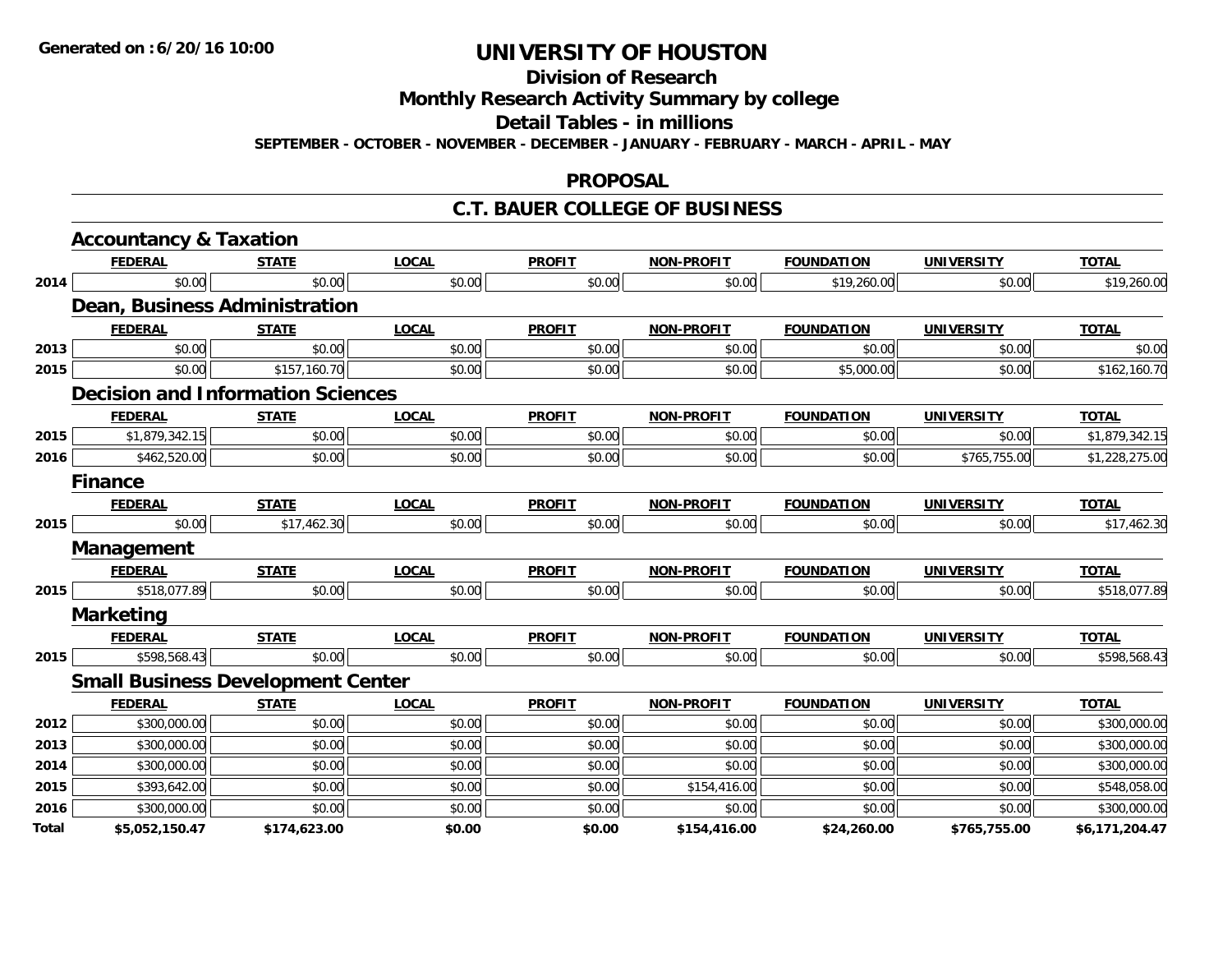# **Division of Research**

**Monthly Research Activity Summary by college**

**Detail Tables - in millions**

**SEPTEMBER - OCTOBER - NOVEMBER - DECEMBER - JANUARY - FEBRUARY - MARCH - APRIL - MAY**

### **PROPOSAL**

### **COLLEGE OF ARCHITECTURE**

|      | Architecture          |              |              |               |                   |                   |                   |              |
|------|-----------------------|--------------|--------------|---------------|-------------------|-------------------|-------------------|--------------|
|      | <b>FEDERAL</b>        | <b>STATE</b> | <b>LOCAL</b> | <b>PROFIT</b> | <b>NON-PROFIT</b> | <b>FOUNDATION</b> | <b>UNIVERSITY</b> | <b>TOTAL</b> |
| 2012 | \$140,758.05          | \$0.00       | \$0.00       | \$0.00        | \$0.00            | \$8,200.00        | \$2,500.00        | \$151,458.05 |
| 2013 | \$89,843.25           | \$0.00       | \$0.00       | \$0.00        | \$24,714.50       | \$0.00            | \$0.00            | \$114,557.75 |
| 2014 | \$0.00                | \$0.00       | \$0.00       | \$0.00        | \$24,925.20       | \$0.00            | \$0.00            | \$24,925.20  |
| 2015 | \$370,150.00          | \$0.00       | \$0.00       | \$0.00        | \$0.00            | \$0.00            | \$0.00            | \$370,150.00 |
| 2016 | \$50,000.00           | \$0.00       | \$0.00       | \$7,987.00    | \$0.00            | \$0.00            | \$0.00            | \$57,987.00  |
|      | Desir Angletts attend |              |              |               |                   |                   |                   |              |

# **Dean, Architecture**

|       | <b>FEDERAL</b> | STATE  | <b>LOCAL</b> | <b>PROFIT</b> | <b>NON-PROFIT</b> | <b>FOUNDATION</b> | <b>UNIVERSITY</b> | <b>TOTAL</b> |
|-------|----------------|--------|--------------|---------------|-------------------|-------------------|-------------------|--------------|
| 2012  | \$0.00         | \$0.00 | \$0.00       | \$0.00        | \$5,000.00        | \$0.00            | \$0.00            | .000.00      |
| 2014  | \$0.00         | \$0.00 | \$0.00       | \$0.00        | \$0.00            | \$0.00            | 748.00<br>\$1,001 | .748.00      |
| Total | \$650,751.30   | \$0.00 | \$0.00       | \$7,987.00    | \$54,639.70       | \$8,200.00        | \$1,004,248.00    | .725.826.00  |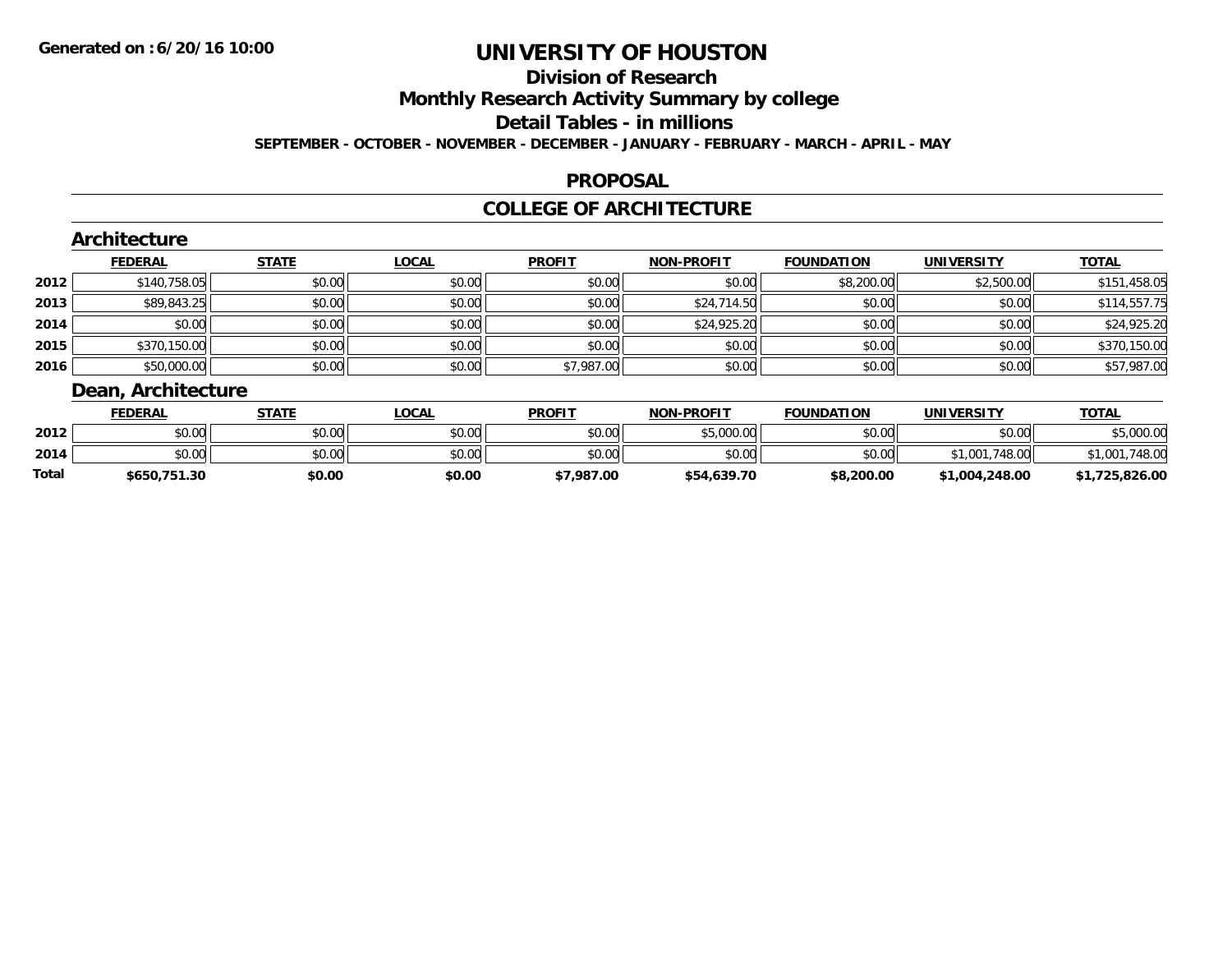**2014**

**2015**

**2016**

**2014**

**2016**

**Dean, Education**

# **UNIVERSITY OF HOUSTON**

### **Division of Research**

**Monthly Research Activity Summary by college**

#### **Detail Tables - in millions**

**SEPTEMBER - OCTOBER - NOVEMBER - DECEMBER - JANUARY - FEBRUARY - MARCH - APRIL - MAY**

### **PROPOSAL**

### **COLLEGE OF EDUCATION**

### **Consistency Mgmt and Coop Disc**

|      | <b>FEDERAL</b>                    | <b>STATE</b> | <b>LOCAL</b> | <b>PROFIT</b> | <b>NON-PROFIT</b> | <b>FOUNDATION</b> | <b>UNIVERSITY</b> | <b>TOTAL</b>   |
|------|-----------------------------------|--------------|--------------|---------------|-------------------|-------------------|-------------------|----------------|
| 2012 | \$4,176,056.65                    | \$0.00       | \$30,000.00  | \$0.00        | \$957,408.00      | \$0.00            | \$0.00            | \$5,163,464.65 |
| 2013 | \$2,480,018.64                    | \$0.00       | \$0.00       | \$0.00        | \$0.00            | \$0.00            | \$0.00            | \$2,480,018.64 |
| 2014 | \$2,632,766.14                    | \$0.00       | \$235,590.00 | \$0.00        | \$0.00            | \$0.00            | \$0.00            | \$2,868,356.14 |
| 2016 | \$0.00                            | \$0.00       | \$284,013.00 | \$0.00        | \$0.00            | \$0.00            | \$0.00            | \$284,013.00   |
|      | <b>Curriculum and Instruction</b> |              |              |               |                   |                   |                   |                |
|      | <b>FEDERAL</b>                    | <b>STATE</b> | <b>LOCAL</b> | <b>PROFIT</b> | <b>NON-PROFIT</b> | <b>FOUNDATION</b> | <b>UNIVERSITY</b> | <b>TOTAL</b>   |
| 2012 | \$2,161,385.90                    | \$714,991.00 | \$120,000.00 | \$0.00        | \$57,153.00       | \$0.00            | \$394,235.00      | \$3,447,764.90 |
| 2013 | \$2,457,888.50                    | \$351,775.00 | \$0.00       | \$0.00        | \$3,500.00        | \$0.00            | \$258,964.50      | \$3,072,128.00 |

4 \$4,201,990.19|| \$1,834,645.80|| \$21,958.00|| \$0.00|| \$237,200.00|| \$50,000.00|| \$262,874.00|| \$6,608,667.99

\$4,493,887.22 \$569,898.20 \$0.00 \$0.00 \$0.00 \$89,931.00 \$50,000.00 \$5,203,716.42

\$1,727,739.20 \$961,896.62 \$0.00 \$69,500.00 \$10,000.00 \$0.00 \$0.00 \$2,769,135.82

**FEDERAL STATE LOCAL PROFIT NON-PROFIT FOUNDATION UNIVERSITY TOTAL**

4 \$2,149,993.50| \$258,000.00| \$0.00| \$0.00| \$5,700.00| \$0.00| \$2,413,693.50

6 \$3,200,007.80|| \$0.00|| \$0.00|| \$0.00|| \$0.00|| \$25,000.00|| \$0.00|| \$3,225,007.80

### **Educational Leadership & Policy Studies**

|      | <b>FEDERAL</b> | <b>STATE</b> | <u>LOCAL</u> | <b>PROFIT</b> | <b>NON-PROFIT</b> | <b>FOUNDATION</b> | <b>UNIVERSITY</b> | <b>TOTAL</b>   |
|------|----------------|--------------|--------------|---------------|-------------------|-------------------|-------------------|----------------|
| 2012 | \$1,079,092.00 | \$366,462.00 | \$0.00       | \$0.00        | \$32,160.00       | \$43,833.50       | \$1,816,362.70    | \$3,337,910.20 |
| 2013 | \$208,076.00   | \$0.00       | \$0.00       | \$0.00        | \$15,825.00       | \$87,009.00       | \$0.00            | \$310,910.00   |
| 2014 | \$3,297,883.40 | \$263,000.00 | \$27,400.00  | \$0.00        | \$406,350.00      | \$0.00            | \$172,455.00      | \$4,167,088.40 |
| 2015 | \$4,246,996.50 | \$0.00       | \$0.00       | \$0.00        | \$0.00            | \$0.00            | \$78,750.00       | \$4,325,746.50 |
| 2016 | \$4,098,650.85 | \$0.00       | \$375,000.00 | \$35,000.00   | \$0.00            | \$48,660.00       | \$54,093.00       | \$4,611,403.85 |

#### **Institute for Urban Education**

|      | <b>FEDERAL</b> | <b>CTATE</b>       | 0 <sup>n</sup><br>UUA | <b>PROFIT</b>                             | -PROFIT<br>NON- | <b>FOUNDATION</b> | <b>UNIVERSITY</b> | $T^{\prime}$<br>v.      |
|------|----------------|--------------------|-----------------------|-------------------------------------------|-----------------|-------------------|-------------------|-------------------------|
| 2013 | 60.00<br>u.uu  | $\sim$ 00<br>JU.UU | 0.00<br>vv.vv         | $\sim$ 0.00<br>JU.                        | 0000<br>vv.vv   | 0000              | 0.00<br>PU.UU     | $\sim$ $\sim$<br>D.U¢   |
| 2014 | \$0.00         | $\sim$ 00<br>JU.UU | 0.00<br>pu.uu         | $\uparrow$ $\uparrow$ $\uparrow$<br>vv.vu | 0000<br>vv.vv   | 0000              | 0000<br>JU.UU     | $\sim$ $\sim$<br>\$0.0C |

#### **Psychological, Health, and Learning Sciences**

|      | <b>FEDERAL</b>                    | <b>STATE</b> | <u>LOCAL</u>                     | <b>PROFIT</b> | <b>NON-PROFIT</b> | <b>FOUNDATION</b> | <b>UNIVERSITY</b> | <b>TOTAL</b>                           |
|------|-----------------------------------|--------------|----------------------------------|---------------|-------------------|-------------------|-------------------|----------------------------------------|
| 2012 | 0.02771001<br>. 1.ZOH<br>JJ, UJ / | .195.697.00  | $\circ$ $\circ$ $\circ$<br>DU.UU | \$0.00        | \$0.00            | \$43,833.50       | \$332,179.04      | .428.80<br>$\sqrt{2}$<br>¢Γ<br>\$5,4UY |
| 2013 | \$3,053,773.00                    | \$71,610.00  | nn na<br>DU.UU                   | \$0.00        | \$19,530.53       | \$300,318.00      | \$475,030.00      | \$3,920,261.53                         |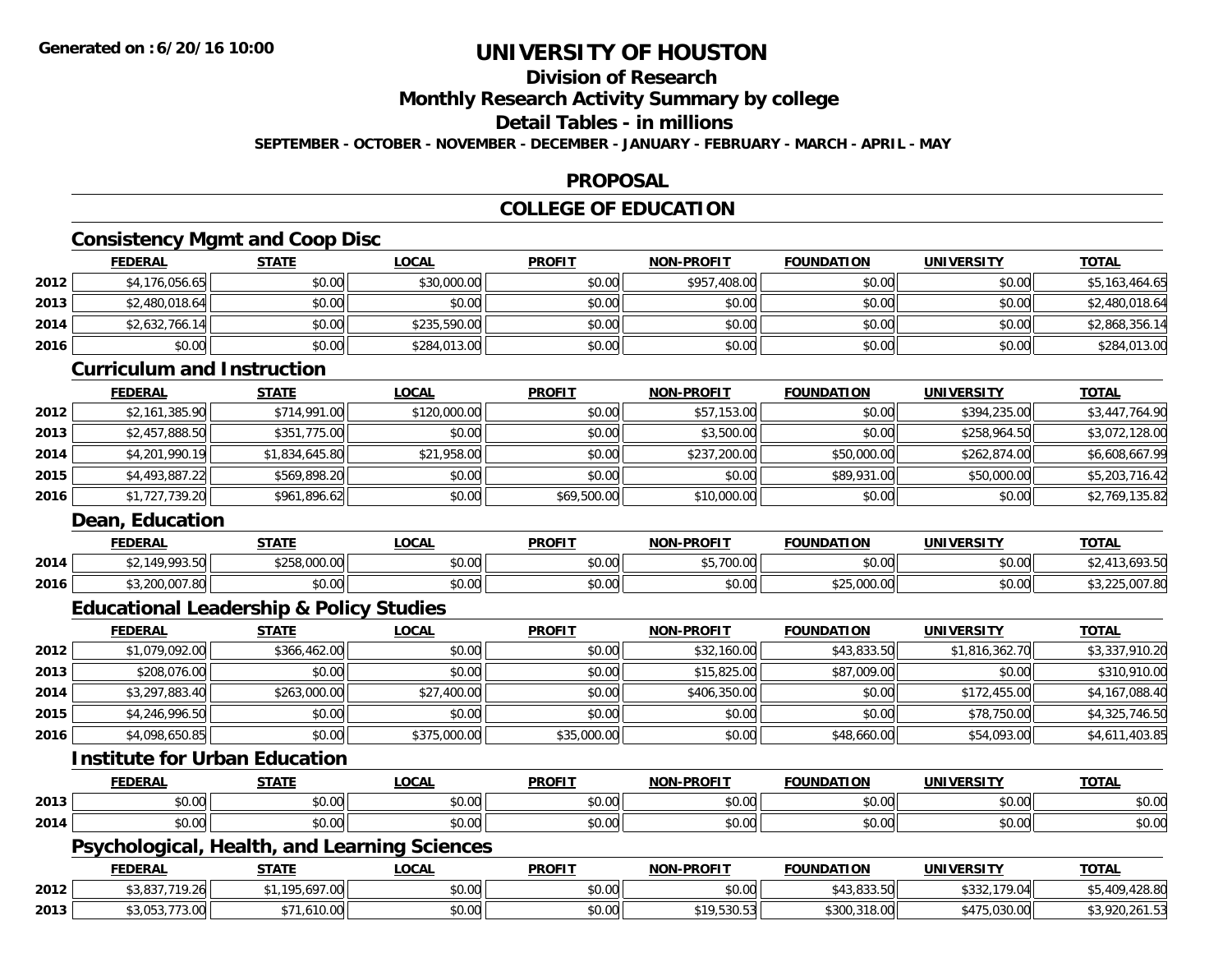### **Division of Research**

**Monthly Research Activity Summary by college**

**Detail Tables - in millions**

**SEPTEMBER - OCTOBER - NOVEMBER - DECEMBER - JANUARY - FEBRUARY - MARCH - APRIL - MAY**

#### **PROPOSAL**

### **COLLEGE OF EDUCATION**

### **Psychological, Health, and Learning Sciences**

|      | <b>FEDERAL</b> | <u>STATE</u>         | _OCAL  | <b>PROFIT</b> | <b>NON-PROFIT</b> | <b>FOUNDATION</b> | UNIVERSITY     | <b>TOTAL</b>   |
|------|----------------|----------------------|--------|---------------|-------------------|-------------------|----------------|----------------|
| 2014 | \$5,989,250.00 | \$814,606.00         | \$0.00 | \$0.00        | \$23,431.00       | \$0.00            | \$565,789.00   | \$7,393,076.00 |
| 2015 | \$6,275,656.21 | \$0.00               | \$0.00 | \$0.00        | \$39,997.00       | \$69,196.00       | \$1,259,826.00 | \$7,644,675.21 |
| 2016 | \$3,321,005.13 | ا 470.70, ب<br>\$611 | \$0.00 | \$0.00        | \$922,529.79      | \$92,569.00       | \$1,853,602.50 | \$6,801,       |

#### **UH Charter School**

|       | <b>FEDERAL</b>  | <b>STATE</b>   | <u>LOCAL</u>   | <b>PROFIT</b> | <b>NON-PROFIT</b> | <b>FOUNDATION</b> | <b>UNIVERSITY</b> | <u>TOTAL</u>    |
|-------|-----------------|----------------|----------------|---------------|-------------------|-------------------|-------------------|-----------------|
| 2012  | \$0.00          | \$7,150.00     | \$0.00         | \$0.00        | \$0.00            | \$0.00            | \$0.00            | 150.00          |
| 2013  | \$0.00          | \$1,489.55     | \$0.00         | \$0.00        | \$0.00            | \$0.00            | \$0.00            | \$1,489.55      |
| 2014  | \$187,811.00    | \$0.00         | \$0.00         | \$0.00        | \$0.00            | \$0.00            | \$0.00            | \$187,811.00    |
| Total | \$65,277,647.09 | \$8,022,691.87 | \$1,093,961.00 | \$104,500.00  | \$2,730,784.32    | \$850,350.00      | \$7,574,160.74    | \$85,654,095.01 |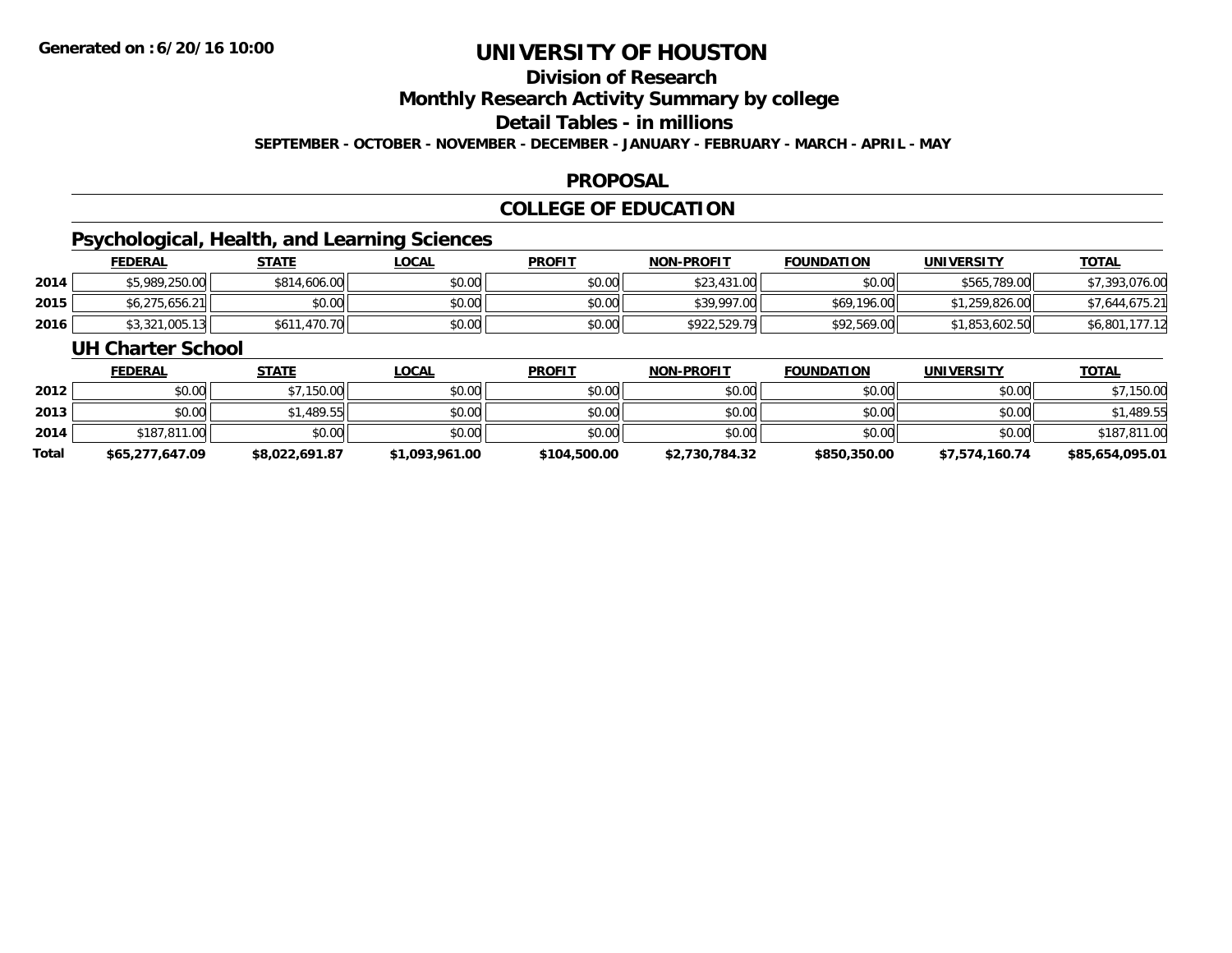#### **Division of Research**

**Monthly Research Activity Summary by college**

**Detail Tables - in millions**

**SEPTEMBER - OCTOBER - NOVEMBER - DECEMBER - JANUARY - FEBRUARY - MARCH - APRIL - MAY**

#### **PROPOSAL**

### **COLLEGE OF LIBERAL ARTS AND SOCIAL SCIENCES**

|      | <b>FEDERAL</b>            | <b>STATE</b> | <b>LOCAL</b> | <b>PROFIT</b> | <b>NON-PROFIT</b> | <b>FOUNDATION</b> | <b>UNIVERSITY</b> | <b>TOTAL</b>   |
|------|---------------------------|--------------|--------------|---------------|-------------------|-------------------|-------------------|----------------|
| 2014 | \$0.00                    | \$0.00       | \$0.00       | \$0.00        | \$9,500.00        | \$0.00            | \$0.00            | \$9,500.00     |
| 2016 | \$0.00                    | \$0.00       | \$0.00       | \$0.00        | \$1,250.00        | \$0.00            | \$0.00            | \$1,250.00     |
|      | Art                       |              |              |               |                   |                   |                   |                |
|      | <b>FEDERAL</b>            | <b>STATE</b> | <b>LOCAL</b> | <b>PROFIT</b> | <b>NON-PROFIT</b> | <b>FOUNDATION</b> | <b>UNIVERSITY</b> | <b>TOTAL</b>   |
| 2012 | \$294,676.59              | \$0.00       | \$0.00       | \$0.00        | \$35,000.00       | \$0.00            | \$0.00            | \$329,676.59   |
| 2013 | \$0.00                    | \$0.00       | \$0.00       | \$0.00        | \$1,400.00        | \$0.00            | \$0.00            | \$1,400.00     |
| 2015 | \$0.00                    | \$0.00       | \$0.00       | \$0.00        | \$34,614.00       | \$0.00            | \$0.00            | \$34,614.00    |
| 2016 | \$0.00                    | \$0.00       | \$0.00       | \$0.00        | \$190,000.00      | \$0.00            | \$0.00            | \$190,000.00   |
|      | <b>Arte Publico Press</b> |              |              |               |                   |                   |                   |                |
|      | <b>FEDERAL</b>            | <b>STATE</b> | <b>LOCAL</b> | <b>PROFIT</b> | <b>NON-PROFIT</b> | <b>FOUNDATION</b> | <b>UNIVERSITY</b> | <b>TOTAL</b>   |
| 2012 | \$298,497.00              | \$20,000.00  | \$0.00       | \$0.00        | \$98,393.00       | \$0.00            | \$0.00            | \$416,890.00   |
| 2013 | \$100,000.00              | \$40,000.00  | \$0.00       | \$0.00        | \$50,000.00       | \$150,000.00      | \$0.00            | \$340,000.00   |
| 2014 | \$2,100,971.00            | \$6,000.00   | \$0.00       | \$0.00        | \$170,074.00      | \$200,000.00      | \$0.00            | \$2,477,045.00 |
| 2015 | \$677,368.40              | \$21,000.00  | \$0.00       | \$0.00        | \$100,000.00      | \$0.00            | \$0.00            | \$798,368.40   |
| 2016 | \$200,000.00              | \$9,500.00   | \$0.00       | \$0.00        | \$75,000.00       | \$0.00            | \$0.00            | \$284,500.00   |
|      | <b>Blaffer Gallery</b>    |              |              |               |                   |                   |                   |                |
|      | <b>FEDERAL</b>            | <b>STATE</b> | <b>LOCAL</b> | <b>PROFIT</b> | <b>NON-PROFIT</b> | <b>FOUNDATION</b> | <b>UNIVERSITY</b> | <b>TOTAL</b>   |
| 2012 | \$0.00                    | \$5,132.00   | \$0.00       | \$0.00        | \$85,759.00       | \$0.00            | \$0.00            | \$90,891.00    |
| 2013 | \$50,000.00               | \$10,000.00  | \$0.00       | \$0.00        | \$81,500.00       | \$0.00            | \$0.00            | \$141,500.00   |
| 2014 | \$0.00                    | \$14,000.00  | \$0.00       | \$0.00        | \$80,000.00       | \$0.00            | \$0.00            | \$94,000.00    |
| 2015 | \$0.00                    | \$4,000.00   | \$0.00       | \$0.00        | \$40,000.00       | \$60,000.00       | \$0.00            | \$104,000.00   |
| 2016 | \$185,175.05              | \$5,000.00   | \$0.00       | \$0.00        | \$48,000.00       | \$111,500.00      | \$0.00            | \$349,675.05   |
|      | Communication             |              |              |               |                   |                   |                   |                |
|      | <b>FEDERAL</b>            | <b>STATE</b> | <b>LOCAL</b> | <b>PROFIT</b> | NON-PROFIT        | <b>FOUNDATION</b> | <b>UNIVERSITY</b> | <b>TOTAL</b>   |
| 2012 | \$336,545.00              | \$0.00       | \$0.00       | \$0.00        | \$0.00            | \$0.00            | \$0.00            | \$336,545.00   |
| 2013 | \$0.00                    | \$0.00       | \$0.00       | \$0.00        | \$9,800.00        | \$0.00            | \$76,763.00       | \$86,563.00    |
| 2014 | \$0.00                    | \$0.00       | \$0.00       | \$0.00        | \$1,500.00        | \$44,993.00       | \$9,591.00        | \$56,084.00    |
| 2015 | \$2,916,503.12            | \$0.00       | \$0.00       | \$0.00        | \$211,745.00      | \$0.00            | \$14,884.00       | \$3,143,132.12 |
| 2016 | \$159,369.70              | \$0.00       | \$0.00       | \$5,000.00    | \$0.00            | \$0.00            | \$0.00            | \$164,369.70   |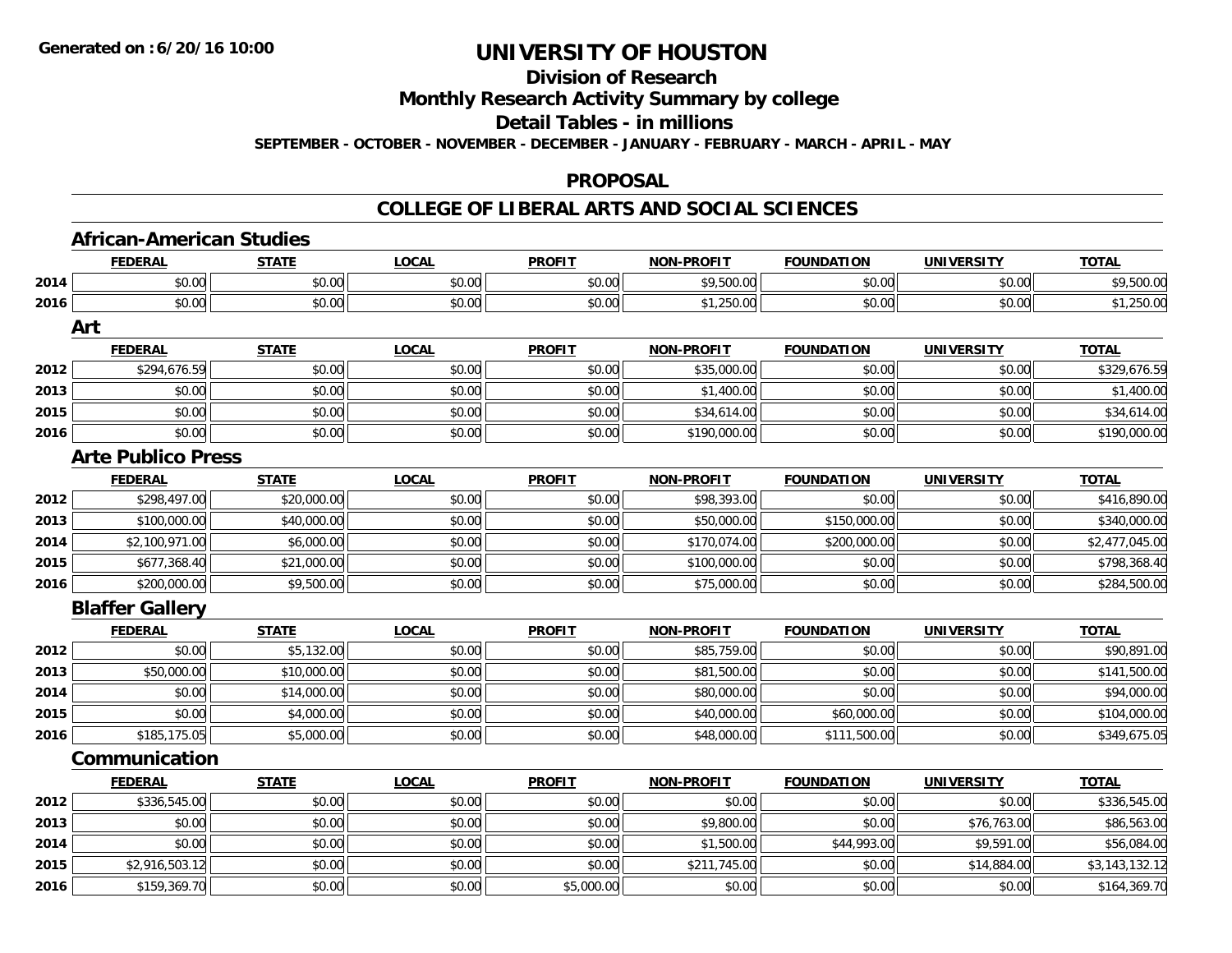### **Division of Research**

**Monthly Research Activity Summary by college**

**Detail Tables - in millions**

**SEPTEMBER - OCTOBER - NOVEMBER - DECEMBER - JANUARY - FEBRUARY - MARCH - APRIL - MAY**

### **PROPOSAL**

### **COLLEGE OF LIBERAL ARTS AND SOCIAL SCIENCES**

### **Communication Sciences and Disorders**

|      | <b>FEDERAL</b>                                    | <b>STATE</b> | <b>LOCAL</b> | <b>PROFIT</b> | <b>NON-PROFIT</b> | <b>FOUNDATION</b> | <b>UNIVERSITY</b> | <b>TOTAL</b>   |
|------|---------------------------------------------------|--------------|--------------|---------------|-------------------|-------------------|-------------------|----------------|
| 2012 | \$447,207.00                                      | \$11,723.40  | \$0.00       | \$0.00        | \$58,248.00       | \$22,770.00       | \$263,177.00      | \$803,125.40   |
| 2013 | \$535,125.00                                      | \$77,569.00  | \$0.00       | \$0.00        | \$54,922.00       | \$24,500.00       | \$396,469.00      | \$1,088,585.00 |
| 2014 | \$295,718.47                                      | \$0.00       | \$0.00       | \$0.00        | \$0.00            | \$17,556.00       | \$0.00            | \$313,274.47   |
| 2015 | \$451,500.00                                      | \$0.00       | \$0.00       | \$0.00        | \$191,644.00      | \$29,932.00       | \$29,789.00       | \$702,865.00   |
| 2016 | \$852,544.00                                      | \$29,842.00  | \$0.00       | \$108,829.00  | \$0.00            | \$24,992.00       | \$71,793.52       | \$1,088,000.52 |
|      | <b>Cynthia Woods Mitchell Center for the Arts</b> |              |              |               |                   |                   |                   |                |
|      | <b>FEDERAL</b>                                    | <b>STATE</b> | <b>LOCAL</b> | <b>PROFIT</b> | <b>NON-PROFIT</b> | <b>FOUNDATION</b> | <b>UNIVERSITY</b> | <b>TOTAL</b>   |
| 2013 | \$0.00                                            | \$150,000.00 | \$0.00       | \$200,000.00  | \$35,000.00       | \$15,000.00       | \$0.00            | \$400,000.00   |
| 2014 | \$0.00                                            | \$8,000.00   | \$0.00       | \$200,000.00  | \$500.00          | \$1,400.00        | \$0.00            | \$209,900.00   |
| 2015 | \$100,000.00                                      | \$0.00       | \$0.00       | \$0.00        | \$10,000.00       | \$10,000.00       | \$0.00            | \$120,000.00   |
| 2016 | \$0.00                                            | \$273,800.00 | \$0.00       | \$0.00        | \$0.00            | \$0.00            | \$0.00            | \$273,800.00   |
|      | Dean, Liberal Arts and Social Sciences            |              |              |               |                   |                   |                   |                |
|      | <b>FEDERAL</b>                                    | <b>STATE</b> | <b>LOCAL</b> | <b>PROFIT</b> | <b>NON-PROFIT</b> | <b>FOUNDATION</b> | <b>UNIVERSITY</b> | <b>TOTAL</b>   |
| 2014 | \$0.00                                            | \$0.00       | \$0.00       | \$0.00        | \$55,000.00       | \$0.00            | \$0.00            | \$55,000.00    |
| 2015 | \$598,568.43                                      | \$0.00       | \$0.00       | \$0.00        | \$0.00            | \$0.00            | \$0.00            | \$598,568.43   |
|      | <b>Economics</b>                                  |              |              |               |                   |                   |                   |                |
|      | <b>FEDERAL</b>                                    | <b>STATE</b> | <b>LOCAL</b> | <b>PROFIT</b> | <b>NON-PROFIT</b> | <b>FOUNDATION</b> | <b>UNIVERSITY</b> | <b>TOTAL</b>   |
| 2012 | \$882,933.40                                      | \$0.00       | \$0.00       | \$0.00        | \$777,891.00      | \$248,086.00      | \$0.00            | \$1,908,910.40 |
| 2013 | \$243,160.00                                      | \$0.00       | \$0.00       | \$0.00        | \$0.00            | \$34,967.00       | \$0.00            | \$278,127.00   |
| 2014 | \$0.00                                            | \$0.00       | \$0.00       | \$0.00        | \$0.00            | \$28,449.00       | \$90,353.00       | \$118,802.00   |
| 2015 | \$7,606,296.24                                    | \$0.00       | \$0.00       | \$0.00        | \$15,000.00       | \$137,106.00      | \$215,736.00      | \$7,974,138.24 |
| 2016 | \$2,098,832.00                                    | \$0.00       | \$0.00       | \$0.00        | \$92,673.00       | \$44,948.00       | \$0.00            | \$2,236,453.00 |

**English**

|      | <b>FEDERAL</b> | <u>STATE</u> | <u>LOCAL</u> | <b>PROFIT</b> | <b>NON-PROFIT</b> | <b>FOUNDATION</b> | <b>UNIVERSITY</b> | <b>TOTAL</b> |
|------|----------------|--------------|--------------|---------------|-------------------|-------------------|-------------------|--------------|
| 2012 | \$932,888.40   | \$0.00       | \$0.00       | \$0.00        | \$0.00            | \$0.00            | \$0.00            | \$932,888.40 |
| 2014 | \$363,341.50   | \$7,109.00   | \$0.00       | \$0.00        | \$0.00            | \$0.00            | \$0.00            | \$370,450.50 |
| 2015 | \$0.00         | \$0.00       | \$0.00       | \$0.00        | \$1,500.00        | \$0.00            | \$0.00            | \$1,500.00   |
| 2016 | \$0.00         | \$0.00       | \$0.00       | \$0.00        | \$1,250.00        | \$0.00            | \$100,275.60      | \$101,525.60 |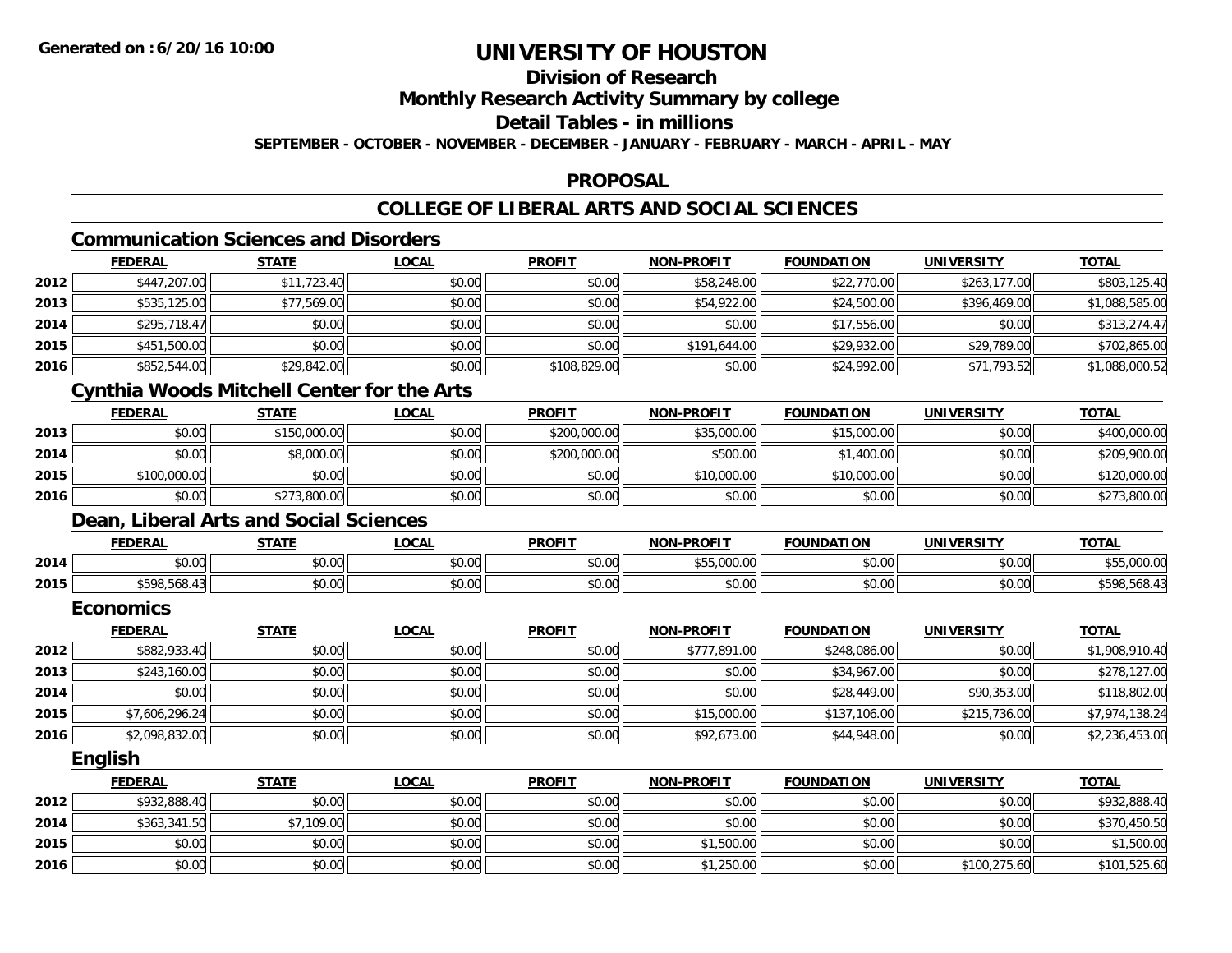### **Division of ResearchMonthly Research Activity Summary by college Detail Tables - in millions**

**SEPTEMBER - OCTOBER - NOVEMBER - DECEMBER - JANUARY - FEBRUARY - MARCH - APRIL - MAY**

### **PROPOSAL**

### **COLLEGE OF LIBERAL ARTS AND SOCIAL SCIENCES**

### **Health and Human Performance**

|      | <b>FEDERAL</b>  | <b>STATE</b>   | <b>LOCAL</b> | <b>PROFIT</b>  | <b>NON-PROFIT</b> | <b>FOUNDATION</b> | <b>UNIVERSITY</b> | <b>TOTAL</b>    |
|------|-----------------|----------------|--------------|----------------|-------------------|-------------------|-------------------|-----------------|
| 2012 | \$7,271,277.61  | \$502,818.00   | \$0.00       | \$726,663.00   | \$141,879.20      | \$0.00            | \$1,179,339.00    | \$9,821,976.81  |
| 2013 | \$5,419,000.52  | \$1,750,000.00 | \$0.00       | \$66,142.80    | \$472,354.00      | \$69,976.00       | \$133,652.00      | \$7,911,125.32  |
| 2014 | \$12,519,797.40 | \$0.00         | \$0.00       | \$0.00         | \$77,721.00       | \$168,482.40      | \$500,233.80      | \$13,266,234.60 |
| 2015 | \$6,219,595.55  | \$643,198.00   | \$0.00       | \$1,446,494.00 | \$2,047,392.92    | \$200,000.00      | \$319,740.40      | \$10,876,420.87 |
| 2016 | \$5,060,272.80  | \$2,794,260.30 | \$134,849.00 | \$1,333,377.00 | \$487,205.80      | \$150,000.00      | \$317,647.70      | \$10,277,612.60 |

#### **Hispanic Studies**

|      | <b>FEDERAL</b> | <b>STATE</b> | <b>LOCAL</b> | <b>PROFIT</b> | <b>NON-PROFIT</b> | <b>FOUNDATION</b> | <b>UNIVERSITY</b> | <b>TOTAL</b>   |
|------|----------------|--------------|--------------|---------------|-------------------|-------------------|-------------------|----------------|
| 2012 | \$38,419.59    | \$0.00       | \$0.00       | \$0.00        | \$0.00            | \$0.00            | \$0.00            | \$38,419.59    |
| 2013 | \$0.00         | \$0.00       | \$0.00       | \$0.00        | \$0.00            | \$0.00            | \$11,992.50       | \$11,992.50    |
| 2014 | \$295,629.77   | \$0.00       | \$0.00       | \$0.00        | \$0.00            | \$0.00            | \$0.00            | \$295,629.77   |
| 2015 | \$1,655,345.60 | \$0.00       | \$0.00       | \$0.00        | \$0.00            | \$0.00            | \$0.00            | \$1,655,345.60 |
| 2016 | \$90,116.70    | \$0.00       | \$0.00       | \$0.00        | \$0.00            | \$0.00            | \$0.00            | \$90,116.70    |

#### **History**

|      | <b>FEDERAL</b>                                              | <b>CTATI</b> | <b>OCAL</b>                  | <b>PROFIT</b>                   | ------             | <b>FOUNDATION</b> | <b>INIVE</b>  | <b>TOT.</b>      |
|------|-------------------------------------------------------------|--------------|------------------------------|---------------------------------|--------------------|-------------------|---------------|------------------|
| 2012 | o.o.                                                        | 0000<br>JU.U | $\sim$ 00<br>vu.uu           | $n \cap \Omega$<br><b>JU.UU</b> | 0000<br>vu.vu      | 0000<br>JU.UU     | 0.00<br>vu.vu | 70.02<br>, טי    |
| 2016 | $\uparrow$ 100<br>76.80<br>$\overline{a}$<br>$\overline{1}$ | ሖ ∩<br>וטט.  | $*$ $\circ$ $\circ$<br>JU.UU | \$0.00                          | $\sim$<br>, JUU.UU | 0000<br>JU.UU     | \$0.00        | 76.8U<br>، ب ے ب |

#### **Hobby Center for Public Policy**

|      | <b>FEDERAL</b> | STATE  | <b>LOCAL</b> | <b>PROFIT</b> | <b>NON-PROFIT</b> | <b>FOUNDATION</b> | <b>UNIVERSITY</b> | <b>TOTAL</b> |
|------|----------------|--------|--------------|---------------|-------------------|-------------------|-------------------|--------------|
| 2013 | \$164,250.00   | \$0.00 | \$0.00       | \$0.00        | \$0.00            | \$0.00            | \$0.00            | \$164,250.00 |
| 2014 | \$1,800.00     | \$0.00 | \$0.00       | \$0.00        | \$0.00            | \$28,780.00       | \$0.00            | \$30,580.00  |
| 2015 | \$518,077.89   | \$0.00 | \$0.00       | \$0.00        | \$0.00            | \$15,000.00       | \$0.00            | \$533,077.89 |

### **Modern/Classical Languages**

|      | <b>FEDERAL</b> | <b>STATE</b> | <u>LOCAL</u> | <b>PROFIT</b> | <b>NON-PROFIT</b> | <b>FOUNDATION</b> | UNIVERSITY | <b>TOTAL</b> |
|------|----------------|--------------|--------------|---------------|-------------------|-------------------|------------|--------------|
| 2012 | \$396,977.00   | \$0.00       | \$0.00       | \$0.00        | \$0.00            | \$0.00            | \$0.00     | \$396,977.00 |
| 2013 | \$99,251.00    | \$0.00       | \$0.00       | \$0.00        | \$0.00            | \$0.00            | \$0.00     | \$99,251.00  |
| 2015 | \$89,835.00    | \$0.00       | \$0.00       | \$0.00        | \$0.00            | \$29,771.00       | \$0.00     | \$119,606.00 |
| 2016 | \$0.00         | \$0.00       | \$0.00       | \$0.00        | \$0.00            | \$28,460.00       | \$0.00     | \$28,460.00  |
|      |                |              |              |               |                   |                   |            |              |

#### **Philosophy**

|     | _______<br>.                     | -----                  | <b>OCAL</b>   | <b>DDOFIT</b> | ------<br>הוא | IINDATION                                       | $\sim$ $\sim$ $\sim$<br>UNIVFT | <b>TOTAL</b> |
|-----|----------------------------------|------------------------|---------------|---------------|---------------|-------------------------------------------------|--------------------------------|--------------|
| 012 | $\sim$<br>$\sim$<br>$\mathbf{u}$ | $\sim$ $\sim$<br>,,,,, | 0.00<br>JU.UU | ⌒             | $\sim$        | $\triangle$ $\triangle$ $\triangle$<br>้ง . ง ง | $\sim$ 00                      |              |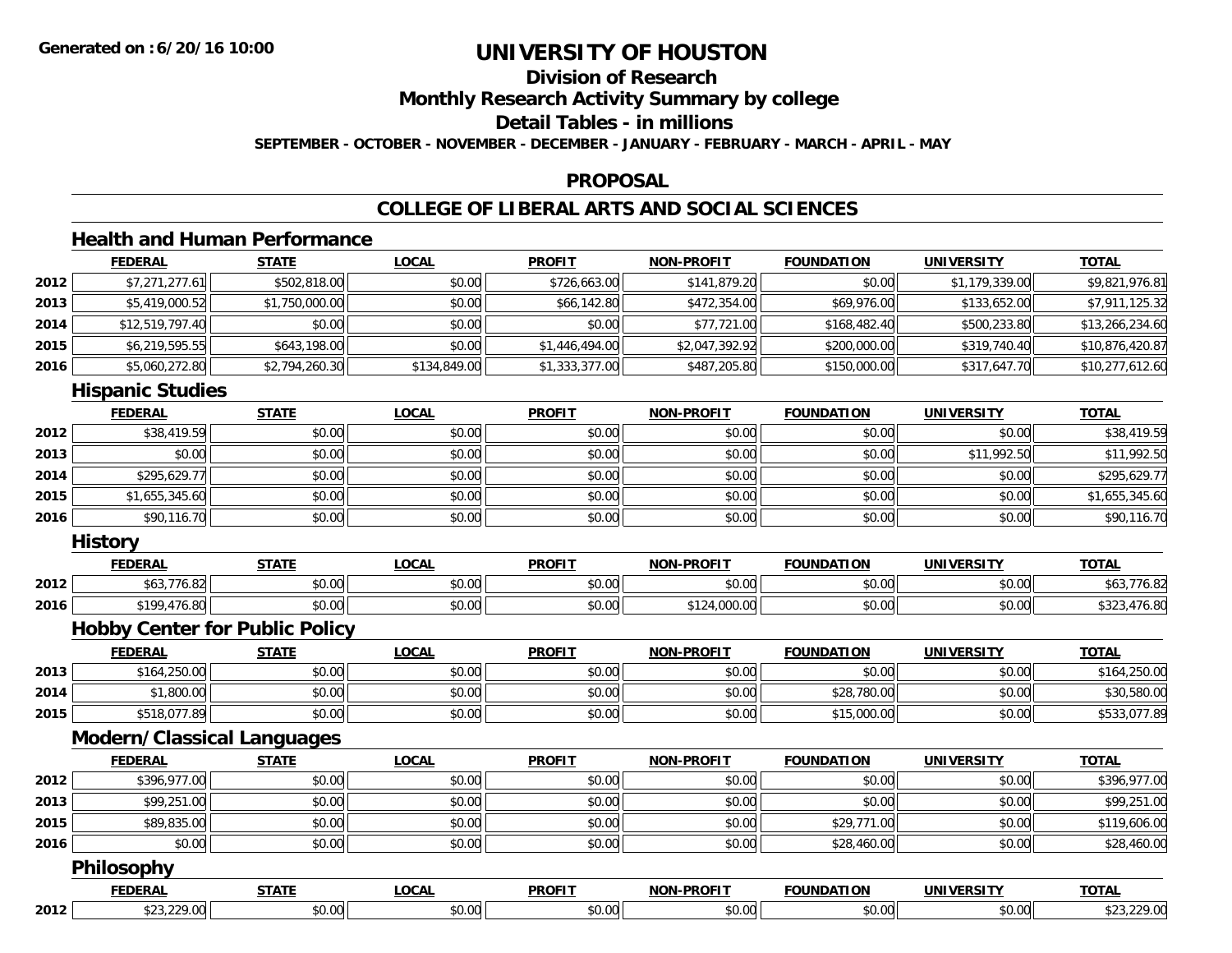### **Division of Research**

**Monthly Research Activity Summary by college**

#### **Detail Tables - in millions**

**SEPTEMBER - OCTOBER - NOVEMBER - DECEMBER - JANUARY - FEBRUARY - MARCH - APRIL - MAY**

#### **PROPOSAL**

#### **COLLEGE OF LIBERAL ARTS AND SOCIAL SCIENCES**

|      | Philosophy               |                |              |                |                   |                   |                   |                 |
|------|--------------------------|----------------|--------------|----------------|-------------------|-------------------|-------------------|-----------------|
|      | <b>FEDERAL</b>           | <b>STATE</b>   | <b>LOCAL</b> | <b>PROFIT</b>  | <b>NON-PROFIT</b> | <b>FOUNDATION</b> | <b>UNIVERSITY</b> | <b>TOTAL</b>    |
| 2013 | \$24,897.00              | \$0.00         | \$0.00       | \$0.00         | \$0.00            | \$0.00            | \$0.00            | \$24,897.00     |
| 2015 | \$0.00                   | \$0.00         | \$0.00       | \$0.00         | \$0.00            | \$0.00            | \$19,170.00       | \$19,170.00     |
| 2016 | \$49,684.85              | \$0.00         | \$0.00       | \$0.00         | \$0.00            | \$0.00            | \$0.00            | \$49,684.85     |
|      | <b>Political Science</b> |                |              |                |                   |                   |                   |                 |
|      | <b>FEDERAL</b>           | <b>STATE</b>   | <b>LOCAL</b> | <b>PROFIT</b>  | <b>NON-PROFIT</b> | <b>FOUNDATION</b> | <b>UNIVERSITY</b> | <b>TOTAL</b>    |
| 2012 | \$423,428.00             | \$77,296.00    | \$0.00       | \$0.00         | \$0.00            | \$0.00            | \$0.00            | \$500,724.00    |
| 2013 | \$857,738.00             | \$0.00         | \$0.00       | \$0.00         | \$0.00            | \$0.00            | \$0.00            | \$857,738.00    |
| 2014 | \$77,661.00              | \$0.00         | \$0.00       | \$0.00         | \$3,300.00        | \$13,706.00       | \$0.00            | \$94,667.00     |
| 2015 | \$277,127.00             | \$0.00         | \$0.00       | \$45,000.00    | \$3,000.00        | \$0.00            | \$58,951.00       | \$384,078.00    |
|      | <b>Psychology</b>        |                |              |                |                   |                   |                   |                 |
|      | <b>FEDERAL</b>           | <b>STATE</b>   | <b>LOCAL</b> | <b>PROFIT</b>  | <b>NON-PROFIT</b> | <b>FOUNDATION</b> | <b>UNIVERSITY</b> | <b>TOTAL</b>    |
| 2012 | \$8,505,237.47           | \$1,454,090.15 | \$0.00       | \$423,255.00   | \$64,800.00       | \$70,367.00       | \$1,566,751.00    | \$12,084,500.62 |
| 2013 | \$16,740,298.19          | \$936,366.00   | \$0.00       | \$112,786.00   | \$144,345.00      | \$185,784.00      | \$2,702,557.00    | \$20,822,136.19 |
| 2014 | \$11,968,251.11          | \$587,444.00   | \$0.00       | \$24,000.00    | \$379,642.49      | \$0.00            | \$3,174,446.40    | \$16,133,784.00 |
| 2015 | \$11,285,101.85          | \$2,659,046.00 | \$0.00       | \$18,000.00    | \$995,081.80      | \$227,396.00      | \$2,557,920.20    | \$17,742,545.85 |
| 2016 | \$13,233,977.38          | \$719,767.00   | \$0.00       | \$1,178,218.00 | \$5,333,566.47    | \$353,117.00      | \$6,780,719.50    | \$27,599,365.35 |
|      | <b>School of Music</b>   |                |              |                |                   |                   |                   |                 |
|      | <b>FEDERAL</b>           | <b>STATE</b>   | <b>LOCAL</b> | <b>PROFIT</b>  | <b>NON-PROFIT</b> | <b>FOUNDATION</b> | <b>UNIVERSITY</b> | <b>TOTAL</b>    |
| 2013 | \$0.00                   | \$5,000.00     | \$0.00       | \$0.00         | \$10,000.00       | \$24,500.00       | \$0.00            | \$39,500.00     |
| 2014 | \$0.00                   | \$9,000.00     | \$0.00       | \$0.00         | \$0.00            | \$3,919.00        | \$0.00            | \$12,919.00     |
| 2015 | \$0.00                   | \$9,000.00     | \$0.00       | \$0.00         | \$10,000.00       | \$18,000.00       | \$0.00            | \$37,000.00     |
|      | Sociology                |                |              |                |                   |                   |                   |                 |
|      | <b>FEDERAL</b>           | <b>STATE</b>   | <b>LOCAL</b> | <b>PROFIT</b>  | <b>NON-PROFIT</b> | <b>FOUNDATION</b> | <b>UNIVERSITY</b> | <b>TOTAL</b>    |
| 2012 | \$0.00                   | \$0.00         | \$0.00       | \$0.00         | \$0.00            | \$16,808.00       | \$508,467.30      | \$525,275.30    |
| 2013 | \$160,063.00             | \$0.00         | \$18,000.00  | \$0.00         | \$0.00            | \$0.00            | \$0.00            | \$178,063.00    |
| 2014 | \$0.00                   | \$0.00         | \$31,200.00  | \$0.00         | \$0.00            | \$0.00            | \$0.00            | \$31,200.00     |
|      | <b>Theatre</b>           |                |              |                |                   |                   |                   |                 |
|      | <b>FEDERAL</b>           | <b>STATE</b>   | <b>LOCAL</b> | <b>PROFIT</b>  | <b>NON-PROFIT</b> | <b>FOUNDATION</b> | <b>UNIVERSITY</b> | <b>TOTAL</b>    |
| 2013 | \$0.00                   | \$0.00         | \$0.00       | \$0.00         | \$100,027.00      | \$0.00            | \$0.00            | \$100,027.00    |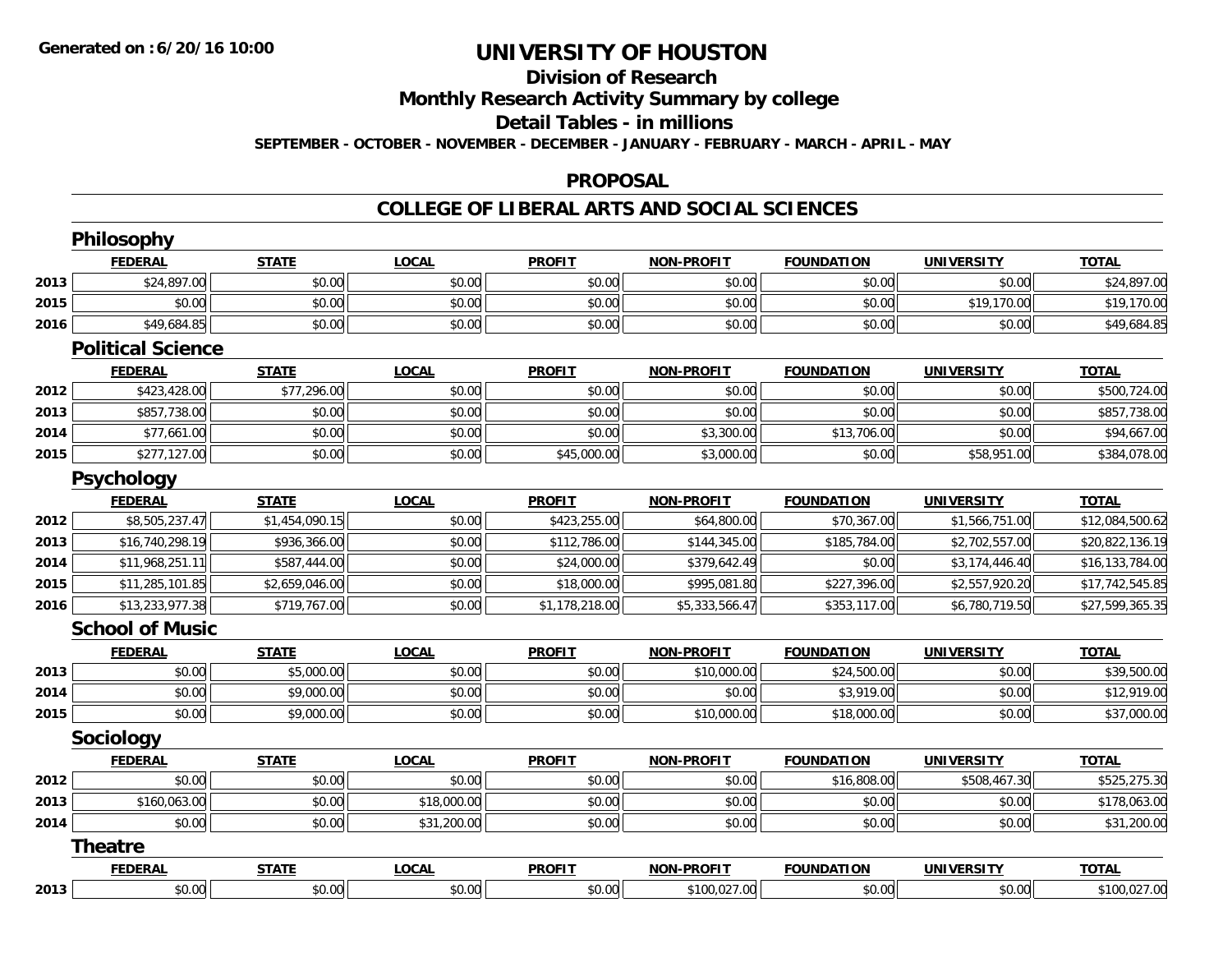#### **Division of Research**

**Monthly Research Activity Summary by college**

**Detail Tables - in millions**

**SEPTEMBER - OCTOBER - NOVEMBER - DECEMBER - JANUARY - FEBRUARY - MARCH - APRIL - MAY**

#### **PROPOSAL**

### **COLLEGE OF LIBERAL ARTS AND SOCIAL SCIENCES**

|  | Theatre |
|--|---------|
|--|---------|

|       | FEDERAI          | <b>STATE</b>    | LOCAL        | <b>PROFIT</b>  | <b>L-PROFIT</b><br><b>NON</b> | <b>FOUNDATION</b> | UNIVERSITY           | <b>TOTAL</b>         |
|-------|------------------|-----------------|--------------|----------------|-------------------------------|-------------------|----------------------|----------------------|
| 2014  | 187.811ء<br>00.1 | \$0.00          | \$0.00       | \$0.00         | \$0.00                        | \$0.00            | \$0.00               | 0.10                 |
| Total | \$126.644.625.18 | \$12,839,960.85 | \$184.049.00 | \$5,887,764.80 | .478.68<br>\$13.011.          | \$2,810,265.40    | .100.418.92<br>\$21, | .478,562.83<br>\$182 |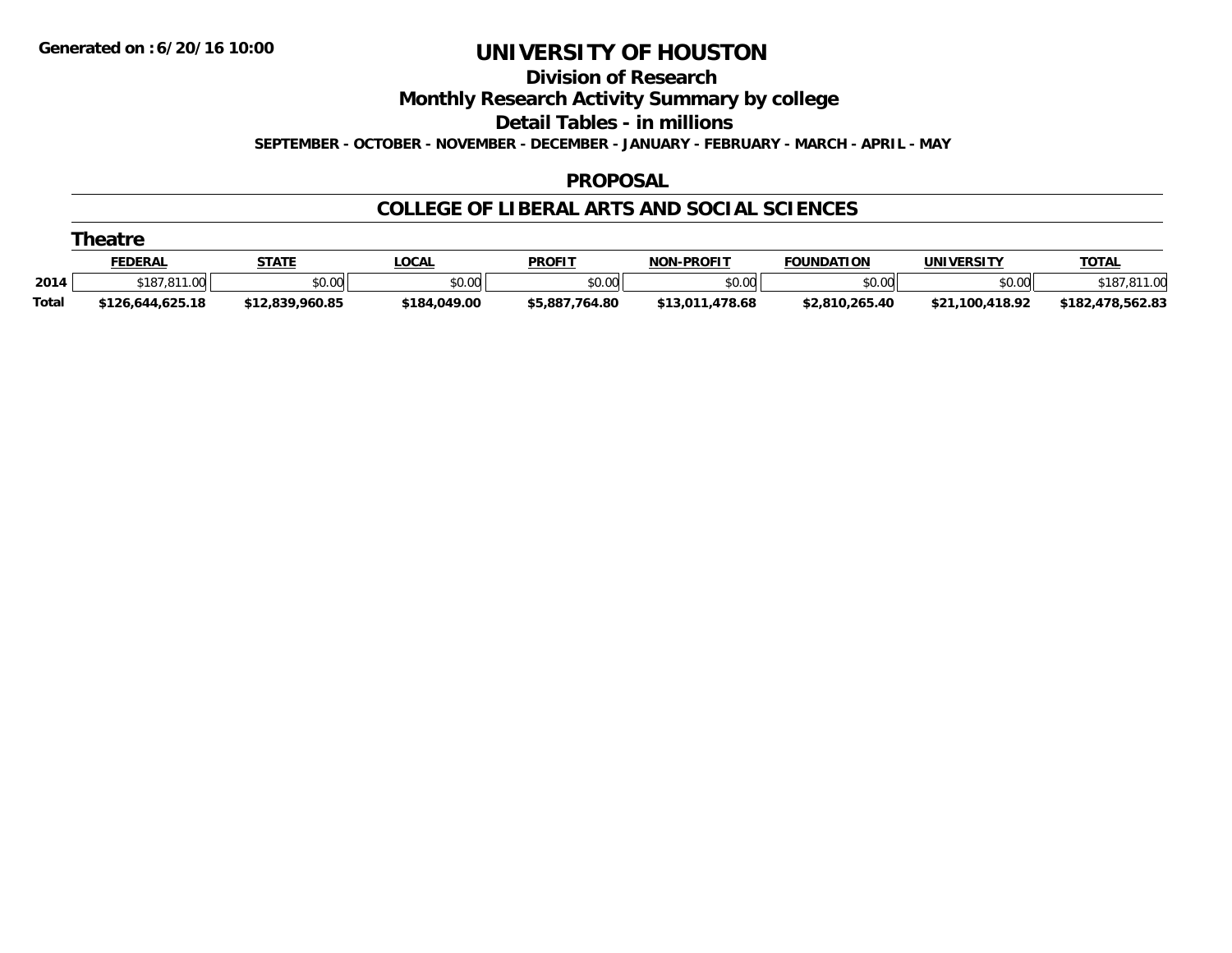# **Division of Research**

**Monthly Research Activity Summary by college**

### **Detail Tables - in millions**

**SEPTEMBER - OCTOBER - NOVEMBER - DECEMBER - JANUARY - FEBRUARY - MARCH - APRIL - MAY**

### **PROPOSAL**

### **COLLEGE OF NATURAL SCIENCES AND MATHEMATICS**

### **Biology/Biochemistry**

|      | <b>FEDERAL</b>  | <b>STATE</b>   | <u>LOCAL</u> | <b>PROFIT</b>  | <b>NON-PROFIT</b> | <b>FOUNDATION</b> | <b>UNIVERSITY</b> | <b>TOTAL</b>    |
|------|-----------------|----------------|--------------|----------------|-------------------|-------------------|-------------------|-----------------|
| 2012 | \$29,838,418.61 | \$3,739,930.00 | \$0.00       | \$90,000.00    | \$3,089,527.80    | \$1,584,822.00    | \$1,547,499.58    | \$39,890,197.99 |
| 2013 | \$23,413,676.45 | \$1,540,596.03 | \$0.00       | \$128,351.00   | \$0.00            | \$1,901,970.00    | \$1,249,792.00    | \$28,234,385.48 |
| 2014 | \$24,404,403.66 | \$5,155,378.75 | \$0.00       | \$154,786.00   | \$805,759.26      | \$1,874,390.00    | \$1,240,164.00    | \$33,634,881.67 |
| 2015 | \$16,388,216.70 | \$707,533.00   | \$0.00       | \$1,322,153.00 | \$1,424,149.89    | \$1,030,000.00    | \$1,224,842.00    | \$22,096,894.59 |
| 2016 | \$37,876,501.31 | \$1,521,494.00 | \$0.00       | \$99,000.00    | \$4,458,116.20    | \$1,625,625.10    | \$127,865.00      | \$45,708,601.61 |

### **Center for Nuclear Receptors and Cell Signaling**

|      | <b>FEDERAL</b>  | <b>STATE</b>    | <b>LOCAL</b> | <b>PROFIT</b> | <b>NON-PROFIT</b> | <b>FOUNDATION</b> | <b>UNIVERSITY</b> | <u>TOTAL</u>    |
|------|-----------------|-----------------|--------------|---------------|-------------------|-------------------|-------------------|-----------------|
| 2012 | \$6,504,620.00  | \$0.00          | \$0.00       | \$0.00        | \$403,096.00      | \$225,000.00      | \$0.00            | \$7,132,716.00  |
| 2013 | \$15,971,782.20 | \$0.00          | \$0.00       | \$337,414.00  | \$454,000.00      | \$730,000.00      | \$0.00            | \$17,493,196.20 |
| 2014 | \$17,690,724.10 | \$7,674,201.00  | \$0.00       | \$0.00        | \$1,864,612.00    | \$1,272,623.90    | \$0.00            | \$28,502,161.00 |
| 2015 | \$17,912,428.20 | \$11,264,578.50 | \$0.00       | \$99,000.00   | \$5,130,137.20    | \$613,384.00      | \$0.00            | \$35,019,527.90 |
| 2016 | \$7,327,930.90  | \$1,033,573.50  | \$0.00       | \$0.00        | \$1,709,225.00    | \$295,000.00      | \$0.00            | \$10,365,729.40 |

### **Chemistry**

|      | <b>FEDERAL</b>  | <u>STATE</u>   | <b>LOCAL</b> | <b>PROFIT</b> | <b>NON-PROFIT</b> | <b>FOUNDATION</b> | <b>UNIVERSITY</b> | <u>TOTAL</u>    |
|------|-----------------|----------------|--------------|---------------|-------------------|-------------------|-------------------|-----------------|
| 2012 | \$14,472,187.84 | \$2,914,220.00 | \$0.00       | \$291,980.00  | \$1,114,109.00    | \$1,080,000.00    | \$362,679.00      | \$20,235,175.84 |
| 2013 | \$13,188,723.89 | \$2,688,596.00 | \$0.00       | \$0.00        | \$100,000.00      | \$2,420,000.00    | \$16,030.00       | \$18,413,349.89 |
| 2014 | \$9,090,295.35  | \$71,429.58    | \$0.00       | \$0.00        | \$1,607,000.00    | \$4,875,000.00    | \$353,677.00      | \$15,997,401.93 |
| 2015 | \$14,266,484.59 | \$2,429,502.00 | \$0.00       | \$124,348.00  | \$1,553,818.00    | \$2,470,000.00    | \$1,070,491.00    | \$21,914,643.59 |
| 2016 | \$5,433,273.57  | \$2,337,820.70 | \$4,500.00   | \$0.00        | \$25,500.00       | \$2,350,000.00    | \$317,502.00      | \$10,468,596.27 |

#### **Computer Science**

|      | <b>FEDERAL</b>  | <b>STATE</b>   | <b>LOCAL</b> | <b>PROFIT</b> | <b>NON-PROFIT</b> | <b>FOUNDATION</b> | <b>UNIVERSITY</b> | <b>TOTAL</b>    |
|------|-----------------|----------------|--------------|---------------|-------------------|-------------------|-------------------|-----------------|
| 2012 | \$23,565,490.83 | \$1,396,932.00 | \$0.00       | \$139,721.00  | \$18,000.00       | \$195,918.20      | \$129,955.00      | \$25,446,017.03 |
| 2013 | \$16,870,112.49 | \$1,024,953.00 | \$0.00       | \$870,463.57  | \$460,000.00      | \$0.00            | \$0.00            | \$19,225,529.06 |
| 2014 | \$34,612,753.42 | \$1,426,471.50 | \$0.00       | \$22,411.41   | \$1,763,722.00    | \$78,646.25       | \$754,666.00      | \$38,658,670.58 |
| 2015 | \$54,762,818.17 | \$1,592,955.50 | \$0.00       | \$589,680.00  | \$640,990.60      | \$134,316.00      | \$769,192.60      | \$58,489,952.87 |
| 2016 | \$13,488,149.43 | \$0.00         | \$0.00       | \$485,752.40  | \$859,599.00      | \$660,000.00      | \$258,859.30      | \$15,752,360.13 |

### **Dean, Natural Sciences and Mathematics**

|      | <b>FEDERAL</b>  | <b>STATE</b> | LOCAI                      | <b>PROFIT</b>          | LDD<br>וחרות           | <b>FOUNDATION</b>    | UNIVERSIT                 | <b>TOTA</b>                  |
|------|-----------------|--------------|----------------------------|------------------------|------------------------|----------------------|---------------------------|------------------------------|
| 2012 | $*100.000.01$   | - - -        | $\sim$ 00<br>וטטוע         | $\sim$ $\sim$<br>vu.vu | $\sim$ $\sim$<br>J∪.∪u | 0000<br><b>JU.UU</b> | $\sim$ 00<br>vv.vv        | $\sim$ $\sim$<br>---<br>ں. ن |
| 2013 | $\sim$<br>vv.vv | $\cdots$     | $\sim$ 0.0 $\sim$<br>JU.UU | 0000<br>PO.OO          | 0.00<br>PU.UU          | 0000<br>JU.UU        | $\sim$ 00<br><b>PU.UU</b> | $\sim$<br>טט. י<br>.         |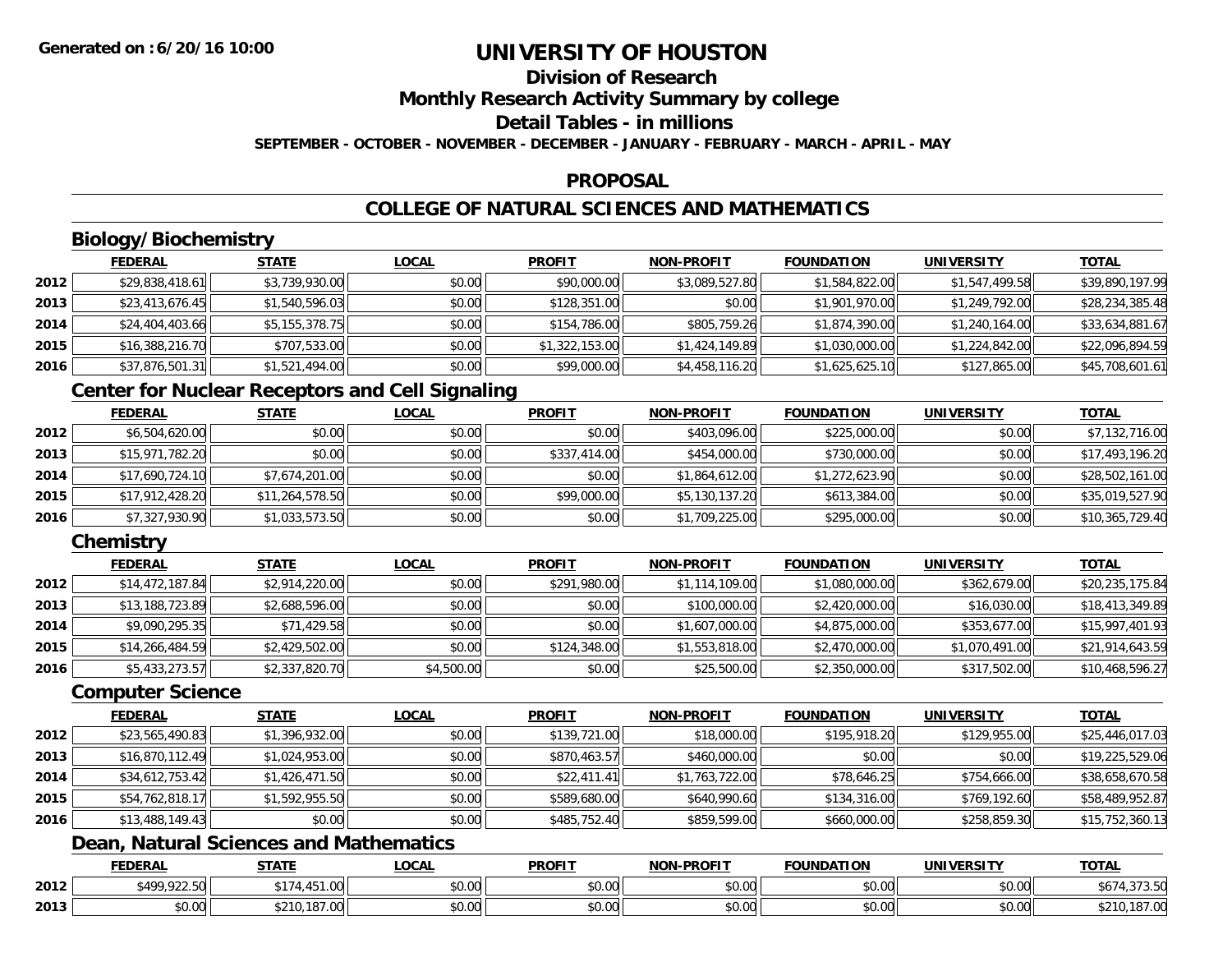### **Division of Research**

**Monthly Research Activity Summary by college**

**Detail Tables - in millions**

**SEPTEMBER - OCTOBER - NOVEMBER - DECEMBER - JANUARY - FEBRUARY - MARCH - APRIL - MAY**

#### **PROPOSAL**

### **COLLEGE OF NATURAL SCIENCES AND MATHEMATICS**

### **Dean, Natural Sciences and Mathematics**

|      | <b>FEDERAL</b> | <b>STATE</b>   | <u>LOCAL</u> | <b>PROFIT</b> | <b>NON-PROFIT</b> | <b>FOUNDATION</b> | <b>UNIVERSITY</b> | <b>TOTAL</b>   |
|------|----------------|----------------|--------------|---------------|-------------------|-------------------|-------------------|----------------|
| 2014 | \$0.00         | \$401,835.00   | \$0.00       | \$76,907.50   | \$375,000.00      | \$0.00            | \$0.00            | \$853,742.50   |
| 2015 | \$600,150.50   | \$0.00         | \$0.00       | \$0.00        | \$0.00            | \$0.00            | \$0.00            | \$600,150.50   |
| 2016 | \$486,214.60   | \$2,000,000.00 | \$0.00       | \$0.00        | \$0.00            | \$0.00            | \$0.00            | \$2,486,214.60 |

### **Earth & Atmospheric Sciences**

|      | <b>FEDERAL</b>  | <b>STATE</b>   | <b>LOCAL</b> | <b>PROFIT</b>  | <b>NON-PROFIT</b> | <b>FOUNDATION</b> | UNIVERSITY     | <b>TOTAL</b>    |
|------|-----------------|----------------|--------------|----------------|-------------------|-------------------|----------------|-----------------|
| 2012 | \$4,665,793.10  | \$106,909.20   | \$0.00       | \$915,154.00   | \$151,387.00      | \$150,000.00      | \$505,768.00   | \$6,495,011.30  |
| 2013 | \$4,915,885.00  | \$585,615.00   | \$0.00       | \$1,075,090.07 | \$728,036.00      | \$180,000.00      | \$379,607.68   | \$7,864,233.75  |
| 2014 | \$9,084,031.55  | \$868,654.00   | \$0.00       | \$279,394.00   | \$355,000.00      | \$0.00            | \$2,732,597.84 | \$13,319,677.39 |
| 2015 | \$4,964,397.11  | \$1,241,246.00 | \$0.00       | \$414,855.00   | \$2,551,536.25    | \$195,000.00      | \$1,031,742.00 | \$10,398,776.36 |
| 2016 | \$20,210,411.74 | \$450,000.00   | \$110,000.00 | \$93,067.00    | \$220,000.00      | \$668,899.00      | \$182,096.00   | \$21,934,473.74 |

### **Institute for Climate and Atmospheric Science**

|      | <b>FEDERAL</b> | <b>STATE</b> | LOCAL  | <b>PROFIT</b> | <b>NON-PROFIT</b> | <b>FOUNDATION</b> | UNIVERSITY | <b>TOTAL</b> |
|------|----------------|--------------|--------|---------------|-------------------|-------------------|------------|--------------|
| 2012 | \$0.00         | \$0.00       | \$0.00 | \$0.00        | \$0.00            | \$0.00            | \$0.00     | \$0.00       |
| 2013 | \$0.00         | \$0.00       | \$0.00 | \$0.00        | \$0.00            | \$0.00            | \$0.00     | \$0.00       |
| 2014 | \$0.00         | \$0.00       | \$0.00 | \$0.00        | \$0.00            | \$0.00            | \$0.00     | \$0.00       |

#### **Institute for Nanoenergy**

|      | <b>FFBFBA</b> | $C = C$         | $\bigcap$                 | <b>DDAEI</b> | <b>DRAFIT</b><br><b>NIONI</b> | $-0.0000000000$<br>חחוז | <b>'INIVERSITY</b>            | $-2$                   |
|------|---------------|-----------------|---------------------------|--------------|-------------------------------|-------------------------|-------------------------------|------------------------|
| 2012 |               | ሐሴ ሰሰ<br>ט.טע   | $\sim$ $\sim$ $\sim$<br>. |              | $\cdots$<br>ט.טי              | $\sim$ $\sim$ $\sim$    | $\sim$ $\sim$ $\sim$<br>ンひ・いい | $\sim$ $\sim$<br>יט.טי |
| 2015 | 70.UU         | $\sim$<br>vv.vv | $\sim$ 00 $\sim$<br>vv.vv | - PO.C.      | 0000<br>vv.vv                 | .<br>JU.∪∪              | $\sim$ $\sim$ $\sim$<br>PO.OO | $\sim$ $\sim$<br>JU.U  |

#### **Mathematics**

|      | <b>FEDERAL</b> | <b>STATE</b> | <u>LOCAL</u> | <b>PROFIT</b> | <b>NON-PROFIT</b> | <b>FOUNDATION</b> | <b>UNIVERSITY</b> | <b>TOTAL</b>    |
|------|----------------|--------------|--------------|---------------|-------------------|-------------------|-------------------|-----------------|
| 2012 | \$4,537,695.97 | \$0.00       | \$0.00       | \$210,000.00  | \$0.00            | \$222,725.00      | \$710,825.00      | \$5,681,245.97  |
| 2013 | \$6.087.426.05 | \$0.00       | \$0.00       | \$169,348.17  | \$0.00            | \$106,456.00      | \$0.00            | \$6,363,230.22  |
| 2014 | \$8,539,127.87 | \$0.00       | \$0.00       | \$90,000.00   | \$375,000.00      | \$192,924.00      | \$75,112.00       | \$9,272,163.87  |
| 2015 | \$6,642,709.10 | \$514,410.00 | \$0.00       | \$188,000.00  | \$53,579.00       | \$899,294.00      | \$337,303.00      | \$8,635,295.10  |
| 2016 | \$6,950,816.67 | \$0.00       | \$0.00       | \$119,656.11  | \$47,605.00       | \$2,288,283.00    | \$1,160,692.00    | \$10,567,052.78 |

#### **Physics**

|      | <b>FEDERAL</b>     | <b>STATE</b>                  | <u>LOCAL</u> | <b>PROFIT</b>  | <b>NON-PROFIT</b> | <b>FOUNDATION</b>    | UNIVERSITY     | <b>TOTAL</b>    |
|------|--------------------|-------------------------------|--------------|----------------|-------------------|----------------------|----------------|-----------------|
| 2012 | 1.876.619.37       | .557.00<br>. . <del>. .</del> | \$0.00       | \$3,945,923.00 | \$258,667.00      | .331.591.30<br>ن ن ر | 1,060,600.00   | \$20,650,957.67 |
| 2013 | ,3.629.69<br>\$14. | 044.50<br>$+277$<br>JZ 1      | \$0.00       | \$876,339.00   | 072.059.60        | 1.035.000.00         | \$2,129,884.00 | \$19,863,956.79 |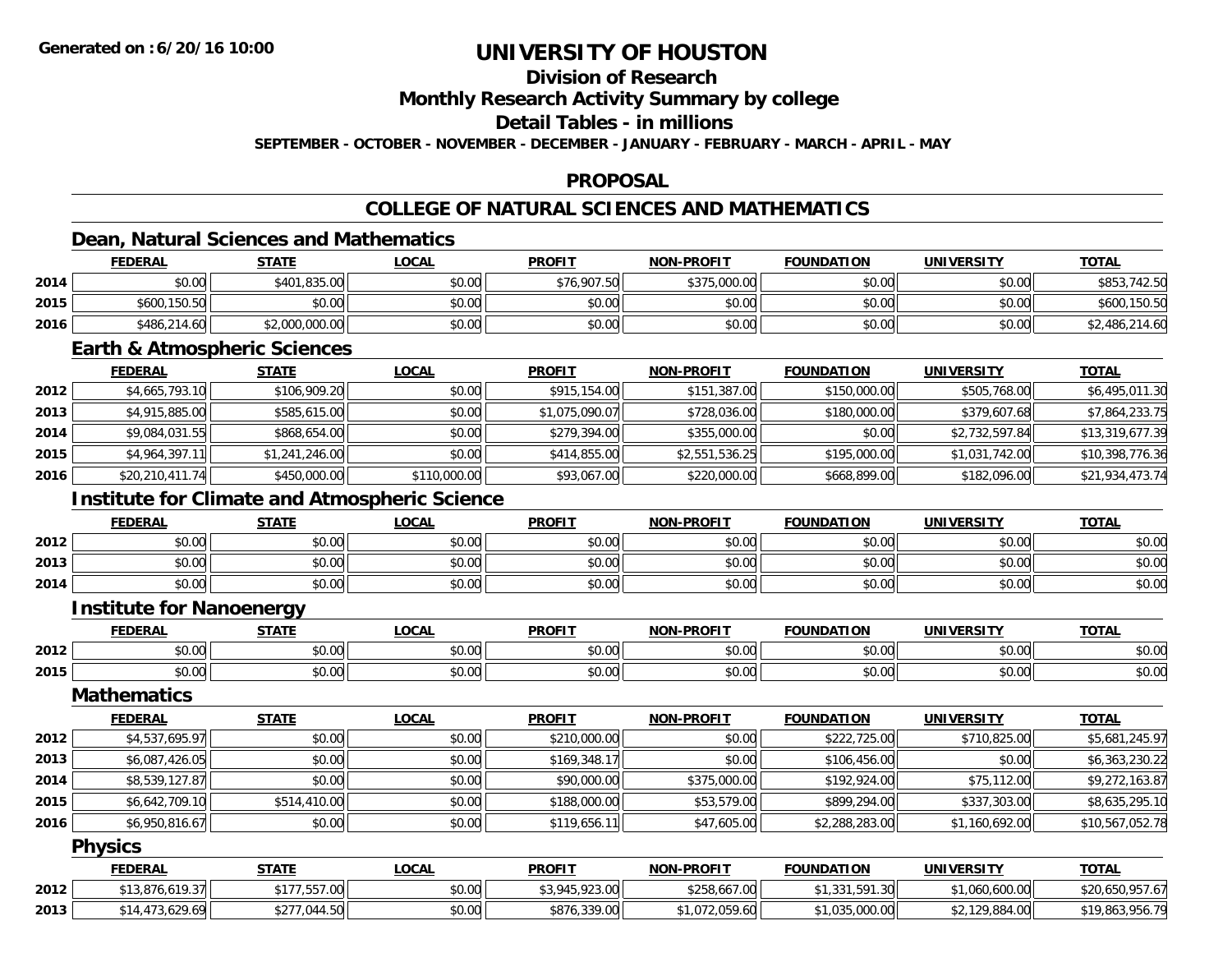### **Division of Research Monthly Research Activity Summary by college Detail Tables - in millions SEPTEMBER - OCTOBER - NOVEMBER - DECEMBER - JANUARY - FEBRUARY - MARCH - APRIL - MAY**

#### **PROPOSAL**

### **COLLEGE OF NATURAL SCIENCES AND MATHEMATICS**

|       | <b>Physics</b>   |                 |              |                 |                   |                   |                   |                  |  |  |  |
|-------|------------------|-----------------|--------------|-----------------|-------------------|-------------------|-------------------|------------------|--|--|--|
|       | <b>FEDERAL</b>   | <b>STATE</b>    | <u>LOCAL</u> | <b>PROFIT</b>   | <b>NON-PROFIT</b> | <b>FOUNDATION</b> | <b>UNIVERSITY</b> | <b>TOTAL</b>     |  |  |  |
| 2014  | \$32,151,975.62  | \$1,510,164.86  | \$0.00       | \$403,480.50    | \$905,500.00      | \$1,023,646.25    | \$4,991,292.00    | \$40,986,059.23  |  |  |  |
| 2015  | \$27,291,133.85  | \$179,998.80    | \$0.00       | \$118,846.00    | \$907,162.00      | \$1,358,000.00    | \$152,516.00      | \$30,007,656.65  |  |  |  |
| 2016  | \$19,219,619.60  | \$2,019,134.88  | \$4,500.00   | \$658,519.22    | \$729,361.00      | \$1,612,500.00    | \$1,473,814.70    | \$25,717,449.40  |  |  |  |
| Total | \$582,276,551.59 | \$59,237,372.30 | \$119,000.00 | \$14,389,639.95 | \$36,211,254.80   | \$36,681,014.00   | \$26,347,064.70   | \$755,261,897.34 |  |  |  |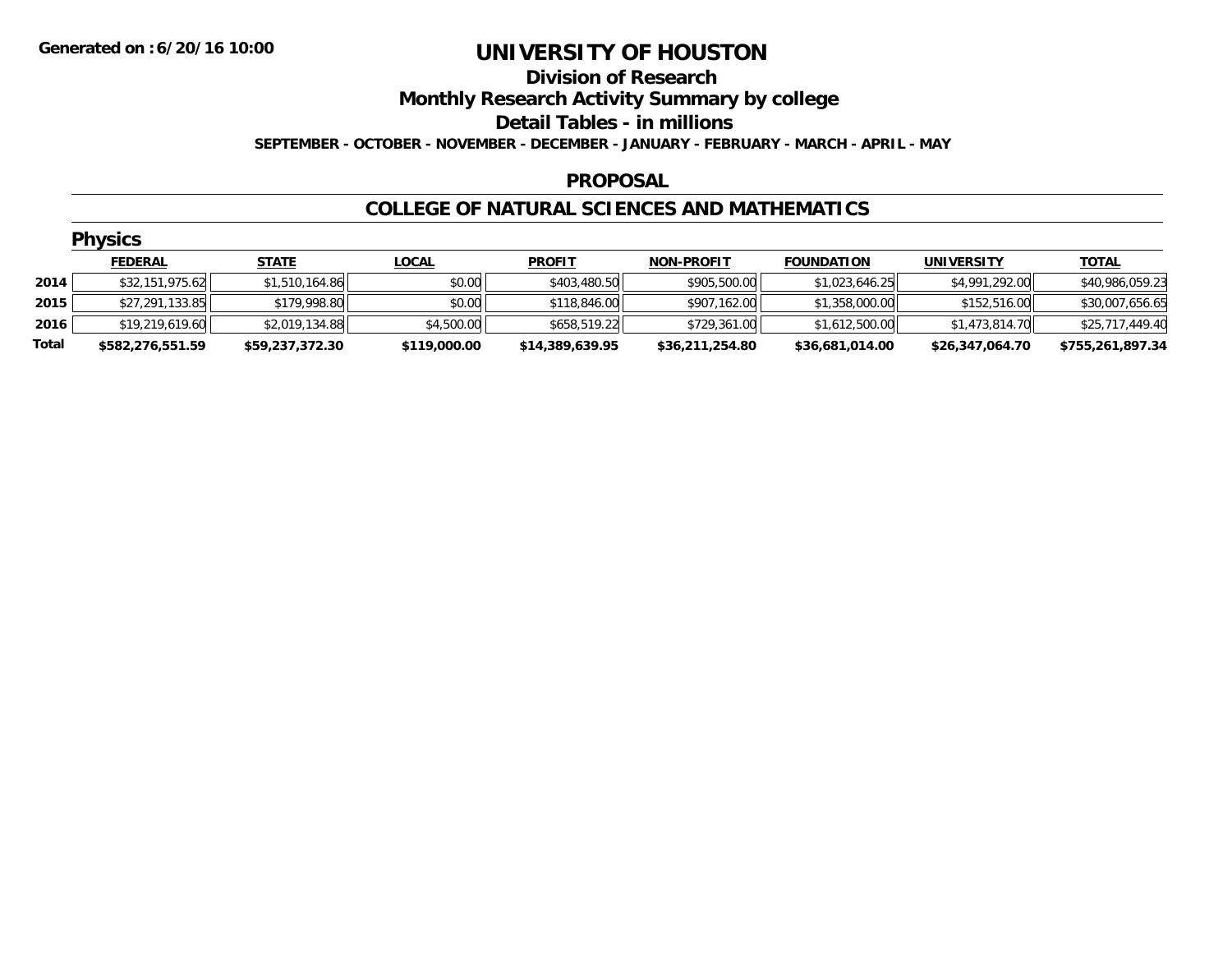# **Division of Research**

**Monthly Research Activity Summary by college**

**Detail Tables - in millions**

**SEPTEMBER - OCTOBER - NOVEMBER - DECEMBER - JANUARY - FEBRUARY - MARCH - APRIL - MAY**

### **PROPOSAL**

### **COLLEGE OF OPTOMETRY**

### **Optometry Vision Sciences**

|       | <b>FEDERAL</b>  | <b>STATE</b> | <u>LOCAL</u> | <b>PROFIT</b>  | <b>NON-PROFIT</b> | <b>FOUNDATION</b> | <b>UNIVERSITY</b> | <u>TOTAL</u>    |
|-------|-----------------|--------------|--------------|----------------|-------------------|-------------------|-------------------|-----------------|
| 2012  | \$13,334,436.00 | \$74,750.00  | \$0.00       | \$338,246.00   | \$0.00            | \$0.00            | \$1,257,311.00    | \$15,004,743.00 |
| 2013  | \$11,988,999.00 | \$65,683.12  | \$0.00       | \$1,114,447.50 | \$0.00            | \$0.00            | \$752,931.00      | \$13,922,060.62 |
| 2014  | \$7,679,589.05  | \$10,989.00  | \$0.00       | \$917,073.32   | \$49,900.00       | \$0.00            | \$349,349.00      | \$9,006,900.37  |
| 2015  | \$1,937,950.00  | \$28,529.00  | \$0.00       | \$220,829.00   | \$30,497.00       | \$75,000.00       | \$1,107,305.00    | \$3,400,110.00  |
| 2016  | \$8,282,229.02  | \$67,601.20  | \$0.00       | \$220,361.00   | \$0.00            | \$150,000.00      | \$1,355,646.48    | \$10,075,837.70 |
| Total | \$43,223,203.07 | \$247,552.32 | \$0.00       | \$2,810,956.82 | \$80,397.00       | \$225,000.00      | \$4,822,542.48    | \$51,409,651.69 |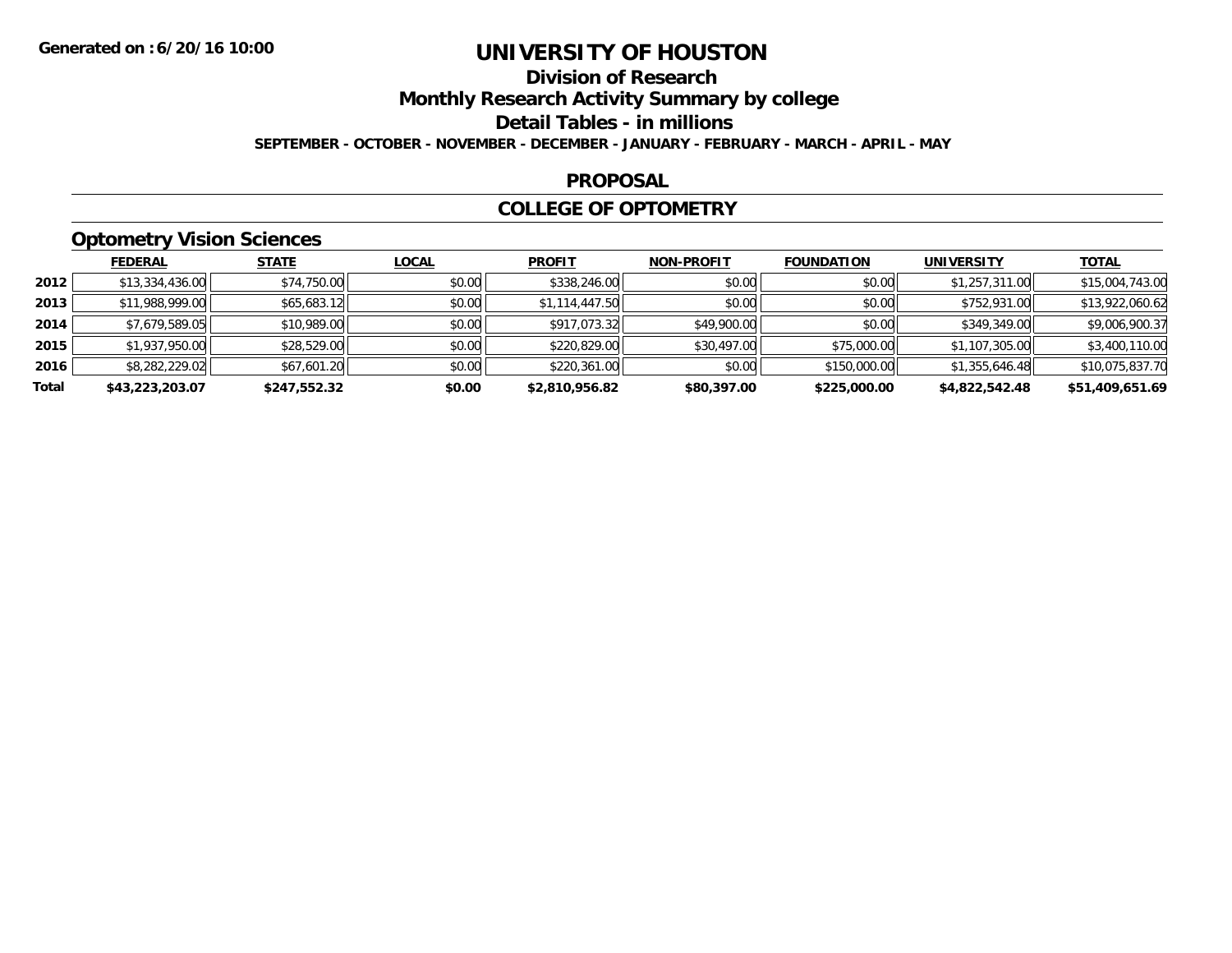### **Division of Research**

**Monthly Research Activity Summary by college**

**Detail Tables - in millions**

**SEPTEMBER - OCTOBER - NOVEMBER - DECEMBER - JANUARY - FEBRUARY - MARCH - APRIL - MAY**

### **PROPOSAL**

### **COLLEGE OF PHARMACY**

### **Center for Experimental Therapeutics and Pharmacoi**

|      | <b>FEDERAL</b> | <b>STATE</b> | <u>LOCAL</u> | <b>PROFIT</b> | <b>NON-PROFIT</b> | <b>FOUNDATION</b> | <b>UNIVERSITY</b> | <b>TOTAL</b> |
|------|----------------|--------------|--------------|---------------|-------------------|-------------------|-------------------|--------------|
| 2012 | \$0.00         | \$0.00       | \$0.00       | \$0.00        | \$0.00            | \$0.00            | \$0.00            | \$0.00       |
| 2013 | \$0.00         | \$0.00       | \$0.00       | \$0.00        | \$0.00            | \$0.00            | \$0.00            | \$0.00       |
| 2014 | \$0.00         | \$0.00       | \$0.00       | \$0.00        | \$0.00            | \$0.00            | \$0.00            | \$0.00       |
| 2015 | \$0.00         | \$0.00       | \$0.00       | \$0.00        | \$0.00            | \$0.00            | \$0.00            | \$0.00       |

### **Clinical Pharmacy & Administration**

|      | <b>FEDERAL</b> | <b>STATE</b>   | <b>LOCAL</b> | <b>PROFIT</b> | <b>NON-PROFIT</b> | <b>FOUNDATION</b> | <b>UNIVERSITY</b> | <b>TOTAL</b>   |
|------|----------------|----------------|--------------|---------------|-------------------|-------------------|-------------------|----------------|
| 2012 | \$3,292,793.34 | \$35,547.00    | \$0.00       | \$650,488.00  | \$11,000.00       | \$142,630.00      | \$567,654.72      | \$4,700,113.06 |
| 2013 | \$907,720.40   | \$95,286.00    | \$144,311,00 | \$734,411.00  | \$170,000.00      | \$0.00            | \$528,418.00      | \$2,580,146.40 |
| 2014 | \$760,505.42   | \$1,382,621.90 | \$0.00       | \$495,285.25  | \$0.00            | \$0.00            | \$0.00            | \$2,638,412.57 |
| 2015 | \$244,186.25   | \$3,311,448.80 | \$0.00       | \$205,095.00  | \$263,375.00      | \$0.00            | \$68,780.00       | \$4,092,885.05 |
| 2016 | \$2,523,651.64 | \$564,375.00   | \$0.00       | \$618,161.60  | \$60,000.00       | \$443,897.00      | \$137,658.00      | \$4,347,743.24 |

### **Dean, Pharmacy**

|      | <b>FEDERAL</b> | <b>STATE</b> | <u>LOCAL</u> | <b>PROFIT</b> | <b>NON-PROFIT</b> | <b>FOUNDATION</b> | <b>UNIVERSITY</b> | <b>TOTAL</b> |
|------|----------------|--------------|--------------|---------------|-------------------|-------------------|-------------------|--------------|
| 2012 | \$0.00         | \$0.00       | \$0.00       | \$0.00        | \$0.00            | \$0.00            | \$0.00            | \$0.00       |
| 2013 | \$0.00         | \$0.00       | \$0.00       | \$0.00        | \$0.00            | \$0.00            | \$0.00            | \$0.00       |
| 2014 | \$0.00         | \$0.00       | \$0.00       | \$0.00        | \$0.00            | \$0.00            | \$0.00            | \$0.00       |
| 2015 | \$0.00         | \$0.00       | \$0.00       | \$0.00        | \$0.00            | \$0.00            | \$0.00            | \$0.00       |

### **Pharm Health Outcomes & Policy**

|      | <b>FEDERAL</b> | <b>STATE</b> | <b>LOCAL</b> | <b>PROFIT</b> | <b>NON-PROFIT</b> | <b>FOUNDATION</b> | <b>UNIVERSITY</b> | <b>TOTAL</b>   |
|------|----------------|--------------|--------------|---------------|-------------------|-------------------|-------------------|----------------|
| 2012 | \$1,952,063.50 | \$0.00       | \$0.00       | \$0.00        | \$120,000.00      | \$0.00            | \$0.00            | \$2,072,063.50 |
| 2013 | \$5,592,603.00 | \$0.00       | \$0.00       | \$0.00        | \$0.00            | \$0.00            | \$154,590.00      | \$5,747,193.00 |
| 2014 | \$1,845,714.55 | \$42,025.10  | \$0.00       | \$15,659.00   | \$115,716.00      | \$0.00            | \$0.00            | \$2,019,114.65 |
| 2015 | \$156,700.00   | \$131,732.20 | \$0.00       | \$79,365.00   | \$67,398.00       | \$0.00            | \$0.00            | \$435,195.20   |
| 2016 | \$1,835,790.30 | \$0.00       | \$0.00       | \$442,556.57  | \$185,000.00      | \$170,939.00      | \$0.00            | \$2,634,285.87 |

### **Pharmacological and Pharmaceutical Sciences**

|      | <b>FEDERAL</b>  | <b>STATE</b>   | <u>LOCAL</u> | <b>PROFIT</b> | <b>NON-PROFIT</b> | <b>FOUNDATION</b> | UNIVERSITY     | <b>TOTAL</b>    |
|------|-----------------|----------------|--------------|---------------|-------------------|-------------------|----------------|-----------------|
| 2012 | \$27,786,436.12 | \$172,389.00   | \$0.00       | \$282,500.00  | \$2,216,482.20    | \$278,976.00      | \$3,500,380.00 | \$34,237,163.32 |
| 2013 | \$20,761,084.69 | \$325,659.00   | \$0.00       | \$375,268,00  | \$771,995.00      | \$885,000,00      | \$3,136,670.00 | \$26,255,676.69 |
| 2014 | \$10,343,560.76 | \$106,412.00   | \$0.00       | \$509,031.75  | \$804,890.00      | \$173,919.90      | \$1,735,477.00 | \$13,673,291.41 |
| 2015 | \$14,187,139.40 | \$1,738,587.27 | \$0.00       | \$80,079.00   | \$2,184,070.20    | \$891,156.00      | \$2,081,254.00 | \$21,162,285.87 |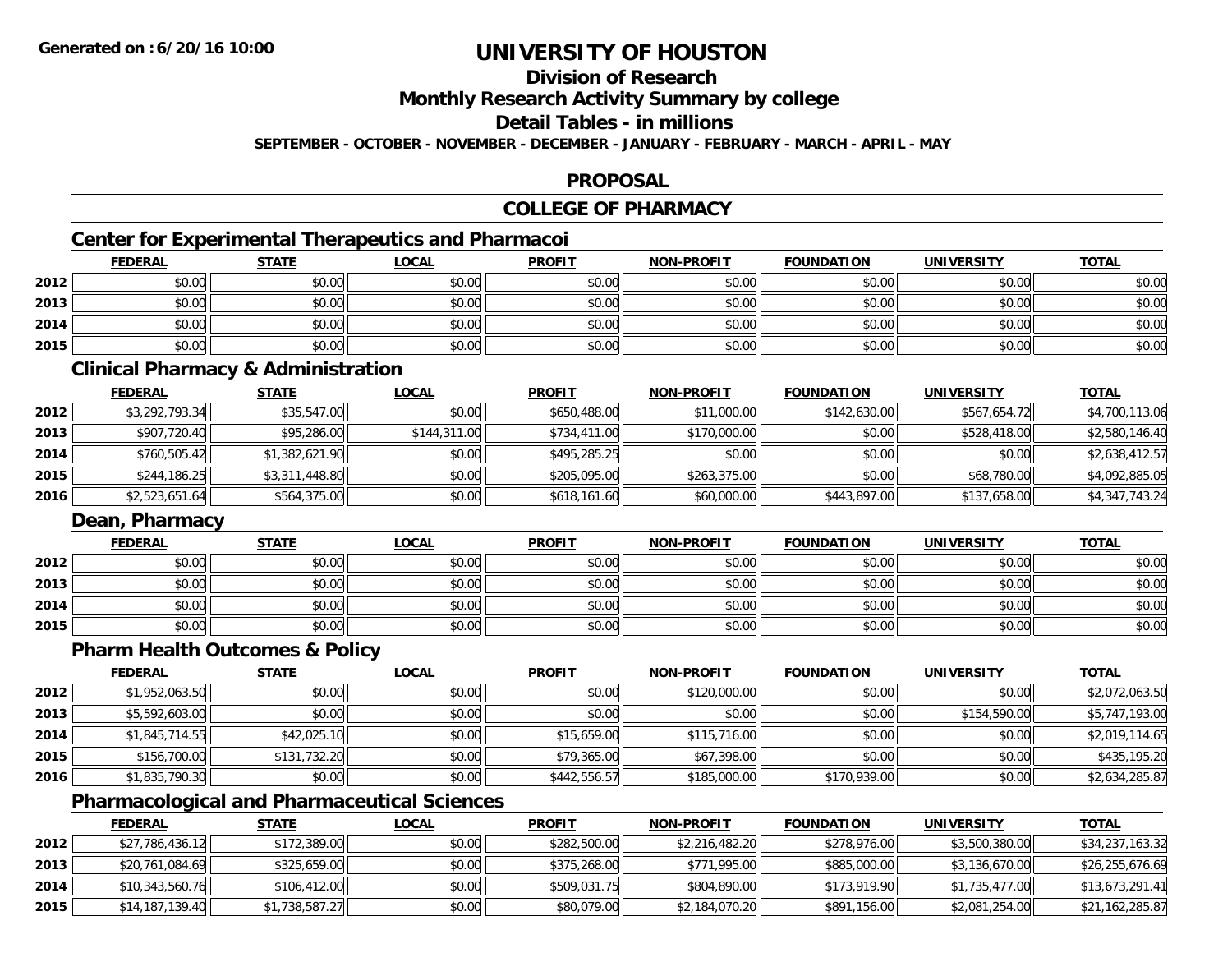**Division of Research**

**Monthly Research Activity Summary by college**

**Detail Tables - in millions**

**SEPTEMBER - OCTOBER - NOVEMBER - DECEMBER - JANUARY - FEBRUARY - MARCH - APRIL - MAY**

### **PROPOSAL**

### **COLLEGE OF PHARMACY**

### **Pharmacological and Pharmaceutical Sciences**

|       | <b>FEDERAL</b>   | STATE          | <b>_OCAL</b> | <b>PROFIT</b>  | <b>NON-PROFIT</b> | <b>FOUNDATION</b> | UNIVERSITY      | <b>TOTAL</b>         |
|-------|------------------|----------------|--------------|----------------|-------------------|-------------------|-----------------|----------------------|
| 2016  | \$17,987,389.55  | \$915,115,00   | \$0.00       | \$90,050.00    | \$4,092,978.30    | \$728,800.00      | \$2,256,894.00  | \$26,071<br>1,226.85 |
| Total | \$110.177.338.92 | \$8,821,198.27 | \$144,311.00 | \$4,577,950.17 | \$11.062.904.70   | \$3,715,317.90    | \$14,167,775.72 | \$152,666,796.68     |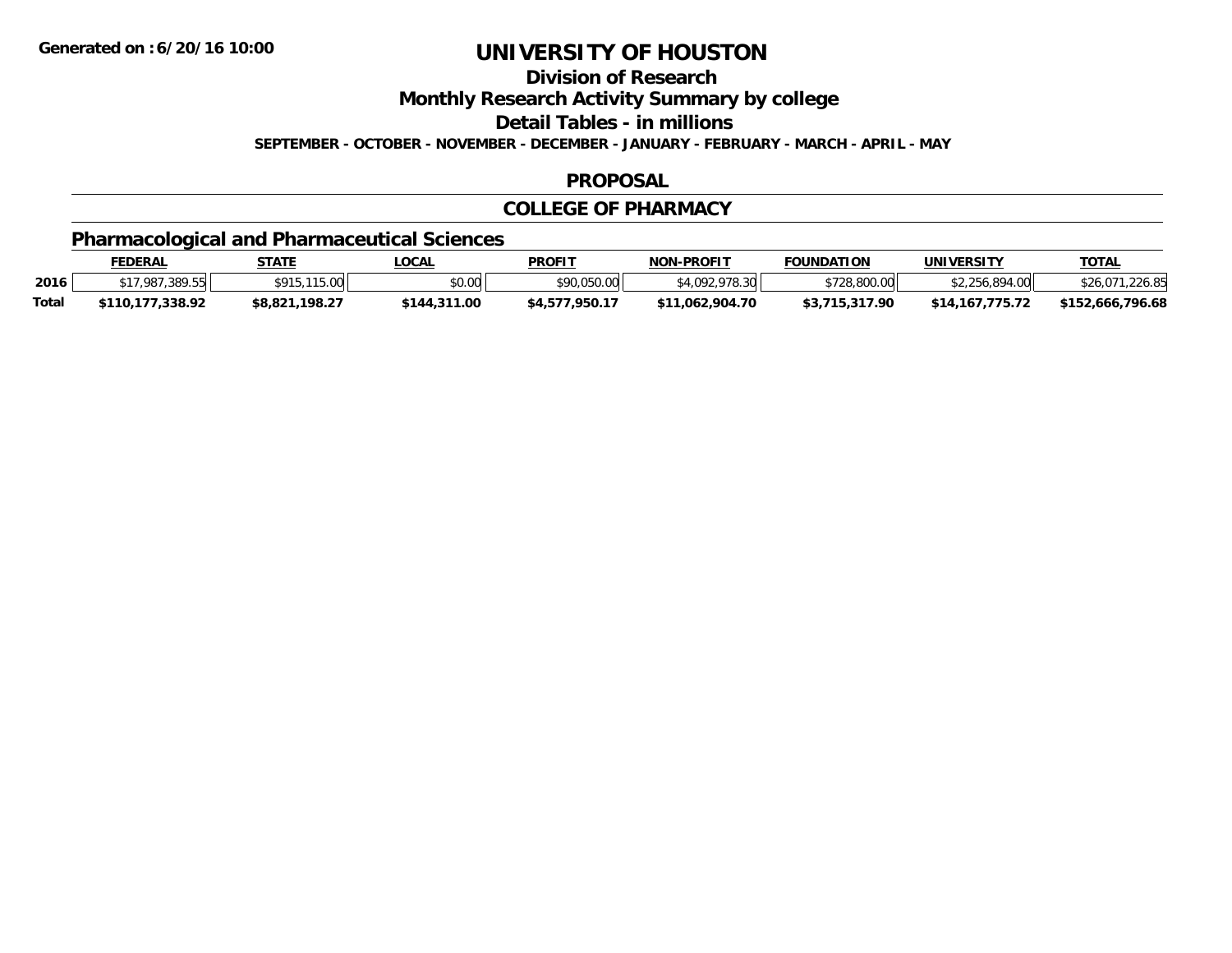**2012**

# **UNIVERSITY OF HOUSTON**

**Division of Research**

**Monthly Research Activity Summary by college**

**Detail Tables - in millions**

**SEPTEMBER - OCTOBER - NOVEMBER - DECEMBER - JANUARY - FEBRUARY - MARCH - APRIL - MAY**

### **PROPOSAL**

### **COLLEGE OF TECHNOLOGY**

2 | \$898,718.00| \$46,549.08| \$0.00| \$0.00| \$0.00| \$0.00| \$0.00| \$0.00| \$0.00| \$0.00| \$945,267.08

|      | <b>FEDERAL</b>                                | <b>STATE</b>   | <b>LOCAL</b> | <b>PROFIT</b> | <b>NON-PROFIT</b> | <b>FOUNDATION</b> | <b>UNIVERSITY</b> | <b>TOTAL</b>    |
|------|-----------------------------------------------|----------------|--------------|---------------|-------------------|-------------------|-------------------|-----------------|
| 2016 | \$30,251.00                                   | \$0.00         | \$0.00       | \$0.00        | \$0.00            | \$0.00            | \$0.00            | \$30,251.00     |
|      | <b>Center for Technology Literacy</b>         |                |              |               |                   |                   |                   |                 |
|      | <b>FEDERAL</b>                                | <b>STATE</b>   | <b>LOCAL</b> | <b>PROFIT</b> | <b>NON-PROFIT</b> | <b>FOUNDATION</b> | <b>UNIVERSITY</b> | <b>TOTAL</b>    |
| 2012 | \$0.00                                        | \$111,690.00   | \$0.00       | \$0.00        | \$0.00            | \$0.00            | \$0.00            | \$111,690.00    |
| 2013 | \$0.00                                        | \$994,528.00   | \$0.00       | \$0.00        | \$0.00            | \$0.00            | \$0.00            | \$994,528.00    |
| 2014 | \$0.00                                        | \$931,847.00   | \$0.00       | \$0.00        | \$0.00            | \$62,917.00       | \$0.00            | \$994,764.00    |
| 2015 | \$30,000.00                                   | \$861,965.00   | \$0.00       | \$0.00        | \$0.00            | \$0.00            | \$0.00            | \$891,965.00    |
|      | <b>Construction Management</b>                |                |              |               |                   |                   |                   |                 |
|      | <b>FEDERAL</b>                                | <b>STATE</b>   | <b>LOCAL</b> | <b>PROFIT</b> | <b>NON-PROFIT</b> | <b>FOUNDATION</b> | <b>UNIVERSITY</b> | <b>TOTAL</b>    |
| 2012 | \$0.00                                        | \$515,515.80   | \$0.00       | \$0.00        | \$0.00            | \$44,810.00       | \$0.00            | \$560,325.80    |
| 2013 | \$0.00                                        | \$0.00         | \$0.00       | \$0.00        | \$0.00            | \$0.00            | \$50,633.00       | \$50,633.00     |
| 2014 | \$121,019.00                                  | \$29,975.00    | \$0.00       | \$0.00        | \$0.00            | \$0.00            | \$0.00            | \$150,994.00    |
| 2015 | \$0.00                                        | \$265,436.05   | \$0.00       | \$0.00        | \$0.00            | \$262,920.95      | \$0.00            | \$528,357.00    |
| 2016 | \$0.00                                        | \$604,540.75   | \$0.00       | \$0.00        | \$82,342.80       | \$305,466.00      | \$0.00            | \$992,349.55    |
|      | Dean, Technology                              |                |              |               |                   |                   |                   |                 |
|      | <b>FEDERAL</b>                                | <b>STATE</b>   | <b>LOCAL</b> | <b>PROFIT</b> | <b>NON-PROFIT</b> | <b>FOUNDATION</b> | <b>UNIVERSITY</b> | <b>TOTAL</b>    |
| 2012 | \$514,128.64                                  | \$342,089.00   | \$0.00       | \$0.00        | \$0.00            | \$0.00            | \$0.00            | \$856,217.64    |
| 2014 | \$0.00                                        | \$29,975.00    | \$0.00       | \$0.00        | \$0.00            | \$0.00            | \$0.00            | \$29,975.00     |
| 2015 | \$0.00                                        | \$18,579.75    | \$0.00       | \$0.00        | \$0.00            | \$0.00            | \$0.00            | \$18,579.75     |
| 2016 | \$0.00                                        | \$0.00         | \$0.00       | \$0.00        | \$0.00            | \$1,000,000.00    | \$0.00            | \$1,000,000.00  |
|      | <b>Engineering Technology</b>                 |                |              |               |                   |                   |                   |                 |
|      | <b>FEDERAL</b>                                | <b>STATE</b>   | <b>LOCAL</b> | <b>PROFIT</b> | <b>NON-PROFIT</b> | <b>FOUNDATION</b> | <b>UNIVERSITY</b> | <b>TOTAL</b>    |
| 2012 | \$4,405,661.46                                | \$123,310.20   | \$0.00       | \$100,000.00  | \$369,852.00      | \$150,000.00      | \$156,774.00      | \$5,305,597.66  |
| 2013 | \$4,781,315.70                                | \$0.00         | \$0.00       | \$704,132.00  | \$202,815.00      | \$179,046.00      | \$3,746,730.00    | \$9,614,038.70  |
| 2014 | \$9,387,268.20                                | \$516,549.58   | \$0.00       | \$57,800.00   | \$31,440.00       | \$454,375.50      | \$287,927.80      | \$10,735,361.08 |
| 2015 | \$9,681,748.85                                | \$1,335,151.80 | \$0.00       | \$128,724.00  | \$316,197.00      | \$375,000.00      | \$275,976.40      | \$12,112,798.05 |
| 2016 | \$5,279,186.30                                | \$0.00         | \$0.00       | \$503,139.00  | \$54,154.00       | \$501,305.00      | \$0.00            | \$6,337,784.30  |
|      | <b>Human Development and Consumer Science</b> |                |              |               |                   |                   |                   |                 |
|      | <b>FEDERAL</b>                                | <b>STATE</b>   | <b>LOCAL</b> | <b>PROFIT</b> | <b>NON-PROFIT</b> | <b>FOUNDATION</b> | <b>UNIVERSITY</b> | <b>TOTAL</b>    |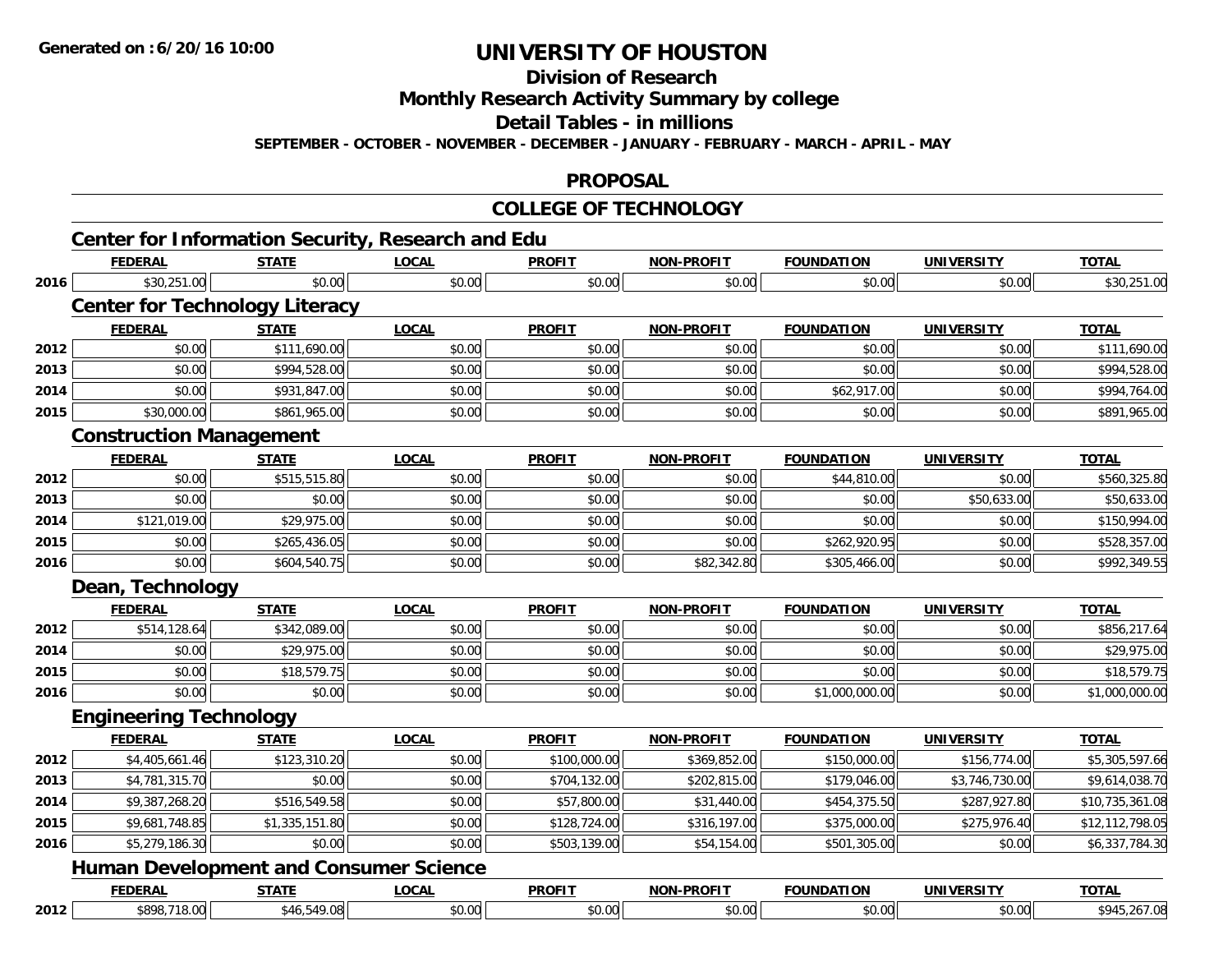### **Division of Research**

**Monthly Research Activity Summary by college**

**Detail Tables - in millions**

**SEPTEMBER - OCTOBER - NOVEMBER - DECEMBER - JANUARY - FEBRUARY - MARCH - APRIL - MAY**

#### **PROPOSAL**

### **COLLEGE OF TECHNOLOGY**

### **Human Development and Consumer Science**

|      | <b>FEDERAL</b> | <b>STATE</b> | <u>LOCAL</u> | <b>PROFIT</b> | <b>NON-PROFIT</b> | <b>FOUNDATION</b> | <b>UNIVERSITY</b> | <b>TOTAL</b>   |
|------|----------------|--------------|--------------|---------------|-------------------|-------------------|-------------------|----------------|
| 2013 | \$119,995.20   | \$0.00       | \$0.00       | \$0.00        | \$0.00            | \$0.00            | \$0.00            | \$119,995.20   |
| 2014 | \$865,098.80   | \$0.00       | \$0.00       | \$0.00        | \$0.00            | \$336,990.00      | \$0.00            | \$1,202,088.80 |
| 2015 | \$24,279.48    | \$40,333.00  | \$0.00       | \$0.00        | \$0.00            | \$0.00            | \$0.00            | \$64,612.48    |
| 2016 | \$0.00         | \$0.00       | \$0.00       | \$0.00        | \$201,813.00      | \$0.00            | \$37,603.35       | \$239,416.35   |

### **Information & Logistics Technology**

|      | <u>FEDERAL</u> | <u>STATE</u> | <u>LOCAL</u> | <b>PROFIT</b> | <b>NON-PROFIT</b> | <b>FOUNDATION</b> | <b>UNIVERSITY</b> | <b>TOTAL</b>   |
|------|----------------|--------------|--------------|---------------|-------------------|-------------------|-------------------|----------------|
| 2012 | \$15,784.60    | \$81,029.88  | \$0.00       | \$70,625.00   | \$50,000.00       | \$0.00            | \$111,934.00      | \$329,373.48   |
| 2013 | \$348,075.00   | \$0.00       | \$0.00       | \$0.00        | \$50,000.00       | \$0.00            | \$0.00            | \$398,075.00   |
| 2014 | \$3,980,106.00 | \$0.00       | \$0.00       | \$0.00        | \$87,500.00       | \$0.00            | \$0.00            | \$4,067,606.00 |
| 2015 | \$1,568,280.95 | \$40,333.00  | \$0.00       | \$0.00        | \$0.00            | \$0.00            | \$0.00            | \$1,608,613.95 |
| 2016 | \$2,276,723.50 | \$73,947.50  | \$34,088.00  | \$56,006.00   | \$282,633.20      | \$0.00            | \$37,603.35       | \$2,761,001.55 |

### **Texas Manufacturing Assistance Center**

|       | <b>FEDERAL</b>  | <u>STATE</u>   | <u>LOCAL</u> | <b>PROFIT</b>  | <b>NON-PROFIT</b> | <b>FOUNDATION</b> | <b>UNIVERSITY</b> | <b>TOTAL</b>    |
|-------|-----------------|----------------|--------------|----------------|-------------------|-------------------|-------------------|-----------------|
| 2012  | \$0.00          | \$0.00         | \$0.00       | \$0.00         | \$0.00            | \$0.00            | \$0.00            | \$0.00          |
| 2013  | \$0.00          | \$0.00         | \$0.00       | \$0.00         | \$0.00            | \$0.00            | \$0.00            | \$0.00          |
| 2014  | \$0.00          | \$0.00         | \$0.00       | \$0.00         | \$0.00            | \$0.00            | \$0.00            | \$0.00          |
| 2015  | \$0.00          | \$0.00         | \$0.00       | \$0.00         | \$0.00            | \$0.00            | \$0.00            | \$0.00          |
| Total | \$44,327,640.68 | \$6,963,345.39 | \$34,088.00  | \$1,620,426.00 | \$1,728,747.00    | \$3,672,830.45    | \$4,705,181.90    | \$63,052,259.42 |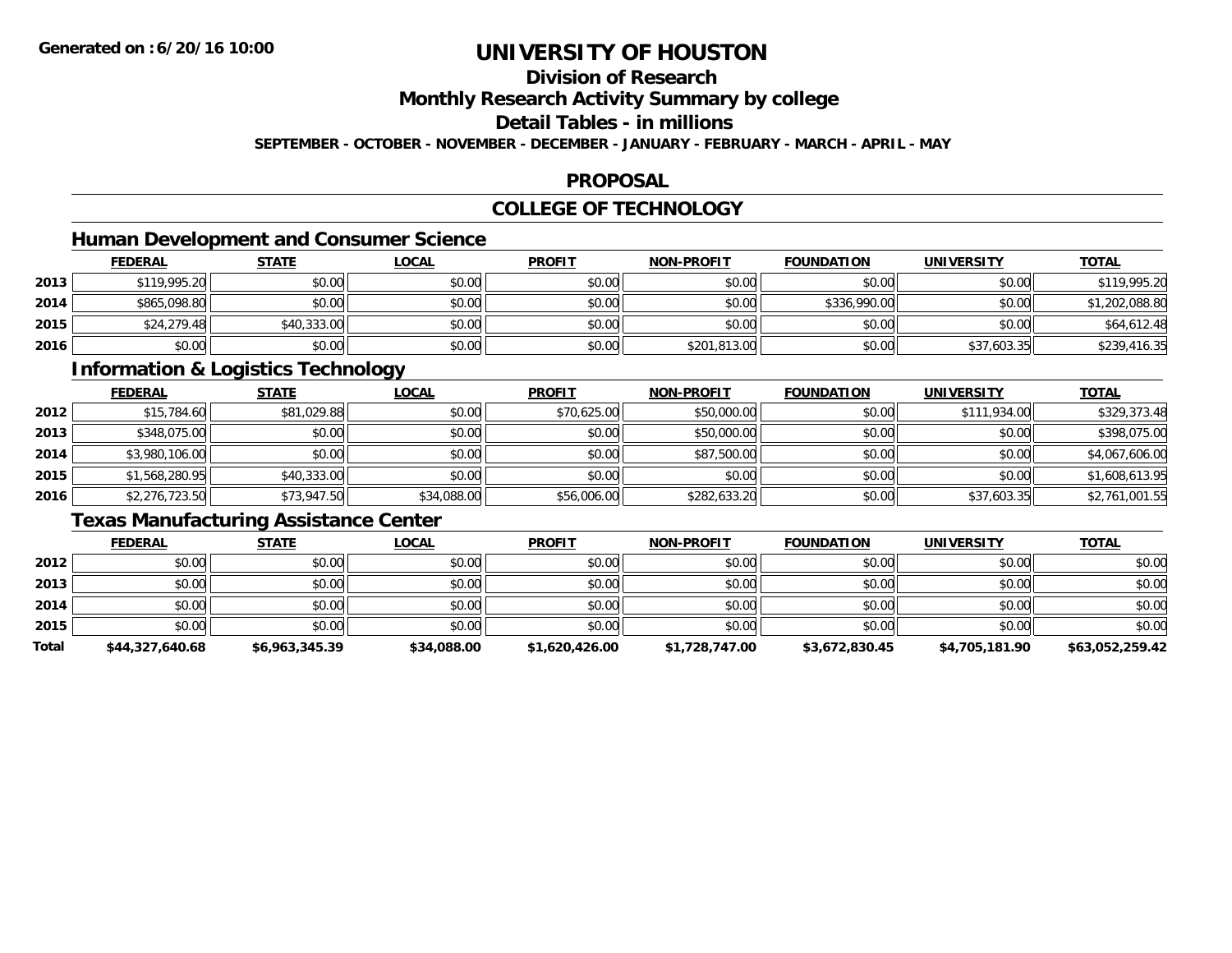### **Division of Research**

**Monthly Research Activity Summary by college**

**Detail Tables - in millions**

**SEPTEMBER - OCTOBER - NOVEMBER - DECEMBER - JANUARY - FEBRUARY - MARCH - APRIL - MAY**

### **PROPOSAL**

### **CULLEN COLLEGE OF ENGINEERING**

|      | <b>Biomedical Engineering</b>                            |                 |              |                |                   |                   |                   |                 |
|------|----------------------------------------------------------|-----------------|--------------|----------------|-------------------|-------------------|-------------------|-----------------|
|      | <b>FEDERAL</b>                                           | <b>STATE</b>    | <b>LOCAL</b> | <b>PROFIT</b>  | <b>NON-PROFIT</b> | <b>FOUNDATION</b> | <b>UNIVERSITY</b> | <b>TOTAL</b>    |
| 2012 | \$11,871,830.10                                          | \$672,750.00    | \$0.00       | \$0.00         | \$0.00            | \$0.00            | \$1,403,125.00    | \$13,947,705.10 |
| 2013 | \$8,795,674.08                                           | \$202,500.00    | \$0.00       | \$66,477.00    | \$2,000.00        | \$250,003.00      | \$921,081.00      | \$10,237,735.08 |
| 2014 | \$61,342,639.18                                          | \$20,000.00     | \$0.00       | \$562,296.00   | \$631,364.00      | \$829,250.00      | \$1,005,177.00    | \$64,390,726.18 |
| 2015 | \$31,685,554.60                                          | \$88,136.25     | \$0.00       | \$111,131.00   | \$1,275,390.00    | \$2,087,396.00    | \$2,755,464.00    | \$38,003,071.85 |
| 2016 | \$37,750,721.17                                          | \$296,795.00    | \$0.00       | \$293,871.00   | \$2,408,473.50    | \$2,867,424.90    | \$1,515,330.00    | \$45,132,615.57 |
|      | <b>Center for Innovative Grouting Materials and Tech</b> |                 |              |                |                   |                   |                   |                 |
|      | <b>FEDERAL</b>                                           | <b>STATE</b>    | <b>LOCAL</b> | <b>PROFIT</b>  | <b>NON-PROFIT</b> | <b>FOUNDATION</b> | <b>UNIVERSITY</b> | <b>TOTAL</b>    |
| 2012 | \$0.00                                                   | \$0.00          | \$0.00       | \$0.00         | \$0.00            | \$0.00            | \$0.00            | \$0.00          |
|      | <b>Chemical Engineering</b>                              |                 |              |                |                   |                   |                   |                 |
|      | <b>FEDERAL</b>                                           | <b>STATE</b>    | <b>LOCAL</b> | <b>PROFIT</b>  | <b>NON-PROFIT</b> | <b>FOUNDATION</b> | <b>UNIVERSITY</b> | <b>TOTAL</b>    |
| 2012 | \$11,610,590.68                                          | \$1,715,552.94  | \$0.00       | \$1,602,254.00 | \$1,493,238.75    | \$3,282,448.00    | \$1,166,411.86    | \$20,870,496.23 |
| 2013 | \$16,183,706.40                                          | \$908,077.10    | \$0.00       | \$2,274,858.00 | \$1,523,550.00    | \$1,898,663.00    | \$4,510,493.00    | \$27,299,347.50 |
| 2014 | \$16,337,641.99                                          | \$1,480,629.00  | \$0.00       | \$3,401,435.00 | \$0.00            | \$3,835,578.20    | \$67,472.00       | \$25,122,756.19 |
| 2015 | \$16,594,728.12                                          | \$2,310,456.00  | \$0.00       | \$1,698,951.00 | \$2,354,344.00    | \$2,873,000.00    | \$5,550,146.00    | \$31,381,625.12 |
| 2016 | \$8,746,653.66                                           | \$10,849,864.00 | \$4,500.00   | \$495,980.00   | \$430,000.00      | \$2,397,111.42    | \$1,180,328.00    | \$24,104,437.08 |
|      | <b>Civil Engineering</b>                                 |                 |              |                |                   |                   |                   |                 |
|      | <b>FEDERAL</b>                                           | <b>STATE</b>    | <b>LOCAL</b> | <b>PROFIT</b>  | <b>NON-PROFIT</b> | <b>FOUNDATION</b> | <b>UNIVERSITY</b> | <b>TOTAL</b>    |
| 2012 | \$4,859,483.55                                           | \$2,400,862.60  | \$0.00       | \$1,947,197.40 | \$2,981,854.65    | \$701,202.70      | \$1,991,366.50    | \$14,881,967.40 |
| 2013 | \$9,004,821.62                                           | \$1,067,280.00  | \$0.00       | \$626,282.00   | \$1,318,473.40    | \$2,982,335.00    | \$551,678.85      | \$15,550,870.87 |
| 2014 | \$15,938,258.96                                          | \$1,919,344.84  | \$0.00       | \$358,883.00   | \$110,000.00      | \$3,700,738.54    | \$260,165.80      | \$22,287,391.14 |
| 2015 | \$24,775,076.98                                          | \$1,407,021.50  | \$99,998.00  | \$122,314.50   | \$3,159,947.00    | \$1,540,897.05    | \$610,808.00      | \$31,716,063.03 |
| 2016 | \$7,315,979.10                                           | \$1,887,254.79  | \$0.00       | \$166,117.38   | \$444,000.00      | \$175,000.00      | \$85,800.00       | \$10,074,151.27 |
|      | Dean, Engineering                                        |                 |              |                |                   |                   |                   |                 |
|      | <b>FEDERAL</b>                                           | <b>STATE</b>    | <b>LOCAL</b> | <b>PROFIT</b>  | <b>NON-PROFIT</b> | <b>FOUNDATION</b> | <b>UNIVERSITY</b> | <b>TOTAL</b>    |
| 2012 | \$882,933.40                                             | \$0.00          | \$0.00       | \$0.00         | \$0.00            | \$0.00            | \$0.00            | \$882,933.40    |
| 2013 | \$0.00                                                   | \$0.00          | \$0.00       | \$0.00         | \$0.00            | \$0.00            | \$0.00            | \$0.00          |
| 2014 | \$0.00                                                   | \$0.00          | \$0.00       | \$0.00         | \$0.00            | \$0.00            | \$0.00            | \$0.00          |
| 2015 | \$150,000.00                                             | \$2,000,000.00  | \$0.00       | \$0.00         | \$0.00            | \$150,000.00      | \$0.00            | \$2,300,000.00  |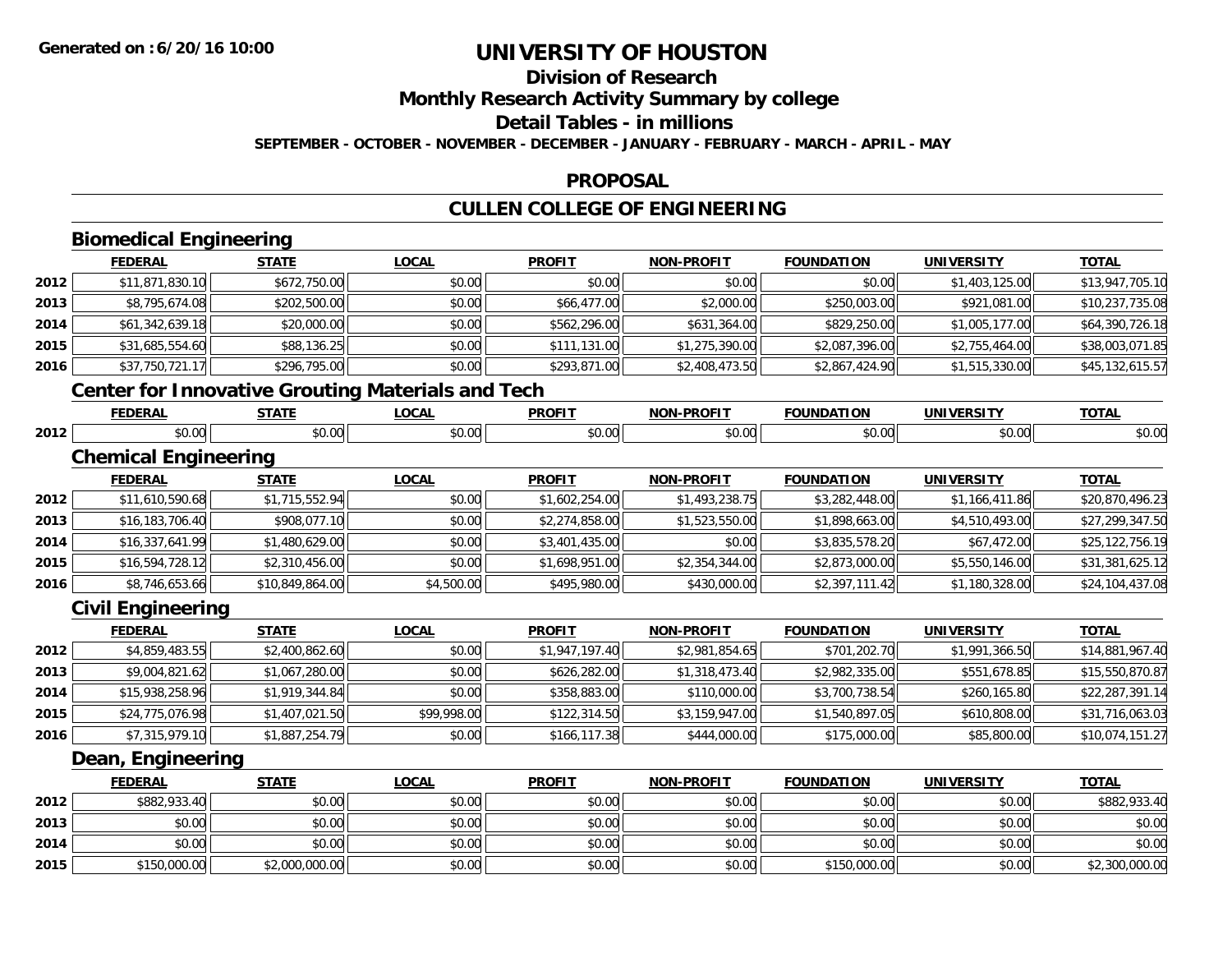### **Division of Research**

**Monthly Research Activity Summary by college**

**Detail Tables - in millions**

**SEPTEMBER - OCTOBER - NOVEMBER - DECEMBER - JANUARY - FEBRUARY - MARCH - APRIL - MAY**

#### **PROPOSAL**

### **CULLEN COLLEGE OF ENGINEERING**

### **Electrical & Computer Engineering**

|      | <b>FEDERAL</b>  | <b>STATE</b>   | <u>LOCAL</u> | <b>PROFIT</b>  | <b>NON-PROFIT</b> | <b>FOUNDATION</b> | UNIVERSITY     | <u>TOTAL</u>    |
|------|-----------------|----------------|--------------|----------------|-------------------|-------------------|----------------|-----------------|
| 2012 | \$21,424,810.37 | \$1,353,646.30 | \$0.00       | \$1,307,851.00 | \$1,073,562.25    | \$1,425,800.00    | \$2,180,872.00 | \$28,766,541.92 |
| 2013 | \$19,765,702.17 | \$879,486.40   | \$0.00       | \$1,220,814.00 | \$1,478,997.00    | \$964,395.00      | \$4,199,987.00 | \$28,509,381.57 |
| 2014 | \$23,663,688.13 | \$444,837.00   | \$0.00       | \$800,597.00   | \$1,237,800.00    | \$976,945.00      | \$2,290,168.80 | \$29,414,035.93 |
| 2015 | \$16,372,406.82 | \$3,180,327.15 | \$0.00       | \$836,522.00   | \$2,566,691.00    | \$412,000.00      | \$761,626.40   | \$24,129,573.37 |
| 2016 | \$14,652,472.99 | \$1,627,388.00 | \$4,500.00   | \$676,593.11   | \$80,000.00       | \$1,206,114.58    | \$2,774.00     | \$18,249,842.68 |

### **Industrial Engineering**

|      | <b>FEDERAL</b>  | <b>STATE</b> | <u>LOCAL</u> | <b>PROFIT</b> | <b>NON-PROFIT</b> | <b>FOUNDATION</b> | <b>UNIVERSITY</b> | <b>TOTAL</b>    |
|------|-----------------|--------------|--------------|---------------|-------------------|-------------------|-------------------|-----------------|
| 2012 | \$3,720,622.80  | \$460,544.60 | \$0.00       | \$61,162.50   | \$0.00            | \$0.00            | \$0.00            | \$4,242,329.90  |
| 2013 | \$560,968.25    | \$113,001.00 | \$0.00       | \$0.00        | \$24,714.50       | \$413,072,00      | \$0.00            | \$1,111,755.75  |
| 2014 | \$18,885,631.34 | \$750,786.00 | \$0.00       | \$0.00        | \$29,887.80       | \$779,564,00      | \$1,725,000.00    | \$22,170,869.14 |
| 2015 | \$1,414,578.50  | \$0.00       | \$0.00       | \$22,184.00   | \$0.00            | \$619,162.00      | \$0.00            | \$2,055,924.50  |
| 2016 | \$924,660.00    | \$291,608.64 | \$0.00       | \$0.00        | \$306,501.00      | \$0.00            | \$0.00            | \$1,522,769.64  |

### **Mechanical Engineering**

|      | <b>FEDERAL</b>  | <b>STATE</b>   | <u>LOCAL</u> | <b>PROFIT</b>  | <b>NON-PROFIT</b> | <b>FOUNDATION</b> | <b>UNIVERSITY</b> | <b>TOTAL</b>    |
|------|-----------------|----------------|--------------|----------------|-------------------|-------------------|-------------------|-----------------|
| 2012 | \$26,208,597.72 | \$522,907.00   | \$0.00       | \$1,291,519.60 | \$1,041,270.76    | \$975,274.60      | \$1,750,244.00    | \$31,789,813.68 |
| 2013 | \$4,424,573.25  | \$720,580.00   | \$0.00       | \$1,001,122.00 | \$174,372.00      | \$814,713.16      | \$567,007.00      | \$7,702,367.41  |
| 2014 | \$13,868,785.18 | \$521,050.00   | \$0.00       | \$1,543,518.00 | \$735,000.00      | \$482,228.76      | \$224,963.00      | \$17,375,544.94 |
| 2015 | \$11,855,177.40 | \$100,300.00   | \$0.00       | \$2,126,884.50 | \$220,000.00      | \$1,113,612.00    | \$1,094,210.00    | \$16,510,183.90 |
| 2016 | \$10,192,783.56 | \$3,583,503.00 | \$0.00       | \$1,992,399.40 | \$220,000.00      | \$1,447,104.00    | \$130,000.00      | \$17,565,789.96 |

### **National Center for Airborne Laser Mapping**

|      | <b>FEDERAL</b> | <u>STATE</u> | <u>LOCAL</u> | <b>PROFIT</b> | <b>NON-PROFIT</b> | <b>FOUNDATION</b> | <b>UNIVERSITY</b> | <b>TOTAL</b>   |
|------|----------------|--------------|--------------|---------------|-------------------|-------------------|-------------------|----------------|
| 2012 | \$444,083.30   | \$0.00       | \$0.00       | \$0.00        | \$425,504.85      | \$0.00            | \$469,029.50      | \$1,338,617.65 |
| 2013 | \$2,541,034.80 | \$0.00       | \$0.00       | \$0.00        | \$0.00            | \$0.00            | \$1,106,631.15    | \$3,647,665.95 |
| 2014 | \$1,082,037.15 | \$48,896.00  | \$0.00       | \$0.00        | \$0.00            | \$0.00            | \$354,042.20      | \$1,484,975.35 |
| 2015 | \$355,768.35   | \$62,506.50  | \$0.00       | \$0.00        | \$0.00            | \$0.00            | \$485,503.00      | \$903,777.85   |

### **Petroleum Engineering**

|      | <b>FEDERAL</b> | <b>STATE</b> | <b>LOCAL</b> | <b>PROFIT</b>  | <b>NON-PROFIT</b> | <b>FOUNDATION</b> | <b>UNIVERSITY</b> | <b>TOTAL</b>   |
|------|----------------|--------------|--------------|----------------|-------------------|-------------------|-------------------|----------------|
| 2012 | \$0.00         | \$0.00       | \$0.00       | \$0.00         | \$0.00            | \$0.00            | \$169,909.74      | \$169,909.74   |
| 2013 | \$147,000.00   | \$0.00       | \$0.00       | \$2,813,450.00 | \$0.00            | \$0.00            | \$192,000.00      | \$3,152,450.00 |
| 2014 | \$2,713,674.00 | \$0.00       | \$0.00       | \$420,895.00   | \$0.00            | \$0.00            | \$0.00            | \$3,134,569.00 |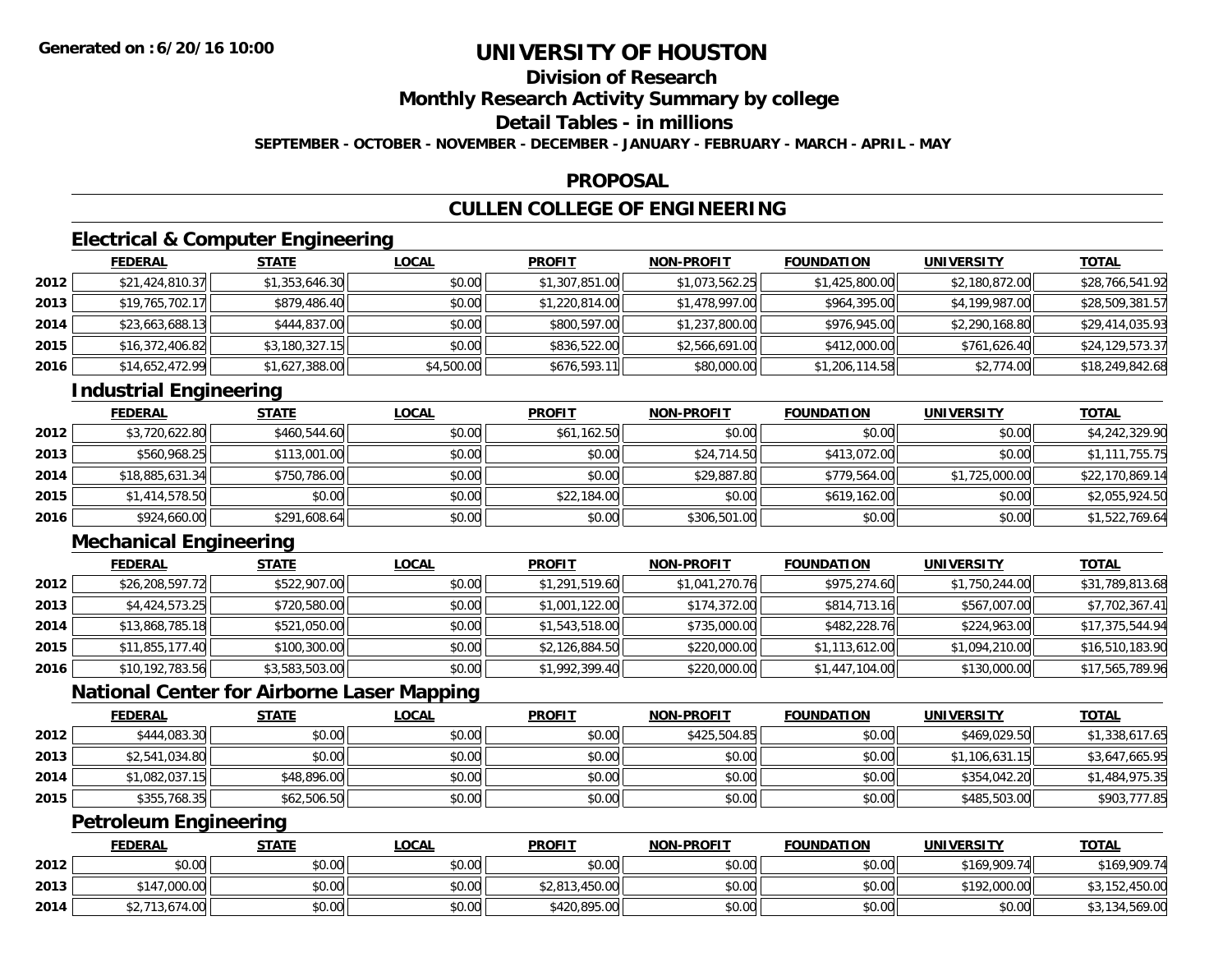### **Division of Research**

**Monthly Research Activity Summary by college**

**Detail Tables - in millions**

**SEPTEMBER - OCTOBER - NOVEMBER - DECEMBER - JANUARY - FEBRUARY - MARCH - APRIL - MAY**

#### **PROPOSAL**

### **CULLEN COLLEGE OF ENGINEERING**

### **Petroleum Engineering**

|       | $\sim$                    | .               |              |                 |                   |                   |                   |                  |
|-------|---------------------------|-----------------|--------------|-----------------|-------------------|-------------------|-------------------|------------------|
|       | <b>FEDERAL</b>            | <b>STATE</b>    | <b>LOCAL</b> | <b>PROFIT</b>   | <b>NON-PROFIT</b> | <b>FOUNDATION</b> | <b>UNIVERSITY</b> | <b>TOTAL</b>     |
| 2016  | \$158,886.00              | \$0.00          | \$0.00       | \$1,342,342.00  | \$0.00            | \$0.00            | \$0.00            | \$1,501,228.00   |
|       | <b>Wind Energy Center</b> |                 |              |                 |                   |                   |                   |                  |
|       | <b>FEDERAL</b>            | <b>STATE</b>    | <b>LOCAL</b> | <b>PROFIT</b>   | <b>NON-PROFIT</b> | <b>FOUNDATION</b> | <b>UNIVERSITY</b> | <b>TOTAL</b>     |
| 2013  | \$0.00                    | \$0.00          | \$0.00       | \$0.00          | \$0.00            | \$0.00            | \$0.00            | \$0.00           |
| 2014  | \$0.00                    | \$0.00          | \$0.00       | \$0.00          | \$0.00            | \$0.00            | \$0.00            | \$0.00           |
| Total | \$479,224,235.66          | \$43,887,891.61 | \$108,998.00 | \$31,185,901.39 | \$27,746,936.46   | \$41,201,032.91   | \$41,278,814.80   | \$664,633,810.83 |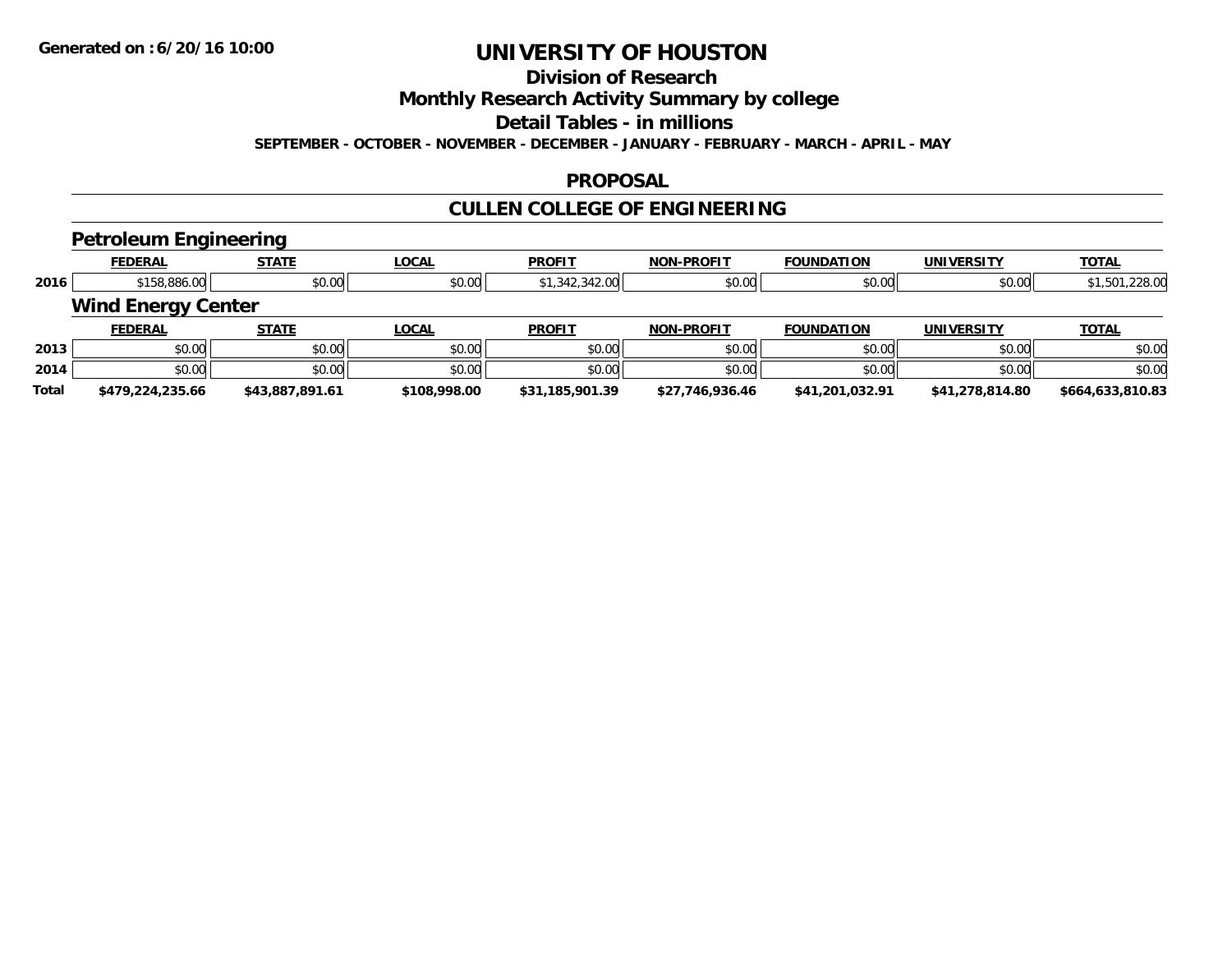**2014**

# **UNIVERSITY OF HOUSTON**

### **Division of Research**

**Monthly Research Activity Summary by college**

**Detail Tables - in millions**

**SEPTEMBER - OCTOBER - NOVEMBER - DECEMBER - JANUARY - FEBRUARY - MARCH - APRIL - MAY**

#### **PROPOSAL**

### **DIVISION OF RESEARCH**

### **Center for Advanced Computing and Data Systems**

|      | <b>FEDERAL</b>                            | <b>STATE</b>   | <b>LOCAL</b>                                              | <b>PROFIT</b> | <b>NON-PROFIT</b> | <b>FOUNDATION</b> | <b>UNIVERSITY</b> | <b>TOTAL</b>   |
|------|-------------------------------------------|----------------|-----------------------------------------------------------|---------------|-------------------|-------------------|-------------------|----------------|
| 2012 | \$549,112.46                              | \$0.00         | \$0.00                                                    | \$120,000.00  | \$1,397,357.00    | \$0.00            | \$964,253.70      | \$3,030,723.16 |
| 2013 | \$199,698.00                              | \$0.00         | \$0.00                                                    | \$75,000.00   | \$1,381,700.00    | \$0.00            | \$0.00            | \$1,656,398.00 |
| 2014 | \$374,005.00                              | \$0.00         | \$0.00                                                    | \$0.00        | \$0.00            | \$0.00            | \$0.00            | \$374,005.00   |
| 2015 | \$0.00                                    | \$0.00         | \$0.00                                                    | \$0.00        | \$0.00            | \$0.00            | \$69,683.00       | \$69,683.00    |
| 2016 | \$583,751.70                              | \$0.00         | \$0.00                                                    | \$0.00        | \$0.00            | \$0.00            | \$78,000.00       | \$661,751.70   |
|      | <b>Center for Advanced Materials</b>      |                |                                                           |               |                   |                   |                   |                |
|      | <b>FEDERAL</b>                            | <b>STATE</b>   | <b>LOCAL</b>                                              | <b>PROFIT</b> | <b>NON-PROFIT</b> | <b>FOUNDATION</b> | <b>UNIVERSITY</b> | <b>TOTAL</b>   |
| 2012 | \$1,116,829.10                            | \$0.00         | \$0.00                                                    | \$0.00        | \$0.00            | \$291,259.20      | \$0.00            | \$1,408,088.30 |
| 2013 | \$151,114.00                              | \$0.00         | \$0.00                                                    | \$0.00        | \$1,293,106.00    | \$0.00            | \$0.00            | \$1,444,220.00 |
|      |                                           |                | <b>Center for Biomedical &amp; Environmental Genomics</b> |               |                   |                   |                   |                |
|      | <b>FEDERAL</b>                            | <b>STATE</b>   | <b>LOCAL</b>                                              | <b>PROFIT</b> | <b>NON-PROFIT</b> | <b>FOUNDATION</b> | <b>UNIVERSITY</b> | <b>TOTAL</b>   |
| 2012 | \$0.00                                    | \$0.00         | \$0.00                                                    | \$0.00        | \$0.00            | \$0.00            | \$0.00            | \$0.00         |
| 2013 | \$0.00                                    | \$0.00         | \$0.00                                                    | \$0.00        | \$0.00            | \$0.00            | \$0.00            | \$0.00         |
|      | <b>Center for Industrial Partnerships</b> |                |                                                           |               |                   |                   |                   |                |
|      | <b>FEDERAL</b>                            | <b>STATE</b>   | <b>LOCAL</b>                                              | <b>PROFIT</b> | <b>NON-PROFIT</b> | <b>FOUNDATION</b> | <b>UNIVERSITY</b> | <b>TOTAL</b>   |
| 2012 | \$696,294.00                              | \$0.00         | \$0.00                                                    | \$100,500.00  | \$0.00            | \$0.00            | \$0.00            | \$796,794.00   |
| 2013 | \$574,253.00                              | \$0.00         | \$0.00                                                    | \$0.00        | \$0.00            | \$0.00            | \$0.00            | \$574,253.00   |
| 2015 | \$241,592.00                              | \$1,000,000.00 | \$0.00                                                    | \$0.00        | \$0.00            | \$0.00            | \$0.00            | \$1,241,592.00 |
| 2016 | \$163,009.50                              | \$0.00         | \$0.00                                                    | \$0.00        | \$0.00            | \$0.00            | \$0.00            | \$163,009.50   |
|      | <b>Division of Research</b>               |                |                                                           |               |                   |                   |                   |                |
|      | <b>FEDERAL</b>                            | <b>STATE</b>   | <b>LOCAL</b>                                              | <b>PROFIT</b> | <b>NON-PROFIT</b> | <b>FOUNDATION</b> | <b>UNIVERSITY</b> | <b>TOTAL</b>   |
| 2012 | \$0.00                                    | \$0.00         | \$0.00                                                    | \$0.00        | \$0.00            | \$0.00            | \$0.00            | \$0.00         |
| 2013 | \$0.00                                    | \$7,877,932.00 | \$0.00                                                    | \$0.00        | \$0.00            | \$0.00            | \$0.00            | \$7,877,932.00 |
| 2015 | \$10,000.00                               | \$491,311.00   | \$0.00                                                    | \$0.00        | \$0.00            | \$0.00            | \$500.00          | \$501,811.00   |
| 2016 | \$0.00                                    | \$0.00         | \$0.00                                                    | \$0.00        | \$0.00            | \$0.00            | \$5,765,276.00    | \$5,765,276.00 |
|      | <b>TcSUH</b>                              |                |                                                           |               |                   |                   |                   |                |
|      | <b>FEDERAL</b>                            | <b>STATE</b>   | <b>LOCAL</b>                                              | <b>PROFIT</b> | <b>NON-PROFIT</b> | <b>FOUNDATION</b> | <b>UNIVERSITY</b> | <b>TOTAL</b>   |
| 2012 | \$2,304,745.15                            | \$0.00         | \$0.00                                                    | \$70,000.00   | \$37,926.00       | \$0.00            | \$80,077.00       | \$2,492,748.15 |
| 2013 | \$646,173.70                              | \$50,000.00    | \$0.00                                                    | \$178,821.00  | \$0.00            | \$0.00            | \$0.00            | \$874,994.70   |

4 \$5,122,003.56|| \$0.00|| \$4,500.00|| \$183,200.00|| \$0.00|| \$0.00|| \$848,356.00|| \$6,158,059.56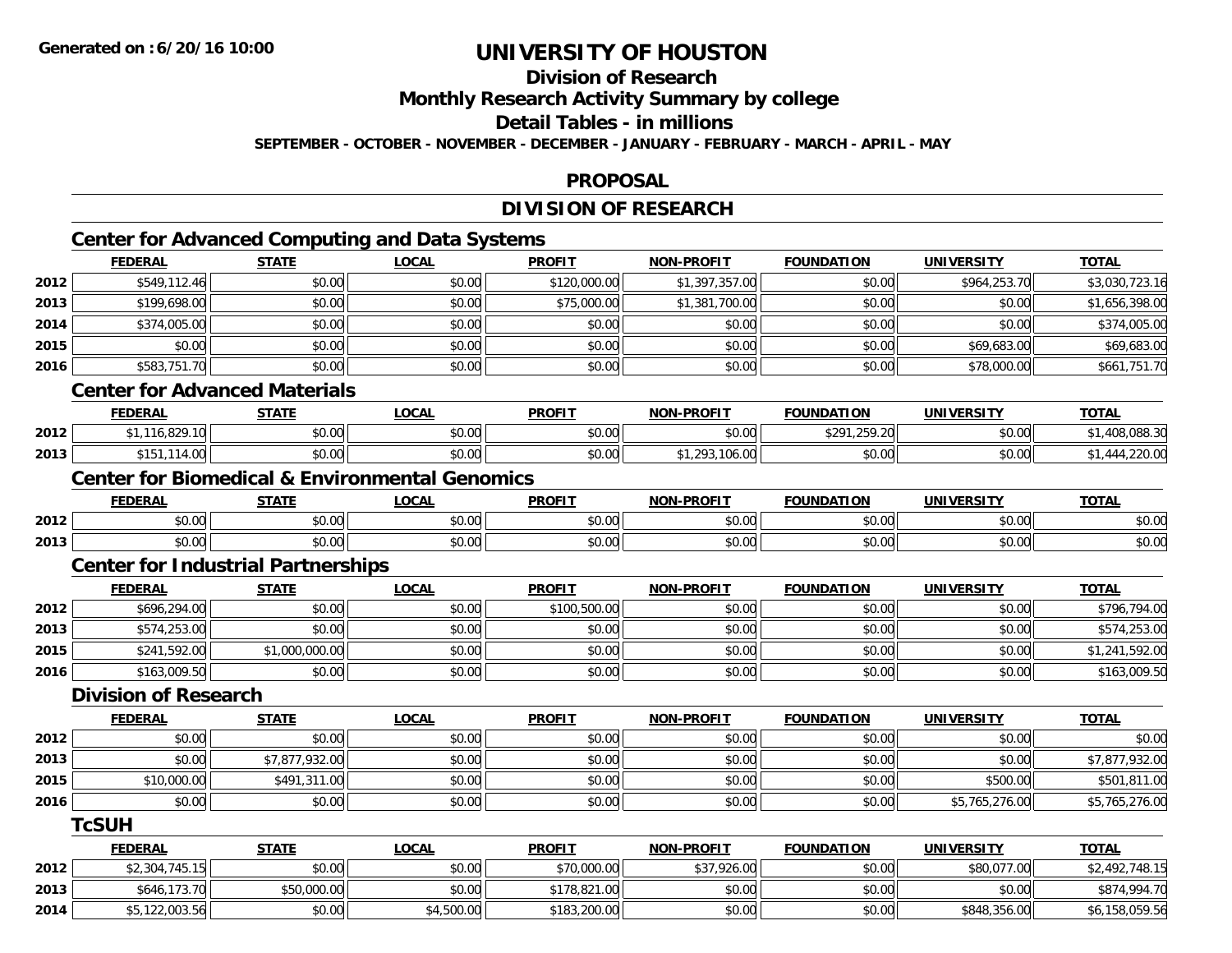#### **Division of Research**

**Monthly Research Activity Summary by college**

**Detail Tables - in millions**

**SEPTEMBER - OCTOBER - NOVEMBER - DECEMBER - JANUARY - FEBRUARY - MARCH - APRIL - MAY**

#### **PROPOSAL**

### **DIVISION OF RESEARCH**

|       | <b>TcSUH</b>    |                                      |              |                |                   |                   |                   |                 |
|-------|-----------------|--------------------------------------|--------------|----------------|-------------------|-------------------|-------------------|-----------------|
|       | <b>FEDERAL</b>  | <b>STATE</b>                         | <b>LOCAL</b> | <b>PROFIT</b>  | <b>NON-PROFIT</b> | <b>FOUNDATION</b> | <b>UNIVERSITY</b> | <b>TOTAL</b>    |
| 2015  | \$1,349,912.45  | \$0.00                               | \$0.00       | \$16,000.00    | \$0.00            | \$0.00            | \$0.00            | \$1,365,912.45  |
| 2016  | \$621,818.84    | \$0.00                               | \$4,500.00   | \$252,432.00   | \$0.00            | \$0.00            | \$0.00            | \$878,750.84    |
|       |                 | <b>Texas Obesity Research Center</b> |              |                |                   |                   |                   |                 |
|       | <b>FEDERAL</b>  | <b>STATE</b>                         | <b>LOCAL</b> | <b>PROFIT</b>  | <b>NON-PROFIT</b> | <b>FOUNDATION</b> | <b>UNIVERSITY</b> | <b>TOTAL</b>    |
| 2012  | \$0.00          | \$0.00                               | \$0.00       | \$0.00         | \$0.00            | \$0.00            | \$0.00            | \$0.00          |
| 2016  | \$0.00          | \$0.00                               | \$0.00       | \$0.00         | \$255,524.00      | \$0.00            | \$0.00            | \$255,524.00    |
|       | <b>TIMES</b>    |                                      |              |                |                   |                   |                   |                 |
|       | <b>FEDERAL</b>  | <b>STATE</b>                         | <b>LOCAL</b> | <b>PROFIT</b>  | <b>NON-PROFIT</b> | <b>FOUNDATION</b> | <b>UNIVERSITY</b> | <u>TOTAL</u>    |
| 2012  | \$1,194,418.00  | \$0.00                               | \$0.00       | \$869,316.00   | \$119,028.00      | \$0.00            | \$929,450.00      | \$3,112,212.00  |
| 2013  | \$1,331,763.80  | \$29,908.00                          | \$0.00       | \$0.00         | \$0.00            | \$0.00            | \$723,267.00      | \$2,084,938.80  |
| 2014  | \$9,494,617.55  | \$98,197.00                          | \$0.00       | \$1,006,321.00 | \$8,724.89        | \$0.00            | \$60,366.00       | \$10,668,226.44 |
| 2015  | \$398,713.00    | \$124,231.00                         | \$0.00       | \$0.00         | \$76,188.00       | \$0.00            | \$0.00            | \$599,132.00    |
| 2016  | \$3,746,946.60  | \$111,938.00                         | \$0.00       | \$0.00         | \$3,000.00        | \$13,838.00       | \$467,144.00      | \$4,342,866.60  |
| Total | \$30,870,771.41 | \$9,783,517.00                       | \$9,000.00   | \$2,871,590.00 | \$4,572,553.89    | \$305,097.20      | \$9,986,372.70    | \$58,398,902.20 |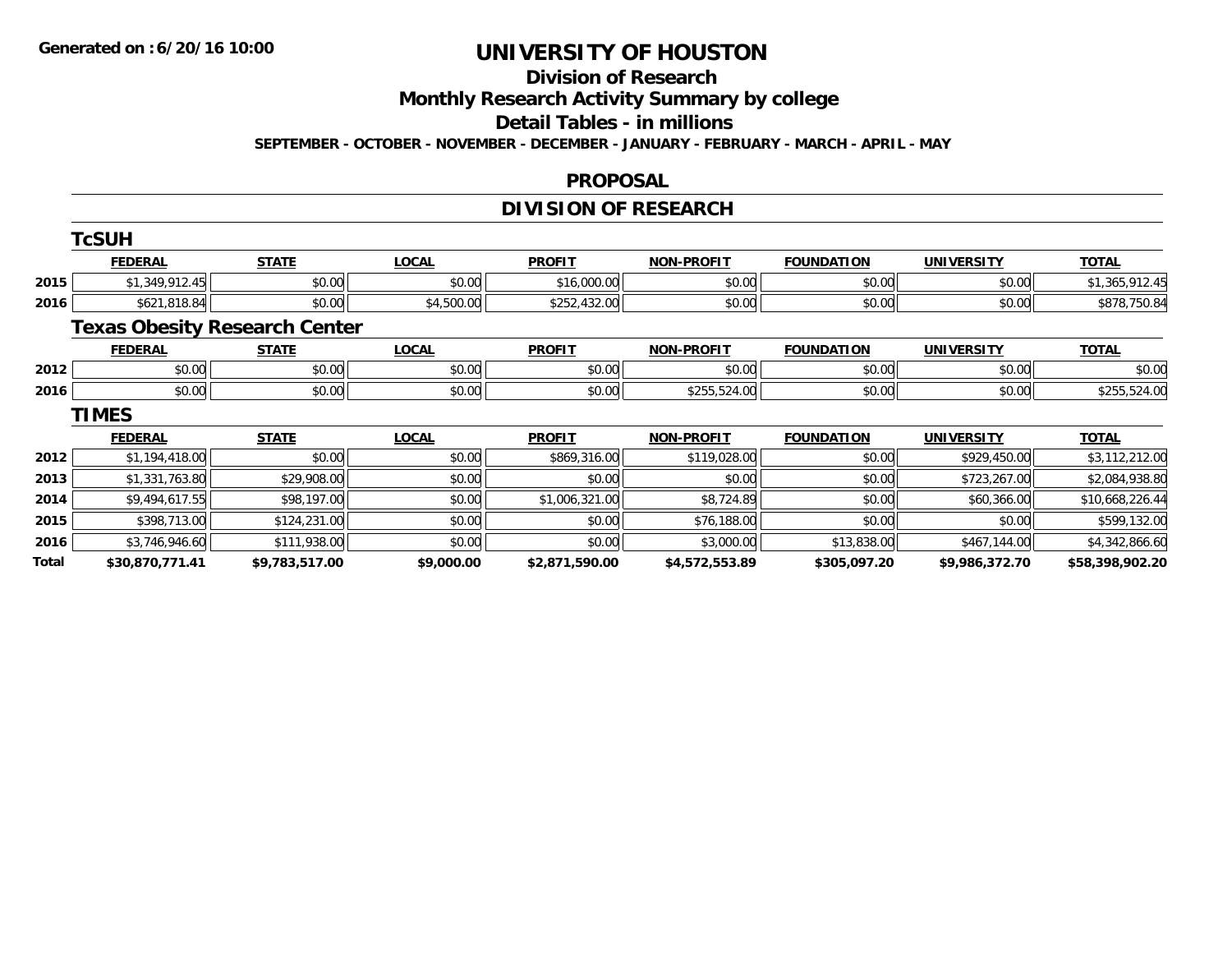### **Division of Research**

**Monthly Research Activity Summary by college**

**Detail Tables - in millions**

**SEPTEMBER - OCTOBER - NOVEMBER - DECEMBER - JANUARY - FEBRUARY - MARCH - APRIL - MAY**

#### **PROPOSAL**

### **GRADUATE COLLEGE OF SOCIAL WORK**

### **Center for Drug and Social Policy Research**

|      | <b>FEDERAL</b> | <b>STATE</b> | <u>LOCAL</u> | <b>PROFIT</b> | <b>NON-PROFIT</b> | <b>FOUNDATION</b> | <b>UNIVERSITY</b> | <b>TOTAL</b>   |
|------|----------------|--------------|--------------|---------------|-------------------|-------------------|-------------------|----------------|
| 2012 | \$127,438.94   | \$0.00       | \$0.00       | \$192,378.00  | \$0.00            | \$0.00            | \$0.00            | \$319,816.94   |
| 2013 | \$2,695,889.56 | \$0.00       | \$0.00       | \$0.00        | \$45,910.00       | \$0.00            | \$0.00            | \$2,741,799.56 |
| 2014 | \$0.00         | \$0.00       | \$0.00       | \$45,050.00   | \$0.00            | \$0.00            | \$356,205,00      | \$401,255.00   |
| 2015 | \$956,700.00   | \$0.00       | \$0.00       | \$0.00        | \$0.00            | \$0.00            | \$0.00            | \$956,700.00   |
| 2016 | \$67,200.00    | \$0.00       | \$0.00       | \$0.00        | \$0.00            | \$0.00            | \$0.00            | \$67,200.00    |

### **Center for Health Equities & Evaluation Research**

|      | <b>FEDERAL</b> | <b>STATE</b> | <b>LOCAL</b> | <b>PROFIT</b>                       | <b>NON-PROFIT</b> | <b>FOUNDATION</b> | UNIVERSITY   | <b>TOTAL</b>     |
|------|----------------|--------------|--------------|-------------------------------------|-------------------|-------------------|--------------|------------------|
| 2012 | \$163,277.00   | \$0.00       | \$0.00       | \$0.00                              | \$0.00            | \$0.00            | \$464,380.00 | 657.00,<br>\$627 |
| 2013 | \$0.00         | \$0.00       | \$0.00       | \$30.755.90<br><b>PU7, I JU. 7U</b> | \$0.00            | \$0.00            | \$0.00       | \$39,755.90      |
| 2015 | \$430,954.00   | \$0.00       | \$0.00       | \$0.00                              | \$0.00            | \$0.00            | \$0.00       | \$430,954.00     |

### **Child & Family for Innovative Research**

|      | <b>FEDERAL</b> | <u>STATE</u>   | <b>LOCAL</b> | <b>PROFIT</b> | <b>NON-PROFIT</b> | <b>FOUNDATION</b> | <b>UNIVERSITY</b> | <b>TOTAL</b>   |
|------|----------------|----------------|--------------|---------------|-------------------|-------------------|-------------------|----------------|
| 2012 | \$2,476,085.88 | \$1,118,698.00 | \$56,704.00  | \$138,181.00  | \$56,469.80       | \$28,560.00       | \$299,421.00      | \$4,174,119.68 |
| 2013 | \$52,908.51    | \$235,824.00   | \$0.00       | \$99,214.20   | \$394,933.20      | \$79,250.00       | \$0.00            | \$862,129.91   |
| 2014 | \$0.00         | \$288,992.00   | \$0.00       | \$0.00        | \$24,977.00       | \$127,586.70      | \$2,501.36        | \$444,057.06   |
| 2015 | \$757,797.70   | \$284,016.00   | \$0.00       | \$0.00        | \$240,000.00      | \$99,730.00       | \$2,500.00        | \$1,384,043.70 |
| 2016 | \$858,749.00   | \$100,000.00   | \$0.00       | \$0.00        | \$104,556.00      | \$514,999.00      | \$32,782.00       | \$1,611,086.00 |

#### **Dean, Social Work**

|       | <b>FEDERAL</b>  | <b>STATE</b>   | <u>LOCAL</u> | <b>PROFIT</b> | <b>NON-PROFIT</b> | <b>FOUNDATION</b> | <b>UNIVERSITY</b> | <b>TOTAL</b>    |
|-------|-----------------|----------------|--------------|---------------|-------------------|-------------------|-------------------|-----------------|
| 2012  | \$0.00          | \$0.00         | \$0.00       | \$0.00        | \$0.00            | \$0.00            | \$0.00            | \$0.00          |
| 2013  | \$0.00          | \$0.00         | \$0.00       | \$0.00        | \$4,912.00        | \$0.00            | \$0.00            | \$4,912.00      |
| 2014  | \$0.00          | \$0.00         | \$0.00       | \$0.00        | \$0.00            | \$0.00            | \$0.00            | \$0.00          |
| 2015  | \$0.00          | \$0.00         | \$0.00       | \$81,750.00   | \$0.00            | \$114,180.00      | \$0.00            | \$195,930.00    |
| 2016  | \$4,100,000.00  | \$626,318.00   | \$0.00       | \$0.00        | \$2,477,172.00    | \$50,000.00       | \$0.00            | \$7,253,490.00  |
| Total | \$12,687,000.59 | \$2,653,848.00 | \$56,704.00  | \$596,329.10  | \$3,348,930.00    | \$1,014,305.70    | \$1,157,789.36    | \$21,514,906.75 |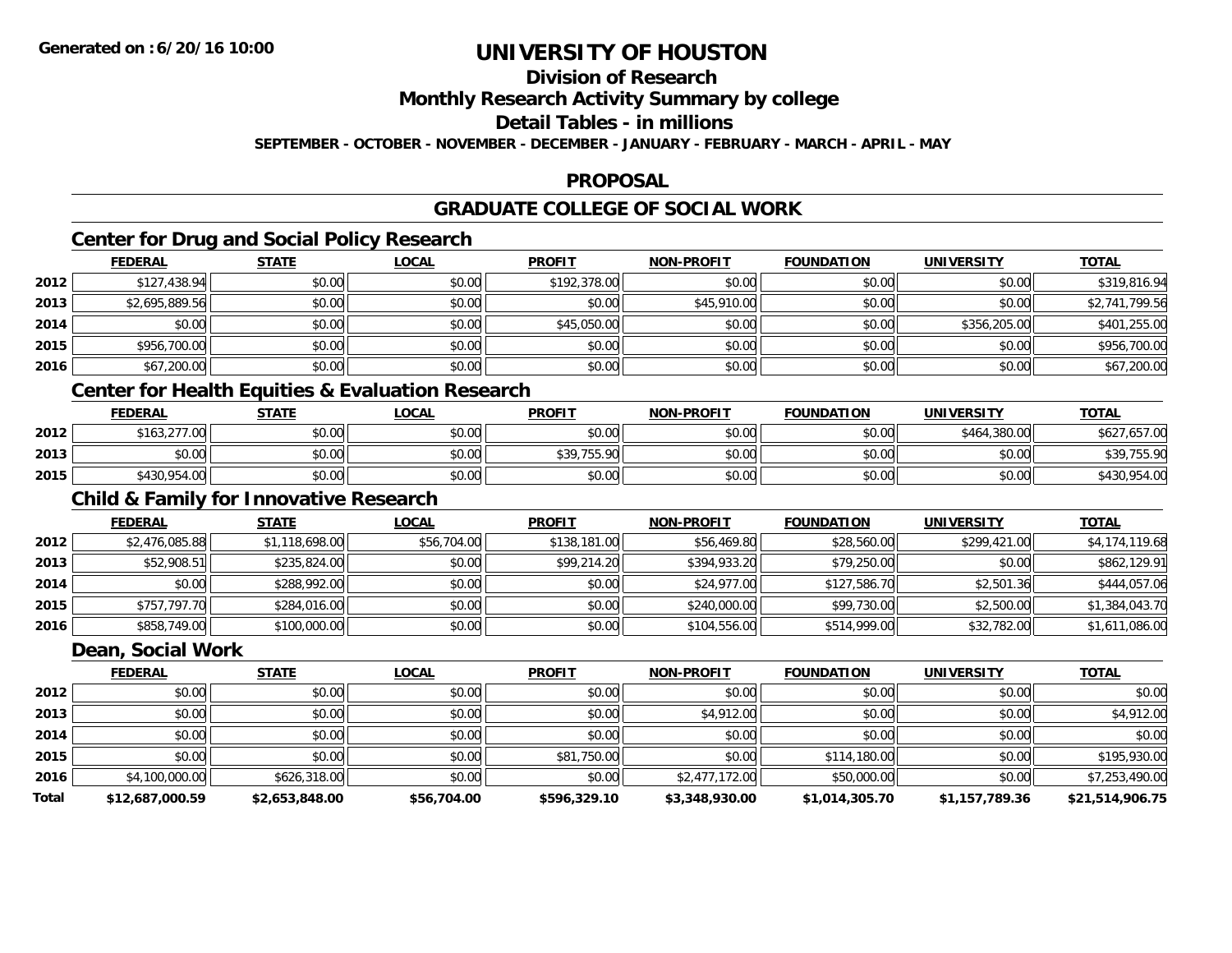### **Division of Research**

**Monthly Research Activity Summary by college**

**Detail Tables - in millions**

**SEPTEMBER - OCTOBER - NOVEMBER - DECEMBER - JANUARY - FEBRUARY - MARCH - APRIL - MAY**

### **PROPOSAL**

### **HILTON COLLEGE OF HOTEL AND RESTAURANT MANAGEMENT**

### **Hotel and Restaurant Management**

|       | <b>FEDERAL</b> | <b>STATE</b> | <u>LOCAL</u> | <b>PROFIT</b> | NON-PROFIT   | <b>FOUNDATION</b> | <b>UNIVERSITY</b> | <b>TOTAL</b>   |
|-------|----------------|--------------|--------------|---------------|--------------|-------------------|-------------------|----------------|
| 2012  | \$85,444.00    | \$174,830.00 | \$0.00       | \$0.00        | \$118,422.00 | \$0.00            | \$37,354.00       | \$416,050.00   |
| 2013  | \$553,755.00   | \$0.00       | \$16,154.00  | \$0.00        | \$10,987.00  | \$111,711.00      | \$143,232.00      | \$835,839.00   |
| 2014  | \$224,955.00   | \$0.00       | \$0.00       | \$0.00        | \$5,000.00   | \$0.00            | \$0.00            | \$229,955.00   |
| 2015  | \$559,605.50   | \$0.00       | \$0.00       | \$0.00        | \$0.00       | \$0.00            | \$0.00            | \$559,605.50   |
| 2016  | \$0.00         | \$648,390.00 | \$167,331.00 | \$12,000.00   | \$14,207.00  | \$49,538,00       | \$0.00            | \$891,466.00   |
| Total | \$1,423,759.50 | \$823,220.00 | \$183,485.00 | \$12,000.00   | \$148,616.00 | \$161,249.00      | \$180,586.00      | \$2,932,915.50 |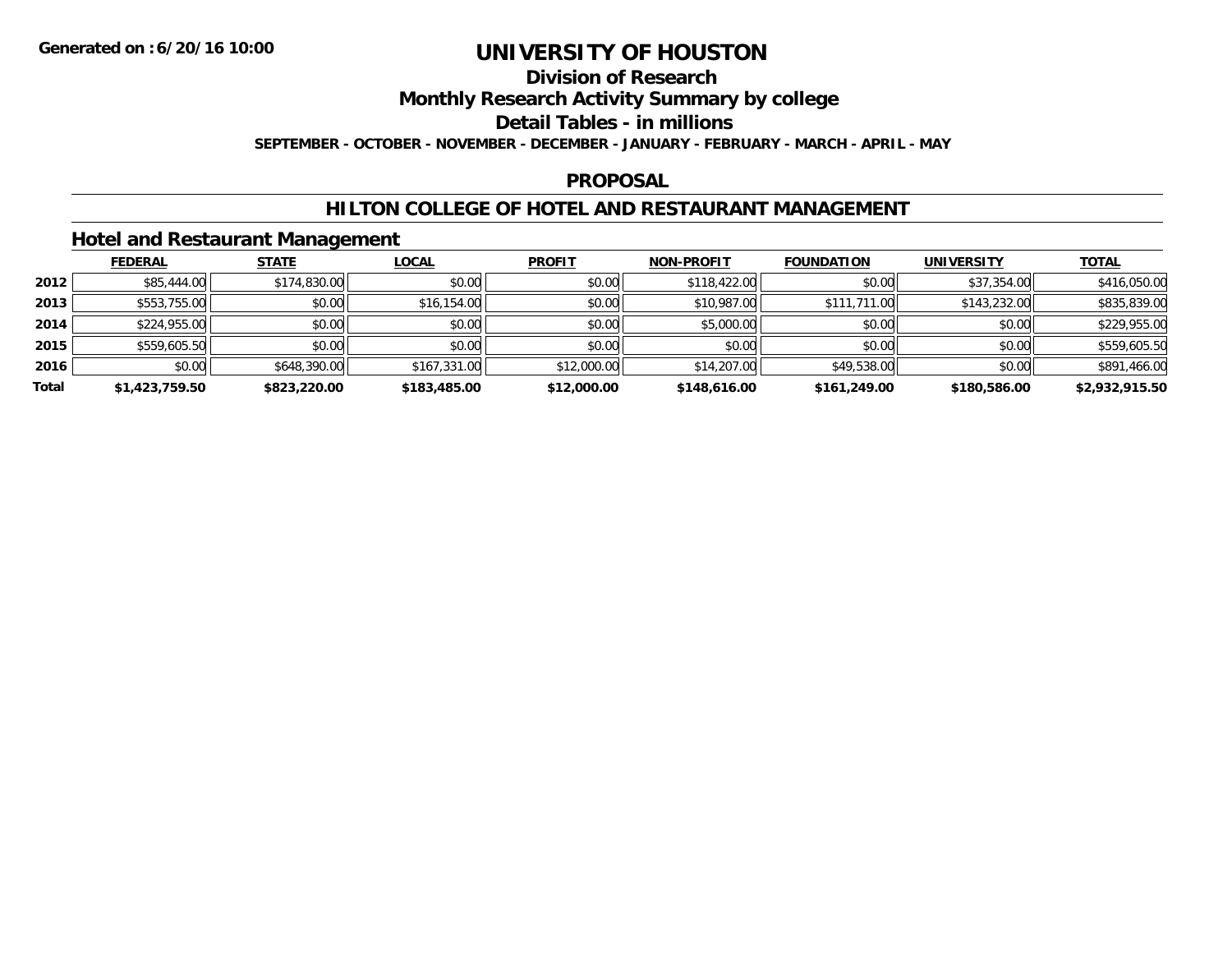### **Division of ResearchMonthly Research Activity Summary by college Detail Tables - in millions SEPTEMBER - OCTOBER - NOVEMBER - DECEMBER - JANUARY - FEBRUARY - MARCH - APRIL - MAY**

#### **PROPOSAL**

#### **HONORS COLLEGE**

### **Dean, Honors College**

|       | <b>FEDERAL</b> | <b>STATE</b> | <b>LOCAL</b> | <b>PROFIT</b> | <b>NON-PROFIT</b> | <b>FOUNDATION</b> | <b>UNIVERSITY</b> | <b>TOTAL</b>   |
|-------|----------------|--------------|--------------|---------------|-------------------|-------------------|-------------------|----------------|
| 2013  | \$0.00         | \$0.00       | \$0.00       | \$341,900.74  | \$0.00            | \$0.00            | \$9,150.32        | \$351,051.06   |
| 2014  | \$448,806.00   | \$457,985.75 | \$0.00       | \$0.00        | \$1,495.00        | \$0.00            | \$79,070.00       | \$987,356.75   |
| 2015  | \$0.00         | \$0.00       | \$0.00       | \$0.00        | \$367,989.75      | \$0.00            | \$0.00            | \$367,989.75   |
| 2016  | \$57,404.50    | \$0.00       | \$0.00       | \$0.00        | \$0.00            | \$0.00            | \$0.00            | \$57,404.50    |
| Total | \$506,210.50   | \$457,985.75 | \$0.00       | \$341,900.74  | \$369,484.75      | \$0.00            | \$88,220.32       | \$1,763,802.06 |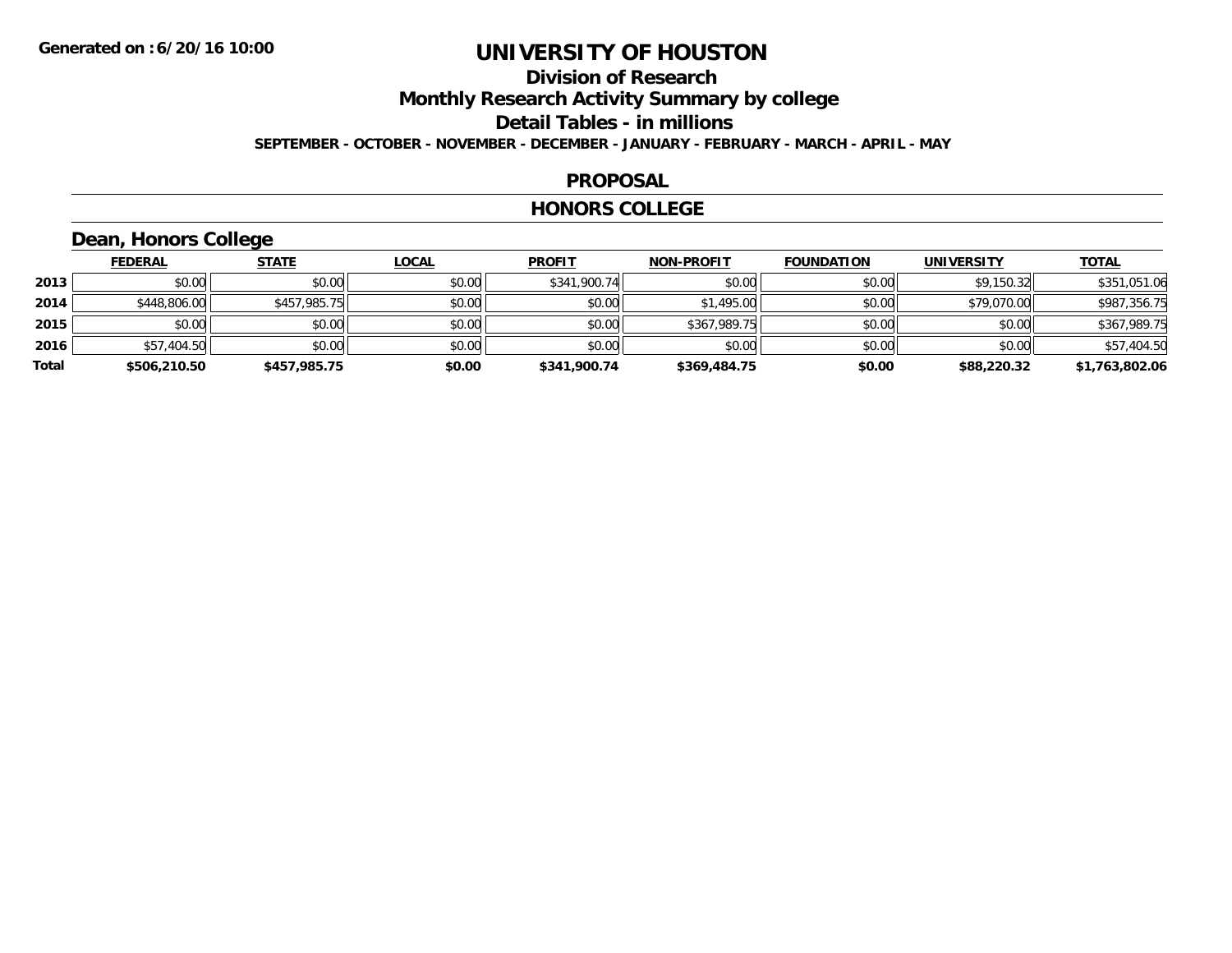### **Division of Research**

**Monthly Research Activity Summary by college**

**Detail Tables - in millions**

**SEPTEMBER - OCTOBER - NOVEMBER - DECEMBER - JANUARY - FEBRUARY - MARCH - APRIL - MAY**

#### **PROPOSAL**

#### **LIBRARY**

### **Administration, Library**

|              | EDERAL | <b>STATE</b>                  | <b>LOCAL</b>  | <b>PROFIT</b> | -PROFIT<br>NIAN | <b>FOUNDATION</b>      | UNIVERSITY | <b>TOTAL</b>     |
|--------------|--------|-------------------------------|---------------|---------------|-----------------|------------------------|------------|------------------|
| 2016         | \$0.00 | <b>FOO</b><br>UU.8UG.I<br>DO. | 0000<br>50.UU | 0000<br>JU.UU | ልስ አሰ<br>DU.UU  | $\overline{0}$<br>, vv | \$0.00     | <b>JU.JUO.UU</b> |
| <b>Total</b> | \$0.00 | ,508.00<br>56٬                | \$0.00        | \$0.00        | \$0.00          | \$0.00                 | \$0.00     | .508.00<br>56    |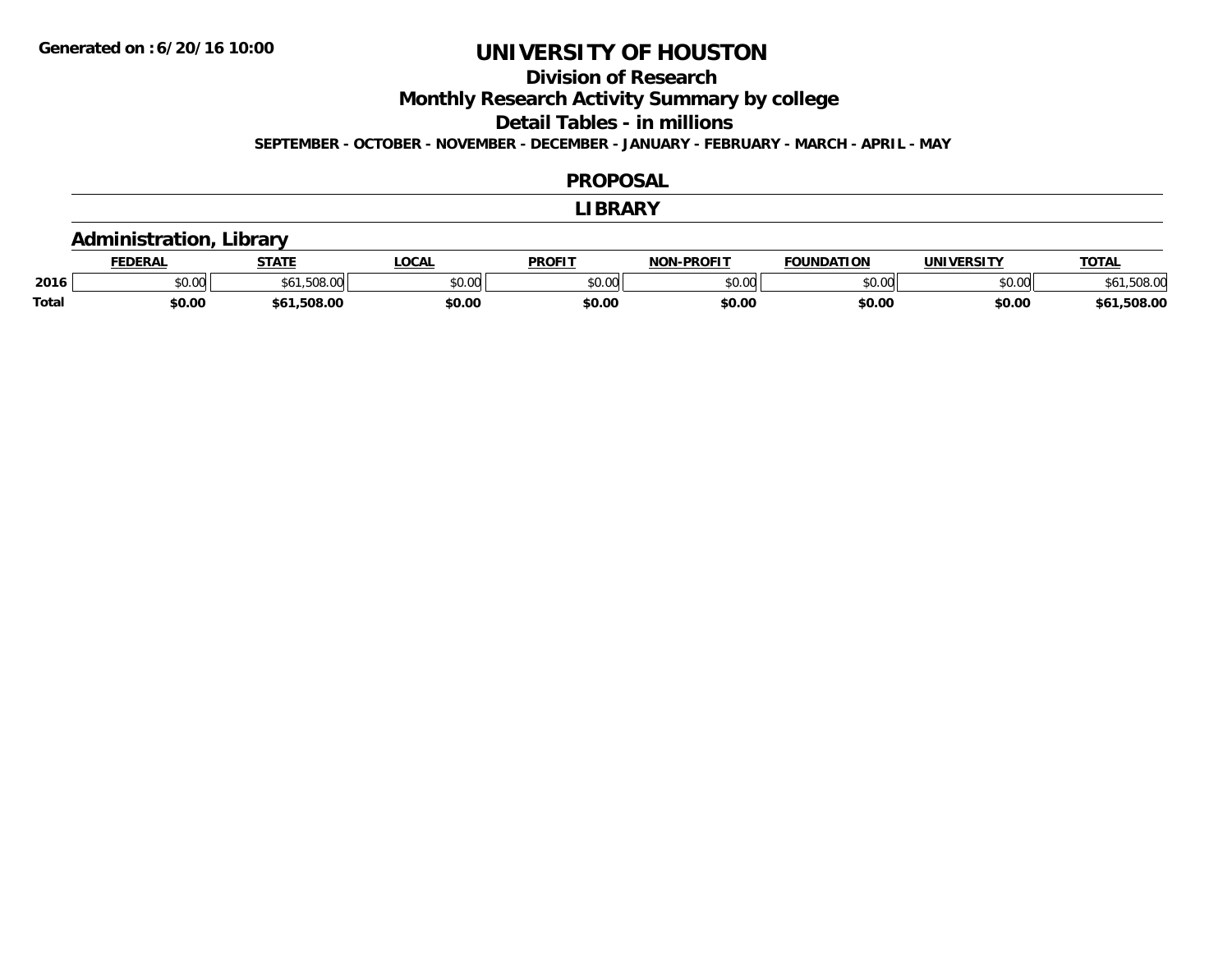### **Division of Research**

**Monthly Research Activity Summary by college**

**Detail Tables - in millions**

**SEPTEMBER - OCTOBER - NOVEMBER - DECEMBER - JANUARY - FEBRUARY - MARCH - APRIL - MAY**

#### **PROPOSAL**

#### **PRESIDENT**

#### **Office of the President**

|              | <b>EDERAL</b>                       | <b>CTATE</b>  | <b>OCAL</b> | <b>PROFIT</b> | -PROFIT<br>NIANI | <b>FOUNDATION</b>       | UNIVERSITY | <b>TOTAL</b> |
|--------------|-------------------------------------|---------------|-------------|---------------|------------------|-------------------------|------------|--------------|
| 2014         | $\theta$ $\theta$ $\theta$<br>JU.UU | 0.00<br>JU.UU | \$0.00      | 0000<br>PO.OO | nn nn<br>pu.uu   | $n \cap \Omega$<br>∪.∪∪ | \$0.00     | \$0.00       |
| <b>Total</b> | \$0.00                              | \$0.00        | \$0.00      | \$0.00        | \$0.00           | \$0.00                  | \$0.00     | \$0.00       |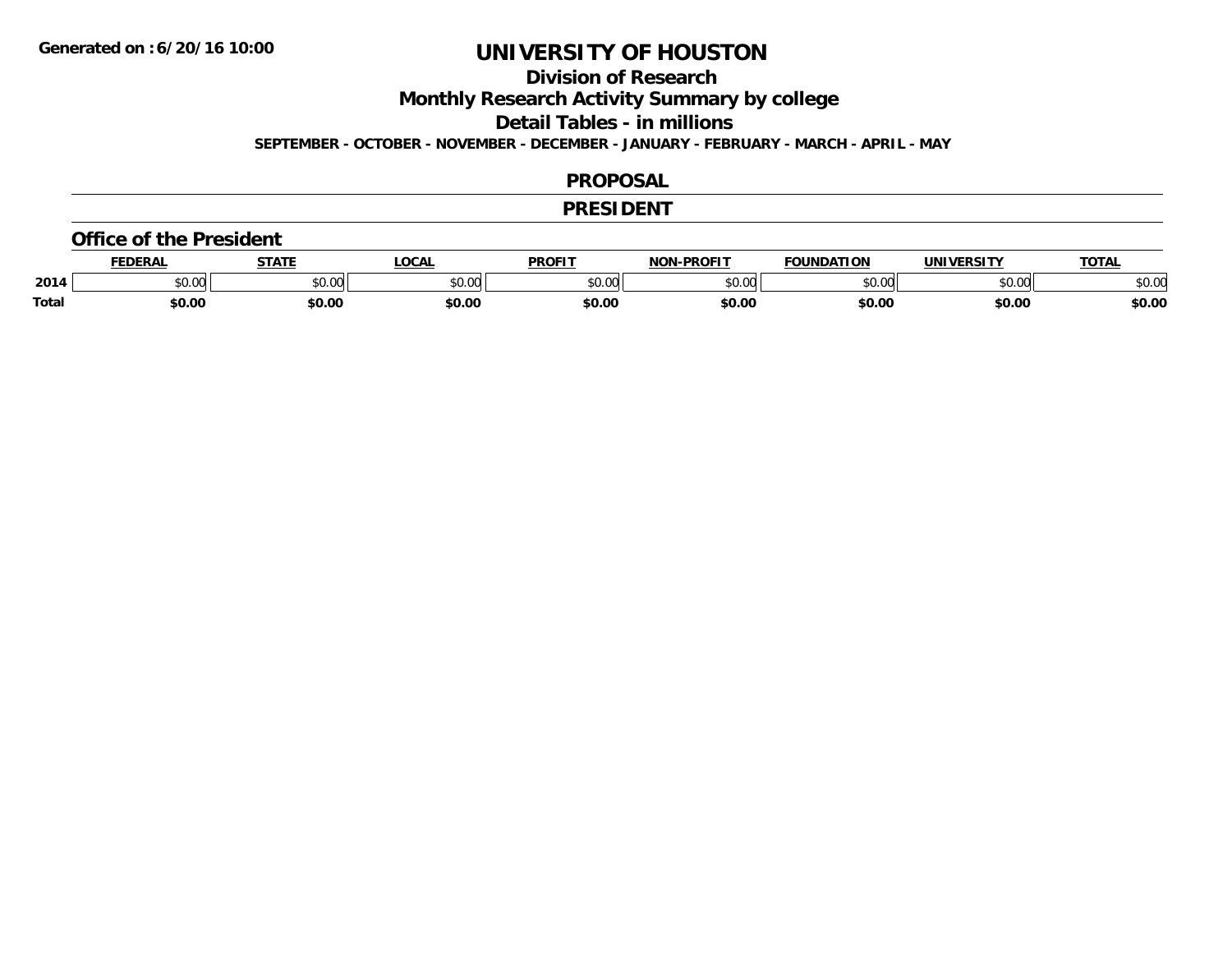**Division of Research**

**Monthly Research Activity Summary by college**

**Detail Tables - in millions**

**SEPTEMBER - OCTOBER - NOVEMBER - DECEMBER - JANUARY - FEBRUARY - MARCH - APRIL - MAY**

### **PROPOSAL**

### **SCHOOL OF NURSING**

### **Dean, School of Nursing**

|              | <b>FEDERAL</b>   | <b>STATE</b> | <b>OCAL</b>                               | <b>PROFIT</b> | <b>NON-PROFIT</b> | <b>FOUNDATION</b>                   | UNIVERSITY | <b>TOTAL</b>      |
|--------------|------------------|--------------|-------------------------------------------|---------------|-------------------|-------------------------------------|------------|-------------------|
| 2016         | 200.00<br>700.00 | 00.000.00    | $\uparrow$ $\uparrow$ $\uparrow$<br>JU.UU | \$0.00        | \$500.00          | $\overline{11000}$<br>$\sim$ $\sim$ | \$0.00     | '70 25            |
| <b>Total</b> | \$52,200.00      | 70,000.00    | \$0.00                                    | \$0.00        | \$500.00          | \$344.029.35                        | \$0.00     | .729.35<br>\$566. |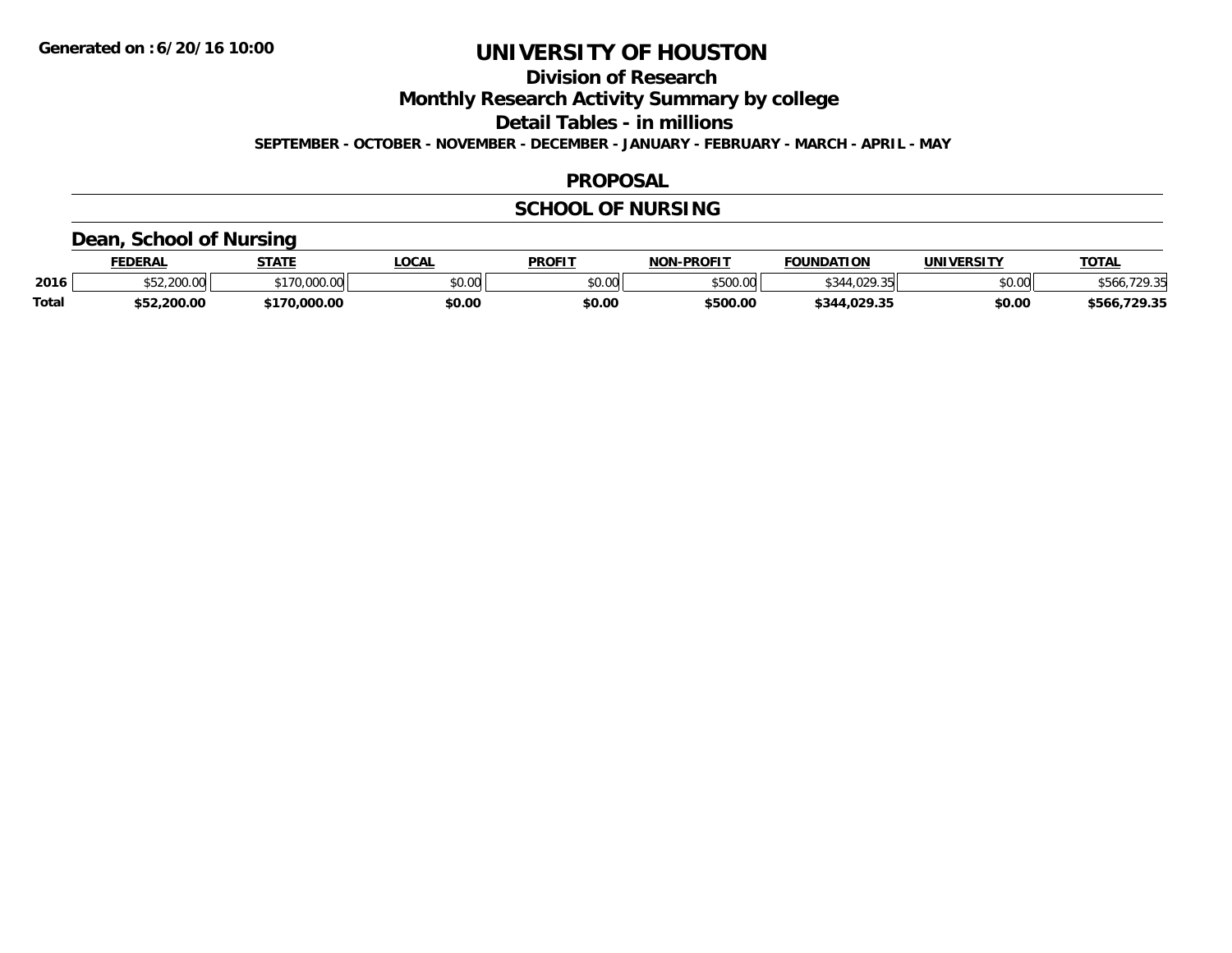**Division of Research**

**Monthly Research Activity Summary by college**

**Detail Tables - in millions**

**SEPTEMBER - OCTOBER - NOVEMBER - DECEMBER - JANUARY - FEBRUARY - MARCH - APRIL - MAY**

#### **PROPOSAL**

#### **SENIOR V.P. FOR ACADEMIC AFFAIRS AND PROVOST**

|              | <b>Pre-Health Advising</b>                          |              |              |               |                   |                   |                   |                |
|--------------|-----------------------------------------------------|--------------|--------------|---------------|-------------------|-------------------|-------------------|----------------|
|              | <b>FEDERAL</b>                                      | <b>STATE</b> | <b>LOCAL</b> | <b>PROFIT</b> | <b>NON-PROFIT</b> | <b>FOUNDATION</b> | <b>UNIVERSITY</b> | <b>TOTAL</b>   |
| 2015         | \$0.00                                              | \$0.00       | \$0.00       | \$0.00        | \$0.00            | \$0.00            | \$0.00            | \$0.00         |
|              | <b>Senior V.P. for Academic Affairs and Provost</b> |              |              |               |                   |                   |                   |                |
|              | <b>FEDERAL</b>                                      | <b>STATE</b> | <b>LOCAL</b> | <b>PROFIT</b> | <b>NON-PROFIT</b> | <b>FOUNDATION</b> | <b>UNIVERSITY</b> | <b>TOTAL</b>   |
| 2012         | \$0.00                                              | \$75,000.00  | \$0.00       | \$0.00        | \$0.00            | \$0.00            | \$0.00            | \$75,000.00    |
| 2013         | \$0.00                                              | \$0.00       | \$0.00       | \$0.00        | \$149,488.00      | \$0.00            | \$0.00            | \$149,488.00   |
| 2014         | \$0.00                                              | \$0.00       | \$0.00       | \$0.00        | \$0.00            | \$0.00            | \$0.00            | \$0.00         |
|              | <b>Student Support Services</b>                     |              |              |               |                   |                   |                   |                |
|              | <b>FEDERAL</b>                                      | <b>STATE</b> | <b>LOCAL</b> | <b>PROFIT</b> | <b>NON-PROFIT</b> | <b>FOUNDATION</b> | <b>UNIVERSITY</b> | <b>TOTAL</b>   |
| 2012         | \$198,944.00                                        | \$0.00       | \$0.00       | \$0.00        | \$0.00            | \$0.00            | \$0.00            | \$198,944.00   |
|              | <b>UH Energy</b>                                    |              |              |               |                   |                   |                   |                |
|              | <b>FEDERAL</b>                                      | <b>STATE</b> | <b>LOCAL</b> | <b>PROFIT</b> | <b>NON-PROFIT</b> | <b>FOUNDATION</b> | <b>UNIVERSITY</b> | <b>TOTAL</b>   |
| 2015         | \$0.00                                              | \$0.00       | \$0.00       | \$0.00        | \$0.00            | \$0.00            | \$0.00            | \$0.00         |
|              | Undergraduate Scholars                              |              |              |               |                   |                   |                   |                |
|              | <b>FEDERAL</b>                                      | <b>STATE</b> | <b>LOCAL</b> | <b>PROFIT</b> | <b>NON-PROFIT</b> | <b>FOUNDATION</b> | <b>UNIVERSITY</b> | <b>TOTAL</b>   |
| 2012         | \$0.00                                              | \$19,051.00  | \$0.00       | \$0.00        | \$0.00            | \$0.00            | \$0.00            | \$19,051.00    |
| 2014         | \$0.00                                              | \$20,330.00  | \$0.00       | \$0.00        | \$0.00            | \$0.00            | \$0.00            | \$20,330.00    |
|              | <b>Undergraduate Student Success</b>                |              |              |               |                   |                   |                   |                |
|              | <b>FEDERAL</b>                                      | <b>STATE</b> | <b>LOCAL</b> | <b>PROFIT</b> | <b>NON-PROFIT</b> | <b>FOUNDATION</b> | <b>UNIVERSITY</b> | <b>TOTAL</b>   |
| 2013         | \$0.00                                              | \$30,000.00  | \$0.00       | \$0.00        | \$0.00            | \$0.00            | \$0.00            | \$30,000.00    |
| 2014         | \$0.00                                              | \$268,000.00 | \$0.00       | \$0.00        | \$0.00            | \$0.00            | \$0.00            | \$268,000.00   |
| 2015         | \$297,579.00                                        | \$0.00       | \$0.00       | \$0.00        | \$0.00            | \$0.00            | \$0.00            | \$297,579.00   |
|              | <b>Undergraduate Student Success Center</b>         |              |              |               |                   |                   |                   |                |
|              | <b>FEDERAL</b>                                      | <b>STATE</b> | <b>LOCAL</b> | <b>PROFIT</b> | <b>NON-PROFIT</b> | <b>FOUNDATION</b> | <b>UNIVERSITY</b> | <b>TOTAL</b>   |
| 2012         | \$0.00                                              | \$134,767.00 | \$0.00       | \$0.00        | \$0.00            | \$0.00            | \$0.00            | \$134,767.00   |
| 2014         | \$0.00                                              | \$137,817.00 | \$0.00       | \$0.00        | \$0.00            | \$0.00            | \$0.00            | \$137,817.00   |
| 2015         | \$0.00                                              | \$0.00       | \$0.00       | \$0.00        | \$78,500.00       | \$0.00            | \$0.00            | \$78,500.00    |
| <b>Total</b> | \$496,523.00                                        | \$684,965.00 | \$0.00       | \$0.00        | \$227,988.00      | \$0.00            | \$0.00            | \$1,409,476.00 |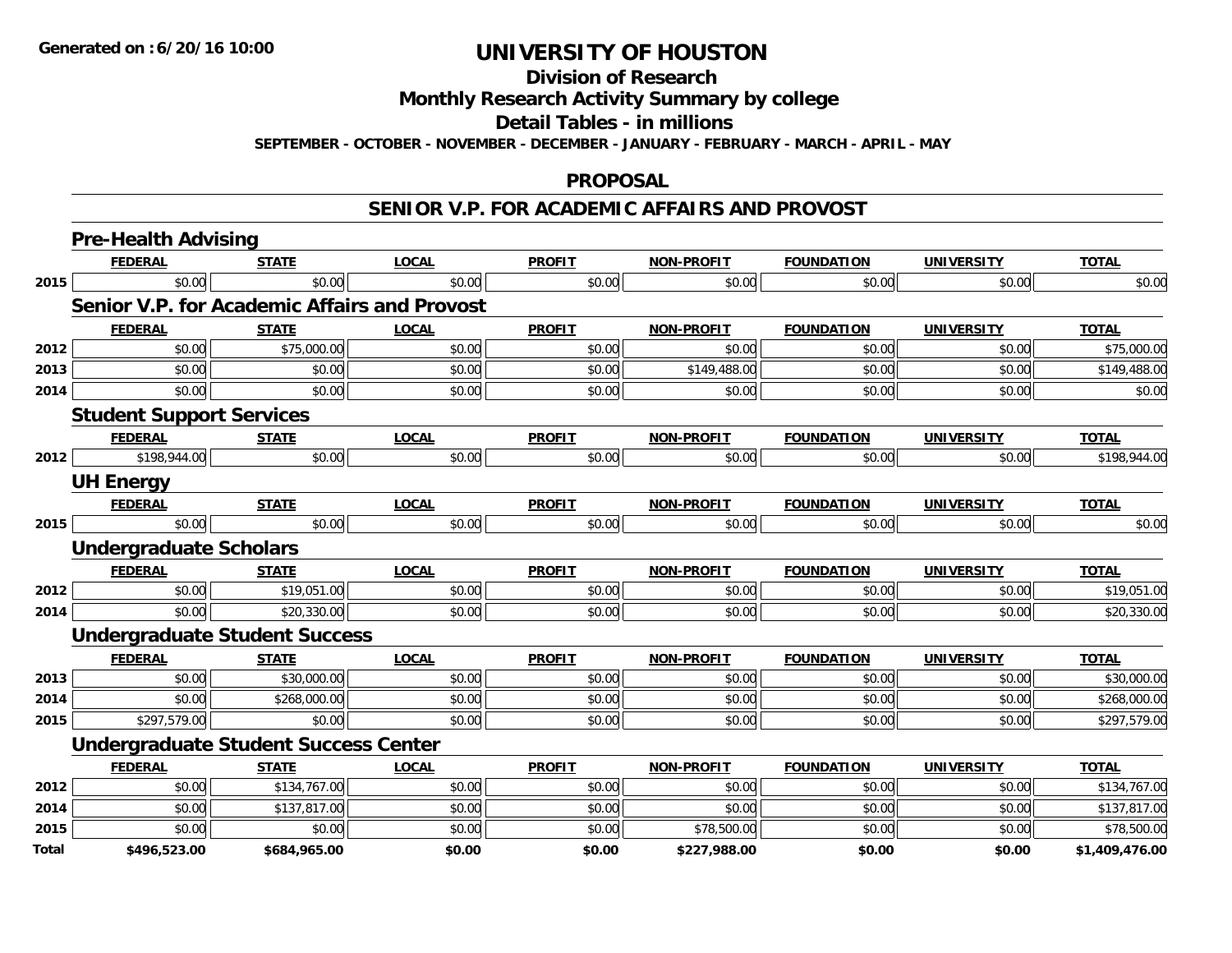### **Division of ResearchMonthly Research Activity Summary by college Detail Tables - in millions**

**SEPTEMBER - OCTOBER - NOVEMBER - DECEMBER - JANUARY - FEBRUARY - MARCH - APRIL - MAY**

#### **PROPOSAL**

#### **UH LAW CENTER**

|       | Dean, Law      |                |              |               |                   |                   |                   |                |
|-------|----------------|----------------|--------------|---------------|-------------------|-------------------|-------------------|----------------|
|       | <b>FEDERAL</b> | <b>STATE</b>   | <b>LOCAL</b> | <b>PROFIT</b> | <b>NON-PROFIT</b> | <b>FOUNDATION</b> | <b>UNIVERSITY</b> | <b>TOTAL</b>   |
| 2013  | \$0.00         | \$0.00         | \$0.00       | \$71,560.62   | \$0.00            | \$0.00            | \$0.00            | \$71,560.62    |
| 2015  | \$601,568.43   | \$228,000.00   | \$0.00       | \$0.00        | \$0.00            | \$0.00            | \$0.00            | \$829,568.43   |
| 2016  | \$0.00         | \$219,786.00   | \$0.00       | \$0.00        | \$82,500.00       | \$0.00            | \$0.00            | \$302,286.00   |
|       | Law-UH         |                |              |               |                   |                   |                   |                |
|       | <b>FEDERAL</b> | <b>STATE</b>   | <b>LOCAL</b> | <b>PROFIT</b> | <b>NON-PROFIT</b> | <b>FOUNDATION</b> | <b>UNIVERSITY</b> | <b>TOTAL</b>   |
| 2012  | \$0.00         | \$160,000.00   | \$0.00       | \$0.00        | \$0.00            | \$0.00            | \$0.00            | \$160,000.00   |
| 2013  | \$0.00         | \$0.00         | \$0.00       | \$0.00        | \$63,430.80       | \$0.00            | \$0.00            | \$63,430.80    |
| 2014  | \$0.00         | \$200,000.00   | \$0.00       | \$0.00        | \$0.00            | \$0.00            | \$14,164.00       | \$214,164.00   |
| 2015  | \$0.00         | \$114,000.00   | \$0.00       | \$0.00        | \$100,000.00      | \$322,841.00      | \$16,683.00       | \$553,524.00   |
| 2016  | \$0.00         | \$200,000.00   | \$0.00       | \$0.00        | \$67,500.00       | \$192,906.00      | \$15,693.00       | \$476,099.00   |
| Total | \$601,568.43   | \$1,121,786.00 | \$0.00       | \$71,560.62   | \$313,430.80      | \$515,747.00      | \$46,540.00       | \$2,670,632.85 |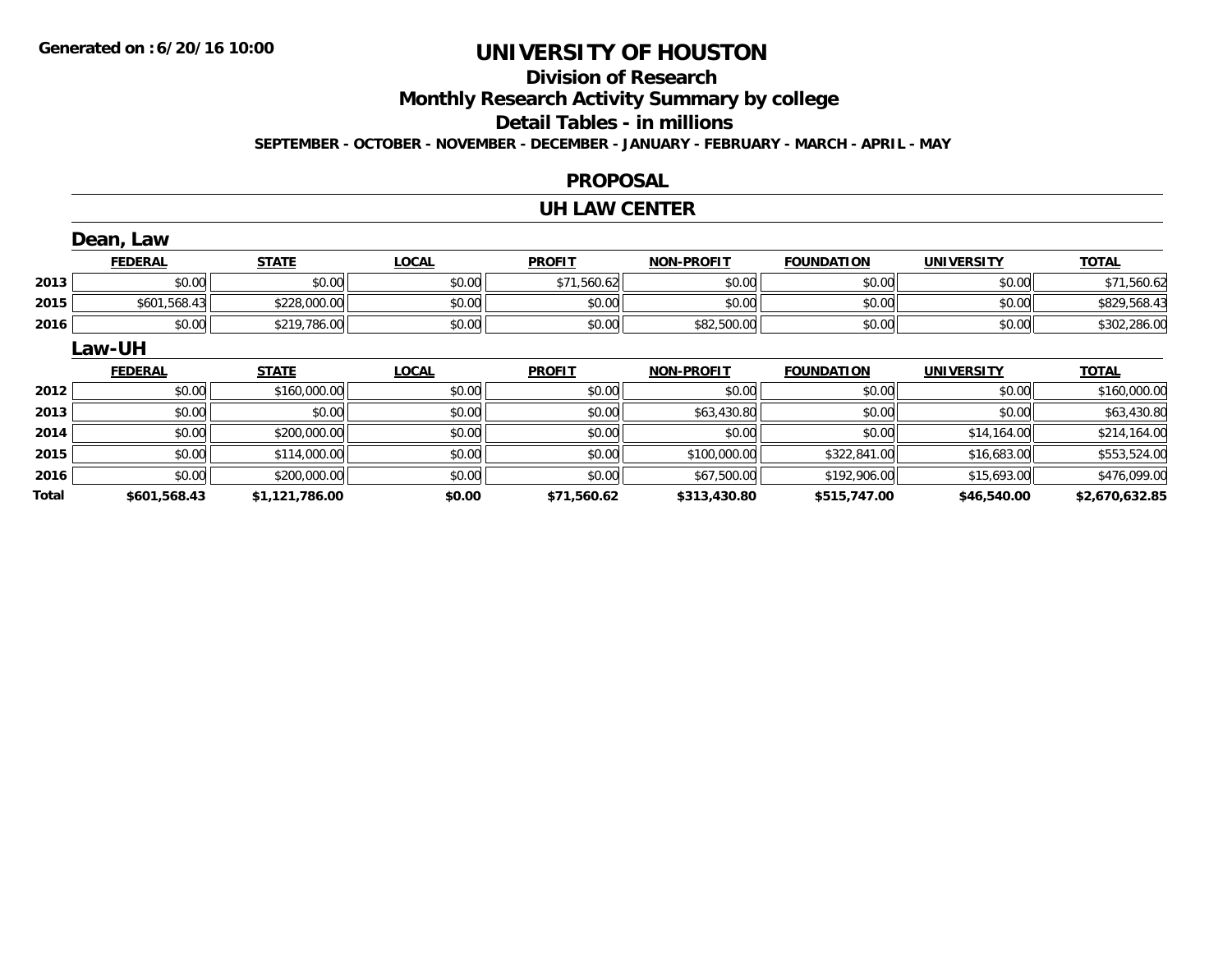### **Division of Research**

**Monthly Research Activity Summary by college**

**Detail Tables - in millions**

**SEPTEMBER - OCTOBER - NOVEMBER - DECEMBER - JANUARY - FEBRUARY - MARCH - APRIL - MAY**

#### **PROPOSAL**

#### **UKNOWN COLLEGE**

### **Unknown Department**

| <b>FEDERAL</b> | <b>STATE</b> | <u>LOCAL</u>     | <b>PROFIT</b>                                                | <b>NON-PROFIT</b> | <b>FOUNDATION</b> | UNIVERSITY | <b>TOTAL</b>                                                       |
|----------------|--------------|------------------|--------------------------------------------------------------|-------------------|-------------------|------------|--------------------------------------------------------------------|
|                |              | \$0.00           | \$0.00                                                       | \$0.00            | \$0.00            | \$0.00     | \$0.00                                                             |
|                |              |                  |                                                              |                   |                   |            |                                                                    |
| <b>FEDERAL</b> | STATE        | <u>LOCAL</u>     | <b>PROFIT</b>                                                | <b>NON-PROFIT</b> | <b>FOUNDATION</b> | UNIVERSITY | <b>TOTAL</b>                                                       |
|                |              | \$0.00           | \$0.00                                                       | \$0.00            | \$0.00            | \$0.00     | \$0.00                                                             |
|                |              |                  |                                                              |                   |                   |            | \$0.00                                                             |
|                |              | \$0.00<br>\$0.00 | \$0.00<br>Wrong Department - Please Dont Select It<br>\$0.00 |                   |                   |            | \$0.00<br>\$0.00<br>\$0.00<br>\$0.00<br>\$0.00<br>\$0.00<br>\$0.00 |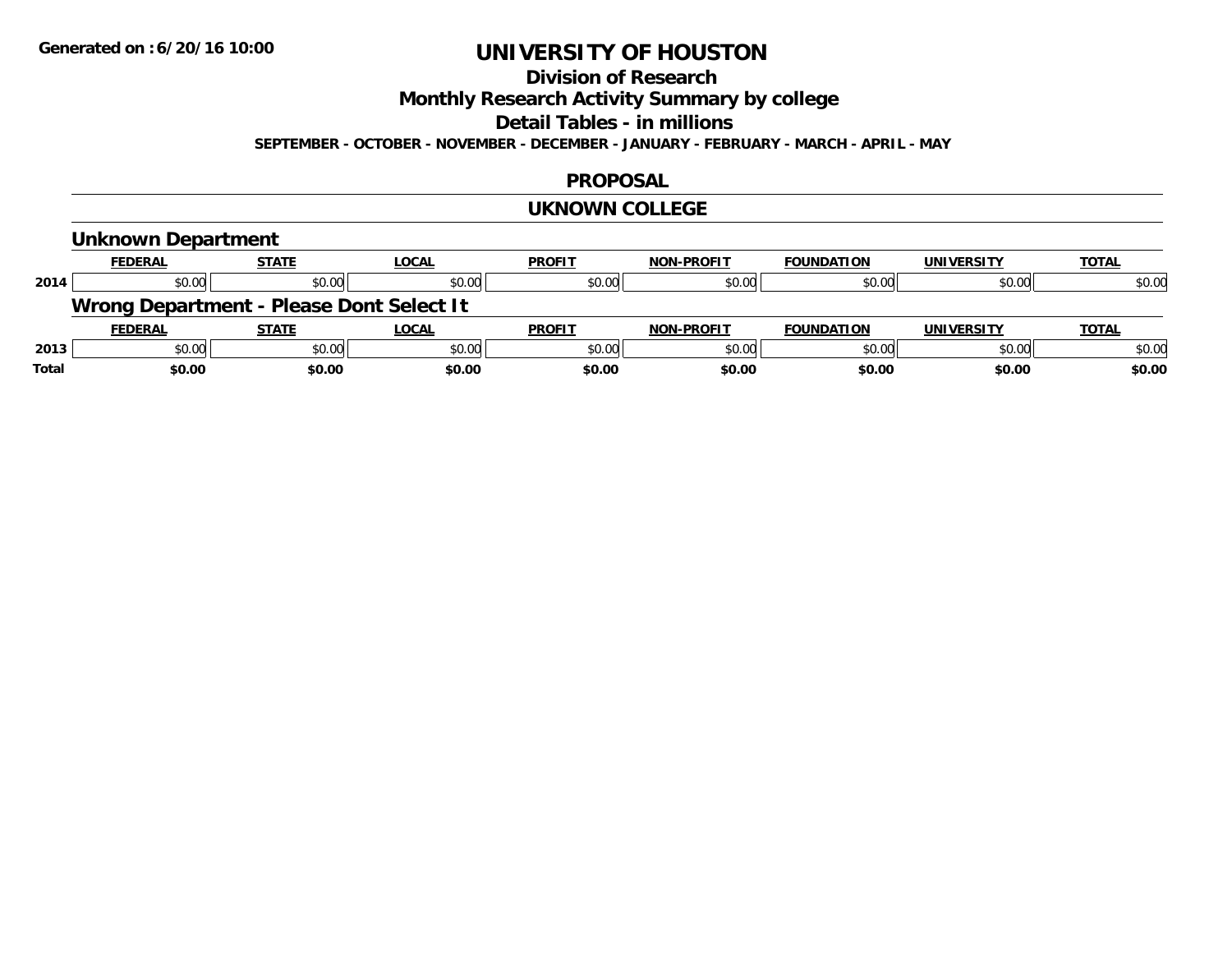# **Division of Research**

**Monthly Research Activity Summary by college**

#### **Detail Tables - in millions**

**SEPTEMBER - OCTOBER - NOVEMBER - DECEMBER - JANUARY - FEBRUARY - MARCH - APRIL - MAY**

#### **PROPOSAL**

### **VICE PRESIDENT FOR ADMINISTRATION**

|       | <b>KUHF - Radio</b>         |              |              |               |                   |                   |                   |                 |
|-------|-----------------------------|--------------|--------------|---------------|-------------------|-------------------|-------------------|-----------------|
|       | <b>FEDERAL</b>              | <b>STATE</b> | <b>LOCAL</b> | <b>PROFIT</b> | <b>NON-PROFIT</b> | <b>FOUNDATION</b> | <b>UNIVERSITY</b> | <b>TOTAL</b>    |
| 2012  | \$24,500.00                 | \$0.00       | \$0.00       | \$0.00        | \$2,261,596.00    | \$0.00            | \$0.00            | \$2,286,096.00  |
| 2013  | \$0.00                      | \$0.00       | \$0.00       | \$0.00        | \$2,044,710.00    | \$0.00            | \$0.00            | \$2,044,710.00  |
| 2014  | \$0.00                      | \$0.00       | \$0.00       | \$0.00        | \$2,147,877.00    | \$0.00            | \$0.00            | \$2,147,877.00  |
| 2015  | \$0.00                      | \$0.00       | \$0.00       | \$0.00        | \$2,363,344.00    | \$0.00            | \$0.00            | \$2,363,344.00  |
| 2016  | \$0.00                      | \$0.00       | \$0.00       | \$0.00        | \$2,338,322.00    | \$0.00            | \$0.00            | \$2,338,322.00  |
|       | <b>KUHT-TV</b>              |              |              |               |                   |                   |                   |                 |
|       | <b>FEDERAL</b>              | <b>STATE</b> | <b>LOCAL</b> | <b>PROFIT</b> | <b>NON-PROFIT</b> | <b>FOUNDATION</b> | <b>UNIVERSITY</b> | <b>TOTAL</b>    |
| 2012  | \$0.00                      | \$0.00       | \$0.00       | \$0.00        | \$14,132.00       | \$0.00            | \$0.00            | \$14,132.00     |
|       | <b>Physical Plant</b>       |              |              |               |                   |                   |                   |                 |
|       | <b>FEDERAL</b>              | <b>STATE</b> | <b>LOCAL</b> | <b>PROFIT</b> | <b>NON-PROFIT</b> | <b>FOUNDATION</b> | <b>UNIVERSITY</b> | <b>TOTAL</b>    |
| 2012  | \$0.00                      | \$0.00       | \$0.00       | \$0.00        | \$0.00            | \$0.00            | \$0.00            | \$0.00          |
|       | <b>UH Police Department</b> |              |              |               |                   |                   |                   |                 |
|       | <b>FEDERAL</b>              | <b>STATE</b> | <b>LOCAL</b> | <b>PROFIT</b> | <b>NON-PROFIT</b> | <b>FOUNDATION</b> | <b>UNIVERSITY</b> | <b>TOTAL</b>    |
| 2014  | \$0.00                      | \$3,000.00   | \$0.00       | \$0.00        | \$0.00            | \$0.00            | \$0.00            | \$3,000.00      |
| 2015  | \$0.00                      | \$49,642.00  | \$0.00       | \$0.00        | \$0.00            | \$0.00            | \$0.00            | \$49,642.00     |
| 2016  | \$0.00                      | \$3,000.00   | \$0.00       | \$0.00        | \$0.00            | \$0.00            | \$0.00            | \$3,000.00      |
| Total | \$24,500.00                 | \$55,642.00  | \$0.00       | \$0.00        | \$11,169,981.00   | \$0.00            | \$0.00            | \$11,250,123.00 |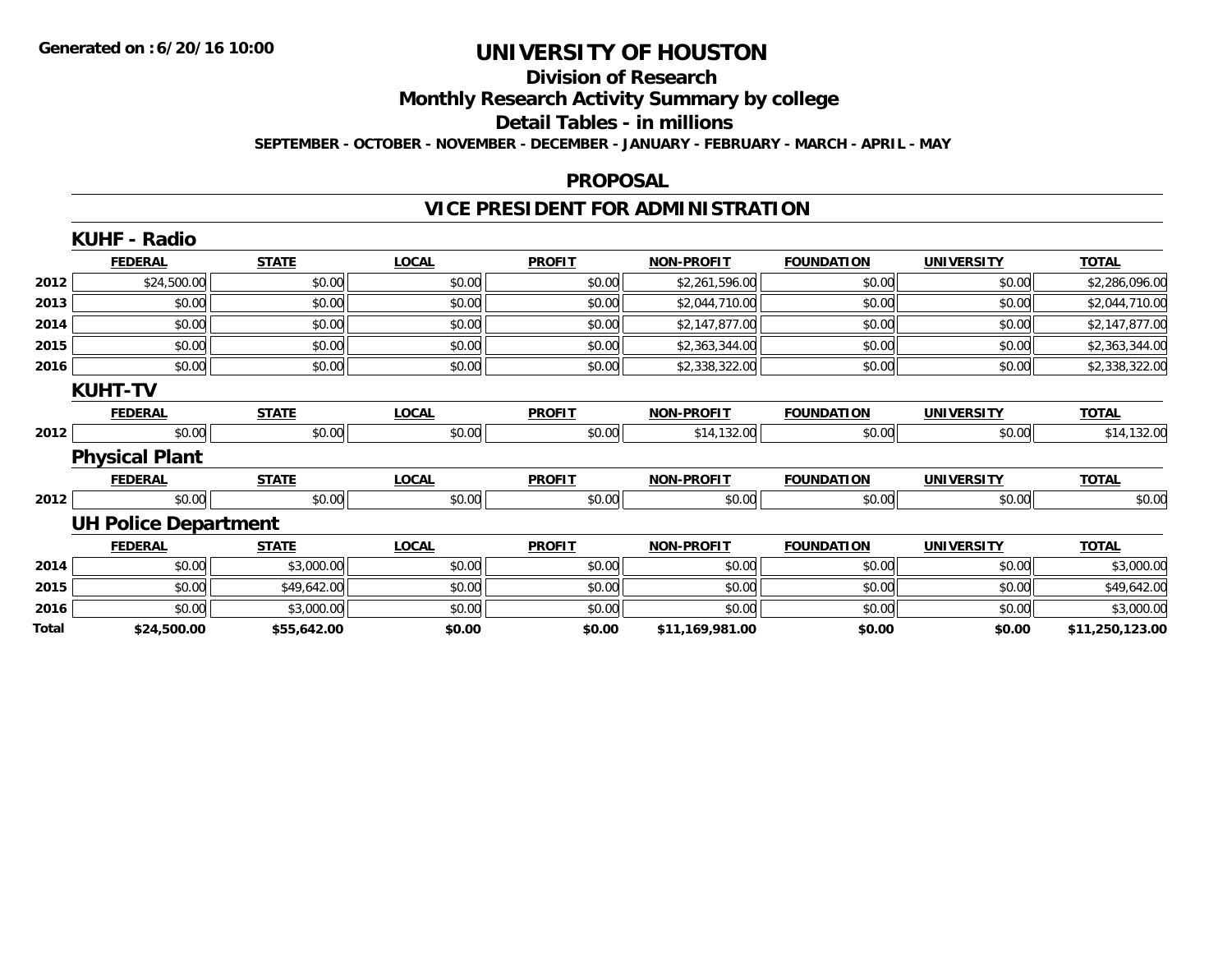### **Division of Research**

### **Monthly Research Activity Summary by college**

**Detail Tables - in millions**

**SEPTEMBER - OCTOBER - NOVEMBER - DECEMBER - JANUARY - FEBRUARY - MARCH - APRIL - MAY**

### **PROPOSAL**

### **VICE PRESIDENT FOR STUDENT AFFAIRS**

|              | <b>Childrens Learning Centers</b> |                                        |              |               |                   |                   |                   |              |
|--------------|-----------------------------------|----------------------------------------|--------------|---------------|-------------------|-------------------|-------------------|--------------|
|              | <b>FEDERAL</b>                    | <b>STATE</b>                           | <b>LOCAL</b> | <b>PROFIT</b> | <b>NON-PROFIT</b> | <b>FOUNDATION</b> | <b>UNIVERSITY</b> | <b>TOTAL</b> |
| 2012         | \$0.00                            | \$75,000.00                            | \$0.00       | \$0.00        | \$0.00            | \$0.00            | \$0.00            | \$75,000.00  |
|              | <b>Dean, Student Affairs</b>      |                                        |              |               |                   |                   |                   |              |
|              | <b>FEDERAL</b>                    | <b>STATE</b>                           | <b>LOCAL</b> | <b>PROFIT</b> | <b>NON-PROFIT</b> | <b>FOUNDATION</b> | <b>UNIVERSITY</b> | <b>TOTAL</b> |
| 2012         | \$58,828.50                       | \$0.00                                 | \$0.00       | \$0.00        | \$0.00            | \$0.00            | \$0.00            | \$58,828.50  |
|              |                                   | <b>Vice President, Student Affairs</b> |              |               |                   |                   |                   |              |
|              | <b>FEDERAL</b>                    | <b>STATE</b>                           | <b>LOCAL</b> | <b>PROFIT</b> | <b>NON-PROFIT</b> | <b>FOUNDATION</b> | <b>UNIVERSITY</b> | <b>TOTAL</b> |
| 2012         | \$0.00                            | \$149,837.00                           | \$0.00       | \$0.00        | \$0.00            | \$0.00            | \$0.00            | \$149,837.00 |
| <b>Total</b> | \$58,828.50                       | \$224,837.00                           | \$0.00       | \$0.00        | \$0.00            | \$0.00            | \$0.00            | \$283.665.50 |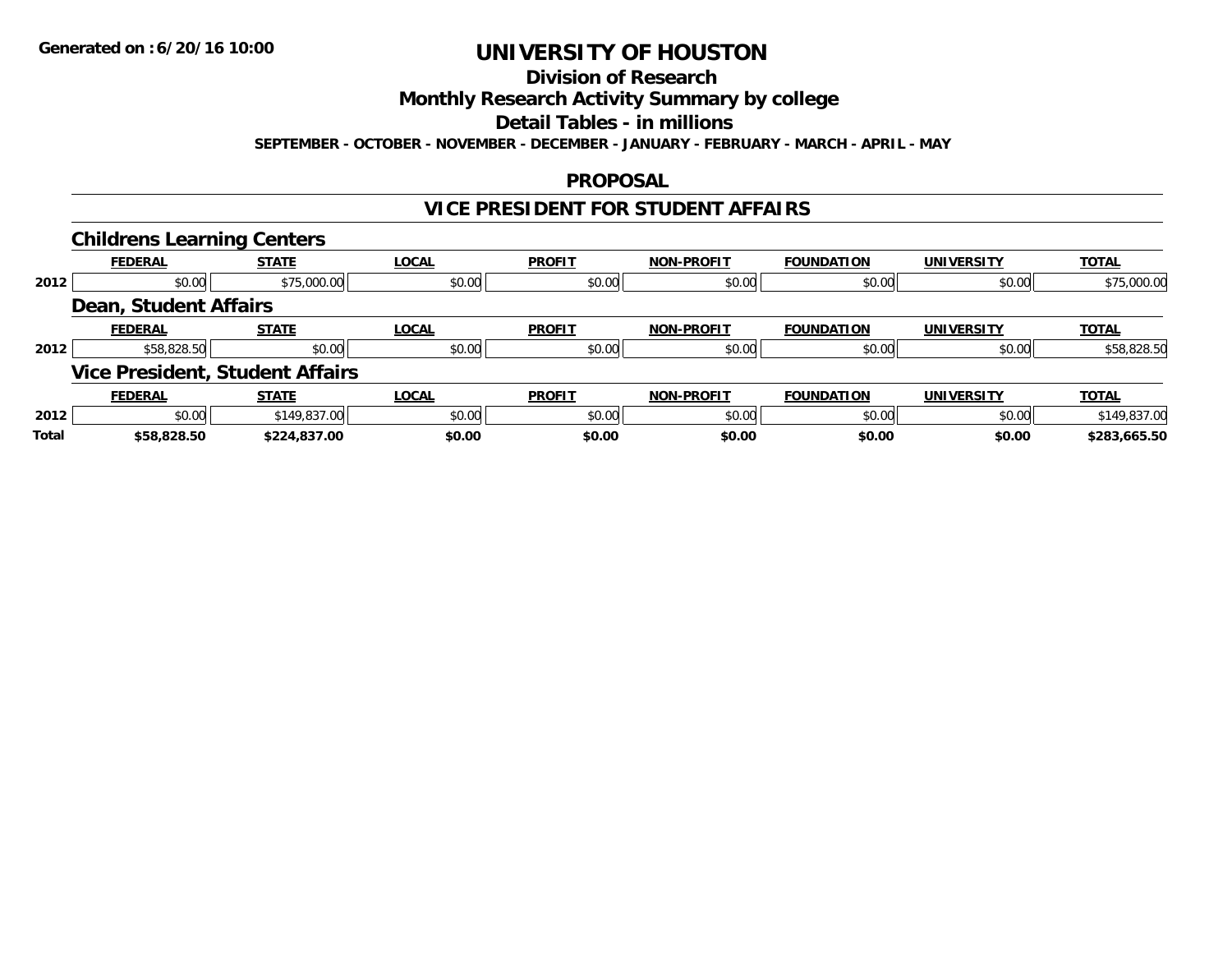### **Division of Research**

**Monthly Research Activity Summary by college**

**Detail Tables - in millions**

**SEPTEMBER - OCTOBER - NOVEMBER - DECEMBER - JANUARY - FEBRUARY - MARCH - APRIL - MAY**

### **AWARD**

### **C.T. BAUER COLLEGE OF BUSINESS**

|       | <b>Accountancy &amp; Taxation</b> |                                          |              |               |                   |                   |                   |                 |
|-------|-----------------------------------|------------------------------------------|--------------|---------------|-------------------|-------------------|-------------------|-----------------|
|       | <b>FEDERAL</b>                    | <b>STATE</b>                             | <b>LOCAL</b> | <b>PROFIT</b> | <b>NON-PROFIT</b> | <b>FOUNDATION</b> | <b>UNIVERSITY</b> | <b>TOTAL</b>    |
| 2014  | \$0.00                            | \$0.00                                   | \$0.00       | \$0.00        | \$0.00            | \$19,260.00       | \$0.00            | \$19,260.00     |
|       |                                   | Dean, Business Administration            |              |               |                   |                   |                   |                 |
|       | <b>FEDERAL</b>                    | <b>STATE</b>                             | <b>LOCAL</b> | <b>PROFIT</b> | <b>NON-PROFIT</b> | <b>FOUNDATION</b> | <b>UNIVERSITY</b> | <b>TOTAL</b>    |
| 2013  | \$0.00                            | \$0.00                                   | \$0.00       | \$0.00        | \$0.00            | \$0.00            | \$0.00            | \$0.00          |
| 2014  | \$0.00                            | \$121,250.00                             | \$0.00       | \$0.00        | \$0.00            | \$0.00            | \$0.00            | \$121,250.00    |
| 2015  | \$0.00                            | \$900,000.00                             | \$0.00       | \$0.00        | \$0.00            | \$5,000.00        | \$0.00            | \$905,000.00    |
|       | <b>Marketing</b>                  |                                          |              |               |                   |                   |                   |                 |
|       | <b>FEDERAL</b>                    | <b>STATE</b>                             | <b>LOCAL</b> | <b>PROFIT</b> | <b>NON-PROFIT</b> | <b>FOUNDATION</b> | <b>UNIVERSITY</b> | <b>TOTAL</b>    |
| 2012  | \$0.00                            | \$0.00                                   | \$0.00       | \$0.00        | \$0.00            | \$0.00            | \$0.00            | \$0.00          |
|       |                                   | <b>Small Business Development Center</b> |              |               |                   |                   |                   |                 |
|       | <b>FEDERAL</b>                    | <b>STATE</b>                             | <b>LOCAL</b> | <b>PROFIT</b> | <b>NON-PROFIT</b> | <b>FOUNDATION</b> | <b>UNIVERSITY</b> | <b>TOTAL</b>    |
| 2012  | \$2,851,992.00                    | \$0.00                                   | \$0.00       | \$0.00        | \$0.00            | \$117,242.00      | \$0.00            | \$2,969,234.00  |
| 2013  | \$885,781.00                      | \$0.00                                   | \$0.00       | \$0.00        | \$0.00            | \$0.00            | \$0.00            | \$885,781.00    |
| 2014  | \$2,411,330.00                    | \$0.00                                   | \$0.00       | \$0.00        | \$0.00            | \$0.00            | \$0.00            | \$2,411,330.00  |
| 2015  | \$2,440,944.00                    | \$0.00                                   | \$0.00       | \$0.00        | \$0.00            | \$0.00            | \$0.00            | \$2,440,944.00  |
| 2016  | \$2,484,020.00                    | \$0.00                                   | \$0.00       | \$0.00        | \$0.00            | \$0.00            | \$0.00            | \$2,484,020.00  |
| Total | \$11,074,067.00                   | \$1,021,250.00                           | \$0.00       | \$0.00        | \$0.00            | \$141,502.00      | \$0.00            | \$12,236,819.00 |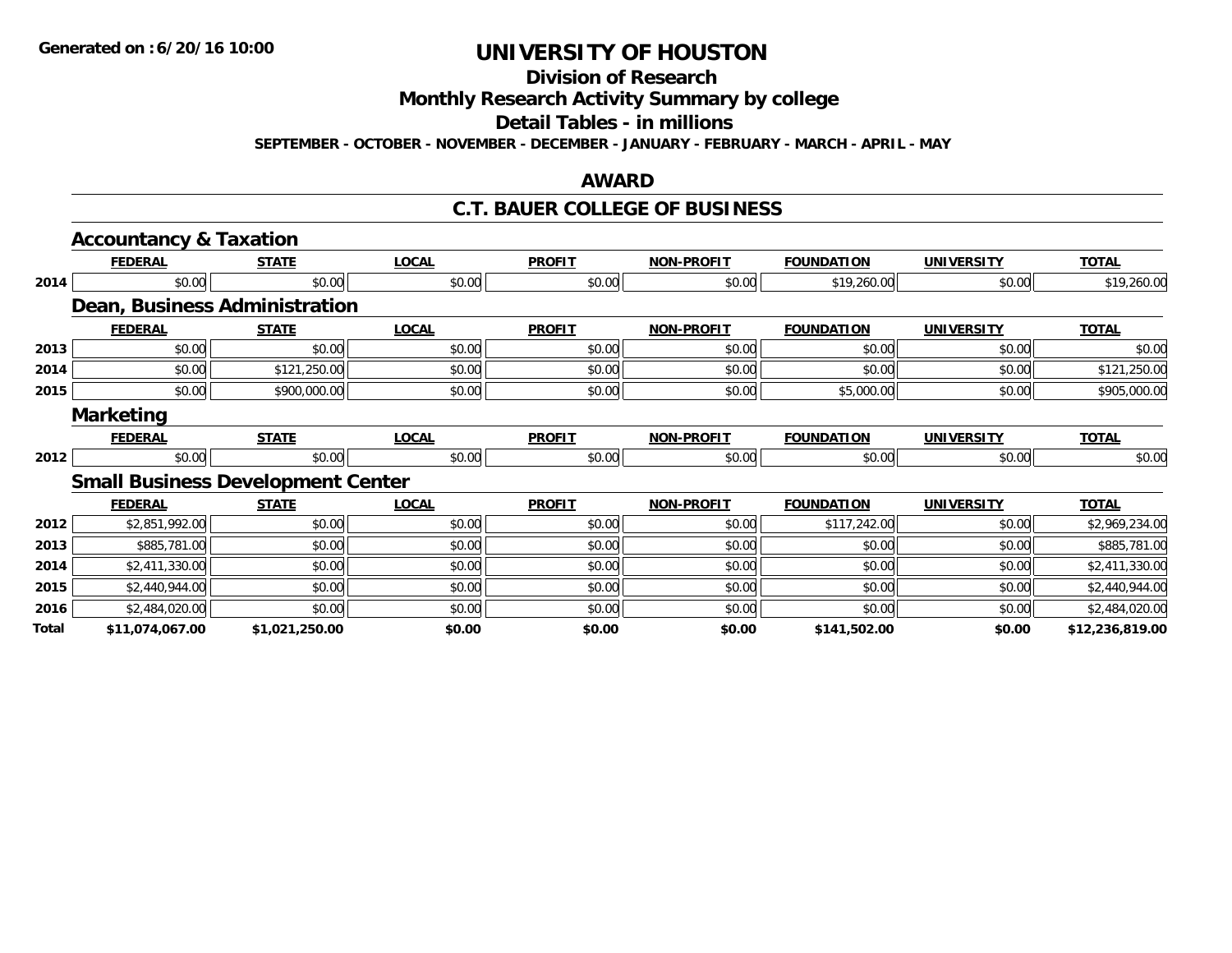#### **Division of Research**

**Monthly Research Activity Summary by college**

**Detail Tables - in millions**

**SEPTEMBER - OCTOBER - NOVEMBER - DECEMBER - JANUARY - FEBRUARY - MARCH - APRIL - MAY**

#### **AWARD**

### **COLLEGE OF ARCHITECTURE**

|      | Architecture       |              |              |               |                   |                   |                   |              |
|------|--------------------|--------------|--------------|---------------|-------------------|-------------------|-------------------|--------------|
|      | <b>FEDERAL</b>     | <b>STATE</b> | <b>LOCAL</b> | <b>PROFIT</b> | <b>NON-PROFIT</b> | <b>FOUNDATION</b> | <b>UNIVERSITY</b> | <b>TOTAL</b> |
| 2012 | \$0.00             | \$0.00       | \$0.00       | \$0.00        | \$0.00            | \$0.00            | \$0.00            | \$0.00       |
| 2013 | \$0.00             | \$0.00       | \$0.00       | \$0.00        | \$0.00            | \$0.00            | \$0.00            | \$0.00       |
| 2014 | \$0.00             | \$0.00       | \$0.00       | \$0.00        | \$0.00            | \$0.00            | \$0.00            | \$0.00       |
| 2016 | \$50,000.00        | \$0.00       | \$0.00       | \$0.00        | \$0.00            | \$0.00            | \$0.00            | \$50,000.00  |
|      | Dean, Architecture |              |              |               |                   |                   |                   |              |
|      | <b>FEDERAL</b>     | <b>STATE</b> | LOCAL        | <b>PROFIT</b> | <b>NON-PROFIT</b> | <b>FOUNDATION</b> | <b>UNIVERSITY</b> | <b>TOTAL</b> |

|       | <b>FEDERAL</b> | 3 I A I F                                                                                 | .UCAL  | <b>PROFI</b> | NUN-PRUFI      | <b>FOUNDATION</b> | UNIVERSITY | <b>'UIAL</b> |
|-------|----------------|-------------------------------------------------------------------------------------------|--------|--------------|----------------|-------------------|------------|--------------|
| 2012  | \$0.00         | \$0.00                                                                                    | \$0.00 | \$0.00       | non nol<br>uuu | \$0.00            | \$0.00     | 00000        |
| Total | \$50,000.00    | \$0.00<br>the contract of the contract of the contract of the contract of the contract of | \$0.00 | \$0.00       | \$5,000.00     | \$0.00            | \$0.00     | .000.00      |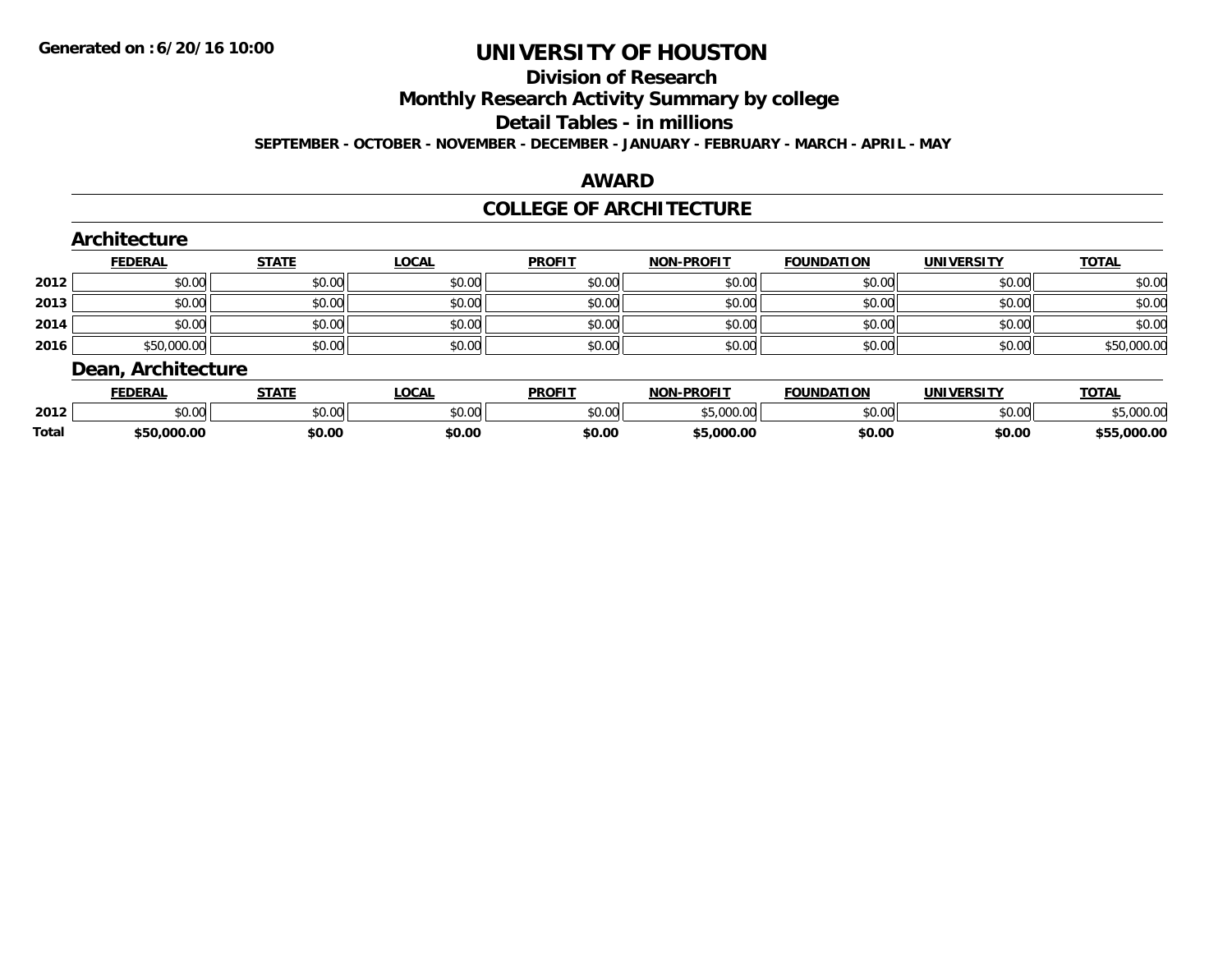### **Division of Research**

**Monthly Research Activity Summary by college**

**Detail Tables - in millions**

**SEPTEMBER - OCTOBER - NOVEMBER - DECEMBER - JANUARY - FEBRUARY - MARCH - APRIL - MAY**

### **AWARD**

### **COLLEGE OF EDUCATION**

### **Consistency Mgmt and Coop Disc**

|      | <b>FEDERAL</b> | <b>STATE</b> | <b>LOCAL</b> | <b>PROFIT</b> | <b>NON-PROFIT</b> | <b>FOUNDATION</b> | <b>UNIVERSITY</b> | <b>TOTAL</b> |
|------|----------------|--------------|--------------|---------------|-------------------|-------------------|-------------------|--------------|
| 2012 | \$30,000.00    | \$0.00       | \$0.00       | \$0.00        | \$84,725.00       | \$0.00            | \$0.00            | \$114,725.00 |
| 2013 | \$17,324.58    | \$0.00       | \$0.00       | \$4.26        | \$3,500.00        | \$0.00            | \$0.00            | \$20,828.84  |
| 2014 | \$0.00         | \$0.00       | \$235,590.00 | \$0.00        | \$0.00            | \$0.00            | \$0.00            | \$235,590.00 |
| 2015 | \$0.00         | \$0.00       | \$4,550.00   | \$0.00        | \$0.00            | \$0.00            | \$0.00            | \$4,550.00   |
| 2016 | \$0.00         | \$0.00       | \$0.00       | \$0.00        | \$0.00            | \$0.00            | \$0.00            | \$0.00       |

#### **Curriculum and Instruction**

|      | <b>FEDERAL</b> | <b>STATE</b> | <b>LOCAL</b> | <b>PROFIT</b> | <b>NON-PROFIT</b> | <b>FOUNDATION</b> | <b>UNIVERSITY</b> | <b>TOTAL</b> |
|------|----------------|--------------|--------------|---------------|-------------------|-------------------|-------------------|--------------|
| 2012 | \$177,929.30   | \$0.00       | \$0.00       | \$0.00        | \$0.00            | \$18,400.00       | \$0.00            | \$196,329.30 |
| 2013 | \$933,541.00   | \$15,999.00  | \$0.00       | \$0.00        | \$0.00            | \$3,997.75        | \$0.00            | \$953,537.75 |
| 2014 | \$423,965.90   | \$0.00       | \$0.00       | \$0.00        | \$5,000.00        | \$0.00            | \$0.00            | \$428,965.90 |
| 2015 | \$450,564.70   | \$0.00       | \$0.00       | \$0.00        | \$0.00            | \$0.00            | \$0.00            | \$450,564.70 |
| 2016 | \$361,750.00   | \$0.00       | \$0.00       | \$0.00        | \$3,780.00        | \$0.00            | \$0.00            | \$365,530.00 |

### **Dean, Education**

|      | <b>FEDERAL</b> | <b>STATE</b> | <u>LOCAL</u> | <b>PROFIT</b> | <b>NON-PROFIT</b> | <b>FOUNDATION</b> | <b>UNIVERSITY</b> | <b>TOTAL</b> |
|------|----------------|--------------|--------------|---------------|-------------------|-------------------|-------------------|--------------|
| 2012 | \$0.00         | \$0.00       | \$0.00       | \$0.00        | \$0.00            | \$0.00            | \$0.00            | \$0.00       |
| 2013 | \$0.00         | \$0.00       | \$0.00       | \$0.00        | \$0.00            | \$0.00            | \$0.00            | \$0.00       |
| 2014 | \$0.00         | \$421,500.00 | \$0.00       | \$0.00        | \$0.00            | \$0.00            | \$0.00            | \$421,500.00 |
| 2015 | \$0.00         | \$0.00       | \$0.00       | \$0.00        | \$0.00            | \$0.00            | \$0.00            | \$0.00       |
| 2016 | \$0.00         | \$0.00       | \$0.00       | \$0.00        | \$3,780.00        | \$0.00            | \$0.00            | \$3,780.00   |

### **Educational Leadership & Policy Studies**

|      | <b>FEDERAL</b> | <b>STATE</b> | <u>LOCAL</u> | <b>PROFIT</b> | <b>NON-PROFIT</b> | <b>FOUNDATION</b> | <b>UNIVERSITY</b> | <b>TOTAL</b> |
|------|----------------|--------------|--------------|---------------|-------------------|-------------------|-------------------|--------------|
| 2012 | \$2,942.90     | \$0.00       | \$0.00       | \$0.00        | \$0.00            | \$0.00            | \$0.00            | \$2,942.90   |
| 2013 | \$310,954.00   | \$0.00       | \$0.00       | \$0.00        | \$15,825.00       | \$0.00            | \$0.00            | \$326,779.00 |
| 2014 | \$160,929.90   | \$0.00       | \$0.00       | \$0.00        | \$0.00            | \$0.00            | \$0.00            | \$160,929.90 |
| 2015 | \$12,394.70    | \$0.00       | \$0.00       | \$0.00        | \$45,000.00       | \$77,431.00       | \$0.00            | \$134,825.70 |
| 2016 | \$0.00         | \$5,000.00   | \$0.00       | \$0.00        | \$82,599.00       | \$0.00            | \$0.00            | \$87,599.00  |

### **Institute for Urban Education**

|      | <b>FEDERAL</b>     | <b>STATE</b>  | LOCAL                     | <b>PROFIT</b>      | J-PROFIT<br><b>MANI</b>                               | <b>FOUNDATION</b> | <b>UNIVERSITY</b><br>-кэг | <b>TOTAL</b> |
|------|--------------------|---------------|---------------------------|--------------------|-------------------------------------------------------|-------------------|---------------------------|--------------|
| 2012 | $\sim$<br>UU.õCC.' | \$0.00        | $\sim$<br>$\sim$<br>vv.vv | 0000<br>DU.UU      | 0000<br>vu.vu                                         | \$0.00            | 0.00<br>\$0.00            | 19,558.00    |
| 2013 | 0000<br>JU.UU      | 0000<br>ง∪.∪บ | ሐ ሴ<br>$\sim$<br>vu.uu    | $\sim$ 00<br>DU.UU | $\mathsf{A} \cap \mathsf{A} \cap \mathsf{A}$<br>JU.UU | \$0.00            | 0.00<br>\$0.00            | \$0.00       |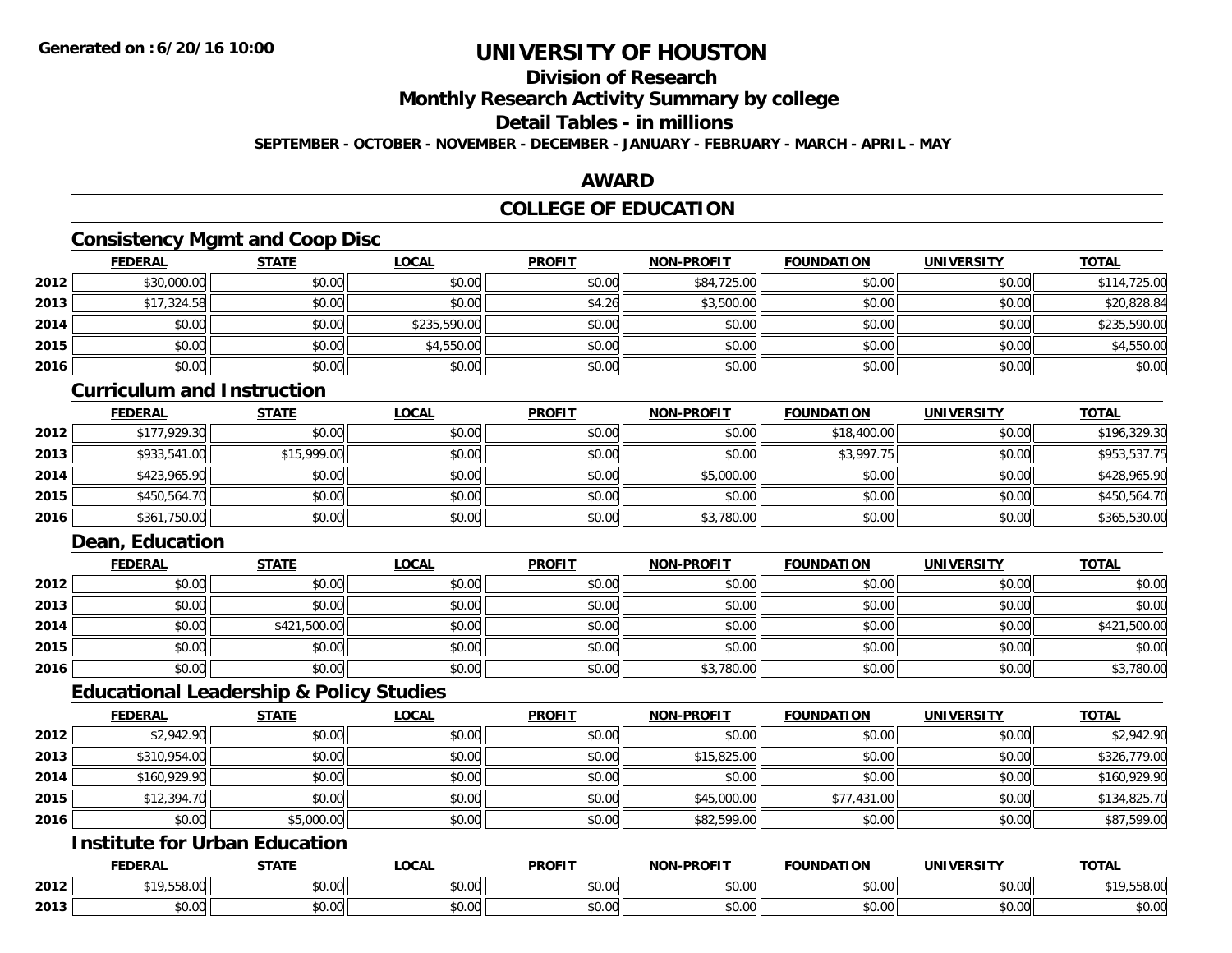## **Division of Research**

**Monthly Research Activity Summary by college**

**Detail Tables - in millions**

**SEPTEMBER - OCTOBER - NOVEMBER - DECEMBER - JANUARY - FEBRUARY - MARCH - APRIL - MAY**

### **AWARD**

## **COLLEGE OF EDUCATION**

|              | <b>Institute for Urban Education</b>         |                |              |               |                   |                   |                   |                 |
|--------------|----------------------------------------------|----------------|--------------|---------------|-------------------|-------------------|-------------------|-----------------|
|              | <b>FEDERAL</b>                               | <b>STATE</b>   | <b>LOCAL</b> | <b>PROFIT</b> | <b>NON-PROFIT</b> | <b>FOUNDATION</b> | <b>UNIVERSITY</b> | <b>TOTAL</b>    |
| 2014         | \$0.00                                       | \$0.00         | \$0.00       | \$0.00        | \$0.00            | \$0.00            | \$0.00            | \$0.00          |
|              | Psychological, Health, and Learning Sciences |                |              |               |                   |                   |                   |                 |
|              | <b>FEDERAL</b>                               | <b>STATE</b>   | <b>LOCAL</b> | <b>PROFIT</b> | <b>NON-PROFIT</b> | <b>FOUNDATION</b> | <b>UNIVERSITY</b> | <b>TOTAL</b>    |
| 2012         | \$314,655.90                                 | \$17,595.00    | \$0.00       | \$0.00        | \$12,718.04       | \$0.00            | \$0.00            | \$344,968.94    |
| 2013         | \$453,189.50                                 | \$0.00         | \$0.00       | \$0.00        | \$33,470.00       | \$0.00            | \$23,378.00       | \$510,037.50    |
| 2014         | \$848,985.95                                 | \$0.00         | \$0.00       | \$0.00        | \$44,723.53       | \$0.00            | \$0.00            | \$893,709.48    |
| 2015         | \$741,614.00                                 | \$2,000.00     | \$0.00       | \$0.00        | \$0.00            | \$0.00            | \$0.00            | \$743,614.00    |
| 2016         | \$589,728.00                                 | \$78,509.00    | \$0.00       | \$0.00        | \$173,759.00      | \$0.00            | \$0.00            | \$841,996.00    |
|              | <b>UH Charter School</b>                     |                |              |               |                   |                   |                   |                 |
|              | <b>FEDERAL</b>                               | <b>STATE</b>   | <b>LOCAL</b> | <b>PROFIT</b> | <b>NON-PROFIT</b> | <b>FOUNDATION</b> | <b>UNIVERSITY</b> | <b>TOTAL</b>    |
| 2012         | \$22,932.00                                  | \$998,135.24   | \$0.00       | \$0.00        | \$0.00            | \$0.00            | \$0.00            | \$1,021,067.24  |
| 2013         | \$3,084.60                                   | \$986,335.61   | \$0.00       | \$0.00        | \$0.00            | \$0.00            | \$0.00            | \$989,420.21    |
| 2014         | \$34,062.00                                  | \$1,029,233.00 | \$0.00       | \$0.00        | \$0.00            | \$0.00            | \$0.00            | \$1,063,295.00  |
| 2015         | \$24,124.00                                  | \$1,044,343.92 | \$0.00       | \$0.00        | \$0.00            | \$0.00            | \$0.00            | \$1,068,467.92  |
| 2016         | \$21,017.00                                  | \$1,110,231.00 | \$0.00       | \$0.00        | \$0.00            | \$0.00            | \$0.00            | \$1,131,248.00  |
| <b>Total</b> | \$5,955,247.93                               | \$5,708,881.77 | \$240,140.00 | \$4.26        | \$508,879.57      | \$99,828.75       | \$23,378.00       | \$12,536,360.28 |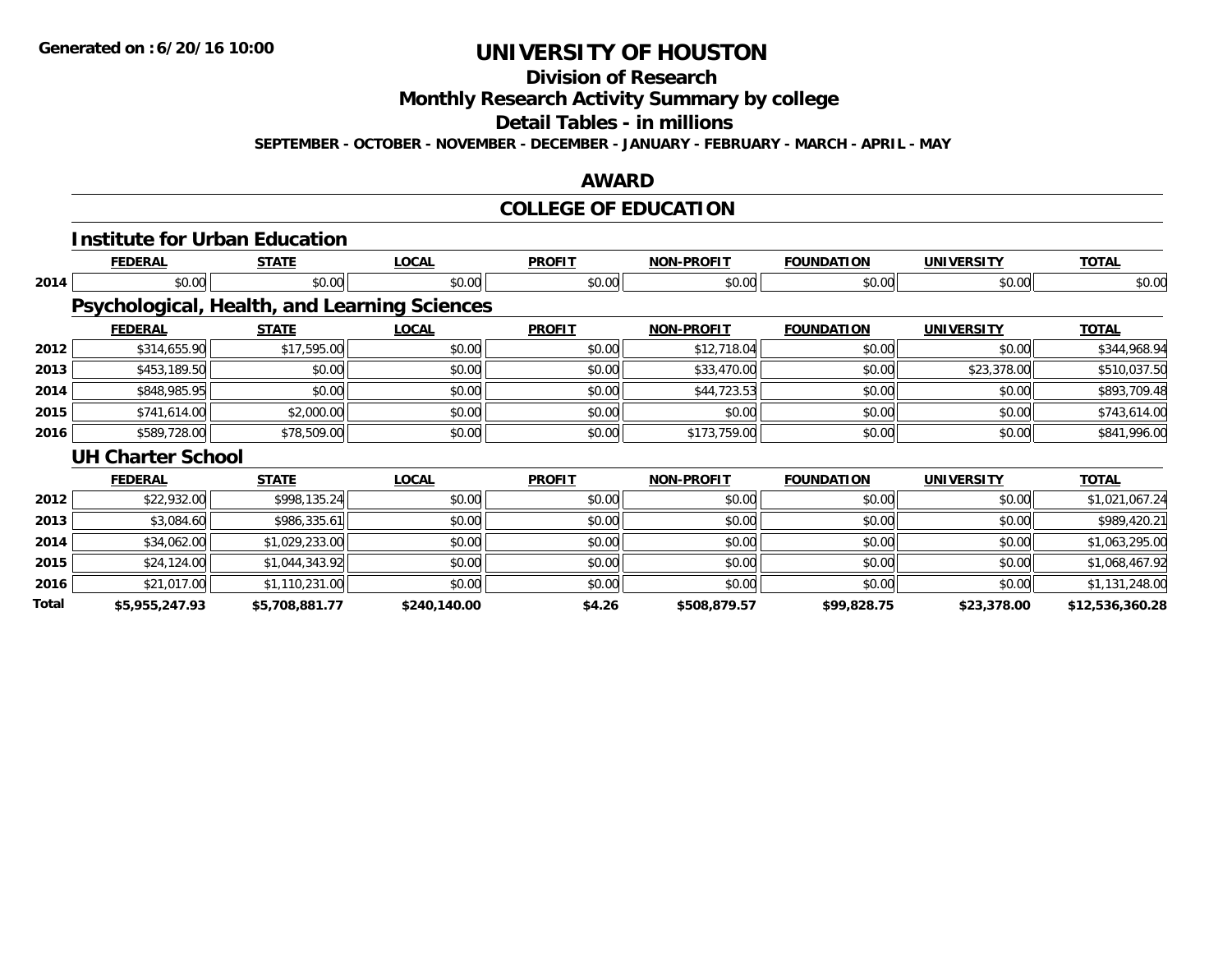**Division of Research**

**Monthly Research Activity Summary by college**

**Detail Tables - in millions**

**SEPTEMBER - OCTOBER - NOVEMBER - DECEMBER - JANUARY - FEBRUARY - MARCH - APRIL - MAY**

### **AWARD**

#### **COLLEGE OF LIBERAL ARTS AND SOCIAL SCIENCES**

|      | <b>African-American Studies</b>  |              |              |               |                   |                   |                   |              |
|------|----------------------------------|--------------|--------------|---------------|-------------------|-------------------|-------------------|--------------|
|      | <b>FEDERAL</b>                   | <b>STATE</b> | <b>LOCAL</b> | <b>PROFIT</b> | <b>NON-PROFIT</b> | <b>FOUNDATION</b> | <b>UNIVERSITY</b> | <b>TOTAL</b> |
| 2014 | \$1,500.00                       | \$0.00       | \$0.00       | \$0.00        | \$0.00            | \$0.00            | \$0.00            | \$1,500.00   |
|      | Art                              |              |              |               |                   |                   |                   |              |
|      | <b>FEDERAL</b>                   | <b>STATE</b> | <b>LOCAL</b> | <b>PROFIT</b> | <b>NON-PROFIT</b> | <b>FOUNDATION</b> | <b>UNIVERSITY</b> | <b>TOTAL</b> |
| 2012 | \$14,979.30                      | \$0.00       | \$0.00       | \$0.00        | \$0.00            | \$0.00            | \$0.00            | \$14,979.30  |
| 2014 | \$1,400.00                       | \$0.00       | \$0.00       | \$0.00        | \$0.00            | \$0.00            | \$0.00            | \$1,400.00   |
|      | <b>Arte Publico Press</b>        |              |              |               |                   |                   |                   |              |
|      | <b>FEDERAL</b>                   | <b>STATE</b> | <b>LOCAL</b> | <b>PROFIT</b> | <b>NON-PROFIT</b> | <b>FOUNDATION</b> | <b>UNIVERSITY</b> | <b>TOTAL</b> |
| 2012 | \$6,000.00                       | \$2,250.00   | \$0.00       | \$0.00        | \$39,100.00       | \$0.00            | \$0.00            | \$47,350.00  |
| 2013 | \$0.00                           | \$0.00       | \$0.00       | \$0.00        | \$0.00            | \$150,000.00      | \$0.00            | \$150,000.00 |
| 2014 | \$0.00                           | \$10,000.00  | \$0.00       | \$0.00        | \$80,074.00       | \$50,000.00       | \$0.00            | \$140,074.00 |
| 2015 | \$40,000.00                      | \$6,000.00   | \$0.00       | \$0.00        | \$0.00            | \$0.00            | \$0.00            | \$46,000.00  |
| 2016 | \$35,000.00                      | \$11,500.00  | \$0.00       | \$0.00        | \$67,867.00       | \$0.00            | \$0.00            | \$114,367.00 |
|      | <b>Blaffer Gallery</b>           |              |              |               |                   |                   |                   |              |
|      | <b>FEDERAL</b>                   | <b>STATE</b> | <b>LOCAL</b> | <b>PROFIT</b> | <b>NON-PROFIT</b> | <b>FOUNDATION</b> | <b>UNIVERSITY</b> | <b>TOTAL</b> |
| 2012 | \$20,000.00                      | \$5,132.00   | \$0.00       | \$0.00        | \$50,800.00       | \$0.00            | \$0.00            | \$75,932.00  |
| 2013 | \$1,500.00                       | \$0.00       | \$0.00       | \$0.00        | \$0.00            | \$0.00            | \$0.00            | \$1,500.00   |
| 2014 | \$0.00                           | \$14,000.00  | \$0.00       | \$0.00        | \$38,287.00       | \$0.00            | \$0.00            | \$52,287.00  |
| 2015 | \$25,000.00                      | \$18,000.00  | \$0.00       | \$0.00        | \$0.00            | \$0.00            | \$0.00            | \$43,000.00  |
| 2016 | \$0.00                           | \$0.00       | \$0.00       | \$0.00        | \$47,997.00       | \$0.00            | \$0.00            | \$47,997.00  |
|      | <b>Center for Public History</b> |              |              |               |                   |                   |                   |              |
|      | <b>FEDERAL</b>                   | <b>STATE</b> | <b>LOCAL</b> | <b>PROFIT</b> | <b>NON-PROFIT</b> | <b>FOUNDATION</b> | <b>UNIVERSITY</b> | <b>TOTAL</b> |
| 2012 | \$100,000.00                     | \$0.00       | \$0.00       | \$0.00        | \$0.00            | \$0.00            | \$0.00            | \$100,000.00 |
|      | Communication                    |              |              |               |                   |                   |                   |              |
|      | <b>FEDERAL</b>                   | <b>STATE</b> | <b>LOCAL</b> | <b>PROFIT</b> | <b>NON-PROFIT</b> | <b>FOUNDATION</b> | <b>UNIVERSITY</b> | <b>TOTAL</b> |
| 2012 | \$0.00                           | \$0.00       | \$0.00       | \$0.00        | \$0.00            | \$0.00            | \$0.00            | \$0.00       |
| 2013 | \$0.00                           | \$0.00       | \$0.00       | \$0.00        | \$9,800.00        | \$0.00            | \$0.00            | \$9,800.00   |
| 2014 | \$0.00                           | \$115,000.00 | \$0.00       | \$0.00        | \$1,500.00        | \$0.00            | \$3,000.00        | \$119,500.00 |
| 2015 | \$0.00                           | \$0.00       | \$0.00       | \$0.00        | \$0.00            | \$10,000.00       | \$1,200.40        | \$11,200.40  |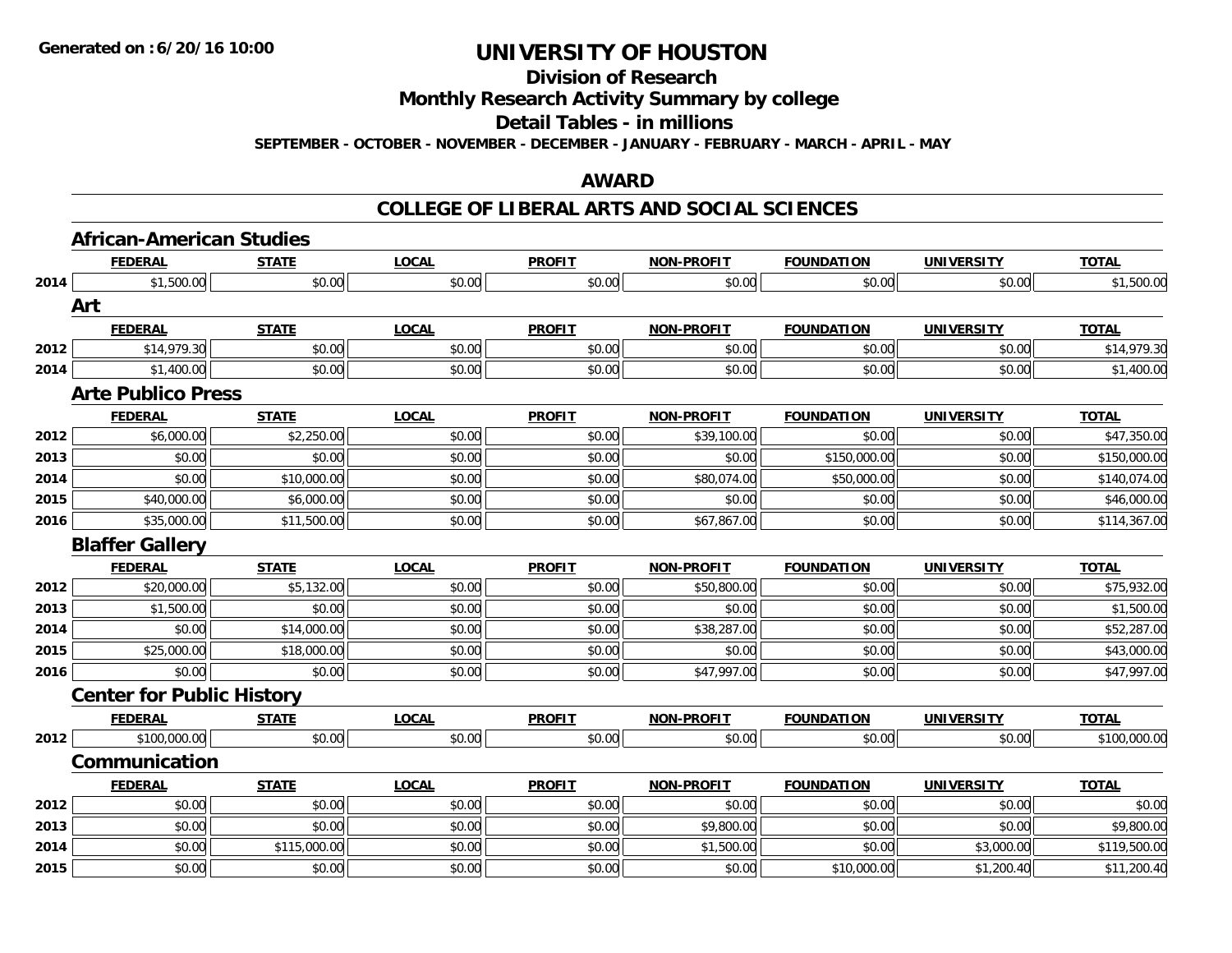## **Division of Research**

**Monthly Research Activity Summary by college**

### **Detail Tables - in millions**

**SEPTEMBER - OCTOBER - NOVEMBER - DECEMBER - JANUARY - FEBRUARY - MARCH - APRIL - MAY**

### **AWARD**

## **COLLEGE OF LIBERAL ARTS AND SOCIAL SCIENCES**

#### **Communication Sciences and Disorders**

|      | <b>FEDERAL</b> | <b>STATE</b> | <u>LOCAL</u> | <b>PROFIT</b> | <b>NON-PROFIT</b> | <b>FOUNDATION</b> | <b>UNIVERSITY</b> | <b>TOTAL</b> |
|------|----------------|--------------|--------------|---------------|-------------------|-------------------|-------------------|--------------|
| 2012 | \$2,942.90     | \$0.00       | \$0.00       | \$0.00        | \$233,712.00      | \$0.00            | \$0.00            | \$236,654.90 |
| 2013 | \$0.00         | \$0.00       | \$0.00       | \$0.00        | \$0.00            | \$10,000.00       | \$0.00            | \$10,000.00  |
| 2014 | \$1,269.75     | \$0.00       | \$0.00       | \$0.00        | \$70,169.98       | \$0.00            | \$0.00            | \$71,439.73  |
| 2015 | \$1,311.75     | \$0.00       | \$0.00       | \$0.00        | \$47,911.00       | \$0.00            | \$0.00            | \$49,222.75  |
| 2016 | \$0.00         | \$0.00       | \$0.00       | \$0.00        | \$8,620.00        | \$0.00            | \$0.00            | \$8,620.00   |

## **Cynthia Woods Mitchell Center for the Arts**

|      | <u>FEDERAL</u> | <u>STATE</u> | <u>LOCAL</u> | <b>PROFIT</b> | <b>NON-PROFIT</b> | <b>FOUNDATION</b> | UNIVERSITY | <b>TOTAL</b> |
|------|----------------|--------------|--------------|---------------|-------------------|-------------------|------------|--------------|
| 2013 | \$0.00         | \$6,000.00   | \$0.00       | \$0.00        | \$0.00            | \$0.00            | \$0.00     | \$6,000.00   |
| 2014 | \$0.00         | \$12,500.00  | \$0.00       | \$5,000.00    | \$0.00            | \$1,400.00        | \$0.00     | \$18,900.00  |
| 2015 | \$0.00         | \$8,000.00   | \$0.00       | \$0.00        | \$0.00            | \$10,000.00       | \$0.00     | \$18,000.00  |
| 2016 | \$35,000.00    | \$0.00       | \$0.00       | \$22,000.00   | \$0.00            | \$0.00            | \$0.00     | \$57,000.00  |

### **Dean, Liberal Arts and Social Sciences**

|      | <b>FEDERAL</b> | <b>STATE</b>   | <u>LOCAL</u> | <b>PROFIT</b> | <b>NON-PROFIT</b> | <b>FOUNDATION</b> | <b>UNIVERSITY</b> | <b>TOTAL</b>   |
|------|----------------|----------------|--------------|---------------|-------------------|-------------------|-------------------|----------------|
| 2012 | \$0.00         | \$0.00         | \$0.00       | \$0.00        | \$0.00            | \$0.00            | \$0.00            | \$0.00         |
| 2013 | \$0.00         | \$0.00         | \$0.00       | \$0.00        | \$0.00            | \$0.00            | \$0.00            | \$0.00         |
| 2014 | \$0.00         | \$1,180,001.00 | \$0.00       | \$0.00        | \$0.00            | \$0.00            | \$0.00            | \$1,180,001.00 |
| 2015 | \$0.00         | \$0.00         | \$0.00       | \$0.00        | \$0.00            | \$0.00            | \$0.00            | \$0.00         |

#### **Economics**

|      | <b>FEDERAL</b> | <b>STATE</b> | <b>LOCAL</b> | <b>PROFIT</b> | <b>NON-PROFIT</b> | <b>FOUNDATION</b> | <b>UNIVERSITY</b> | <b>TOTAL</b> |
|------|----------------|--------------|--------------|---------------|-------------------|-------------------|-------------------|--------------|
| 2012 | \$0.00         | \$0.00       | \$0.00       | \$0.00        | \$0.00            | \$38,500.00       | \$0.00            | \$38,500.00  |
| 2013 | \$144,046.00   | \$0.00       | \$0.00       | \$0.00        | \$0.00            | \$25,000.00       | \$0.00            | \$169,046.00 |
| 2014 | \$24,995.00    | \$0.00       | \$0.00       | \$0.00        | \$0.00            | \$18,354.00       | \$0.00            | \$43,349.00  |
| 2015 | \$0.00         | \$0.00       | \$0.00       | \$0.00        | \$0.00            | \$18,009.00       | \$0.00            | \$18,009.00  |
| 2016 | \$0.00         | \$0.00       | \$0.00       | \$0.00        | \$0.00            | \$5,000.00        | \$0.00            | \$5,000.00   |

#### **English**

|      | <b>FEDERAL</b> | <b>STATE</b> | <u>LOCAL</u> | <b>PROFIT</b> | <b>NON-PROFIT</b> | <b>FOUNDATION</b> | <b>UNIVERSITY</b> | <b>TOTAL</b> |
|------|----------------|--------------|--------------|---------------|-------------------|-------------------|-------------------|--------------|
| 2012 | \$49,955.00    | \$0.00       | \$0.00       | \$0.00        | \$0.00            | \$0.00            | \$0.00            | \$49,955.00  |
| 2013 | \$0.00         | \$0.00       | \$0.00       | \$0.00        | \$0.00            | \$0.00            | \$0.00            | \$0.00       |
| 2014 | \$0.00         | \$0.00       | \$0.00       | \$0.00        | \$0.00            | \$0.00            | \$0.00            | \$0.00       |
| 2015 | \$1,000.00     | \$0.00       | \$0.00       | \$0.00        | \$0.00            | \$0.00            | \$0.00            | \$1,000.00   |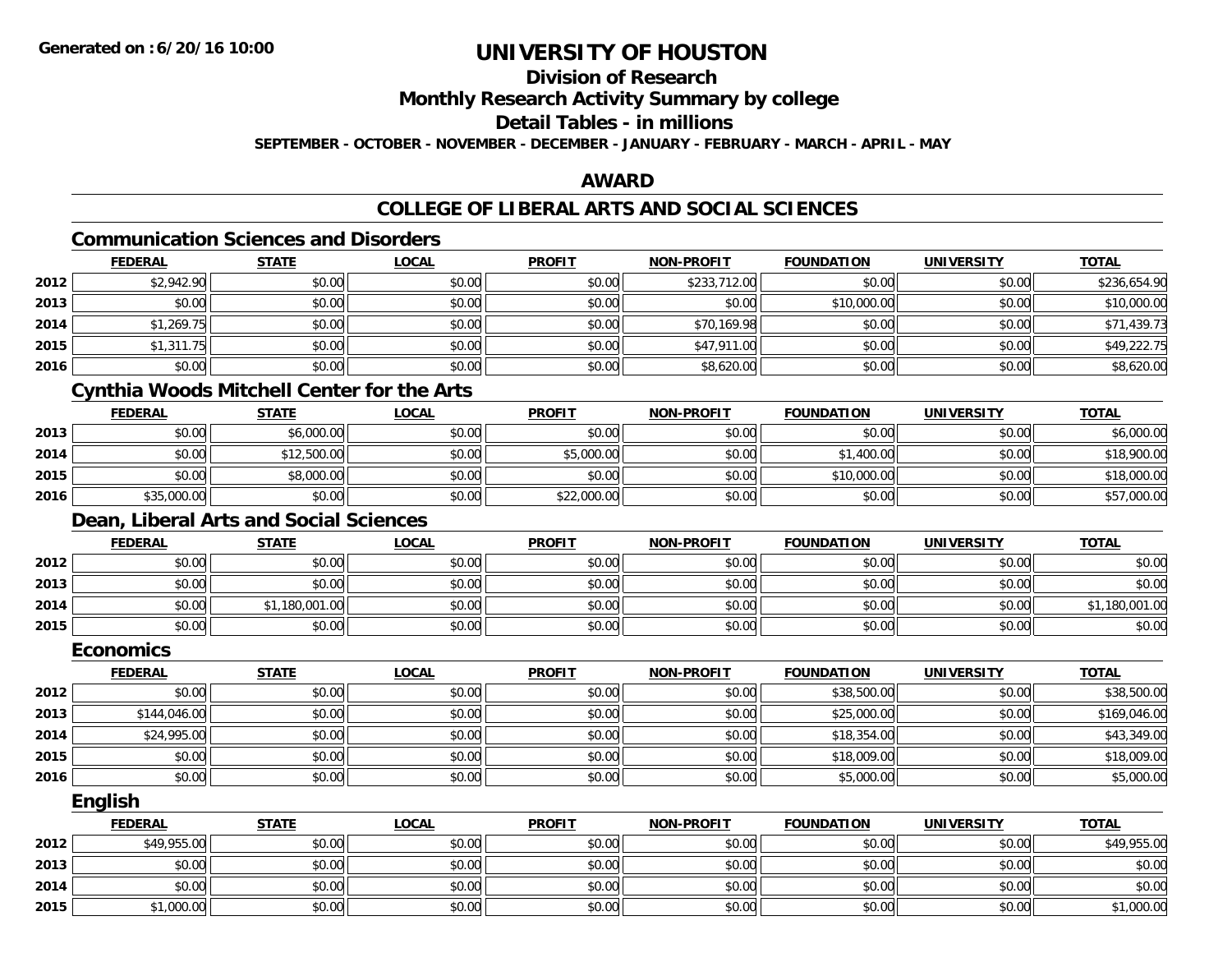## **Division of ResearchMonthly Research Activity Summary by college Detail Tables - in millionsSEPTEMBER - OCTOBER - NOVEMBER - DECEMBER - JANUARY - FEBRUARY - MARCH - APRIL - MAY**

#### **AWARD**

### **COLLEGE OF LIBERAL ARTS AND SOCIAL SCIENCES**

## **Health and Human Performance**

|      | <b>FEDERAL</b>                        | <b>STATE</b> | <b>LOCAL</b> | <b>PROFIT</b> | <b>NON-PROFIT</b> | <b>FOUNDATION</b> | <b>UNIVERSITY</b> | <b>TOTAL</b>   |
|------|---------------------------------------|--------------|--------------|---------------|-------------------|-------------------|-------------------|----------------|
| 2012 | \$1,711,761.26                        | \$0.00       | \$0.00       | \$543,469.00  | \$0.00            | \$0.00            | \$0.00            | \$2,255,230.26 |
| 2013 | \$2,403,136.77                        | \$0.00       | \$0.00       | \$6,759.60    | \$0.00            | \$38,628.00       | \$0.00            | \$2,448,524.37 |
| 2014 | \$2,165,768.50                        | \$0.00       | \$0.00       | \$0.00        | \$0.00            | \$50,000.00       | \$0.00            | \$2,215,768.50 |
| 2015 | \$2,566,581.24                        | \$0.00       | \$0.00       | \$450,000.00  | \$21,548.64       | \$24,000.00       | \$5,000.00        | \$3,067,129.88 |
| 2016 | \$1,386,253.49                        | \$0.00       | \$0.00       | \$21,500.00   | \$38,088.05       | \$135,908.00      | \$0.00            | \$1,581,749.54 |
|      | <b>Hispanic Studies</b>               |              |              |               |                   |                   |                   |                |
|      | <b>FEDERAL</b>                        | <b>STATE</b> | <b>LOCAL</b> | <b>PROFIT</b> | <b>NON-PROFIT</b> | <b>FOUNDATION</b> | <b>UNIVERSITY</b> | <b>TOTAL</b>   |
| 2012 | \$0.00                                | \$0.00       | \$0.00       | \$0.00        | \$0.00            | \$55,200.00       | \$0.00            | \$55,200.00    |
| 2013 | \$0.00                                | \$0.00       | \$0.00       | \$0.00        | \$0.00            | \$11,993.25       | \$0.00            | \$11,993.25    |
| 2015 | \$0.00                                | \$0.00       | \$0.00       | \$0.00        | \$0.00            | \$0.00            | \$0.00            | \$0.00         |
|      | <b>History</b>                        |              |              |               |                   |                   |                   |                |
|      | <b>FEDERAL</b>                        | <b>STATE</b> | <b>LOCAL</b> | <b>PROFIT</b> | <b>NON-PROFIT</b> | <b>FOUNDATION</b> | <b>UNIVERSITY</b> | <b>TOTAL</b>   |
| 2012 | \$0.00                                | \$0.00       | \$0.00       | \$16,965.60   | \$0.00            | \$0.00            | \$0.00            | \$16,965.60    |
| 2013 | \$0.00                                | \$0.00       | \$0.00       | \$73,662.21   | \$0.00            | \$0.00            | \$0.00            | \$73,662.21    |
| 2014 | \$0.00                                | \$0.00       | \$0.00       | \$78,388.66   | \$0.00            | \$0.00            | \$0.00            | \$78,388.66    |
| 2015 | \$0.00                                | \$0.00       | \$0.00       | \$65,586.00   | \$0.00            | \$0.00            | \$0.00            | \$65,586.00    |
| 2016 | \$0.00                                | \$0.00       | \$0.00       | \$104,256.66  | \$0.00            | \$0.00            | \$0.00            | \$104,256.66   |
|      | <b>Hobby Center for Public Policy</b> |              |              |               |                   |                   |                   |                |
|      | <b>FEDERAL</b>                        | <b>STATE</b> | <b>LOCAL</b> | <b>PROFIT</b> | <b>NON-PROFIT</b> | <b>FOUNDATION</b> | <b>UNIVERSITY</b> | <b>TOTAL</b>   |
| 2014 | \$0.00                                | \$19,298.00  | \$0.00       | \$0.00        | \$0.00            | \$6,000.00        | \$0.00            | \$25,298.00    |
| 2015 | \$164,250.00                          | \$0.00       | \$0.00       | \$0.00        | \$0.00            | \$0.00            | \$0.00            | \$164,250.00   |
|      | <b>Modern/Classical Languages</b>     |              |              |               |                   |                   |                   |                |
|      | <b>FEDERAL</b>                        | <b>STATE</b> | <b>LOCAL</b> | <b>PROFIT</b> | <b>NON-PROFIT</b> | <b>FOUNDATION</b> | <b>UNIVERSITY</b> | <b>TOTAL</b>   |
| 2015 | \$89,835.00                           | \$0.00       | \$0.00       | \$0.00        | \$0.00            | \$0.00            | \$0.00            | \$89,835.00    |
|      | Philosophy                            |              |              |               |                   |                   |                   |                |
|      | <b>FEDERAL</b>                        | <b>STATE</b> | <b>LOCAL</b> | <b>PROFIT</b> | <b>NON-PROFIT</b> | <b>FOUNDATION</b> | <b>UNIVERSITY</b> | <b>TOTAL</b>   |
| 2012 | \$29,932.50                           | \$0.00       | \$0.00       | \$0.00        | \$0.00            | \$0.00            | \$0.00            | \$29,932.50    |
|      | <b>Political Science</b>              |              |              |               |                   |                   |                   |                |
|      | <b>FEDERAL</b>                        | <b>STATE</b> | <b>LOCAL</b> | <b>PROFIT</b> | <b>NON-PROFIT</b> | <b>FOUNDATION</b> | <b>UNIVERSITY</b> | <b>TOTAL</b>   |
| 2012 | \$0.00                                | \$0.00       | \$0.00       | \$0.00        | \$0.00            | \$0.00            | \$0.00            | \$0.00         |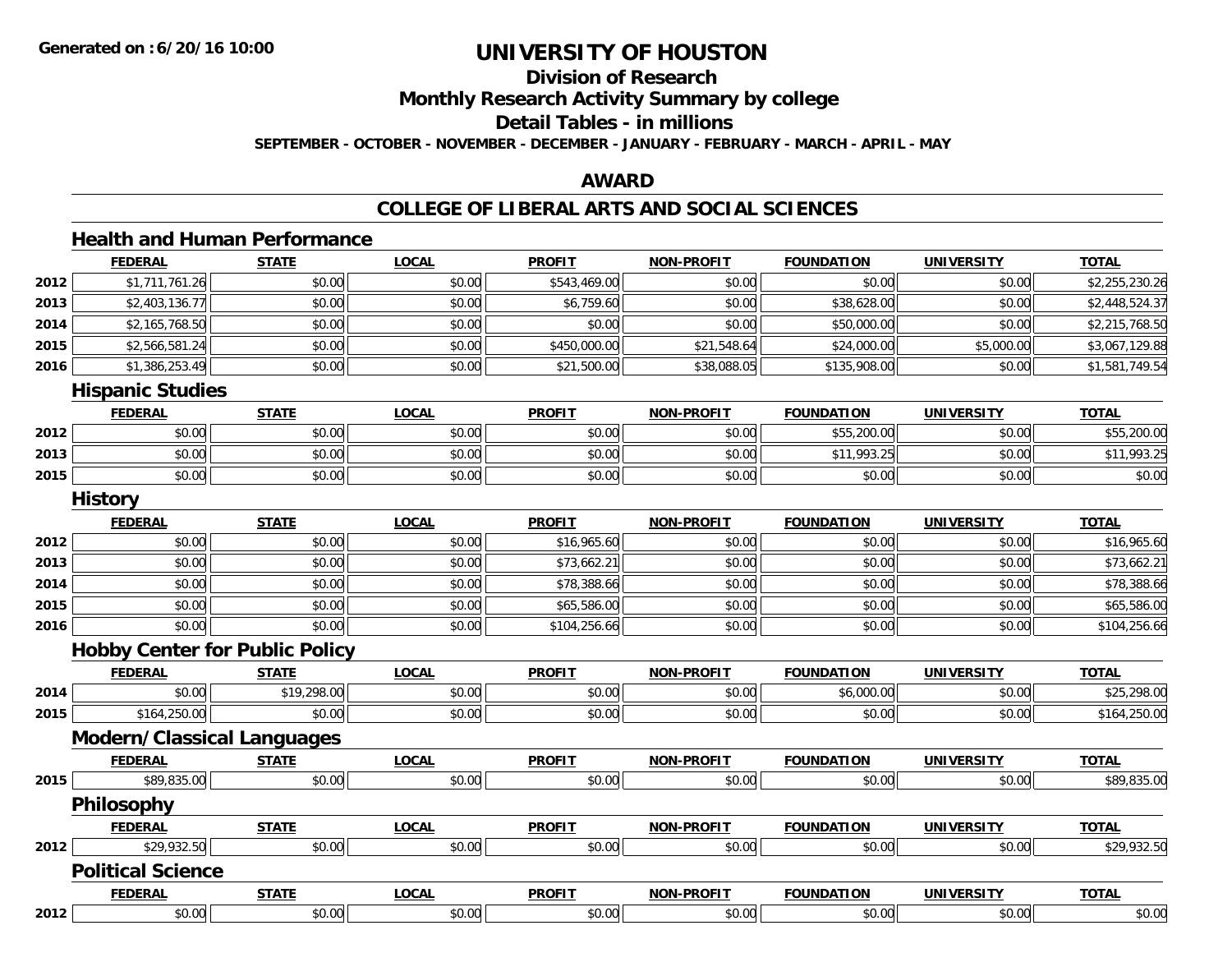# **Division of Research**

**Monthly Research Activity Summary by college**

#### **Detail Tables - in millions**

**SEPTEMBER - OCTOBER - NOVEMBER - DECEMBER - JANUARY - FEBRUARY - MARCH - APRIL - MAY**

#### **AWARD**

### **COLLEGE OF LIBERAL ARTS AND SOCIAL SCIENCES**

|       | <b>Political Science</b> |                |              |                |                   |                   |                   |                 |
|-------|--------------------------|----------------|--------------|----------------|-------------------|-------------------|-------------------|-----------------|
|       | <b>FEDERAL</b>           | <b>STATE</b>   | <b>LOCAL</b> | <b>PROFIT</b>  | <b>NON-PROFIT</b> | <b>FOUNDATION</b> | <b>UNIVERSITY</b> | <b>TOTAL</b>    |
| 2013  | \$0.00                   | \$0.00         | \$0.00       | \$0.00         | \$0.00            | \$0.00            | \$0.00            | \$0.00          |
| 2014  | \$0.00                   | \$0.00         | \$0.00       | \$0.00         | \$0.00            | \$0.00            | \$0.00            | \$0.00          |
| 2016  | \$0.00                   | \$0.00         | \$0.00       | \$0.00         | \$30,046.00       | \$0.00            | \$0.00            | \$30,046.00     |
|       | <b>Psychology</b>        |                |              |                |                   |                   |                   |                 |
|       | <b>FEDERAL</b>           | <b>STATE</b>   | <b>LOCAL</b> | <b>PROFIT</b>  | <b>NON-PROFIT</b> | <b>FOUNDATION</b> | <b>UNIVERSITY</b> | <b>TOTAL</b>    |
| 2012  | \$4,458,417.90           | \$61,089.16    | \$0.00       | \$38,168.00    | \$304,641.00      | \$114,465.00      | \$36,531.00       | \$5,013,312.06  |
| 2013  | \$3,318,954.23           | \$17,656.00    | \$0.00       | \$75,255.00    | \$165,803.48      | \$55,818.00       | \$0.00            | \$3,633,486.71  |
| 2014  | \$3,476,514.10           | \$102,892.25   | \$0.00       | \$62,123.92    | \$416,814.89      | \$0.00            | \$23,691.00       | \$4,082,036.16  |
| 2015  | \$3,169,654.92           | \$138,817.00   | \$0.00       | \$40,927.96    | \$101,898.92      | \$0.00            | \$0.00            | \$3,451,298.80  |
| 2016  | \$3,875,391.36           | \$79,465.00    | \$0.00       | \$1,021,812.04 | \$100,301.36      | \$1,500.00        | \$36,609.00       | \$5,115,078.75  |
|       | <b>School of Music</b>   |                |              |                |                   |                   |                   |                 |
|       | <b>FEDERAL</b>           | <b>STATE</b>   | <b>LOCAL</b> | <b>PROFIT</b>  | <b>NON-PROFIT</b> | <b>FOUNDATION</b> | <b>UNIVERSITY</b> | <b>TOTAL</b>    |
| 2012  | \$0.00                   | \$3,347.00     | \$0.00       | \$0.00         | \$0.00            | \$0.00            | \$0.00            | \$3,347.00      |
| 2013  | \$0.00                   | \$3,347.00     | \$0.00       | \$0.00         | \$0.00            | \$0.00            | \$0.00            | \$3,347.00      |
| 2014  | \$0.00                   | \$9,000.00     | \$0.00       | \$0.00         | \$0.00            | \$0.00            | \$0.00            | \$9,000.00      |
| 2015  | \$0.00                   | \$9,000.00     | \$0.00       | \$0.00         | \$0.00            | \$0.00            | \$0.00            | \$9,000.00      |
| 2016  | \$0.00                   | \$0.00         | \$0.00       | \$0.00         | \$10,000.00       | \$0.00            | \$0.00            | \$10,000.00     |
|       | Sociology                |                |              |                |                   |                   |                   |                 |
|       | <b>FEDERAL</b>           | <b>STATE</b>   | <b>LOCAL</b> | <b>PROFIT</b>  | <b>NON-PROFIT</b> | <b>FOUNDATION</b> | <b>UNIVERSITY</b> | <b>TOTAL</b>    |
| 2012  | \$54,502.40              | \$0.00         | \$0.00       | \$0.00         | \$0.00            | \$0.00            | \$0.00            | \$54,502.40     |
| 2013  | \$14,728.00              | \$0.00         | \$18,000.00  | \$0.00         | \$0.00            | \$0.00            | \$0.00            | \$32,728.00     |
| 2016  | \$9,429.00               | \$0.00         | \$0.00       | \$0.00         | \$0.00            | \$0.00            | \$0.00            | \$9,429.00      |
|       | <b>Theatre</b>           |                |              |                |                   |                   |                   |                 |
|       | <b>FEDERAL</b>           | <b>STATE</b>   | <b>LOCAL</b> | <b>PROFIT</b>  | <b>NON-PROFIT</b> | <b>FOUNDATION</b> | <b>UNIVERSITY</b> | <b>TOTAL</b>    |
| 2014  | \$0.00                   | \$0.00         | \$0.00       | \$0.00         | \$90,000.00       | \$0.00            | \$0.00            | \$90,000.00     |
| Total | \$29,401,010.36          | \$1,832,294.41 | \$18,000.00  | \$2,625,874.65 | \$1,974,980.32    | \$829,775.25      | \$106,031.40      | \$36,787,966.38 |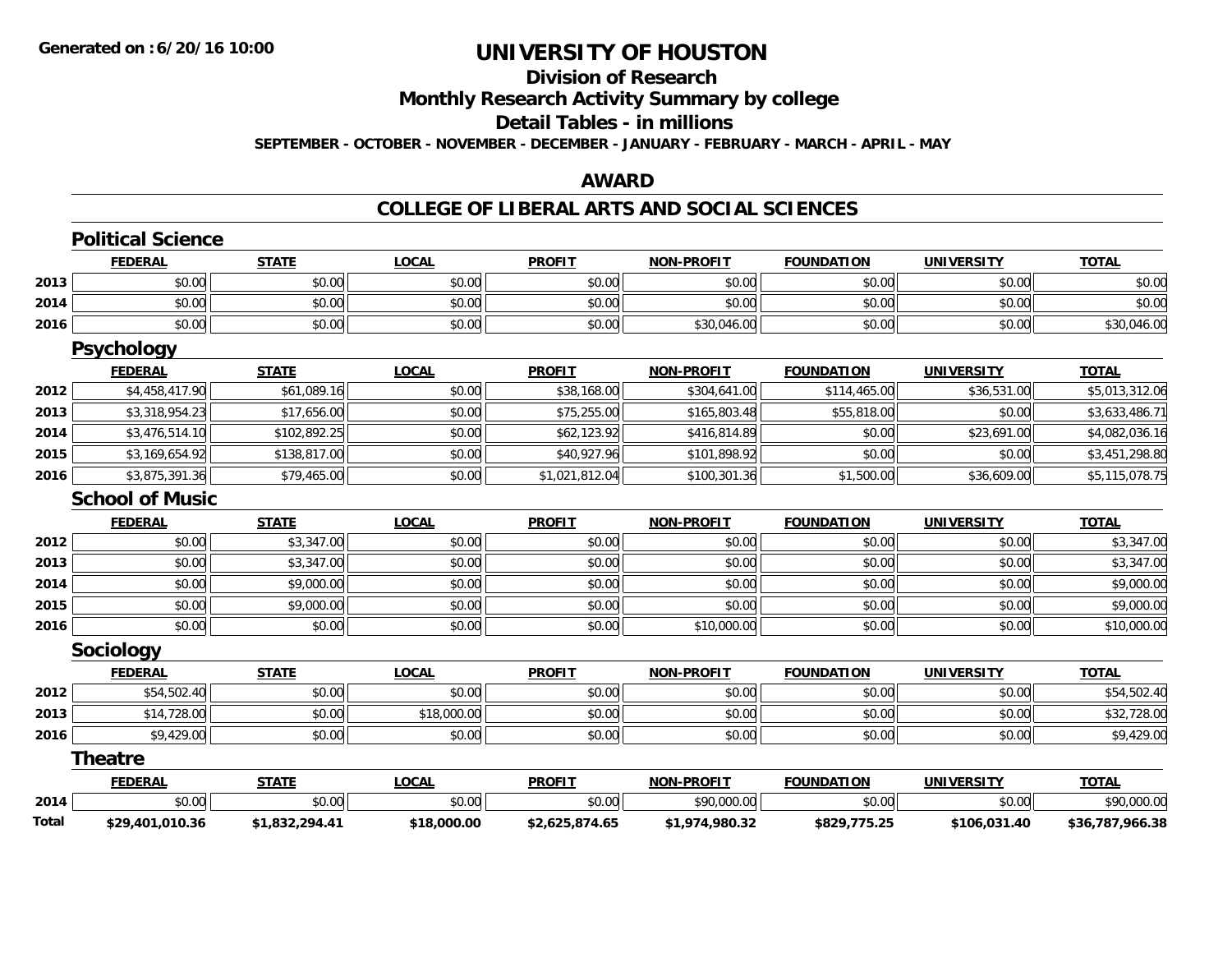## **Division of Research Monthly Research Activity Summary by college Detail Tables - in millions**

**SEPTEMBER - OCTOBER - NOVEMBER - DECEMBER - JANUARY - FEBRUARY - MARCH - APRIL - MAY**

### **AWARD**

### **COLLEGE OF NATURAL SCIENCES AND MATHEMATICS**

|      | <b>Biology/Biochemistry</b>                            |                |              |               |                   |                   |                   |                |
|------|--------------------------------------------------------|----------------|--------------|---------------|-------------------|-------------------|-------------------|----------------|
|      | <b>FEDERAL</b>                                         | <b>STATE</b>   | <b>LOCAL</b> | <b>PROFIT</b> | <b>NON-PROFIT</b> | <b>FOUNDATION</b> | <b>UNIVERSITY</b> | <b>TOTAL</b>   |
| 2012 | \$1,893,226.76                                         | \$263,840.00   | \$0.00       | \$0.00        | \$336,830.75      | \$220,000.00      | \$0.00            | \$2,713,897.51 |
| 2013 | \$1,696,736.69                                         | \$148,385.00   | \$0.00       | \$528,413.00  | \$690,150.00      | \$120,000.00      | \$0.00            | \$3,183,684.69 |
| 2014 | \$2,137,186.70                                         | \$155,334.13   | \$0.00       | \$50,000.00   | \$444,510.00      | \$135,000.00      | \$0.00            | \$2,922,030.83 |
| 2015 | \$1,993,344.07                                         | \$21,473.50    | \$0.00       | \$50,000.00   | \$262,061.90      | \$140,000.00      | \$40,558.00       | \$2,507,437.47 |
| 2016 | \$2,489,276.06                                         | \$1,289,625.70 | \$0.00       | \$0.00        | \$331,431.00      | \$265,112.00      | \$0.00            | \$4,375,444.76 |
|      | <b>Center for Applied Geoscience Excellence</b>        |                |              |               |                   |                   |                   |                |
|      | <b>FEDERAL</b>                                         | <b>STATE</b>   | <b>LOCAL</b> | <b>PROFIT</b> | <b>NON-PROFIT</b> | <b>FOUNDATION</b> | <b>UNIVERSITY</b> | <b>TOTAL</b>   |
| 2014 | \$0.00                                                 | \$0.00         | \$0.00       | \$0.00        | \$0.00            | \$0.00            | \$0.00            | \$0.00         |
| 2015 | \$0.00                                                 | \$0.00         | \$0.00       | \$0.00        | \$0.00            | \$0.00            | \$0.00            | \$0.00         |
| 2016 | \$0.00                                                 | \$0.00         | \$0.00       | \$0.00        | \$0.00            | \$0.00            | \$0.00            | \$0.00         |
|      | <b>Center for Nuclear Receptors and Cell Signaling</b> |                |              |               |                   |                   |                   |                |
|      | <b>FEDERAL</b>                                         | <b>STATE</b>   | <b>LOCAL</b> | <b>PROFIT</b> | <b>NON-PROFIT</b> | <b>FOUNDATION</b> | <b>UNIVERSITY</b> | <b>TOTAL</b>   |
| 2012 | \$594,968.00                                           | \$1,035,286.00 | \$0.00       | \$0.00        | \$20,000.00       | \$50,000.00       | \$0.00            | \$1,700,254.00 |
| 2013 | \$406,867.50                                           | \$0.00         | \$0.00       | \$140,000.00  | \$14,000.00       | \$100,000.00      | \$0.00            | \$660,867.50   |
| 2014 | \$244,596.00                                           | \$0.00         | \$0.00       | \$0.00        | \$15,000.00       | \$100,000.00      | \$0.00            | \$359,596.00   |
| 2015 | \$1,290,323.00                                         | \$1,582.50     | \$0.00       | \$0.00        | \$0.00            | \$100,000.00      | \$0.00            | \$1,391,905.50 |
| 2016 | \$1,269,173.48                                         | \$0.49         | \$0.00       | \$0.00        | \$60,000.00       | \$200,000.00      | \$0.00            | \$1,529,173.97 |
|      | Chemistry                                              |                |              |               |                   |                   |                   |                |
|      | <b>FEDERAL</b>                                         | <b>STATE</b>   | <b>LOCAL</b> | <b>PROFIT</b> | <b>NON-PROFIT</b> | <b>FOUNDATION</b> | <b>UNIVERSITY</b> | <b>TOTAL</b>   |
| 2012 | \$1,594,445.48                                         | \$0.00         | \$0.00       | \$0.00        | \$30,000.00       | \$908,096.46      | \$0.00            | \$2,532,541.94 |
| 2013 | \$1,270,602.14                                         | \$0.00         | \$0.00       | \$0.00        | \$0.00            | \$1,366,039.62    | \$29,030.00       | \$2,665,671.76 |
| 2014 | \$2,246,407.50                                         | \$0.00         | \$0.00       | \$0.00        | \$0.00            | \$935,000.00      | \$0.00            | \$3,181,407.50 |
| 2015 | \$1,432,323.68                                         | \$117,500.00   | \$0.00       | \$32,606.00   | \$85,000.00       | \$1,040,000.00    | \$0.00            | \$2,707,429.68 |
| 2016 | \$1,683,847.48                                         | \$199,394.00   | \$0.00       | \$0.00        | \$100,000.00      | \$1,070,000.00    | \$0.00            | \$3,053,241.48 |
|      | <b>Computer Science</b>                                |                |              |               |                   |                   |                   |                |
|      | <b>FEDERAL</b>                                         | <b>STATE</b>   | <b>LOCAL</b> | <b>PROFIT</b> | <b>NON-PROFIT</b> | <b>FOUNDATION</b> | <b>UNIVERSITY</b> | <b>TOTAL</b>   |

|      | <b>FEDERAL</b> | SIAIL       | <u>LUCAL</u> | <b>PROFII</b> | <b>NON-PROFIL</b> | <b>FOUNDATION</b> | UNIVERSITY  | <u>IOIAL</u>   |
|------|----------------|-------------|--------------|---------------|-------------------|-------------------|-------------|----------------|
| 2012 | \$1,382,692.88 | \$61,050.00 | \$0.00       | \$165,000.00  | \$9,000.00        | \$65,940.00       | \$25,000.00 | \$1,708,682.88 |
| 2013 | \$2,954,089.33 | \$0.00      | \$0.00       | \$262,775.00  | \$9,000.00        | \$0.00            | \$25,000.00 | \$3,250,864.33 |
| 2014 | \$1,710,794.20 | \$0.00      | \$0.00       | \$571,627.25  | \$20,000.00       | \$0.00            | \$25,000.00 | \$2,327,421.45 |
| 2015 | \$1,976,701.75 | \$36,815.00 | \$0.00       | \$260,198.00  | \$330,000.00      | \$15,312.00       | \$0.00      | \$2,619,026.75 |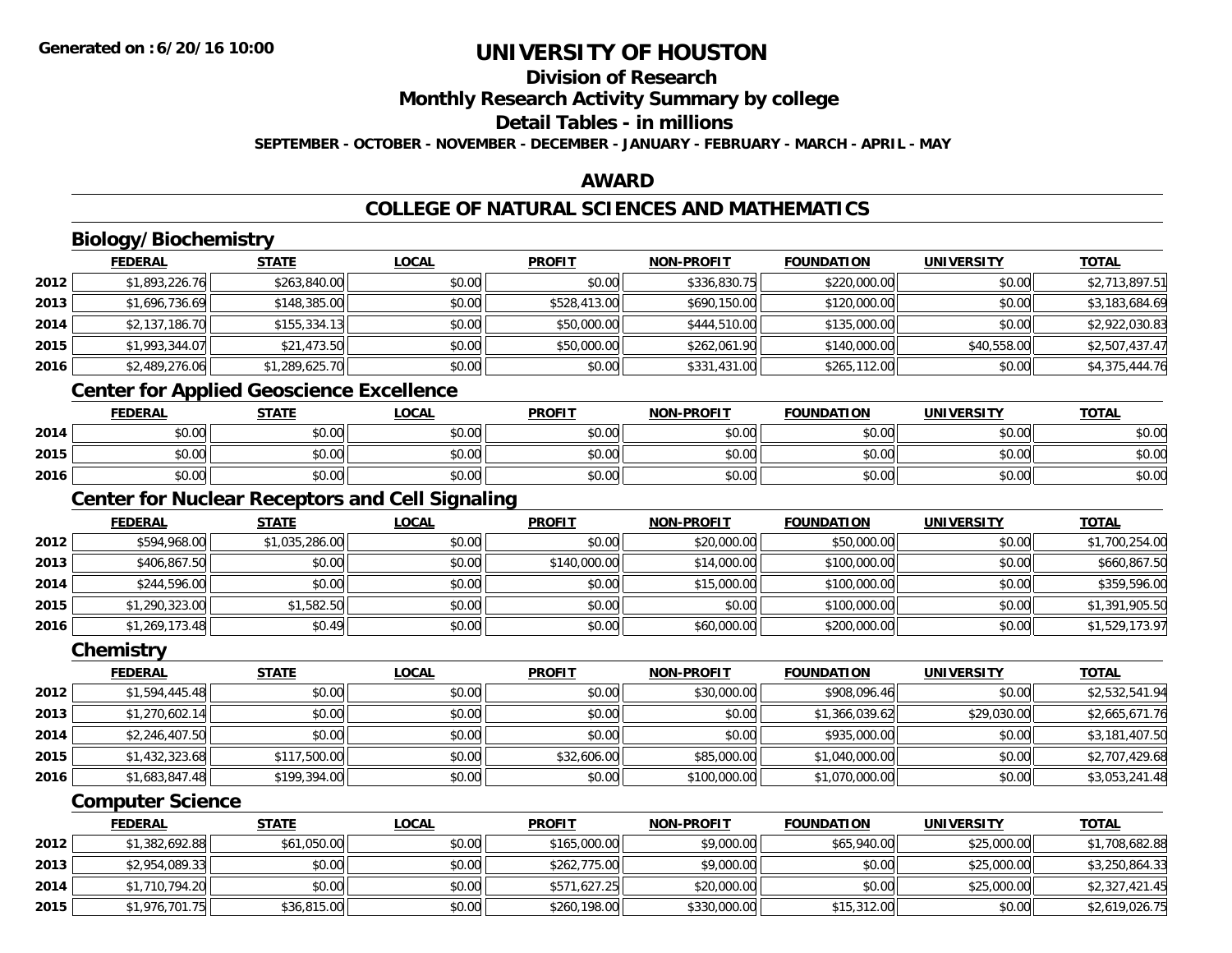**Division of Research**

**Monthly Research Activity Summary by college**

**Detail Tables - in millions**

**SEPTEMBER - OCTOBER - NOVEMBER - DECEMBER - JANUARY - FEBRUARY - MARCH - APRIL - MAY**

#### **AWARD**

#### **COLLEGE OF NATURAL SCIENCES AND MATHEMATICS**

| <b>FEDERAL</b>                                       | <b>STATE</b> | <b>LOCAL</b>                                                                                          | <b>PROFIT</b>                                 | <b>NON-PROFIT</b> | <b>FOUNDATION</b> | <b>UNIVERSITY</b> | <b>TOTAL</b>   |  |  |
|------------------------------------------------------|--------------|-------------------------------------------------------------------------------------------------------|-----------------------------------------------|-------------------|-------------------|-------------------|----------------|--|--|
| \$2,993,290.62                                       | \$0.00       | \$0.00                                                                                                | \$245,027.00                                  | \$130,000.00      | \$0.00            | \$0.00            | \$3,368,317.62 |  |  |
|                                                      |              |                                                                                                       |                                               |                   |                   |                   |                |  |  |
| <b>FEDERAL</b>                                       | <b>STATE</b> | <b>LOCAL</b>                                                                                          | <b>PROFIT</b>                                 | <b>NON-PROFIT</b> | <b>FOUNDATION</b> | <b>UNIVERSITY</b> | <b>TOTAL</b>   |  |  |
| \$0.00                                               | \$0.00       | \$0.00                                                                                                | \$0.00                                        | \$0.00            | \$0.00            | \$0.00            | \$0.00         |  |  |
| \$113,412.00                                         | \$0.00       | \$0.00                                                                                                | \$0.00                                        | \$0.00            | \$0.00            | \$0.00            | \$113,412.00   |  |  |
| \$700,000.00                                         | \$887,187.50 | \$0.00                                                                                                | \$0.00                                        | \$0.00            | \$0.00            | \$0.00            | \$1,587,187.50 |  |  |
| \$79,439.00                                          | \$403,854.25 | \$0.00                                                                                                | \$0.00                                        | \$45,000.00       | \$0.00            | \$0.00            | \$528,293.25   |  |  |
| \$159,439.00                                         | \$5,000.00   | \$0.00                                                                                                | \$10,000.00                                   | \$45,000.00       | \$0.00            | \$0.00            | \$219,439.00   |  |  |
|                                                      |              |                                                                                                       |                                               |                   |                   |                   |                |  |  |
| <b>FEDERAL</b>                                       | <b>STATE</b> | <b>LOCAL</b>                                                                                          | <b>PROFIT</b>                                 | <b>NON-PROFIT</b> | <b>FOUNDATION</b> | <b>UNIVERSITY</b> | <b>TOTAL</b>   |  |  |
| \$742,057.00                                         | \$288,450.00 | \$0.00                                                                                                | \$3,539,491.53                                | \$262,752.00      | \$0.00            | \$0.00            | \$4,832,750.53 |  |  |
| \$1,516,703.80                                       | \$569,854.00 | \$0.00                                                                                                | \$2,296,357.65                                | \$0.00            | \$0.00            | \$0.00            | \$4,382,915.45 |  |  |
| \$591,460.81                                         | \$274,145.75 | \$0.00                                                                                                | \$863,949.00                                  | \$325,275.00      | \$0.00            | \$0.00            | \$2,054,830.56 |  |  |
| \$646,794.25                                         | \$221,717.00 | \$0.00                                                                                                | \$1,594,617.00                                | \$41,119.00       | \$0.00            | \$45,300.00       | \$2,549,547.25 |  |  |
| \$951,921.00                                         | \$724,305.00 | \$0.00                                                                                                | \$740,000.26                                  | \$249,757.00      | \$0.00            | \$37,800.00       | \$2,703,783.26 |  |  |
| <b>Institute for Climate and Atmospheric Science</b> |              |                                                                                                       |                                               |                   |                   |                   |                |  |  |
| <b>FEDERAL</b>                                       | <b>STATE</b> | <b>LOCAL</b>                                                                                          | <b>PROFIT</b>                                 | <b>NON-PROFIT</b> | <b>FOUNDATION</b> | <b>UNIVERSITY</b> | <b>TOTAL</b>   |  |  |
| \$0.00                                               | \$0.00       | \$0.00                                                                                                | \$0.00                                        | \$0.00            | \$0.00            | \$0.00            | \$0.00         |  |  |
| \$0.00                                               | \$0.00       | \$0.00                                                                                                | \$0.00                                        | \$0.00            | \$0.00            | \$0.00            | \$0.00         |  |  |
| \$0.00                                               | \$0.00       | \$0.00                                                                                                | \$0.00                                        | \$0.00            | \$0.00            | \$0.00            | \$0.00         |  |  |
| \$0.00                                               | \$0.00       | \$0.00                                                                                                | \$0.00                                        | \$0.00            | \$0.00            | \$0.00            | \$0.00         |  |  |
|                                                      |              |                                                                                                       |                                               |                   |                   |                   |                |  |  |
| <b>FEDERAL</b>                                       | <b>STATE</b> | <b>LOCAL</b>                                                                                          | <b>PROFIT</b>                                 | <b>NON-PROFIT</b> | <b>FOUNDATION</b> | <b>UNIVERSITY</b> | <b>TOTAL</b>   |  |  |
| \$0.00                                               | \$0.00       | \$0.00                                                                                                | \$0.00                                        | \$0.00            | \$0.00            | \$0.00            | \$0.00         |  |  |
| \$0.00                                               | \$0.00       | \$0.00                                                                                                | \$0.00                                        | \$0.00            | \$0.00            | \$0.00            | \$0.00         |  |  |
| \$0.00                                               | \$0.00       | \$0.00                                                                                                | \$0.00                                        | \$0.00            | \$0.00            | \$0.00            | \$0.00         |  |  |
| <b>Mathematics</b>                                   |              |                                                                                                       |                                               |                   |                   |                   |                |  |  |
| <b>FEDERAL</b>                                       | <b>STATE</b> | <b>LOCAL</b>                                                                                          | <b>PROFIT</b>                                 | <b>NON-PROFIT</b> | <b>FOUNDATION</b> | <b>UNIVERSITY</b> | <b>TOTAL</b>   |  |  |
| \$953,724.92                                         | \$139,739.00 | \$0.00                                                                                                | \$210,000.00                                  | \$99,312.00       | \$80,000.00       | \$10,000.00       | \$1,492,775.92 |  |  |
| \$829,714.32                                         | \$0.00       | \$0.00                                                                                                | \$90,000.00                                   | \$0.00            | \$101,000.00      | \$0.00            | \$1,020,714.32 |  |  |
|                                                      |              | <b>Computer Science</b><br><b>Earth &amp; Atmospheric Sciences</b><br><b>Institute for Nanoenergy</b> | <b>Dean, Natural Sciences and Mathematics</b> |                   |                   |                   |                |  |  |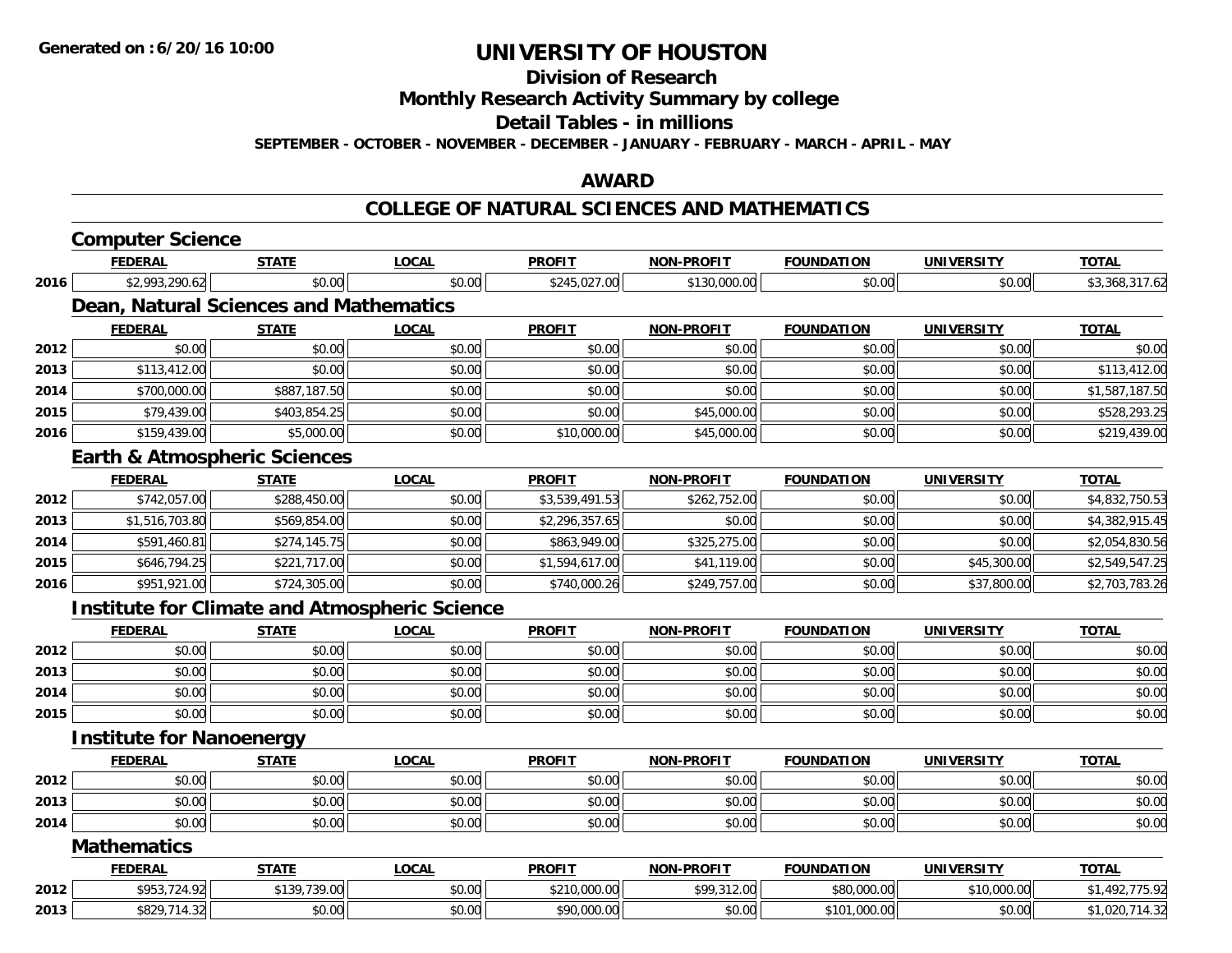## **Division of ResearchMonthly Research Activity Summary by college Detail Tables - in millions SEPTEMBER - OCTOBER - NOVEMBER - DECEMBER - JANUARY - FEBRUARY - MARCH - APRIL - MAY**

### **AWARD**

### **COLLEGE OF NATURAL SCIENCES AND MATHEMATICS**

|       | <b>Mathematics</b> |                |              |                 |                   |                   |                   |                 |
|-------|--------------------|----------------|--------------|-----------------|-------------------|-------------------|-------------------|-----------------|
|       | <b>FEDERAL</b>     | <b>STATE</b>   | <b>LOCAL</b> | <b>PROFIT</b>   | <b>NON-PROFIT</b> | <b>FOUNDATION</b> | <b>UNIVERSITY</b> | <b>TOTAL</b>    |
| 2014  | \$913,149.30       | \$0.00         | \$0.00       | \$120,000.00    | \$0.00            | \$87,024.29       | \$0.00            | \$1,120,173.59  |
| 2015  | \$1,031,473.00     | \$0.00         | \$0.00       | \$90,000.00     | \$50,500.00       | \$94,000.00       | \$0.00            | \$1,265,973.00  |
| 2016  | \$734,628.00       | \$0.00         | \$0.00       | \$62,000.00     | \$51,000.00       | \$71,000.00       | \$18,656.11       | \$937,284.11    |
|       | <b>Physics</b>     |                |              |                 |                   |                   |                   |                 |
|       | <b>FEDERAL</b>     | <b>STATE</b>   | <b>LOCAL</b> | <b>PROFIT</b>   | <b>NON-PROFIT</b> | <b>FOUNDATION</b> | <b>UNIVERSITY</b> | <b>TOTAL</b>    |
| 2012  | \$2,594,915.94     | \$0.00         | \$0.00       | \$4,584,407.00  | \$49,225.00       | \$210,000.00      | \$0.00            | \$7,438,547.94  |
| 2013  | \$3,697,738.98     | \$0.00         | \$0.00       | \$1,020,573.00  | \$56,040.00       | \$235,000.00      | \$0.00            | \$5,009,351.98  |
| 2014  | \$3,610,866.02     | \$30,117.66    | \$0.00       | \$537,300.00    | \$115,000.00      | \$235,000.00      | \$0.00            | \$4,528,283.68  |
| 2015  | \$3,511,362.00     | \$37,120.00    | \$0.00       | \$397,600.00    | \$62,516.00       | \$245,000.00      | \$0.00            | \$4,253,598.00  |
| 2016  | \$3,673,308.22     | \$37,120.00    | \$0.00       | \$139,700.00    | \$0.00            | \$245,000.00      | \$0.00            | \$4,095,128.22  |
| Total | \$60,313,000.89    | \$6,948,896.48 | \$0.00       | \$18,601,641.69 | \$4,339,479.65    | \$8,433,524.37    | \$256,344.11      | \$98,892,887.18 |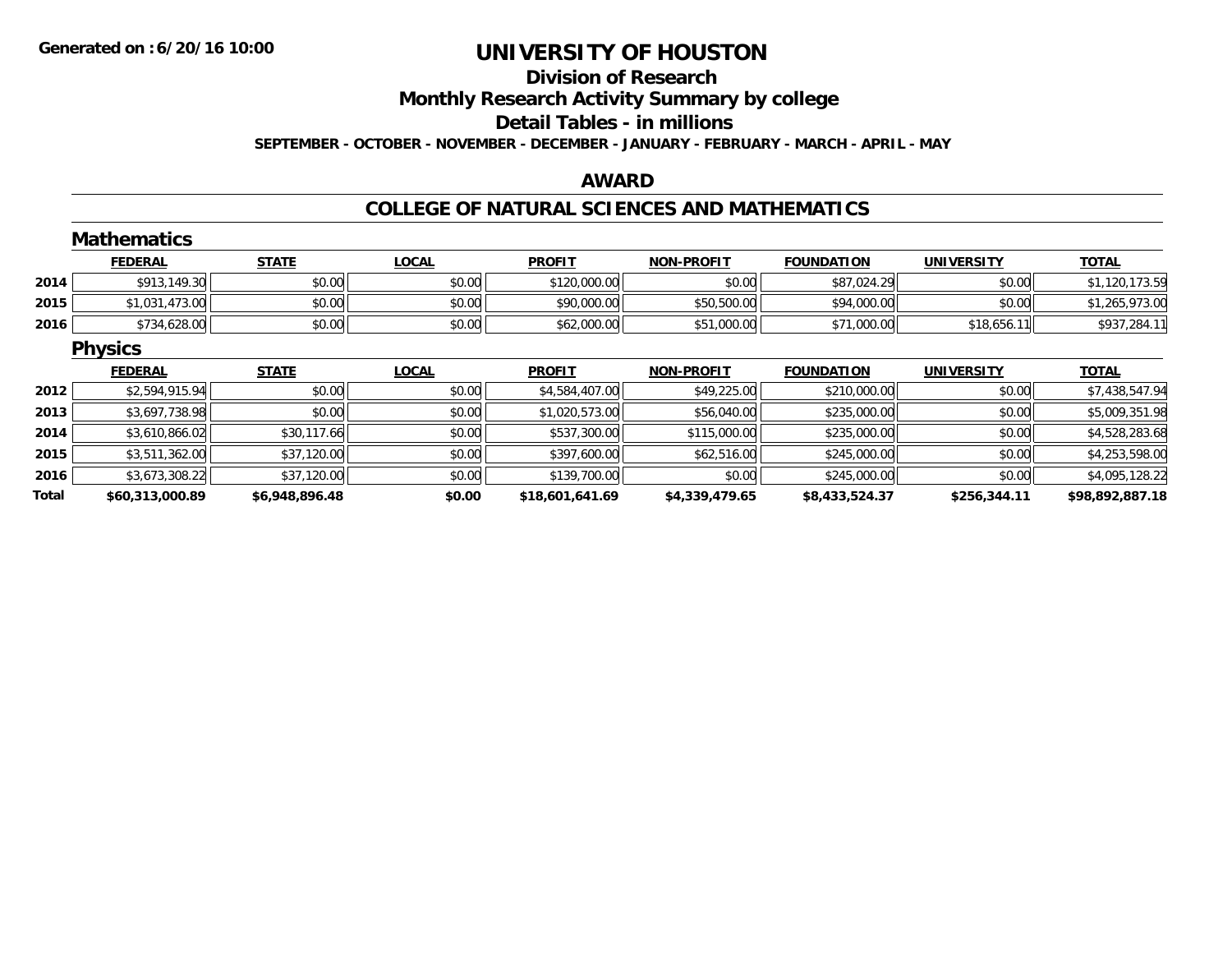## **Division of Research**

**Monthly Research Activity Summary by college**

**Detail Tables - in millions**

**SEPTEMBER - OCTOBER - NOVEMBER - DECEMBER - JANUARY - FEBRUARY - MARCH - APRIL - MAY**

### **AWARD**

### **COLLEGE OF OPTOMETRY**

## **Optometry Vision Sciences**

|       | ___             |                |              |                |                   |                   |                   |                 |
|-------|-----------------|----------------|--------------|----------------|-------------------|-------------------|-------------------|-----------------|
|       | <b>FEDERAL</b>  | <b>STATE</b>   | <u>LOCAL</u> | <b>PROFIT</b>  | <b>NON-PROFIT</b> | <b>FOUNDATION</b> | <b>UNIVERSITY</b> | <b>TOTAL</b>    |
| 2012  | \$3,795,967.94  | \$0.00         | \$0.00       | \$438,188.04   | \$0.00            | \$40,000.00       | \$207,310.00      | \$4,481,465.98  |
| 2013  | \$2,500,363.60  | \$0.00         | \$0.00       | \$1,523,207.90 | \$0.00            | \$0.00            | \$207,590.00      | \$4,231,161.50  |
| 2014  | \$4,367,045.90  | \$25,000.00    | \$0.00       | \$750,804.59   | \$0.00            | \$0.00            | \$271,160.00      | \$5,414,010.49  |
| 2015  | \$3,408,225.25  | \$0.00         | \$0.00       | \$121,505.00   | \$0.00            | \$0.00            | \$303,443.43      | \$3,833,173.68  |
| 2016  | \$3,133,971.48  | \$2,015,060.00 | \$0.00       | \$49,153.44    | \$0.00            | \$0.00            | \$70,366.00       | \$5,268,550.92  |
| Total | \$17,205,574.17 | \$2,040,060.00 | \$0.00       | \$2,882,858.97 | \$0.00            | \$40,000.00       | \$1,059,869.43    | \$23,228,362.57 |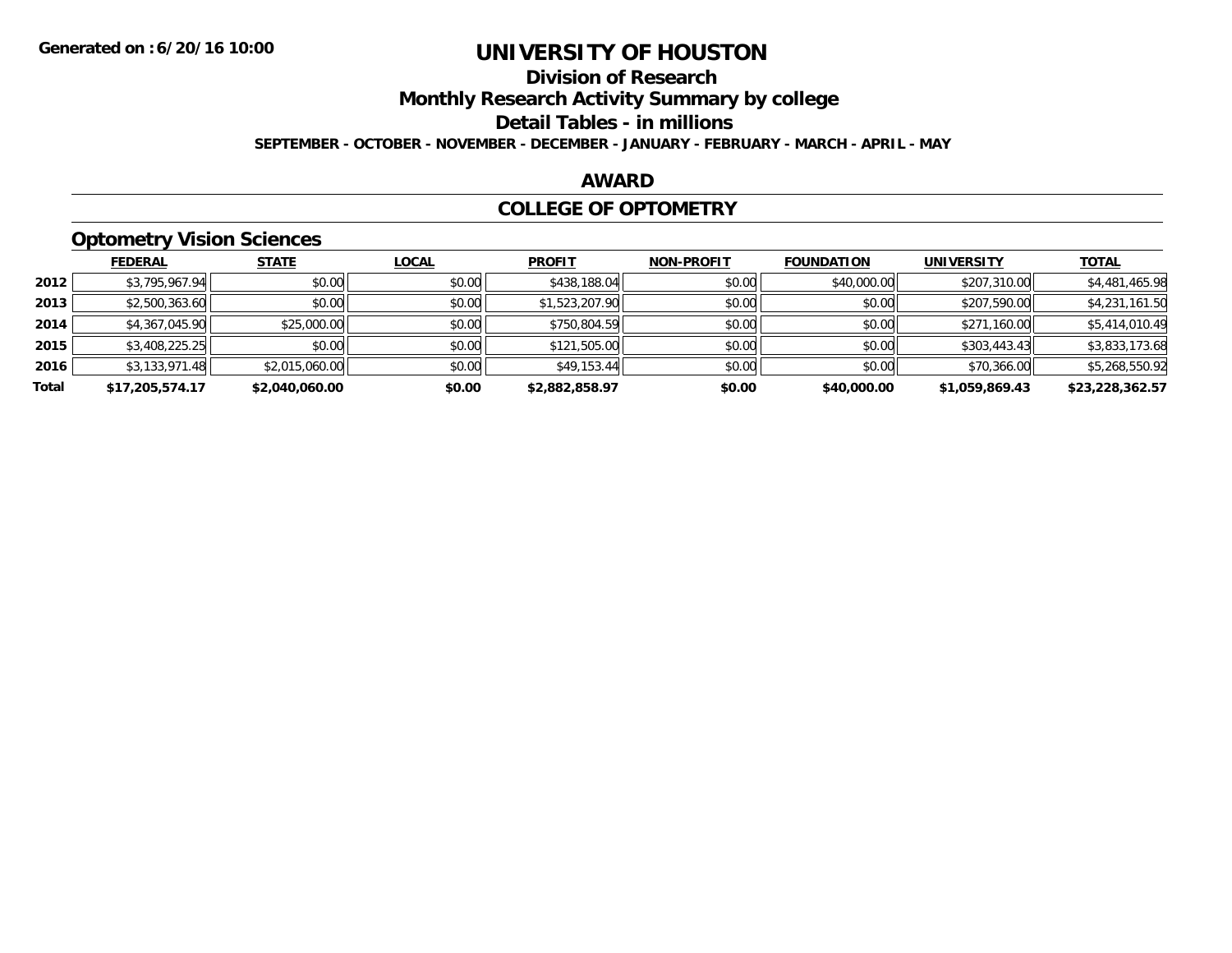## **Division of Research**

**Monthly Research Activity Summary by college**

**Detail Tables - in millions**

**SEPTEMBER - OCTOBER - NOVEMBER - DECEMBER - JANUARY - FEBRUARY - MARCH - APRIL - MAY**

### **AWARD**

## **COLLEGE OF PHARMACY**

## **Center for Experimental Therapeutics and Pharmacoi**

|      | <b>FEDERAL</b> | <b>STATE</b> | <b>LOCAL</b> | <b>PROFIT</b> | NON-PROFIT | <b>FOUNDATION</b> | <b>UNIVERSITY</b> | <b>TOTAL</b> |
|------|----------------|--------------|--------------|---------------|------------|-------------------|-------------------|--------------|
| 2012 | \$0.00         | \$0.00       | \$0.00       | \$0.00        | \$0.00     | \$0.00            | \$0.00            | \$0.00       |
| 2013 | \$0.00         | \$0.00       | \$0.00       | \$0.00        | \$0.00     | \$0.00            | \$0.00            | \$0.00       |
| 2014 | \$0.00         | \$0.00       | \$0.00       | \$0.00        | \$0.00     | \$0.00            | \$0.00            | \$0.00       |
| 2015 | \$0.00         | \$0.00       | \$0.00       | \$0.00        | \$0.00     | \$0.00            | \$0.00            | \$0.00       |
| 2016 | \$0.00         | \$0.00       | \$0.00       | \$0.00        | \$0.00     | \$0.00            | \$0.00            | \$0.00       |

## **Clinical Pharmacy & Administration**

|      | <b>FEDERAL</b> | <u>STATE</u> | <b>LOCAL</b> | <b>PROFIT</b> | <b>NON-PROFIT</b> | <b>FOUNDATION</b> | UNIVERSITY | <b>TOTAL</b> |
|------|----------------|--------------|--------------|---------------|-------------------|-------------------|------------|--------------|
| 2012 | \$299,290.30   | \$9,618.62   | \$0.00       | \$218,750.00  | \$17,081.95       | \$0.00            | \$0.00     | \$544,740.87 |
| 2013 | \$0.00         | \$0.00       | \$0.00       | \$446,653.46  | \$10,000.00       | \$0.00            | \$0.00     | \$456,653.46 |
| 2014 | \$0.00         | \$0.00       | \$0.00       | \$266,000.00  | \$545,894,00      | \$0.00            | \$0.00     | \$811,894.00 |
| 2015 | \$224,400.00   | \$171,798.00 | \$0.00       | \$124,531.00  | \$34,710.00       | \$0.00            | \$0.00     | \$555,439.00 |
| 2016 | \$263,557.00   | \$225,000.00 | \$0.00       | \$186,416.58  | \$10,000.00       | \$0.00            | \$0.00     | \$684,973.58 |

## **Dean, Pharmacy**

|      | <b>FEDERAL</b> | <u>STATE</u> | <u>LOCAL</u> | <b>PROFIT</b> | <b>NON-PROFIT</b> | <b>FOUNDATION</b> | <b>UNIVERSITY</b> | <b>TOTAL</b> |
|------|----------------|--------------|--------------|---------------|-------------------|-------------------|-------------------|--------------|
| 2012 | \$0.00         | \$0.00       | \$0.00       | \$0.00        | \$0.00            | \$0.00            | \$0.00            | \$0.00       |
| 2013 | \$0.00         | \$0.00       | \$0.00       | \$0.00        | \$0.00            | \$0.00            | \$0.00            | \$0.00       |
| 2014 | \$0.00         | \$0.00       | \$0.00       | \$0.00        | \$0.00            | \$0.00            | \$0.00            | \$0.00       |
| 2015 | \$0.00         | \$0.00       | \$0.00       | \$0.00        | \$0.00            | \$0.00            | \$0.00            | \$0.00       |
| 2016 | \$0.00         | \$0.00       | \$0.00       | \$0.00        | \$0.00            | \$0.00            | \$0.00            | \$0.00       |

#### **Pharm Health Outcomes & Policy**

|      | <b>FEDERAL</b> | <b>STATE</b> | <u>LOCAL</u> | <b>PROFIT</b> | <b>NON-PROFIT</b> | <b>FOUNDATION</b> | UNIVERSITY | <b>TOTAL</b> |
|------|----------------|--------------|--------------|---------------|-------------------|-------------------|------------|--------------|
| 2012 | \$0.00         | \$8,000.00   | \$0.00       | \$0.00        | \$0.00            | \$0.00            | \$0.00     | \$8,000.00   |
| 2013 | \$225,015.00   | \$0.00       | \$0.00       | \$0.00        | \$0.00            | \$2,500.00        | \$0.00     | \$227,515.00 |
| 2014 | \$0.00         | \$0.00       | \$0.00       | \$4,000.00    | \$0.00            | \$0.00            | \$0.00     | \$4,000.00   |
| 2015 | \$0.00         | \$0.00       | \$0.00       | \$193,667.00  | \$10,000.00       | \$0.00            | \$0.00     | \$203,667.00 |
| 2016 | \$0.00         | \$0.00       | \$0.00       | \$0.00        | \$5,000.00        | \$0.00            | \$0.00     | \$5,000.00   |

### **Pharmacological and Pharmaceutical Sciences**

|      | <b>FEDERAL</b>                  | <b>STATE</b>  | LOCAI  | <b>PROFIT</b>      | <b>NON-PROFIT</b>          | <b>FOUNDATION</b> | <b>UNIVERSITY</b>    | <b>TOTAL</b>                             |
|------|---------------------------------|---------------|--------|--------------------|----------------------------|-------------------|----------------------|------------------------------------------|
| 2012 | $\sim$ $\sim$ $\sim$<br>Z60.70° | 0000<br>JU.UU | \$0.00 | non or<br>₼ ⊿<br>  | $\sim$<br>. 4<br>,uuu.uu   | \$0.00            | 0000<br>PO.OO        | $\sim$ 70<br>$\sim$ $\sim$<br>925.260.70 |
| 2013 | oc<br>$\sim$<br>ההו             | 0000<br>JU.UU | \$0.00 | $+$ $-$<br>.684.UU | $\sim$<br><b>UU.UUU.UU</b> | ልስ ለሰ<br>JU.UU    | 0.00<br><b>JU.UU</b> | 5. QQ<br>T L J L J<br>.                  |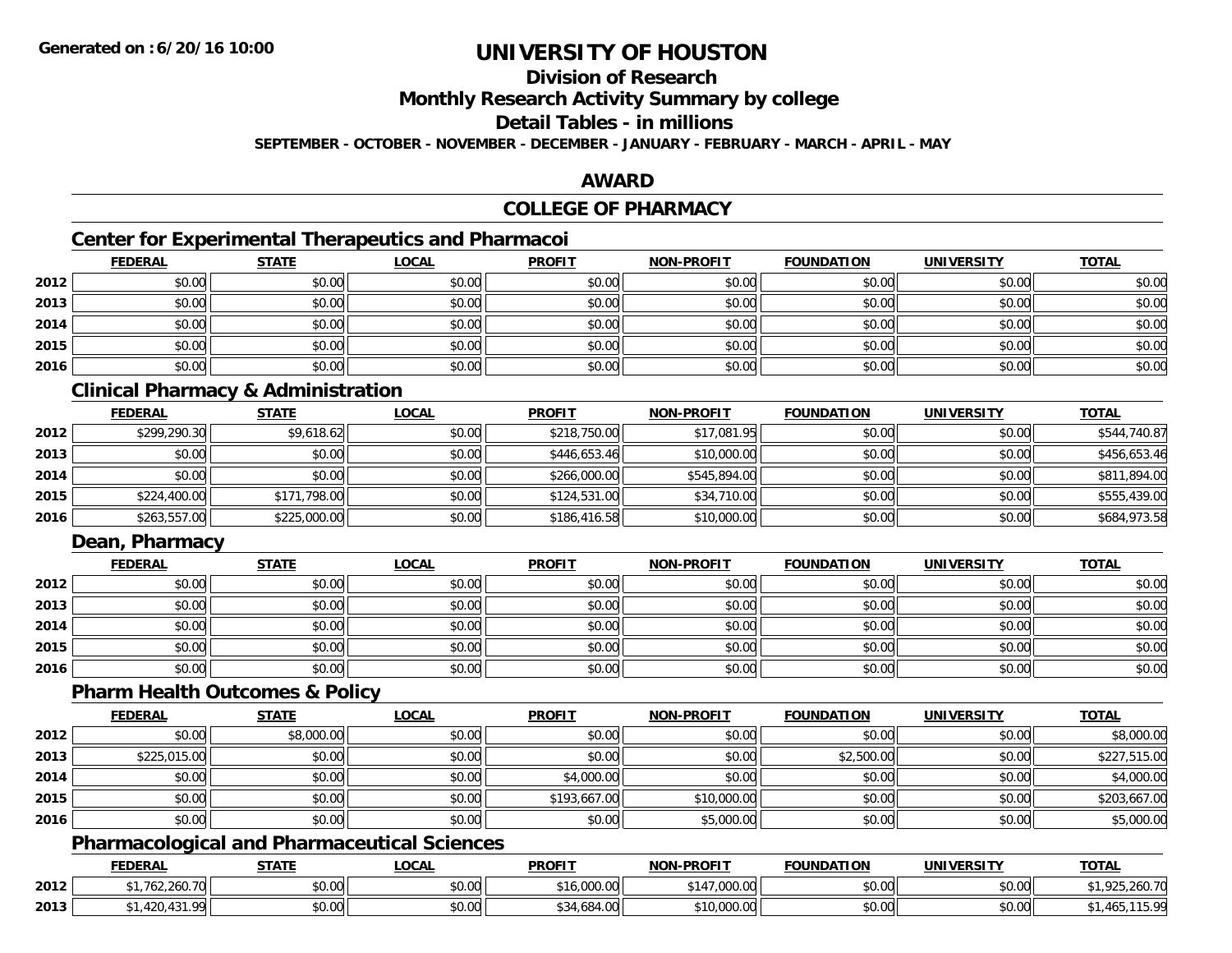## **Division of Research**

**Monthly Research Activity Summary by college**

**Detail Tables - in millions**

**SEPTEMBER - OCTOBER - NOVEMBER - DECEMBER - JANUARY - FEBRUARY - MARCH - APRIL - MAY**

#### **AWARD**

#### **COLLEGE OF PHARMACY**

## **Pharmacological and Pharmaceutical Sciences**

|       | <b>FEDERAL</b> | <u>STATE</u> | <u>LOCAL</u> | <b>PROFIT</b>  | <b>NON-PROFIT</b> | <b>FOUNDATION</b> | <b>UNIVERSITY</b> | <b>TOTAL</b>    |
|-------|----------------|--------------|--------------|----------------|-------------------|-------------------|-------------------|-----------------|
| 2014  | \$613,966.00   | \$0.00       | \$0.00       | \$70,174.00    | \$0.00            | \$88,961.00       | \$0.00            | \$773,101.00    |
| 2015  | \$1,895,661.38 | \$477,763.13 | \$0.00       | \$8,700.00     | \$70,000.00       | \$0.00            | \$0.00            | \$2,452,124.51  |
| 2016  | \$1,899,623.58 | \$45,072,00  | \$0.00       | \$0.00         | \$70,000.00       | \$0.00            | \$0.00            | \$2,014,695.58  |
| Total | \$8,604,205.95 | \$937,251.75 | \$0.00       | \$1,569,576.04 | \$929,685.95      | \$91,461.00       | \$0.00            | \$12,132,180.69 |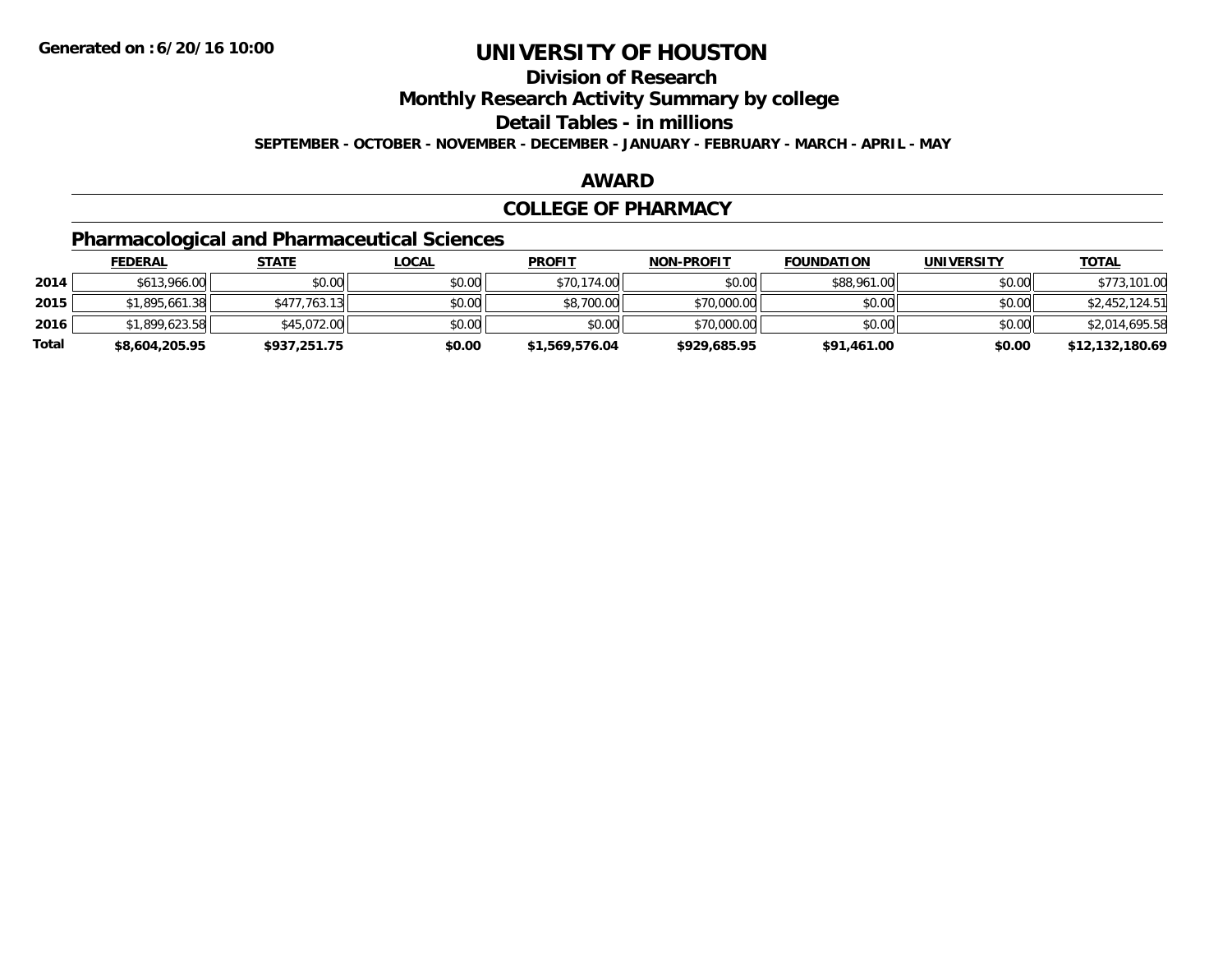**2015**

# **UNIVERSITY OF HOUSTON**

## **Division of Research**

**Monthly Research Activity Summary by college**

**Detail Tables - in millions**

**SEPTEMBER - OCTOBER - NOVEMBER - DECEMBER - JANUARY - FEBRUARY - MARCH - APRIL - MAY**

### **AWARD**

#### **COLLEGE OF TECHNOLOGY**

|      | <b>FEDERAL</b>                                | <b>STATE</b> | <b>LOCAL</b> | <b>PROFIT</b> | <b>NON-PROFIT</b> | <b>FOUNDATION</b> | <b>UNIVERSITY</b> | <b>TOTAL</b>   |
|------|-----------------------------------------------|--------------|--------------|---------------|-------------------|-------------------|-------------------|----------------|
| 2012 | \$111,690.00                                  | \$0.00       | \$0.00       | \$0.00        | \$0.00            | \$0.00            | \$0.00            | \$111,690.00   |
| 2013 | \$203,427.00                                  | \$0.00       | \$0.00       | \$0.00        | \$0.00            | \$0.00            | \$0.00            | \$203,427.00   |
| 2014 | \$252,853.00                                  | \$0.00       | \$0.00       | \$0.00        | \$0.00            | \$0.00            | \$0.00            | \$252,853.00   |
| 2015 | \$321,784.80                                  | \$0.00       | \$0.00       | \$113,757.17  | \$0.00            | \$0.00            | \$0.00            | \$435,541.97   |
| 2016 | \$110,391.60                                  | \$0.00       | \$0.00       | \$0.00        | \$0.00            | \$0.00            | \$0.00            | \$110,391.60   |
|      | <b>Construction Management</b>                |              |              |               |                   |                   |                   |                |
|      | <b>FEDERAL</b>                                | <b>STATE</b> | <b>LOCAL</b> | <b>PROFIT</b> | <b>NON-PROFIT</b> | <b>FOUNDATION</b> | <b>UNIVERSITY</b> | <b>TOTAL</b>   |
| 2012 | \$0.00                                        | \$21,144.00  | \$0.00       | \$0.00        | \$0.00            | \$44,810.00       | \$0.00            | \$65,954.00    |
| 2013 | \$0.00                                        | \$74,568.00  | \$0.00       | \$0.00        | \$0.00            | \$0.00            | \$0.00            | \$74,568.00    |
| 2014 | \$0.00                                        | \$74,922.00  | \$0.00       | \$0.00        | \$0.00            | \$0.00            | \$0.00            | \$74,922.00    |
| 2016 | \$0.00                                        | \$148,282.00 | \$0.00       | \$0.00        | \$0.00            | \$0.00            | \$0.00            | \$148,282.00   |
|      | Dean, Technology                              |              |              |               |                   |                   |                   |                |
|      | <b>FEDERAL</b>                                | <b>STATE</b> | <b>LOCAL</b> | <b>PROFIT</b> | <b>NON-PROFIT</b> | <b>FOUNDATION</b> | <b>UNIVERSITY</b> | <b>TOTAL</b>   |
| 2012 | \$342,089.00                                  | \$0.00       | \$0.00       | \$0.00        | \$0.00            | \$0.00            | \$0.00            | \$342,089.00   |
| 2013 | \$0.00                                        | \$0.00       | \$0.00       | \$0.00        | \$0.00            | \$0.00            | \$0.00            | \$0.00         |
| 2014 | \$0.00                                        | \$0.00       | \$0.00       | \$0.00        | \$0.00            | \$0.00            | \$0.00            | \$0.00         |
|      | <b>Engineering Technology</b>                 |              |              |               |                   |                   |                   |                |
|      | <b>FEDERAL</b>                                | <b>STATE</b> | <b>LOCAL</b> | <b>PROFIT</b> | <b>NON-PROFIT</b> | <b>FOUNDATION</b> | <b>UNIVERSITY</b> | <b>TOTAL</b>   |
| 2012 | \$173,699.31                                  | \$0.00       | \$0.00       | \$0.00        | \$48,974.00       | \$18,400.00       | \$0.00            | \$241,073.31   |
| 2013 | \$261,215.00                                  | \$0.00       | \$0.00       | \$75,000.00   | \$0.00            | \$0.00            | \$0.00            | \$336,215.00   |
| 2014 | \$1,095,719.23                                | \$67,500.00  | \$0.00       | \$125,000.00  | \$20,000.00       | \$0.00            | \$0.00            | \$1,308,219.23 |
| 2015 | \$1,461,347.00                                | \$0.00       | \$0.00       | \$0.00        | \$0.00            | \$0.00            | \$0.00            | \$1,461,347.00 |
| 2016 | \$655,530.78                                  | \$0.00       | \$0.00       | \$0.00        | \$15,581.48       | \$0.00            | \$0.00            | \$671,112.26   |
|      |                                               |              |              |               |                   |                   |                   |                |
|      | <b>Human Development and Consumer Science</b> |              |              |               |                   |                   |                   |                |
|      | <b>FEDERAL</b>                                | <b>STATE</b> | <b>LOCAL</b> | <b>PROFIT</b> | <b>NON-PROFIT</b> | <b>FOUNDATION</b> | <b>UNIVERSITY</b> | <b>TOTAL</b>   |
| 2013 | \$5,000.00                                    | \$0.00       | \$0.00       | \$0.00        | \$0.00            | \$0.00            | \$0.00            | \$5,000.00     |

\$24,279.48 \$0.00 \$0.00 \$0.00 \$0.00 \$6,480.00 \$0.00 \$30,759.48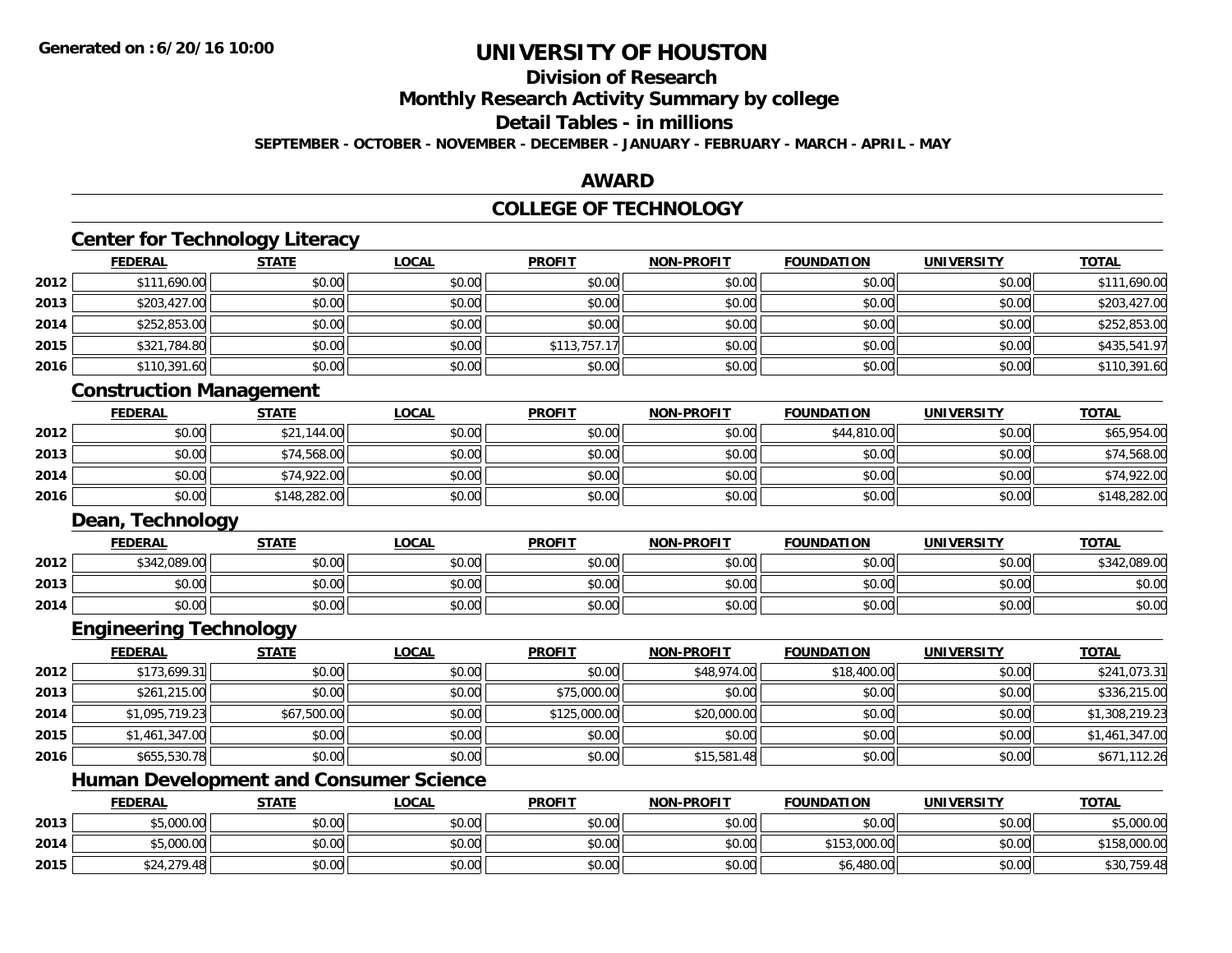## **Division of Research**

**Monthly Research Activity Summary by college**

**Detail Tables - in millions**

**SEPTEMBER - OCTOBER - NOVEMBER - DECEMBER - JANUARY - FEBRUARY - MARCH - APRIL - MAY**

#### **AWARD**

### **COLLEGE OF TECHNOLOGY**

### **Information & Logistics Technology**

|      | EENEDA<br>ERA                     | <b>СТЛТІ</b>                                          | <b>LOCAL</b>                        | <b>DDOFIT</b> | <b>DDAFIT</b><br>NON | <b>DATION</b><br><b>EOLIN'</b> | UNIVERSITY | <b>TOTA</b><br>l Ді |
|------|-----------------------------------|-------------------------------------------------------|-------------------------------------|---------------|----------------------|--------------------------------|------------|---------------------|
| 2012 | 0.00<br>$\sim$<br>uuu.u.          | ሶስ ስስ<br>DU.UU                                        | 0.00<br>JU.UU                       | \$0.00        | $\sim$ 00<br>וטטוע   | \$0.00                         | \$0.00     | 00000<br>. UUU UN   |
| 2016 | \$380.<br>$\sim$<br>ے.464.<br>, , | $\uparrow$ $\uparrow$ $\uparrow$ $\uparrow$<br>wu.uu. | $\theta$ $\theta$ $\theta$<br>JU.UU | .089.0        | 0000<br>pu.uu        | \$0.00                         | \$0.00     |                     |

## **Texas Manufacturing Assistance Center**

|              | <b>FEDERAL</b> | <b>STATE</b> | <u>LOCAL</u> | <b>PROFIT</b> | <b>NON-PROFIT</b> | <b>FOUNDATION</b> | <b>UNIVERSITY</b> | <b>TOTAL</b>   |
|--------------|----------------|--------------|--------------|---------------|-------------------|-------------------|-------------------|----------------|
| 2012         | \$0.00         | \$0.00       | \$0.00       | \$0.00        | \$0.00            | \$0.00            | \$0.00            | \$0.00         |
| 2013         | \$0.00         | \$0.00       | \$0.00       | \$0.00        | \$0.00            | \$0.00            | \$0.00            | \$0.00         |
| 2014         | \$0.00         | \$0.00       | \$0.00       | \$0.00        | \$0.00            | \$0.00            | \$0.00            | \$0.00         |
| 2015         | \$0.00         | \$0.00       | \$0.00       | \$0.00        | \$0.00            | \$0.00            | \$0.00            | \$0.00         |
| <b>Total</b> | \$5,409,290.42 | \$386,416.00 | \$0.00       | \$328,846.17  | \$84,555.48       | \$222,690.00      | \$0.00            | \$6,431,798.07 |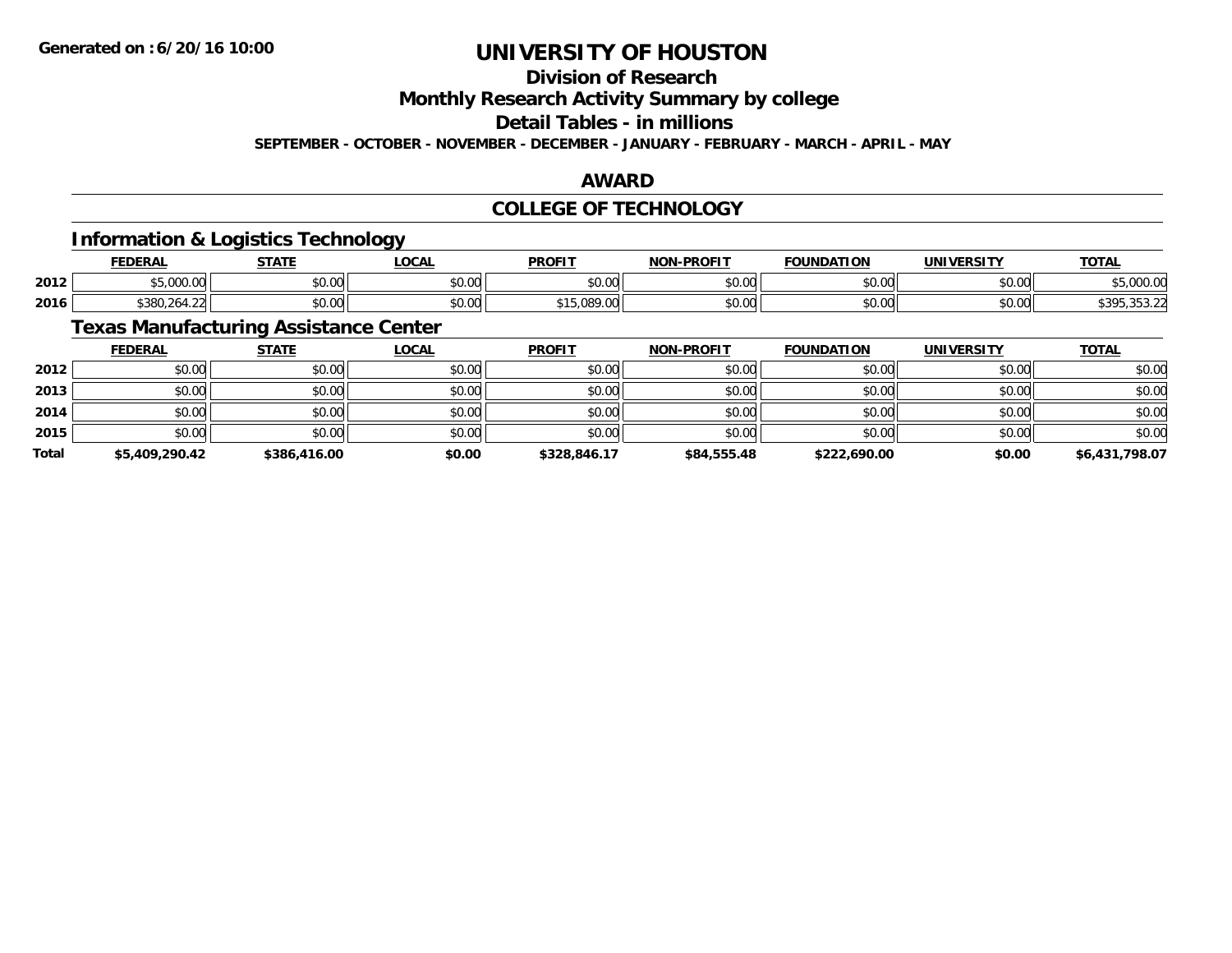**2015**

# **UNIVERSITY OF HOUSTON**

## **Division of Research**

**Monthly Research Activity Summary by college**

**Detail Tables - in millions**

**SEPTEMBER - OCTOBER - NOVEMBER - DECEMBER - JANUARY - FEBRUARY - MARCH - APRIL - MAY**

### **AWARD**

## **CULLEN COLLEGE OF ENGINEERING**

|      | <b>Biomedical Engineering</b>                            |              |              |                |                   |                   |                   |                |
|------|----------------------------------------------------------|--------------|--------------|----------------|-------------------|-------------------|-------------------|----------------|
|      | <b>FEDERAL</b>                                           | <b>STATE</b> | <b>LOCAL</b> | <b>PROFIT</b>  | <b>NON-PROFIT</b> | <b>FOUNDATION</b> | <b>UNIVERSITY</b> | <b>TOTAL</b>   |
| 2012 | \$1,970,926.86                                           | \$0.00       | \$0.00       | \$0.00         | \$0.00            | \$0.00            | \$0.00            | \$1,970,926.86 |
| 2013 | \$472,871.00                                             | \$0.00       | \$0.00       | \$0.00         | \$0.00            | \$0.00            | \$0.00            | \$472,871.00   |
| 2014 | \$2,163,225.00                                           | \$0.00       | \$0.00       | \$0.00         | \$250,000.00      | \$45,833.34       | \$0.00            | \$2,459,058.34 |
| 2015 | \$892,585.00                                             | \$0.00       | \$0.00       | \$0.00         | \$50,000.00       | \$20,000.00       | \$0.00            | \$962,585.00   |
| 2016 | \$1,715,597.46                                           | \$0.00       | \$0.00       | \$137,000.00   | \$126,000.00      | \$56,462.00       | \$100,400.00      | \$2,135,459.46 |
|      | <b>Center for Innovative Grouting Materials and Tech</b> |              |              |                |                   |                   |                   |                |
|      | <b>FEDERAL</b>                                           | <b>STATE</b> | <b>LOCAL</b> | <b>PROFIT</b>  | <b>NON-PROFIT</b> | <b>FOUNDATION</b> | <b>UNIVERSITY</b> | <b>TOTAL</b>   |
| 2012 | \$0.00                                                   | \$0.00       | \$0.00       | \$0.00         | \$0.00            | \$0.00            | \$0.00            | \$0.00         |
| 2013 | \$0.00                                                   | \$0.00       | \$0.00       | \$0.00         | \$0.00            | \$0.00            | \$0.00            | \$0.00         |
| 2014 | \$0.00                                                   | \$0.00       | \$0.00       | \$0.00         | \$0.00            | \$0.00            | \$0.00            | \$0.00         |
|      | <b>Chemical Engineering</b>                              |              |              |                |                   |                   |                   |                |
|      | <b>FEDERAL</b>                                           | <b>STATE</b> | <b>LOCAL</b> | <b>PROFIT</b>  | <b>NON-PROFIT</b> | <b>FOUNDATION</b> | <b>UNIVERSITY</b> | <b>TOTAL</b>   |
| 2012 | \$2,750,740.56                                           | \$0.00       | \$0.00       | \$1,132,746.57 | \$0.00            | \$220,900.00      | \$0.00            | \$4,104,387.13 |
| 2013 | \$1,609,866.06                                           | \$26,500.00  | \$0.00       | \$657,518.00   | \$200,000.00      | \$170,000.00      | \$39,444.00       | \$2,703,328.06 |
| 2014 | \$1,954,879.37                                           | \$84,380.00  | \$8,871.11   | \$2,321,500.00 | \$0.00            | \$102,250.00      | \$30,183.00       | \$4,502,063.48 |
| 2015 | \$2,557,504.97                                           | \$557,510.50 | \$0.00       | \$841,554.00   | \$0.00            | \$320,000.00      | \$0.00            | \$4,276,569.47 |
| 2016 | \$2,861,169.02                                           | \$327,498.00 | \$0.00       | \$1,219,569.00 | \$580,206.00      | \$279,025.45      | \$0.00            | \$5,267,467.47 |
|      | <b>Civil Engineering</b>                                 |              |              |                |                   |                   |                   |                |
|      | <b>FEDERAL</b>                                           | <b>STATE</b> | <b>LOCAL</b> | <b>PROFIT</b>  | <b>NON-PROFIT</b> | <b>FOUNDATION</b> | <b>UNIVERSITY</b> | <b>TOTAL</b>   |
| 2012 | \$2,578,292.90                                           | \$612,633.00 | \$0.00       | \$243,753.10   | \$186,885.00      | \$66,667.00       | \$16,002.00       | \$3,704,233.01 |
| 2013 | \$2,859,755.03                                           | \$367,006.00 | \$0.00       | \$213,215.00   | \$114,953.70      | \$144,118.00      | \$0.00            | \$3,699,047.73 |
| 2014 | \$2,105,710.21                                           | \$555,648.00 | \$0.00       | \$447,425.50   | \$111,679.95      | \$172,438.68      | \$0.00            | \$3,392,902.34 |
| 2015 | \$2,044,746.58                                           | \$289,027.00 | \$0.00       | \$85,059.50    | \$35,972.55       | \$0.00            | \$800.00          | \$2,455,605.63 |
| 2016 | \$1,861,066.60                                           | \$842,401.00 | \$100,000.00 | \$29,034.90    | \$90,000.00       | \$92,936.42       | \$1,600.00        | \$3,017,038.92 |
|      | Dean, Engineering                                        |              |              |                |                   |                   |                   |                |
|      | <b>FEDERAL</b>                                           | <b>STATE</b> | <b>LOCAL</b> | <b>PROFIT</b>  | <b>NON-PROFIT</b> | <b>FOUNDATION</b> | <b>UNIVERSITY</b> | <b>TOTAL</b>   |
| 2012 | \$0.00                                                   | \$0.00       | \$0.00       | \$0.00         | \$0.00            | \$0.00            | \$0.00            | \$0.00         |
| 2013 | \$39,999.10                                              | \$0.00       | \$0.00       | \$0.00         | \$0.00            | \$0.00            | \$0.00            | \$39,999.10    |
| 2014 | \$0.00                                                   | \$141,875.00 | \$0.00       | \$0.00         | \$0.00            | \$0.00            | \$0.00            | \$141,875.00   |

\$0.00 \$0.00 \$0.00 \$0.00 \$0.00 \$0.00 \$0.00 \$0.00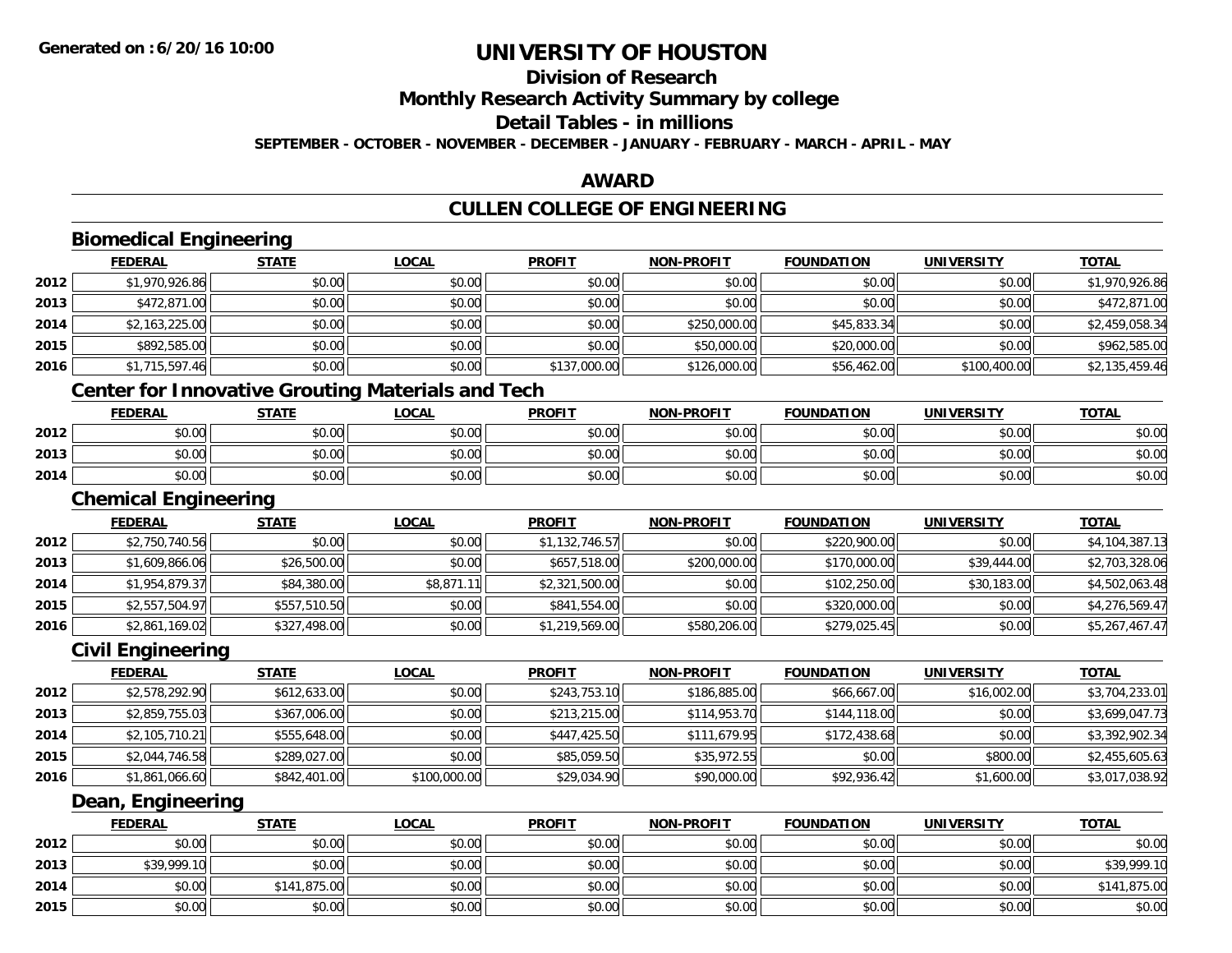## **Division of Research**

**Monthly Research Activity Summary by college**

**Detail Tables - in millions**

**SEPTEMBER - OCTOBER - NOVEMBER - DECEMBER - JANUARY - FEBRUARY - MARCH - APRIL - MAY**

### **AWARD**

## **CULLEN COLLEGE OF ENGINEERING**

## **Electrical & Computer Engineering**

|      | <b>FEDERAL</b> | <u>STATE</u> | <b>LOCAL</b> | <b>PROFIT</b> | <b>NON-PROFIT</b> | <b>FOUNDATION</b> | <b>UNIVERSITY</b> | <b>TOTAL</b>   |
|------|----------------|--------------|--------------|---------------|-------------------|-------------------|-------------------|----------------|
| 2012 | \$2,827,505.59 | \$44,704.20  | \$0.00       | \$465,157.50  | \$27,500.00       | \$50,000.00       | \$0.00            | \$3,414,867.29 |
| 2013 | \$1,441,153.48 | \$35,263.20  | \$0.00       | \$615,698.00  | \$221,967.30      | \$75,000.00       | \$0.00            | \$2,389,081.98 |
| 2014 | \$2,246,159.13 | \$0.00       | \$0.00       | \$593,154.00  | \$203,416.05      | \$162,500.00      | \$0.00            | \$3,205,229.18 |
| 2015 | \$3,051,881.29 | \$182,302.50 | \$0.00       | \$359,838.66  | \$203,844.45      | \$113,391.00      | \$0.00            | \$3,911,257.90 |
| 2016 | \$2,090,344.68 | \$356,282.00 | \$0.00       | \$320,000.00  | \$80,862.00       | \$160,000.00      | \$0.00            | \$3,007,488.68 |

## **Industrial Engineering**

|      | <u>FEDERAL</u> | <b>STATE</b> | <u>LOCAL</u> | <b>PROFIT</b> | <b>NON-PROFIT</b> | <b>FOUNDATION</b> | <b>UNIVERSITY</b> | <b>TOTAL</b> |
|------|----------------|--------------|--------------|---------------|-------------------|-------------------|-------------------|--------------|
| 2012 | \$0.00         | \$0.00       | \$0.00       | \$0.00        | \$0.00            | \$0.00            | \$0.00            | \$0.00       |
| 2013 | \$0.00         | \$39,855.00  | \$0.00       | \$0.00        | \$0.00            | \$40,218.65       | \$0.00            | \$80,073.65  |
| 2014 | \$132,655.00   | \$17,115.00  | \$0.00       | \$0.00        | \$0.00            | \$0.00            | \$0.00            | \$149,770.00 |
| 2015 | \$40,179.84    | \$58,818.00  | \$0.00       | \$22,184.00   | \$0.00            | \$12,000.00       | \$0.00            | \$133,181.84 |
| 2016 | \$220,000.00   | \$129,296.00 | \$0.00       | \$25,648.00   | \$48,542.93       | \$0.00            | \$0.00            | \$423,486.93 |

## **Mechanical Engineering**

|      | <b>FEDERAL</b> | <b>STATE</b> | <b>LOCAL</b> | <b>PROFIT</b>  | <b>NON-PROFIT</b> | <b>FOUNDATION</b> | <b>UNIVERSITY</b> | <b>TOTAL</b>   |
|------|----------------|--------------|--------------|----------------|-------------------|-------------------|-------------------|----------------|
| 2012 | \$4,079,533.40 | \$0.00       | \$0.00       | \$66,443.90    | \$0.00            | \$258,945.64      | \$0.00            | \$4,404,922.94 |
| 2013 | \$3,873,320.53 | \$122,500.00 | \$0.00       | \$452,732.00   | \$22,000.00       | \$135,693.08      | \$0.00            | \$4,606,245.61 |
| 2014 | \$1,442,508.61 | \$0.00       | \$0.00       | \$450,029.00   | \$11,600.00       | \$242,299.40      | \$0.00            | \$2,146,437.01 |
| 2015 | \$1,986,417.00 | \$37,500.00  | \$0.00       | \$1,148,426.46 | \$75,000.00       | \$244,455.29      | \$0.00            | \$3,491,798.75 |
| 2016 | \$1,999,387.50 | \$10,000.00  | \$0.00       | \$300,251.10   | \$75,000.00       | \$279,922.65      | \$0.00            | \$2,664,561.25 |

## **National Center for Airborne Laser Mapping**

|      | <b>FEDERAL</b> | <b>STATE</b> | <b>LOCAL</b> | <b>PROFIT</b> | <b>NON-PROFIT</b> | <b>FOUNDATION</b> | UNIVERSITY  | <b>TOTAL</b>   |
|------|----------------|--------------|--------------|---------------|-------------------|-------------------|-------------|----------------|
| 2012 | \$226,969.40   | \$0.00       | \$0.00       | \$0.00        | \$0.00            | \$0.00            | \$0.00      | \$226,969.40   |
| 2013 | \$228,206.10   | \$0.00       | \$0.00       | \$0.00        | \$0.00            | \$216,177.00      | \$0.00      | \$444,383.10   |
| 2014 | \$1,198,858.50 | \$0.00       | \$0.00       | \$0.00        | \$0.00            | \$0.00            | \$0.00      | \$1,198,858.50 |
| 2015 | \$198,509.40   | \$0.00       | \$0.00       | \$0.00        | \$0.00            | \$0.00            | \$80,691.00 | \$279,200.40   |
| 2016 | \$114,702.00   | \$0.00       | \$0.00       | \$0.00        | \$0.00            | \$0.00            | \$0.00      | \$114,702.00   |

## **Petroleum Engineering**

|      | <b>FEDERAL</b>          | STATE        | _OCAL                     | <b>PROFIT</b>                | <b>J-PROFIT</b><br>וחרות | <b>FOUNDATION</b> | <b>UNIVERSITY</b>      | <b>TOTAL</b>                           |
|------|-------------------------|--------------|---------------------------|------------------------------|--------------------------|-------------------|------------------------|----------------------------------------|
| 2013 | 100.00<br>100.UU        | \$0.00       | $\sim$ 00<br>וטט.         | \$76<br>460.00               | ልስ ስስ<br>PU.UU           | \$0.00            | \$10200000<br>$-0.000$ | 10.00<br>$\sim$ $\sim$<br>T,U3U,64U.UU |
| 2014 | 0.2000<br>,ozu.uu<br>◡∠ | \$375,000.00 | $\sim$<br>$\sim$<br>JU.UU | $\sim$<br>$\sim$<br>, 703.00 | ልስ ስስ<br>PO.OO           | \$0.00            | 0.00<br>\$0.00         | \$921<br>70200<br>. , oo . uu          |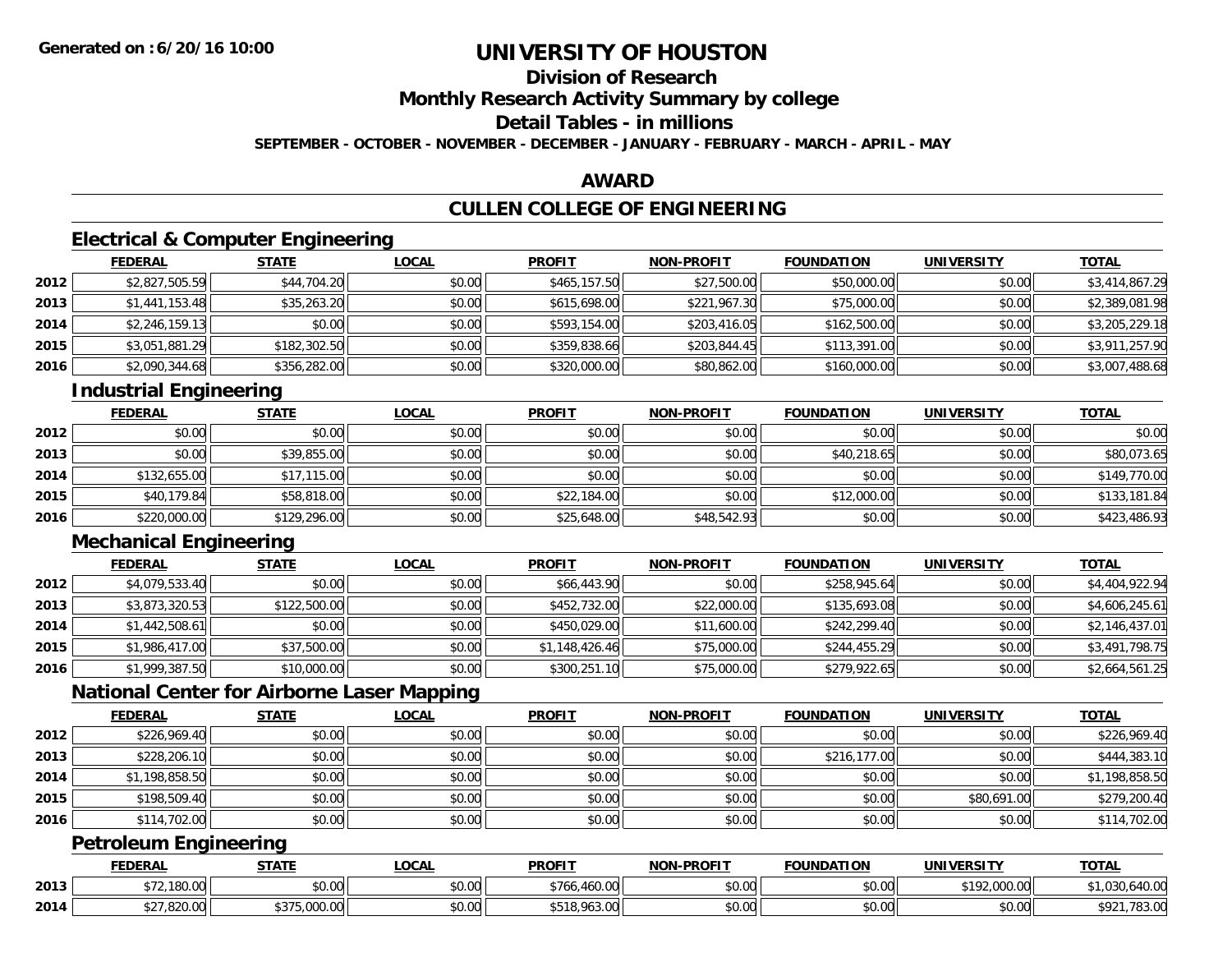## **Division of Research**

**Monthly Research Activity Summary by college**

**Detail Tables - in millions**

**SEPTEMBER - OCTOBER - NOVEMBER - DECEMBER - JANUARY - FEBRUARY - MARCH - APRIL - MAY**

#### **AWARD**

## **CULLEN COLLEGE OF ENGINEERING**

### **Petroleum Engineering**

|              | <b>FEDERAL</b>  | <b>STATE</b>   | <u>LOCAL</u> | <b>PROFIT</b>   | <b>NON-PROFIT</b> | <b>FOUNDATION</b> | UNIVERSITY   | <u>TOTAL</u>    |
|--------------|-----------------|----------------|--------------|-----------------|-------------------|-------------------|--------------|-----------------|
| 2015         | \$0.00          | \$0.00         | \$0.00       | \$330,404.00    | \$0.00            | \$0.00            | \$0.00       | \$330,404.00    |
| 2016         | \$0.00          | \$0.00         | \$0.00       | \$257,583.00    | \$0.00            | \$0.00            | \$0.00       | \$257,583.00    |
| <b>Total</b> | \$57,937,227.16 | \$5,213,114.40 | \$108,871.11 | \$14,021,348.19 | \$2,715,429.93    | \$3,681,233.60    | \$461,120.00 | \$84,138,344.39 |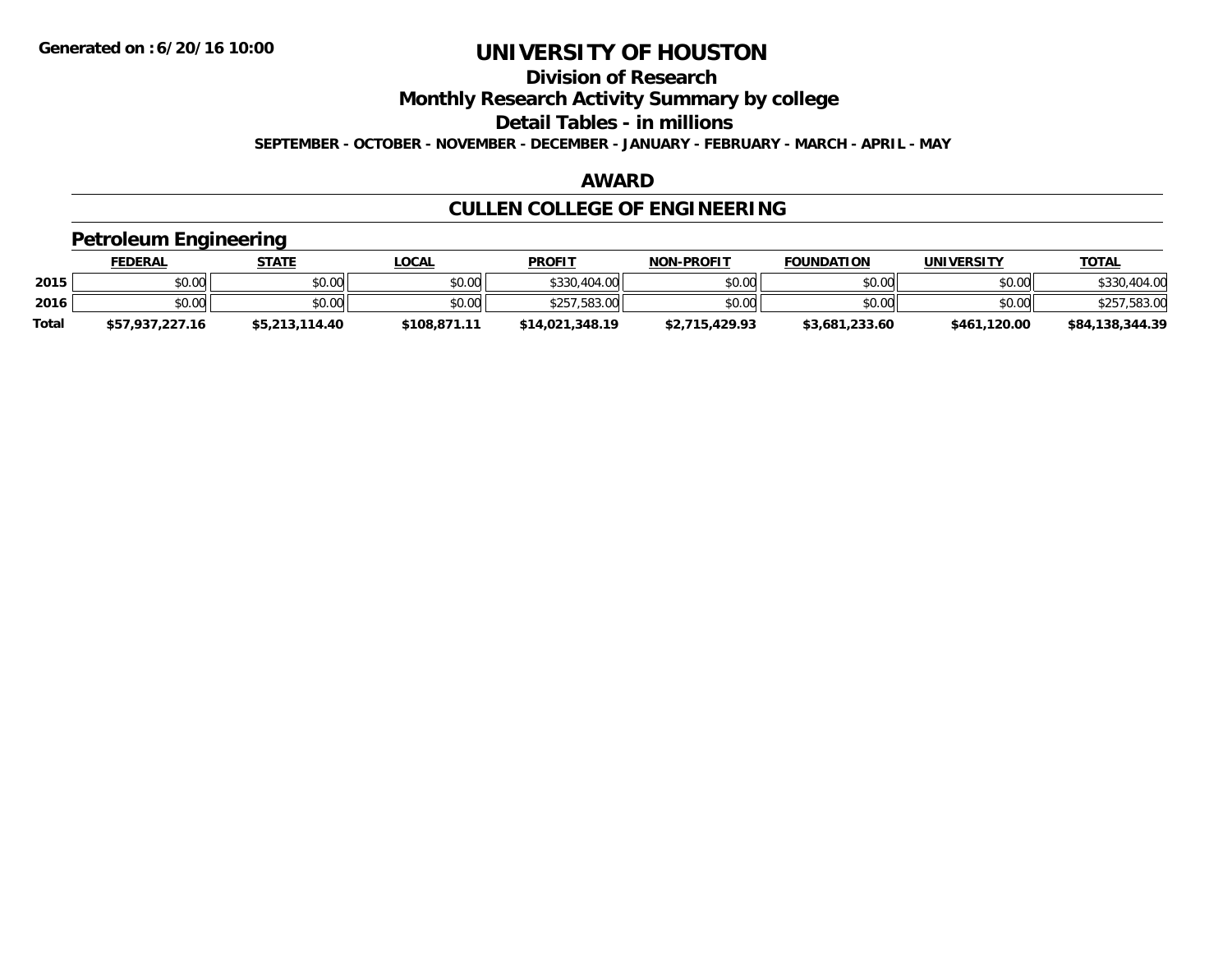## **Division of Research**

**Monthly Research Activity Summary by college**

**Detail Tables - in millions**

**SEPTEMBER - OCTOBER - NOVEMBER - DECEMBER - JANUARY - FEBRUARY - MARCH - APRIL - MAY**

## **AWARD**

## **DIVISION OF RESEARCH**

## **Center for Advanced Computing and Data Systems**

|      | Center for Advanced Computing and Data Systems |              |              |               |                   |                   |                   |              |  |  |  |  |
|------|------------------------------------------------|--------------|--------------|---------------|-------------------|-------------------|-------------------|--------------|--|--|--|--|
|      | <b>FEDERAL</b>                                 | <b>STATE</b> | <b>LOCAL</b> | <b>PROFIT</b> | <b>NON-PROFIT</b> | <b>FOUNDATION</b> | <b>UNIVERSITY</b> | <b>TOTAL</b> |  |  |  |  |
| 2012 | \$270,000.00                                   | \$0.00       | \$0.00       | \$0.00        | \$1,000.00        | \$0.00            | \$0.00            | \$271,000.00 |  |  |  |  |
| 2013 | \$105,000.00                                   | \$0.00       | \$0.00       | \$40,000.00   | \$1,000.00        | \$0.00            | \$0.00            | \$146,000.00 |  |  |  |  |
| 2014 | \$7,475.00                                     | \$0.00       | \$0.00       | \$0.00        | \$0.00            | \$0.00            | \$0.00            | \$7,475.00   |  |  |  |  |
| 2015 | \$0.00                                         | \$0.00       | \$0.00       | \$0.00        | \$0.00            | \$0.00            | \$0.00            | \$0.00       |  |  |  |  |
| 2016 | \$0.00                                         | \$0.00       | \$0.00       | \$0.00        | \$0.00            | \$0.00            | \$0.00            | \$0.00       |  |  |  |  |

### **Center for Advanced Materials**

|      | <b>FEDERAL</b> | <b>STATE</b> | <u>LOCAL</u> | <b>PROFIT</b> | <b>NON-PROFIT</b> | <b>FOUNDATION</b> | <b>UNIVERSITY</b> | <b>TOTAL</b> |
|------|----------------|--------------|--------------|---------------|-------------------|-------------------|-------------------|--------------|
| 2012 | \$0.00         | \$0.00       | \$0.00       | \$0.00        | \$0.00            | \$0.00            | \$0.00            | \$0.00       |
| 2013 | \$0.00         | \$0.00       | \$0.00       | \$0.00        | \$0.00            | \$0.00            | \$0.00            | \$0.00       |
| 2014 | \$0.00         | \$0.00       | \$0.00       | \$0.00        | \$0.00            | \$0.00            | \$0.00            | \$0.00       |
| 2015 | \$0.00         | \$0.00       | \$0.00       | \$0.00        | \$0.00            | \$0.00            | \$0.00            | \$0.00       |
| 2016 | \$0.00         | \$0.00       | \$0.00       | \$0.00        | \$0.00            | \$0.00            | \$0.00            | \$0.00       |

#### **Center for Biomedical & Environmental Genomics**

|      | <b>FEDERAL</b> | <b>CTATE</b>        | .OCAI              | <b>PROFIT</b>                   | <b>PROFIT</b><br><b>NION</b> | דמחוחוה<br>ΓΙΟΝ | UNIVERSITY                      | <b>TOTAL</b>  |
|------|----------------|---------------------|--------------------|---------------------------------|------------------------------|-----------------|---------------------------------|---------------|
| 2012 | 0000<br>טט.טע  | $\uparrow$<br>טט.טע | ሶስ ሰሰ<br>vu.vu     | $\sim$ $\sim$<br>$\cap$<br>ט.טע | 0000<br>งบ.บเ                | 0000<br>,u.uu   | 0.00<br>JU.UU                   | \$0.00        |
| 2013 | 0000<br>DU.UU  | $\sim$<br>JU.UU     | $\sim$ 00<br>JU.UU | \$0.00                          | \$0.00                       | \$0.00          | $n \cap \Omega$<br><b>DU.UU</b> | 0000<br>ນບ.ບປ |

#### **Center for Industrial Partnerships**

|      | <u>FEDERAL</u> | <b>STATE</b> | <u>LOCAL</u> | <b>PROFIT</b> | <b>NON-PROFIT</b> | <b>FOUNDATION</b> | <b>UNIVERSITY</b> | <b>TOTAL</b> |
|------|----------------|--------------|--------------|---------------|-------------------|-------------------|-------------------|--------------|
| 2012 | \$10,571.52    | \$0.00       | \$0.00       | \$100,500.00  | \$0.00            | \$0.00            | \$0.00            | \$111,071.52 |
| 2013 | \$9,370.49     | \$0.00       | \$0.00       | \$0.00        | \$0.00            | \$0.00            | \$0.00            | \$9,370.49   |
| 2014 | \$6,350.00     | \$0.00       | \$0.00       | \$0.00        | \$0.00            | \$0.00            | \$0.00            | \$6,350.00   |
| 2015 | \$3,029.13     | \$0.00       | \$0.00       | \$0.00        | \$0.00            | \$0.00            | \$0.00            | \$3,029.13   |
| 2016 | \$2,400.00     | \$0.00       | \$0.00       | \$0.00        | \$0.00            | \$0.00            | \$0.00            | \$2,400.00   |

### **Division of Research**

|      | <u>FEDERAL</u> | <b>STATE</b>    | <u>LOCAL</u> | <b>PROFIT</b> | <b>NON-PROFIT</b> | <b>FOUNDATION</b> | <b>UNIVERSITY</b> | <b>TOTAL</b>    |
|------|----------------|-----------------|--------------|---------------|-------------------|-------------------|-------------------|-----------------|
| 2012 | \$0.00         | \$0.00          | \$0.00       | \$0.00        | \$0.00            | \$0.00            | \$0.00            | \$0.00          |
| 2013 | \$0.00         | \$0.00          | \$0.00       | \$0.00        | \$0.00            | \$0.00            | \$0.00            | \$0.00          |
| 2014 | \$0.00         | \$0.00          | \$0.00       | \$0.00        | \$0.00            | \$0.00            | \$0.00            | \$0.00          |
| 2015 | \$500.00       | \$14,394,302.73 | \$0.00       | \$0.00        | \$0.00            | \$0.00            | \$0.00            | \$14,394,802.73 |
| 2016 | \$0.00         | \$0.00          | \$0.00       | \$0.00        | \$0.00            | \$0.00            | \$0.00            | \$0.00          |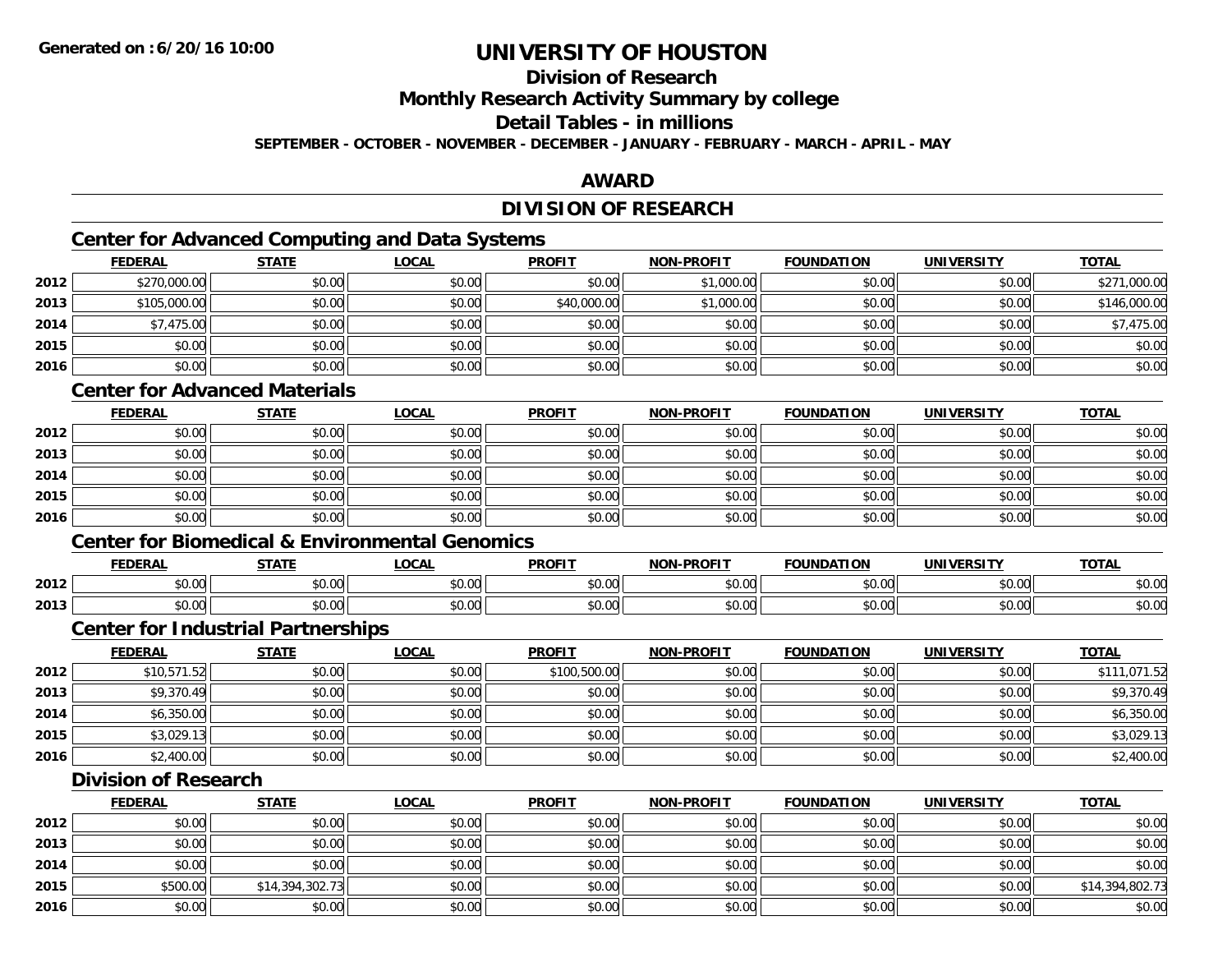## **Division of Research**

**Monthly Research Activity Summary by college**

**Detail Tables - in millions**

**SEPTEMBER - OCTOBER - NOVEMBER - DECEMBER - JANUARY - FEBRUARY - MARCH - APRIL - MAY**

### **AWARD**

## **DIVISION OF RESEARCH**

## **Office of Contracts and Grants**

|      | <b>FEDERAL</b> | <b>STATE</b><br>,,,,,,       | <b>_OCAL</b>   | <b>PROFIT</b>          | <b>NON-PROFIT</b> | <b>FOUNDATION</b>                | <b>UNIVERSITY</b> | <b>TOTAL</b> |
|------|----------------|------------------------------|----------------|------------------------|-------------------|----------------------------------|-------------------|--------------|
| 2012 | 0000<br>DU.UU  | 0000<br>vu.uu                | nn nn<br>JU.UU | $\sim$ $\sim$<br>vu.vu | 0000<br>JU.UU     | $QA^{\sim}$<br>$A - 1$<br>$\sim$ | 0000<br>DU.UU     |              |
| 2013 | 0000<br>JU.UU  | <b>ተገ</b><br>$\sim$<br>JU.UU | nn no<br>DU.UU | $\sim$ $\sim$<br>JU.UU | \$0.00            | ሶ ለ ገ ለ<br>94 Z.U<br>ט ט         | \$0.00            | 130.15       |

**TcSUH**

|      | <u>FEDERAL</u> | <u>STATE</u> | <u>LOCAL</u> | <b>PROFIT</b> | <b>NON-PROFIT</b> | <b>FOUNDATION</b> | <b>UNIVERSITY</b> | <b>TOTAL</b> |
|------|----------------|--------------|--------------|---------------|-------------------|-------------------|-------------------|--------------|
| 2012 | \$70,000.00    | \$37,894.80  | \$0.00       | \$100,554.00  | \$0.00            | \$0.00            | \$0.00            | \$208,448.80 |
| 2013 | \$145,000.00   | \$37,894.80  | \$0.00       | \$99,321.00   | \$0.00            | \$0.00            | \$0.00            | \$282,215.80 |
| 2014 | \$160,033.15   | \$0.00       | \$0.00       | \$0.00        | \$0.00            | \$0.00            | \$0.00            | \$160,033.15 |
| 2015 | \$90,000.00    | \$0.00       | \$0.00       | \$16,000.00   | \$0.00            | \$0.00            | \$0.00            | \$106,000.00 |
| 2016 | \$35,000.00    | \$0.00       | \$0.00       | \$0.00        | \$0.00            | \$0.00            | \$0.00            | \$35,000.00  |

## **Texas Obesity Research Center**

|      | <b>FEDERAL</b> | <b>STATE</b> | <b>LOCAL</b> | <b>PROFIT</b> | <b>NON-PROFIT</b> | <b>FOUNDATION</b> | <b>UNIVERSITY</b> | <b>TOTAL</b> |
|------|----------------|--------------|--------------|---------------|-------------------|-------------------|-------------------|--------------|
| 2012 | \$0.00         | \$0.00       | \$0.00       | \$0.00        | \$0.00            | \$0.00            | \$0.00            | \$0.00       |
| 2013 | \$0.00         | \$0.00       | \$0.00       | \$0.00        | \$0.00            | \$0.00            | \$0.00            | \$0.00       |
| 2014 | \$0.00         | \$0.00       | \$0.00       | \$0.00        | \$0.00            | \$0.00            | \$0.00            | \$0.00       |
| 2015 | \$0.00         | \$0.00       | \$0.00       | \$0.00        | \$0.00            | \$0.00            | \$0.00            | \$0.00       |
| 2016 | \$0.00         | \$0.00       | \$0.00       | \$0.00        | \$377,762.00      | \$0.00            | \$0.00            | \$377,762.00 |

**TIMES**

|              | <b>FEDERAL</b> | <b>STATE</b>    | <u>LOCAL</u> | <b>PROFIT</b> | <b>NON-PROFIT</b> | <b>FOUNDATION</b> | <b>UNIVERSITY</b> | <b>TOTAL</b>    |
|--------------|----------------|-----------------|--------------|---------------|-------------------|-------------------|-------------------|-----------------|
| 2012         | \$1,597,055.51 | \$0.00          | \$0.00       | \$0.00        | \$0.00            | \$0.00            | \$0.00            | \$1,597,055.51  |
| 2013         | \$1,838,448.70 | \$29,908.05     | \$0.00       | \$0.00        | \$0.00            | \$0.00            | \$0.00            | \$1,868,356.75  |
| 2014         | \$1,480,579.70 | \$98,197.00     | \$0.00       | \$0.00        | \$8,724.89        | \$0.00            | \$0.00            | \$1,587,501.59  |
| 2015         | \$748,325.65   | \$99,999.00     | \$0.00       | \$0.00        | \$0.00            | \$0.00            | \$0.00            | \$848,324.65    |
| 2016         | \$86,736.00    | \$0.00          | \$0.00       | \$0.00        | \$3,000.00        | \$0.00            | \$0.00            | \$89,736.00     |
| <b>Total</b> | \$6,665,874.84 | \$14,698,196.38 | \$0.00       | \$356,375.00  | \$391,486.89      | \$432,078.75      | \$0.00            | \$22,544,011.86 |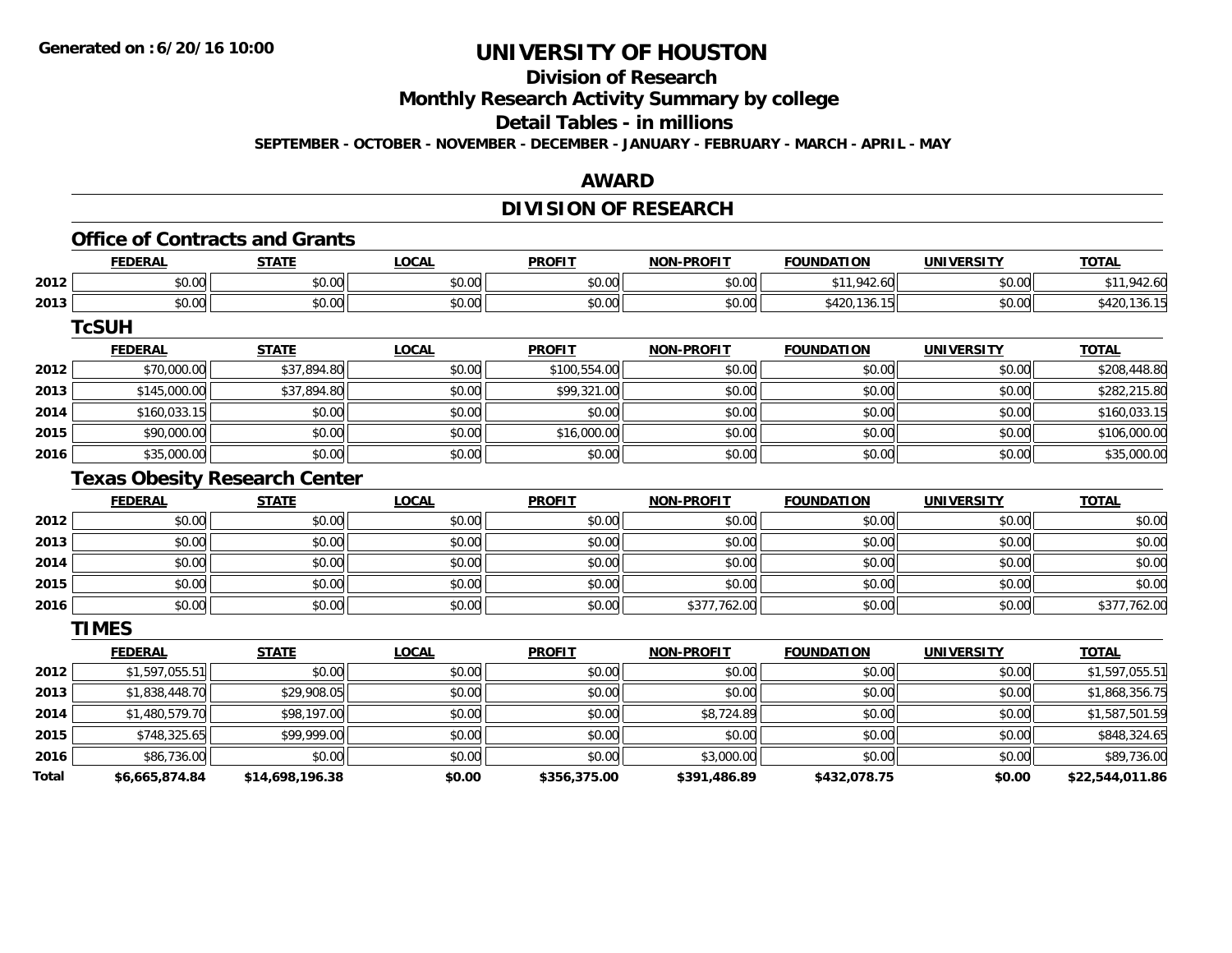## **Division of Research**

**Monthly Research Activity Summary by college**

**Detail Tables - in millions**

**SEPTEMBER - OCTOBER - NOVEMBER - DECEMBER - JANUARY - FEBRUARY - MARCH - APRIL - MAY**

### **AWARD**

## **GRADUATE COLLEGE OF SOCIAL WORK**

## **Center for Drug and Social Policy Research**

|      | <b>FEDERAL</b> | <b>STATE</b> | <b>LOCAL</b> | <b>PROFIT</b> | <b>NON-PROFIT</b> | <b>FOUNDATION</b> | <b>UNIVERSITY</b> | <b>TOTAL</b> |
|------|----------------|--------------|--------------|---------------|-------------------|-------------------|-------------------|--------------|
| 2012 | \$64,167.00    | \$0.00       | \$0.00       | \$0.00        | \$0.00            | \$0.00            | \$0.00            | \$64,167.00  |
| 2013 | \$6,097.29     | \$0.00       | \$0.00       | \$0.00        | \$0.00            | \$0.00            | \$0.00            | \$6,097.29   |
| 2014 | \$299,664.00   | \$0.00       | \$0.00       | \$0.00        | \$0.00            | \$0.00            | \$0.00            | \$299,664.00 |
| 2015 | \$760,034.00   | \$0.00       | \$0.00       | \$0.00        | \$0.00            | \$0.00            | \$0.00            | \$760,034.00 |
| 2016 | \$244,543.72   | \$0.00       | \$0.00       | \$0.00        | \$0.00            | \$0.00            | \$0.00            | \$244,543.72 |

### **Center for Health Equities & Evaluation Research**

|      | <b>FEDERAL</b> | <b>STATE</b> | <b>LOCAL</b> | <b>PROFIT</b> | <b>NON-PROFIT</b> | <b>FOUNDATION</b> | <b>UNIVERSITY</b> | <b>TOTAL</b> |
|------|----------------|--------------|--------------|---------------|-------------------|-------------------|-------------------|--------------|
| 2012 | \$354,222.55   | \$0.00       | \$0.00       | \$0.00        | \$0.00            | \$0.00            | \$35,000.00       | \$389,222.55 |
| 2013 | \$249,359.00   | \$0.00       | \$0.00       | \$0.00        | \$0.00            | \$0.00            | \$0.00            | \$249,359.00 |
| 2014 | \$206,260.00   | \$0.00       | \$0.00       | \$0.00        | \$0.00            | \$0.00            | \$0.00            | \$206,260.00 |
| 2015 | \$149,652.00   | \$0.00       | \$0.00       | \$0.00        | \$0.00            | \$0.00            | \$0.00            | \$149,652.00 |
| 2016 | \$240,512.00   | \$0.00       | \$0.00       | \$0.00        | \$0.00            | \$0.00            | \$0.00            | \$240,512.00 |

## **Child & Family for Innovative Research**

|      | <b>FEDERAL</b> | <b>STATE</b> | <b>LOCAL</b> | <b>PROFIT</b> | <b>NON-PROFIT</b> | <b>FOUNDATION</b> | UNIVERSITY | <b>TOTAL</b> |
|------|----------------|--------------|--------------|---------------|-------------------|-------------------|------------|--------------|
| 2012 | \$72,240.79    | \$0.00       | \$56,704.00  | \$176,507.00  | \$0.00            | \$0.00            | \$0.00     | \$305,451.79 |
| 2013 | \$518,049.99   | \$120,342.00 | \$0.00       | \$100,000.00  | \$0.00            | \$0.00            | \$0.00     | \$738,391.99 |
| 2014 | \$11,777.64    | \$88,274.00  | \$0.00       | \$0.00        | \$80,000.00       | \$0.00            | \$0.00     | \$180,051.64 |
| 2015 | \$574,286.10   | \$0.00       | \$0.00       | \$0.00        | \$0.00            | \$0.00            | \$0.00     | \$574,286.10 |
| 2016 | \$504,126.87   | \$0.00       | \$0.00       | \$0.00        | \$0.00            | \$55.56           | \$1,500.00 | \$505,682.43 |

### **Community Projects - Social Work**

|      | <b>EEDEDA</b><br>LIM | <b>CTATE</b>       | $\sim$<br>UUMI      | <b>PROFIT</b>   | PROFIT<br>. | <b>FOLINDAT</b> | <b>INIVEDSIT</b><br>JI | <b>TOTA</b> |
|------|----------------------|--------------------|---------------------|-----------------|-------------|-----------------|------------------------|-------------|
| 2012 | 010<br>-≖ ∠          | $\sim$ 00<br>וטטוע | $\sim$ 00<br>וטט.טע | $\sim$<br>JU.UU | vv.vv       | \$0.00          | JU.UU                  |             |

#### **Dean, Social Work**

|              | <b>FEDERAL</b> | <b>STATE</b> | <u>LOCAL</u> | <b>PROFIT</b> | <b>NON-PROFIT</b> | <b>FOUNDATION</b> | <b>UNIVERSITY</b> | <b>TOTAL</b>   |
|--------------|----------------|--------------|--------------|---------------|-------------------|-------------------|-------------------|----------------|
| 2012         | \$16,568.50    | \$0.00       | \$0.00       | \$0.00        | \$0.00            | \$0.00            | \$0.00            | \$16,568.50    |
| 2013         | \$0.00         | \$0.00       | \$0.00       | \$0.00        | \$0.00            | \$0.00            | \$0.00            | \$0.00         |
| 2014         | \$0.00         | \$0.00       | \$0.00       | \$0.00        | \$0.00            | \$0.00            | \$0.00            | \$0.00         |
| 2015         | \$0.00         | \$0.00       | \$0.00       | \$0.00        | \$0.00            | \$0.00            | \$0.00            | \$0.00         |
| 2016         | \$25,000.00    | \$0.00       | \$0.00       | \$75,000.00   | \$0.00            | \$108,963.00      | \$0.00            | \$208,963.00   |
| <b>Total</b> | \$4,299,504.35 | \$208,616.00 | \$56,704.00  | \$351,507.00  | \$80,000.00       | \$109,018.56      | \$36,500.00       | \$5.141.849.91 |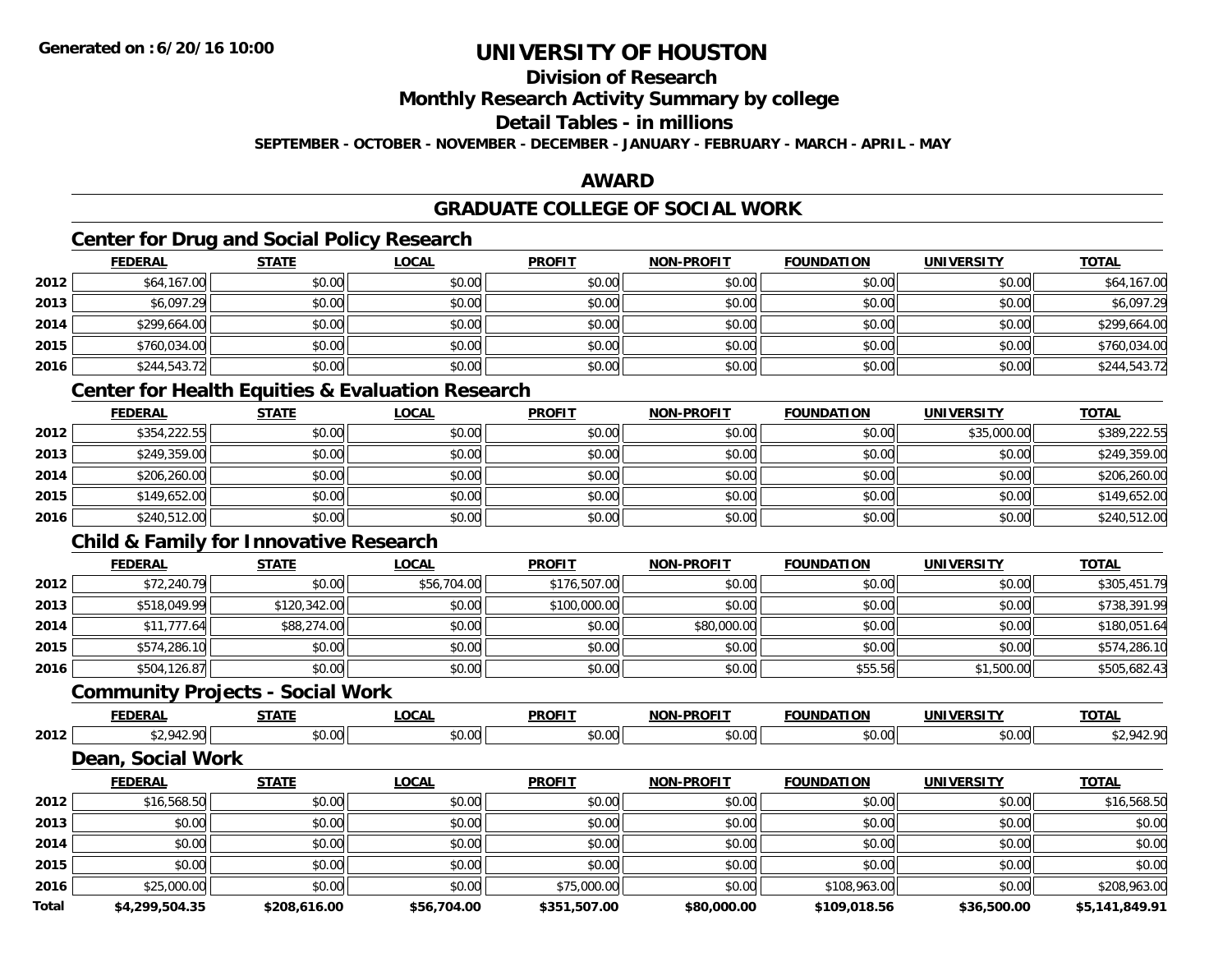# **Division of Research**

**Monthly Research Activity Summary by college**

**Detail Tables - in millions**

**SEPTEMBER - OCTOBER - NOVEMBER - DECEMBER - JANUARY - FEBRUARY - MARCH - APRIL - MAY**

#### **AWARD**

### **HILTON COLLEGE OF HOTEL AND RESTAURANT MANAGEMENT**

### **Hotel and Restaurant Management**

|       | <b>FEDERAL</b> | <b>STATE</b> | <u>LOCAL</u> | <b>PROFIT</b> | <b>NON-PROFIT</b> | <b>FOUNDATION</b> | UNIVERSITY | <u>TOTAL</u> |
|-------|----------------|--------------|--------------|---------------|-------------------|-------------------|------------|--------------|
| 2012  | \$58,837.68    | \$103,763.44 | \$0.00       | \$1,500.00    | \$10,887.00       | \$0.00            | \$0.00     | \$174,988.12 |
| 2013  | \$106,747.00   | \$0.00       | \$0.00       | \$0.00        | \$0.00            | \$0.00            | \$0.00     | \$106,747.00 |
| 2014  | \$384,849.00   | \$0.00       | \$0.00       | \$0.00        | \$0.00            | \$58,902.00       | \$0.00     | \$443,751.00 |
| 2016  | \$223,304.40   | \$0.00       | \$0.00       | \$0.00        | \$14,207.00       | \$0.00            | \$0.00     | \$237,511.40 |
| Total | \$773,738.08   | \$103,763.44 | \$0.00       | \$1,500.00    | \$25,094.00       | \$58,902.00       | \$0.00     | \$962,997.52 |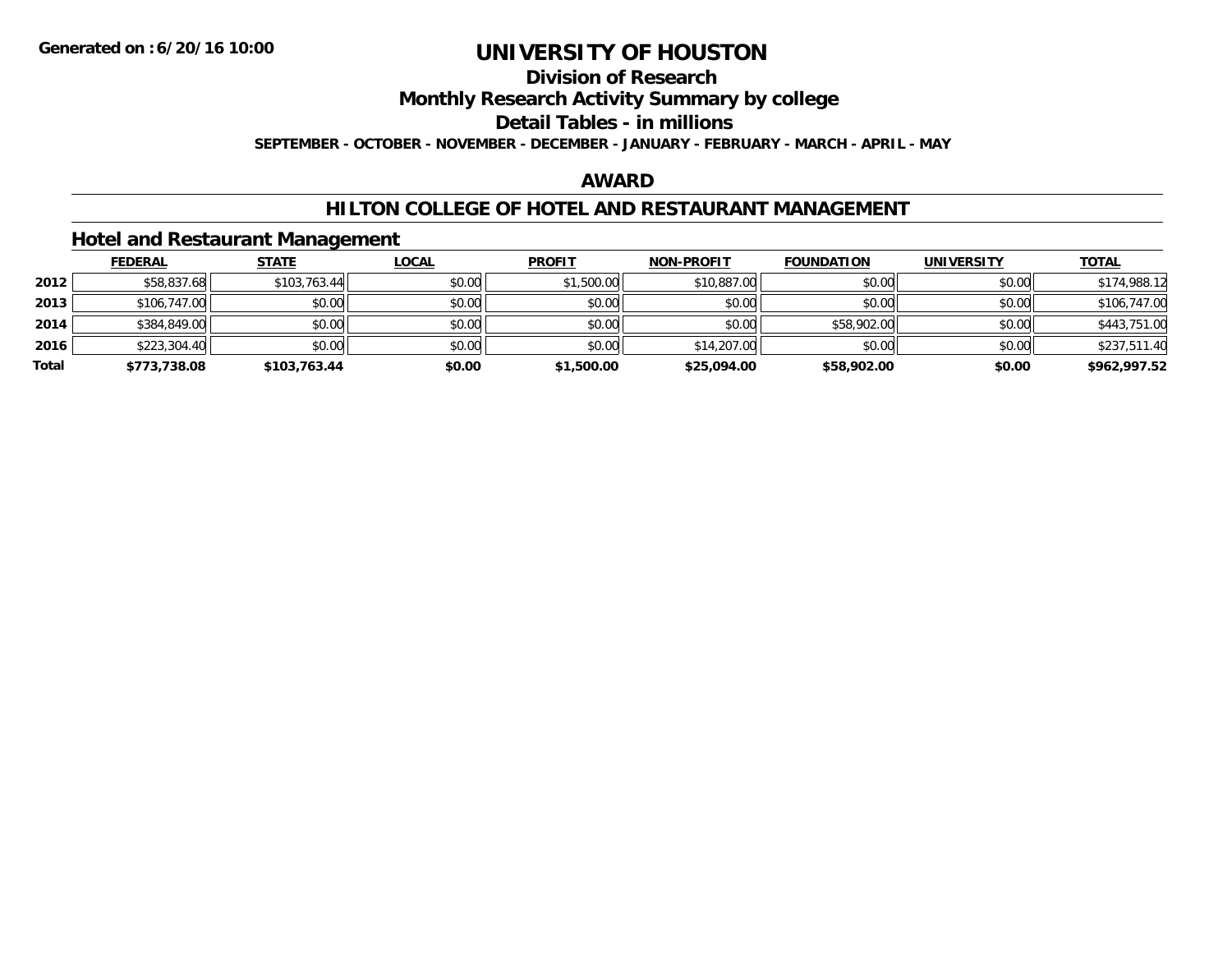## **Division of Research**

**Monthly Research Activity Summary by college**

**Detail Tables - in millions**

**SEPTEMBER - OCTOBER - NOVEMBER - DECEMBER - JANUARY - FEBRUARY - MARCH - APRIL - MAY**

#### **AWARD**

#### **HONORS COLLEGE**

### **Dean, Honors College**

|       | <b>FEDERAL</b>     | STATE  | <u>LOCAL</u> | <b>PROFIT</b> | <b>NON-PROFIT</b> | <b>FOUNDATION</b> | <b>UNIVERSITY</b> | <b>TOTAL</b> |
|-------|--------------------|--------|--------------|---------------|-------------------|-------------------|-------------------|--------------|
| 2012  | \$34.951.70<br>აა4 | \$0.00 | \$0.00       | \$0.00        | \$0.00            | \$0.00            | \$0.00            | \$34,951.70  |
| 2014  | \$0.00             | \$0.00 | \$0.00       | \$0.00        | \$0.00            | \$0.00            | \$0.00            | \$0.00       |
| Total | \$34,951.70        | \$0.00 | \$0.00       | \$0.00        | \$0.00            | \$0.00            | \$0.00            | \$34,951.70  |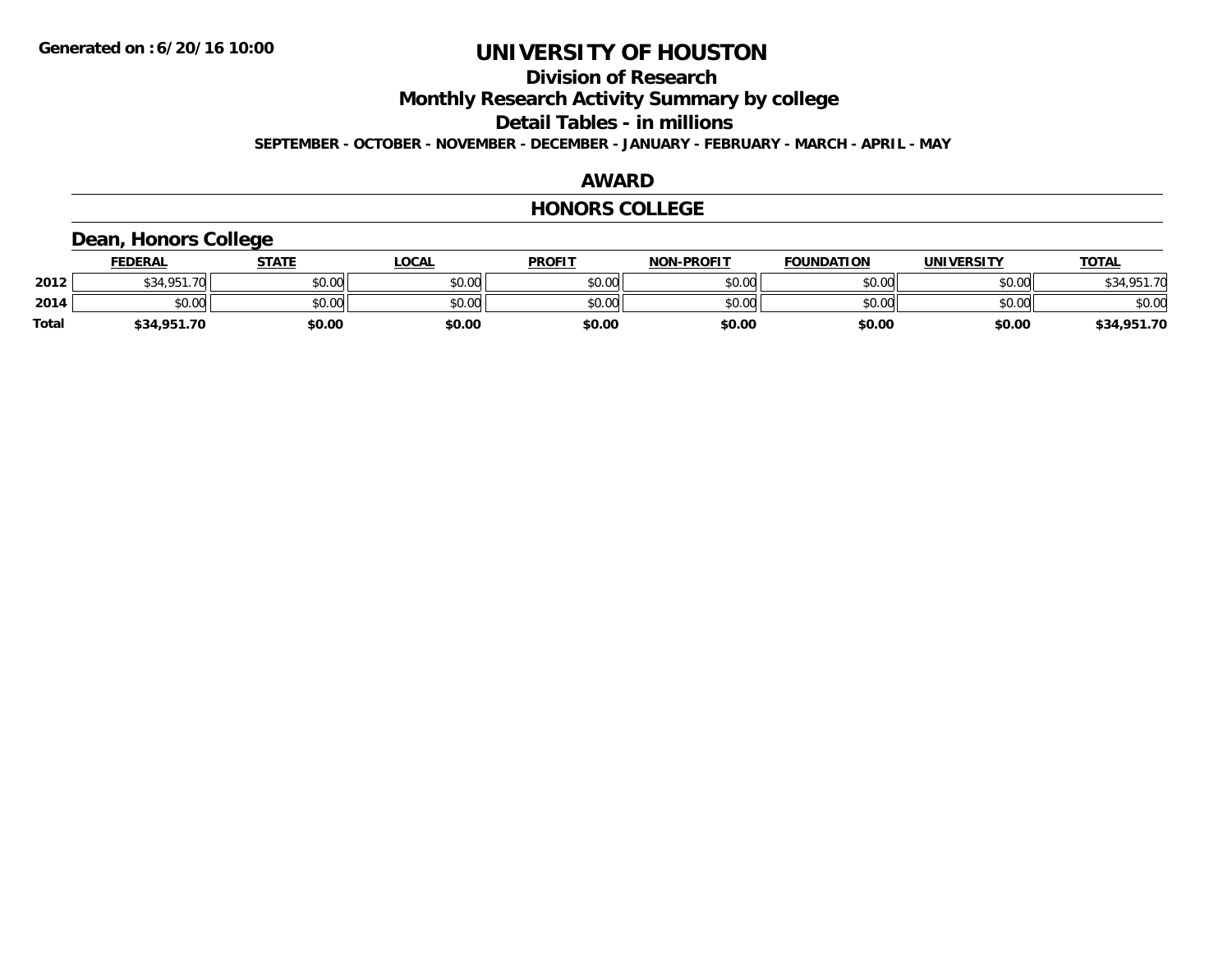### **Division of Research**

**Monthly Research Activity Summary by college**

**Detail Tables - in millions**

**SEPTEMBER - OCTOBER - NOVEMBER - DECEMBER - JANUARY - FEBRUARY - MARCH - APRIL - MAY**

#### **AWARDLIBRARY Administration, Library FEDERAL STATE LOCAL PROFIT NON-PROFIT FOUNDATION UNIVERSITY TOTALTOTAL 2013** $\textbf{3} \mid \textbf{3} \mid \textbf{5} \mid \textbf{5} \mid \textbf{6} \mid \textbf{7} \mid \textbf{8} \mid \textbf{1} \mid \textbf{1} \mid \textbf{1} \mid \textbf{1} \mid \textbf{1} \mid \textbf{1} \mid \textbf{1} \mid \textbf{1} \mid \textbf{1} \mid \textbf{1} \mid \textbf{1} \mid \textbf{1} \mid \textbf{1} \mid \textbf{1} \mid \textbf{1} \mid \textbf{1} \mid \textbf{1} \mid \textbf{1} \mid \textbf{1} \mid \textbf{1} \mid \textbf{$ **Total \$0.00\$0.00 \$0.00 \$0.00 \$0.00 \$0.00 \$0.00 \$0.00**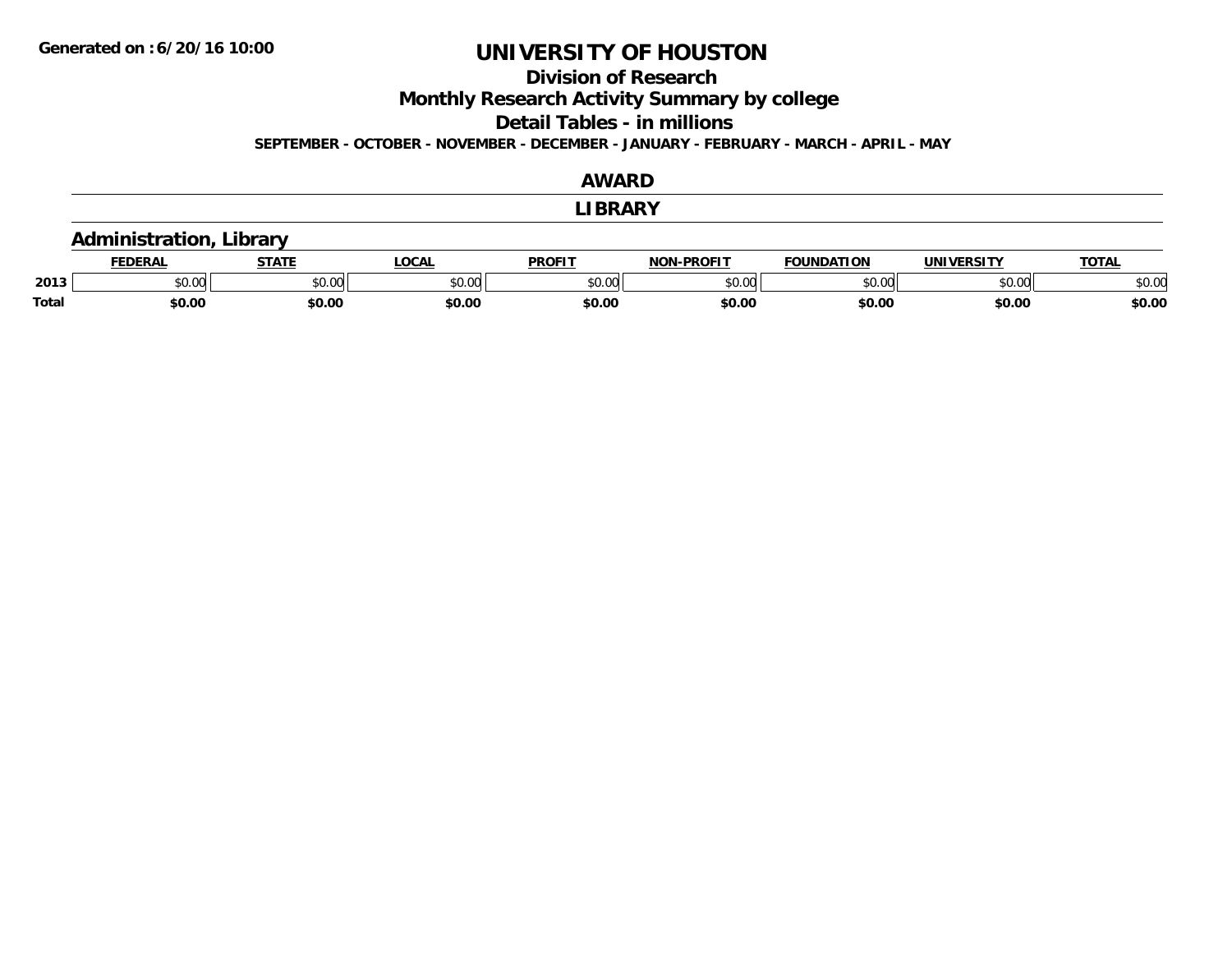#### **Division of Research**

**Monthly Research Activity Summary by college**

**Detail Tables - in millions**

**SEPTEMBER - OCTOBER - NOVEMBER - DECEMBER - JANUARY - FEBRUARY - MARCH - APRIL - MAY**

#### **AWARD**

### **OTHER OUTSIDE ORGANIZATIONS USED FOR CPHS LOGINS**

|              | Center         |              |        |               |                   |            |            |              |  |  |
|--------------|----------------|--------------|--------|---------------|-------------------|------------|------------|--------------|--|--|
|              | <b>FEDERAL</b> | <b>STATE</b> | LOCAL  | <b>PROFIT</b> | <b>NON-PROFIT</b> | FOUNDATION | UNIVERSITY | <b>TOTAL</b> |  |  |
| 2014         | \$0.00         | \$0.00       | \$0.00 | \$0.00        | \$0.00            | \$0.00     | \$0.00     | \$0.00       |  |  |
| <b>Total</b> | \$0.00         | \$0.00       | \$0.00 | \$0.00        | \$0.00            | \$0.00     | \$0.00     | \$0.00       |  |  |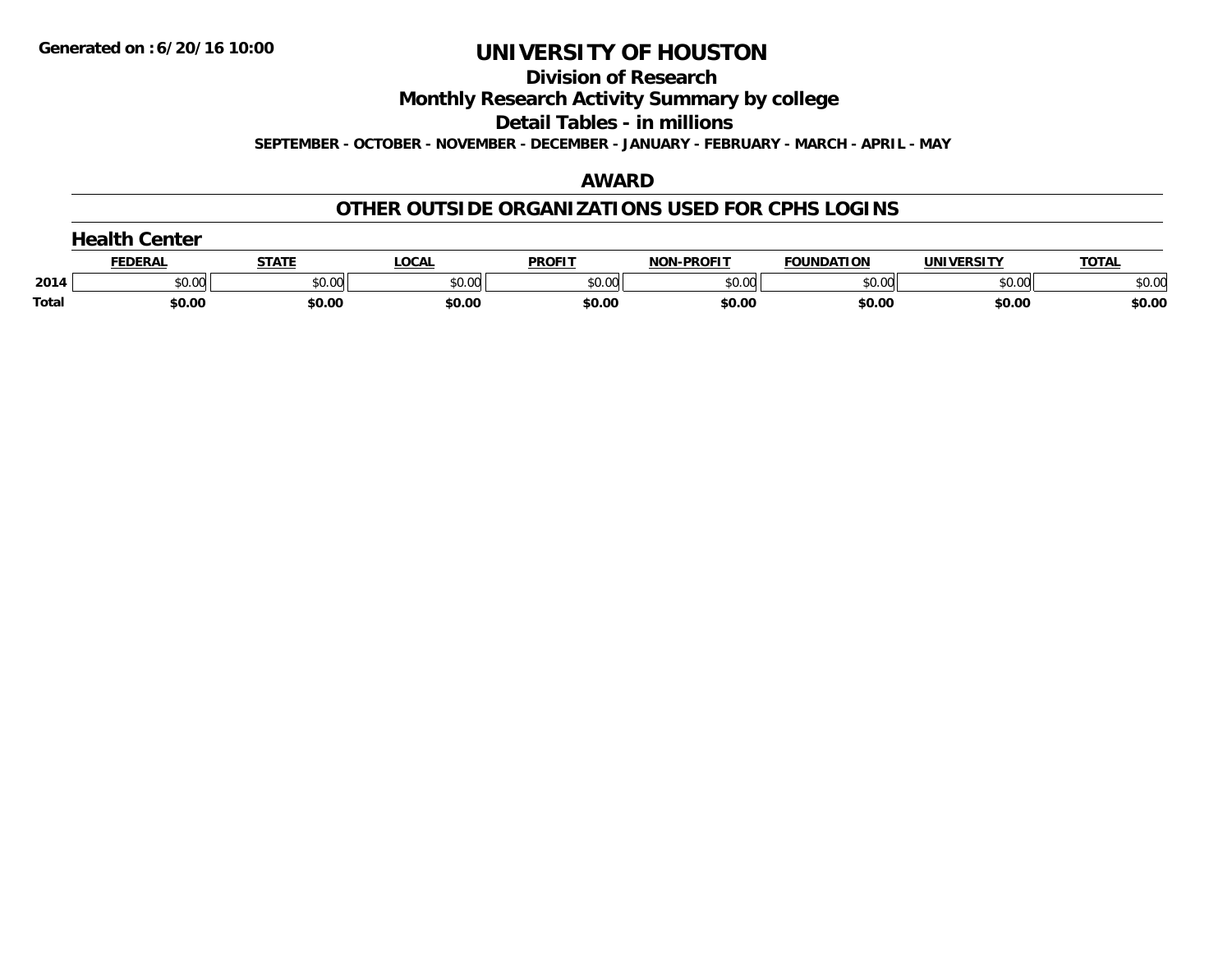## **Division of ResearchMonthly Research Activity Summary by college Detail Tables - in millions SEPTEMBER - OCTOBER - NOVEMBER - DECEMBER - JANUARY - FEBRUARY - MARCH - APRIL - MAY**

#### **AWARD**

#### **PRESIDENT**

#### **Office of the President**

|       | <b>FEDERAL</b> | <b>STATE</b> | <b>LOCAL</b> | <b>PROFIT</b> | <b>NON-PROFIT</b> | <b>FOUNDATION</b> | <b>UNIVERSITY</b> | <b>TOTAL</b> |
|-------|----------------|--------------|--------------|---------------|-------------------|-------------------|-------------------|--------------|
| 2014  | \$0.00         | \$0.00       | \$0.00       | \$0.00        | \$0.00            | \$0.00            | \$0.00            | \$0.00       |
| 2015  | \$0.00         | \$0.00       | \$0.00       | \$0.00        | \$0.00            | \$0.00            | \$0.00            | \$0.00       |
| 2016  | \$0.00         | \$0.00       | \$0.00       | \$0.00        | \$0.00            | \$0.00            | \$0.00            | \$0.00       |
| Total | \$0.00         | \$0.00       | \$0.00       | \$0.00        | \$0.00            | \$0.00            | \$0.00            | \$0.00       |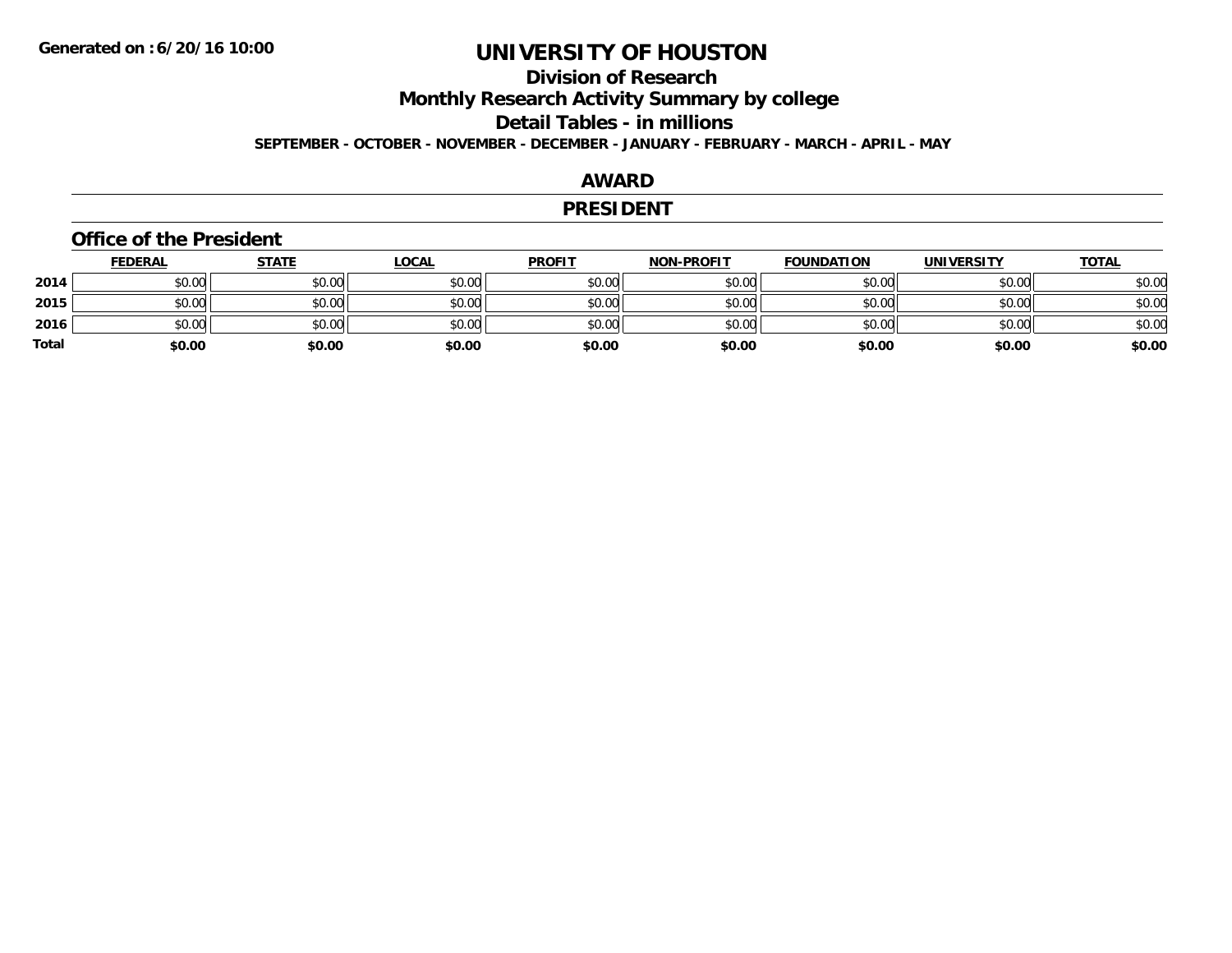**Division of Research**

**Monthly Research Activity Summary by college**

**Detail Tables - in millions**

**SEPTEMBER - OCTOBER - NOVEMBER - DECEMBER - JANUARY - FEBRUARY - MARCH - APRIL - MAY**

#### **AWARD**

## **SCHOOL OF NURSING**

### **Dean, School of Nursing**

|              | <b>DERAL</b> | <b>STATE</b>                               | <b>OCAL</b> | <b>PROFIT</b> | -PROFIT<br>חחו | <b>FOUNDATION</b>          | <b>UNIVERSITY</b> | TOTA.             |
|--------------|--------------|--------------------------------------------|-------------|---------------|----------------|----------------------------|-------------------|-------------------|
| 2016         | \$0.00       | $\mathsf{A} \cap \mathsf{A} \cap$<br>JU.UU | \$0.00      | \$0.00        | nn no<br>pu.uu | $\sqrt{20}$<br>.69<br>1.11 | \$0.00            | וכ ממג            |
| <b>Total</b> | \$0.00       | \$0.00                                     | \$0.00      | \$0.00        | \$0.00         | .699.35<br>\$341           | \$0.00            | .699.35<br>\$341, |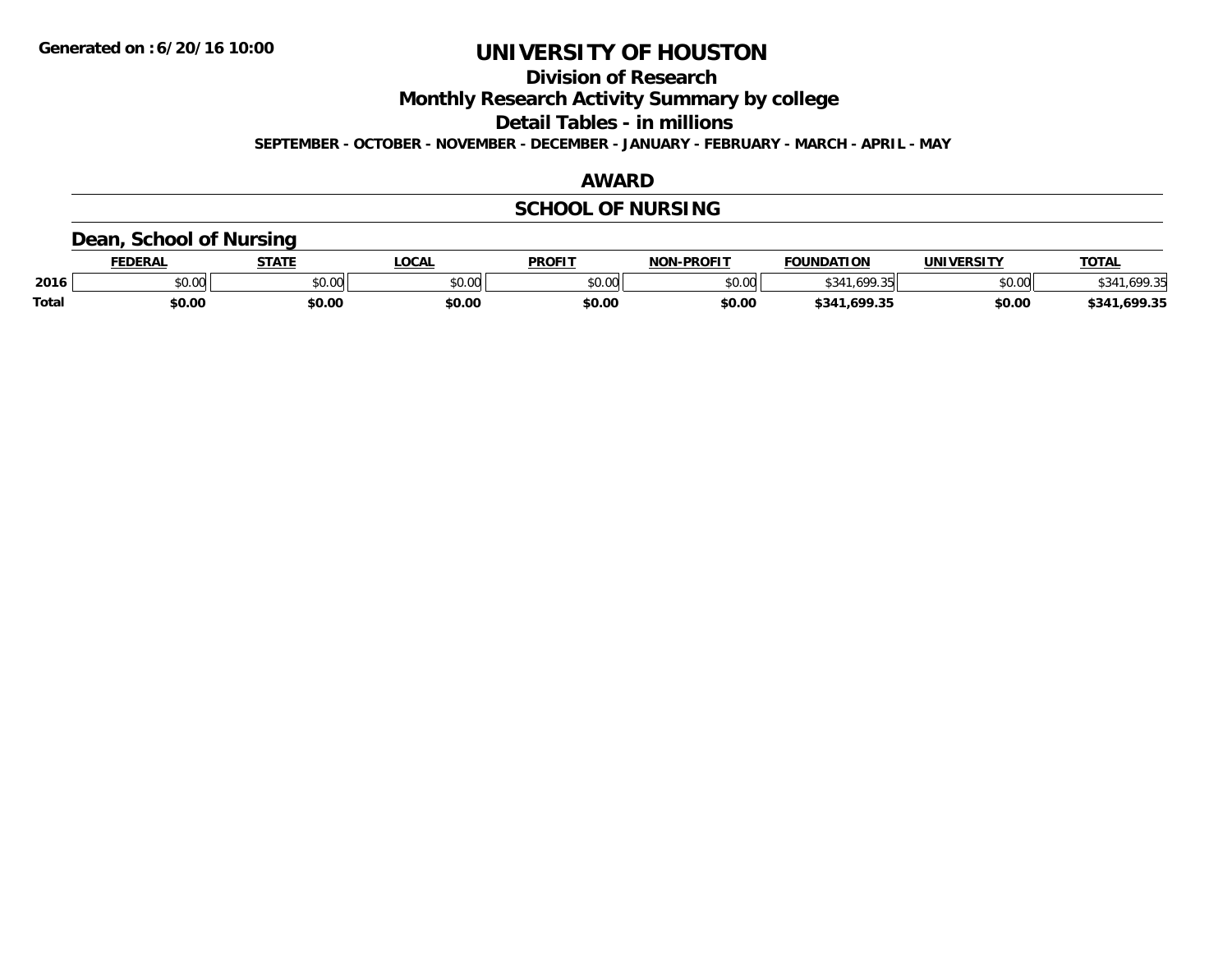#### **Division of Research Monthly Research Activity Summary by college**

### **Detail Tables - in millions**

**SEPTEMBER - OCTOBER - NOVEMBER - DECEMBER - JANUARY - FEBRUARY - MARCH - APRIL - MAY**

#### **AWARD**

### **SENIOR V.P. FOR ACADEMIC AFFAIRS AND PROVOST**

|      | <b>Challenger Program</b>                           |              |              |               |                   |                   |                   |              |
|------|-----------------------------------------------------|--------------|--------------|---------------|-------------------|-------------------|-------------------|--------------|
|      | <b>FEDERAL</b>                                      | <b>STATE</b> | <b>LOCAL</b> | <b>PROFIT</b> | <b>NON-PROFIT</b> | <b>FOUNDATION</b> | <b>UNIVERSITY</b> | <b>TOTAL</b> |
| 2012 | \$0.00                                              | \$0.00       | \$0.00       | \$0.00        | \$0.00            | \$0.00            | \$0.00            | \$0.00       |
| 2013 | \$0.00                                              | \$0.00       | \$0.00       | \$0.00        | \$0.00            | \$0.00            | \$0.00            | \$0.00       |
| 2014 | \$0.00                                              | \$0.00       | \$0.00       | \$0.00        | \$0.00            | \$0.00            | \$0.00            | \$0.00       |
| 2015 | \$0.00                                              | \$0.00       | \$0.00       | \$0.00        | \$0.00            | \$0.00            | \$0.00            | \$0.00       |
|      | <b>Learning Support Services</b>                    |              |              |               |                   |                   |                   |              |
|      | <b>FEDERAL</b>                                      | <b>STATE</b> | <b>LOCAL</b> | <b>PROFIT</b> | <b>NON-PROFIT</b> | <b>FOUNDATION</b> | <b>UNIVERSITY</b> | <b>TOTAL</b> |
| 2012 | \$0.00                                              | \$0.00       | \$0.00       | \$0.00        | \$0.00            | \$0.00            | \$0.00            | \$0.00       |
|      | <b>Pre-Health Advising</b>                          |              |              |               |                   |                   |                   |              |
|      | <b>FEDERAL</b>                                      | <b>STATE</b> | <b>LOCAL</b> | <b>PROFIT</b> | <b>NON-PROFIT</b> | <b>FOUNDATION</b> | <b>UNIVERSITY</b> | <b>TOTAL</b> |
| 2015 | \$0.00                                              | \$0.00       | \$0.00       | \$0.00        | \$0.00            | \$0.00            | \$0.00            | \$0.00       |
|      | <b>Senior V.P. for Academic Affairs and Provost</b> |              |              |               |                   |                   |                   |              |
|      | <b>FEDERAL</b>                                      | <b>STATE</b> | <b>LOCAL</b> | <b>PROFIT</b> | NON-PROFIT        | <b>FOUNDATION</b> | <b>UNIVERSITY</b> | <b>TOTAL</b> |
| 2012 | \$0.00                                              | \$0.00       | \$0.00       | \$75,000.00   | \$0.00            | \$0.00            | \$0.00            | \$75,000.00  |
| 2013 | \$0.00                                              | \$0.00       | \$0.00       | \$0.00        | \$0.00            | \$0.00            | \$0.00            | \$0.00       |
|      | <b>Student Support Services</b>                     |              |              |               |                   |                   |                   |              |
|      | <b>FEDERAL</b>                                      | <b>STATE</b> | <b>LOCAL</b> | <b>PROFIT</b> | <b>NON-PROFIT</b> | <b>FOUNDATION</b> | <b>UNIVERSITY</b> | <b>TOTAL</b> |
| 2014 | \$0.00                                              | \$0.00       | \$0.00       | \$0.00        | \$0.00            | \$0.00            | \$0.00            | \$0.00       |
|      | <b>UH Energy</b>                                    |              |              |               |                   |                   |                   |              |
|      | <b>FEDERAL</b>                                      | <b>STATE</b> | <b>LOCAL</b> | <b>PROFIT</b> | <b>NON-PROFIT</b> | <b>FOUNDATION</b> | <b>UNIVERSITY</b> | <b>TOTAL</b> |
| 2015 | \$0.00                                              | \$0.00       | \$0.00       | \$0.00        | \$0.00            | \$0.00            | \$0.00            | \$0.00       |
| 2016 | \$0.00                                              | \$0.00       | \$0.00       | \$0.00        | \$0.00            | \$0.00            | \$0.00            | \$0.00       |
|      | <b>Undergraduate Scholars</b>                       |              |              |               |                   |                   |                   |              |
|      | <b>FEDERAL</b>                                      | <b>STATE</b> | <b>LOCAL</b> | <b>PROFIT</b> | <b>NON-PROFIT</b> | <b>FOUNDATION</b> | <b>UNIVERSITY</b> | <b>TOTAL</b> |
| 2012 | \$0.00                                              | \$19,051.00  | \$0.00       | \$0.00        | \$0.00            | \$0.00            | \$0.00            | \$19,051.00  |
| 2013 | \$0.00                                              | \$19,050.00  | \$0.00       | \$0.00        | \$0.00            | \$0.00            | \$0.00            | \$19,050.00  |
| 2014 | \$0.00                                              | \$20,330.00  | \$0.00       | \$0.00        | \$0.00            | \$0.00            | \$0.00            | \$20,330.00  |
|      | <b>Undergraduate Student Success</b>                |              |              |               |                   |                   |                   |              |
|      | <b>FEDERAL</b>                                      | <b>STATE</b> | <b>LOCAL</b> | <b>PROFIT</b> | <b>NON-PROFIT</b> | <b>FOUNDATION</b> | <b>UNIVERSITY</b> | <b>TOTAL</b> |
| 2013 | \$0.00                                              | \$130,000.00 | \$0.00       | \$0.00        | \$0.00            | \$0.00            | \$0.00            | \$130,000.00 |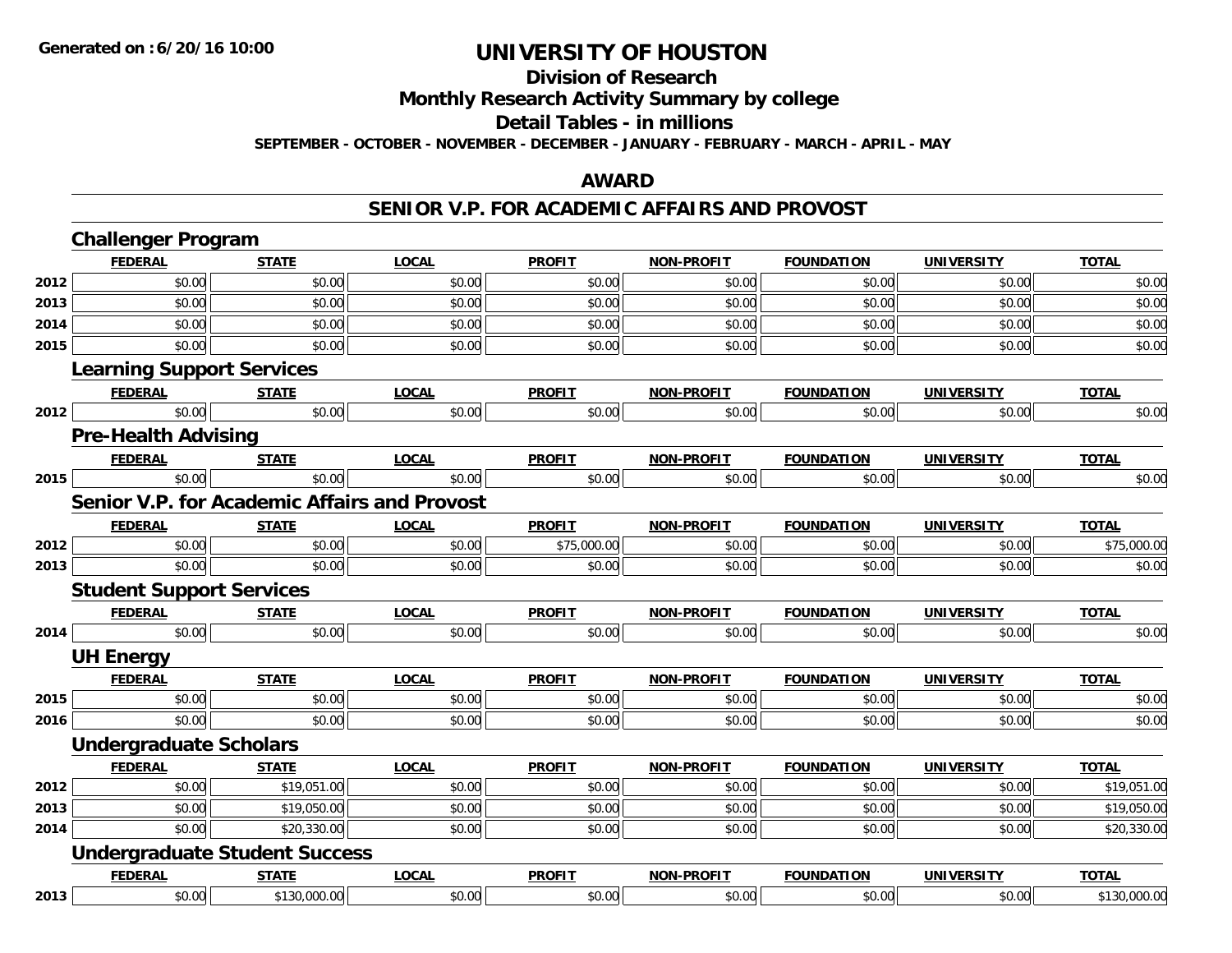## **Division of Research**

**Monthly Research Activity Summary by college**

**Detail Tables - in millions**

**SEPTEMBER - OCTOBER - NOVEMBER - DECEMBER - JANUARY - FEBRUARY - MARCH - APRIL - MAY**

### **AWARD**

### **SENIOR V.P. FOR ACADEMIC AFFAIRS AND PROVOST**

### **Undergraduate Student Success**

|      | <u>FEDERAL</u> | <b>STATE</b>        | <b>_OCAL</b>  | <b>PROFIT</b>  | <b>NON-PROFIT</b> | <b>FOUNDATION</b> | <b>UNIVERSITY</b> | <b>TOTAL</b>     |
|------|----------------|---------------------|---------------|----------------|-------------------|-------------------|-------------------|------------------|
| 2014 | \$0.00         | ,000.00<br>\$10     | 0000<br>DU.UU | ≮N UU<br>PO.OO | \$0.00            | \$0.00            | \$0.00            | \$10,000.00      |
| 2015 | \$0.00         | \$0.00              | \$0.00        | \$0.00         | \$0.00            | \$0.00            | \$0.00            | \$0.00           |
| 2016 | \$0.00         | \$9,759.30<br>- 311 | \$0.00        | \$0.00         | \$0.00            | \$0.00            | \$0.00            | 750.20<br>J 7.JU |

## **Undergraduate Student Success Center**

|       | <b>FEDERAL</b> | <b>STATE</b> | <b>LOCAL</b> | <b>PROFIT</b> | <b>NON-PROFIT</b> | <b>FOUNDATION</b> | <b>UNIVERSITY</b> | <b>TOTAL</b>   |
|-------|----------------|--------------|--------------|---------------|-------------------|-------------------|-------------------|----------------|
| 2012  | \$301,376.00   | \$134,767.00 | \$0.00       | \$0.00        | \$77,158.00       | \$0.00            | \$0.00            | \$513,301.00   |
| 2013  | \$378,534.00   | \$134,767.00 | \$0.00       | \$0.00        | \$0.00            | \$0.00            | \$0.00            | \$513,301.00   |
| 2014  | \$364,114.00   | \$134,767.00 | \$0.00       | \$0.00        | \$0.00            | \$0.00            | \$0.00            | \$498,881.00   |
| 2015  | \$301,376.00   | \$137,767.00 | \$0.00       | \$0.00        | \$78,500.00       | \$0.00            | \$0.00            | \$517,643.00   |
| 2016  | \$0.00         | \$137,767.00 | \$0.00       | \$0.00        | \$0.00            | \$0.00            | \$0.00            | \$137,767.00   |
| Total | \$1,345,400.00 | \$888,025.30 | \$0.00       | \$75,000.00   | \$155,658.00      | \$0.00            | \$0.00            | \$2,464,083.30 |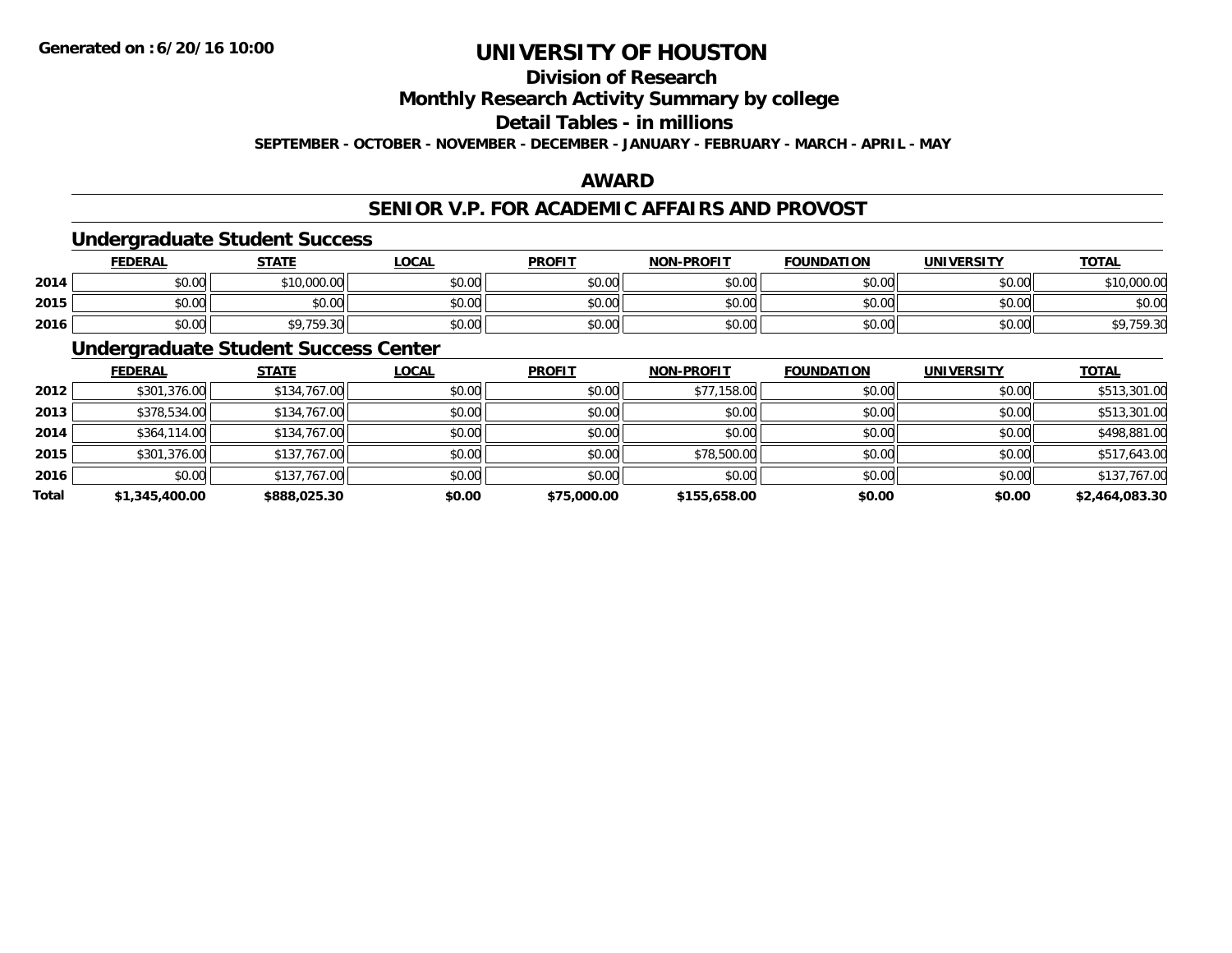## **Division of Research**

**Monthly Research Activity Summary by college**

**Detail Tables - in millions**

**SEPTEMBER - OCTOBER - NOVEMBER - DECEMBER - JANUARY - FEBRUARY - MARCH - APRIL - MAY**

### **AWARD**

#### **UH LAW CENTER**

|              | Dean, Law      |                |              |               |                   |                   |                   |                |
|--------------|----------------|----------------|--------------|---------------|-------------------|-------------------|-------------------|----------------|
|              | <b>FEDERAL</b> | <b>STATE</b>   | <b>LOCAL</b> | <b>PROFIT</b> | <b>NON-PROFIT</b> | <b>FOUNDATION</b> | <b>UNIVERSITY</b> | <b>TOTAL</b>   |
| 2013         | \$0.00         | \$0.00         | \$0.00       | \$0.00        | \$0.00            | \$0.00            | \$0.00            | \$0.00         |
| 2016         | \$0.00         | \$228,000.00   | \$0.00       | \$0.00        | \$0.00            | \$0.00            | \$0.00            | \$228,000.00   |
|              | Law-UH         |                |              |               |                   |                   |                   |                |
|              | <b>FEDERAL</b> | <b>STATE</b>   | <b>LOCAL</b> | <b>PROFIT</b> | <b>NON-PROFIT</b> | <b>FOUNDATION</b> | <b>UNIVERSITY</b> | <b>TOTAL</b>   |
| 2012         | \$19,507.90    | \$160,000.00   | \$0.00       | \$0.00        | \$0.00            | \$0.00            | \$0.00            | \$179,507.90   |
| 2013         | \$125,303.00   | \$114,000.00   | \$0.00       | \$0.00        | \$0.00            | \$0.00            | \$0.00            | \$239,303.00   |
| 2014         | \$28,145.65    | \$314,000.00   | \$0.00       | \$0.00        | \$0.00            | \$0.00            | \$0.00            | \$342,145.65   |
| 2015         | \$58,976.70    | \$114,000.00   | \$0.00       | \$0.00        | \$0.00            | \$0.00            | \$0.00            | \$172,976.70   |
| 2016         | \$13,379.00    | \$100,000.00   | \$0.00       | \$0.00        | \$0.00            | \$0.00            | \$0.00            | \$113,379.00   |
| <b>Total</b> | \$245,312.25   | \$1,030,000.00 | \$0.00       | \$0.00        | \$0.00            | \$0.00            | \$0.00            | \$1,275,312.25 |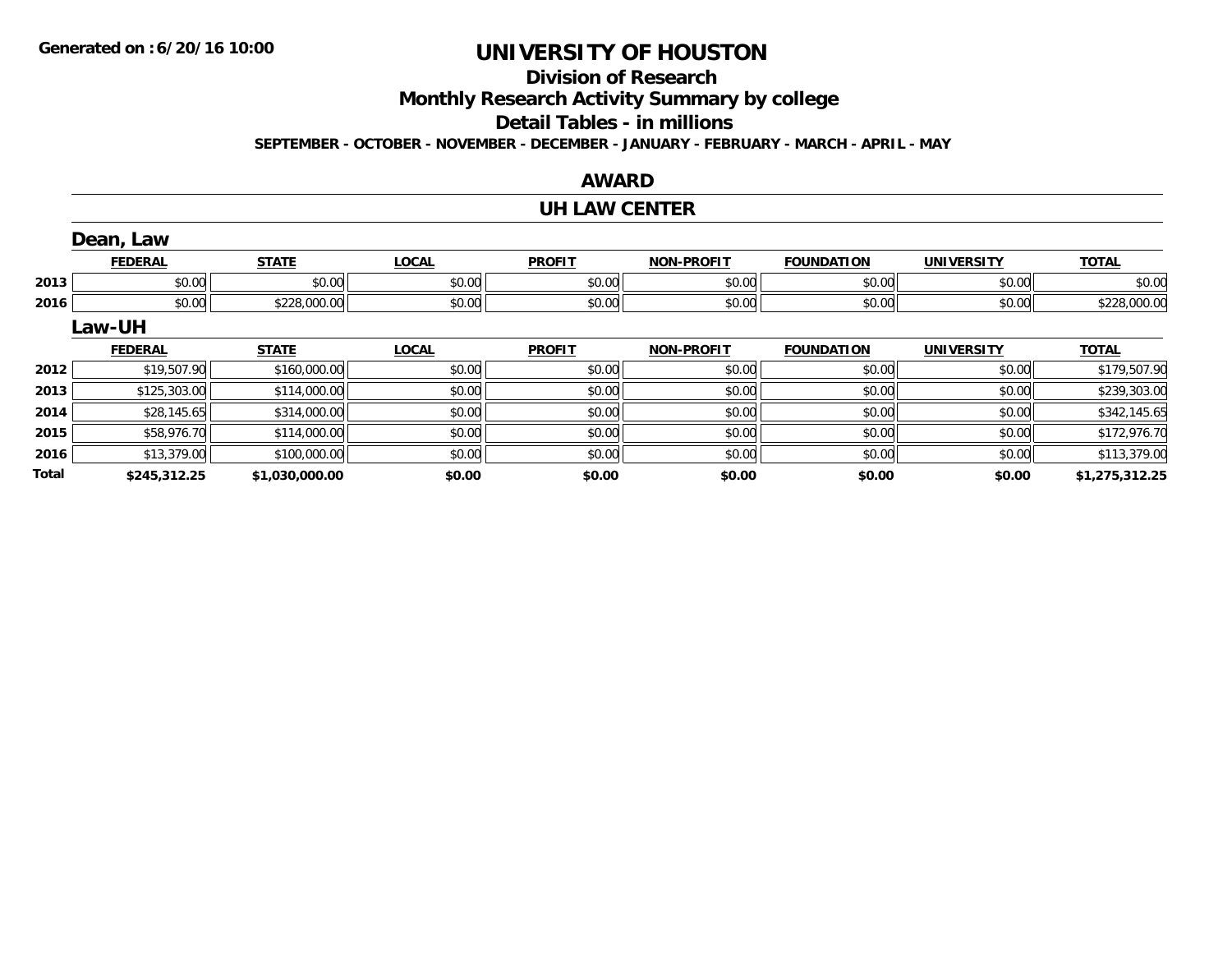## **Division of Research**

**Monthly Research Activity Summary by college**

**Detail Tables - in millions**

**SEPTEMBER - OCTOBER - NOVEMBER - DECEMBER - JANUARY - FEBRUARY - MARCH - APRIL - MAY**

### **AWARD**

#### **UKNOWN COLLEGE**

#### **Unknown Department**

|       | <b>FEDERAL</b> | <b>STATE</b>                             | LOCAL  | <b>PROFIT</b> | <b>NON-PROFIT</b> | <b>FOUNDATION</b> | <b>UNIVERSITY</b> | <b>TOTAL</b> |
|-------|----------------|------------------------------------------|--------|---------------|-------------------|-------------------|-------------------|--------------|
| 2016  | \$0.00         | \$0.00                                   | \$0.00 | \$0.00        | \$0.00            | \$0.00            | \$0.00            | \$0.00       |
|       |                | Wrong Department - Please Dont Select It |        |               |                   |                   |                   |              |
|       | <b>FEDERAL</b> | <b>STATE</b>                             | LOCAL  | <b>PROFIT</b> | <b>NON-PROFIT</b> | <b>FOUNDATION</b> | <b>UNIVERSITY</b> | <b>TOTAL</b> |
| 2013  | \$15,730.00    | \$0.00                                   | \$0.00 | \$0.00        | \$0.00            | \$0.00            | \$0.00            | \$15,730.00  |
| 2014  | \$0.00         | \$0.00                                   | \$0.00 | \$0.00        | \$0.00            | \$0.00            | \$0.00            | \$0.00       |
| 2015  | \$0.00         | \$0.00                                   | \$0.00 | \$0.00        | \$0.00            | \$0.00            | \$0.00            | \$0.00       |
| Total | \$15,730.00    | \$0.00                                   | \$0.00 | \$0.00        | \$0.00            | \$0.00            | \$0.00            | \$15,730.00  |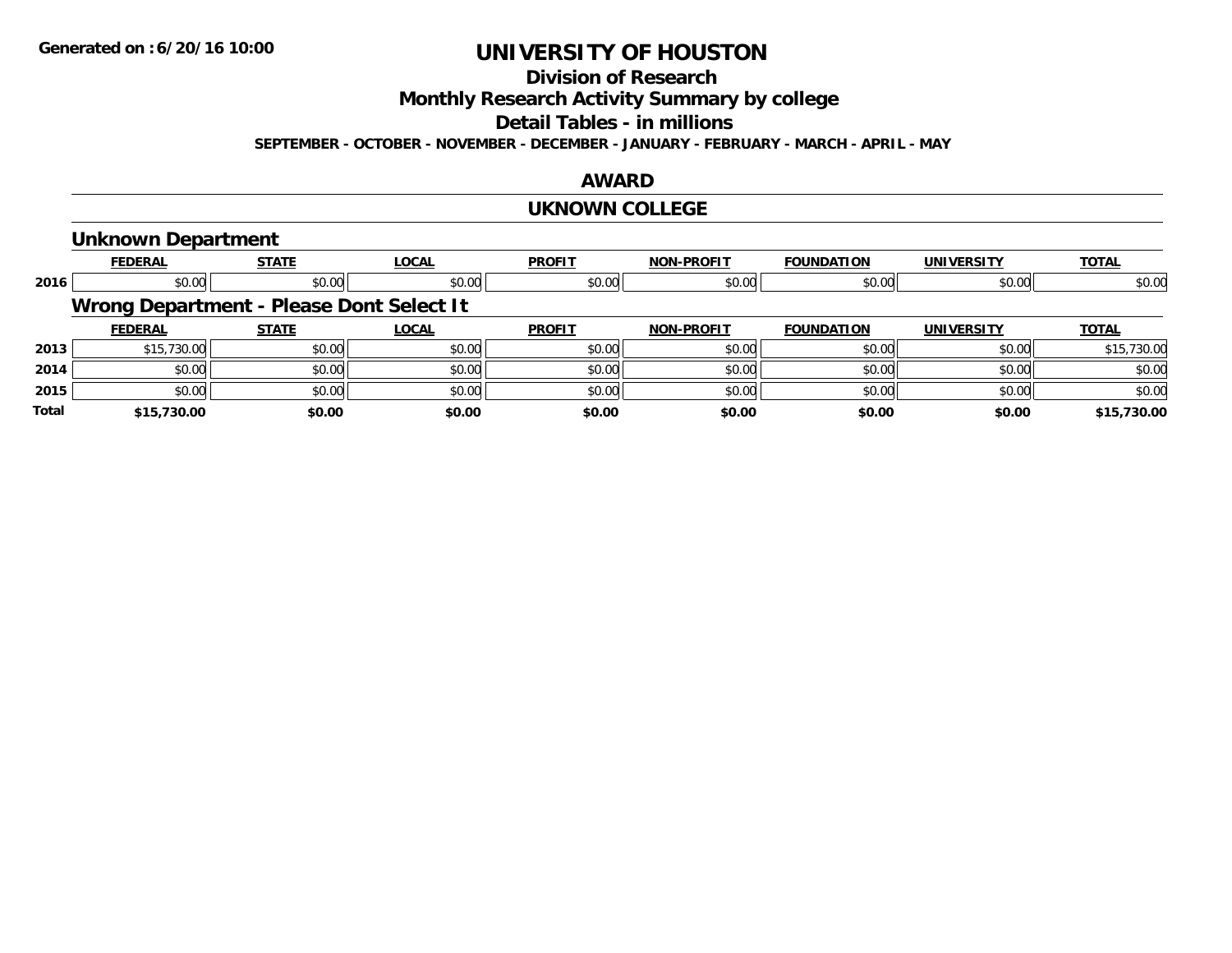#### **Division of Research Monthly Research Activity Summary by college**

**Detail Tables - in millions**

**SEPTEMBER - OCTOBER - NOVEMBER - DECEMBER - JANUARY - FEBRUARY - MARCH - APRIL - MAY**

#### **AWARD**

## **VICE PRESIDENT FOR ADMINISTRATION**

|       | <b>KUHF - Radio</b>         |              |              |               |                   |                   |                   |                |
|-------|-----------------------------|--------------|--------------|---------------|-------------------|-------------------|-------------------|----------------|
|       | <b>FEDERAL</b>              | <b>STATE</b> | <b>LOCAL</b> | <b>PROFIT</b> | <b>NON-PROFIT</b> | <b>FOUNDATION</b> | <b>UNIVERSITY</b> | <b>TOTAL</b>   |
| 2012  | \$0.00                      | \$0.00       | \$0.00       | \$0.00        | \$2,266,596.00    | \$0.00            | \$0.00            | \$2,266,596.00 |
| 2013  | \$0.00                      | \$0.00       | \$0.00       | \$0.00        | \$2,104,352.00    | \$0.00            | \$0.00            | \$2,104,352.00 |
| 2014  | \$148,489.00                | \$0.00       | \$0.00       | \$0.00        | \$2,269,553.00    | \$0.00            | \$0.00            | \$2,418,042.00 |
| 2016  | \$0.00                      | \$0.00       | \$0.00       | \$0.00        | \$2,338,322.00    | \$0.00            | \$0.00            | \$2,338,322.00 |
|       | <b>KUHT-TV</b>              |              |              |               |                   |                   |                   |                |
|       | <b>FEDERAL</b>              | <b>STATE</b> | <b>LOCAL</b> | <b>PROFIT</b> | <b>NON-PROFIT</b> | <b>FOUNDATION</b> | <b>UNIVERSITY</b> | <b>TOTAL</b>   |
| 2012  | \$0.00                      | \$0.00       | \$0.00       | \$0.00        | \$14,132.00       | \$0.00            | \$0.00            | \$14,132.00    |
|       | <b>Physical Plant</b>       |              |              |               |                   |                   |                   |                |
|       | <b>FEDERAL</b>              | <b>STATE</b> | <b>LOCAL</b> | <b>PROFIT</b> | <b>NON-PROFIT</b> | <b>FOUNDATION</b> | <b>UNIVERSITY</b> | <b>TOTAL</b>   |
| 2013  | \$0.00                      | \$0.00       | \$0.00       | \$0.00        | \$0.00            | \$0.00            | \$0.00            | \$0.00         |
|       | <b>UH Police Department</b> |              |              |               |                   |                   |                   |                |
|       | <b>FEDERAL</b>              | <b>STATE</b> | <b>LOCAL</b> | <b>PROFIT</b> | <b>NON-PROFIT</b> | <b>FOUNDATION</b> | <b>UNIVERSITY</b> | <b>TOTAL</b>   |
| 2014  | \$3,000.00                  | \$0.00       | \$0.00       | \$0.00        | \$0.00            | \$0.00            | \$0.00            | \$3,000.00     |
| 2016  | \$3,000.00                  | \$0.00       | \$0.00       | \$0.00        | \$0.00            | \$0.00            | \$0.00            | \$3,000.00     |
| Total | \$154,489.00                | \$0.00       | \$0.00       | \$0.00        | \$8,992,955.00    | \$0.00            | \$0.00            | \$9,147,444.00 |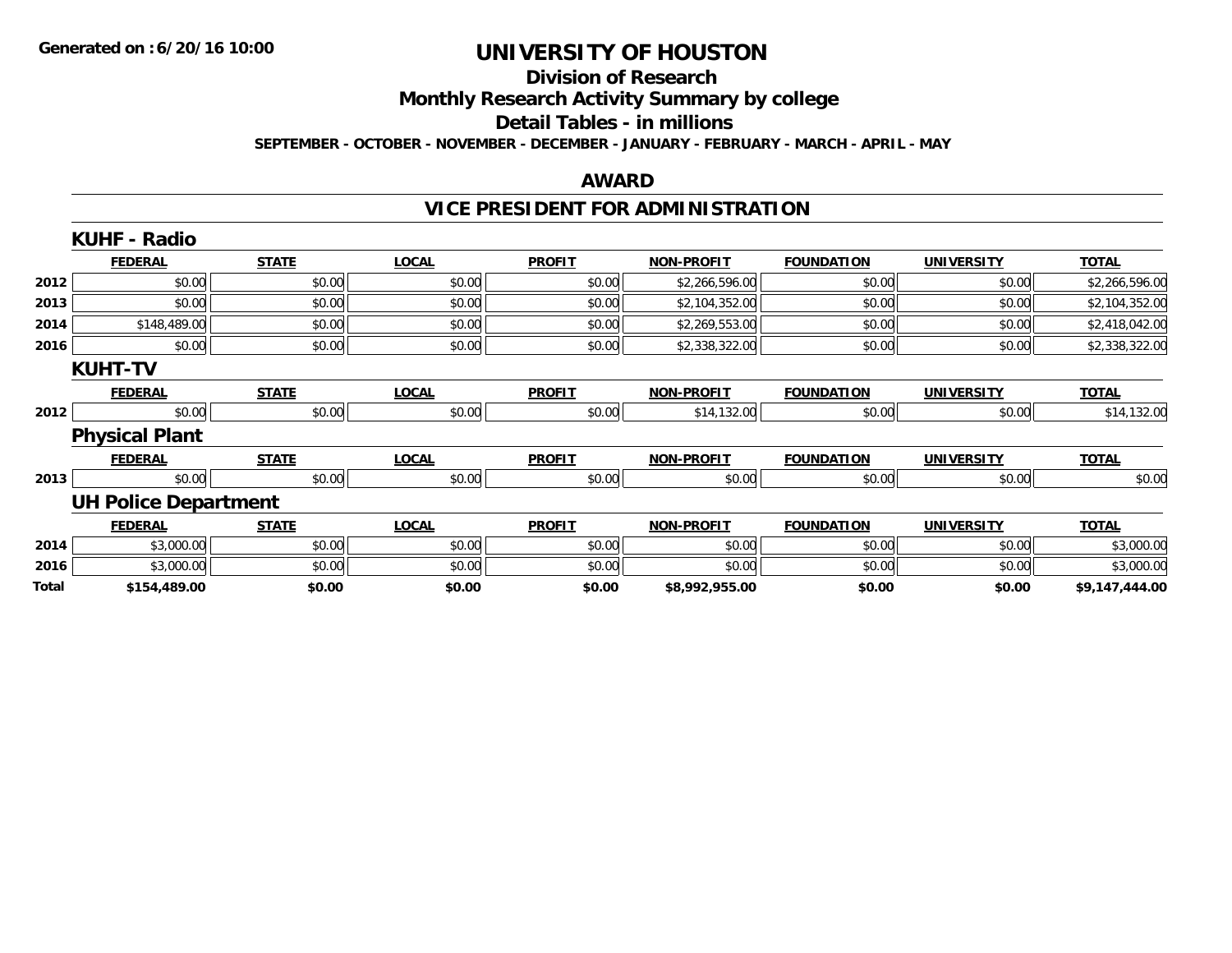## **Division of Research**

**Monthly Research Activity Summary by college**

**Detail Tables - in millions**

**SEPTEMBER - OCTOBER - NOVEMBER - DECEMBER - JANUARY - FEBRUARY - MARCH - APRIL - MAY**

### **AWARD**

## **VICE PRESIDENT FOR STUDENT AFFAIRS**

### **Childrens Learning Centers**

|      | <b>FEDERAL</b> | <b>STATE</b> | <b>LOCAL</b> | <b>PROFIT</b> | <b>NON-PROFIT</b> | <b>FOUNDATION</b> | <b>UNIVERSITY</b> | <b>TOTAL</b> |
|------|----------------|--------------|--------------|---------------|-------------------|-------------------|-------------------|--------------|
| 2013 | \$15,000.00    | \$0.00       | \$0.00       | \$0.00        | \$0.00            | \$0.00            | \$0.00            | \$15,000.00  |
| 2014 | \$235,891.00   | \$0.00       | \$0.00       | \$0.00        | \$0.00            | \$0.00            | \$0.00            | \$235,891.00 |
| 2015 | \$375,000.00   | \$0.00       | \$0.00       | \$0.00        | \$0.00            | \$0.00            | \$0.00            | \$375,000.00 |
| 2016 | \$375,000.00   | \$0.00       | \$0.00       | \$0.00        | \$0.00            | \$0.00            | \$0.00            | \$375,000.00 |

### **Vice President, Student Affairs**

|       | <b>FEDERAL</b> | <u>STATE</u> | <b>LOCAL</b> | <b>PROFIT</b> | <b>NON-PROFIT</b> | <b>FOUNDATION</b> | <b>UNIVERSITY</b> | <b>TOTAL</b>   |
|-------|----------------|--------------|--------------|---------------|-------------------|-------------------|-------------------|----------------|
| 2012  | \$236,559.00   | \$0.00       | \$0.00       | \$0.00        | \$0.00            | \$0.00            | \$0.00            | \$236,559.00   |
| 2013  | \$235,891,00   | \$0.00       | \$0.00       | \$0.00        | \$0.00            | \$0.00            | \$0.00            | \$235,891.00   |
| 2014  | \$0.00         | \$0.00       | \$0.00       | \$0.00        | \$0.00            | \$10,000.00       | \$0.00            | \$10,000.00    |
| Total | \$1,473,341.00 | \$0.00       | \$0.00       | \$0.00        | \$0.00            | \$10,000.00       | \$0.00            | \$1,483,341.00 |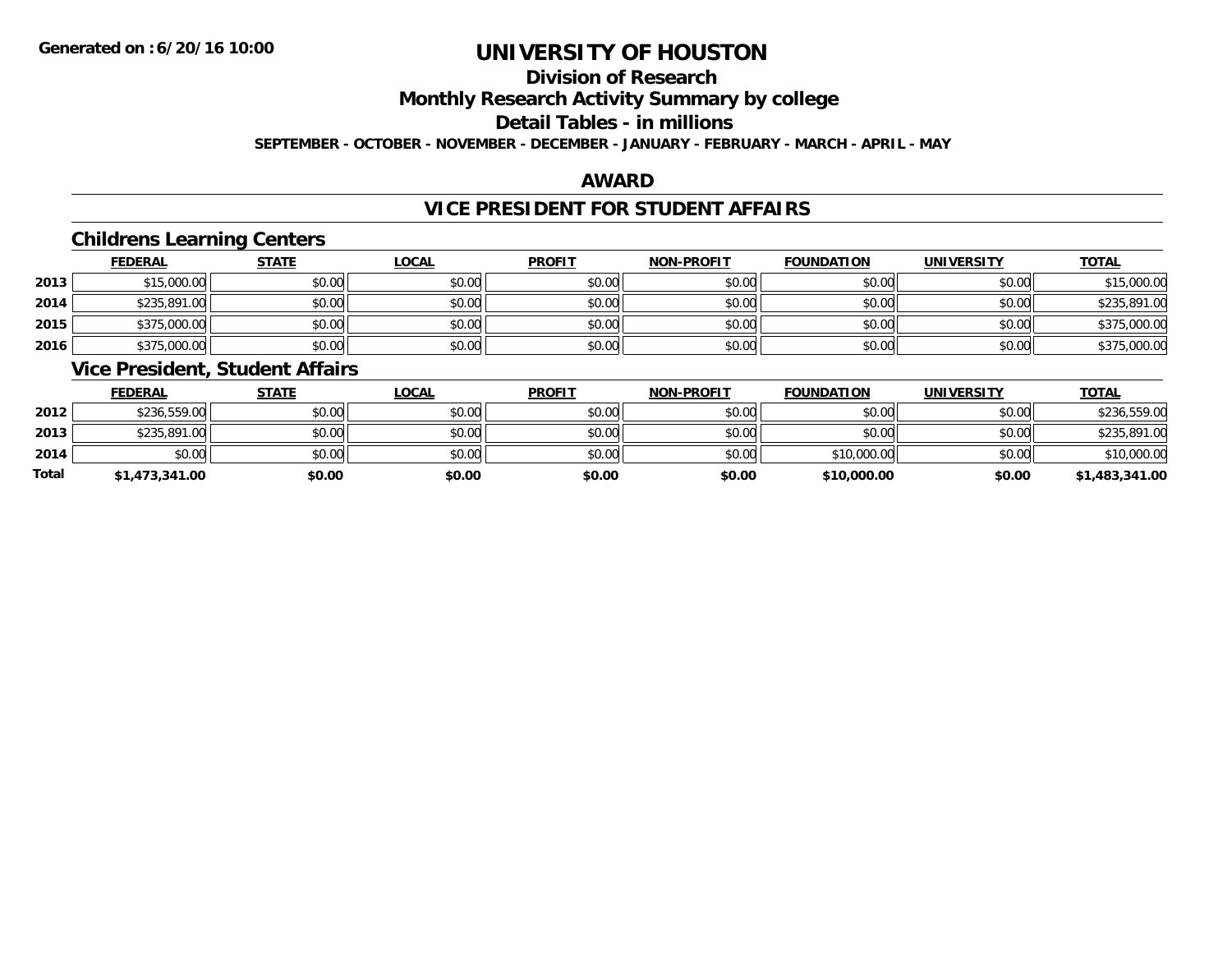## **Division of Research**

**Monthly Research Activity Summary by college**

**Detail Tables - in millions**

**SEPTEMBER - OCTOBER - NOVEMBER - DECEMBER - JANUARY - FEBRUARY - MARCH - APRIL - MAY**

### **TOTAL EXPENDITURE**

#### **C.T. BAUER COLLEGE OF BUSINESS**

| <b>FEDERAL</b> | <b>STATE</b>                                     | <b>LOCAL</b>                                          | <b>PROFIT</b>                                                                    | <b>NON-PROFIT</b> | <b>FOUNDATION</b> | <b>UNIVERSITY</b> | <b>TOTAL</b> |
|----------------|--------------------------------------------------|-------------------------------------------------------|----------------------------------------------------------------------------------|-------------------|-------------------|-------------------|--------------|
| \$0.00         | \$0.00                                           | \$0.00                                                | \$0.00                                                                           | \$0.00            | \$9,418.96        | \$0.00            | \$9,418.96   |
| \$0.00         | \$0.00                                           | \$0.00                                                | \$0.00                                                                           | \$0.00            | (\$1,049.59)      | \$0.00            | (\$1,049.59) |
| \$0.00         | \$0.00                                           | \$0.00                                                | \$0.00                                                                           | \$0.00            | \$0.00            | \$0.00            | \$0.00       |
|                |                                                  |                                                       |                                                                                  |                   |                   |                   |              |
| <b>FEDERAL</b> | <b>STATE</b>                                     | <b>LOCAL</b>                                          | <b>PROFIT</b>                                                                    | <b>NON-PROFIT</b> | <b>FOUNDATION</b> | <b>UNIVERSITY</b> | <b>TOTAL</b> |
|                | \$0.00                                           | \$0.00                                                | \$0.00                                                                           | \$0.00            | \$0.00            | \$0.00            | \$0.00       |
| \$0.00         | \$232,972.00                                     | \$0.00                                                | \$0.00                                                                           | \$0.00            | \$0.00            | \$0.00            | \$232,972.00 |
| \$0.00         | \$301,673.49                                     | \$0.00                                                | \$0.00                                                                           | \$0.00            | \$0.00            | \$0.00            | \$301,673.49 |
| \$0.00         | \$53,155.42                                      | \$0.00                                                | \$0.00                                                                           | \$0.00            | \$0.00            | \$0.00            | \$53,155.42  |
|                |                                                  |                                                       |                                                                                  |                   |                   |                   |              |
| <b>FEDERAL</b> | <b>STATE</b>                                     | <b>LOCAL</b>                                          | <b>PROFIT</b>                                                                    | <b>NON-PROFIT</b> | <b>FOUNDATION</b> | <b>UNIVERSITY</b> | <b>TOTAL</b> |
|                | \$0.00                                           | \$0.00                                                | \$0.00                                                                           | \$0.00            | \$0.00            | \$0.00            | \$0.00       |
|                |                                                  |                                                       |                                                                                  |                   |                   |                   |              |
| <b>FEDERAL</b> | <b>STATE</b>                                     | <b>LOCAL</b>                                          | <b>PROFIT</b>                                                                    | <b>NON-PROFIT</b> | <b>FOUNDATION</b> | <b>UNIVERSITY</b> | <b>TOTAL</b> |
| \$43,326.68    | \$0.00                                           | \$0.00                                                | \$0.00                                                                           | \$0.00            | \$0.00            | \$0.00            | \$43,326.68  |
| \$0.00         | \$0.00                                           | \$0.00                                                | \$0.00                                                                           | \$0.00            | \$0.00            | \$0.00            | \$0.00       |
| \$0.00         | \$0.00                                           | \$0.00                                                | \$0.00                                                                           | \$0.00            | \$0.00            | \$0.00            | \$0.00       |
| \$0.00         | \$0.00                                           | \$0.00                                                | \$0.00                                                                           | \$0.00            | \$0.00            | \$0.00            | \$0.00       |
| \$0.00         | \$0.00                                           | \$0.00                                                | \$0.00                                                                           | \$0.00            | \$0.00            | \$0.00            | \$0.00       |
|                |                                                  |                                                       |                                                                                  |                   |                   |                   |              |
| <b>FEDERAL</b> | <b>STATE</b>                                     | <b>LOCAL</b>                                          | <b>PROFIT</b>                                                                    | <b>NON-PROFIT</b> | <b>FOUNDATION</b> | <b>UNIVERSITY</b> | <b>TOTAL</b> |
| \$813.73       | \$0.00                                           | \$0.00                                                | \$0.00                                                                           | \$0.00            | \$41,250.00       | \$0.00            | \$42,063.73  |
| \$10,867.40    | \$0.00                                           | \$0.00                                                | \$0.00                                                                           | \$0.00            | \$0.00            | \$0.00            | \$10,867.40  |
| \$6,510.00     | \$0.00                                           | \$0.00                                                | \$0.00                                                                           | \$0.00            | \$0.00            | \$0.00            | \$6,510.00   |
| \$18,600.00    | \$0.00                                           | \$0.00                                                | \$0.00                                                                           | \$0.00            | \$0.00            | \$0.00            | \$18,600.00  |
| \$0.00         | \$0.00                                           | \$0.00                                                | \$0.00                                                                           | \$0.00            | \$0.00            | \$0.00            | \$0.00       |
|                |                                                  |                                                       |                                                                                  |                   |                   |                   |              |
| <b>FEDERAL</b> | <b>STATE</b>                                     | <b>LOCAL</b>                                          | <b>PROFIT</b>                                                                    | <b>NON-PROFIT</b> | <b>FOUNDATION</b> | <b>UNIVERSITY</b> | <b>TOTAL</b> |
| \$0.00         | \$0.00                                           | \$0.00                                                | \$0.00                                                                           | \$0.00            | \$0.00            | \$0.00            | \$0.00       |
| \$0.00         | \$0.00                                           | \$0.00                                                | \$0.00                                                                           | \$0.00            | \$0.00            | \$0.00            | \$0.00       |
|                | <b>Finance</b><br>Management<br><b>Marketing</b> | <b>Accountancy &amp; Taxation</b><br>\$0.00<br>\$0.00 | <b>Dean, Business Administration</b><br><b>Decision and Information Sciences</b> |                   |                   |                   |              |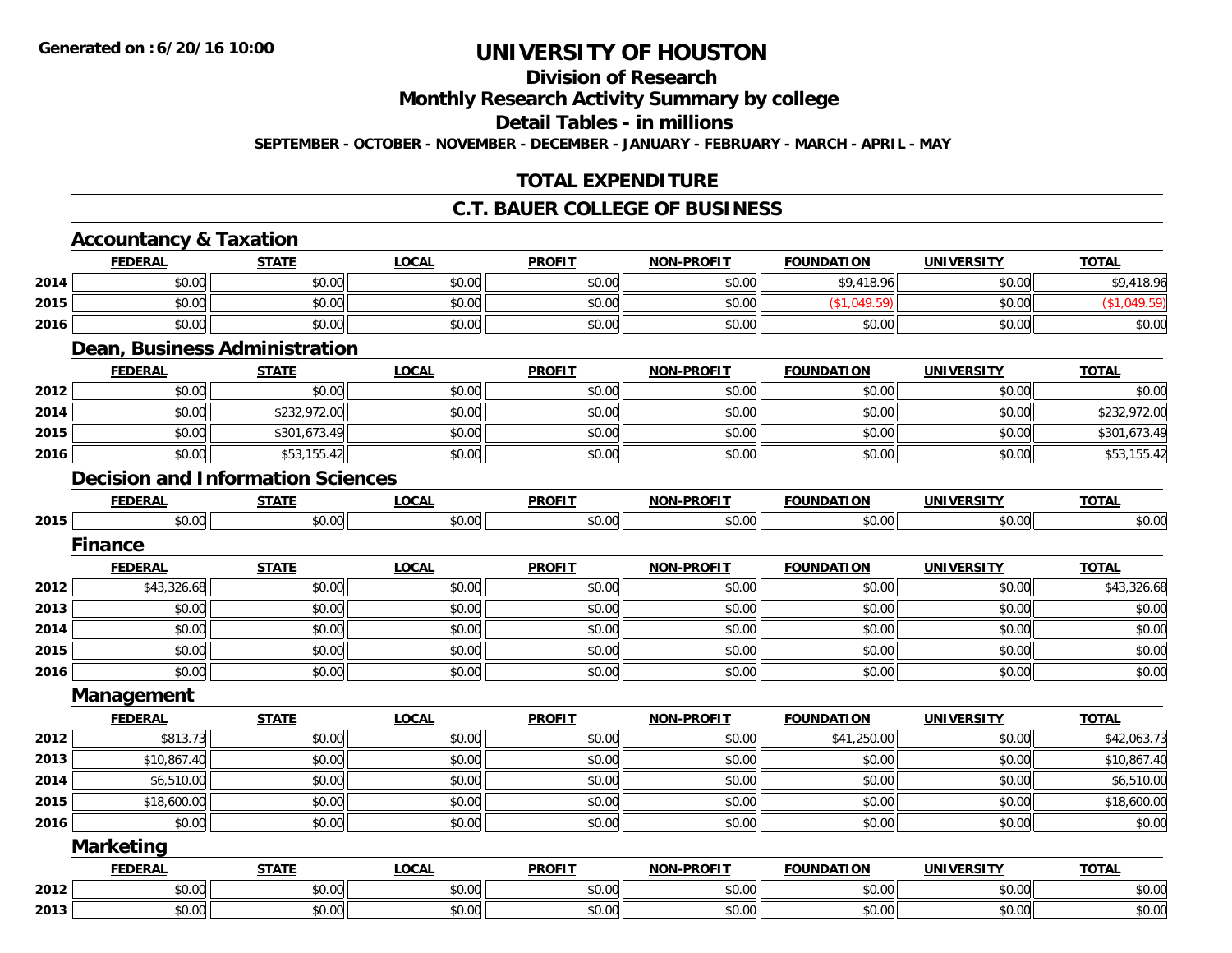## **Division of Research**

**Monthly Research Activity Summary by college**

**Detail Tables - in millions**

**SEPTEMBER - OCTOBER - NOVEMBER - DECEMBER - JANUARY - FEBRUARY - MARCH - APRIL - MAY**

## **TOTAL EXPENDITURE**

### **C.T. BAUER COLLEGE OF BUSINESS**

|      | <b>Marketing</b> |              |              |               |                   |                   |            |              |  |  |  |
|------|------------------|--------------|--------------|---------------|-------------------|-------------------|------------|--------------|--|--|--|
|      | <b>FEDERAL</b>   | <b>STATE</b> | <b>LOCAL</b> | <b>PROFIT</b> | <b>NON-PROFIT</b> | <b>FOUNDATION</b> | UNIVERSITY | <b>TOTAL</b> |  |  |  |
| 2014 | \$0.00           | \$0.00       | \$0.00       | \$0.00        | \$0.00            | \$0.00            | \$0.00     | \$0.00       |  |  |  |
| 2015 | \$0.00           | \$0.00       | \$0.00       | \$0.00        | \$0.00            | \$0.00            | \$0.00     | \$0.00       |  |  |  |
| 2016 | \$0.00           | \$0.00       | \$0.00       | \$0.00        | \$0.00            | \$0.00            | \$0.00     | \$0.00       |  |  |  |

## **Small Business Development Center**

|              | <b>FEDERAL</b>  | <b>STATE</b> | <b>LOCAL</b> | <b>PROFIT</b> | <b>NON-PROFIT</b> | <b>FOUNDATION</b> | <b>UNIVERSITY</b> | <b>TOTAL</b>    |
|--------------|-----------------|--------------|--------------|---------------|-------------------|-------------------|-------------------|-----------------|
| 2012         | \$3,573,096.15  | \$788.82     | \$0.00       | \$0.00        | \$0.00            | \$1,919.43        | \$0.00            | \$3,575,804.40  |
| 2013         | \$3,249,648.32  | \$0.00       | \$0.00       | \$0.00        | \$0.00            | \$35,529.31       | \$0.00            | \$3,285,177.63  |
| 2014         | \$2,284,004.16  | \$0.00       | \$0.00       | \$0.00        | \$0.00            | \$35,408.87       | \$0.00            | \$2,319,413.03  |
| 2015         | \$2,204,870.23  | \$0.00       | \$0.00       | \$0.00        | \$0.00            | (\$11.24)         | \$0.00            | \$2,204,858.99  |
| 2016         | \$1,472,558.89  | \$0.00       | \$0.00       | \$0.00        | \$0.00            | \$0.00            | \$0.00            | \$1,472,558.89  |
| <b>Total</b> | \$12,864,295.55 | \$588,589.73 | \$0.00       | \$0.00        | \$0.00            | \$122,465.74      | \$0.00            | \$13,575,351.02 |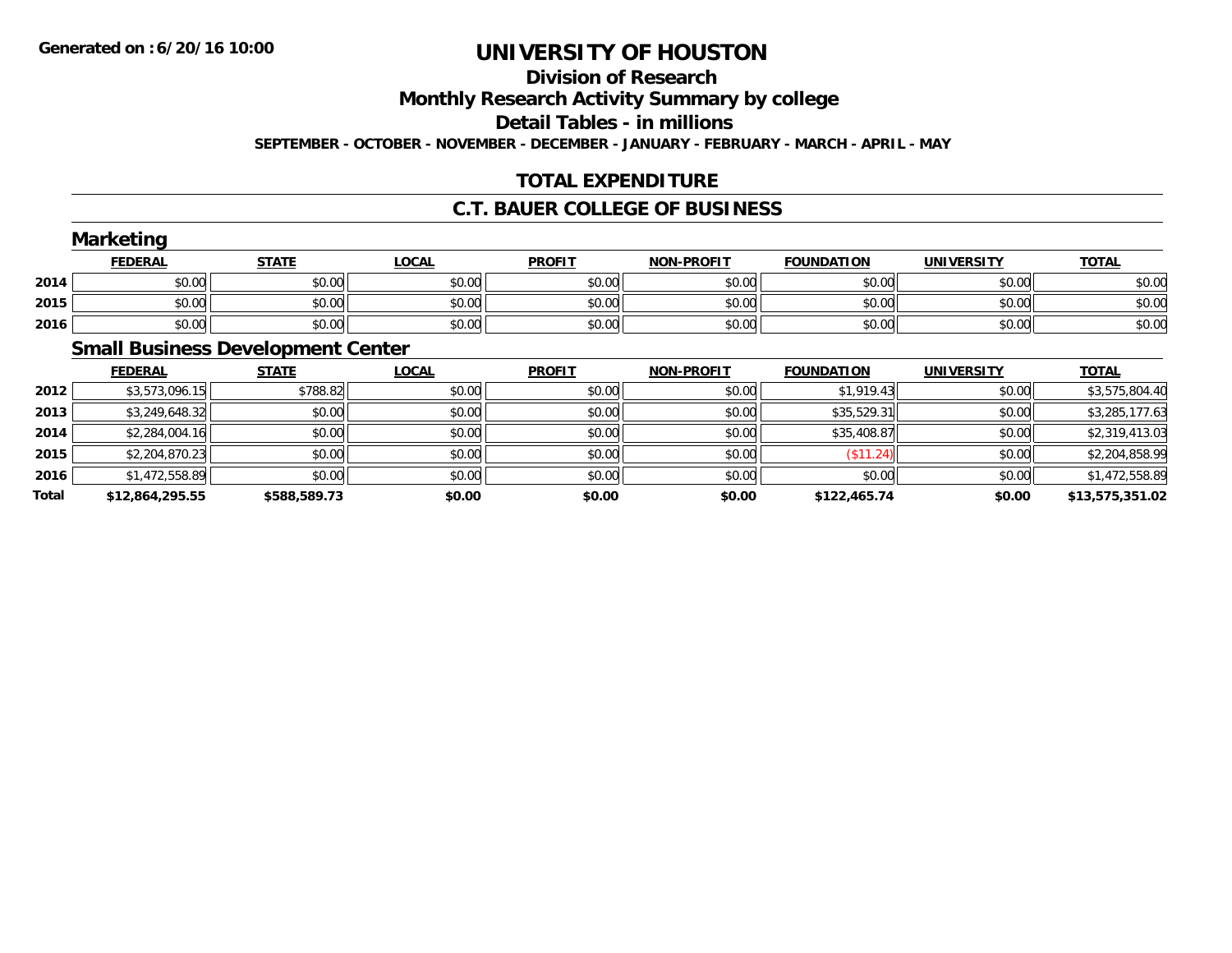# **Division of ResearchMonthly Research Activity Summary by college Detail Tables - in millions**

**SEPTEMBER - OCTOBER - NOVEMBER - DECEMBER - JANUARY - FEBRUARY - MARCH - APRIL - MAY**

## **TOTAL EXPENDITURE**

#### **COLLEGE OF ARCHITECTURE**

#### **Architecture**

|      | <b>FEDERAL</b> | <b>STATE</b> | <u>LOCAL</u> | <b>PROFIT</b> | <b>NON-PROFIT</b> | <b>FOUNDATION</b> | <b>UNIVERSITY</b> | <b>TOTAL</b> |
|------|----------------|--------------|--------------|---------------|-------------------|-------------------|-------------------|--------------|
| 2012 | \$0.00         | \$0.00       | \$0.00       | \$0.00        | \$0.00            | \$0.00            | \$0.00            | \$0.00       |
| 2013 | \$0.00         | \$0.00       | \$0.00       | \$0.00        | \$0.00            | \$0.00            | \$2,498.75        | \$2,498.75   |
| 2014 | \$0.00         | \$0.00       | \$0.00       | \$0.00        | \$0.00            | \$0.00            | \$0.00            | \$0.00       |
| 2015 | \$0.00         | \$0.00       | \$0.00       | \$0.00        | \$0.00            | \$0.00            | \$0.00            | \$0.00       |
| 2016 | \$31,556.90    | \$0.00       | \$0.00       | \$0.00        | \$0.00            | \$0.00            | \$0.00            | \$31,556.90  |

## **Dean, Architecture**

|       | <b>FEDERAL</b> | <b>STATE</b> | <u>LOCAL</u> | <b>PROFIT</b> | <b>NON-PROFIT</b> | <b>FOUNDATION</b> | <b>UNIVERSITY</b> | <b>TOTAL</b> |
|-------|----------------|--------------|--------------|---------------|-------------------|-------------------|-------------------|--------------|
| 2012  | \$16,015.32    | \$0.00       | \$0.00       | \$0.00        | \$5,000.00        | \$3,549.15        | \$0.00            | \$24,564.47  |
| 2013  | \$0.00         | \$0.00       | \$0.00       | \$0.00        | \$0.00            | \$4,649.34        | \$0.00            | \$4,649.34   |
| 2014  | \$25,000.00    | \$0.00       | \$0.00       | \$0.00        | \$0.00            | \$7,207.85        | \$0.00            | \$32,207.85  |
| 2015  | \$0.00         | \$0.00       | \$0.00       | \$0.00        | \$0.00            | \$19,515.96       | \$0.00            | \$19,515.96  |
| Total | \$72,572.22    | \$0.00       | \$0.00       | \$0.00        | \$5,000.00        | \$34,922.30       | \$2,498.75        | \$114,993.27 |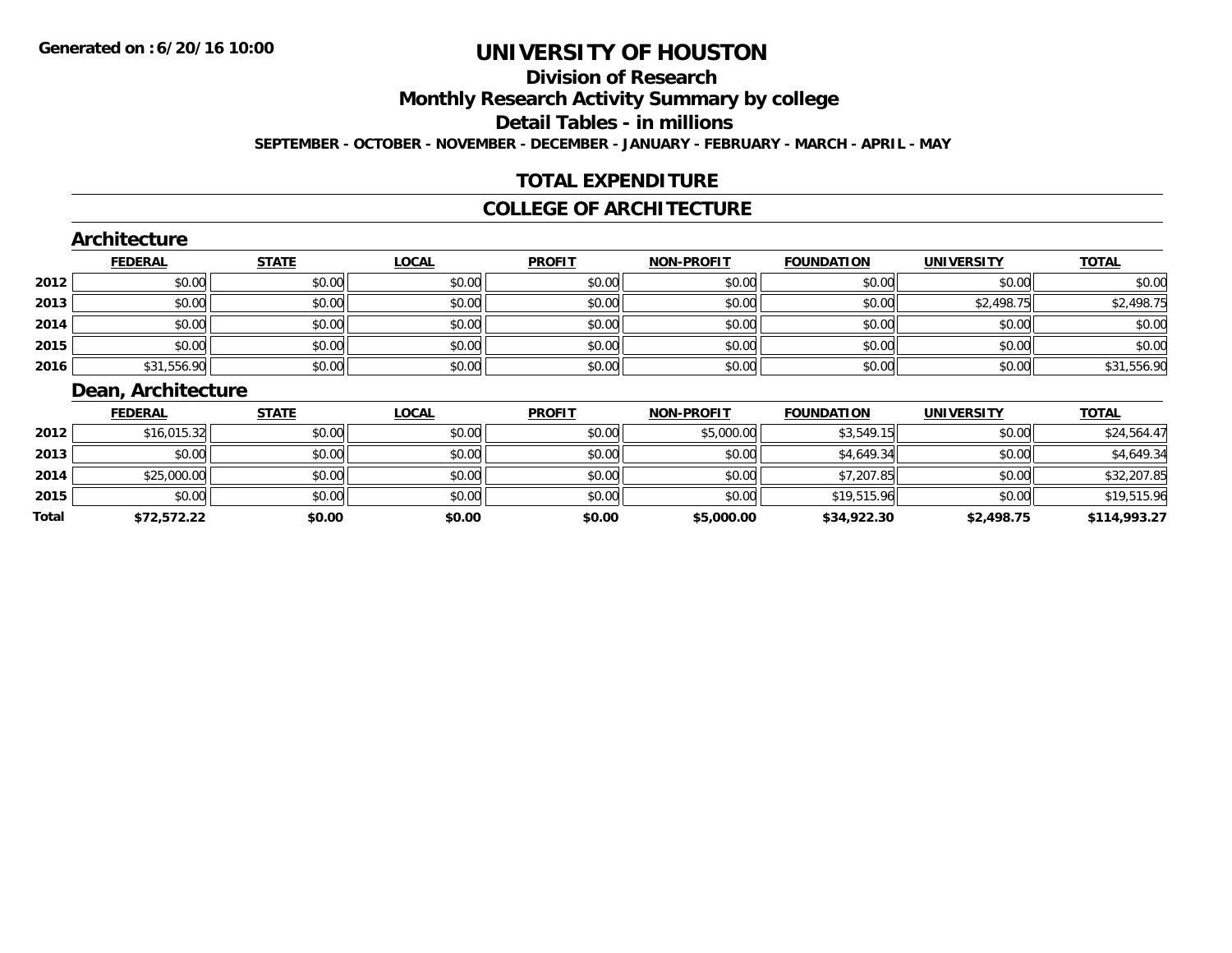## **Division of Research**

**Monthly Research Activity Summary by college**

**Detail Tables - in millions**

**SEPTEMBER - OCTOBER - NOVEMBER - DECEMBER - JANUARY - FEBRUARY - MARCH - APRIL - MAY**

## **TOTAL EXPENDITURE**

## **COLLEGE OF EDUCATION**

### **Consistency Mgmt and Coop Disc**

|      | <b>FEDERAL</b> | <b>STATE</b> | <u>LOCAL</u> | <b>PROFIT</b> | <b>NON-PROFIT</b> | <b>FOUNDATION</b> | <b>UNIVERSITY</b> | <b>TOTAL</b> |
|------|----------------|--------------|--------------|---------------|-------------------|-------------------|-------------------|--------------|
| 2012 | \$1,915.80     | \$0.00       | \$0.00       | \$0.00        | \$76,331.73       | \$0.00            | \$0.00            | \$78,247.53  |
| 2013 | \$688.06       | \$0.00       | \$0.00       | \$0.00        | \$46,418.78       | \$0.00            | \$0.00            | \$47,106.84  |
| 2014 | \$3,487.08     | \$0.00       | \$136,747.34 | \$0.00        | \$3,323.08        | \$0.00            | \$0.00            | \$143,557.50 |
| 2015 | \$213,387.56   | \$0.00       | \$108,543.49 | \$0.00        | 177.90)           | \$0.00            | \$0.00            | \$319,753.15 |
| 2016 | \$340,187.64   | \$0.00       | \$126,223.51 | \$0.00        | \$0.00            | \$0.00            | \$0.00            | \$466,411.15 |

#### **Curriculum and Instruction**

|      | <b>FEDERAL</b> | <b>STATE</b> | <b>LOCAL</b> | <b>PROFIT</b> | <b>NON-PROFIT</b> | <b>FOUNDATION</b> | <b>UNIVERSITY</b> | <b>TOTAL</b>   |
|------|----------------|--------------|--------------|---------------|-------------------|-------------------|-------------------|----------------|
| 2012 | \$872,265.51   | \$191,398.77 | \$0.00       | \$0.00        | \$78,696.43       | \$57,740.99       | \$0.00            | \$1,200,101.70 |
| 2013 | \$682,112.51   | \$52,200.22  | \$0.00       | \$0.00        | \$67,217.01       | \$55,692.83       | \$0.00            | \$857,222.57   |
| 2014 | \$706.893.40   | \$0.00       | \$0.00       | \$0.00        | \$99.633.15       | \$125,180.09      | \$0.00            | \$931,706.64   |
| 2015 | \$520,882.36   | \$0.00       | \$0.00       | \$0.00        | \$92,059.75       | \$114,012.72      | \$0.00            | \$726,954.83   |
| 2016 | \$590,326.93   | \$0.00       | \$0.00       | \$0.00        | \$108,187.23      | \$54,072.43       | \$0.00            | \$752,586.59   |

## **Dean, Education**

|      | <b>FEDERAL</b> | <b>STATE</b> | <u>LOCAL</u> | <b>PROFIT</b> | <b>NON-PROFIT</b> | <b>FOUNDATION</b> | <b>UNIVERSITY</b> | <b>TOTAL</b> |
|------|----------------|--------------|--------------|---------------|-------------------|-------------------|-------------------|--------------|
| 2012 | \$0.00         | \$0.00       | \$0.00       | \$0.00        | \$0.00            | \$0.00            | \$0.00            | \$0.00       |
| 2013 | \$0.00         | \$0.00       | \$0.00       | \$0.00        | \$0.00            | \$0.00            | \$0.00            | \$0.00       |
| 2014 | \$0.00         | \$0.00       | \$0.00       | \$0.00        | \$0.00            | \$0.00            | \$0.00            | \$0.00       |
| 2015 | \$0.00         | \$57,216.64  | \$0.00       | \$0.00        | \$0.00            | \$0.00            | \$0.00            | \$57,216.64  |
| 2016 | \$0.00         | \$176,627.42 | \$0.00       | \$0.00        | \$1.38            | \$0.00            | \$0.00            | \$176,628.80 |

#### **Educational Leadership & Policy Studies**

|      | <b>FEDERAL</b> | <b>STATE</b> | <u>LOCAL</u> | <b>PROFIT</b> | <b>NON-PROFIT</b> | <b>FOUNDATION</b> | <b>UNIVERSITY</b> | <b>TOTAL</b> |
|------|----------------|--------------|--------------|---------------|-------------------|-------------------|-------------------|--------------|
| 2012 | \$95,419.61    | \$0.00       | \$0.00       | \$0.00        | \$0.00            | \$218,107.42      | \$0.00            | \$313,527.04 |
| 2013 | \$154,751.79   | \$0.00       | \$0.00       | \$0.00        | \$0.00            | \$201,781.64      | \$0.00            | \$356,533.43 |
| 2014 | \$145,435.08   | \$0.00       | \$0.00       | \$0.00        | \$2,268.82        | \$35,961.25       | \$0.00            | \$183,665.15 |
| 2015 | \$175,237.87   | \$4,695.10   | \$12,931.31  | \$0.00        | \$20,573.37       | \$48,853.75       | \$0.00            | \$262,291.40 |
| 2016 | \$128,392.86   | (\$30.37)    | \$2,500.00   | \$0.00        | \$58,613.51       | \$35,554.18       | \$0.00            | \$225,030.18 |

## **Institute for Urban Education**

|      | <b>FEDERAL</b>                 | <b>CTATE</b>             | <b>LOCAL</b>          | <b>PROFIT</b>      | <b>J-PROFIT</b><br><b>BIABI</b> | <b>FOUNDATION</b> | <b>UNIVERSITY</b>    | <b>TOTAL</b> |
|------|--------------------------------|--------------------------|-----------------------|--------------------|---------------------------------|-------------------|----------------------|--------------|
| 2012 | A 17<br>ט טי                   | $n \cap \Omega$<br>DU.UU | $\sim$<br>0 t<br>שט.⊽ | $\sim$ 00<br>DU.UU | 0.00<br>JU.UU                   | \$0.00            | 0000<br>\$U.UU       | ט ויט        |
| 2013 | <b>C 10 010</b><br>-10<br>40.U | 0000<br>,u.uu            | $\sim$ 00<br>vv.vv    | $\sim$ 00<br>DU.UU | 0.00<br>JU.UU                   | \$0.00            | 0000<br><b>JU.UU</b> | +0.U         |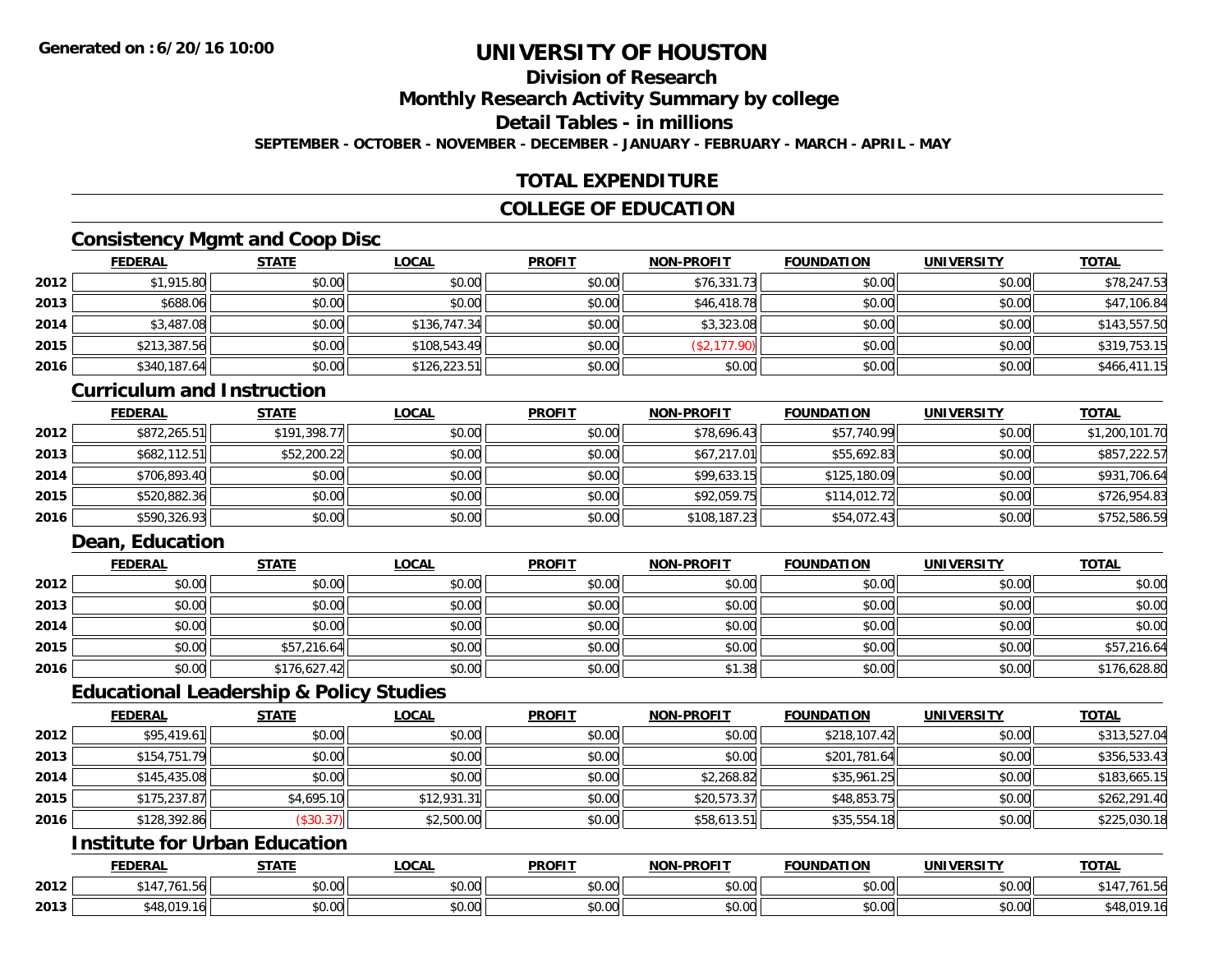## **Division of Research**

**Monthly Research Activity Summary by college**

**Detail Tables - in millions**

**SEPTEMBER - OCTOBER - NOVEMBER - DECEMBER - JANUARY - FEBRUARY - MARCH - APRIL - MAY**

## **TOTAL EXPENDITURE**

## **COLLEGE OF EDUCATION**

#### **Institute for Urban Education**

|      | <b>FEDERAL</b>   | <b>STATE</b> | <b>LOCAL</b> | <b>PROFIT</b> | <b>NON-PROFIT</b> | <b>FOUNDATION</b> | <b>UNIVERSITY</b> | <b>TOTAL</b> |
|------|------------------|--------------|--------------|---------------|-------------------|-------------------|-------------------|--------------|
| 2014 | $\star$ 14 930 ° | \$0.00       | \$0.00       | \$0.00        | \$0.00            | \$0.00            | \$0.00            | \$14,930.87  |
| 2015 | \$0.00           | \$0.00       | \$0.00       | \$0.00        | \$0.00            | \$0.00            | \$0.00            | \$0.00       |
| 2016 | \$0.00           | \$0.00       | \$0.00       | \$0.00        | \$0.00            | \$0.00            | \$0.00            | \$0.00       |

## **Psychological, Health, and Learning Sciences**

|      | <b>FEDERAL</b> | <b>STATE</b> | <b>LOCAL</b> | <b>PROFIT</b> | <b>NON-PROFIT</b> | <b>FOUNDATION</b> | <b>UNIVERSITY</b> | <b>TOTAL</b>   |
|------|----------------|--------------|--------------|---------------|-------------------|-------------------|-------------------|----------------|
| 2012 | \$197,647.49   | \$74,011.69  | \$0.00       | \$0.00        | \$9,769.56        | \$1,656.63        | \$0.00            | \$283,085.37   |
| 2013 | \$173,965.59   | \$119.78     | \$0.00       | \$0.00        | \$29,952.95       | (\$214.71)        | \$10,904.64       | \$214,728.25   |
| 2014 | \$457,705.97   | \$8,634.70   | \$0.00       | \$0.00        | \$27,273.64       | \$3,294.60        | \$0.00            | \$490,319.71   |
| 2015 | \$694,938.54   | \$35,773.79  | \$0.00       | \$0.00        | \$17,598.03       | \$0.00            | \$0.00            | \$748,310.36   |
| 2016 | \$1,518,606.67 | \$62,624.81  | \$0.00       | \$0.00        | \$85,003.48       | \$7,387.93        | \$0.00            | \$1,673,622.88 |

#### **UH Charter School**

|       | <b>FEDERAL</b> | <b>STATE</b>   | <b>LOCAL</b> | <b>PROFIT</b> | <b>NON-PROFIT</b> | <b>FOUNDATION</b> | <b>UNIVERSITY</b> | <b>TOTAL</b>    |
|-------|----------------|----------------|--------------|---------------|-------------------|-------------------|-------------------|-----------------|
| 2012  | \$30,456.80    | \$696,599.84   | \$0.00       | \$0.00        | \$0.00            | \$0.00            | \$0.00            | \$727,056.64    |
| 2013  | \$12,322.45    | \$741,813.84   | \$0.00       | \$0.00        | \$0.00            | \$0.00            | \$0.00            | \$754,136.29    |
| 2014  | \$15,554.86    | \$803,111.65   | \$0.00       | \$0.00        | \$0.00            | \$0.00            | \$0.00            | \$818,666.51    |
| 2015  | \$13,791.91    | \$803,158.93   | \$0.00       | \$0.00        | \$0.00            | \$0.00            | \$0.00            | \$816,950.84    |
| 2016  | \$24,673.62    | \$774,406.06   | \$0.00       | \$0.00        | \$0.00            | \$0.00            | \$0.00            | \$799,079.68    |
| Total | \$7,981,759.52 | \$4,482,362.87 | \$386,945.65 | \$0.00        | \$820,743.99      | \$952,492.56      | \$10,904.64       | \$14,635,209.24 |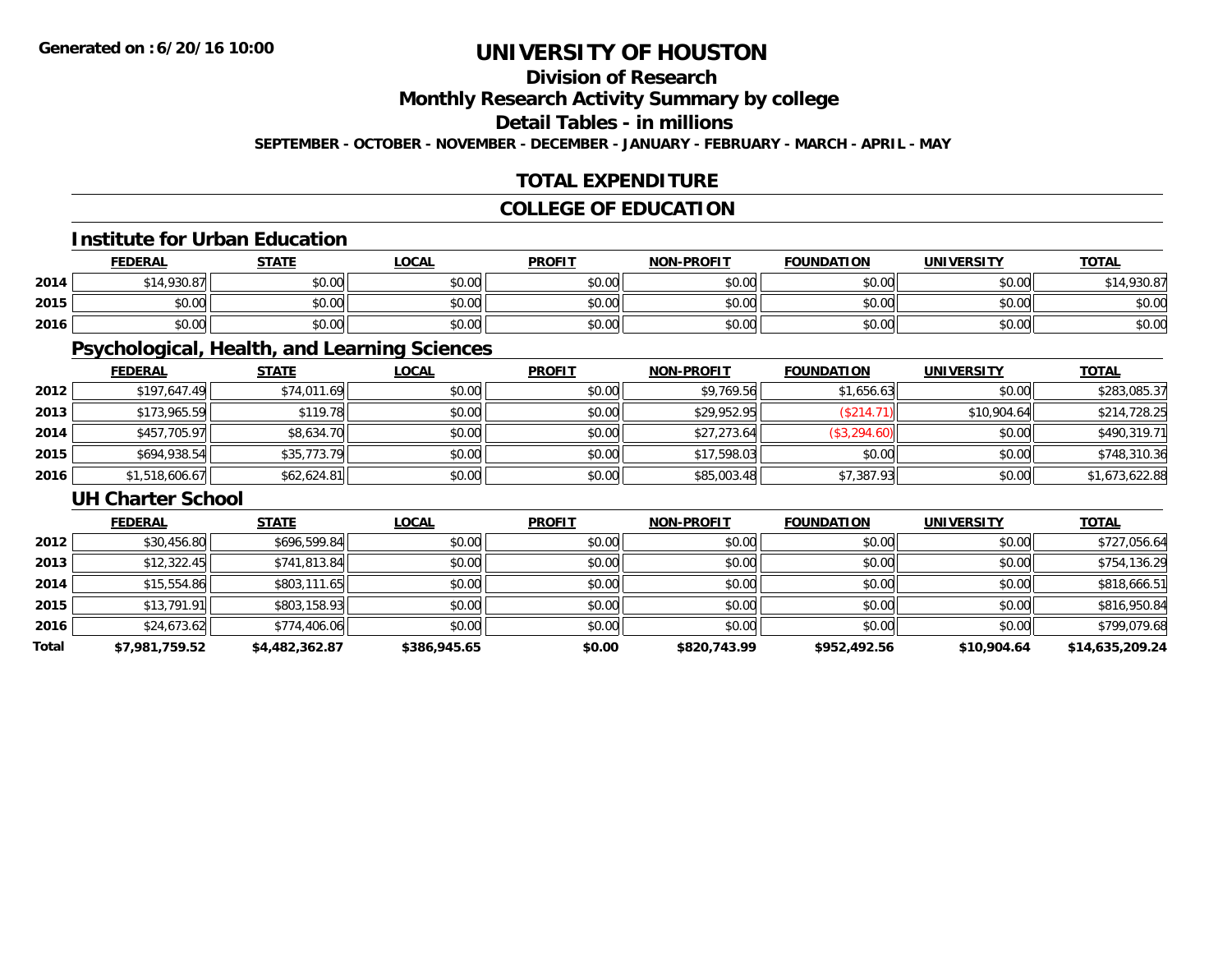# **Division of Research**

**Monthly Research Activity Summary by college**

**Detail Tables - in millions**

**SEPTEMBER - OCTOBER - NOVEMBER - DECEMBER - JANUARY - FEBRUARY - MARCH - APRIL - MAY**

### **TOTAL EXPENDITURE**

#### **COLLEGE OF LIBERAL ARTS AND SOCIAL SCIENCES**

### **African-American Studies**

|      | <b>FEDERAL</b>                   | <b>STATE</b> | <b>LOCAL</b> | <b>PROFIT</b> | <b>NON-PROFIT</b> | <b>FOUNDATION</b> | <b>UNIVERSITY</b> | <b>TOTAL</b> |
|------|----------------------------------|--------------|--------------|---------------|-------------------|-------------------|-------------------|--------------|
| 2014 | \$1,500.00                       | \$0.00       | \$0.00       | \$0.00        | \$4,783.60        | \$0.00            | \$0.00            | \$6,283.60   |
| 2015 | \$500.00                         | \$0.00       | \$0.00       | \$0.00        | \$0.00            | \$0.00            | \$0.00            | \$500.00     |
| 2016 | \$1,092.25                       | \$0.00       | \$0.00       | \$0.00        | \$0.00            | \$0.00            | \$0.00            | \$1,092.25   |
|      | Art                              |              |              |               |                   |                   |                   |              |
|      | <b>FEDERAL</b>                   | <b>STATE</b> | <b>LOCAL</b> | <b>PROFIT</b> | <b>NON-PROFIT</b> | <b>FOUNDATION</b> | <b>UNIVERSITY</b> | <b>TOTAL</b> |
| 2012 | \$1,810.02                       | \$0.00       | \$0.00       | \$0.00        | \$0.00            | \$0.00            | \$0.00            | \$1,810.02   |
| 2013 | \$6,137.67                       | \$0.00       | \$0.00       | \$0.00        | \$0.00            | \$0.00            | \$0.00            | \$6,137.67   |
| 2014 | \$2,054.89                       | \$0.00       | \$0.00       | \$0.00        | \$0.00            | \$0.00            | \$0.00            | \$2,054.89   |
| 2015 | \$0.00                           | \$12,581.84  | \$0.00       | \$0.00        | \$0.00            | \$0.00            | \$0.00            | \$12,581.84  |
| 2016 | \$0.00                           | \$6,977.30   | \$0.00       | \$0.00        | \$0.00            | \$0.00            | \$0.00            | \$6,977.30   |
|      | <b>Arte Publico Press</b>        |              |              |               |                   |                   |                   |              |
|      | <b>FEDERAL</b>                   | <b>STATE</b> | <b>LOCAL</b> | <b>PROFIT</b> | <b>NON-PROFIT</b> | <b>FOUNDATION</b> | <b>UNIVERSITY</b> | <b>TOTAL</b> |
| 2012 | \$39,604.20                      | \$1,867.88   | \$0.00       | \$0.00        | \$35,074.98       | \$0.00            | \$0.00            | \$76,547.06  |
| 2013 | \$35,380.05                      | \$0.00       | \$0.00       | \$0.00        | \$33,200.00       | \$158,118.55      | \$0.00            | \$226,698.60 |
| 2014 | \$0.00                           | \$10,000.00  | \$0.00       | \$0.00        | \$80,074.00       | \$242,157.07      | \$0.00            | \$332,231.07 |
| 2015 | \$25,764.22                      | \$8,500.00   | \$0.00       | \$0.00        | \$51,852.77       | \$62,220.26       | \$0.00            | \$148,337.25 |
| 2016 | \$20,134.29                      | \$11,500.00  | \$0.00       | \$0.00        | \$67,867.00       | \$62,074.02       | \$0.00            | \$161,575.31 |
|      | <b>Blaffer Gallery</b>           |              |              |               |                   |                   |                   |              |
|      | <b>FEDERAL</b>                   | <b>STATE</b> | <b>LOCAL</b> | <b>PROFIT</b> | <b>NON-PROFIT</b> | <b>FOUNDATION</b> | <b>UNIVERSITY</b> | <b>TOTAL</b> |
| 2012 | \$2,926.91                       | \$1,981.95   | \$0.00       | \$0.00        | \$22,492.41       | \$0.00            | \$0.00            | \$27,401.27  |
| 2013 | \$6,647.16                       | \$0.00       | \$0.00       | \$0.00        | \$0.00            | \$0.00            | \$0.00            | \$6,647.16   |
| 2014 | \$50,000.58                      | \$10,387.81  | \$0.00       | \$0.00        | \$7,143.75        | \$0.00            | \$0.00            | \$67,532.14  |
| 2015 | \$0.00                           | \$8,701.00   | \$0.00       | \$0.00        | \$18,922.82       | \$10,000.00       | \$0.00            | \$37,623.82  |
| 2016 | \$25,000.00                      | \$4,598.00   | \$0.00       | \$0.00        | \$50,055.07       | \$41,209.17       | \$0.00            | \$120,862.24 |
|      | <b>Center for Public History</b> |              |              |               |                   |                   |                   |              |
|      | <b>FEDERAL</b>                   | <b>STATE</b> | <b>LOCAL</b> | <b>PROFIT</b> | <b>NON-PROFIT</b> | <b>FOUNDATION</b> | <b>UNIVERSITY</b> | <b>TOTAL</b> |

|      | <u>FEDERAL</u> | <u>SIAIL</u> | <u>LOCAL</u> | <u>PROFIT</u> | <b>NON-PROFIT</b> | FOUNDATION | UNIVERSITY | <u>IOIAL</u> |
|------|----------------|--------------|--------------|---------------|-------------------|------------|------------|--------------|
| 2012 | \$38,916.27    | \$0.00       | \$0.00       | \$0.00        | \$0.00            | \$0.00     | \$0.00     | \$38,916.27  |
| 2013 | \$41,042.50    | \$0.00       | \$0.00       | \$0.00        | \$0.00            | \$0.00     | \$0.00     | \$41,042.50  |
| 2014 | \$1.117.26     | \$0.00       | \$0.00       | \$0.00        | \$0.00            | \$0.00     | \$0.00     | .117.26      |
| 2015 | \$681.72       | \$0.00       | \$0.00       | \$0.00        | \$0.00            | \$0.00     | \$0.00     | \$681.72     |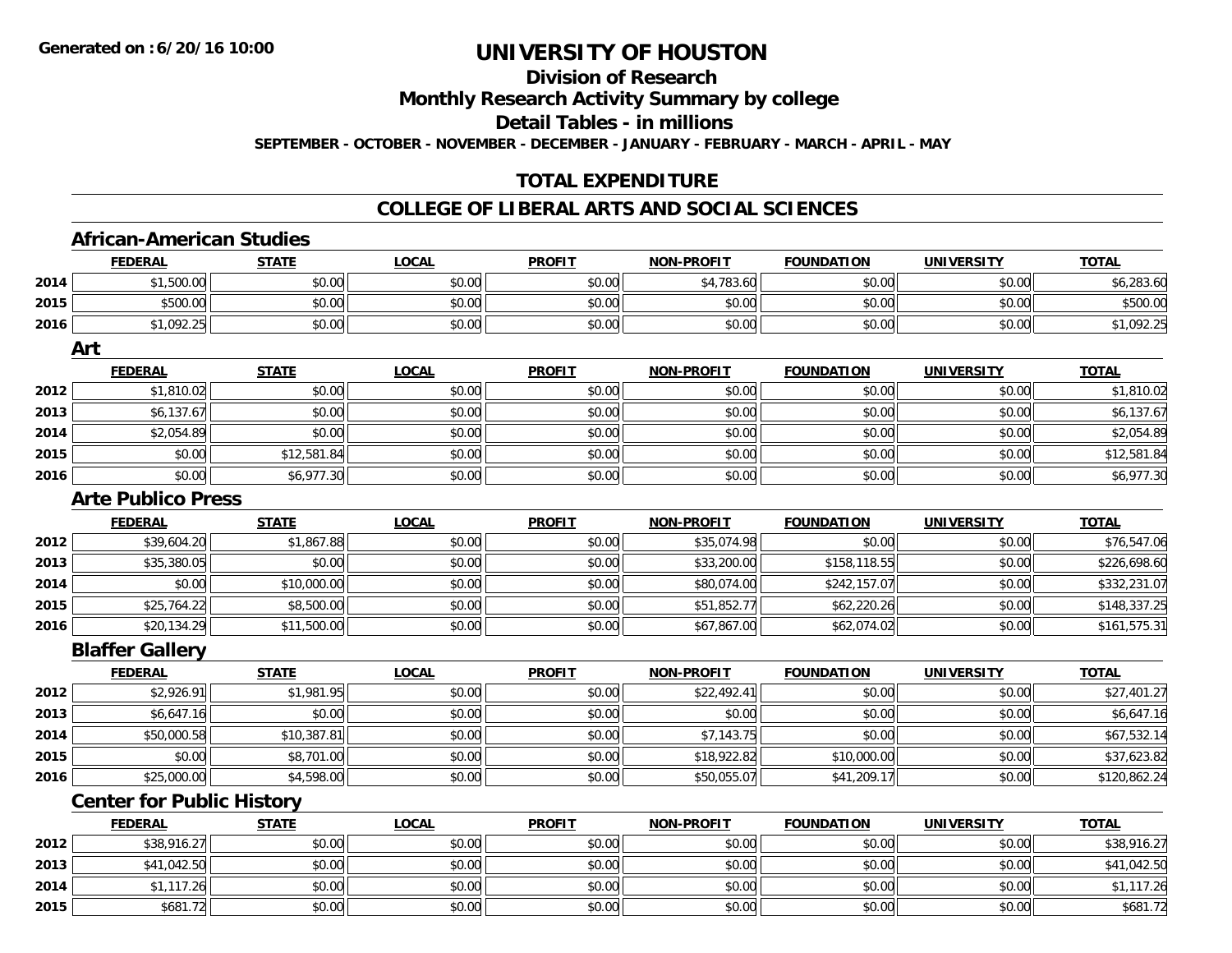# **Division of Research**

**Monthly Research Activity Summary by college**

**Detail Tables - in millions**

**SEPTEMBER - OCTOBER - NOVEMBER - DECEMBER - JANUARY - FEBRUARY - MARCH - APRIL - MAY**

# **TOTAL EXPENDITURE**

### **COLLEGE OF LIBERAL ARTS AND SOCIAL SCIENCES**

# **Communication**

|      | <b>FEDERAL</b> | <b>STATE</b> | <b>LOCAL</b> | <b>PROFIT</b> | <b>NON-PROFIT</b> | <b>FOUNDATION</b> | <b>UNIVERSITY</b> | <b>TOTAL</b> |
|------|----------------|--------------|--------------|---------------|-------------------|-------------------|-------------------|--------------|
| 2012 | \$0.00         | \$0.00       | \$0.00       | \$0.00        | \$0.00            | \$0.00            | \$0.00            | \$0.00       |
| 2013 | \$0.00         | \$0.00       | \$0.00       | \$0.00        | \$3,680.46        | \$0.00            | \$0.00            | \$3,680.46   |
| 2014 | \$0.00         | \$1,980.28   | \$0.00       | \$0.00        | \$2,152.27        | \$0.00            | \$1,000.00        | \$5,132.55   |
| 2015 | \$0.00         | \$9,786.48   | \$0.00       | \$0.00        | (\$232.09)        | \$663.92          | \$0.00            | \$10,218.31  |
| 2016 | \$0.00         | \$238.60     | \$0.00       | \$0.00        | \$0.00            | \$3,433.89        | \$0.00            | \$3,195.29   |

### **Communication Sciences and Disorders**

|      | <b>FEDERAL</b> | <b>STATE</b> | <b>LOCAL</b> | <b>PROFIT</b> | <b>NON-PROFIT</b> | <b>FOUNDATION</b> | <b>UNIVERSITY</b> | <b>TOTAL</b> |
|------|----------------|--------------|--------------|---------------|-------------------|-------------------|-------------------|--------------|
| 2012 | \$6,561.09     | \$0.00       | \$0.00       | \$0.00        | \$165,181.        | \$0.00            | \$0.00            | \$171,742.20 |
| 2013 | \$0.01         | \$0.00       | \$0.00       | \$0.00        | \$104,307.35      | \$3,100.00        | \$0.00            | \$107,407.34 |
| 2014 | \$55,098.57    | \$0.00       | \$0.00       | \$0.00        | \$293,719.69      | \$166.70          | \$0.00            | \$348,984.96 |
| 2015 | \$71,788.12    | \$0.00       | \$0.00       | \$0.00        | \$120,181.22      | \$1,797.62        | \$0.00            | \$193,766.96 |
| 2016 | \$76,504.16    | \$0.00       | \$0.00       | \$0.00        | \$28,053.71       | \$0.00            | \$0.00            | \$104,557.87 |

### **Comparative Cultural Studies**

|      | <b>FEDERAL</b>                            | стлті             | $\bigcap_{n}$<br>.UGA | <b>PROFIT</b> | <b>-PROFIT</b><br>NON | <b>FOUNDATION</b> | UNIVERSITY            | <b>TOTAL</b>     |
|------|-------------------------------------------|-------------------|-----------------------|---------------|-----------------------|-------------------|-----------------------|------------------|
| 2012 | $\mathbf{A} \cap \mathbf{A}$<br>ט.טי      | نګ ۱۵۵.           | $\sim$ 00<br>vv.vv    | 0.00<br>JU.UU | 0000<br>vv.vv         | 0000<br>,u.uu     | 0.00<br>⊸∪.∪u         | $A - I$<br>166.3 |
| 2015 | $\uparrow$ $\uparrow$ $\uparrow$<br>וטטוע | 0.11<br>י טי<br>. | 0000<br>vv.vv         | 0000<br>JU.UU | 0000<br>ง∪.∪บ         | 0000<br>JU.UU⊡    | ልስ ለሰ<br><b>DU.UG</b> | ∵ ⊶0, ت پ        |

#### **Cynthia Woods Mitchell Center for the Arts**

|      | <b>FEDERAL</b> | <b>STATE</b> | <u>LOCAL</u> | <b>PROFIT</b> | <b>NON-PROFIT</b> | <b>FOUNDATION</b> | <b>UNIVERSITY</b> | <b>TOTAL</b> |
|------|----------------|--------------|--------------|---------------|-------------------|-------------------|-------------------|--------------|
| 2013 | \$0.00         | \$6,000.00   | \$0.00       | \$0.00        | \$0.00            | \$0.00            | \$0.00            | \$6,000.00   |
| 2014 | \$0.00         | \$4,500.00   | \$0.00       | \$5,000.00    | \$6,063.33        | \$16,400.00       | \$0.00            | \$31,963.33  |
| 2015 | \$0.00         | \$8,000.00   | \$0.00       | \$27,358.57   | \$0.00            | \$10,000.00       | \$0.00            | \$45,358.57  |
| 2016 | \$0.00         | \$0.00       | \$0.00       | \$120,029.31  | \$440.86          | \$0.00            | \$0.00            | \$120,470.17 |

# **Dean, Liberal Arts and Social Sciences**

|      | <b>FEDERAL</b> | <b>STATE</b> | <b>LOCAL</b> | <b>PROFIT</b> | <b>NON-PROFIT</b> | <b>FOUNDATION</b> | <b>UNIVERSITY</b> | <b>TOTAL</b> |
|------|----------------|--------------|--------------|---------------|-------------------|-------------------|-------------------|--------------|
| 2012 | \$2,794.57     | \$0.00       | \$0.00       | \$0.00        | \$0.00            | \$0.00            | \$0.00            | \$2,794.57   |
| 2013 | \$17.40        | \$0.00       | \$0.00       | \$0.00        | \$0.00            | \$0.00            | \$0.00            | \$17.40      |
| 2014 | \$0.00         | \$0.00       | \$0.00       | \$0.00        | \$0.00            | \$0.00            | \$0.00            | \$0.00       |
| 2015 | \$0.00         | \$777,572.02 | \$0.00       | \$0.00        | \$0.00            | \$0.00            | \$0.00            | \$777,572.02 |
| 2016 | \$0.00         | \$0.00       | \$0.00       | \$0.00        | \$0.00            | \$0.00            | \$0.00            | \$0.00       |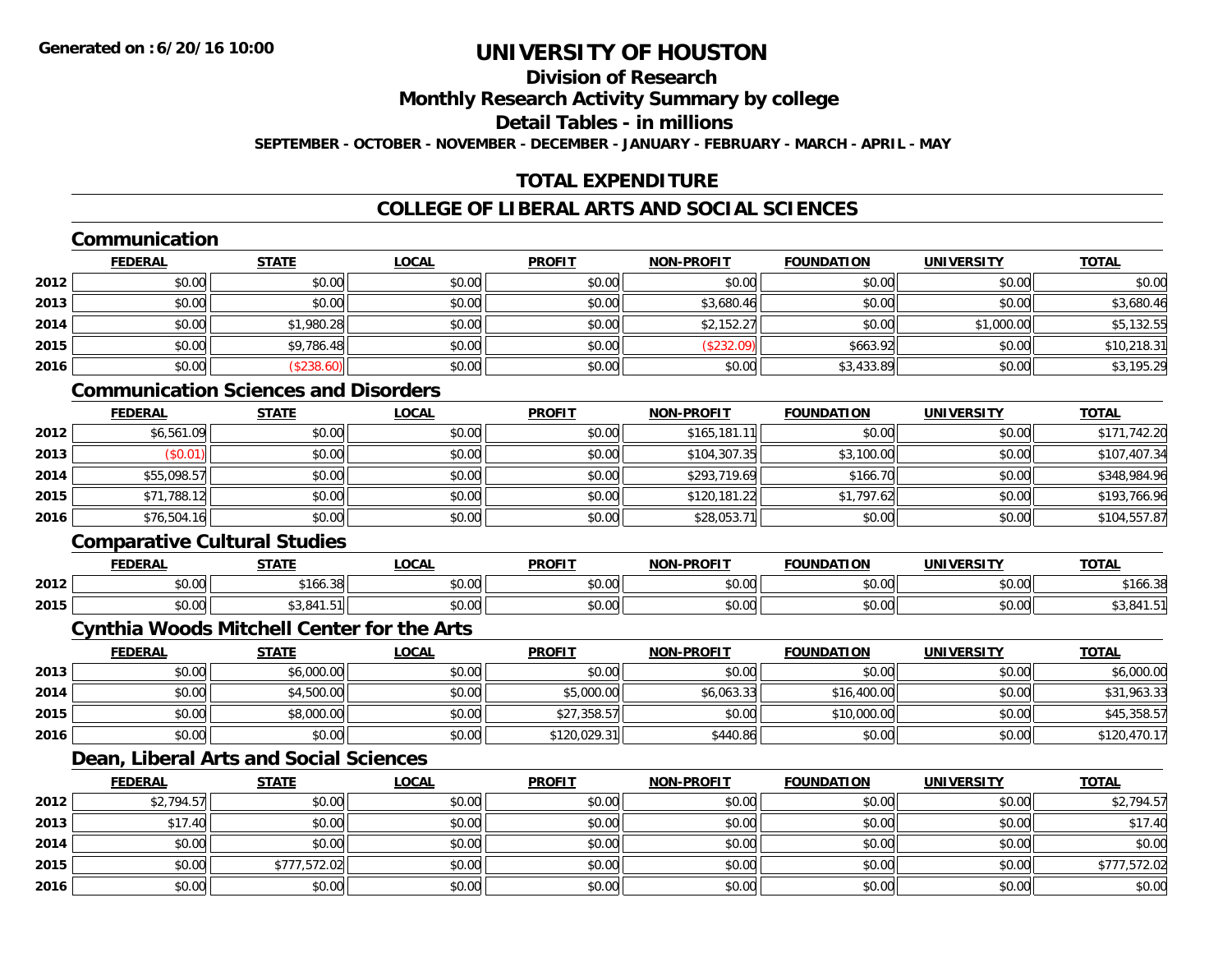# **Division of Research**

**Monthly Research Activity Summary by college**

**Detail Tables - in millions**

**SEPTEMBER - OCTOBER - NOVEMBER - DECEMBER - JANUARY - FEBRUARY - MARCH - APRIL - MAY**

### **TOTAL EXPENDITURE**

#### **COLLEGE OF LIBERAL ARTS AND SOCIAL SCIENCES**

|      | <b>Economics</b>        |                                     |              |               |                   |                   |                   |                |
|------|-------------------------|-------------------------------------|--------------|---------------|-------------------|-------------------|-------------------|----------------|
|      | <b>FEDERAL</b>          | <b>STATE</b>                        | <b>LOCAL</b> | <b>PROFIT</b> | <b>NON-PROFIT</b> | <b>FOUNDATION</b> | <b>UNIVERSITY</b> | <b>TOTAL</b>   |
| 2012 | \$0.00                  | \$0.00                              | \$0.00       | \$18,907.39   | \$3,633.71        | \$28,448.32       | \$0.00            | \$50,989.42    |
| 2013 | \$98,544.57             | \$0.00                              | \$0.00       | \$0.00        | \$233,914.99      | \$23,863.14       | \$0.00            | \$356,322.70   |
| 2014 | \$0.00                  | \$0.00                              | \$0.00       | \$0.00        | \$39,722.80       | \$19,853.99       | \$0.00            | \$59,576.79    |
| 2015 | \$6,254.68              | \$2,000.00                          | \$0.00       | \$0.00        | \$38,377.60       | \$17,609.00       | \$0.00            | \$64,241.28    |
| 2016 | \$0.00                  | \$0.00                              | \$0.00       | \$0.00        | \$0.00            | \$0.00            | \$0.00            | \$0.00         |
|      | <b>English</b>          |                                     |              |               |                   |                   |                   |                |
|      | <b>FEDERAL</b>          | <b>STATE</b>                        | <b>LOCAL</b> | <b>PROFIT</b> | <b>NON-PROFIT</b> | <b>FOUNDATION</b> | <b>UNIVERSITY</b> | <b>TOTAL</b>   |
| 2012 | \$1,000.00              | \$0.00                              | \$0.00       | \$0.00        | \$0.00            | \$0.00            | \$0.00            | \$1,000.00     |
| 2013 | \$23,172.51             | \$0.00                              | \$0.00       | \$0.00        | \$0.00            | \$0.00            | \$0.00            | \$23,172.51    |
| 2014 | \$14,950.00             | \$0.00                              | \$0.00       | \$0.00        | \$0.00            | \$0.00            | \$0.00            | \$14,950.00    |
| 2015 | \$27,046.16             | \$4,000.00                          | \$0.00       | \$0.00        | \$0.00            | \$0.00            | \$7,023.82        | \$38,069.98    |
| 2016 | \$35,388.05             | \$0.00                              | \$0.00       | \$0.00        | \$0.00            | \$0.00            | \$0.00            | \$35,388.05    |
|      |                         | <b>Health and Human Performance</b> |              |               |                   |                   |                   |                |
|      | <b>FEDERAL</b>          | <b>STATE</b>                        | <b>LOCAL</b> | <b>PROFIT</b> | <b>NON-PROFIT</b> | <b>FOUNDATION</b> | <b>UNIVERSITY</b> | <b>TOTAL</b>   |
| 2012 | \$608,255.08            | \$0.00                              | \$0.00       | \$260,840.50  | \$0.00            | \$16,089.96       | \$0.00            | \$885,185.53   |
| 2013 | \$1,928,527.29          | \$0.00                              | \$0.00       | \$64,586.67   | \$0.00            | \$5,717.58        | \$0.00            | \$1,998,831.54 |
| 2014 | \$1,628,313.66          | \$0.00                              | \$0.00       | \$67,776.46   | \$0.00            | \$19,854.87       | \$0.00            | \$1,715,944.99 |
| 2015 | \$1,599,860.79          | \$0.00                              | \$0.00       | \$103,307.41  | \$34,079.99       | \$33,041.03       | \$0.00            | \$1,770,289.22 |
| 2016 | \$1,449,549.77          | \$0.00                              | \$0.00       | \$130,454.72  | \$31,738.27       | \$23,560.06       | \$4,958.85        | \$1,640,261.67 |
|      | <b>Hispanic Studies</b> |                                     |              |               |                   |                   |                   |                |
|      | <b>FEDERAL</b>          | <b>STATE</b>                        | <b>LOCAL</b> | <b>PROFIT</b> | <b>NON-PROFIT</b> | <b>FOUNDATION</b> | <b>UNIVERSITY</b> | <b>TOTAL</b>   |
| 2012 | \$0.00                  | \$0.00                              | \$0.00       | \$0.00        | \$0.00            | \$63,382.43       | \$0.00            | \$63,382.43    |
| 2013 | \$0.00                  | \$0.00                              | \$0.00       | \$0.00        | \$0.00            | \$15,742.27       | \$0.00            | \$15,742.27    |
| 2014 | \$0.00                  | \$0.00                              | \$0.00       | \$0.00        | \$0.00            | \$4,437.02        | \$0.00            | \$4,437.02     |
| 2015 | \$0.00                  | \$0.00                              | \$0.00       | \$0.00        | \$0.00            | \$0.00            | \$0.00            | \$0.00         |
| 2016 | \$0.00                  | \$0.00                              | \$0.00       | \$0.00        | \$0.00            | \$0.00            | \$0.00            | \$0.00         |
|      | <b>History</b>          |                                     |              |               |                   |                   |                   |                |
|      | <b>FEDERAL</b>          | <b>STATE</b>                        | <b>LOCAL</b> | <b>PROFIT</b> | <b>NON-PROFIT</b> | <b>FOUNDATION</b> | <b>UNIVERSITY</b> | <b>TOTAL</b>   |
| 2012 | \$2,879.25              | \$0.00                              | \$0.00       | \$13,127.23   | (\$332.43)        | \$0.00            | \$0.00            | \$15,674.05    |
| 2013 | (\$6,738.83)            | \$0.00                              | \$0.00       | \$50,699.56   | (\$13,435.64)     | \$0.00            | \$0.00            | \$30,525.09    |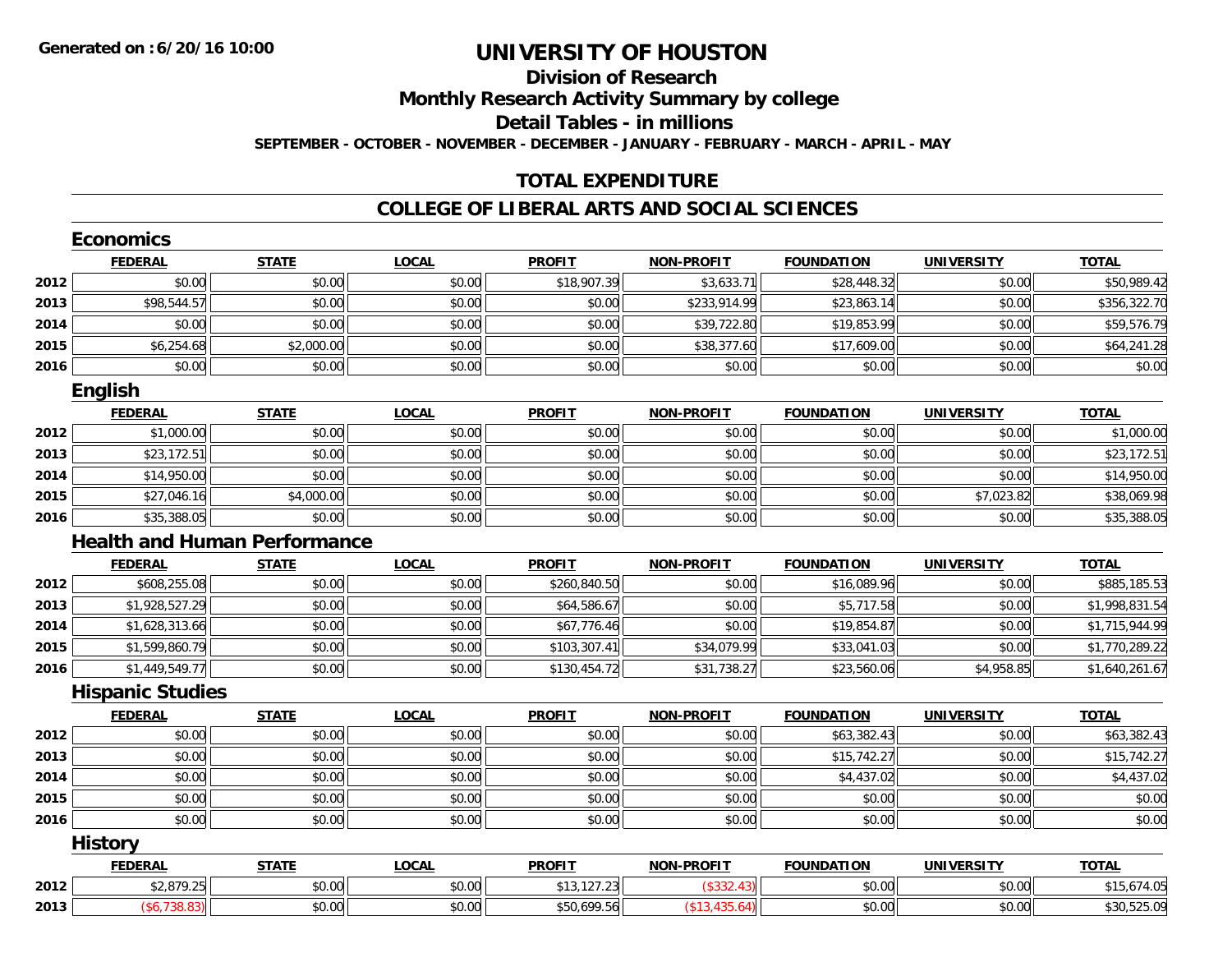# **Division of Research**

**Monthly Research Activity Summary by college**

**Detail Tables - in millions**

**SEPTEMBER - OCTOBER - NOVEMBER - DECEMBER - JANUARY - FEBRUARY - MARCH - APRIL - MAY**

### **TOTAL EXPENDITURE**

#### **COLLEGE OF LIBERAL ARTS AND SOCIAL SCIENCES**

|      | <b>History</b>                        |              |              |               |                   |                   |                   |              |
|------|---------------------------------------|--------------|--------------|---------------|-------------------|-------------------|-------------------|--------------|
|      | <b>FEDERAL</b>                        | <b>STATE</b> | <b>LOCAL</b> | <b>PROFIT</b> | <b>NON-PROFIT</b> | <b>FOUNDATION</b> | <b>UNIVERSITY</b> | <b>TOTAL</b> |
| 2014 | \$4,728.39                            | \$0.00       | \$0.00       | \$54,194.85   | \$0.00            | \$0.00            | \$0.00            | \$58,923.24  |
| 2015 | \$4,030.72                            | \$0.00       | \$0.00       | \$31,627.31   | \$0.00            | \$0.00            | \$0.00            | \$35,658.03  |
| 2016 | \$10,807.40                           | \$0.00       | \$0.00       | \$51,253.89   | \$0.00            | \$0.00            | \$0.00            | \$62,061.29  |
|      | <b>Hobby Center for Public Policy</b> |              |              |               |                   |                   |                   |              |
|      | <b>FEDERAL</b>                        | <b>STATE</b> | <b>LOCAL</b> | <b>PROFIT</b> | <b>NON-PROFIT</b> | <b>FOUNDATION</b> | <b>UNIVERSITY</b> | <b>TOTAL</b> |
| 2012 | \$47,797.83                           | \$0.00       | \$0.00       | \$0.00        | \$0.00            | \$0.00            | \$0.00            | \$47,797.83  |
| 2013 | \$69,715.75                           | \$0.00       | \$0.00       | \$0.00        | \$0.00            | \$0.00            | \$0.00            | \$69,715.75  |
| 2014 | \$0.00                                | \$19,635.70  | \$0.00       | \$0.00        | \$0.00            | \$0.00            | \$0.00            | \$19,635.70  |
| 2015 | \$1,502.88                            | (\$338.78)   | \$0.00       | \$0.00        | \$0.00            | \$18,150.88       | \$0.00            | \$19,314.98  |
| 2016 | \$36,541.06                           | \$0.00       | \$0.00       | \$0.00        | \$0.00            | \$13,942.28       | \$0.00            | \$50,483.34  |
|      | <b>Modern/Classical Languages</b>     |              |              |               |                   |                   |                   |              |
|      | <b>FEDERAL</b>                        | <b>STATE</b> | <b>LOCAL</b> | <b>PROFIT</b> | <b>NON-PROFIT</b> | <b>FOUNDATION</b> | <b>UNIVERSITY</b> | <b>TOTAL</b> |
| 2012 | \$2,671.51                            | \$0.00       | \$0.00       | \$0.00        | \$0.00            | \$0.00            | \$0.00            | \$2,671.51   |
| 2013 | \$19,730.97                           | \$0.00       | \$0.00       | \$0.00        | \$0.00            | \$0.00            | \$0.00            | \$19,730.97  |
| 2014 | \$59,353.84                           | \$0.00       | \$0.00       | \$0.00        | \$0.00            | \$0.00            | \$0.00            | \$59,353.84  |
| 2015 | \$50,641.51                           | \$0.00       | \$0.00       | \$0.00        | \$0.00            | \$0.00            | \$0.00            | \$50,641.51  |
| 2016 | \$61,221.84                           | \$0.00       | \$0.00       | \$0.00        | \$0.00            | \$0.00            | \$0.00            | \$61,221.84  |
|      | Philosophy                            |              |              |               |                   |                   |                   |              |
|      | <b>FEDERAL</b>                        | <b>STATE</b> | <b>LOCAL</b> | <b>PROFIT</b> | <b>NON-PROFIT</b> | <b>FOUNDATION</b> | <b>UNIVERSITY</b> | <b>TOTAL</b> |
| 2012 | \$4,613.16                            | \$0.00       | \$0.00       | \$0.00        | \$0.00            | \$0.00            | \$0.00            | \$4,613.16   |
| 2013 | \$4,542.36                            | \$0.00       | \$0.00       | \$0.00        | \$0.00            | \$0.00            | \$0.00            | \$4,542.36   |
| 2014 | \$8,626.72                            | \$0.00       | \$0.00       | \$0.00        | \$0.00            | \$0.00            | \$0.00            | \$8,626.72   |
| 2015 | \$1,527.46                            | \$330.45     | \$0.00       | \$0.00        | \$0.00            | \$0.00            | \$0.00            | \$1,857.91   |
| 2016 | \$91.75                               | \$0.00       | \$0.00       | \$0.00        | \$2,123.73        | \$0.00            | \$0.00            | \$2,215.48   |
|      | <b>Political Science</b>              |              |              |               |                   |                   |                   |              |
|      | <b>FEDERAL</b>                        | <b>STATE</b> | <b>LOCAL</b> | <b>PROFIT</b> | <b>NON-PROFIT</b> | <b>FOUNDATION</b> | <b>UNIVERSITY</b> | <b>TOTAL</b> |
| 2012 | \$0.00                                | \$0.00       | \$0.00       | \$0.00        | \$0.00            | \$0.00            | \$0.00            | \$0.00       |
| 2013 | \$15,795.75                           | \$0.00       | \$0.00       | \$0.00        | \$0.00            | \$2,000.00        | \$0.00            | \$17,795.75  |
| 2014 | \$0.00                                | \$0.00       | \$0.00       | \$0.00        | \$0.00            | \$0.00            | \$0.00            | \$0.00       |
| 2015 | \$61,644.79                           | \$27,405.57  | \$0.00       | \$0.00        | \$0.00            | \$0.00            | \$0.00            | \$89,050.36  |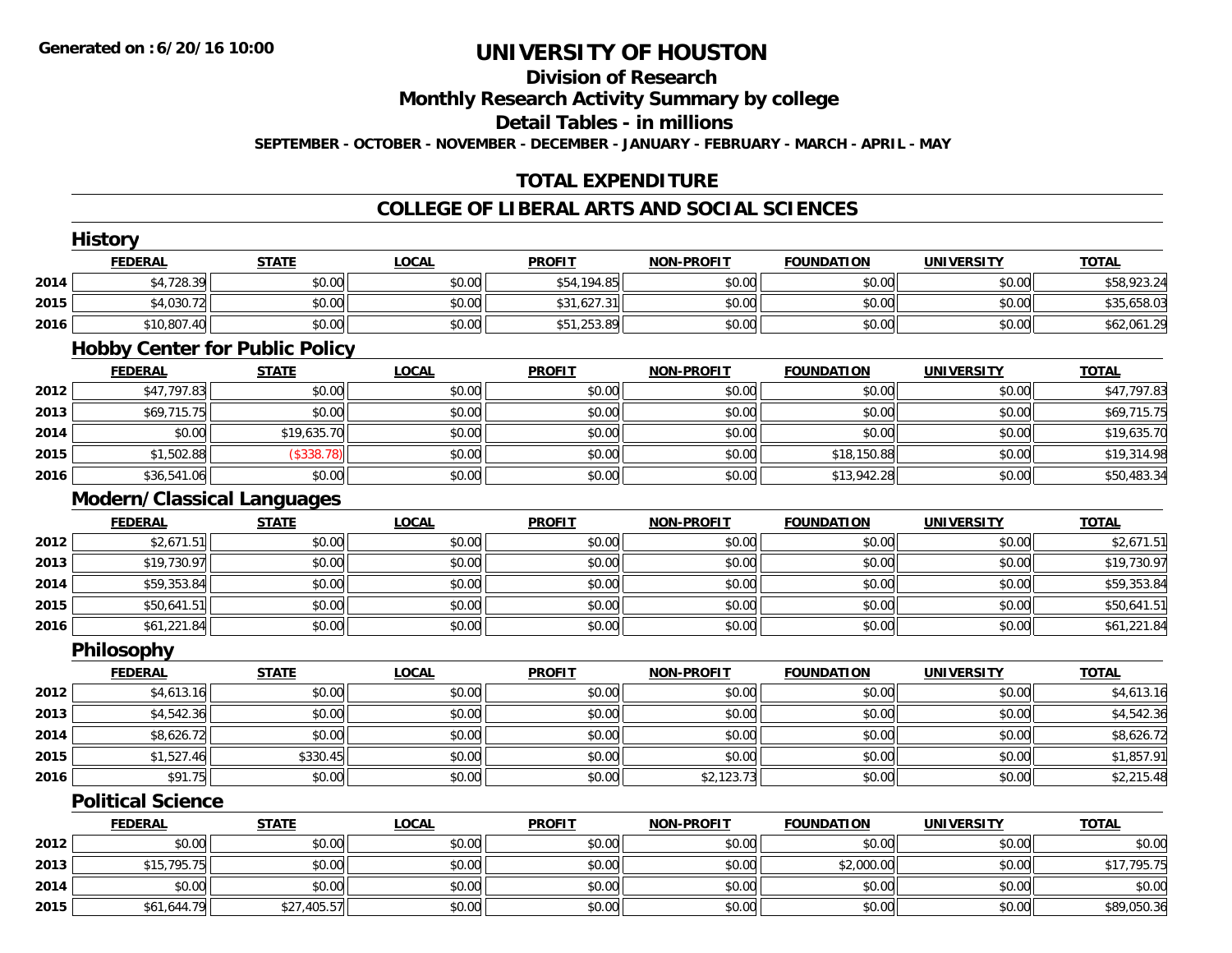**Division of Research**

**Monthly Research Activity Summary by college**

**Detail Tables - in millions**

**SEPTEMBER - OCTOBER - NOVEMBER - DECEMBER - JANUARY - FEBRUARY - MARCH - APRIL - MAY**

#### **TOTAL EXPENDITURE**

#### **COLLEGE OF LIBERAL ARTS AND SOCIAL SCIENCES**

|       | <b>Political Science</b> |                |              |                |                   |                   |                   |                 |
|-------|--------------------------|----------------|--------------|----------------|-------------------|-------------------|-------------------|-----------------|
|       | <b>FEDERAL</b>           | <b>STATE</b>   | <b>LOCAL</b> | <b>PROFIT</b>  | <b>NON-PROFIT</b> | <b>FOUNDATION</b> | <b>UNIVERSITY</b> | <b>TOTAL</b>    |
| 2016  | \$23,658.36              | \$22,319.75    | \$0.00       | \$0.00         | \$28,043.44       | \$0.00            | \$0.00            | \$74,021.55     |
|       | <b>Psychology</b>        |                |              |                |                   |                   |                   |                 |
|       | <b>FEDERAL</b>           | <b>STATE</b>   | <b>LOCAL</b> | <b>PROFIT</b>  | <b>NON-PROFIT</b> | <b>FOUNDATION</b> | <b>UNIVERSITY</b> | <b>TOTAL</b>    |
| 2012  | \$4,245,654.76           | \$72,990.84    | \$0.00       | \$61,039.10    | \$172,855.79      | \$139,724.24      | (\$9,680.69)      | \$4,682,584.04  |
| 2013  | \$4,712,638.42           | \$36,298.79    | \$0.00       | \$53,858.95    | \$194,621.72      | \$74,243.98       | \$0.00            | \$5,071,661.86  |
| 2014  | \$3,432,937.37           | \$11,155.35    | \$0.00       | \$13,093.61    | \$249,192.31      | (\$3,420.83)      | \$9,956.23        | \$3,712,914.04  |
| 2015  | \$3,763,621.82           | \$112,413.99   | \$0.00       | \$20,655.49    | \$353,210.29      | \$0.00            | \$14,050.57       | \$4,263,952.15  |
| 2016  | \$4,939,765.51           | \$139,338.94   | \$0.00       | \$5,906.53     | \$392,230.33      | \$1,329.49        | \$21,723.69       | \$5,500,294.49  |
|       | <b>School of Music</b>   |                |              |                |                   |                   |                   |                 |
|       | <b>FEDERAL</b>           | <b>STATE</b>   | <b>LOCAL</b> | <b>PROFIT</b>  | <b>NON-PROFIT</b> | <b>FOUNDATION</b> | <b>UNIVERSITY</b> | <b>TOTAL</b>    |
| 2015  | \$0.00                   | (\$28.12)      | \$0.00       | \$0.00         | \$0.00            | \$0.00            | \$0.00            | (\$28.12)       |
| 2016  | \$0.00                   | \$0.00         | \$0.00       | \$0.00         | \$0.00            | \$173.24          | \$0.00            | \$173.24        |
|       | <b>Sociology</b>         |                |              |                |                   |                   |                   |                 |
|       | <b>FEDERAL</b>           | <b>STATE</b>   | <b>LOCAL</b> | <b>PROFIT</b>  | <b>NON-PROFIT</b> | <b>FOUNDATION</b> | <b>UNIVERSITY</b> | <b>TOTAL</b>    |
| 2012  | \$4,890.30               | \$0.00         | \$0.00       | \$0.00         | \$0.00            | \$0.00            | \$0.00            | \$4,890.30      |
| 2013  | (\$5,703.98)             | \$0.00         | \$0.00       | \$0.00         | \$0.00            | \$0.00            | \$0.00            | (\$5,703.98)    |
| 2014  | \$24,712.45              | \$0.00         | \$0.00       | \$0.00         | \$0.00            | \$0.00            | \$0.00            | \$24,712.45     |
| 2015  | \$21,124.32              | \$1,650.00     | (\$774.38)   | \$0.00         | \$0.00            | \$0.00            | \$0.00            | \$21,999.94     |
| 2016  | \$0.00                   | \$500.00       | \$0.00       | \$0.00         | \$0.00            | \$0.00            | \$0.00            | \$500.00        |
|       | <b>Theatre</b>           |                |              |                |                   |                   |                   |                 |
|       | <b>FEDERAL</b>           | <b>STATE</b>   | <b>LOCAL</b> | <b>PROFIT</b>  | <b>NON-PROFIT</b> | <b>FOUNDATION</b> | <b>UNIVERSITY</b> | <b>TOTAL</b>    |
| 2012  | \$0.00                   | \$0.00         | \$0.00       | \$0.00         | (\$8,884.27)      | \$0.00            | \$0.00            | (\$8,884.27)    |
| 2013  | \$0.00                   | \$0.00         | \$0.00       | \$0.00         | \$0.00            | \$0.00            | \$0.00            | \$0.00          |
| 2014  | \$0.00                   | \$0.00         | \$0.00       | \$0.00         | \$45,000.00       | \$0.00            | \$0.00            | \$45,000.00     |
| 2015  | \$0.00                   | \$0.00         | \$0.00       | \$0.00         | (\$4,209.05)      | \$0.00            | \$0.00            | (\$4,209.05)    |
| 2016  | \$0.00                   | \$0.00         | \$0.00       | \$0.00         | \$40,564.93       | \$0.00            | \$0.00            | \$40,564.93     |
| Total | \$29,558,961.88          | \$1,338,376.33 | (\$774.38)   | \$1,153,717.55 | \$2,927,462.81    | \$1,129,084.14    | \$49,032.47       | \$36,155,860.80 |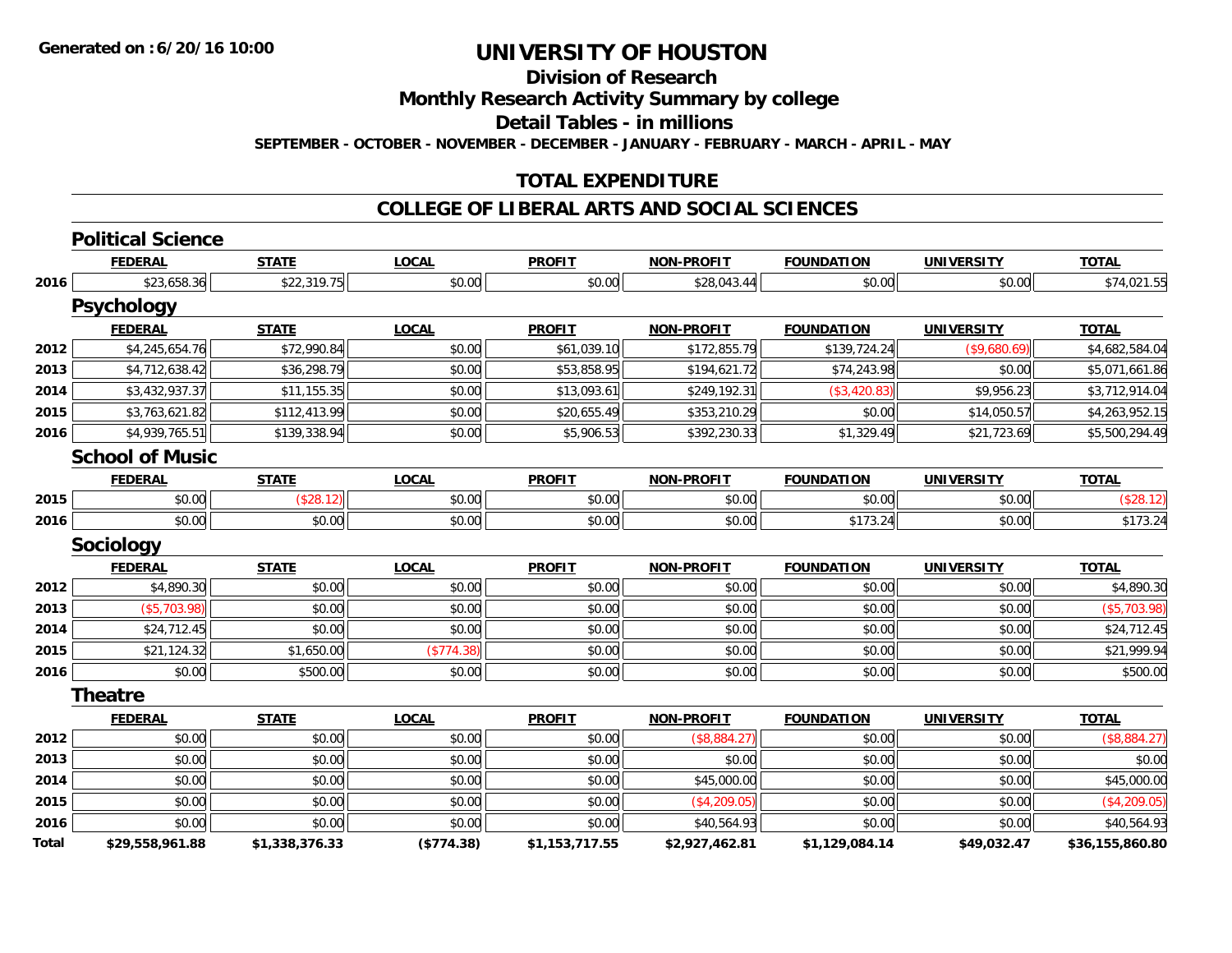# **Division of ResearchMonthly Research Activity Summary by college**

**Detail Tables - in millions**

**SEPTEMBER - OCTOBER - NOVEMBER - DECEMBER - JANUARY - FEBRUARY - MARCH - APRIL - MAY**

# **TOTAL EXPENDITURE**

### **COLLEGE OF NATURAL SCIENCES AND MATHEMATICS**

# **Biology/Biochemistry**

|      | <b>FEDERAL</b> | <u>STATE</u>   | <u>LOCAL</u> | <b>PROFIT</b> | <b>NON-PROFIT</b> | <b>FOUNDATION</b> | <b>UNIVERSITY</b> | <b>TOTAL</b>   |
|------|----------------|----------------|--------------|---------------|-------------------|-------------------|-------------------|----------------|
| 2012 | \$2,351,076.74 | \$772,094.56   | \$0.00       | \$0.01        | \$613,802.63      | \$141,139.19      | \$0.00            | \$3,878,113.12 |
| 2013 | \$2,139,343.54 | \$654,915.18   | \$0.00       | \$112,445.02  | \$601,179.59      | \$170,502.52      | \$0.00            | \$3,678,385.85 |
| 2014 | \$1,336,269.62 | \$614,264.05   | \$0.00       | \$174,350.82  | \$465,095.21      | \$145,656.92      | \$0.00            | \$2,735,636.62 |
| 2015 | \$1,997,587.12 | \$736,241.87   | \$0.00       | \$75,067.92   | \$264,939.95      | \$325,585.31      | \$31,796.09       | \$3,431,218.25 |
| 2016 | \$1,795,419.94 | \$1,127,250.39 | \$0.00       | \$78,500.03   | \$240,204.52      | \$238,711.83      | \$12,036.02       | \$3,492,122.72 |

# **Center for Applied Geoscience Excellence**

|      | <b>FEDERAL</b> | <b>STATE</b> | <u>LOCAL</u> | <b>PROFIT</b> | <b>NON-PROFIT</b> | <b>FOUNDATION</b> | UNIVERSITY | <b>TOTAL</b> |
|------|----------------|--------------|--------------|---------------|-------------------|-------------------|------------|--------------|
| 2014 | ተ በ<br>DU.UU   | \$0.00       | \$0.00       | \$0.00        | \$0.00            | \$0.00            | \$0.00     | \$0.00       |
| 2015 | \$0.00         | \$0.00       | \$0.00       | \$0.00        | \$0.00            | \$0.00            | \$0.00     | \$0.00       |
| 2016 | \$0.00         | \$0.00       | \$0.00       | \$0.00        | \$0.00            | \$0.00            | \$0.00     | \$0.00       |

<u> 1980 - Johann Barn, fransk politik (d. 1980)</u>

# **Center for Nuclear Receptors and Cell Signaling**

|      | <b>FEDERAL</b> | <u>STATE</u>   | <b>LOCAL</b> | <b>PROFIT</b> | <b>NON-PROFIT</b> | <b>FOUNDATION</b> | <b>UNIVERSITY</b> | <b>TOTAL</b>   |
|------|----------------|----------------|--------------|---------------|-------------------|-------------------|-------------------|----------------|
| 2012 | \$1,503,209.00 | \$1,187,694.64 | \$0.00       | \$221,277.66  | \$63.33           | \$260,144.09      | \$0.00            | \$3,172,262.06 |
| 2013 | \$1,077,633.62 | \$519,272.19   | \$0.00       | \$3,626.63    | \$977.00          | \$26,980.75       | \$0.00            | \$1,628,490.19 |
| 2014 | \$854,160.82   | \$733,311.70   | \$0.00       | \$24,530.54   | \$24,392.28       | \$59,348.87       | \$0.00            | \$1,695,744.21 |
| 2015 | \$382,729.59   | \$898,263.37   | \$0.00       | \$0.00        | \$294.69          | \$310,061.26      | \$0.00            | \$1,591,348.91 |
| 2016 | \$885,280.00   | \$593,974.65   | \$0.00       | \$0.00        | \$22,605.35       | \$148,220.89      | \$0.00            | \$1,650,080.89 |

#### **Chemistry**

|      | <b>FEDERAL</b> | <u>STATE</u> | <b>LOCAL</b> | <b>PROFIT</b> | <b>NON-PROFIT</b> | <b>FOUNDATION</b> | <b>UNIVERSITY</b> | <u>TOTAL</u>   |
|------|----------------|--------------|--------------|---------------|-------------------|-------------------|-------------------|----------------|
| 2012 | \$1,793,959.52 | \$665,954.55 | \$0.00       | \$5,188.43    | \$49,348.31       | \$1,209,436.41    | \$53,467.14       | \$3,777,354.35 |
| 2013 | \$1,648,885.89 | \$624,877.62 | \$0.00       | \$31,828.04   | \$9,131.70        | \$821,737.79      | (\$43,851.79)     | \$3,092,609.25 |
| 2014 | \$1,761,083.77 | \$426,108.48 | \$0.00       | \$400.95      | \$11,521.49       | \$1,665,561.20    | \$16,022.37       | \$3,880,698.26 |
| 2015 | \$1,290,833.97 | \$130,806.58 | \$0.00       | \$26,419.93   | \$55,528.76       | \$1,075,118.13    | \$0.00            | \$2,578,707.36 |
| 2016 | \$1,826,508.53 | \$93,111.94  | \$0.00       | \$902.14      | \$162,476.36      | \$736,698.41      | \$0.00            | \$2,819,697.38 |

#### **Computer Science**

|      | <b>FEDERAL</b> | <u>STATE</u> | <b>LOCAL</b> | <b>PROFIT</b> | <b>NON-PROFIT</b> | <b>FOUNDATION</b> | UNIVERSITY  | <b>TOTAL</b>   |
|------|----------------|--------------|--------------|---------------|-------------------|-------------------|-------------|----------------|
| 2012 | \$1,639,787.56 | \$34,147.24  | \$0.00       | \$261.871.86  | \$44,593.73       | \$0.00            | \$0.00      | \$1,980,400.39 |
| 2013 | \$1,746,303.71 | \$27,590.06  | \$0.00       | \$169,923.72  | \$15,834.92       | \$19,381.78       | \$31,742.81 | \$2,010,777.00 |
| 2014 | \$1,170,477.78 | \$0.00       | \$0.00       | \$413,981.13  | \$282,512.63      | \$10,445.83       | \$14,312.23 | \$1,891,729.60 |
| 2015 | \$1,671,480.27 | \$26,927.97  | \$0.00       | \$395,289.70  | \$136,067.95      | \$14,562.31       | \$20,397.41 | \$2,264,725.61 |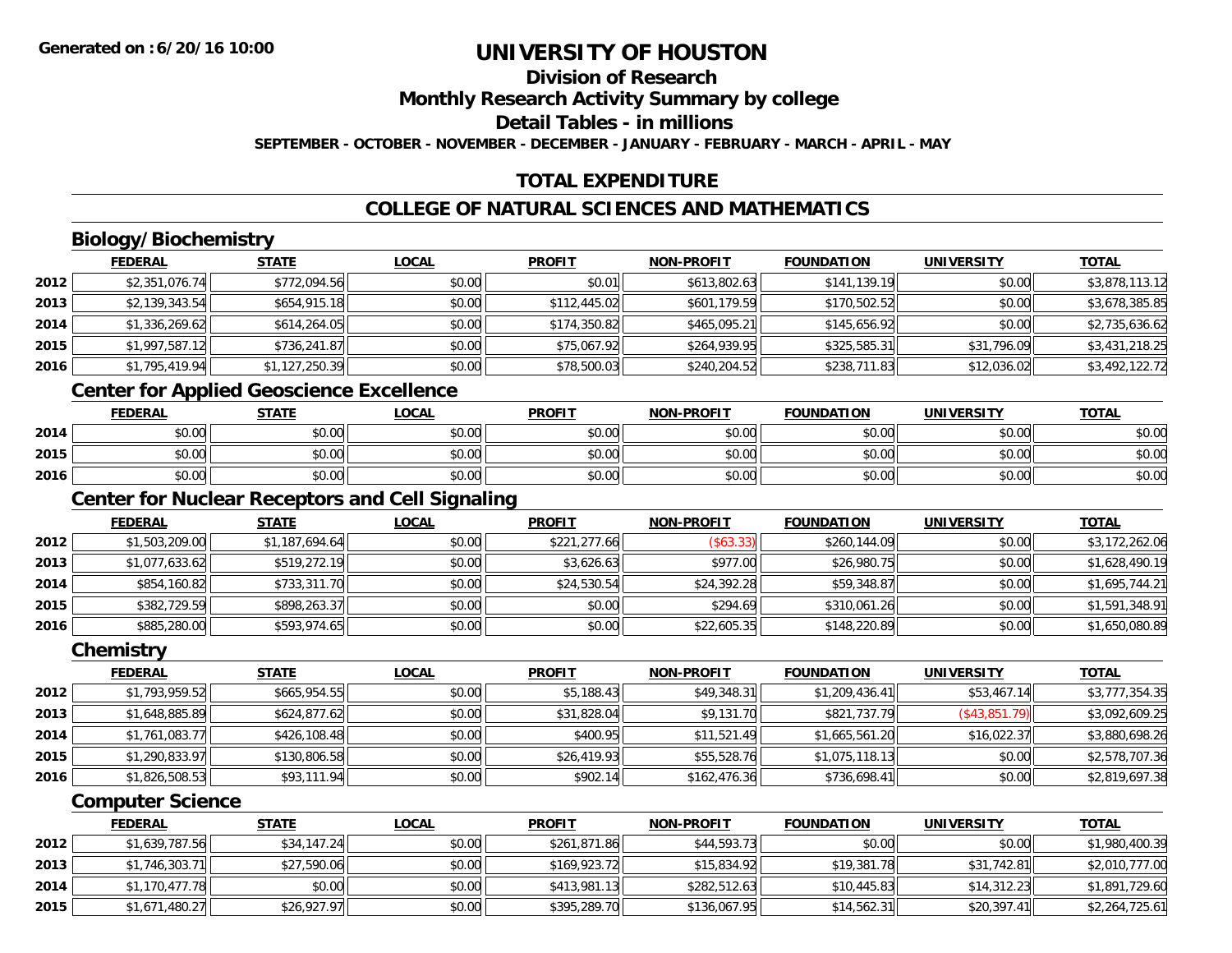**Division of Research**

**Monthly Research Activity Summary by college**

**Detail Tables - in millions**

**SEPTEMBER - OCTOBER - NOVEMBER - DECEMBER - JANUARY - FEBRUARY - MARCH - APRIL - MAY**

### **TOTAL EXPENDITURE**

#### **COLLEGE OF NATURAL SCIENCES AND MATHEMATICS**

| <b>STATE</b><br>\$2,724,234.28<br>Dean, Natural Sciences and Mathematics<br><b>STATE</b><br>\$525,393.13<br>\$702,657.56<br>\$588,285.01<br>\$188,125.39<br>\$23,681.95<br><b>Earth &amp; Atmospheric Sciences</b><br><b>STATE</b><br>\$1,144,779.27 | \$12,158.73<br>\$0.00<br>\$0.00<br>\$0.00<br>\$35,946.14<br>\$13,541.89<br>\$396,069.68<br>\$185,750.05 | <b>LOCAL</b><br>\$0.00<br><b>LOCAL</b><br>\$7,488.83<br>\$0.00<br>\$0.00<br>\$0.00<br>\$0.00<br><b>LOCAL</b><br>\$0.00 | <b>PROFIT</b><br>\$184,035.89<br><b>PROFIT</b><br>\$0.00<br>\$0.00<br>\$0.00<br>\$0.00<br>\$8,576.95<br><b>PROFIT</b><br>\$1,573,259.74 | <b>NON-PROFIT</b><br>\$138,326.86<br><b>NON-PROFIT</b><br>\$0.00<br>\$0.00<br>\$0.00<br>\$20,573.37<br>\$37,795.38<br><b>NON-PROFIT</b><br>\$133,898.27 | <b>FOUNDATION</b><br>\$0.00<br><b>FOUNDATION</b><br>\$0.00<br>\$0.00<br>\$0.00<br>\$0.00<br>\$0.00<br><b>FOUNDATION</b><br>\$0.00 | <b>UNIVERSITY</b><br>\$21,000.00<br><b>UNIVERSITY</b><br>\$0.00<br>\$0.00<br>\$0.00<br>\$0.00<br>\$0.00<br><b>UNIVERSITY</b><br>\$0.00 | <b>TOTAL</b><br>\$3,079,755.75<br><b>TOTAL</b><br>\$532,881.96<br>\$702,657.56<br>\$588,285.01<br>\$244,644.90<br>\$83,596.16<br><b>TOTAL</b> |
|------------------------------------------------------------------------------------------------------------------------------------------------------------------------------------------------------------------------------------------------------|---------------------------------------------------------------------------------------------------------|------------------------------------------------------------------------------------------------------------------------|-----------------------------------------------------------------------------------------------------------------------------------------|---------------------------------------------------------------------------------------------------------------------------------------------------------|-----------------------------------------------------------------------------------------------------------------------------------|----------------------------------------------------------------------------------------------------------------------------------------|-----------------------------------------------------------------------------------------------------------------------------------------------|
|                                                                                                                                                                                                                                                      |                                                                                                         |                                                                                                                        |                                                                                                                                         |                                                                                                                                                         |                                                                                                                                   |                                                                                                                                        |                                                                                                                                               |
|                                                                                                                                                                                                                                                      |                                                                                                         |                                                                                                                        |                                                                                                                                         |                                                                                                                                                         |                                                                                                                                   |                                                                                                                                        |                                                                                                                                               |
|                                                                                                                                                                                                                                                      |                                                                                                         |                                                                                                                        |                                                                                                                                         |                                                                                                                                                         |                                                                                                                                   |                                                                                                                                        |                                                                                                                                               |
|                                                                                                                                                                                                                                                      |                                                                                                         |                                                                                                                        |                                                                                                                                         |                                                                                                                                                         |                                                                                                                                   |                                                                                                                                        |                                                                                                                                               |
|                                                                                                                                                                                                                                                      |                                                                                                         |                                                                                                                        |                                                                                                                                         |                                                                                                                                                         |                                                                                                                                   |                                                                                                                                        |                                                                                                                                               |
|                                                                                                                                                                                                                                                      |                                                                                                         |                                                                                                                        |                                                                                                                                         |                                                                                                                                                         |                                                                                                                                   |                                                                                                                                        |                                                                                                                                               |
|                                                                                                                                                                                                                                                      |                                                                                                         |                                                                                                                        |                                                                                                                                         |                                                                                                                                                         |                                                                                                                                   |                                                                                                                                        |                                                                                                                                               |
|                                                                                                                                                                                                                                                      |                                                                                                         |                                                                                                                        |                                                                                                                                         |                                                                                                                                                         |                                                                                                                                   |                                                                                                                                        |                                                                                                                                               |
|                                                                                                                                                                                                                                                      |                                                                                                         |                                                                                                                        |                                                                                                                                         |                                                                                                                                                         |                                                                                                                                   |                                                                                                                                        |                                                                                                                                               |
|                                                                                                                                                                                                                                                      |                                                                                                         |                                                                                                                        |                                                                                                                                         |                                                                                                                                                         |                                                                                                                                   |                                                                                                                                        |                                                                                                                                               |
|                                                                                                                                                                                                                                                      |                                                                                                         |                                                                                                                        |                                                                                                                                         |                                                                                                                                                         |                                                                                                                                   |                                                                                                                                        | \$3,248,006.96                                                                                                                                |
| \$1,011,327.83                                                                                                                                                                                                                                       |                                                                                                         | \$0.00                                                                                                                 | \$2,024,942.95                                                                                                                          | \$104,011.52                                                                                                                                            | \$0.00                                                                                                                            | \$0.00                                                                                                                                 | \$3,326,032.35                                                                                                                                |
| \$647,358.45                                                                                                                                                                                                                                         | \$252,984.02                                                                                            | \$0.00                                                                                                                 | \$1,753,331.85                                                                                                                          | \$261,390.36                                                                                                                                            | \$116,502.55                                                                                                                      | \$0.00                                                                                                                                 | \$3,031,567.23                                                                                                                                |
| \$773,549.72                                                                                                                                                                                                                                         | \$333,206.80                                                                                            | \$0.00                                                                                                                 | \$1,107,879.98                                                                                                                          | \$166,176.35                                                                                                                                            | \$24,965.16                                                                                                                       | \$27,656.92                                                                                                                            | \$2,433,434.94                                                                                                                                |
| \$582,404.98                                                                                                                                                                                                                                         | \$713,147.05                                                                                            | \$0.00                                                                                                                 | \$903,962.42                                                                                                                            | \$146,734.73                                                                                                                                            | \$11,036.12                                                                                                                       | \$87,679.38                                                                                                                            | \$2,444,964.67                                                                                                                                |
| <b>Institute for Climate and Atmospheric Science</b>                                                                                                                                                                                                 |                                                                                                         |                                                                                                                        |                                                                                                                                         |                                                                                                                                                         |                                                                                                                                   |                                                                                                                                        |                                                                                                                                               |
| <b>STATE</b>                                                                                                                                                                                                                                         |                                                                                                         | <b>LOCAL</b>                                                                                                           | <b>PROFIT</b>                                                                                                                           | <b>NON-PROFIT</b>                                                                                                                                       | <b>FOUNDATION</b>                                                                                                                 | <b>UNIVERSITY</b>                                                                                                                      | <b>TOTAL</b>                                                                                                                                  |
| \$0.00                                                                                                                                                                                                                                               | \$0.00                                                                                                  | \$0.00                                                                                                                 | \$0.00                                                                                                                                  | \$0.00                                                                                                                                                  | \$0.00                                                                                                                            | \$0.00                                                                                                                                 | \$0.00                                                                                                                                        |
| \$0.00                                                                                                                                                                                                                                               | \$0.00                                                                                                  | \$0.00                                                                                                                 | \$0.00                                                                                                                                  | \$0.00                                                                                                                                                  | \$0.00                                                                                                                            | \$0.00                                                                                                                                 | \$0.00                                                                                                                                        |
| \$0.00                                                                                                                                                                                                                                               | \$0.00                                                                                                  | \$0.00                                                                                                                 | \$0.00                                                                                                                                  | \$0.00                                                                                                                                                  | \$0.00                                                                                                                            | \$0.00                                                                                                                                 | \$0.00                                                                                                                                        |
| \$0.00                                                                                                                                                                                                                                               | \$0.00                                                                                                  | \$0.00                                                                                                                 | \$0.00                                                                                                                                  | \$0.00                                                                                                                                                  | \$0.00                                                                                                                            | \$0.00                                                                                                                                 | \$0.00                                                                                                                                        |
|                                                                                                                                                                                                                                                      | \$0.00                                                                                                  | \$0.00                                                                                                                 | \$0.00                                                                                                                                  | \$0.00                                                                                                                                                  | \$0.00                                                                                                                            | \$0.00                                                                                                                                 | \$0.00                                                                                                                                        |
|                                                                                                                                                                                                                                                      | \$0.00                                                                                                  |                                                                                                                        |                                                                                                                                         |                                                                                                                                                         |                                                                                                                                   |                                                                                                                                        |                                                                                                                                               |

|      | <b>FEDERAL</b> | <b>STATE</b> | <u>LOCAL</u> | <b>PROFIT</b> | <b>NON-PROFIT</b> | <b>FOUNDATION</b> | <b>UNIVERSITY</b> | <b>TOTAL</b> |
|------|----------------|--------------|--------------|---------------|-------------------|-------------------|-------------------|--------------|
| 2012 | \$0.00         | \$0.00       | \$0.00       | \$0.00        | \$0.00            | \$0.00            | \$0.00            | \$0.00       |
| 2013 | \$0.00         | \$0.00       | \$0.00       | \$0.00        | \$0.00            | \$0.00            | \$0.00            | \$0.00       |
| 2014 | \$0.00         | \$0.00       | \$0.00       | \$0.00        | \$0.00            | \$0.00            | \$0.00            | \$0.00       |
| 2015 | \$0.00         | \$0.00       | \$0.00       | \$0.00        | \$0.00            | \$0.00            | \$0.00            | \$0.00       |
| 2016 | \$0.00         | \$0.00       | \$0.00       | \$0.00        | \$0.00            | \$0.00            | \$0.00            | \$0.00       |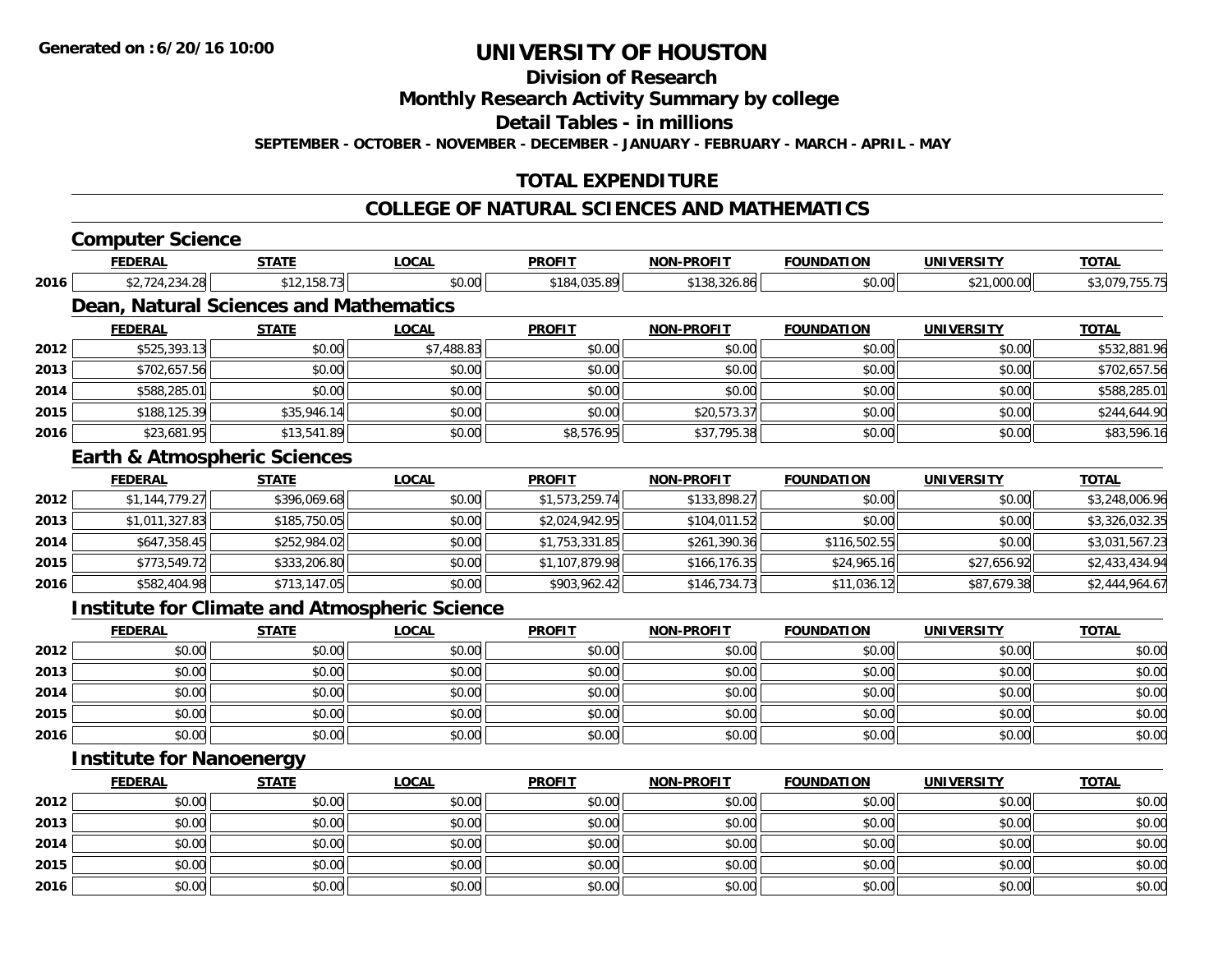### **Division of ResearchMonthly Research Activity Summary by college Detail Tables - in millions SEPTEMBER - OCTOBER - NOVEMBER - DECEMBER - JANUARY - FEBRUARY - MARCH - APRIL - MAY**

#### **TOTAL EXPENDITURE**

#### **COLLEGE OF NATURAL SCIENCES AND MATHEMATICS**

|       | <b>Mathematics</b> |                 |              |                 |                   |                   |                   |                 |
|-------|--------------------|-----------------|--------------|-----------------|-------------------|-------------------|-------------------|-----------------|
|       | <b>FEDERAL</b>     | <b>STATE</b>    | <b>LOCAL</b> | <b>PROFIT</b>   | <b>NON-PROFIT</b> | <b>FOUNDATION</b> | <b>UNIVERSITY</b> | <b>TOTAL</b>    |
| 2012  | \$505,204.00       | \$248,114.91    | \$0.00       | \$140,897.21    | \$79,749.49       | \$32,388.32       | \$17,125.74       | \$1,023,479.67  |
| 2013  | \$750,898.77       | \$90,760.27     | \$0.00       | \$96,270.98     | \$467.88          | \$42,196.96       | \$21,185.69       | \$1,001,780.55  |
| 2014  | \$1,066,783.31     | (\$1,525.67)    | \$0.00       | \$55,167.72     | \$0.00            | \$21,733.37       | \$0.00            | \$1,142,158.73  |
| 2015  | \$780,449.51       | \$0.00          | \$0.00       | \$26,079.02     | \$20,685.13       | \$31,456.31       | \$0.00            | \$858,669.97    |
| 2016  | \$821,493.20       | \$0.00          | \$0.00       | \$70,713.36     | \$40,668.21       | \$105,119.82      | \$17,394.07       | \$1,055,388.65  |
|       | <b>Physics</b>     |                 |              |                 |                   |                   |                   |                 |
|       | <b>FEDERAL</b>     | <b>STATE</b>    | <b>LOCAL</b> | <b>PROFIT</b>   | <b>NON-PROFIT</b> | <b>FOUNDATION</b> | <b>UNIVERSITY</b> | <b>TOTAL</b>    |
| 2012  | \$2,436,268.51     | ( \$2,933.99)   | \$0.00       | \$920,695.34    | \$38,329.62       | \$245,435.93      | \$0.00            | \$3,637,795.42  |
| 2013  | \$2,456,541.65     | \$0.00          | \$0.00       | \$1,407,130.61  | \$43,013.71       | \$183,117.65      | \$0.00            | \$4,089,803.62  |
| 2014  | \$3,534,204.82     | \$2,193.00      | \$0.00       | \$1,307,923.28  | \$24,887.30       | \$190,282.25      | \$0.00            | \$5,059,490.65  |
| 2015  | \$2,907,664.27     | \$26,035.64     | \$0.00       | \$1,222,060.72  | \$24,654.64       | \$135,799.88      | \$0.00            | \$4,316,215.15  |
| 2016  | \$2,795,355.71     | \$31,242.69     | \$0.00       | \$923,407.24    | \$35,448.11       | \$280,272.94      | \$0.00            | \$4,065,726.69  |
| Total | \$55,838,692.26    | \$12,203,498.23 | \$7,488.83   | \$15,721,939.79 | \$4,317,254.64    | \$8,799,600.75    | \$327,964.08      | \$97,216,438.58 |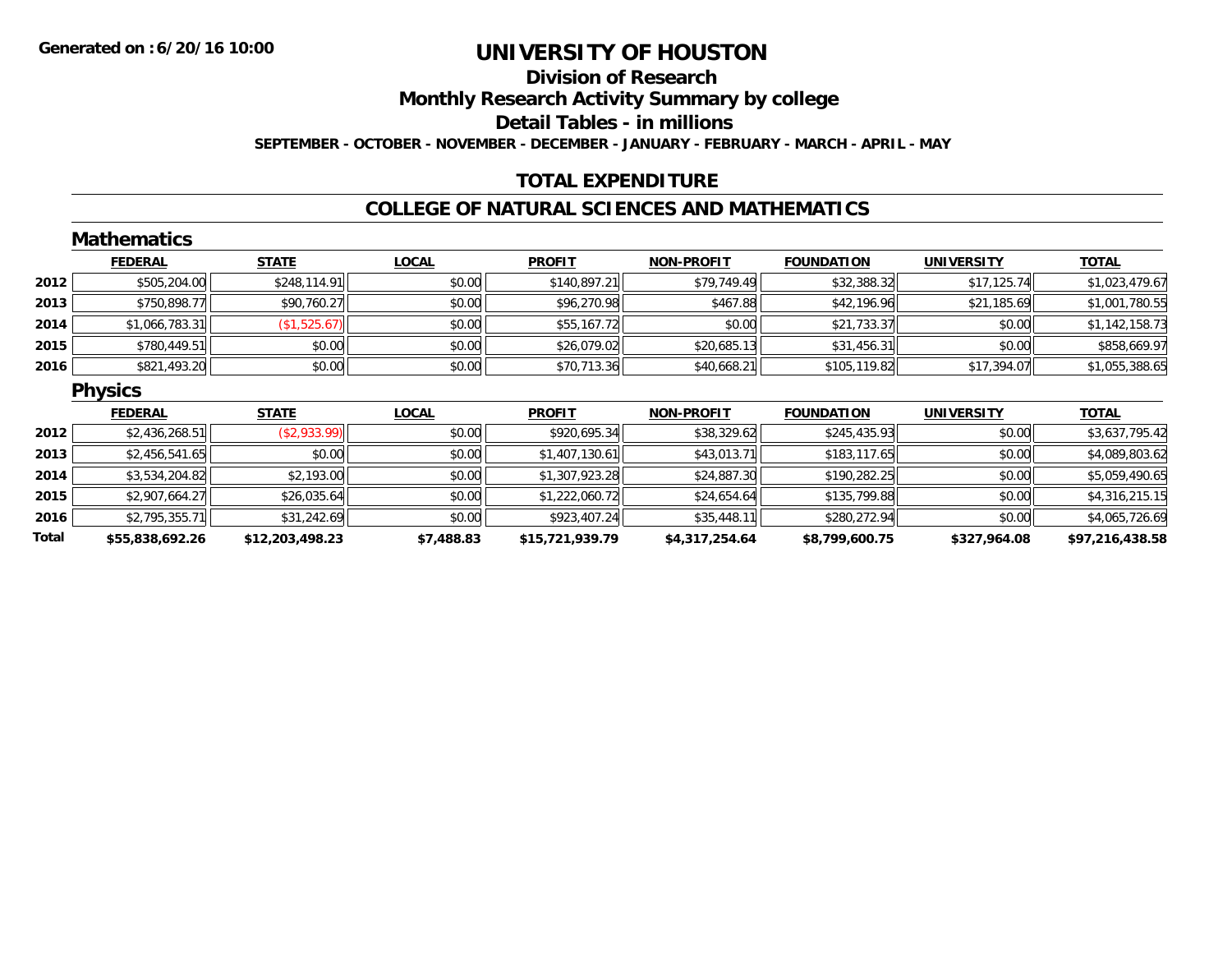### **Division of ResearchMonthly Research Activity Summary by college Detail Tables - in millions SEPTEMBER - OCTOBER - NOVEMBER - DECEMBER - JANUARY - FEBRUARY - MARCH - APRIL - MAY**

#### **TOTAL EXPENDITURE**

#### **COLLEGE OF OPTOMETRY**

# **Optometry Vision Sciences**

|       | <b>FEDERAL</b>  | <b>STATE</b> | <b>LOCAL</b> | <b>PROFIT</b>  | <b>NON-PROFIT</b> | <b>FOUNDATION</b> | <b>UNIVERSITY</b> | <u>TOTAL</u>    |
|-------|-----------------|--------------|--------------|----------------|-------------------|-------------------|-------------------|-----------------|
| 2012  | \$2,930,995.07  | \$1,921.81   | \$0.00       | \$255,480.57   | (S105.00)         | \$25,744.30       | \$190,089.45      | \$3,404,126.20  |
| 2013  | \$3,130,049.96  | \$0.00       | \$0.00       | \$758,803.46   | \$0.00            | \$23,349.85       | \$126,027.06      | \$4,038,230.33  |
| 2014  | \$3,548,273.08  | \$0.00       | \$0.00       | \$720,771.19   | \$6,300.00        | (\$1,388.89)      | \$205,002.55      | \$4,478,957.93  |
| 2015  | \$3,345,722.27  | \$0.00       | \$0.00       | \$275,696.47   | \$0.00            | \$0.00            | \$345,130.43      | \$3,966,549.17  |
| 2016  | \$3,721,468.73  | \$1,563.88   | \$0.00       | \$173,139.63   | \$0.00            | \$0.00            | \$226,023.43      | \$4,122,195.67  |
| Total | \$16,676,509.10 | \$3,485.69   | \$0.00       | \$2,183,891.32 | \$6,195.00        | \$47,705.26       | \$1,092,272.92    | \$20,010,059.29 |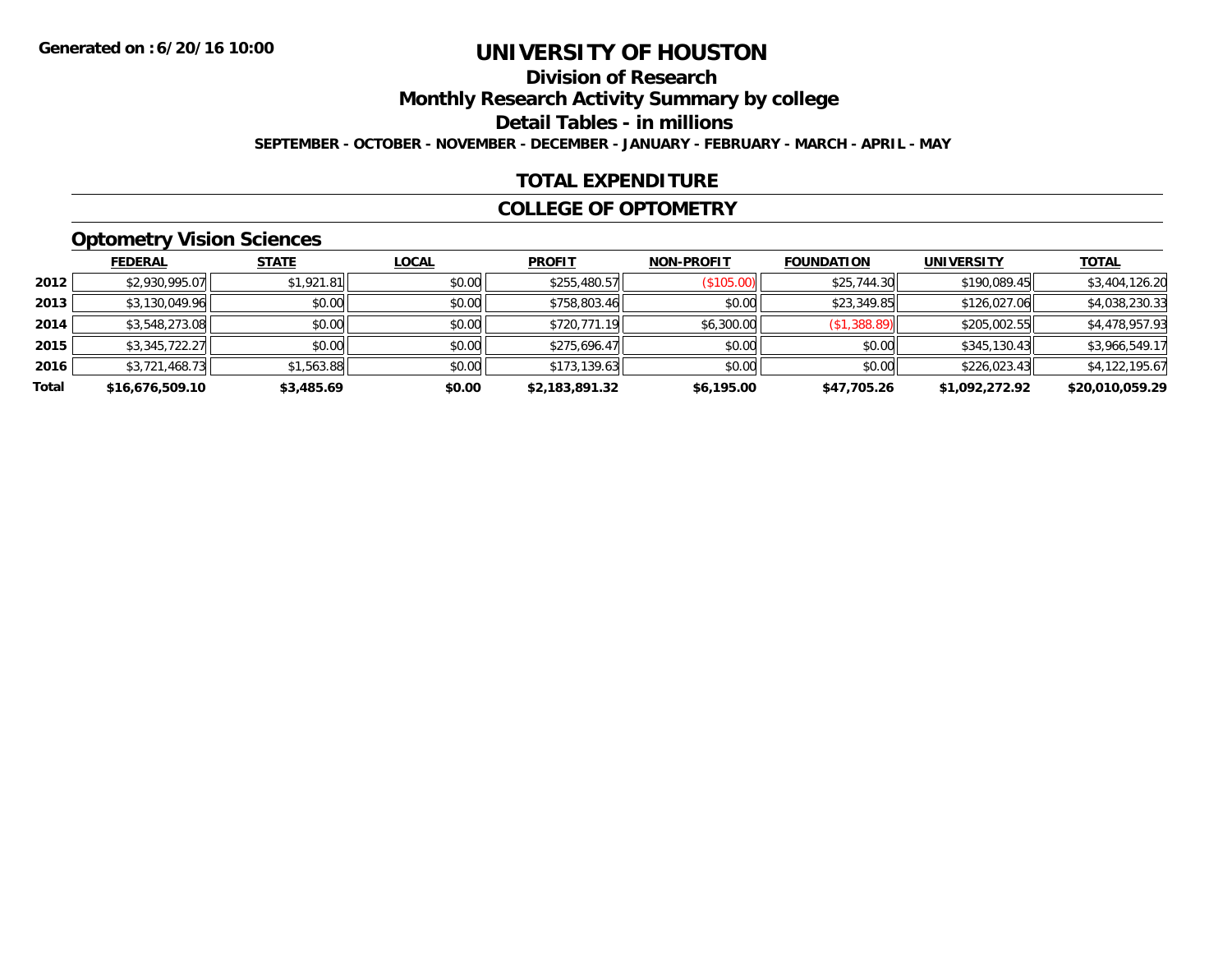# **Division of Research**

**Monthly Research Activity Summary by college**

**Detail Tables - in millions**

**SEPTEMBER - OCTOBER - NOVEMBER - DECEMBER - JANUARY - FEBRUARY - MARCH - APRIL - MAY**

# **TOTAL EXPENDITURE**

#### **COLLEGE OF PHARMACY**

# **Center for Experimental Therapeutics and Pharmacoi**

|      | <b>FEDERAL</b> | <b>STATE</b> | <b>LOCAL</b> | <b>PROFIT</b> | <b>NON-PROFIT</b> | <b>FOUNDATION</b> | <b>UNIVERSITY</b> | <b>TOTAL</b> |
|------|----------------|--------------|--------------|---------------|-------------------|-------------------|-------------------|--------------|
| 2012 | \$0.00         | \$0.00       | \$0.00       | \$0.00        | \$0.00            | \$0.00            | \$0.00            | \$0.00       |
| 2013 | \$0.00         | \$0.00       | \$0.00       | \$0.00        | \$0.00            | \$0.00            | \$0.00            | \$0.00       |
| 2014 | \$0.00         | \$0.00       | \$0.00       | \$0.00        | \$0.00            | \$0.00            | \$0.00            | \$0.00       |
| 2015 | \$0.00         | \$0.00       | \$0.00       | \$0.00        | \$0.00            | \$0.00            | \$0.00            | \$0.00       |
| 2016 | \$0.00         | \$0.00       | \$0.00       | \$0.00        | \$0.00            | \$0.00            | \$0.00            | \$0.00       |

### **Clinical Pharmacy & Administration**

|      | <b>FEDERAL</b> | <b>STATE</b> | <u>LOCAL</u> | <b>PROFIT</b> | <b>NON-PROFIT</b> | <b>FOUNDATION</b> | <b>UNIVERSITY</b> | <b>TOTAL</b> |
|------|----------------|--------------|--------------|---------------|-------------------|-------------------|-------------------|--------------|
| 2012 | \$132,407.32   | \$9,577.30   | \$0.00       | \$281,011.07  | \$18,450.29       | \$17,121.86       | \$0.00            | \$458,567.84 |
| 2013 | \$213,428.35   | \$0.00       | \$0.00       | \$330,032.70  | \$10,994.28       | \$4,103.00        | \$0.00            | \$558,558.33 |
| 2014 | \$11,960.08    | \$0.00       | \$0.00       | \$357,434.93  | \$63,192.39       | \$0.00            | \$0.00            | \$432,587.40 |
| 2015 | \$199,359.04   | \$262,033.48 | \$0.00       | \$184,052.21  | \$74,364.25       | \$0.00            | \$0.00            | \$719,808.98 |
| 2016 | \$240,028.72   | \$208,838.50 | \$0.00       | \$232,002.30  | \$100,517.63      | \$0.00            | \$4,376.20        | \$785,763.35 |

### **Dean, Pharmacy**

|      | <u>FEDERAL</u> | <b>STATE</b> | <u>LOCAL</u> | <b>PROFIT</b> | <b>NON-PROFIT</b> | <b>FOUNDATION</b> | <b>UNIVERSITY</b> | <b>TOTAL</b> |
|------|----------------|--------------|--------------|---------------|-------------------|-------------------|-------------------|--------------|
| 2012 | \$0.00         | \$0.00       | \$0.00       | \$0.00        | \$0.00            | \$0.00            | \$0.00            | \$0.00       |
| 2013 | \$0.00         | \$0.00       | \$0.00       | \$0.00        | \$0.00            | \$0.00            | \$0.00            | \$0.00       |
| 2014 | \$0.00         | \$0.00       | \$0.00       | \$0.00        | \$0.00            | \$0.00            | \$0.00            | \$0.00       |
| 2015 | \$0.00         | \$0.00       | \$0.00       | \$0.00        | \$0.00            | \$0.00            | \$0.00            | \$0.00       |
| 2016 | \$0.00         | \$0.00       | \$0.00       | \$0.00        | \$0.00            | \$0.00            | \$0.00            | \$0.00       |

#### **Pharm Health Outcomes & Policy**

|      | <b>FEDERAL</b> | <b>STATE</b> | <b>LOCAL</b> | <b>PROFIT</b> | <b>NON-PROFIT</b> | <b>FOUNDATION</b> | <b>UNIVERSITY</b> | <b>TOTAL</b> |
|------|----------------|--------------|--------------|---------------|-------------------|-------------------|-------------------|--------------|
| 2012 | \$17,994.34    | \$5,354.58   | \$0.00       | \$0.00        | \$27,934.06       | \$0.00            | \$0.00            | \$51,282.98  |
| 2013 | \$41,564.69    | \$0.00       | \$0.00       | \$0.00        | \$0.00            | \$0.00            | \$0.00            | \$41,564.69  |
| 2014 | \$101,864.34   | (\$336.65)   | \$0.00       | \$0.00        | \$0.00            | \$2,435.82        | \$0.00            | \$103,963.51 |
| 2015 | \$104,611.73   | \$9,843.74   | \$0.00       | \$17,647.48   | \$6,881.12        | \$0.00            | \$0.00            | \$138,984.07 |
| 2016 | \$58,012.05    | (\$935.28)   | \$0.00       | \$14,825.87   | \$58,575.17       | \$0.00            | \$0.00            | \$130,477.82 |

#### **Pharmacological and Pharmaceutical Sciences**

|      | <b>FEDERAL</b>                                                  | <b>STATE</b> | <b>LOCAL</b>   | <b>PROFIT</b>  | <b>NON-PROFIT</b>                                     | <b>FOUNDATION</b> | <b>UNIVERSITY</b> | <b>TOTAL</b>            |
|------|-----------------------------------------------------------------|--------------|----------------|----------------|-------------------------------------------------------|-------------------|-------------------|-------------------------|
| 2012 | $\cap$ CO ON<br>$\sim$ $\sim$ $\sim$ $\sim$ $\sim$<br>0،00،2، ا | \$0.01       | nn on<br>DU.UU | \$6,381.<br>71 | \$73,919.56                                           | \$78,038.77       | \$0.00            | $\overline{A}$<br>14.4C |
| 2013 | $\overline{a}$<br>,,,,,,,,,                                     | \$0.00       | 40.00<br>DU.UU | ا3,855.07 ہے   | $\lambda = \lambda$<br><b>000</b><br>\$18.07<br>1.OZI | \$45,210.95       | \$0.00            | ,843,318.81             |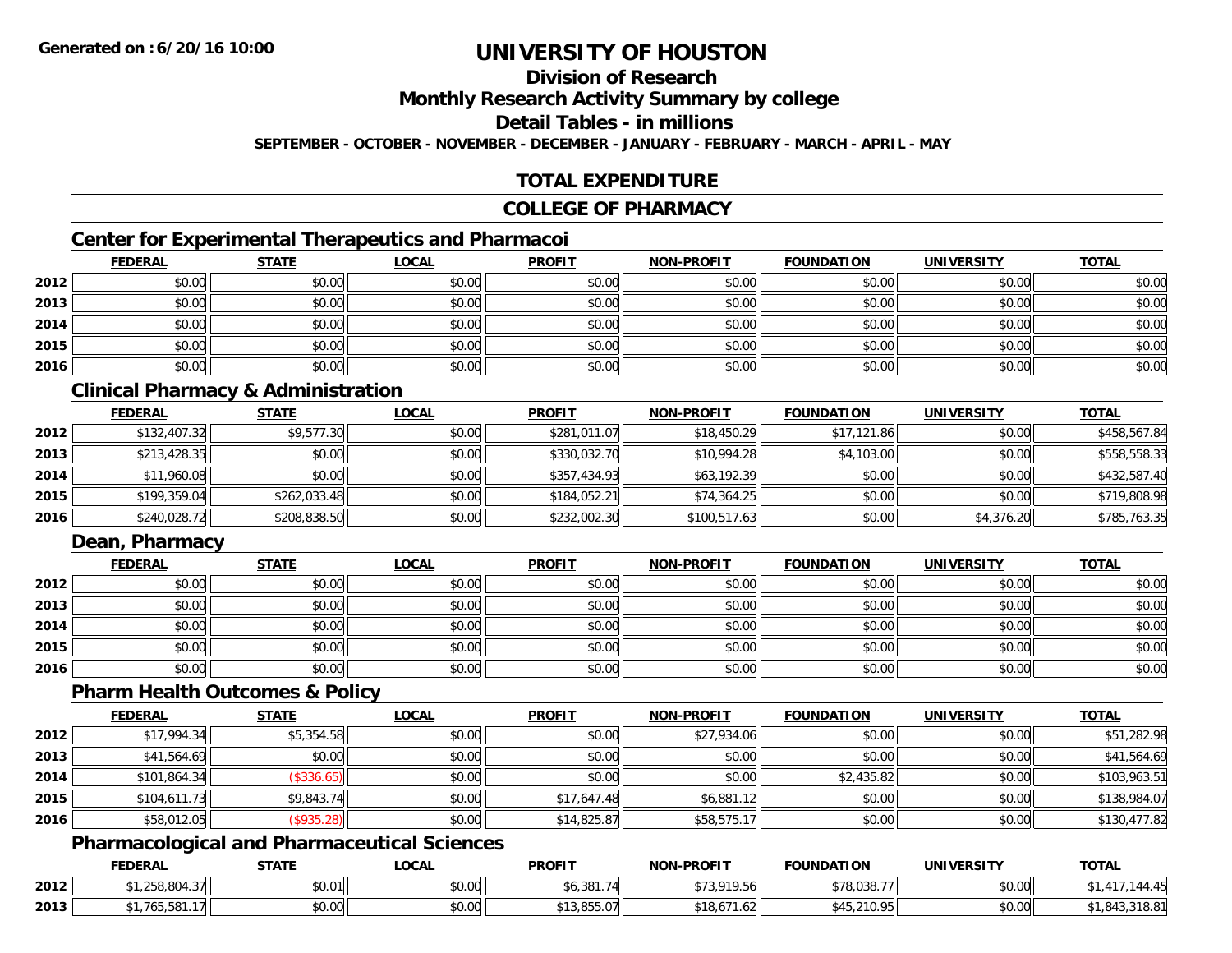# **Division of ResearchMonthly Research Activity Summary by college**

**Detail Tables - in millions**

**SEPTEMBER - OCTOBER - NOVEMBER - DECEMBER - JANUARY - FEBRUARY - MARCH - APRIL - MAY**

# **TOTAL EXPENDITURE**

#### **COLLEGE OF PHARMACY**

# **Pharmacological and Pharmaceutical Sciences**

|       | <b>FEDERAL</b> | <u>STATE</u> | <u>LOCAL</u> | <b>PROFIT</b>  | <b>NON-PROFIT</b> | <b>FOUNDATION</b> | <b>UNIVERSITY</b> | <b>TOTAL</b>    |
|-------|----------------|--------------|--------------|----------------|-------------------|-------------------|-------------------|-----------------|
| 2014  | \$1,370,310.67 | \$0.00       | \$0.00       | \$31,186.71    | \$19.025.53       | \$41,551.34       | \$0.00            | \$1,462,074.25  |
| 2015  | \$1,520,121.28 | \$87,410.79  | \$0.00       | \$16,124.74    | \$11,821.28       | \$25,617.93       | \$0.00            | \$1,661,096.02  |
| 2016  | \$2.943.301.43 | \$283.652.66 | \$0.00       | \$0.00         | \$70.727.92       | (S0.02)           | \$0.00            | \$3,297,681.99  |
| Total | \$9,979,349.58 | \$865,439.13 | \$0.00       | \$1,484,554.82 | \$555,075.10      | \$214,079.65      | \$4,376.20        | \$13,102,874.48 |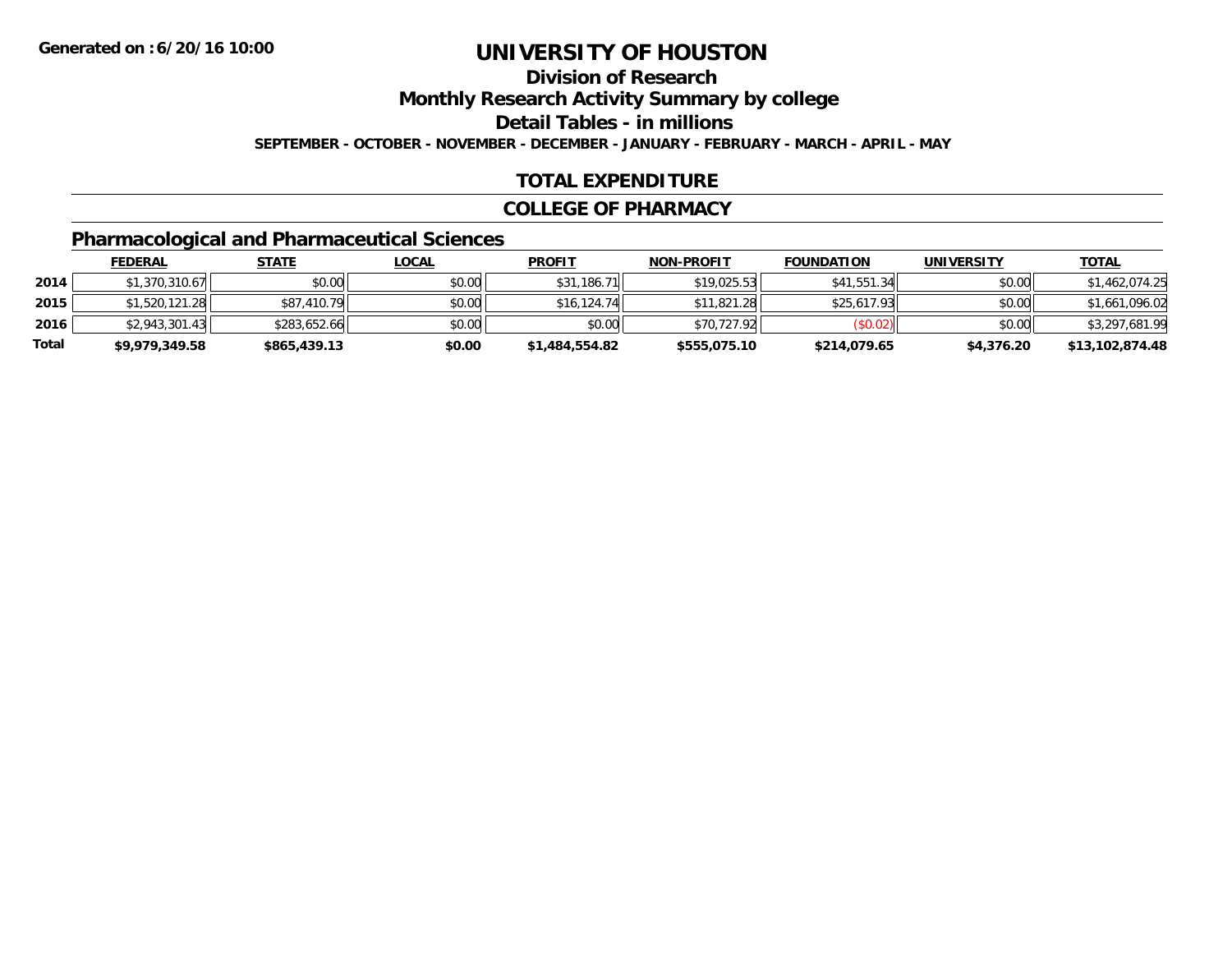**Division of Research**

**Monthly Research Activity Summary by college**

**Detail Tables - in millions**

**SEPTEMBER - OCTOBER - NOVEMBER - DECEMBER - JANUARY - FEBRUARY - MARCH - APRIL - MAY**

### **TOTAL EXPENDITURE**

#### **COLLEGE OF TECHNOLOGY**

|      | <b>Center for Information Security, Research and Edu</b> |              |              |               |                   |                   |                   |                |
|------|----------------------------------------------------------|--------------|--------------|---------------|-------------------|-------------------|-------------------|----------------|
|      | <b>FEDERAL</b>                                           | <b>STATE</b> | <b>LOCAL</b> | <b>PROFIT</b> | <b>NON-PROFIT</b> | <b>FOUNDATION</b> | <b>UNIVERSITY</b> | <b>TOTAL</b>   |
| 2015 | \$0.00                                                   | \$0.00       | \$0.00       | \$0.00        | \$0.00            | \$0.00            | \$0.00            | \$0.00         |
|      | <b>Center for Life Sciences Technology</b>               |              |              |               |                   |                   |                   |                |
|      | <b>FEDERAL</b>                                           | <b>STATE</b> | <b>LOCAL</b> | <b>PROFIT</b> | <b>NON-PROFIT</b> | <b>FOUNDATION</b> | <b>UNIVERSITY</b> | <b>TOTAL</b>   |
| 2012 | \$0.00                                                   | \$0.00       | \$0.00       | \$0.00        | \$0.00            | \$0.00            | \$0.00            | \$0.00         |
|      | <b>Center for Technology Literacy</b>                    |              |              |               |                   |                   |                   |                |
|      | <b>FEDERAL</b>                                           | <b>STATE</b> | <b>LOCAL</b> | <b>PROFIT</b> | <b>NON-PROFIT</b> | <b>FOUNDATION</b> | <b>UNIVERSITY</b> | <b>TOTAL</b>   |
| 2012 | \$523,100.18                                             | \$0.00       | \$0.00       | \$0.00        | \$0.00            | \$0.00            | \$0.00            | \$523,100.18   |
| 2013 | \$182,056.22                                             | \$0.00       | \$0.00       | \$0.00        | \$0.00            | \$0.00            | \$0.00            | \$182,056.22   |
| 2014 | \$424,083.76                                             | \$0.00       | \$0.00       | \$0.00        | \$0.00            | \$0.00            | \$0.00            | \$424,083.76   |
| 2015 | \$250,329.09                                             | \$0.00       | \$0.00       | \$94,925.80   | \$0.00            | \$0.00            | \$0.00            | \$345,254.89   |
| 2016 | \$35,605.57                                              | \$0.00       | \$0.00       | \$0.00        | \$0.00            | \$0.00            | \$0.00            | \$35,605.57    |
|      | <b>Construction Management</b>                           |              |              |               |                   |                   |                   |                |
|      | <b>FEDERAL</b>                                           | <b>STATE</b> | <b>LOCAL</b> | <b>PROFIT</b> | <b>NON-PROFIT</b> | <b>FOUNDATION</b> | <b>UNIVERSITY</b> | <b>TOTAL</b>   |
| 2013 | \$0.00                                                   | \$15,916.92  | \$0.00       | \$0.00        | \$0.00            | \$14,941.79       | \$0.00            | \$30,858.71    |
| 2014 | \$0.00                                                   | \$33,941.25  | \$0.00       | \$0.00        | \$0.00            | \$8,945.87        | \$0.00            | \$42,887.12    |
| 2015 | \$0.00                                                   | \$844.62     | \$0.00       | \$0.00        | \$0.00            | \$0.00            | \$0.00            | \$844.62       |
| 2016 | \$0.00                                                   | \$68,093.28  | \$0.00       | \$0.00        | \$0.00            | \$0.00            | \$0.00            | \$68,093.28    |
|      | Dean, Technology                                         |              |              |               |                   |                   |                   |                |
|      | <b>FEDERAL</b>                                           | <b>STATE</b> | <b>LOCAL</b> | <b>PROFIT</b> | <b>NON-PROFIT</b> | <b>FOUNDATION</b> | <b>UNIVERSITY</b> | <b>TOTAL</b>   |
| 2012 | \$146,825.66                                             | \$0.00       | \$0.00       | \$0.00        | \$0.00            | \$0.00            | \$0.00            | \$146,825.66   |
| 2013 | \$45,660.36                                              | \$0.00       | \$0.00       | \$0.00        | \$0.00            | \$0.00            | \$0.00            | \$45,660.36    |
| 2014 | \$0.00                                                   | \$0.00       | \$0.00       | \$0.00        | \$0.00            | \$0.00            | \$0.00            | \$0.00         |
| 2015 | \$0.00                                                   | \$0.00       | \$0.00       | \$0.00        | \$0.00            | \$0.00            | \$0.00            | \$0.00         |
| 2016 | \$0.00                                                   | \$0.00       | \$0.00       | \$0.00        | \$0.00            | \$0.00            | \$0.00            | \$0.00         |
|      | <b>Engineering Technology</b>                            |              |              |               |                   |                   |                   |                |
|      | <b>FEDERAL</b>                                           | <b>STATE</b> | <b>LOCAL</b> | <b>PROFIT</b> | <b>NON-PROFIT</b> | <b>FOUNDATION</b> | <b>UNIVERSITY</b> | <b>TOTAL</b>   |
| 2012 | \$354,684.41                                             | \$0.00       | \$0.00       | \$36,804.77   | (\$3,366.00)      | \$23,217.18       | \$0.00            | \$411,340.36   |
| 2013 | \$352,828.37                                             | \$0.00       | \$0.00       | \$53,082.44   | \$6,345.05        | \$8,222.33        | \$0.00            | \$420,478.19   |
| 2014 | \$221,519.30                                             | \$0.00       | \$0.00       | \$91,629.65   | \$14,553.38       | \$0.00            | \$0.00            | \$327,702.33   |
| 2015 | \$999,437.78                                             | \$0.03       | \$0.00       | \$43,544.69   | \$0.00            | \$0.00            | \$0.00            | \$1,042,982.50 |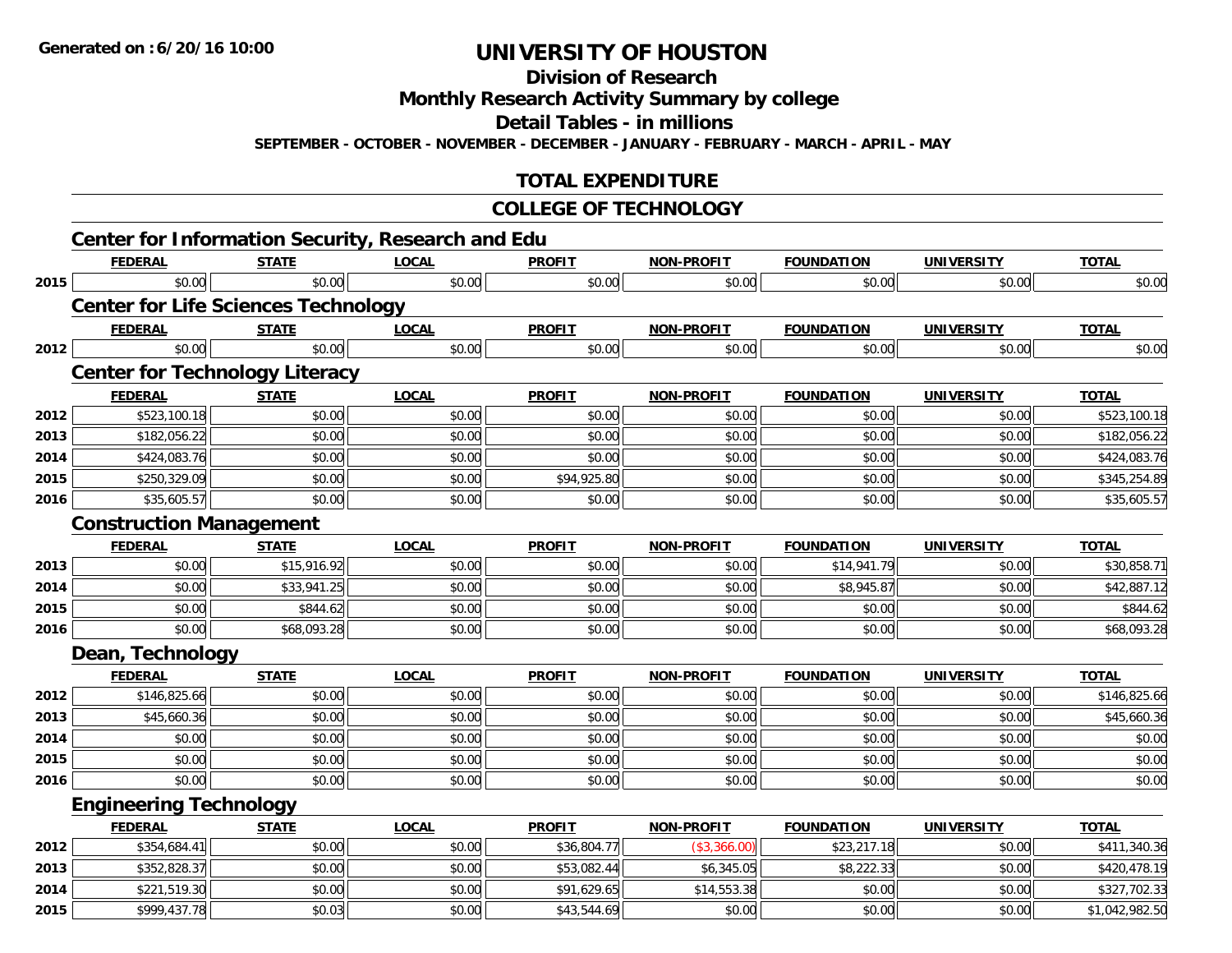# **Division of Research**

**Monthly Research Activity Summary by college**

**Detail Tables - in millions**

**SEPTEMBER - OCTOBER - NOVEMBER - DECEMBER - JANUARY - FEBRUARY - MARCH - APRIL - MAY**

### **TOTAL EXPENDITURE**

#### **COLLEGE OF TECHNOLOGY**

|       | <b>Engineering Technology</b>                 |              |                                               |               |                   |                   |                   |                |
|-------|-----------------------------------------------|--------------|-----------------------------------------------|---------------|-------------------|-------------------|-------------------|----------------|
|       | <b>FEDERAL</b>                                | <b>STATE</b> | <b>LOCAL</b>                                  | <b>PROFIT</b> | <b>NON-PROFIT</b> | <b>FOUNDATION</b> | <b>UNIVERSITY</b> | <b>TOTAL</b>   |
| 2016  | \$795,428.04                                  | \$18,964.50  | \$0.00                                        | \$10,188.36   | \$292.22          | \$0.00            | \$0.00            | \$824,873.12   |
|       |                                               |              | <b>Human Development and Consumer Science</b> |               |                   |                   |                   |                |
|       | <b>FEDERAL</b>                                | <b>STATE</b> | <b>LOCAL</b>                                  | <b>PROFIT</b> | <b>NON-PROFIT</b> | <b>FOUNDATION</b> | <b>UNIVERSITY</b> | <b>TOTAL</b>   |
| 2012  | \$241.00                                      | (\$4,514.53) | \$0.00                                        | (\$2,566.74)  | \$0.00            | \$0.00            | \$0.00            | (\$6,840.27)   |
| 2013  | \$460.68                                      | \$0.00       | \$0.00                                        | \$0.00        | \$0.00            | \$0.00            | \$0.00            | \$460.68       |
| 2014  | \$7,718.61                                    | \$0.00       | \$0.00                                        | \$0.00        | \$0.00            | \$116,597.35      | \$0.00            | \$124,315.96   |
| 2015  | \$84,220.70                                   | \$0.00       | \$0.00                                        | \$0.00        | \$0.00            | \$9,775.90        | \$0.00            | \$93,996.60    |
| 2016  | \$84,257.26                                   | \$0.00       | \$0.00                                        | \$0.00        | \$0.00            | \$9,000.00        | \$0.00            | \$93,257.26    |
|       | <b>Information &amp; Logistics Technology</b> |              |                                               |               |                   |                   |                   |                |
|       | <b>FEDERAL</b>                                | <b>STATE</b> | <b>LOCAL</b>                                  | <b>PROFIT</b> | <b>NON-PROFIT</b> | <b>FOUNDATION</b> | <b>UNIVERSITY</b> | <b>TOTAL</b>   |
| 2012  | \$39,671.87                                   | (\$7,298.05) | \$0.00                                        | \$0.00        | \$0.00            | \$0.00            | \$0.00            | \$32,373.82    |
| 2013  | (\$10,735.08)                                 | \$0.00       | \$0.00                                        | \$0.00        | \$0.00            | \$0.00            | \$0.00            | (\$10,735.08)  |
| 2014  | (\$277.50)                                    | \$0.00       | \$0.00                                        | \$0.00        | \$0.00            | \$0.00            | \$0.00            | (\$277.50)     |
| 2015  | \$4,101.58                                    | \$0.00       | \$0.00                                        | \$0.00        | \$0.00            | \$0.00            | \$0.00            | \$4,101.58     |
| 2016  | \$235,205.73                                  | \$3,070.91   | \$0.00                                        | \$0.00        | \$0.00            | \$0.00            | \$0.00            | \$238,276.64   |
|       | <b>Texas Manufacturing Assistance Center</b>  |              |                                               |               |                   |                   |                   |                |
|       | <b>FEDERAL</b>                                | <b>STATE</b> | <b>LOCAL</b>                                  | <b>PROFIT</b> | <b>NON-PROFIT</b> | <b>FOUNDATION</b> | <b>UNIVERSITY</b> | <b>TOTAL</b>   |
| 2012  | \$0.00                                        | \$0.00       | \$0.00                                        | \$0.00        | \$0.00            | \$0.00            | \$0.00            | \$0.00         |
| 2013  | \$0.00                                        | \$0.00       | \$0.00                                        | \$0.00        | \$0.00            | \$0.00            | \$0.00            | \$0.00         |
| 2014  | \$0.00                                        | \$0.00       | \$0.00                                        | \$0.00        | \$0.00            | \$0.00            | \$0.00            | \$0.00         |
| 2015  | \$0.00                                        | \$0.00       | \$0.00                                        | \$0.00        | \$0.00            | \$0.00            | \$0.00            | \$0.00         |
| Total | \$4,776,423.57                                | \$129,018.93 | \$0.00                                        | \$327,608.97  | \$17,824.65       | \$190,700.42      | \$0.00            | \$5,441,576.54 |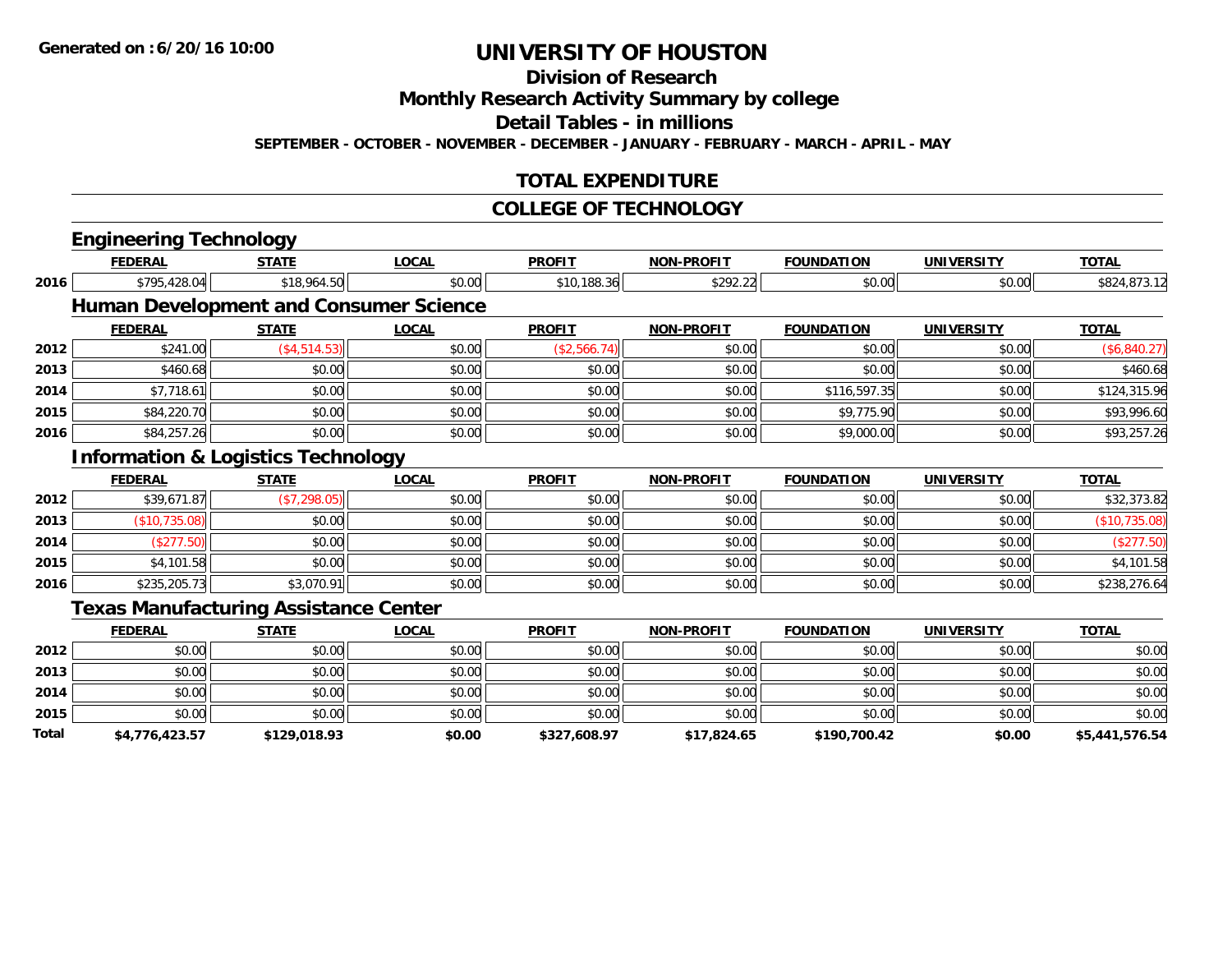#### **Division of ResearchMonthly Research Activity Summary by college Detail Tables - in millions**

**SEPTEMBER - OCTOBER - NOVEMBER - DECEMBER - JANUARY - FEBRUARY - MARCH - APRIL - MAY**

# **TOTAL EXPENDITURE**

### **CULLEN COLLEGE OF ENGINEERING**

### **Biomedical Engineering**

|      | <b>FEDERAL</b> | <b>STATE</b> | <b>LOCAL</b> | <b>PROFIT</b> | <b>NON-PROFIT</b> | <b>FOUNDATION</b> | <b>UNIVERSITY</b> | <b>TOTAL</b>   |
|------|----------------|--------------|--------------|---------------|-------------------|-------------------|-------------------|----------------|
| 2012 | \$201,656.23   | \$0.00       | \$0.00       | \$0.00        | \$0.00            | \$0.00            | \$0.00            | \$201,656.23   |
| 2013 | \$817,225.91   | \$0.00       | \$0.00       | \$0.00        | \$0.00            | \$0.00            | \$0.00            | \$817,225.91   |
| 2014 | \$1,572,047.26 | \$0.00       | \$0.00       | \$0.00        | \$52,832.69       | \$47,262.47       | \$0.00            | \$1,672,142.42 |
| 2015 | \$1,766,700.96 | \$0.00       | \$0.00       | \$0.00        | \$148,412.74      | (\$15,389.04)     | \$0.00            | \$1,899,724.66 |
| 2016 | \$1,134,780.94 | \$0.00       | \$0.00       | \$6,158.35    | \$150,397.29      | \$25,549.93       | \$49,177.75       | \$1,366,064.26 |

# **Center for Innovative Grouting Materials and Tech**

|      | <b>FEDERAL</b> | <b>STATE</b> | <u>LOCAL</u> | <b>PROFIT</b> | <b>NON-PROFIT</b> | <b>FOUNDATION</b> | <b>UNIVERSITY</b> | <b>TOTAL</b> |
|------|----------------|--------------|--------------|---------------|-------------------|-------------------|-------------------|--------------|
| 2012 | \$0.00         | \$0.00       | \$0.00       | \$0.00        | \$0.00            | \$0.00            | \$0.00            | \$0.00       |
| 2013 | \$0.00         | \$0.00       | \$0.00       | \$0.00        | \$0.00            | \$0.00            | \$0.00            | \$0.00       |
| 2014 | \$0.00         | \$0.00       | \$0.00       | \$0.00        | \$0.00            | \$0.00            | \$0.00            | \$0.00       |
| 2015 | \$0.00         | \$0.00       | \$0.00       | \$0.00        | \$0.00            | \$0.00            | \$0.00            | \$0.00       |
| 2016 | \$0.00         | \$0.00       | \$0.00       | \$0.00        | \$0.00            | \$0.00            | \$0.00            | \$0.00       |

# **Chemical Engineering**

|      | <b>FEDERAL</b> | <b>STATE</b> | <b>LOCAL</b> | <b>PROFIT</b>  | <b>NON-PROFIT</b> | <b>FOUNDATION</b> | <b>UNIVERSITY</b> | <b>TOTAL</b>   |
|------|----------------|--------------|--------------|----------------|-------------------|-------------------|-------------------|----------------|
| 2012 | \$3,095,708.99 | \$224,641.53 | \$6,147.44   | \$637,671.97   | \$0.00            | \$97,917.28       | \$800.02          | \$4,062,887.23 |
| 2013 | \$2,496,985.75 | \$164,499.41 | \$0.00       | \$483,940.73   | \$71,160.42       | \$177,506.03      | \$2,220.69        | \$3,396,313.03 |
| 2014 | \$2,342,996.44 | \$207,114.86 | \$0.00       | \$796,255.89   | \$143,206.13      | \$163,676.78      | \$23,802.78       | \$3,677,052.88 |
| 2015 | \$1,923,589.50 | \$256,918.52 | \$0.00       | \$872,469.28   | \$78,580.88       | \$122,372.38      | \$10,803.04       | \$3,264,733.59 |
| 2016 | \$2,496,962.47 | \$646,171.88 | \$0.00       | \$1,181,242.69 | \$94,700.42       | \$170,308.13      | (\$267.17)        | \$4,589,118.42 |

#### **Civil Engineering**

|      | <b>FEDERAL</b> | <b>STATE</b> | <u>LOCAL</u> | <b>PROFIT</b> | <b>NON-PROFIT</b> | <b>FOUNDATION</b> | UNIVERSITY  | <b>TOTAL</b>   |
|------|----------------|--------------|--------------|---------------|-------------------|-------------------|-------------|----------------|
| 2012 | \$1,278,398.10 | \$316,983.50 | \$53,401.96  | \$72,510.36   | \$43,697.28       | \$27,604.45       | (\$490.00)  | \$1,792,105.64 |
| 2013 | \$1,869,540.42 | \$281,912.14 | \$7,961.18   | \$158,259.09  | \$82,997.33       | \$17,553.22       | \$15,139.49 | \$2,433,362.87 |
| 2014 | \$2,163,003.77 | \$145,154.57 | (\$3,925.97) | \$81,666.32   | \$78,677.92       | \$30,805.67       | \$0.00      | \$2,495,382.28 |
| 2015 | \$2,402,630.71 | \$269,725.11 | \$0.00       | \$121,105.13  | \$27,162.52       | \$89,660.10       | \$0.00      | \$2,910,283.57 |
| 2016 | \$2,076,962.90 | \$229,400.79 | \$0.00       | \$84,629.35   | \$51,097.92       | \$31,045.66       | \$18,015.57 | \$2,491,152.19 |

# **Composites Engineering and Applications Center**

|      | <b>DERAL</b>                     | <b>CTATI</b>          | $\bigcap$<br>.OCAI     | <b>PROFIT</b>                               | <b>DDAEIT</b><br><b>NION</b> | .<br>ב נוחו<br>LION | - R.J.         | <b>TOTAL</b>   |
|------|----------------------------------|-----------------------|------------------------|---------------------------------------------|------------------------------|---------------------|----------------|----------------|
| 2012 | $\sim$<br>$. \cup . \cup \cup$   | $\overline{ }$<br>ט.ט | $\sim$ 00<br>pu.uu     | $\sim$ 00<br>ູ∞ບ.ບບ                         | 0.00<br>PO.OO                | vv.vv               | 0.001<br>vv.vv | 0000<br>\$U.UU |
| 2013 | $\sim$ $\sim$<br>$\sim$<br>,u.uu | しいい                   | $\sim$ $\sim$<br>vu.uu | $\sim$ 00<br>$\vee$ . Use the set of $\vee$ | 0.00<br>PO.OO                | JU.UU               | 0.00<br>PO.OO  | ስ ለሰ<br>JU.UU  |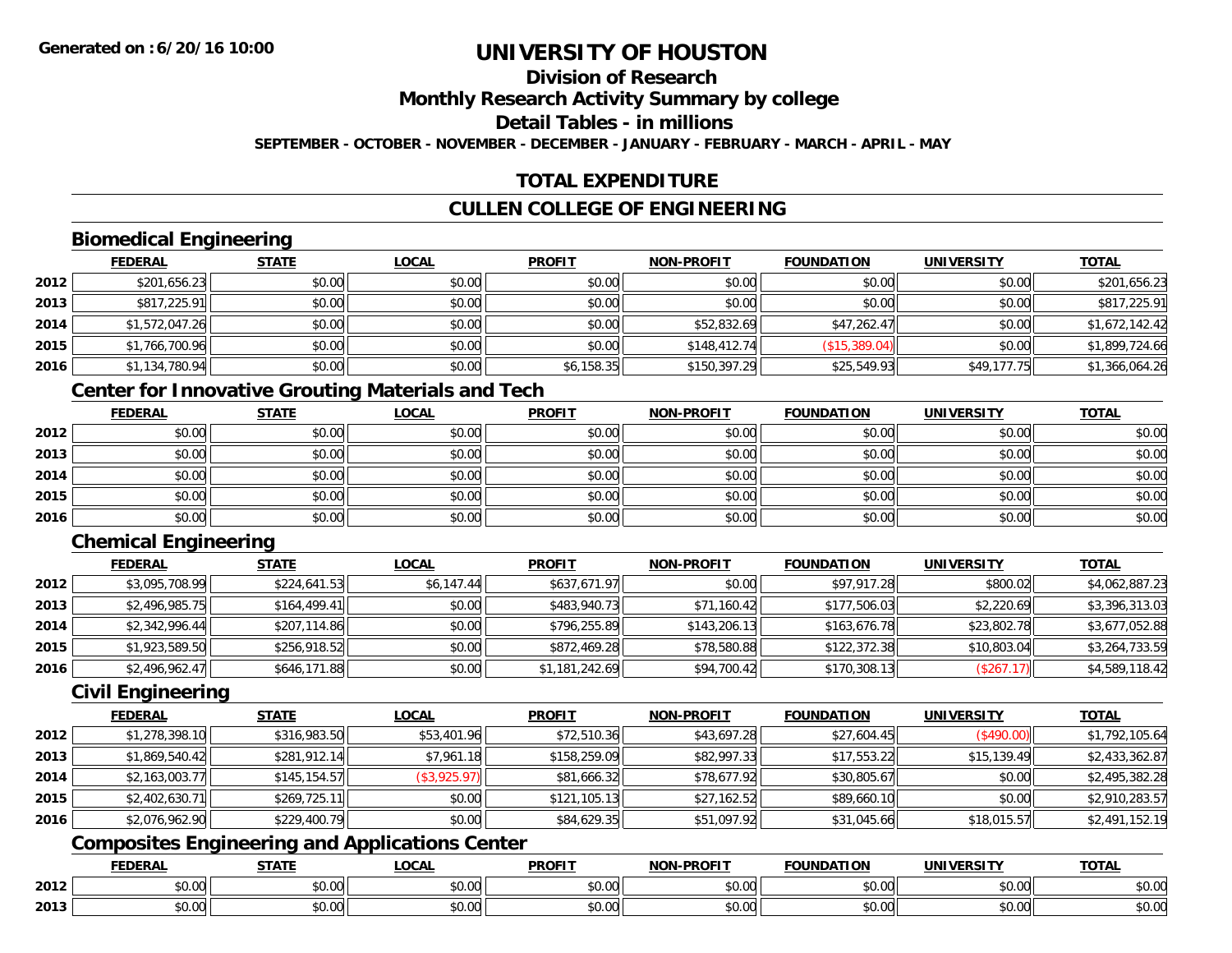## **Division of Research**

**Monthly Research Activity Summary by college**

**Detail Tables - in millions**

**SEPTEMBER - OCTOBER - NOVEMBER - DECEMBER - JANUARY - FEBRUARY - MARCH - APRIL - MAY**

### **TOTAL EXPENDITURE**

#### **CULLEN COLLEGE OF ENGINEERING**

# **Composites Engineering and Applications Center**

|      | <b>FEDERAL</b> | <b>STATE</b> | LOCAL  | <b>PROFIT</b> | <b>NON-PROFIT</b> | <b>FOUNDATION</b> | <b>UNIVERSITY</b> | <b>TOTAL</b> |
|------|----------------|--------------|--------|---------------|-------------------|-------------------|-------------------|--------------|
| 2014 | \$0.00         | \$0.00       | \$0.00 | \$0.00        | \$0.00            | \$0.00            | \$0.00            | \$0.00       |
| 2015 | \$0.00         | \$0.00       | \$0.00 | \$0.00        | \$0.00            | \$0.00            | \$0.00            | \$0.00       |
| 2016 | \$0.00         | \$0.00       | \$0.00 | \$0.00        | \$0.00            | \$0.00            | \$0.00            | \$0.00       |

<u> 1989 - Johann Stoff, deutscher Stoffen und der Stoffen und der Stoffen und der Stoffen und der Stoffen und der</u>

#### **Dean, Engineering**

|      | <b>FEDERAL</b> | <b>STATE</b> | <u>LOCAL</u> | <b>PROFIT</b> | <b>NON-PROFIT</b> | <b>FOUNDATION</b> | <b>UNIVERSITY</b> | <b>TOTAL</b> |
|------|----------------|--------------|--------------|---------------|-------------------|-------------------|-------------------|--------------|
| 2012 | \$147,144.05   | \$0.00       | \$0.00       | \$0.00        | \$0.00            | \$0.00            | \$0.00            | \$147,144.05 |
| 2013 | \$37,399.45    | \$0.00       | \$0.00       | \$0.00        | \$0.00            | \$0.00            | \$0.00            | \$37,399.45  |
| 2014 | \$24,978.13    | \$0.00       | \$0.00       | \$0.00        | \$0.00            | \$0.00            | \$0.00            | \$24,978.13  |
| 2015 | \$8,148.38     | \$51.63      | \$0.00       | \$0.00        | \$0.00            | \$0.00            | \$0.00            | \$8,200.01   |
| 2016 | \$109,477.93   | \$0.00       | \$0.00       | \$0.00        | \$0.00            | \$0.00            | \$0.00            | \$109,477.93 |

### **Electrical & Computer Engineering**

|      | <b>FEDERAL</b> | <b>STATE</b> | <b>LOCAL</b> | <b>PROFIT</b> | <b>NON-PROFIT</b> | <b>FOUNDATION</b> | <b>UNIVERSITY</b> | <b>TOTAL</b>   |
|------|----------------|--------------|--------------|---------------|-------------------|-------------------|-------------------|----------------|
| 2012 | \$3,293,336.54 | \$62,724.52  | \$0.00       | \$454,914.15  | (\$28,222.21)     | \$5,039.38        | \$0.21            | \$3,787,792.58 |
| 2013 | \$2,835,090.49 | \$51,962.55  | \$0.00       | \$327,426.27  | \$76,294.49       | \$102,995.38      | \$0.00            | \$3,393,769.18 |
| 2014 | \$2,520,491.22 | \$12,116.04  | \$0.00       | \$574,353.61  | \$94,988.19       | \$114,512.13      | \$3,423.86        | \$3,319,885.04 |
| 2015 | \$2,855,127.79 | \$20,112.05  | \$0.00       | \$344,471.86  | \$36,044.37       | \$214,279.72      | \$0.00            | \$3,470,035.79 |
| 2016 | \$2,905,679.80 | \$923,561.10 | \$0.00       | \$410,584.19  | \$224,345.64      | \$258,298.53      | \$0.00            | \$4,722,469.26 |

#### **Industrial Engineering**

|      | <b>FEDERAL</b> | <b>STATE</b> | <u>LOCAL</u> | <b>PROFIT</b> | <b>NON-PROFIT</b> | <b>FOUNDATION</b> | <b>UNIVERSITY</b> | <b>TOTAL</b> |
|------|----------------|--------------|--------------|---------------|-------------------|-------------------|-------------------|--------------|
| 2012 | \$97,205.07    | (\$100.00)   | \$47,961.16  | \$0.00        | \$0.00            | \$0.00            | \$0.00            | \$145,066.23 |
| 2013 | \$66,457.78    | \$62,502.07  | \$10,719.91  | \$0.00        | \$0.00            | \$15,520.36       | \$0.00            | \$155,200.12 |
| 2014 | \$164,534.83   | \$77,521.68  | \$50,904.97  | \$0.00        | \$0.00            | \$38,337.72       | \$0.00            | \$331,299.20 |
| 2015 | \$165,881.06   | \$74,913.95  | \$22,957.10  | \$6,596.45    | \$0.00            | \$65,962.32       | \$0.00            | \$336,310.88 |
| 2016 | \$60,899.32    | \$84,182.56  | \$95.99      | \$16,313.32   | \$13,747.79       | \$38,894.24       | \$0.00            | \$214,133.22 |

#### **Mechanical Engineering**

|      | <b>FEDERAL</b> | <u>STATE</u> | <u>LOCAL</u> | <b>PROFIT</b> | <b>NON-PROFIT</b> | <b>FOUNDATION</b> | UNIVERSITY | <b>TOTAL</b>   |
|------|----------------|--------------|--------------|---------------|-------------------|-------------------|------------|----------------|
| 2012 | \$2,010,087.22 | \$369,098.08 | \$0.00       | \$297,873.55  | \$61,493.96       | \$26,529.38       | \$0.00     | \$2,765,082.18 |
| 2013 | \$2,833,693.73 | \$444,301.53 | \$0.00       | \$248,043.24  | \$14,387.64       | \$122,938.02      | \$0.00     | \$3,663,364.16 |
| 2014 | \$2,656,465.88 | \$77,822.20  | \$0.00       | \$578,039.84  | \$5,308.43        | \$185,328.74      | \$0.00     | \$3,502,965.08 |
| 2015 | \$2,480,692.13 | \$71,288.25  | \$0.00       | \$731,119.33  | \$34,288.95       | \$36,675.47       | \$0.00     | \$3,354,064.12 |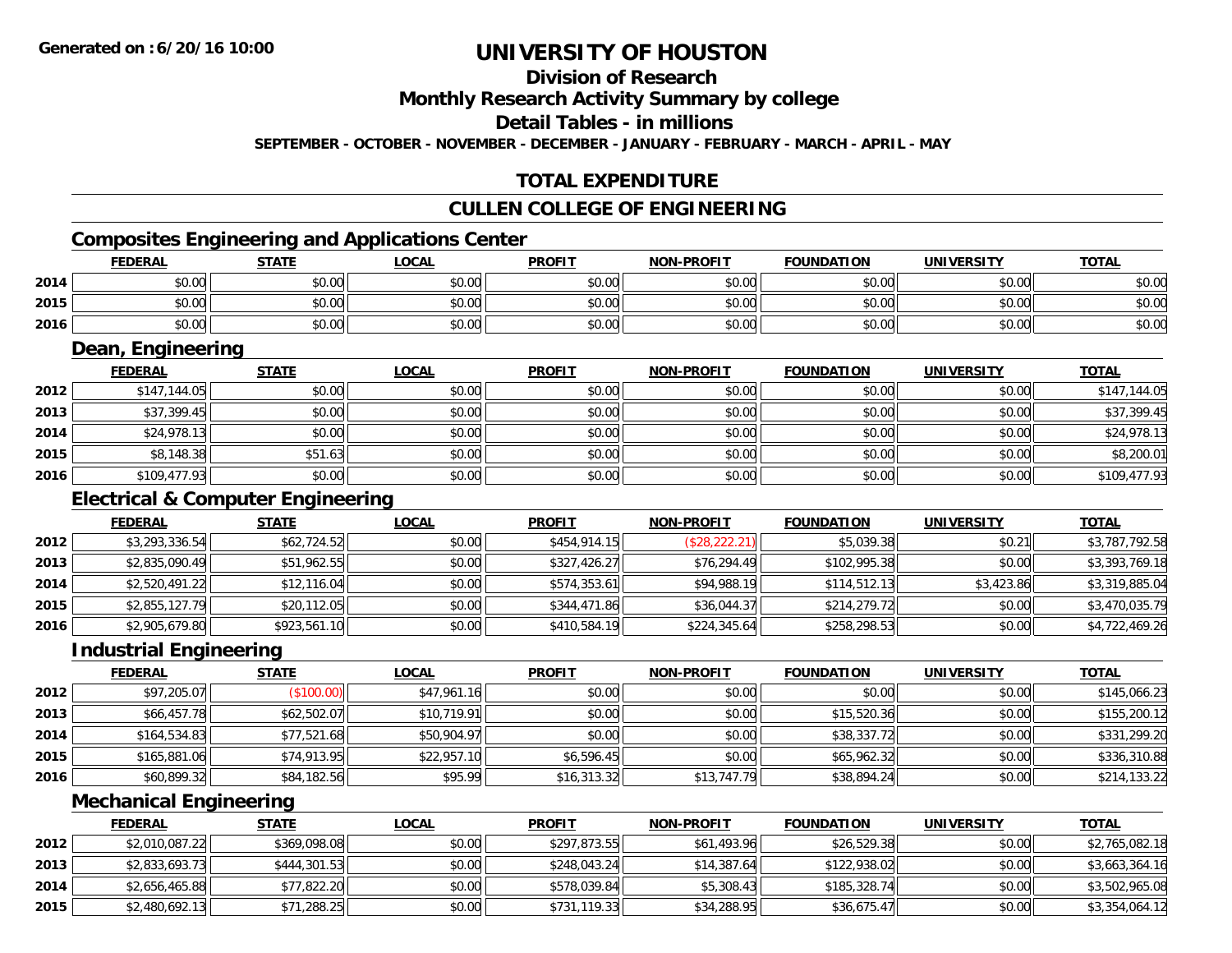**Division of Research**

**Monthly Research Activity Summary by college**

**Detail Tables - in millions**

**SEPTEMBER - OCTOBER - NOVEMBER - DECEMBER - JANUARY - FEBRUARY - MARCH - APRIL - MAY**

### **TOTAL EXPENDITURE**

#### **CULLEN COLLEGE OF ENGINEERING**

|       | <b>Mechanical Engineering</b>                     |                |              |                |                   |                   |                   |                 |
|-------|---------------------------------------------------|----------------|--------------|----------------|-------------------|-------------------|-------------------|-----------------|
|       | <b>FEDERAL</b>                                    | <b>STATE</b>   | LOCAL        | <b>PROFIT</b>  | <b>NON-PROFIT</b> | <b>FOUNDATION</b> | <b>UNIVERSITY</b> | <b>TOTAL</b>    |
| 2016  | \$1,945,049.82                                    | (\$61,860.16)  | \$0.00       | \$445,445.98   | \$62,992.29       | \$220,164.00      | \$0.00            | \$2,611,791.94  |
|       | <b>National Center for Airborne Laser Mapping</b> |                |              |                |                   |                   |                   |                 |
|       | <b>FEDERAL</b>                                    | <b>STATE</b>   | <b>LOCAL</b> | <b>PROFIT</b>  | <b>NON-PROFIT</b> | <b>FOUNDATION</b> | <b>UNIVERSITY</b> | <b>TOTAL</b>    |
| 2012  | \$684,392.23                                      | \$0.00         | \$0.00       | \$0.00         | \$0.00            | \$0.00            | \$0.00            | \$684,392.23    |
| 2013  | \$261,960.28                                      | \$0.00         | \$0.00       | \$0.00         | \$0.00            | \$0.00            | \$0.00            | \$261,960.28    |
| 2014  | \$328,037.14                                      | \$0.00         | \$0.00       | \$0.00         | \$0.00            | \$17,987.96       | \$0.00            | \$346,025.10    |
| 2015  | \$542,968.68                                      | \$0.00         | \$0.00       | \$0.00         | \$0.00            | \$0.00            | \$36,285.55       | \$579,254.23    |
| 2016  | \$509,227.03                                      | \$0.00         | \$0.00       | \$0.00         | \$156,062.27      | \$0.00            | \$0.00            | \$665,289.30    |
|       | <b>Petroleum Engineering</b>                      |                |              |                |                   |                   |                   |                 |
|       | <b>FEDERAL</b>                                    | <b>STATE</b>   | <b>LOCAL</b> | <b>PROFIT</b>  | <b>NON-PROFIT</b> | <b>FOUNDATION</b> | <b>UNIVERSITY</b> | <b>TOTAL</b>    |
| 2013  | \$4,117.49                                        | \$0.00         | \$0.00       | \$5,323.85     | \$0.00            | \$0.00            | \$4,623.56        | \$14,064.90     |
| 2014  | \$30,272.59                                       | \$0.00         | \$0.00       | \$264,292.68   | \$0.00            | \$0.00            | \$2,970.64        | \$297,535.91    |
| 2015  | (\$30,200.12)                                     | \$0.00         | \$0.00       | \$531,696.18   | \$0.00            | \$0.00            | \$0.00            | \$501,496.06    |
| 2016  | $(*43,383.39)$                                    | \$0.00         | \$0.00       | \$166,610.67   | \$0.00            | \$0.00            | \$0.00            | \$123,227.28    |
|       | <b>Wind Energy Center</b>                         |                |              |                |                   |                   |                   |                 |
|       | <b>FEDERAL</b>                                    | <b>STATE</b>   | <b>LOCAL</b> | <b>PROFIT</b>  | <b>NON-PROFIT</b> | <b>FOUNDATION</b> | <b>UNIVERSITY</b> | <b>TOTAL</b>    |
| 2012  | \$0.00                                            | \$0.00         | \$0.00       | \$0.00         | \$0.00            | \$0.00            | \$0.00            | \$0.00          |
| 2013  | \$0.00                                            | \$0.00         | \$0.00       | \$0.00         | \$0.00            | \$0.00            | \$0.00            | \$0.00          |
| 2014  | \$0.00                                            | \$0.00         | \$0.00       | \$0.00         | \$0.00            | \$0.00            | \$0.00            | \$0.00          |
| 2015  | \$0.00                                            | \$0.00         | \$0.00       | \$0.00         | \$0.00            | \$0.00            | \$0.00            | \$0.00          |
| 2016  | \$0.00                                            | \$0.00         | \$0.00       | \$0.00         | \$0.00            | \$0.00            | \$0.00            | \$0.00          |
| Total | \$57,144,422.88                                   | \$5,012,720.34 | \$196,223.74 | \$9,899,014.31 | \$1,774,655.35    | \$2,449,336.41    | \$166,505.99      | \$76,642,879.02 |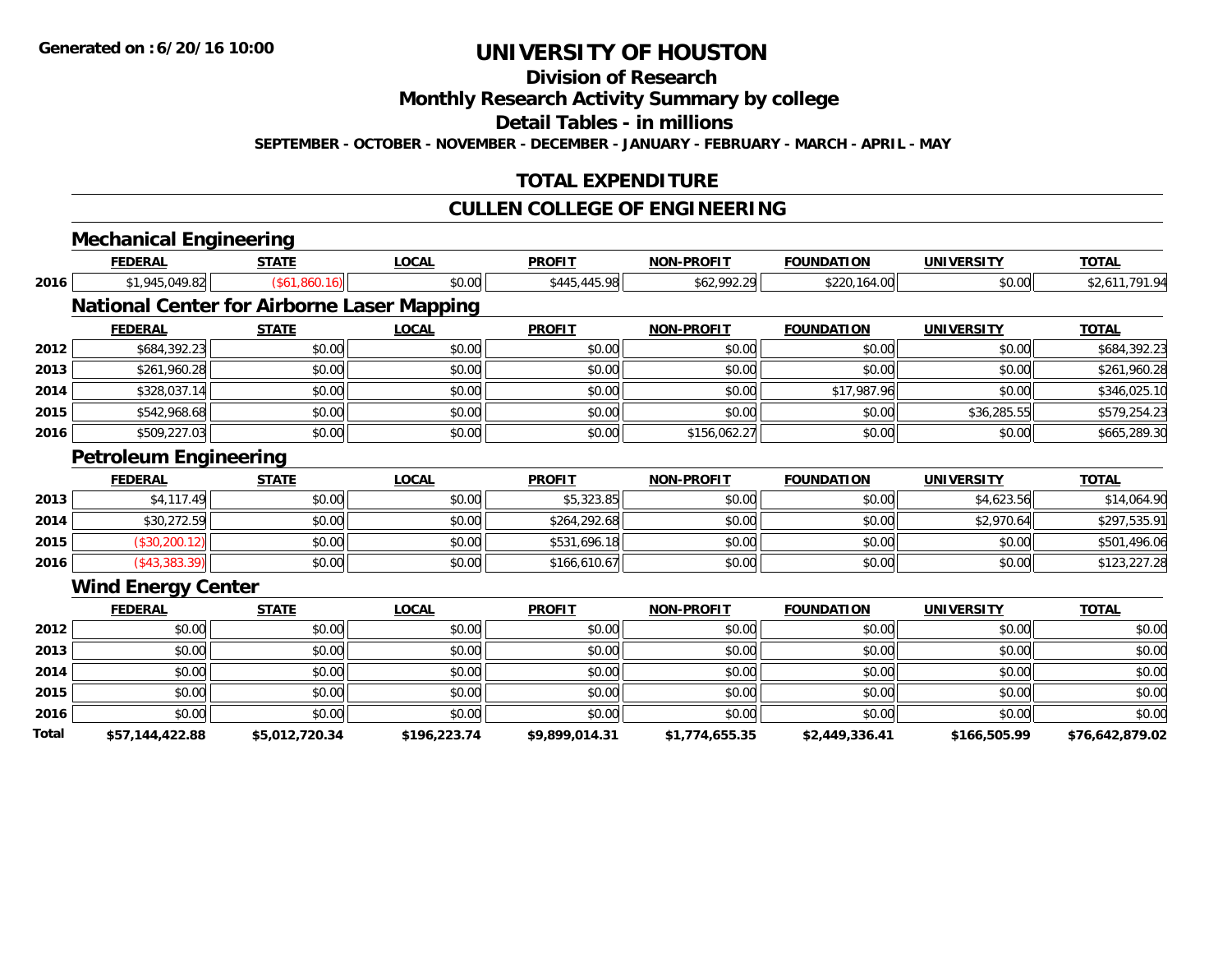#### **Division of Research**

**Monthly Research Activity Summary by college**

**Detail Tables - in millions**

**SEPTEMBER - OCTOBER - NOVEMBER - DECEMBER - JANUARY - FEBRUARY - MARCH - APRIL - MAY**

### **TOTAL EXPENDITURE**

#### **DIVISION OF RESEARCH**

#### **Allied Geophysical Laboratories FEDERAL STATE LOCAL PROFIT NON-PROFIT FOUNDATION UNIVERSITY TOTALTOTAL 2012**2 | \$0.00 \$0.00 \$0.00 \$0.00 \$0.00 \$0.00 \$0.00 \$28,952.17 \$0.00 \$0.00 \$0.00 \$0.00 \$0.00 \$28,952.17 **2013** $\textbf{3} \hspace{14mm} |\hspace{14mm} \text{$0.00]} \hspace{14mm} \text{$0.00]} \hspace{14mm} \text{$14,909.15]}$   $\text{$14,909.15}$   $\text{$0.00]} \hspace{14mm} \text{$0.00]} \hspace{14mm} \text{$14,909.15}$ **Center for Advanced Computing and Data Systems FEDERAL STATE LOCAL PROFIT NON-PROFIT FOUNDATION UNIVERSITY TOTALTOTAL 2012**2 | \$484,174.10| \$0.00| \$0.00| \$0.00| \$67,012.64| \$100.47|| \$100.47|| \$0.00| \$0.00| \$0.00| \$551,287.21 **2013** \$113,787.00 \$0.00 \$0.00 \$117,439.54 \$3.57 \$0.00 \$0.00 \$231,230.11 **2014** (\$10,468.83) \$0.00 \$0.00 \$0.00 (\$3.76) \$0.00 \$0.00 (\$10,472.59) **2015** \$4,166.19 \$0.00 \$0.00 \$0.00 \$0.00 \$0.00 \$0.00 \$4,166.19 **2016**6 \$1,766.60 \$0.00 \$0.00 \$0.00 \$0.00 \$0.00 \$0.00 \$0.00 \$0.00 \$0.00 \$0.00 \$0.00 \$1,766.60 **Center for Advanced MaterialsFEDERAL STATE LOCAL PROFIT NON-PROFIT FOUNDATION UNIVERSITY TOTAL2012**2 | (\$482.91)|| \$0.00|| \$0.00|| \$9,149.55|| \$0.00|| \$0.00|| \$8,666.64 **2013** $\textbf{3} \quad \textbf{\textcolor{blue}{\textbf{50.00}}} \quad \textbf{\textcolor{blue}{\textbf{50.00}}} \quad \textbf{\textcolor{blue}{\textbf{50.00}}} \quad \textbf{\textcolor{blue}{\textbf{50.00}}} \quad \textbf{\textcolor{blue}{\textbf{50.00}}} \quad \textbf{\textcolor{blue}{\textbf{50.00}}} \quad \textbf{\textcolor{blue}{\textbf{50.00}}} \quad \textbf{\textcolor{blue}{\textbf{50.00}}} \quad \textbf{\textcolor{blue}{\textbf{50.00}}} \quad \textbf{\textcolor{blue}{\textbf{50.00}}} \quad \text$ **2014**4 \$0.00 \$0.00 \$0.00 \$0.00 \$0.00 \$0.00 \$0.00 \$0.00 \$0.00 \$0.00 \$0.00 \$0.00 \$0.00 \$0.00 \$0.00 \$0.00 \$0.00 **2015** \$0.00 \$0.00 \$0.00 \$73,735.21 \$0.00 \$0.00 \$0.00 \$73,735.21 **2016** \$0.00 \$0.00 \$0.00 \$0.00 \$0.00 \$0.00 \$0.00 \$0.00 **Center for Biomedical & Environmental GenomicsFEDERAL STATE LOCAL PROFIT NON-PROFIT FOUNDATION UNIVERSITY TOTALTOTAL 2012**2 | \$0.00 \$0.00 \$0.00 \$0.00 \$0.00 \$0.00 \$0.00 \$0.00 \$0.00 \$0.00 \$0.00 \$0.00 \$0.00 \$0.00 \$0.00 \$0.00 \$0.00 \$0.0 **2013** \$0.00 \$0.00 \$0.00 \$0.00 \$0.00 \$0.00 \$0.00 \$0.00 **2014**4 \$0.00 \$0.00 \$0.00 \$0.00 \$0.00 \$0.00 \$0.00 \$0.00 \$0.00 \$0.00 \$0.00 \$0.00 \$0.00 \$0.00 \$0.00 \$0.00 \$0.00 **2015** \$0.00 \$0.00 \$0.00 \$0.00 \$0.00 \$0.00 \$0.00 \$0.00 **2016**6 \$0.00 \$0.00 \$0.00 \$0.00 \$0.00 \$0.00 \$0.00 \$0.00 \$0.00 \$0.00 \$0.00 \$0.00 \$0.00 \$0.00 \$0.00 \$0.00 \$0.00 **Center for Industrial Partnerships FEDERAL STATE LOCAL PROFIT NON-PROFIT FOUNDATION UNIVERSITY TOTAL**

| 2012 | \$61,112.93 | \$0.00 | \$0.00 | \$21,005.97 | \$0.00 | \$0.00 | \$0.00 | \$82,118.90 |
|------|-------------|--------|--------|-------------|--------|--------|--------|-------------|
| 2013 | \$6,549.48  | \$0.00 | \$0.00 | \$16,722.91 | \$0.00 | \$0.00 | \$0.00 | \$23,272.39 |
| 2014 | \$6,499.97  | \$0.00 | \$0.00 | \$22,904.52 | \$0.00 | \$0.00 | \$0.00 | \$29,404.49 |
| 2015 | \$3,983.46  | \$0.00 | \$0.00 | \$10,297.51 | \$0.00 | \$0.00 | \$0.00 | \$14,280.97 |
| 2016 | \$22,017.37 | \$0.00 | \$0.00 | \$0.00      | \$0.00 | \$0.00 | \$0.00 | \$22,017.37 |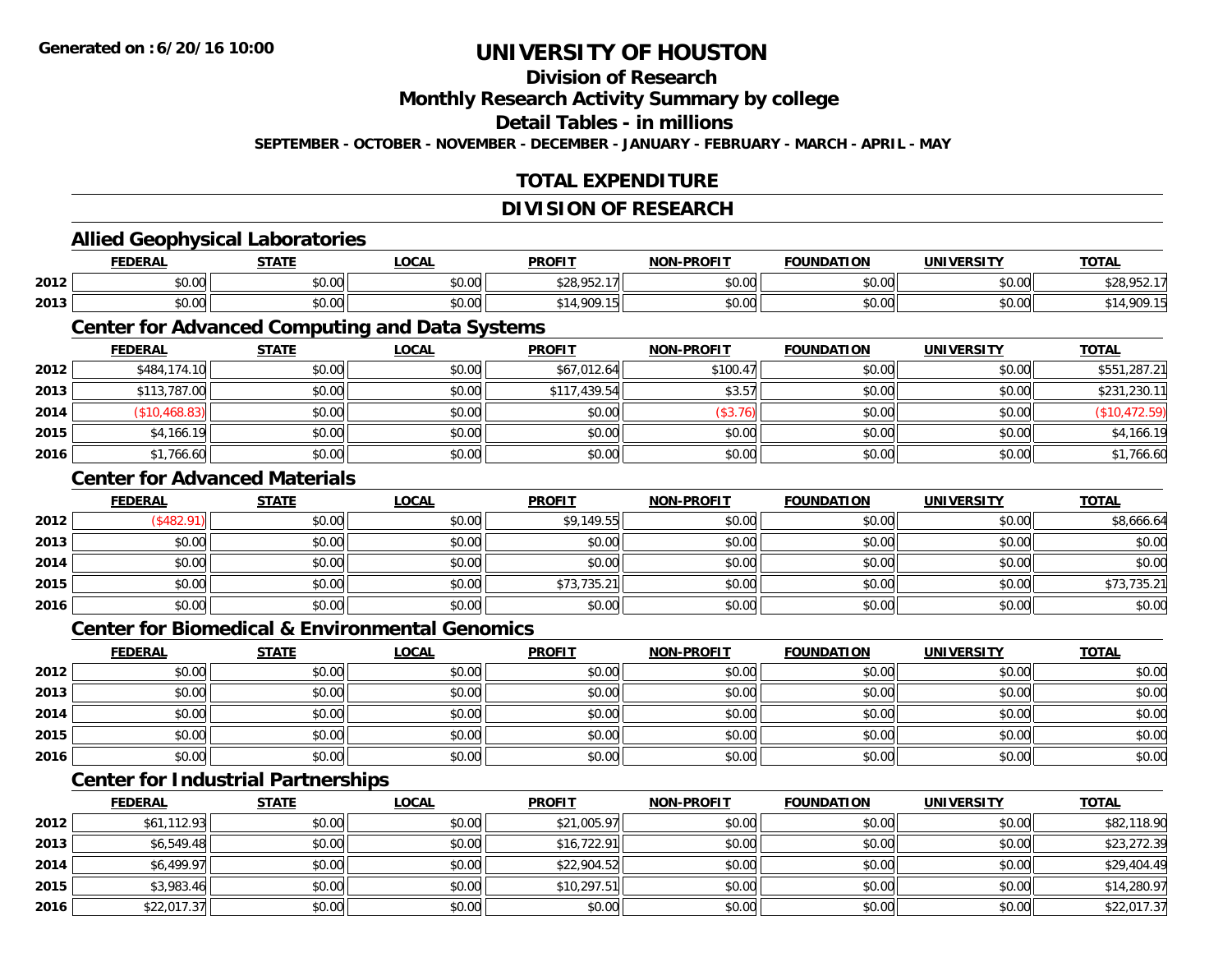**2015**

**2016**

# **UNIVERSITY OF HOUSTON**

# **Division of Research**

**Monthly Research Activity Summary by college**

**Detail Tables - in millions**

**SEPTEMBER - OCTOBER - NOVEMBER - DECEMBER - JANUARY - FEBRUARY - MARCH - APRIL - MAY**

#### **TOTAL EXPENDITURE**

### **DIVISION OF RESEARCH**

|      | <b>Division of Research</b>           |                |              |               |                   |                   |                   |                |
|------|---------------------------------------|----------------|--------------|---------------|-------------------|-------------------|-------------------|----------------|
|      | <b>FEDERAL</b>                        | <b>STATE</b>   | <b>LOCAL</b> | <b>PROFIT</b> | <b>NON-PROFIT</b> | <b>FOUNDATION</b> | <b>UNIVERSITY</b> | <b>TOTAL</b>   |
| 2012 | (\$0.00)                              | \$0.00         | \$0.00       | \$0.00        | \$0.00            | \$0.00            | \$0.00            | (\$0.00)       |
| 2013 | (\$206.22)                            | \$0.00         | \$0.00       | \$0.00        | \$0.00            | \$0.00            | \$0.00            | (\$206.22)     |
| 2014 | \$0.00                                | \$7,948.76     | \$0.00       | \$0.00        | \$0.00            | \$0.00            | \$0.00            | \$7,948.76     |
| 2015 | \$250.00                              | \$69.12        | \$0.00       | \$0.00        | \$0.00            | \$0.00            | \$0.00            | \$319.12       |
| 2016 | \$0.00                                | \$2,241,952.55 | \$0.00       | \$0.00        | \$0.00            | \$0.00            | \$0.00            | \$2,241,952.55 |
|      | <b>Institute for Molecular Design</b> |                |              |               |                   |                   |                   |                |
|      | <b>FEDERAL</b>                        | <b>STATE</b>   | <b>LOCAL</b> | <b>PROFIT</b> | NON-PROFIT        | <b>FOUNDATION</b> | <b>UNIVERSITY</b> | <b>TOTAL</b>   |
| 2012 | \$0.00                                | \$0.00         | \$0.00       | \$0.00        | \$0.00            | \$0.00            | \$0.00            | \$0.00         |
|      | <b>Office of Contracts and Grants</b> |                |              |               |                   |                   |                   |                |
|      | <b>FEDERAL</b>                        | <b>STATE</b>   | <b>LOCAL</b> | <b>PROFIT</b> | NON-PROFIT        | <b>FOUNDATION</b> | <b>UNIVERSITY</b> | <b>TOTAL</b>   |
| 2012 | \$0.00                                | \$0.00         | \$0.00       | \$0.00        | \$0.00            | \$0.00            | \$0.00            | \$0.00         |
| 2013 | \$0.00                                | \$0.00         | \$0.00       | \$0.00        | \$0.00            | \$0.00            | \$0.00            | \$0.00         |
| 2014 | \$0.00                                | \$0.00         | \$0.00       | \$0.00        | \$0.00            | \$0.00            | \$0.00            | \$0.00         |
|      | <b>TcSAM</b>                          |                |              |               |                   |                   |                   |                |
|      | <b>FEDERAL</b>                        | <b>STATE</b>   | <b>LOCAL</b> | <b>PROFIT</b> | NON-PROFIT        | <b>FOUNDATION</b> | <b>UNIVERSITY</b> | <b>TOTAL</b>   |
| 2012 | \$0.00                                | \$0.00         | \$0.00       | \$0.00        | \$0.00            | \$0.00            | \$0.00            | \$0.00         |
|      | <b>TcSUH</b>                          |                |              |               |                   |                   |                   |                |
|      | <b>FEDERAL</b>                        | <b>STATE</b>   | <b>LOCAL</b> | <b>PROFIT</b> | NON-PROFIT        | <b>FOUNDATION</b> | <b>UNIVERSITY</b> | <b>TOTAL</b>   |
| 2012 | \$63,764.26                           | \$54,505.55    | \$0.00       | \$80,654.55   | \$0.00            | \$0.00            | \$0.00            | \$198,924.36   |
| 2013 | \$53,046.56                           | \$22,360.85    | \$0.00       | \$52,141.07   | \$0.00            | \$0.00            | \$0.00            | \$127,548.48   |
| 2014 | \$167,617.54                          | \$9,553.30     | \$0.00       | \$43,681.66   | \$0.00            | \$0.00            | \$0.00            | \$220,852.50   |
| 2015 | \$80,569.57                           | \$0.00         | \$0.00       | \$17,108.82   | \$0.00            | \$0.00            | \$0.00            | \$97,678.39    |
| 2016 | \$154,930.86                          | \$0.00         | \$0.00       | \$71,336.41   | \$0.00            | \$0.00            | \$0.00            | \$226,267.27   |
|      | <b>Texas Obesity Research Center</b>  |                |              |               |                   |                   |                   |                |
|      | <b>FEDERAL</b>                        | <b>STATE</b>   | <b>LOCAL</b> | <b>PROFIT</b> | <b>NON-PROFIT</b> | <b>FOUNDATION</b> | <b>UNIVERSITY</b> | <b>TOTAL</b>   |
| 2012 | \$0.00                                | \$0.00         | \$0.00       | \$0.00        | \$0.00            | \$0.00            | \$0.00            | \$0.00         |
| 2013 | \$0.00                                | \$0.00         | \$0.00       | \$0.00        | \$0.00            | \$0.00            | \$0.00            | \$0.00         |
| 2014 | \$0.00                                | \$0.00         | \$0.00       | \$0.00        | \$0.00            | \$0.00            | \$0.00            | \$0.00         |

\$0.00 \$0.00 \$0.00 \$0.00 \$0.00 \$0.00 \$0.00 \$0.00

6 \$0.00 \$0.00 \$0.00 \$0.00 \$0.00 \$0.00 \$0.00 \$0.00 \$0.00 \$156,736.23 \$0.00 \$0.00 \$0.00 \$156,736.23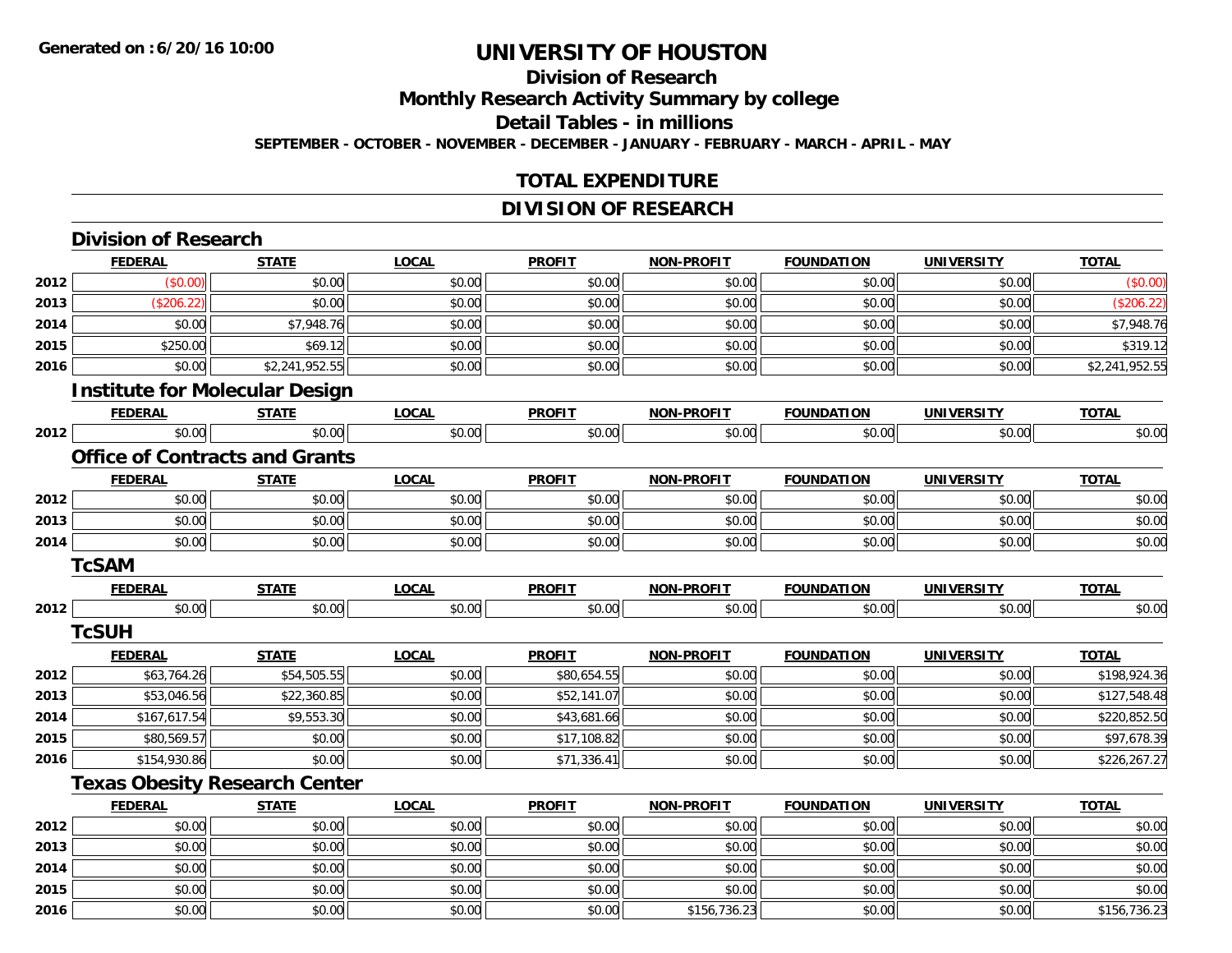#### **Division of Research Monthly Research Activity Summary by college Detail Tables - in millions SEPTEMBER - OCTOBER - NOVEMBER - DECEMBER - JANUARY - FEBRUARY - MARCH - APRIL - MAY**

#### **TOTAL EXPENDITURE**

### **DIVISION OF RESEARCH**

|       | <b>TIMES</b>   |                |              |               |                   |                   |                   |                 |  |  |  |  |
|-------|----------------|----------------|--------------|---------------|-------------------|-------------------|-------------------|-----------------|--|--|--|--|
|       | <b>FEDERAL</b> | <b>STATE</b>   | <b>LOCAL</b> | <b>PROFIT</b> | <b>NON-PROFIT</b> | <b>FOUNDATION</b> | <b>UNIVERSITY</b> | <b>TOTAL</b>    |  |  |  |  |
| 2012  | \$1,431,929.19 | \$0.01         | \$0.00       | \$0.00        | \$0.00            | \$0.00            | \$0.00            | \$1,431,929.20  |  |  |  |  |
| 2013  | \$1,721,162.55 | \$6,773.36     | \$0.00       | \$0.00        | \$0.00            | \$0.00            | \$0.00            | \$1,727,935.91  |  |  |  |  |
| 2014  | \$1,502,442.96 | \$39,164.18    | \$0.00       | \$0.00        | \$0.00            | \$0.00            | \$0.00            | \$1,541,607.14  |  |  |  |  |
| 2015  | \$1,289,007.80 | \$56,018.36    | \$0.00       | \$0.00        | \$3,324.86        | \$0.00            | \$0.00            | \$1,348,351.02  |  |  |  |  |
| 2016  | \$1,115,255.59 | (S604.30)      | \$0.00       | \$0.00        | \$1,171.36        | \$0.00            | \$0.00            | \$1,115,822.64  |  |  |  |  |
| Total | \$8,272,876.03 | \$2,437,741.73 | \$0.00       | \$647,051.67  | \$161,332.73      | \$0.00            | \$0.00            | \$11,519,002.16 |  |  |  |  |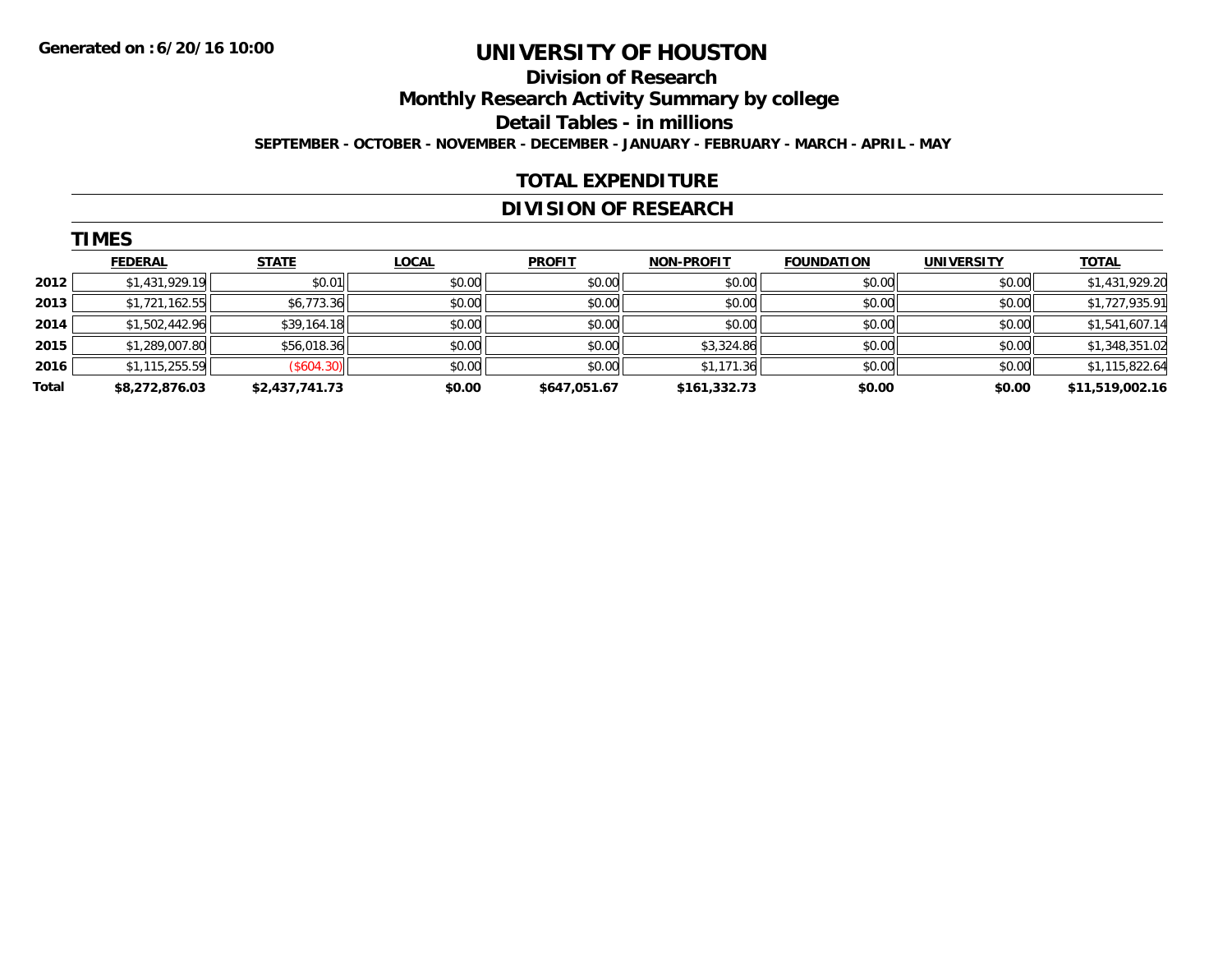# **Division of Research**

**Monthly Research Activity Summary by college**

**Detail Tables - in millions**

**SEPTEMBER - OCTOBER - NOVEMBER - DECEMBER - JANUARY - FEBRUARY - MARCH - APRIL - MAY**

# **TOTAL EXPENDITURE**

#### **GRADUATE COLLEGE OF SOCIAL WORK**

# **Center for Drug and Social Policy Research**

|      | <b>FEDERAL</b> | <b>STATE</b> | <u>LOCAL</u> | <b>PROFIT</b> | <b>NON-PROFIT</b> | <b>FOUNDATION</b> | <b>UNIVERSITY</b> | <b>TOTAL</b> |
|------|----------------|--------------|--------------|---------------|-------------------|-------------------|-------------------|--------------|
| 2012 | \$38,437.81    | \$0.00       | \$0.00       | \$0.00        | \$0.00            | \$0.00            | \$0.00            | \$38,437.81  |
| 2013 | \$4,925.77     | \$0.00       | \$0.00       | \$0.00        | \$0.00            | \$0.00            | \$0.00            | \$4,925.77   |
| 2014 | \$58,871.65    | \$0.00       | \$0.00       | \$0.00        | \$0.00            | \$0.00            | \$0.00            | \$58,871.65  |
| 2015 | \$258,245.36   | \$0.00       | \$0.00       | \$0.00        | \$0.00            | \$0.00            | \$0.00            | \$258,245.36 |
| 2016 | \$454,022.60   | \$0.00       | \$0.00       | \$0.00        | \$0.00            | \$0.00            | \$0.00            | \$454,022.60 |

#### **Center for Health Equities & Evaluation Research**

|      | <u>FEDERAL</u> | <u>STATE</u> | <u>LOCAL</u> | <b>PROFIT</b> | <b>NON-PROFIT</b> | <b>FOUNDATION</b> | <b>UNIVERSITY</b> | <b>TOTAL</b> |
|------|----------------|--------------|--------------|---------------|-------------------|-------------------|-------------------|--------------|
| 2012 | \$104,746.80   | \$0.00       | \$0.00       | \$0.00        | \$0.00            | \$0.00            | \$0.00            | \$104,746.80 |
| 2013 | \$190,598.78   | \$0.00       | \$0.00       | \$0.00        | \$0.00            | \$0.00            | \$42,000.00       | \$232,598.78 |
| 2014 | \$141,415.76   | \$0.00       | \$0.00       | \$0.00        | \$0.00            | \$0.00            | \$0.00            | \$141,415.76 |
| 2015 | \$91,253.80    | \$0.00       | \$0.00       | \$0.00        | \$0.00            | \$0.00            | \$0.00            | \$91,253.80  |
| 2016 | \$44,978.46    | \$0.00       | \$0.00       | \$0.00        | \$0.00            | \$0.00            | \$0.00            | \$44,978.46  |

### **Child & Family for Innovative Research**

|      | <b>FEDERAL</b> | <u>STATE</u> | <u>LOCAL</u> | <b>PROFIT</b> | <b>NON-PROFIT</b> | <b>FOUNDATION</b> | <b>UNIVERSITY</b> | <b>TOTAL</b>   |
|------|----------------|--------------|--------------|---------------|-------------------|-------------------|-------------------|----------------|
| 2012 | \$911,020.49   | \$107.66     | \$0.00       | \$35,136.00   | \$0.00            | \$40,477.23       | \$2,109.33        | \$988,635.39   |
| 2013 | \$872,185.19   | \$71,795.39  | \$22,908.06  | (\$1,781.27)  | \$9.17            | \$9,278.00        | \$1,021.48        | \$975,416.02   |
| 2014 | \$710,927.21   | \$42,473.47  | \$14,219.61  | \$31,311.37   | \$17,228.25       | \$42,488.49       | \$0.00            | \$858,648.40   |
| 2015 | \$1,382,197.51 | \$21,483.92  | \$0.00       | \$5,047.32    | (\$5,073.66)      | \$86,477.57       | \$0.00            | \$1,490,132.66 |
| 2016 | \$805,382.05   | \$1,221.17   | \$0.00       | \$0.00        | \$0.00            | \$54,450.86       | \$940.00          | \$861,994.08   |

#### **Community Projects - Social Work**

|      | <b>FEDERAL</b> | <b>STATE</b> | <u>LOCAL</u> | <b>PROFIT</b> | <b>NON-PROFIT</b> | <b>FOUNDATION</b> | <b>UNIVERSITY</b> | <b>TOTAL</b> |
|------|----------------|--------------|--------------|---------------|-------------------|-------------------|-------------------|--------------|
| 2012 | \$1,892.93     | \$0.00       | \$0.00       | \$0.00        | \$0.00            | \$0.00            | \$0.00            | \$1,892.93   |
| 2013 | \$0.01         | \$0.00       | \$0.00       | \$0.00        | \$0.00            | \$0.00            | \$0.00            | (\$0.01)     |
| 2014 | \$0.00         | \$0.00       | \$0.00       | \$0.00        | \$0.00            | \$0.00            | \$0.00            | \$0.00       |
| 2015 | \$0.00         | \$0.00       | \$0.00       | \$0.00        | \$0.00            | \$0.00            | \$0.00            | \$0.00       |
| 2016 | \$0.00         | \$0.00       | \$0.00       | \$0.00        | \$0.00            | \$0.00            | \$0.00            | \$0.00       |

#### **Dean, Social Work**

|      | <b>FEDERAL</b>                   | <b>CTATI</b><br>- 31 A . | 00n<br>.UCAL              | <b>PROFIT</b> | $-DD$ $\cap$<br><b>NIONI</b> | FOUNDATION | UNIVERSITY                    | <b>TOTAL</b>  |
|------|----------------------------------|--------------------------|---------------------------|---------------|------------------------------|------------|-------------------------------|---------------|
| 2012 | 01200<br>$+11$<br>1 J.U<br>,,,,, | \$0.00                   | $\sim$<br>$\sim$<br>vv.vv | 0000<br>DU.UG | 0.00<br>pu.uu                | \$0.00     | $\sim$ $\sim$<br><b>JU.UU</b> | 5.09<br>IO, O |
| 2013 | $\sim$<br>1.04                   | \$0.00                   | $\sim$<br>PU.UU           | 0000<br>DU.UG | 0.00<br><b>DU.UU</b>         | \$0.00     | $\sim$ $\sim$<br><b>JU.UU</b> | 01.02         |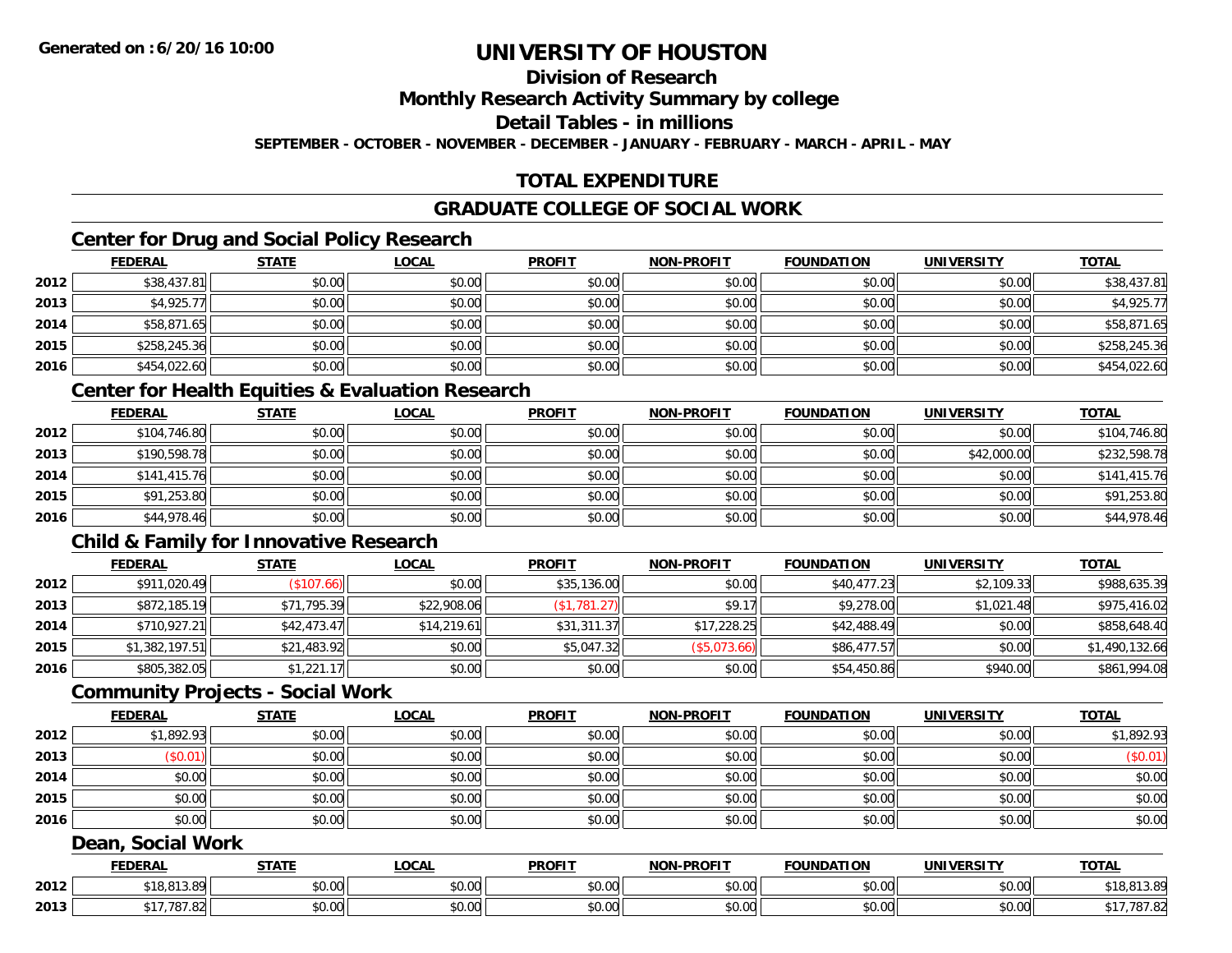# **Division of Research**

**Monthly Research Activity Summary by college**

**Detail Tables - in millions**

**SEPTEMBER - OCTOBER - NOVEMBER - DECEMBER - JANUARY - FEBRUARY - MARCH - APRIL - MAY**

### **TOTAL EXPENDITURE**

#### **GRADUATE COLLEGE OF SOCIAL WORK**

### **Dean, Social Work**

|      | <b>FEDERAL</b>     | <b>STATE</b>   | <u>LOCAL</u> | <b>PROFIT</b> | <b>NON-PROFIT</b> | <b>FOUNDATION</b> | <b>UNIVERSITY</b> | <b>TOTAL</b> |
|------|--------------------|----------------|--------------|---------------|-------------------|-------------------|-------------------|--------------|
| 2014 | ታ ሰ<br>DU.UU       | ≮N UV<br>JU.UU | \$0.00       | \$0.00        | \$0.00            | \$0.00            | \$0.00            | \$0.00       |
| 2015 | \$4,402.<br>11     | ⊄∩ ∩∩<br>JU.UU | \$0.00       | \$0.00        | \$0.00            | \$0.00            | \$0.00            |              |
| 2016 | ,56,144<br>' 69، ، | \$0.00         | \$0.00       | \$49,402.47   | \$28,858.<br>.14  | \$56,404.48       | \$0.00            | \$190,809.78 |

#### **Office for Drug SPR**

|              | <b>FEDERAL</b> | <b>STATE</b> | <u>LOCAL</u> | <b>PROFIT</b> | <b>NON-PROFIT</b> | <b>FOUNDATION</b> | <b>UNIVERSITY</b> | <b>TOTAL</b>   |
|--------------|----------------|--------------|--------------|---------------|-------------------|-------------------|-------------------|----------------|
| 2012         | \$0.00         | \$0.00       | \$0.00       | \$0.00        | \$0.00            | \$0.00            | \$0.00            | \$0.00         |
| 2013         | \$0.00         | \$0.00       | \$0.00       | \$0.00        | \$0.00            | \$0.00            | \$0.00            | \$0.00         |
| 2014         | \$0.00         | \$0.00       | \$0.00       | \$0.00        | \$0.00            | \$0.00            | \$0.00            | \$0.00         |
| 2015         | \$0.00         | \$0.00       | \$0.00       | \$0.00        | \$0.00            | \$0.00            | \$0.00            | \$0.00         |
| <b>Total</b> | \$6,168,250.66 | \$136,866.29 | \$37,127.67  | \$119,115.89  | \$41,021.90       | \$289,576.63      | \$46,070.81       | \$6,838,029.85 |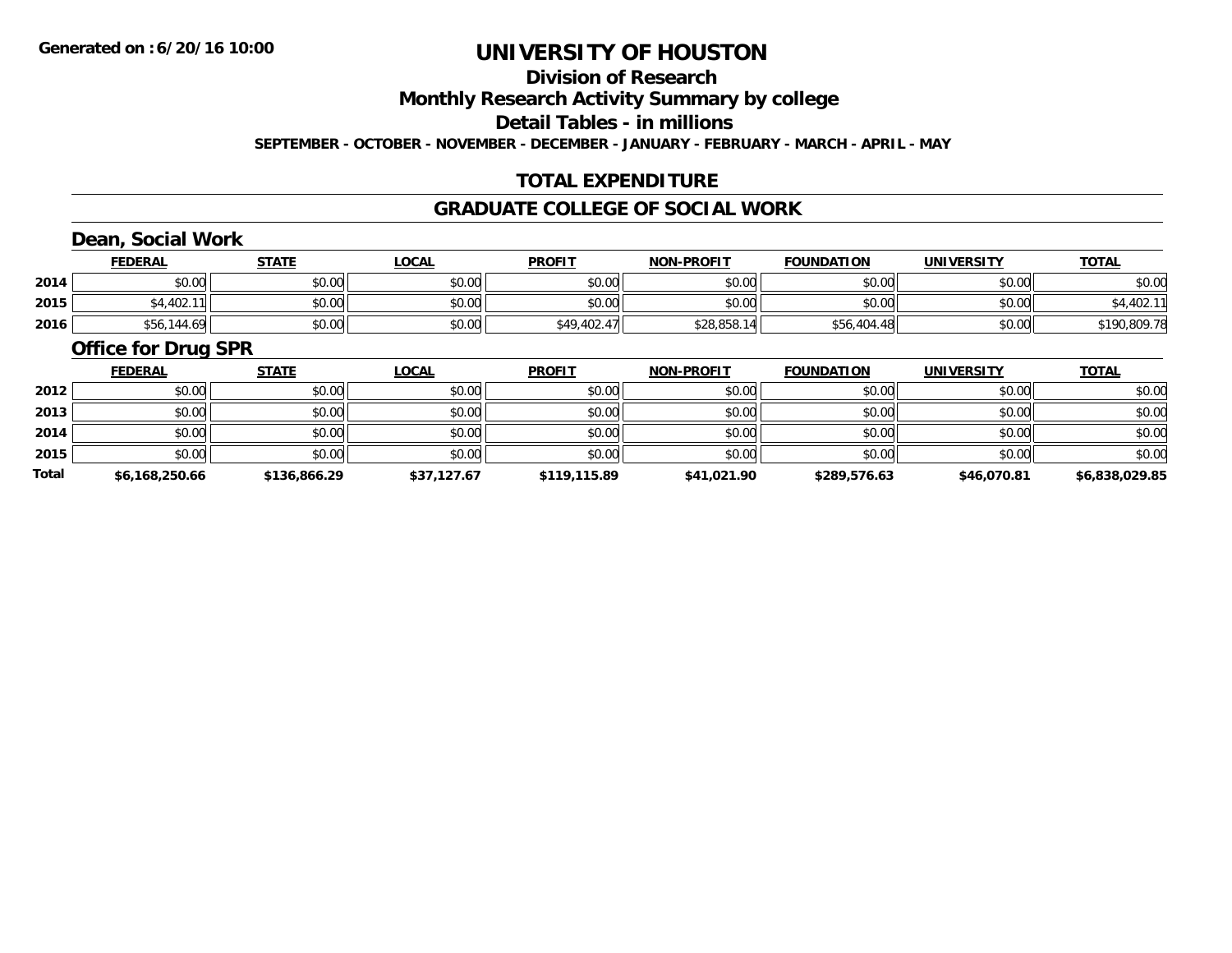#### **Division of Research**

**Monthly Research Activity Summary by college**

**Detail Tables - in millions**

**SEPTEMBER - OCTOBER - NOVEMBER - DECEMBER - JANUARY - FEBRUARY - MARCH - APRIL - MAY**

#### **TOTAL EXPENDITURE**

#### **HILTON COLLEGE OF HOTEL AND RESTAURANT MANAGEMENT**

#### **Hotel and Restaurant Management**

|       | <b>FEDERAL</b> | <b>STATE</b>  | <u>LOCAL</u> | <b>PROFIT</b> | <b>NON-PROFIT</b> | <b>FOUNDATION</b> | <b>UNIVERSITY</b> | <b>TOTAL</b> |
|-------|----------------|---------------|--------------|---------------|-------------------|-------------------|-------------------|--------------|
| 2012  | \$19,352.85    | \$122,377.46  | \$0.00       | \$25.76       | \$8,813.27        | \$0.00            | \$0.00            | \$150,569.34 |
| 2013  | \$31,794.59    | \$34,468.78   | \$0.00       | \$0.00        | \$0.00            | \$0.00            | \$0.00            | \$66,263.37  |
| 2014  | \$76,556.38    | $($ \$278.24) | \$0.00       | \$0.00        | \$0.00            | \$14,187.19       | \$0.00            | \$90,465.33  |
| 2015  | \$98,421.15    | (\$287.27)    | \$0.00       | \$0.00        | \$0.00            | \$10,306.74       | \$0.00            | \$108,440.62 |
| 2016  | \$102,694.83   | \$0.00        | \$0.00       | \$0.00        | \$0.00            | \$0.00            | \$0.00            | \$102,694.83 |
| Total | \$328,819.80   | \$156,280.73  | \$0.00       | \$25.76       | \$8,813.27        | \$24,493.93       | \$0.00            | \$518,433.49 |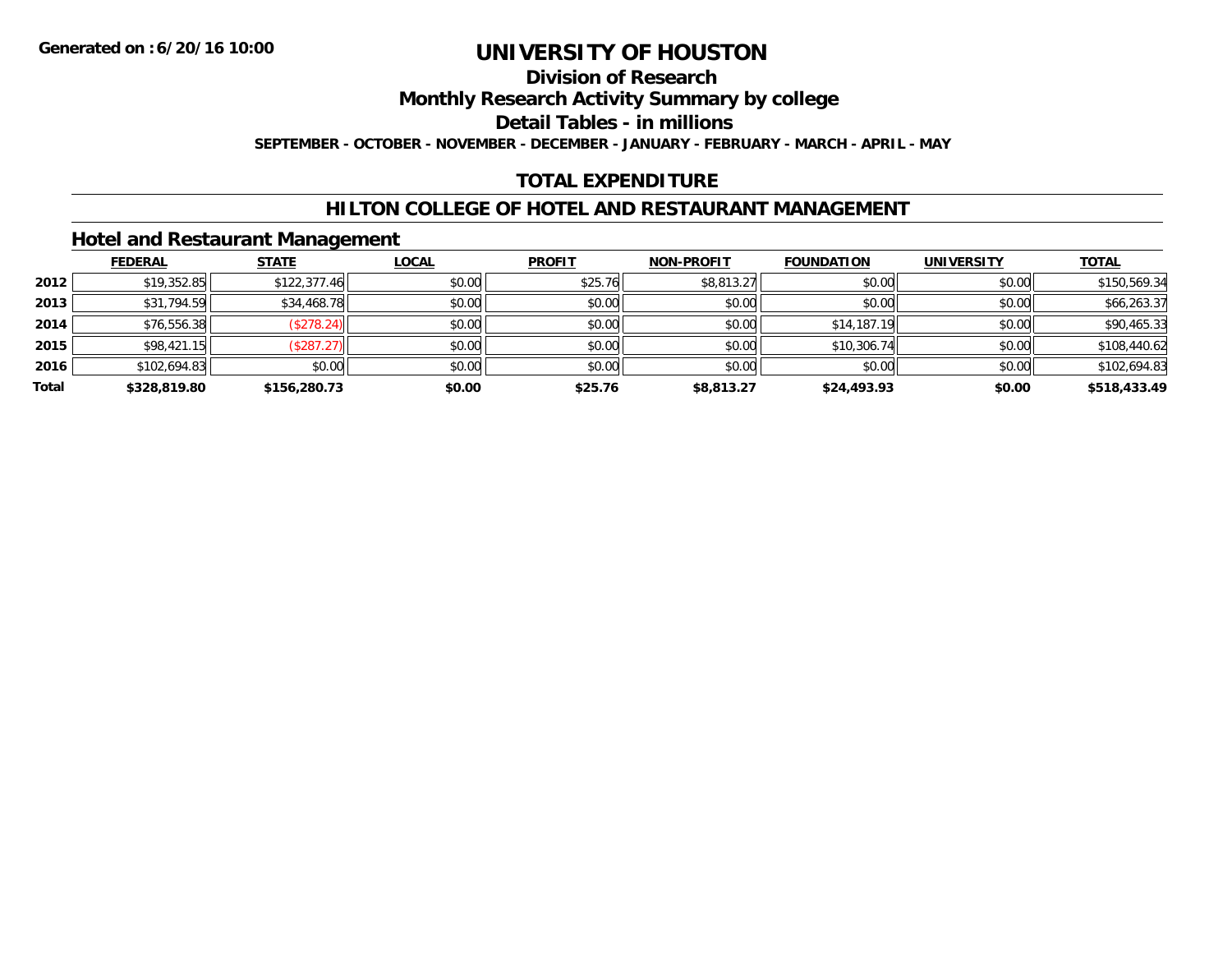### **Division of ResearchMonthly Research Activity Summary by college Detail Tables - in millions SEPTEMBER - OCTOBER - NOVEMBER - DECEMBER - JANUARY - FEBRUARY - MARCH - APRIL - MAY**

#### **TOTAL EXPENDITURE**

#### **HONORS COLLEGE**

# **Dean, Honors College**

|       |                | $\sim$       |              |               |                   |                   |                   |              |
|-------|----------------|--------------|--------------|---------------|-------------------|-------------------|-------------------|--------------|
|       | <b>FEDERAL</b> | <b>STATE</b> | <b>LOCAL</b> | <b>PROFIT</b> | <b>NON-PROFIT</b> | <b>FOUNDATION</b> | <b>UNIVERSITY</b> | <b>TOTAL</b> |
| 2012  | \$15,207.94    | \$0.00       | \$0.00       | \$0.00        | \$15,146.26       | \$0.00            | \$0.00            | \$30,354.20  |
| 2013  | \$14,145.79    | \$0.00       | \$0.00       | \$0.00        | \$9,481.67        | \$0.00            | \$0.00            | \$23,627.45  |
| 2014  | \$2,694.74     | \$0.00       | \$0.00       | \$0.00        | \$8,956.69        | \$4,854.27        | \$0.00            | \$16,505.70  |
| 2015  | \$0.00         | \$0.00       | \$0.00       | \$0.00        | (\$17.71)         | \$1,040.22        | \$0.00            | \$1,022.51   |
| 2016  | \$0.00         | \$0.00       | \$0.00       | \$0.00        | \$6.19            | \$315.27          | \$0.00            | \$321.47     |
| Total | \$32,048.47    | \$0.00       | \$0.00       | \$0.00        | \$33,573.10       | \$6,209.76        | \$0.00            | \$71,831.33  |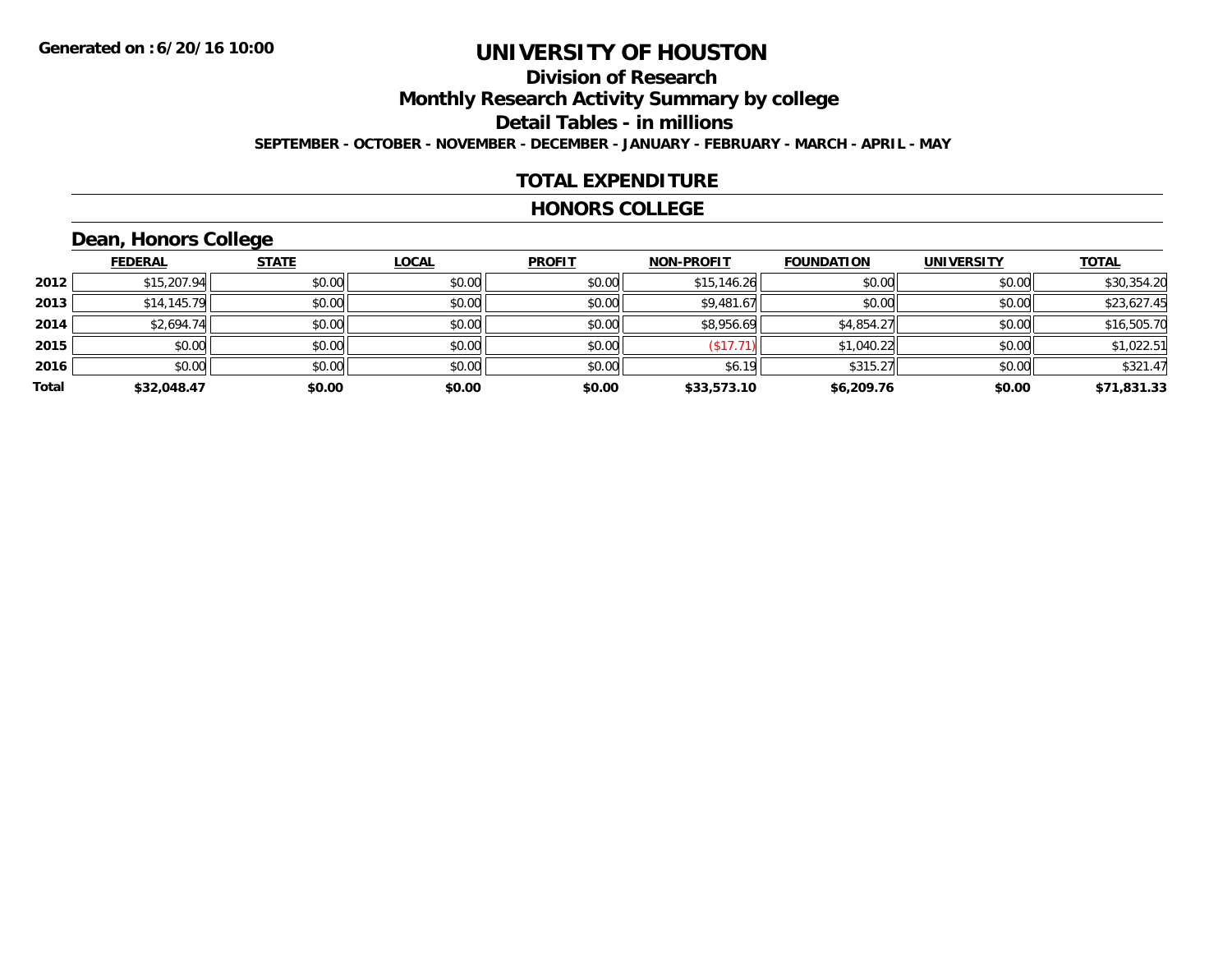## **Division of ResearchMonthly Research Activity Summary by college Detail Tables - in millions SEPTEMBER - OCTOBER - NOVEMBER - DECEMBER - JANUARY - FEBRUARY - MARCH - APRIL - MAY**

#### **TOTAL EXPENDITURE**

#### **LIBRARY**

#### **Administration, Library**

|       | <b>FEDERAL</b> | <b>STATE</b> | <b>LOCAL</b> | <b>PROFIT</b> | <b>NON-PROFIT</b> | <b>FOUNDATION</b> | <b>UNIVERSITY</b> | <b>TOTAL</b> |
|-------|----------------|--------------|--------------|---------------|-------------------|-------------------|-------------------|--------------|
| 2012  | \$43.40        | \$0.00       | \$0.00       | \$0.00        | \$0.00            | \$0.00            | \$0.00            | \$43.40      |
| 2013  | \$0.00         | \$0.00       | \$0.00       | \$0.00        | \$0.00            | \$0.00            | \$0.00            | \$0.00       |
| 2014  | \$0.00         | \$0.00       | \$0.00       | \$0.00        | \$0.00            | \$0.00            | \$0.00            | \$0.00       |
| 2016  | \$0.00         | \$0.00       | \$0.00       | \$0.00        | \$0.00            | \$0.00            | \$0.00            | \$0.00       |
| Total | \$43.40        | \$0.00       | \$0.00       | \$0.00        | \$0.00            | \$0.00            | \$0.00            | \$43.40      |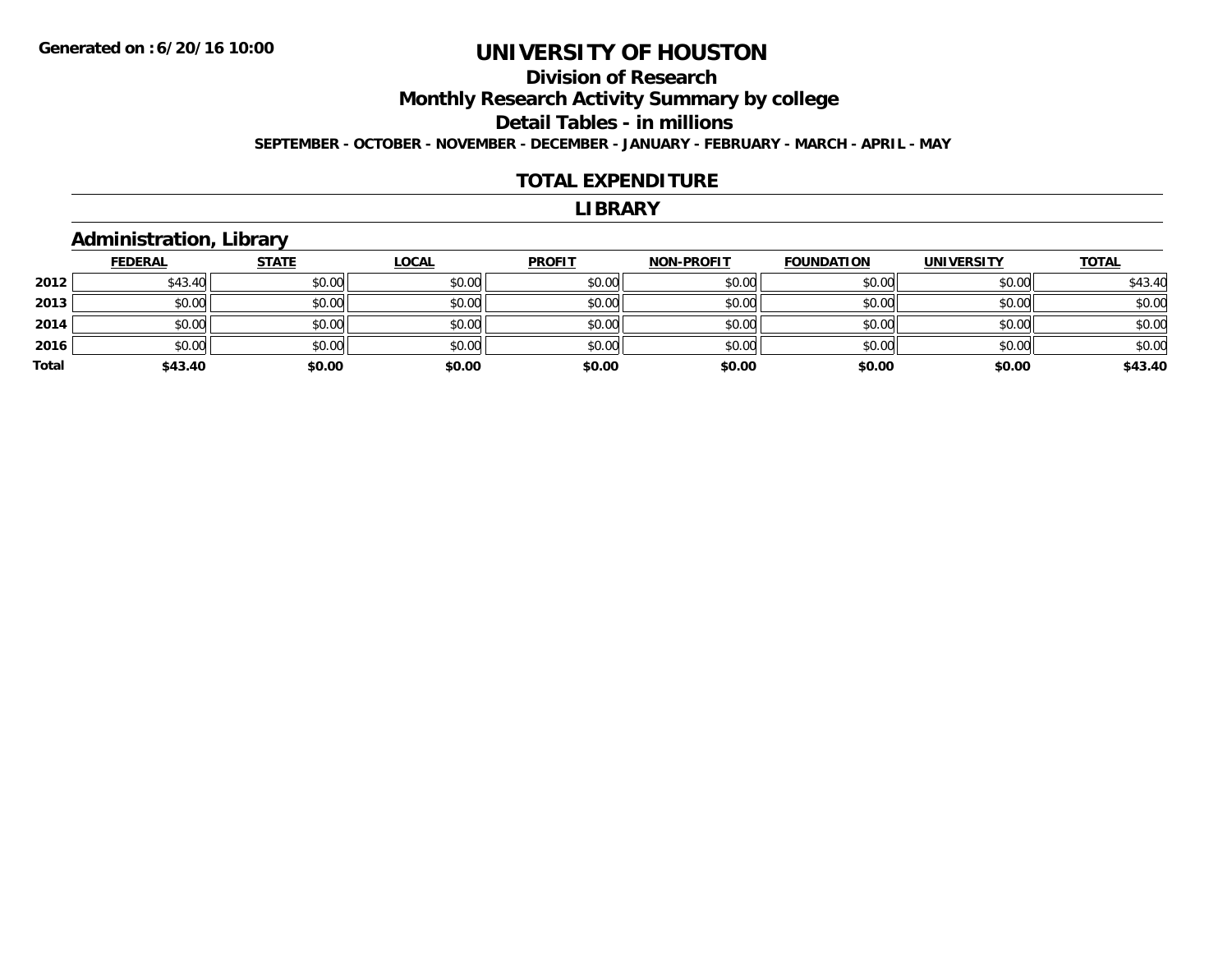**Division of Research**

**Monthly Research Activity Summary by college**

**Detail Tables - in millions**

**SEPTEMBER - OCTOBER - NOVEMBER - DECEMBER - JANUARY - FEBRUARY - MARCH - APRIL - MAY**

### **TOTAL EXPENDITURE**

#### **OTHER OUTSIDE ORGANIZATIONS USED FOR CPHS LOGINS**

|              | nealth ∂<br>Center |              |              |               |                   |                   |                   |              |  |  |
|--------------|--------------------|--------------|--------------|---------------|-------------------|-------------------|-------------------|--------------|--|--|
|              | <b>FEDERAL</b>     | <b>STATE</b> | <b>LOCAL</b> | <b>PROFIT</b> | <b>NON-PROFIT</b> | <b>FOUNDATION</b> | <b>UNIVERSITY</b> | <b>TOTAL</b> |  |  |
| 2015         | \$0.00             | \$0.00       | \$0.00       | \$0.00        | \$0.00            | \$0.00            | \$0.00            | \$0.00       |  |  |
| <b>Total</b> | \$0.00             | \$0.00       | \$0.00       | \$0.00        | \$0.00            | \$0.00            | \$0.00            | \$0.00       |  |  |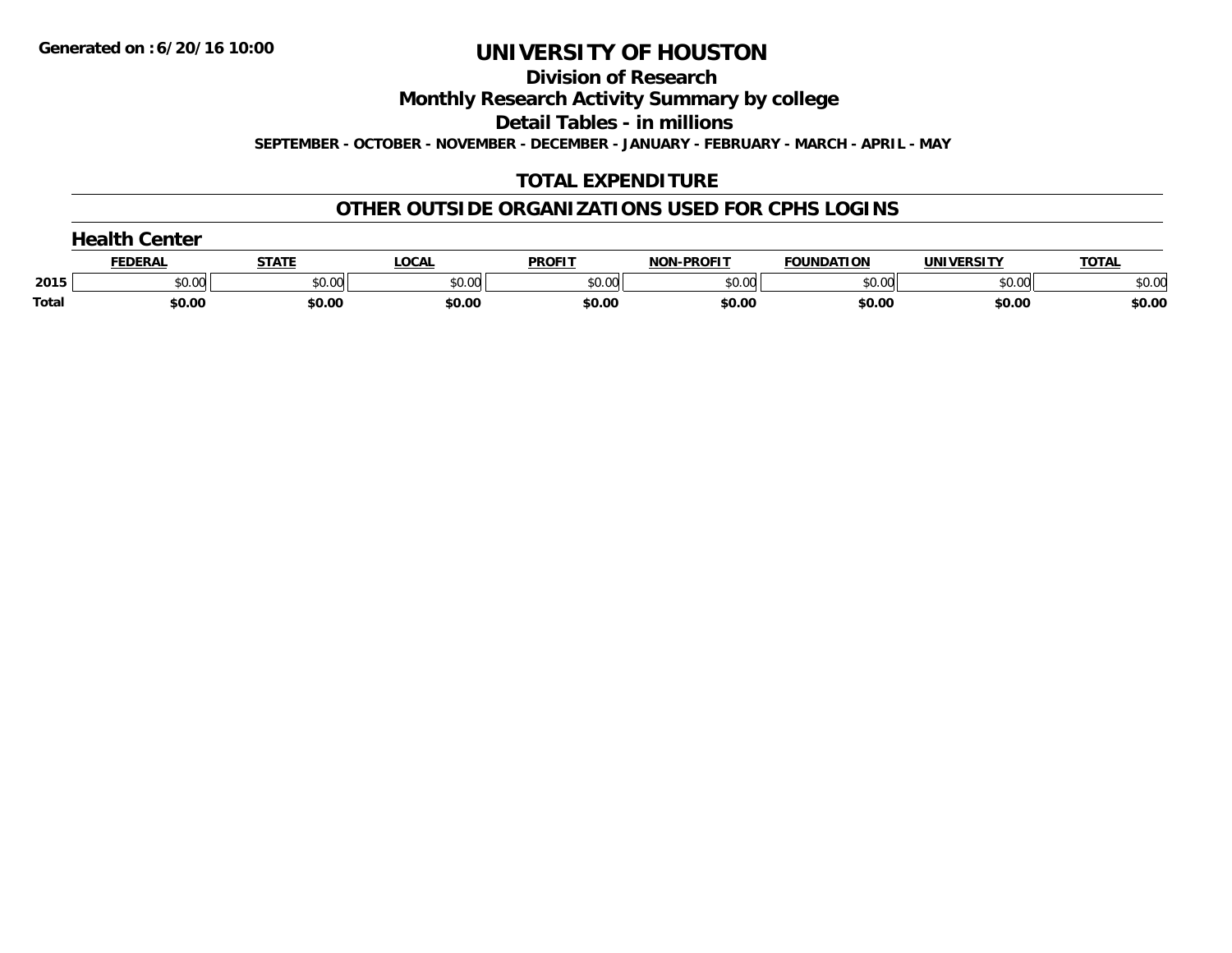### **Division of ResearchMonthly Research Activity Summary by college Detail Tables - in millions SEPTEMBER - OCTOBER - NOVEMBER - DECEMBER - JANUARY - FEBRUARY - MARCH - APRIL - MAY**

#### **TOTAL EXPENDITURE**

#### **PRESIDENT**

#### **Office of the President**

|       | <b>FEDERAL</b> | <b>STATE</b> | <b>LOCAL</b> | <b>PROFIT</b> | <b>NON-PROFIT</b> | <b>FOUNDATION</b> | <b>UNIVERSITY</b> | <b>TOTAL</b> |
|-------|----------------|--------------|--------------|---------------|-------------------|-------------------|-------------------|--------------|
| 2012  | \$0.00         | \$0.00       | \$0.00       | \$0.00        | \$0.00            | \$0.00            | \$0.00            | \$0.00       |
| 2013  | \$0.00         | \$0.00       | \$0.00       | \$0.00        | \$0.00            | \$0.00            | \$0.00            | \$0.00       |
| 2014  | \$0.00         | \$0.00       | \$0.00       | \$0.00        | \$0.00            | \$0.00            | \$0.00            | \$0.00       |
| 2015  | \$0.00         | \$0.00       | \$0.00       | \$0.00        | \$0.00            | \$0.00            | \$0.00            | \$0.00       |
| 2016  | \$0.00         | \$0.00       | \$0.00       | \$0.00        | \$0.00            | \$0.00            | \$0.00            | \$0.00       |
| Total | \$0.00         | \$0.00       | \$0.00       | \$0.00        | \$0.00            | \$0.00            | \$0.00            | \$0.00       |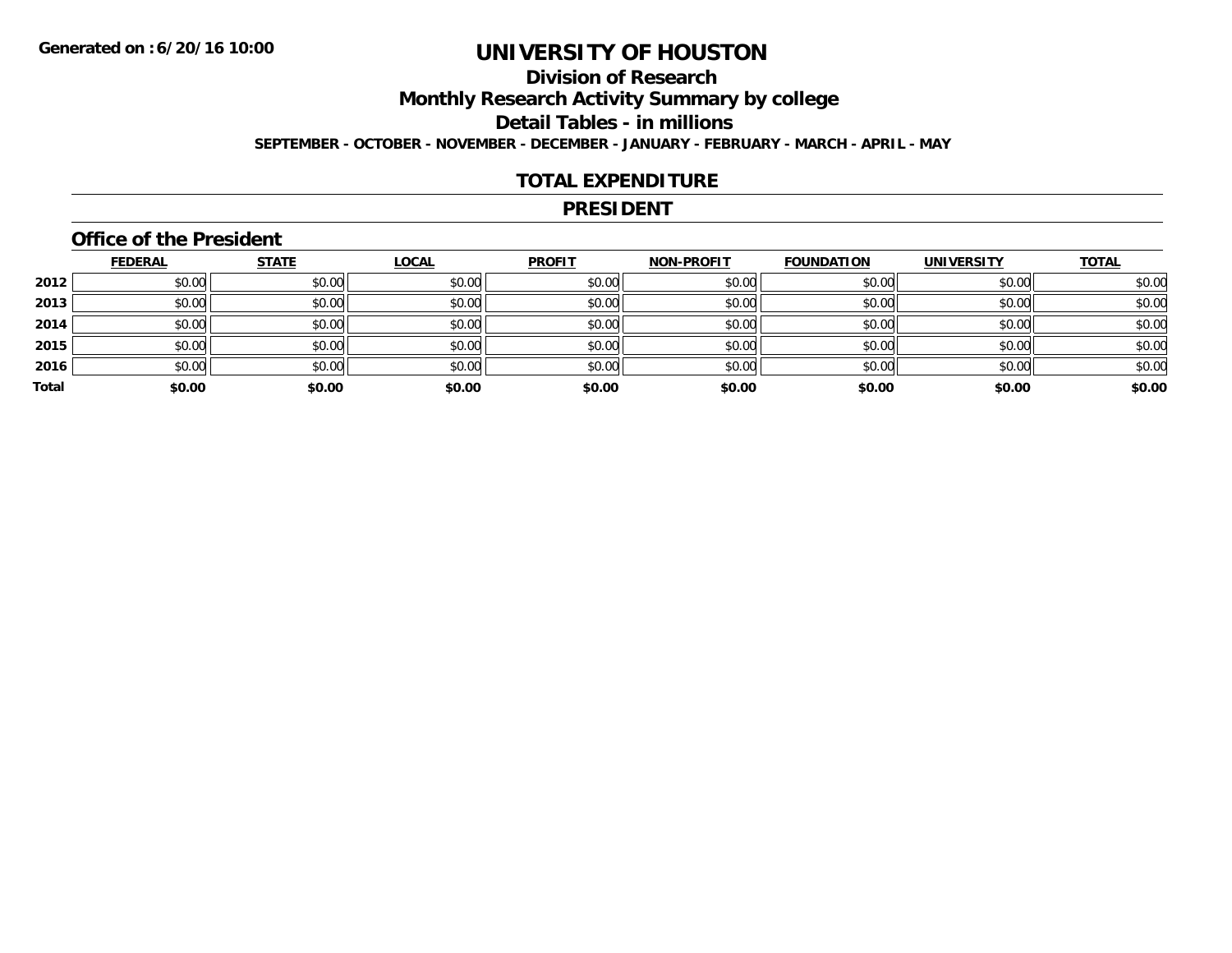**Division of Research**

**Monthly Research Activity Summary by college**

**Detail Tables - in millions**

**SEPTEMBER - OCTOBER - NOVEMBER - DECEMBER - JANUARY - FEBRUARY - MARCH - APRIL - MAY**

#### **TOTAL EXPENDITURE**

### **SCHOOL OF NURSING**

#### **Dean, School of Nursing**

|              | <b>DERAL</b> | <b>STATE</b>          | <b>LOCAL</b>  | <b>PROFIT</b> | <b>LPROFIT</b><br><b>ארות</b> | <b>FOUNDATION</b>          | UNIVERSITY | <b>TOTAL</b>    |
|--------------|--------------|-----------------------|---------------|---------------|-------------------------------|----------------------------|------------|-----------------|
| 2016         | \$0.00       | 0 <sup>n</sup><br>JU. | 0000<br>งบ.บเ | 0000<br>JU.UU | 0000<br>,u.uu                 |                            | \$0.00     | $\sim$<br>14    |
| <b>Total</b> | \$0.00       | \$0.00                | \$0.00        | \$0.00        | \$0.00                        | $\sim$<br><b>AC</b><br>æа. | \$0.00     | 145.22<br>70.ZU |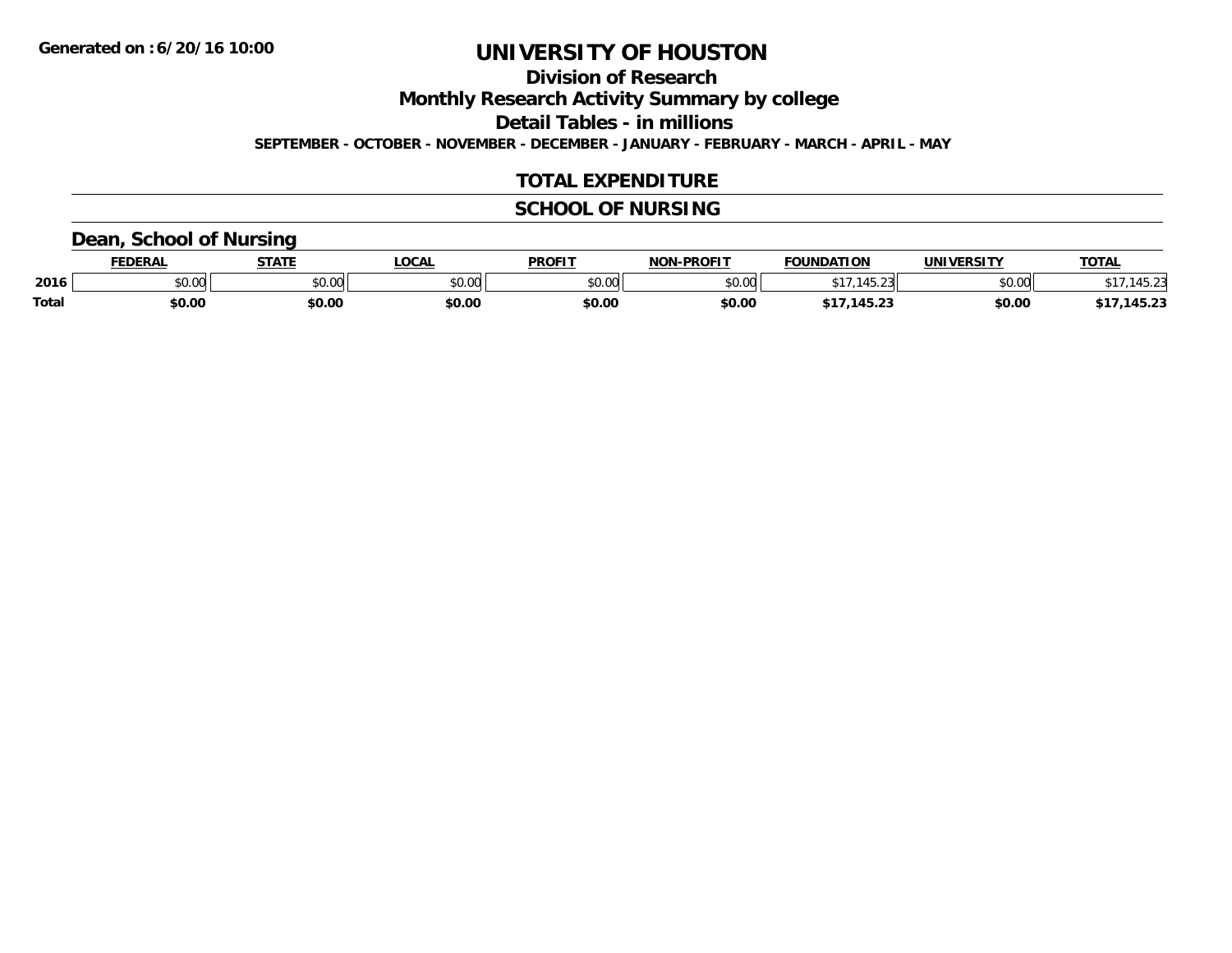# **Division of Research**

**Monthly Research Activity Summary by college**

**Detail Tables - in millions**

**SEPTEMBER - OCTOBER - NOVEMBER - DECEMBER - JANUARY - FEBRUARY - MARCH - APRIL - MAY**

### **TOTAL EXPENDITURE**

#### **SENIOR V.P. FOR ACADEMIC AFFAIRS AND PROVOST**

|      | <b>Challenger Program</b>                           |              |              |               |                   |                   |                   |              |
|------|-----------------------------------------------------|--------------|--------------|---------------|-------------------|-------------------|-------------------|--------------|
|      | <b>FEDERAL</b>                                      | <b>STATE</b> | <b>LOCAL</b> | <b>PROFIT</b> | NON-PROFIT        | <b>FOUNDATION</b> | <b>UNIVERSITY</b> | <b>TOTAL</b> |
| 2012 | \$0.00                                              | \$0.00       | \$0.00       | \$0.00        | \$0.00            | \$0.00            | \$0.00            | \$0.00       |
| 2013 | \$0.00                                              | \$0.00       | \$0.00       | \$0.00        | \$0.00            | \$0.00            | \$0.00            | \$0.00       |
| 2014 | \$0.00                                              | \$0.00       | \$0.00       | \$0.00        | \$0.00            | \$0.00            | \$0.00            | \$0.00       |
| 2015 | \$0.00                                              | \$0.00       | \$0.00       | \$0.00        | \$0.00            | \$0.00            | \$0.00            | \$0.00       |
| 2016 | \$0.00                                              | \$0.00       | \$0.00       | \$0.00        | \$0.00            | \$0.00            | \$0.00            | \$0.00       |
|      | <b>Learning Support Services</b>                    |              |              |               |                   |                   |                   |              |
|      | <b>FEDERAL</b>                                      | <b>STATE</b> | <b>LOCAL</b> | <b>PROFIT</b> | <b>NON-PROFIT</b> | <b>FOUNDATION</b> | <b>UNIVERSITY</b> | <b>TOTAL</b> |
| 2012 | \$0.00                                              | \$0.00       | \$0.00       | \$0.00        | \$0.00            | \$0.00            | \$0.00            | \$0.00       |
| 2013 | \$0.00                                              | \$0.00       | \$0.00       | \$0.00        | \$0.00            | \$0.00            | \$0.00            | \$0.00       |
|      | <b>Office of Admissions</b>                         |              |              |               |                   |                   |                   |              |
|      | <b>FEDERAL</b>                                      | <b>STATE</b> | <b>LOCAL</b> | <b>PROFIT</b> | <b>NON-PROFIT</b> | <b>FOUNDATION</b> | <b>UNIVERSITY</b> | <b>TOTAL</b> |
| 2012 | \$0.00                                              | \$0.00       | \$0.00       | \$0.00        | \$0.00            | \$0.00            | \$0.00            | \$0.00       |
| 2013 | \$0.00                                              | \$0.00       | \$0.00       | \$0.00        | \$0.00            | \$0.00            | \$0.00            | \$0.00       |
| 2014 | \$0.00                                              | \$0.00       | \$0.00       | \$0.00        | \$0.00            | \$0.00            | \$0.00            | \$0.00       |
| 2015 | \$0.00                                              | \$0.00       | \$0.00       | \$0.00        | \$0.00            | \$0.00            | \$0.00            | \$0.00       |
|      | <b>Pre-Health Advising</b>                          |              |              |               |                   |                   |                   |              |
|      | <b>FEDERAL</b>                                      | <b>STATE</b> | <b>LOCAL</b> | <b>PROFIT</b> | <b>NON-PROFIT</b> | <b>FOUNDATION</b> | <b>UNIVERSITY</b> | <b>TOTAL</b> |
| 2015 | \$0.00                                              | \$0.00       | \$0.00       | \$0.00        | \$0.00            | \$0.00            | \$0.00            | \$0.00       |
| 2016 | \$0.00                                              | \$0.00       | \$0.00       | \$0.00        | \$0.00            | \$0.00            | \$0.00            | \$0.00       |
|      | <b>Senior V.P. for Academic Affairs and Provost</b> |              |              |               |                   |                   |                   |              |
|      | <b>FEDERAL</b>                                      | <b>STATE</b> | <b>LOCAL</b> | <b>PROFIT</b> | <b>NON-PROFIT</b> | <b>FOUNDATION</b> | <b>UNIVERSITY</b> | <b>TOTAL</b> |
| 2012 | \$0.00                                              | \$0.00       | \$0.00       | \$36,232.62   | \$0.00            | \$0.00            | \$0.00            | \$36,232.62  |
| 2013 | \$0.00                                              | \$0.00       | \$0.00       | \$0.00        | \$0.00            | \$0.00            | \$0.00            | \$0.00       |
| 2014 | \$0.00                                              | \$0.00       | \$0.00       | \$38,767.38   | \$0.00            | \$0.00            | \$0.00            | \$38,767.38  |
| 2015 | \$0.00                                              | \$0.00       | \$0.00       | \$0.00        | \$0.00            | \$0.00            | \$0.00            | \$0.00       |
| 2016 | \$0.00                                              | \$0.00       | \$0.00       | \$0.00        | \$0.00            | \$0.00            | \$0.00            | \$0.00       |
|      | <b>Student Support Services</b>                     |              |              |               |                   |                   |                   |              |
|      | <b>FEDERAL</b>                                      | <b>STATE</b> | <b>LOCAL</b> | <b>PROFIT</b> | <b>NON-PROFIT</b> | <b>FOUNDATION</b> | <b>UNIVERSITY</b> | <b>TOTAL</b> |
| 2014 | \$0.00                                              | \$0.00       | \$0.00       | \$0.00        | \$0.00            | \$0.00            | \$0.00            | \$0.00       |
| 2015 | \$0.00                                              | \$0.00       | \$0.00       | \$0.00        | \$0.00            | \$0.00            | \$0.00            | \$0.00       |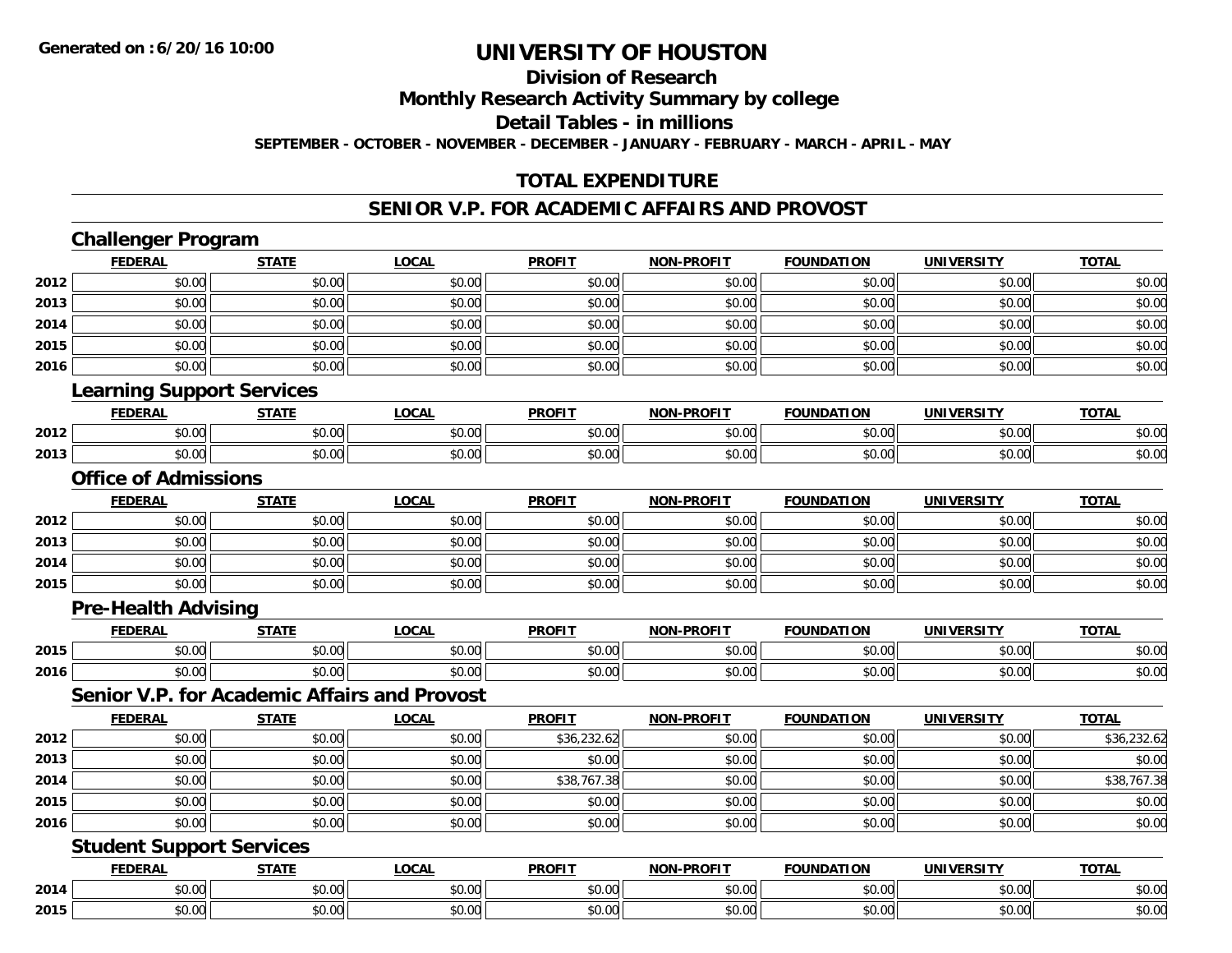**Division of Research**

**Monthly Research Activity Summary by college**

**Detail Tables - in millions**

**SEPTEMBER - OCTOBER - NOVEMBER - DECEMBER - JANUARY - FEBRUARY - MARCH - APRIL - MAY**

# **TOTAL EXPENDITURE**

#### **SENIOR V.P. FOR ACADEMIC AFFAIRS AND PROVOST**

|       | <b>Student Support Services</b> |                                             |              |               |                   |                   |                   |                |
|-------|---------------------------------|---------------------------------------------|--------------|---------------|-------------------|-------------------|-------------------|----------------|
|       | <b>FEDERAL</b>                  | <b>STATE</b>                                | <b>LOCAL</b> | <b>PROFIT</b> | <b>NON-PROFIT</b> | <b>FOUNDATION</b> | <b>UNIVERSITY</b> | <b>TOTAL</b>   |
| 2016  | \$0.00                          | \$0.00                                      | \$0.00       | \$0.00        | \$0.00            | \$0.00            | \$0.00            | \$0.00         |
|       | <b>UH Energy</b>                |                                             |              |               |                   |                   |                   |                |
|       | <b>FEDERAL</b>                  | <b>STATE</b>                                | <b>LOCAL</b> | <b>PROFIT</b> | <b>NON-PROFIT</b> | <b>FOUNDATION</b> | <b>UNIVERSITY</b> | <b>TOTAL</b>   |
| 2015  | \$0.00                          | \$0.00                                      | \$0.00       | \$0.00        | \$0.00            | \$0.00            | \$0.00            | \$0.00         |
| 2016  | \$0.00                          | \$0.00                                      | \$0.00       | \$0.00        | \$0.00            | \$0.00            | \$0.00            | \$0.00         |
|       | <b>Undergraduate Scholars</b>   |                                             |              |               |                   |                   |                   |                |
|       | <b>FEDERAL</b>                  | <b>STATE</b>                                | <b>LOCAL</b> | <b>PROFIT</b> | <b>NON-PROFIT</b> | <b>FOUNDATION</b> | <b>UNIVERSITY</b> | <b>TOTAL</b>   |
| 2012  | \$0.00                          | \$11,576.57                                 | \$0.00       | \$0.00        | \$0.00            | \$0.00            | \$0.00            | \$11,576.57    |
| 2013  | \$0.00                          | \$10,001.78                                 | \$0.00       | \$0.00        | \$0.00            | \$0.00            | \$0.00            | \$10,001.78    |
| 2014  | \$0.00                          | \$10,345.15                                 | \$0.00       | \$0.00        | \$0.00            | \$0.00            | \$0.00            | \$10,345.15    |
|       |                                 | <b>Undergraduate Student Success</b>        |              |               |                   |                   |                   |                |
|       | <b>FEDERAL</b>                  | <b>STATE</b>                                | <b>LOCAL</b> | <b>PROFIT</b> | <b>NON-PROFIT</b> | <b>FOUNDATION</b> | <b>UNIVERSITY</b> | <b>TOTAL</b>   |
| 2012  | \$0.00                          | \$32,993.20                                 | \$0.00       | \$0.00        | \$0.00            | \$0.00            | \$0.00            | \$32,993.20    |
| 2013  | \$0.00                          | \$12,967.16                                 | \$0.00       | \$0.00        | \$0.00            | \$0.00            | \$0.00            | \$12,967.16    |
| 2014  | \$0.00                          | \$48,563.13                                 | \$0.00       | \$0.00        | \$0.00            | \$0.00            | \$0.00            | \$48,563.13    |
| 2015  | \$219,501.26                    | \$15,086.92                                 | \$0.00       | \$0.00        | \$0.00            | \$0.00            | \$0.00            | \$234,588.18   |
| 2016  | \$17,638.59                     | \$41,478.30                                 | \$0.00       | \$0.00        | \$0.00            | \$0.00            | \$0.00            | \$59,116.89    |
|       |                                 | <b>Undergraduate Student Success Center</b> |              |               |                   |                   |                   |                |
|       | <b>FEDERAL</b>                  | <b>STATE</b>                                | <b>LOCAL</b> | <b>PROFIT</b> | <b>NON-PROFIT</b> | <b>FOUNDATION</b> | <b>UNIVERSITY</b> | <b>TOTAL</b>   |
| 2012  | \$232,485.90                    | \$94,486.48                                 | \$0.00       | \$0.00        | \$55,208.58       | \$0.00            | \$0.00            | \$382,180.96   |
| 2013  | \$279,571.89                    | \$97,565.18                                 | \$0.00       | \$0.00        | (\$534.53)        | \$0.00            | \$0.00            | \$376,602.54   |
| 2014  | \$290,421.96                    | \$86,667.24                                 | \$0.00       | \$0.00        | \$0.00            | \$0.00            | \$0.00            | \$377,089.20   |
| 2015  | \$0.00                          | \$94,405.45                                 | \$0.00       | \$0.00        | \$57,884.70       | \$0.00            | \$0.00            | \$152,290.15   |
| 2016  | \$0.00                          | \$86,097.57                                 | \$0.00       | \$0.00        | \$647.34          | \$0.00            | \$0.00            | \$86,744.91    |
| Total | \$1,039,619.60                  | \$642,234.13                                | \$0.00       | \$75,000.00   | \$113,206.09      | \$0.00            | \$0.00            | \$1,870,059.82 |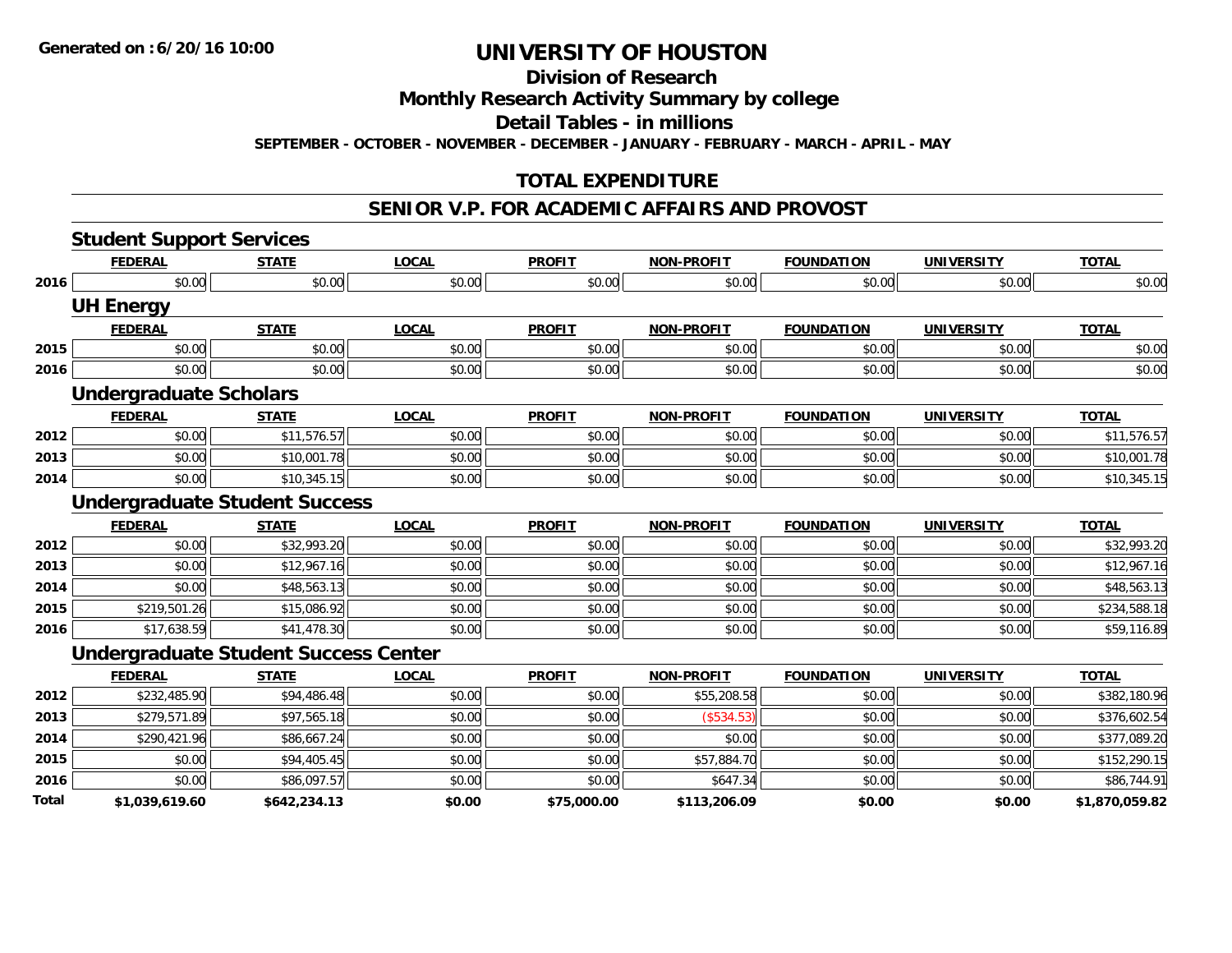# **Division of ResearchMonthly Research Activity Summary by college Detail Tables - in millions**

**SEPTEMBER - OCTOBER - NOVEMBER - DECEMBER - JANUARY - FEBRUARY - MARCH - APRIL - MAY**

#### **TOTAL EXPENDITURE**

#### **UH LAW CENTER**

|              | Dean, Law      |              |              |               |                   |                   |                   |                |
|--------------|----------------|--------------|--------------|---------------|-------------------|-------------------|-------------------|----------------|
|              | <b>FEDERAL</b> | <b>STATE</b> | <b>LOCAL</b> | <b>PROFIT</b> | <b>NON-PROFIT</b> | <b>FOUNDATION</b> | <b>UNIVERSITY</b> | <b>TOTAL</b>   |
| 2012         | (\$221,005.68) | \$0.00       | \$0.00       | \$0.00        | \$0.00            | \$0.00            | \$0.00            | (\$221,005.68) |
| 2013         | \$0.00         | \$0.00       | \$0.00       | \$0.00        | \$0.00            | \$0.00            | \$0.00            | \$0.00         |
| 2016         | \$0.00         | \$50,876.41  | \$0.00       | \$0.00        | \$0.00            | \$0.00            | \$0.00            | \$50,876.41    |
|              | Law-UH         |              |              |               |                   |                   |                   |                |
|              | <b>FEDERAL</b> | <b>STATE</b> | <b>LOCAL</b> | <b>PROFIT</b> | <b>NON-PROFIT</b> | <b>FOUNDATION</b> | <b>UNIVERSITY</b> | <b>TOTAL</b>   |
| 2012         | \$7,551.69     | \$115,682.55 | \$0.00       | \$0.00        | \$0.00            | \$50,116.98       | \$0.00            | \$173,351.22   |
| 2013         | \$133,738.92   | \$110,551.95 | \$0.00       | \$0.00        | \$0.00            | \$33,042.71       | \$0.00            | \$277,333.58   |
| 2014         | \$9,182.58     | \$141,135.87 | \$0.00       | \$0.00        | \$0.00            | \$5,636.78        | \$0.00            | \$155,955.23   |
| 2015         | \$38,526.60    | \$148,702.12 | \$0.00       | \$0.00        | \$0.00            | \$4,479.35        | \$0.00            | \$191,708.07   |
| 2016         | \$24,379.26    | \$67,117.84  | \$0.00       | \$0.00        | \$0.00            | \$88,021.01       | \$0.00            | \$179,518.11   |
| <b>Total</b> | (\$7,626.63)   | \$634,066.74 | \$0.00       | \$0.00        | \$0.00            | \$181,296.83      | \$0.00            | \$807,736.94   |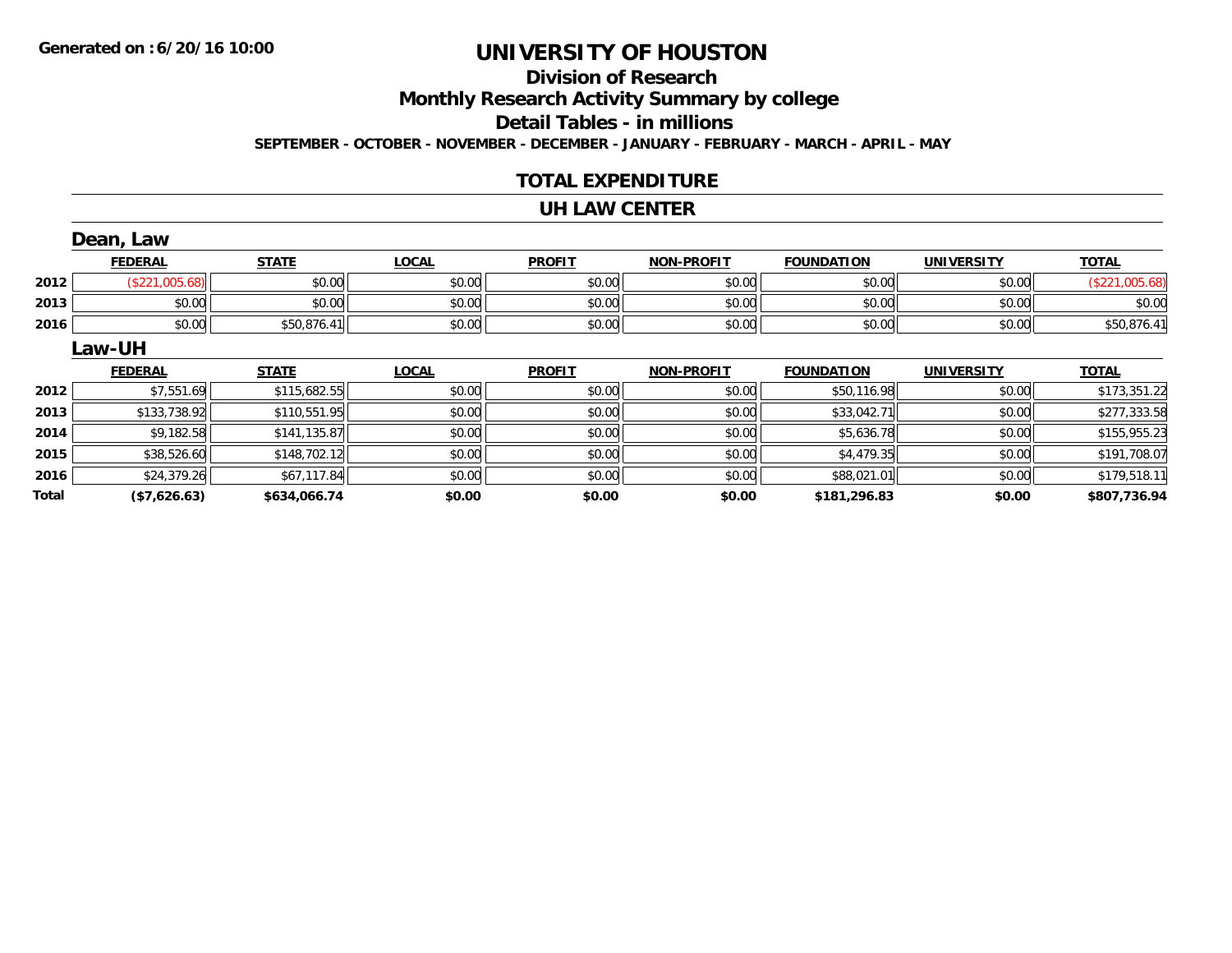# **Division of Research**

**Monthly Research Activity Summary by college**

**Detail Tables - in millions**

**SEPTEMBER - OCTOBER - NOVEMBER - DECEMBER - JANUARY - FEBRUARY - MARCH - APRIL - MAY**

#### **TOTAL EXPENDITURE**

#### **UKNOWN COLLEGE**

#### **Unknown Department**

|      | <b>FEDERAI</b>                       | <b>CTATE</b>  | 00 <sub>n</sub>        | <b>PROFIT</b> | <b>DDOEL1</b><br><b>MAR</b> | ΓΙΟΝ<br>IΊΔ   | UNIVERSITY | <b>TOTAL</b> |
|------|--------------------------------------|---------------|------------------------|---------------|-----------------------------|---------------|------------|--------------|
| 2015 | ሶስ ስስ<br>JU.UU                       | 0000<br>JU.UU | $\sim$ $\sim$<br>JU.UU | 0000<br>JU.UU | 0.00<br>וטטוע               | 0000<br>DU.UU | \$0.00     | \$0.00       |
| 2016 | $*$ $\circ$ $\circ$ $\circ$<br>JU.UU | 0000<br>JU.UU | JU.UU                  | 0000<br>JU.UU | $\sim$ 00<br>DU.UU          | \$0.00        | \$0.00     | \$0.00       |

### **Wrong Department - Please Dont Select It**

|              | <b>FEDERAL</b> | <b>STATE</b> | <u>LOCAL</u> | <b>PROFIT</b> | <b>NON-PROFIT</b> | <b>FOUNDATION</b> | <b>UNIVERSITY</b> | <b>TOTAL</b> |
|--------------|----------------|--------------|--------------|---------------|-------------------|-------------------|-------------------|--------------|
| 2012         | \$0.00         | \$0.00       | \$0.00       | \$0.00        | \$0.00            | \$0.00            | \$0.00            | \$0.00       |
| 2013         | \$0.00         | \$0.00       | \$0.00       | \$0.00        | \$0.00            | \$0.00            | \$0.00            | \$0.00       |
| 2014         | \$0.00         | \$0.00       | \$0.00       | \$0.00        | \$0.00            | \$0.00            | \$0.00            | \$0.00       |
| 2015         | \$0.00         | \$0.00       | \$0.00       | \$0.00        | \$0.00            | \$0.00            | \$0.00            | \$0.00       |
| 2016         | \$0.00         | \$0.00       | \$0.00       | \$0.00        | \$0.00            | \$0.00            | \$0.00            | \$0.00       |
| <b>Total</b> | \$0.00         | \$0.00       | \$0.00       | \$0.00        | \$0.00            | \$0.00            | \$0.00            | \$0.00       |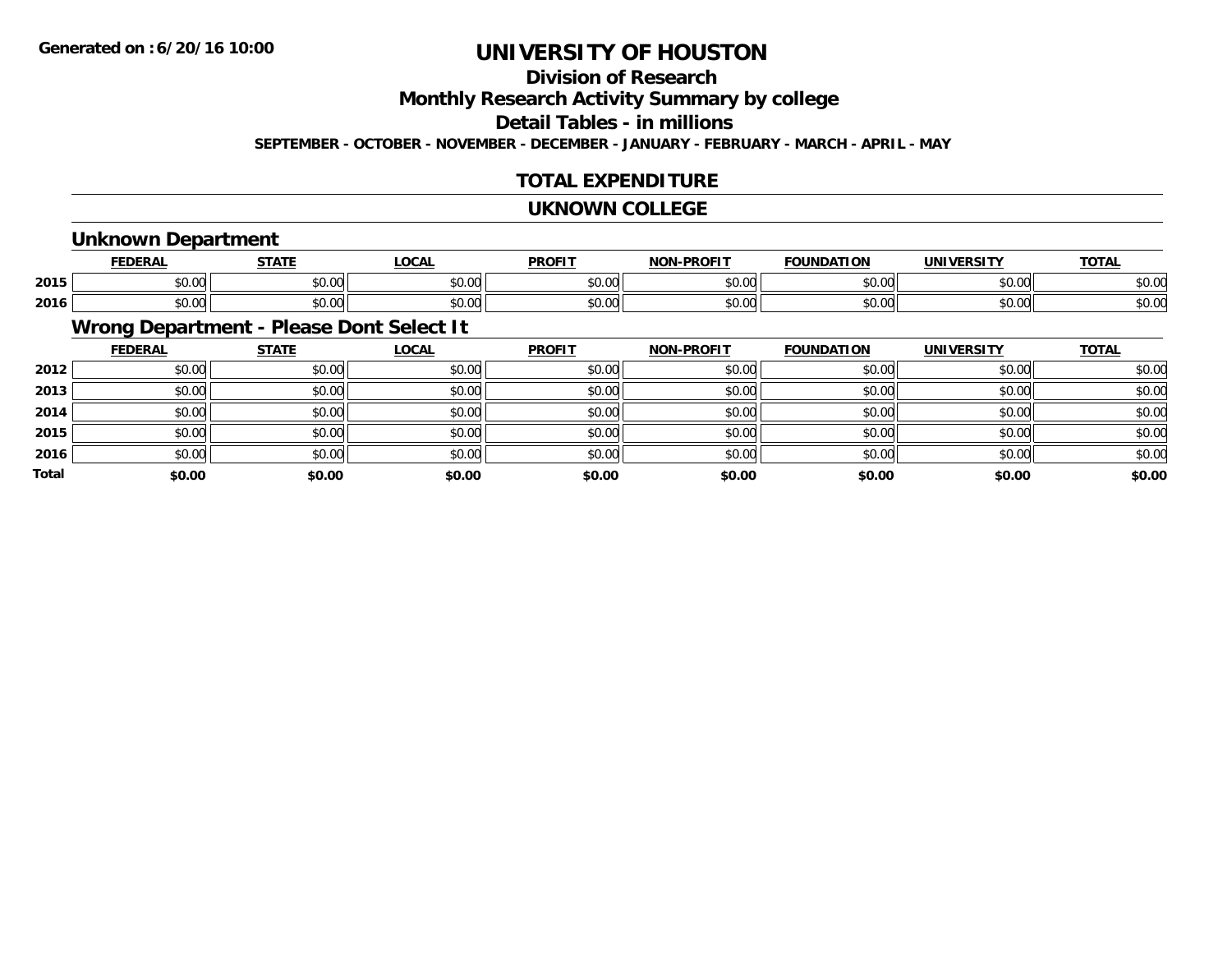#### **Division of Research**

**Monthly Research Activity Summary by college**

**Detail Tables - in millions**

**SEPTEMBER - OCTOBER - NOVEMBER - DECEMBER - JANUARY - FEBRUARY - MARCH - APRIL - MAY**

### **TOTAL EXPENDITURE**

#### **VICE PRESIDENT FOR ADMINISTRATION**

| <b>KUHF - Radio</b> |                                         |                             |               |                   |                   |                   |                 |
|---------------------|-----------------------------------------|-----------------------------|---------------|-------------------|-------------------|-------------------|-----------------|
| <b>FEDERAL</b>      | <b>STATE</b>                            | <b>LOCAL</b>                | <b>PROFIT</b> | <b>NON-PROFIT</b> | <b>FOUNDATION</b> | <b>UNIVERSITY</b> | <b>TOTAL</b>    |
| (\$758.32)          | \$10,153.66                             | \$0.00                      | \$0.00        | \$2,261,362.61    | \$0.00            | \$0.00            | \$2,270,757.95  |
| \$0.00              | (\$153.66)                              | \$0.00                      | \$0.00        | \$2,123,324.28    | \$0.00            | \$0.00            | \$2,123,170.62  |
| \$0.00              | \$0.00                                  | \$0.00                      | \$0.00        | \$2,147,867.00    | \$0.00            | \$0.00            | \$2,147,867.00  |
| \$164,663.70        | \$0.00                                  | \$0.00                      | \$0.00        | \$2,362,061.99    | \$0.00            | \$0.00            | \$2,526,725.69  |
| \$0.00              | \$0.00                                  | \$0.00                      | \$0.00        | \$2,338,322.00    | \$0.00            | \$0.00            | \$2,338,322.00  |
|                     |                                         |                             |               |                   |                   |                   |                 |
| <b>FEDERAL</b>      | <b>STATE</b>                            | <b>LOCAL</b>                | <b>PROFIT</b> | <b>NON-PROFIT</b> | <b>FOUNDATION</b> | <b>UNIVERSITY</b> | <b>TOTAL</b>    |
| \$0.00              |                                         | \$0.00                      | \$0.00        | \$0.02            | \$0.00            | \$0.00            | \$0.02          |
|                     |                                         |                             |               |                   |                   |                   |                 |
| <b>FEDERAL</b>      | <b>STATE</b>                            | <b>LOCAL</b>                | <b>PROFIT</b> | <b>NON-PROFIT</b> | <b>FOUNDATION</b> | <b>UNIVERSITY</b> | <b>TOTAL</b>    |
| \$0.00              | \$0.00                                  | \$0.00                      | \$0.00        | \$0.00            | \$0.00            | \$0.00            | \$0.00          |
| \$0.00              | \$0.00                                  | \$0.00                      | \$0.00        | \$0.00            | \$0.00            | \$0.00            | \$0.00          |
| \$0.00              | \$0.00                                  | \$0.00                      | \$0.00        | \$0.00            | \$0.00            | \$0.00            | \$0.00          |
| \$0.00              | \$0.00                                  | \$0.00                      | \$0.00        | \$0.00            | \$0.00            | \$0.00            | \$0.00          |
|                     |                                         |                             |               |                   |                   |                   |                 |
| <b>FEDERAL</b>      | <b>STATE</b>                            | <b>LOCAL</b>                | <b>PROFIT</b> | <b>NON-PROFIT</b> | <b>FOUNDATION</b> | <b>UNIVERSITY</b> | <b>TOTAL</b>    |
| \$3,000.00          | \$0.00                                  | \$0.00                      | \$0.00        | \$0.00            | \$0.00            | \$0.00            | \$3,000.00      |
| \$2,994.00          | \$0.00                                  | \$0.00                      | \$0.00        | \$0.00            | \$0.00            | \$0.00            | \$2,994.00      |
| \$169,899.38        | \$10,000.00                             | \$0.00                      | \$0.00        | \$11,232,937.90   | \$0.00            | \$0.00            | \$11,412,837.28 |
|                     | <b>KUHT-TV</b><br><b>Physical Plant</b> | <b>UH Police Department</b> | \$0.00        |                   |                   |                   |                 |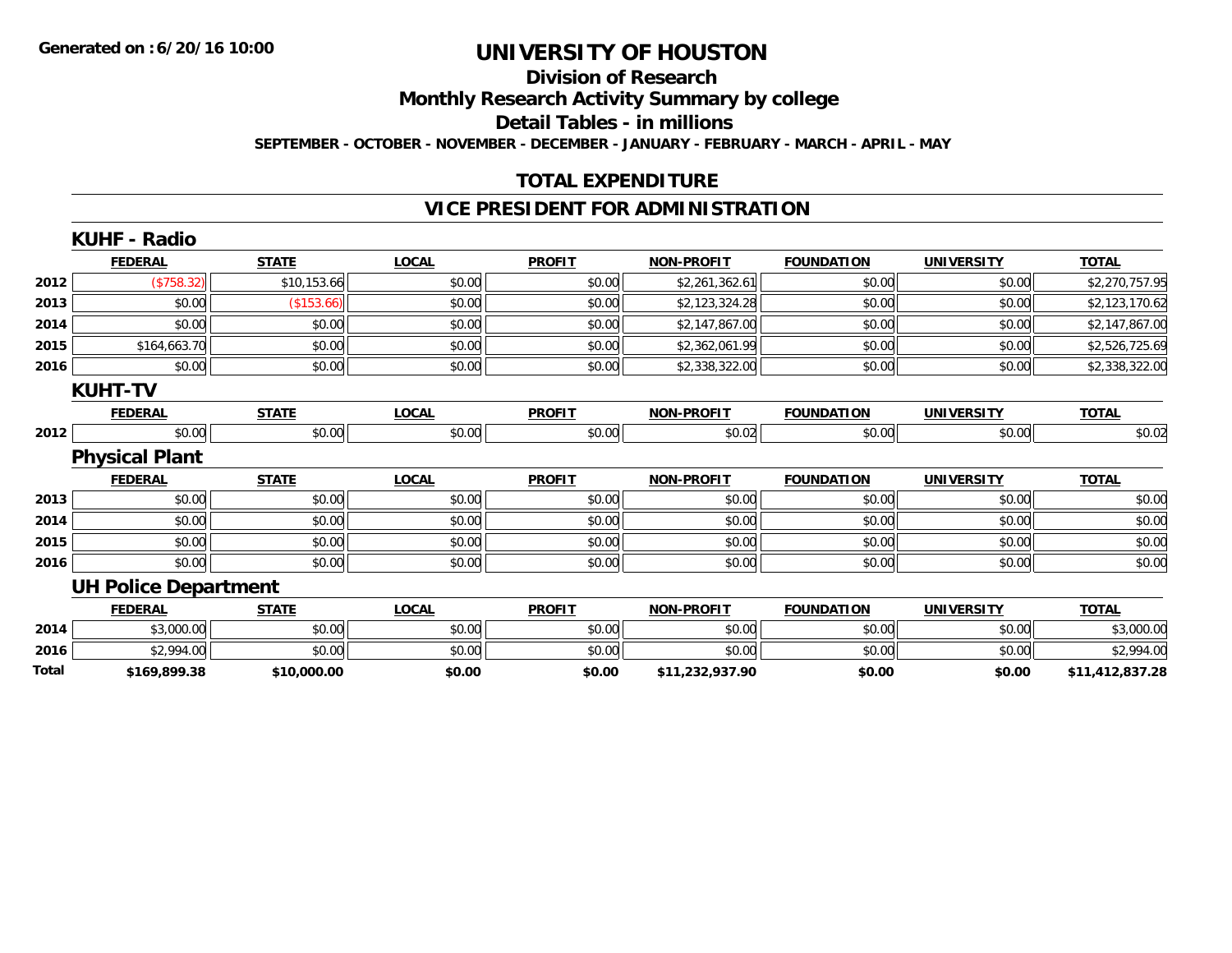### **Division of Research**

**Monthly Research Activity Summary by college**

**Detail Tables - in millions**

**SEPTEMBER - OCTOBER - NOVEMBER - DECEMBER - JANUARY - FEBRUARY - MARCH - APRIL - MAY**

# **TOTAL EXPENDITURE**

### **VICE PRESIDENT FOR STUDENT AFFAIRS**

#### **Childrens Learning Centers**

|      | <b>FEDERAL</b> | STATE  | _OCAL  | <b>PROFIT</b> | <b>NON-PROFIT</b> | <b>FOUNDATION</b> | <b>UNIVERSITY</b> | <b>TOTAL</b> |
|------|----------------|--------|--------|---------------|-------------------|-------------------|-------------------|--------------|
| 2014 | \$187,826.29   | \$0.00 | \$0.00 | \$0.00        | \$0.00            | \$0.00            | \$0.00            | \$187.826.29 |
| 2015 | \$234,432.27   | \$0.00 | \$0.00 | \$0.00        | \$0.00            | \$0.00            | \$0.00            | ተ ገ ገ        |
| 2016 | \$245,268.81   | \$0.00 | \$0.00 | \$0.00        | \$0.00            | \$0.00            | \$0.00            | ,268.81      |

#### **Dean, Student Affairs**

|      | <b>FEDERAL</b>   | <b>CTATE</b>      | <b>OCAL</b>                          | <b>PROFIT</b>          | <b>DDAFIT</b><br><b>NON</b> | <b>FOUNDATION</b> | UNIVERSITY | <b>TOTAL</b> |
|------|------------------|-------------------|--------------------------------------|------------------------|-----------------------------|-------------------|------------|--------------|
| 2012 | $\sim$<br>$\sim$ | $\cdots$<br>vv.vv | $\mathsf{A} \cap \mathsf{A}$<br>ט.טע | 0 <sub>n</sub><br>vv.v | 0000<br>vv.vu               | 0000              | 0000       | 5.10.00      |
| 2013 |                  | $\cdots$<br>JU.UU | 0000<br><b>JU.UU</b>                 | 0 <sub>n</sub><br>JU.U | 0000<br>vv.vv               |                   | 0000       |              |

#### **Vice President, Student Affairs**

|              | <b>FEDERAL</b> | <b>STATE</b> | <u>LOCAL</u> | <b>PROFIT</b> | <b>NON-PROFIT</b> | <b>FOUNDATION</b> | <b>UNIVERSITY</b> | <b>TOTAL</b> |
|--------------|----------------|--------------|--------------|---------------|-------------------|-------------------|-------------------|--------------|
| 2012         | \$15,223.23    | \$0.00       | \$0.00       | \$0.00        | \$0.00            | \$0.00            | \$0.00            | \$15,223.23  |
| 2013         | \$115,347.42   | \$0.00       | \$0.00       | \$0.00        | \$0.00            | \$0.00            | \$0.00            | \$115,347.42 |
| 2014         | \$11,109.39    | \$0.00       | \$0.00       | \$0.00        | \$0.00            | \$0.00            | \$0.00            | \$11,109.39  |
| 2015         | \$0.00         | \$0.00       | \$0.00       | \$0.00        | \$0.00            | \$10,000.00       | \$0.00            | \$10,000.00  |
| <b>Total</b> | \$861,149.01   | \$0.00       | \$0.00       | \$0.00        | \$0.00            | \$10,000.00       | \$0.00            | \$871,149.01 |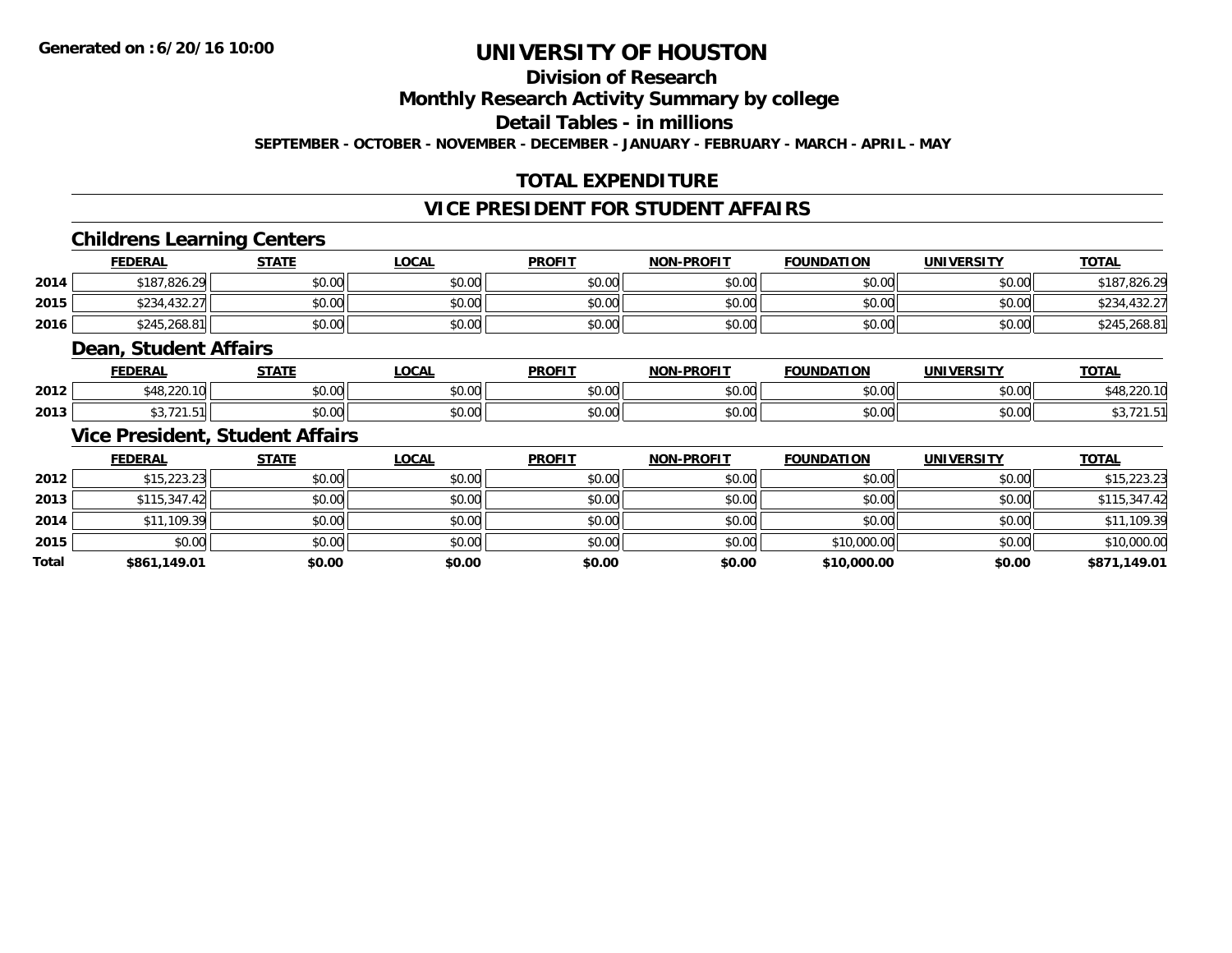# **Division of Research**

**Monthly Research Activity Summary by college**

**Detail Tables - in millions**

**SEPTEMBER - OCTOBER - NOVEMBER - DECEMBER - JANUARY - FEBRUARY - MARCH - APRIL - MAY**

#### **IDC RECOVERY**

#### **C.T. BAUER COLLEGE OF BUSINESS**

|      | <b>Accountancy &amp; Taxation</b>        |              |              |               |                   |                   |                   |              |
|------|------------------------------------------|--------------|--------------|---------------|-------------------|-------------------|-------------------|--------------|
|      | <b>FEDERAL</b>                           | <b>STATE</b> | <b>LOCAL</b> | <b>PROFIT</b> | <b>NON-PROFIT</b> | <b>FOUNDATION</b> | <b>UNIVERSITY</b> | <b>TOTAL</b> |
| 2014 | \$0.00                                   | \$0.00       | \$0.00       | \$0.00        | \$0.00            | \$0.00            | \$0.00            | \$0.00       |
| 2015 | \$0.00                                   | \$0.00       | \$0.00       | \$0.00        | \$0.00            | \$0.00            | \$0.00            | \$0.00       |
|      | Dean, Business Administration            |              |              |               |                   |                   |                   |              |
|      | <b>FEDERAL</b>                           | <b>STATE</b> | <b>LOCAL</b> | <b>PROFIT</b> | <b>NON-PROFIT</b> | <b>FOUNDATION</b> | <b>UNIVERSITY</b> | <b>TOTAL</b> |
| 2012 | \$0.00                                   | \$0.00       | \$0.00       | \$0.00        | \$0.00            | \$0.00            | \$0.00            | \$0.00       |
|      | <b>Finance</b>                           |              |              |               |                   |                   |                   |              |
|      | <b>FEDERAL</b>                           | <b>STATE</b> | <b>LOCAL</b> | <b>PROFIT</b> | <b>NON-PROFIT</b> | <b>FOUNDATION</b> | <b>UNIVERSITY</b> | <b>TOTAL</b> |
| 2012 | \$9,417.09                               | \$0.00       | \$0.00       | \$0.00        | \$0.00            | \$0.00            | \$0.00            | \$9,417.09   |
| 2013 | \$0.00                                   | \$0.00       | \$0.00       | \$0.00        | \$0.00            | \$0.00            | \$0.00            | \$0.00       |
| 2014 | \$0.00                                   | \$0.00       | \$0.00       | \$0.00        | \$0.00            | \$0.00            | \$0.00            | \$0.00       |
| 2015 | \$0.00                                   | \$0.00       | \$0.00       | \$0.00        | \$0.00            | \$0.00            | \$0.00            | \$0.00       |
|      | Management                               |              |              |               |                   |                   |                   |              |
|      | <b>FEDERAL</b>                           | <b>STATE</b> | <b>LOCAL</b> | <b>PROFIT</b> | <b>NON-PROFIT</b> | <b>FOUNDATION</b> | <b>UNIVERSITY</b> | <b>TOTAL</b> |
| 2012 | (\$1,980.84)                             | \$0.00       | \$0.00       | \$0.00        | \$0.00            | \$0.00            | \$0.00            | (\$1,980.84) |
| 2013 | \$2,100.00                               | \$0.00       | \$0.00       | \$0.00        | \$0.00            | \$0.00            | \$0.00            | \$2,100.00   |
| 2014 | \$1,260.00                               | \$0.00       | \$0.00       | \$0.00        | \$0.00            | \$0.00            | \$0.00            | \$1,260.00   |
| 2015 | \$3,600.00                               | \$0.00       | \$0.00       | \$0.00        | \$0.00            | \$0.00            | \$0.00            | \$3,600.00   |
|      | <b>Marketing</b>                         |              |              |               |                   |                   |                   |              |
|      | <b>FEDERAL</b>                           | <b>STATE</b> | <b>LOCAL</b> | <b>PROFIT</b> | <b>NON-PROFIT</b> | <b>FOUNDATION</b> | <b>UNIVERSITY</b> | <b>TOTAL</b> |
| 2012 | \$0.00                                   | \$0.00       | \$0.00       | \$0.00        | \$0.00            | \$0.00            | \$0.00            | \$0.00       |
| 2013 | \$0.00                                   | \$0.00       | \$0.00       | \$0.00        | \$0.00            | \$0.00            | \$0.00            | \$0.00       |
| 2014 | \$0.00                                   | \$0.00       | \$0.00       | \$0.00        | \$0.00            | \$0.00            | \$0.00            | \$0.00       |
| 2015 | \$0.00                                   | \$0.00       | \$0.00       | \$0.00        | \$0.00            | \$0.00            | \$0.00            | \$0.00       |
| 2016 | \$0.00                                   | \$0.00       | \$0.00       | \$0.00        | \$0.00            | \$0.00            | \$0.00            | \$0.00       |
|      | <b>Small Business Development Center</b> |              |              |               |                   |                   |                   |              |
|      | <b>FEDERAL</b>                           | <b>STATE</b> | <b>LOCAL</b> | <b>PROFIT</b> | <b>NON-PROFIT</b> | <b>FOUNDATION</b> | <b>UNIVERSITY</b> | <b>TOTAL</b> |
| 2012 | \$754,337.23                             | \$0.00       | \$0.00       | \$0.00        | \$0.00            | \$396.07          | \$0.00            | \$754,733.30 |
| 2013 | \$349,484.09                             | \$0.00       | \$0.00       | \$0.00        | \$0.00            | \$6,624.52        | \$0.00            | \$356,108.61 |
| 2014 | \$218,498.96                             | \$0.00       | \$0.00       | \$0.00        | \$0.00            | \$6,167.12        | \$0.00            | \$224,666.08 |
| 2015 | \$101,787.44                             | \$0.00       | \$0.00       | \$0.00        | \$0.00            | \$139.05          | \$0.00            | \$101,926.49 |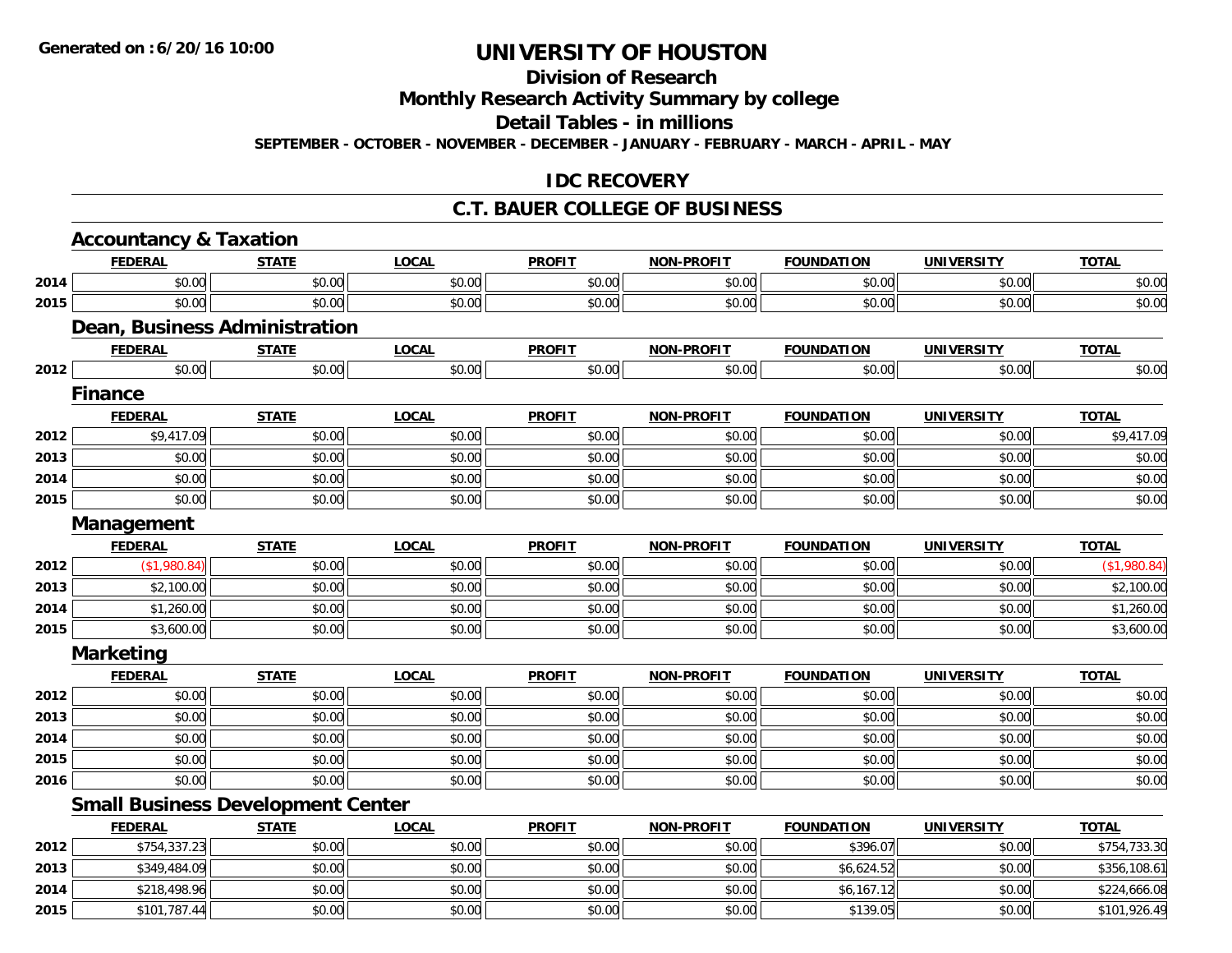**Division of Research**

**Monthly Research Activity Summary by college**

**Detail Tables - in millions**

**SEPTEMBER - OCTOBER - NOVEMBER - DECEMBER - JANUARY - FEBRUARY - MARCH - APRIL - MAY**

#### **IDC RECOVERY**

#### **C.T. BAUER COLLEGE OF BUSINESS**

#### **Small Business Development Center**

|              | <b>FEDERAL</b> | <b>STATE</b> | <b>LOCAL</b> | <b>PROFIT</b>  | <b>L-PROFIT</b><br>NON | <b>FOUNDATION</b> | UNIVERSITY | <b>TOTAL</b> |
|--------------|----------------|--------------|--------------|----------------|------------------------|-------------------|------------|--------------|
| 2016         | 785.<br>י הר   | \$0.00       | \$0.00       | ≮∩ ∩∩<br>JU.UU | \$0.00                 | \$0.00            | \$0.00     | $\sim$       |
| <b>Total</b> | 1.289.30       | \$0.00       | \$0.00       | \$0.00         | \$0.00                 | .326.76           | \$0.00     | 616.06       |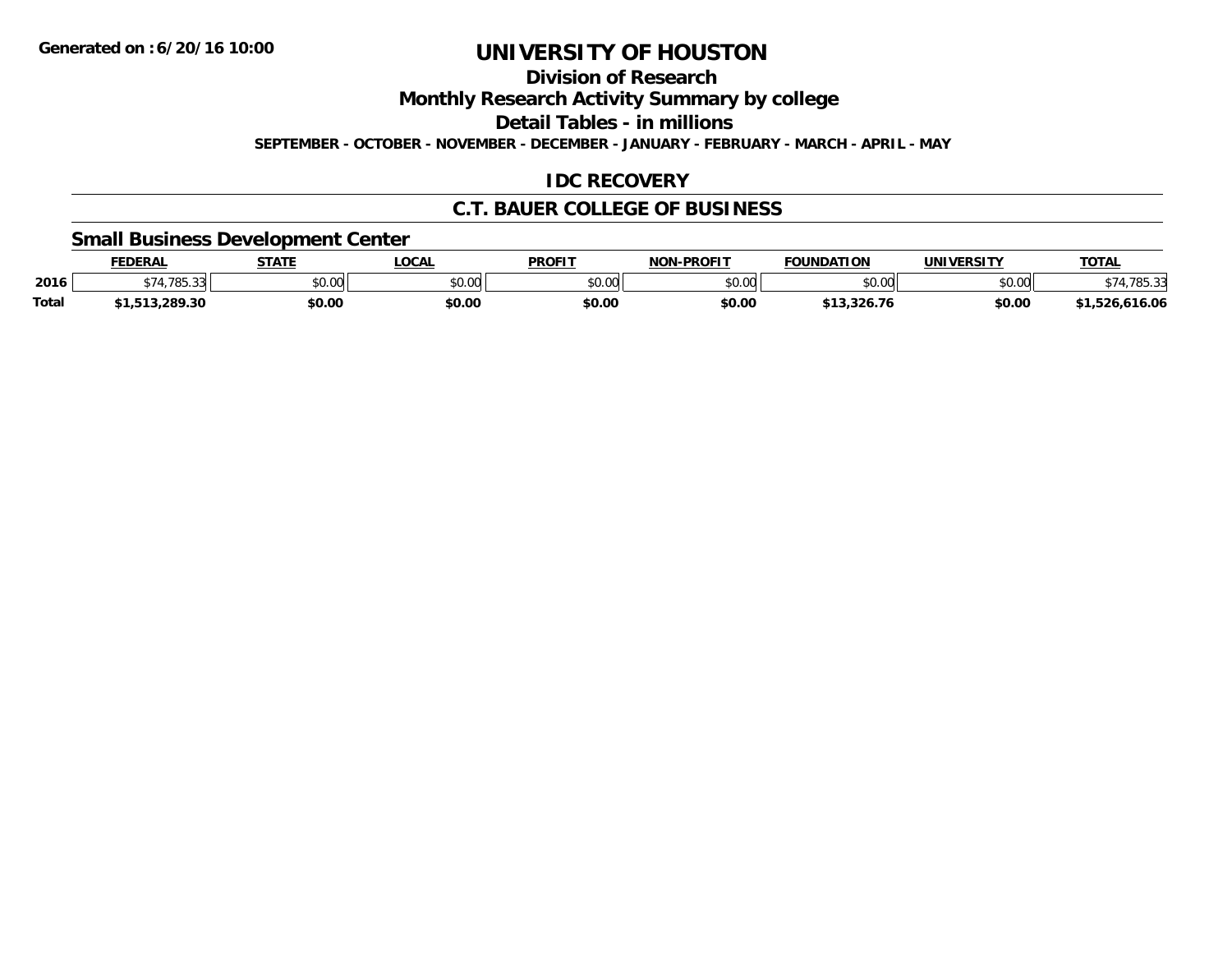# **Division of Research**

**Monthly Research Activity Summary by college**

**Detail Tables - in millions**

**SEPTEMBER - OCTOBER - NOVEMBER - DECEMBER - JANUARY - FEBRUARY - MARCH - APRIL - MAY**

#### **IDC RECOVERY**

#### **COLLEGE OF ARCHITECTURE**

|      | <b>FEDERAL</b> | <b>STATE</b> | <b>LOCAL</b> | <b>PROFIT</b> | <b>NON-PROFIT</b> | <b>FOUNDATION</b> | <b>UNIVERSITY</b> | <b>TOTAL</b> |
|------|----------------|--------------|--------------|---------------|-------------------|-------------------|-------------------|--------------|
| 2012 | \$0.00         | \$0.00       | \$0.00       | \$0.00        | \$0.00            | \$0.00            | \$0.00            | \$0.00       |
| 2013 | \$0.00         | \$0.00       | \$0.00       | \$0.00        | \$0.00            | \$0.00            | \$0.00            | \$0.00       |
| 2014 | \$0.00         | \$0.00       | \$0.00       | \$0.00        | \$0.00            | \$0.00            | \$0.00            | \$0.00       |
| 2015 | \$0.00         | \$0.00       | \$0.00       | \$0.00        | \$0.00            | \$0.00            | \$0.00            | \$0.00       |
| 2016 | \$3,155.40     | \$0.00       | \$0.00       | \$0.00        | \$0.00            | \$0.00            | \$0.00            | \$3,155.40   |

|              | <b>FEDERAL</b> | <b>CTATE</b><br>"מ   | <b>OCAL</b>   | <b>PROFIT</b> | <b>L-PROFIT</b><br>NON | <b>FOUNDATION</b> | IINIIVEDCITV  | <b>TOTAL</b> |
|--------------|----------------|----------------------|---------------|---------------|------------------------|-------------------|---------------|--------------|
| 2015         | ሶስ ሰሰ<br>JU.UU | 0000<br><b>JU.UU</b> | 0000<br>JU.UU | 0000<br>JU.UU | \$0.00                 | 4012<br>74.).     | ስ ለሰ<br>JU.UU | \$943.       |
| <b>Total</b> | 55.40          | \$0.00               | \$0.00        | \$0.00        | \$0.00                 | 4943              | \$0.00        | +.098.87     |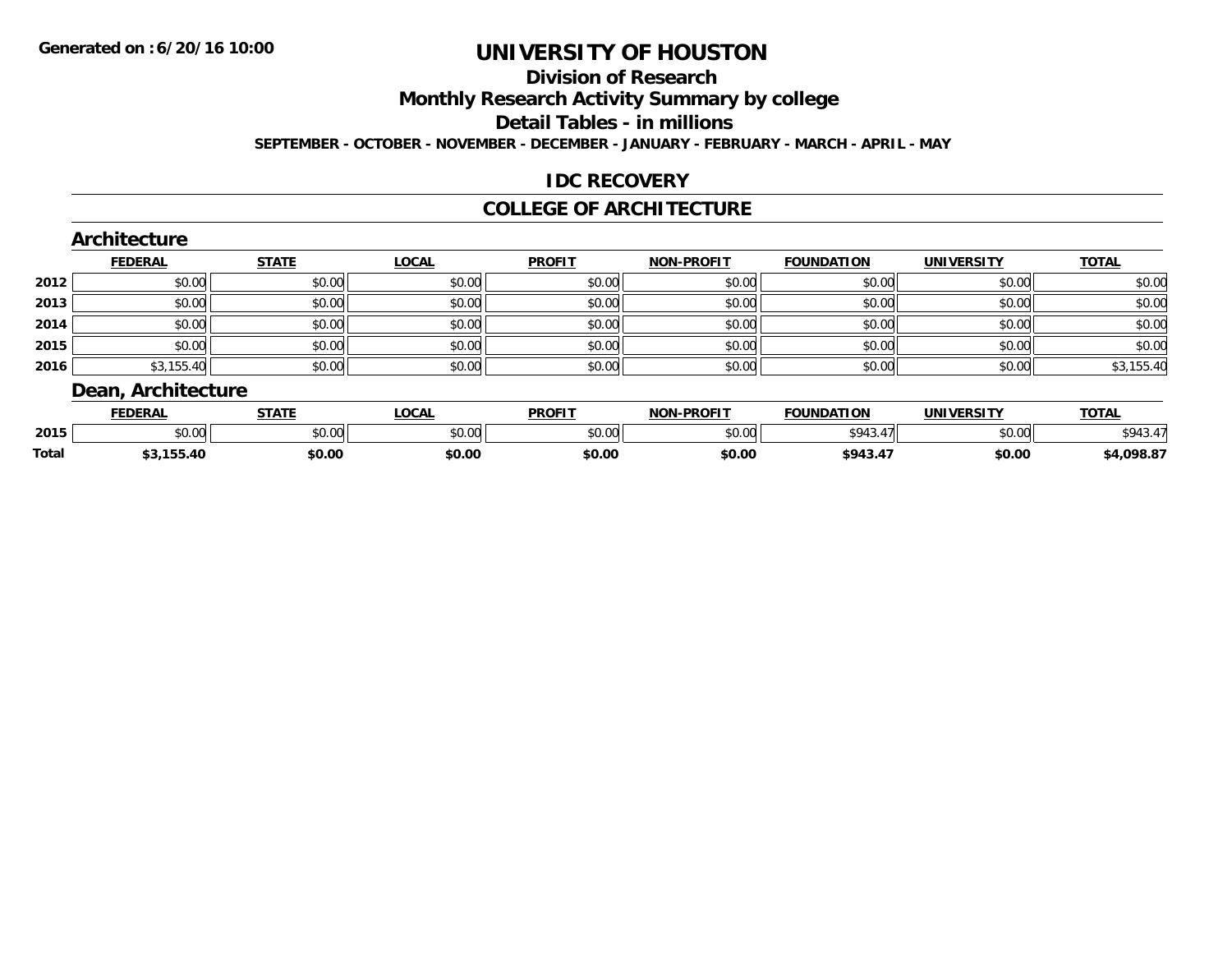### **Division of Research**

**Monthly Research Activity Summary by college**

**Detail Tables - in millions**

**SEPTEMBER - OCTOBER - NOVEMBER - DECEMBER - JANUARY - FEBRUARY - MARCH - APRIL - MAY**

#### **IDC RECOVERY**

#### **COLLEGE OF EDUCATION**

### **Consistency Mgmt and Coop Disc**

|      | <b>FEDERAL</b> | <b>STATE</b> | <u>LOCAL</u> | <b>PROFIT</b> | <b>NON-PROFIT</b> | <b>FOUNDATION</b> | <b>UNIVERSITY</b> | <b>TOTAL</b> |
|------|----------------|--------------|--------------|---------------|-------------------|-------------------|-------------------|--------------|
| 2012 | \$141.91       | \$0.00       | \$0.00       | \$0.00        | \$5,654.19        | \$0.00            | \$0.00            | \$5,796.10   |
| 2013 | \$0.00         | \$0.00       | \$0.00       | \$0.00        | \$3,438.44        | \$0.00            | \$0.00            | \$3,438.44   |
| 2014 | \$0.00         | \$0.00       | \$8,062.57   | \$0.00        | \$246.15          | \$0.00            | \$0.00            | \$8,308.72   |
| 2015 | \$42,601.58    | \$0.00       | \$8,040.28   | \$0.00        | (\$161.33)        | \$0.00            | \$0.00            | \$50,480.53  |
| 2016 | \$68,754.66    | \$0.00       | \$9,349.90   | \$0.00        | \$0.00            | \$0.00            | \$0.00            | \$78,104.56  |

#### **Curriculum and Instruction**

|      | <u>FEDERAL</u> | <u>STATE</u> | <u>LOCAL</u> | <b>PROFIT</b> | <b>NON-PROFIT</b> | <b>FOUNDATION</b> | <b>UNIVERSITY</b> | <b>TOTAL</b> |
|------|----------------|--------------|--------------|---------------|-------------------|-------------------|-------------------|--------------|
| 2012 | \$56,967.86    | \$24,982.66  | \$0.00       | \$0.00        | \$0.00            | \$2,596.52        | \$0.00            | \$84,547.04  |
| 2013 | \$40,623.45    | \$6,808.72   | \$0.00       | \$0.00        | \$0.00            | \$2,402.16        | \$0.00            | \$49,834.34  |
| 2014 | \$51,517.32    | \$0.00       | \$0.00       | \$0.00        | \$0.00            | \$5,890.53        | \$0.00            | \$57,407.86  |
| 2015 | \$50,942.02    | \$0.00       | \$0.00       | \$0.00        | \$0.00            | \$5,429.18        | \$0.00            | \$56,371.21  |
| 2016 | \$51,461.22    | \$0.00       | \$0.00       | \$0.00        | \$0.00            | \$2,128.66        | \$0.00            | \$53,589.88  |

### **Dean, Education**

|      | <b>FEDERAL</b> | <b>STATE</b> | <u>LOCAL</u> | <b>PROFIT</b> | <b>NON-PROFIT</b> | <b>FOUNDATION</b> | <b>UNIVERSITY</b> | <b>TOTAL</b> |
|------|----------------|--------------|--------------|---------------|-------------------|-------------------|-------------------|--------------|
| 2012 | \$0.00         | \$0.00       | \$0.00       | \$0.00        | \$0.00            | \$0.00            | \$0.00            | \$0.00       |
| 2013 | \$0.00         | \$0.00       | \$0.00       | \$0.00        | \$0.00            | \$0.00            | \$0.00            | \$0.00       |
| 2014 | \$0.00         | \$0.00       | \$0.00       | \$0.00        | \$0.00            | \$0.00            | \$0.00            | \$0.00       |
| 2015 | \$0.00         | \$0.00       | \$0.00       | \$0.00        | \$0.00            | \$0.00            | \$0.00            | \$0.00       |
| 2016 | \$0.00         | \$0.00       | \$0.00       | \$0.00        | \$0.00            | \$0.00            | \$0.00            | \$0.00       |

#### **Educational Leadership & Policy Studies**

|      | <b>FEDERAL</b> | <b>STATE</b> | <b>LOCAL</b> | <b>PROFIT</b> | <b>NON-PROFIT</b> | <b>FOUNDATION</b> | <b>UNIVERSITY</b> | <b>TOTAL</b> |
|------|----------------|--------------|--------------|---------------|-------------------|-------------------|-------------------|--------------|
| 2012 | \$140.22       | \$0.00       | \$0.00       | \$0.00        | \$0.00            | \$10,386.07       | \$0.00            | \$10,526.29  |
| 2013 | (\$0.01)       | \$0.00       | \$0.00       | \$0.00        | \$0.00            | \$9,608.66        | \$0.00            | \$9,608.65   |
| 2014 | \$2,433.27     | \$0.00       | \$0.00       | \$0.00        | \$756.28          | \$1,375.79        | \$0.00            | \$4,565.33   |
| 2015 | \$16,203.64    | \$0.00       | \$0.00       | \$0.00        | \$0.00            | \$3,298.23        | \$0.00            | \$19,501.87  |
| 2016 | \$14,511.64    | \$0.00       | \$0.00       | \$0.00        | \$0.00            | \$2,820.78        | \$0.00            | \$17,332.42  |

### **Institute for Urban Education**

|      | <b>FEDERAL</b>                    | <b>STATE</b>  | LOCAL           | <b>PROFIT</b>              | J-PROFI <sup>T</sup><br><b>BIABI</b> | <b>FOUNDATION</b>        | <b>UNIVERSITY</b>                   | <b>TOTAL</b> |
|------|-----------------------------------|---------------|-----------------|----------------------------|--------------------------------------|--------------------------|-------------------------------------|--------------|
| 2012 | 107.21<br>0.10<br>10,481<br>ر ر . | 0000<br>JU.UU | $\sim$<br>งง.งง | nn nn<br>JU.UU             | $\theta$ $\theta$ $\theta$<br>pu.uu  | \$0.00                   | $\uparrow$ $\land$ $\land$<br>JU.UU | \$10,487.35  |
| 2013 | $\sim$<br>.                       | 0000<br>JU.UU | vu.vu           | $*$ $\cap$ $\cap$<br>JU.UU | $\theta$ $\theta$ $\theta$<br>JU.UU  | $n \cap \Omega$<br>DU.UU | 0.00<br><b>JU.UU</b>                | 40,000.7     |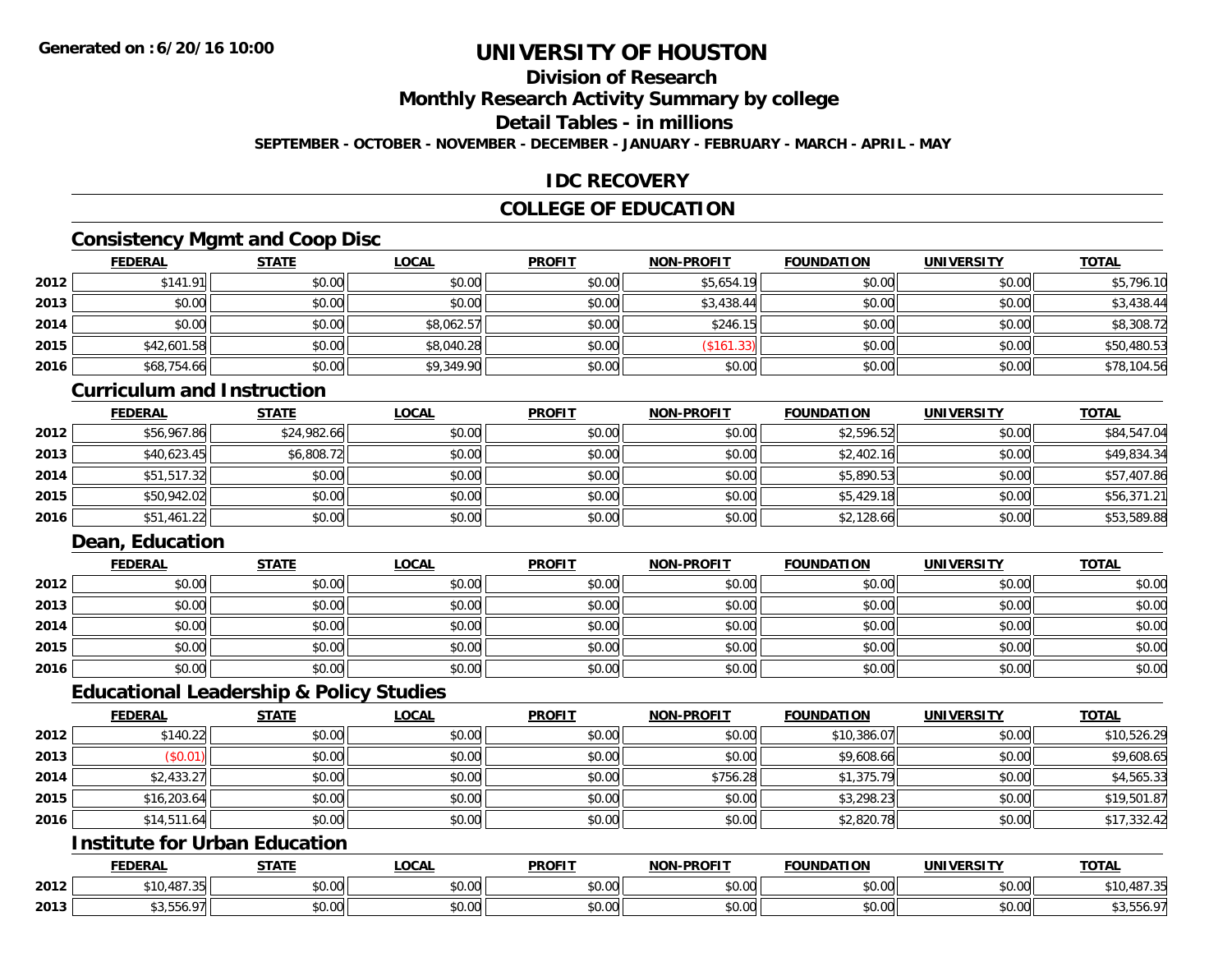#### **Division of Research**

**Monthly Research Activity Summary by college**

**Detail Tables - in millions**

**SEPTEMBER - OCTOBER - NOVEMBER - DECEMBER - JANUARY - FEBRUARY - MARCH - APRIL - MAY**

#### **IDC RECOVERY**

### **COLLEGE OF EDUCATION**

|       |                          | <b>Institute for Urban Education</b> |                                                     |               |                   |                   |                   |                |
|-------|--------------------------|--------------------------------------|-----------------------------------------------------|---------------|-------------------|-------------------|-------------------|----------------|
|       | <b>FEDERAL</b>           | <b>STATE</b>                         | <b>LOCAL</b>                                        | <b>PROFIT</b> | <b>NON-PROFIT</b> | <b>FOUNDATION</b> | <b>UNIVERSITY</b> | <b>TOTAL</b>   |
| 2014  | \$1,105.98               | \$0.00                               | \$0.00                                              | \$0.00        | \$0.00            | \$0.00            | \$0.00            | \$1,105.98     |
|       |                          |                                      | <b>Psychological, Health, and Learning Sciences</b> |               |                   |                   |                   |                |
|       | <b>FEDERAL</b>           | <b>STATE</b>                         | <b>LOCAL</b>                                        | <b>PROFIT</b> | <b>NON-PROFIT</b> | <b>FOUNDATION</b> | <b>UNIVERSITY</b> | <b>TOTAL</b>   |
| 2012  | \$30,129.41              | \$0.00                               | \$0.00                                              | \$0.00        | \$0.00            | \$0.00            | \$0.00            | \$30,129.41    |
| 2013  | \$17,938.29              | \$0.00                               | \$0.00                                              | \$0.00        | \$0.00            | (\$23.00)         | \$0.00            | \$17,915.29    |
| 2014  | \$136,352.76             | \$0.00                               | \$0.00                                              | \$0.00        | \$491.89          | (\$3,294.60)      | \$0.00            | \$133,550.05   |
| 2015  | \$219,310.25             | \$0.00                               | \$0.00                                              | \$0.00        | \$39.00           | \$0.00            | \$0.00            | \$219,349.25   |
| 2016  | \$317,227.77             | \$2,854.74                           | \$0.00                                              | \$0.00        | \$4,541.00        | \$671.64          | \$0.00            | \$325,295.15   |
|       | <b>UH Charter School</b> |                                      |                                                     |               |                   |                   |                   |                |
|       | <b>FEDERAL</b>           | <b>STATE</b>                         | <b>LOCAL</b>                                        | <b>PROFIT</b> | <b>NON-PROFIT</b> | <b>FOUNDATION</b> | <b>UNIVERSITY</b> | <b>TOTAL</b>   |
| 2015  | \$0.00                   | \$0.00                               | \$0.00                                              | \$0.00        | \$0.00            | \$0.00            | \$0.00            | \$0.00         |
| Total | \$1,132,407.57           | \$34,646.12                          | \$25,452.75                                         | \$0.00        | \$15,005.61       | \$43,290.62       | \$0.00            | \$1,250,802.68 |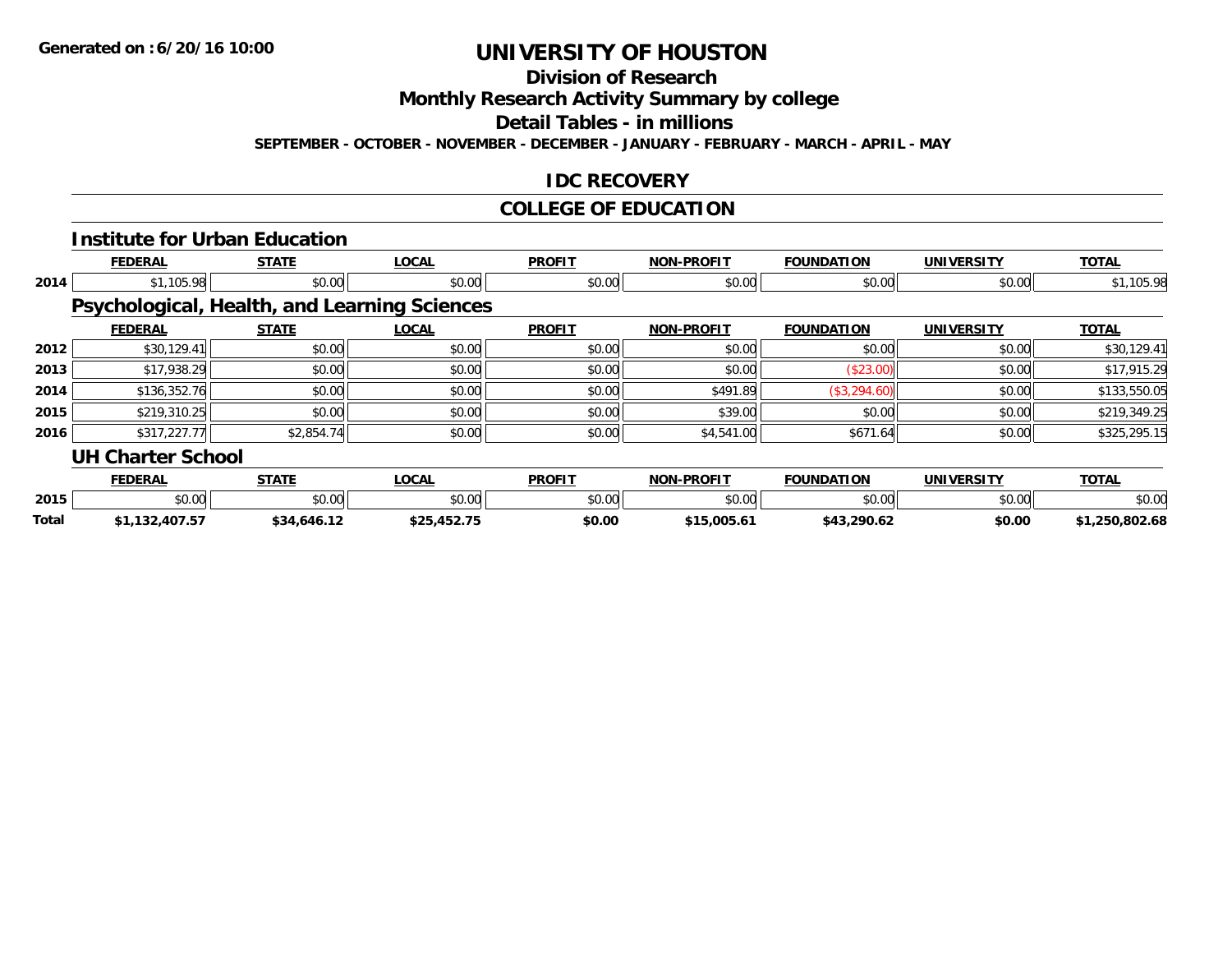# **Division of Research**

**Monthly Research Activity Summary by college**

**Detail Tables - in millions**

**SEPTEMBER - OCTOBER - NOVEMBER - DECEMBER - JANUARY - FEBRUARY - MARCH - APRIL - MAY**

#### **IDC RECOVERY**

|      | Art                                         |              |              |               |                   |                   |                   |              |
|------|---------------------------------------------|--------------|--------------|---------------|-------------------|-------------------|-------------------|--------------|
|      | <b>FEDERAL</b>                              | <b>STATE</b> | <b>LOCAL</b> | <b>PROFIT</b> | <b>NON-PROFIT</b> | <b>FOUNDATION</b> | <b>UNIVERSITY</b> | <b>TOTAL</b> |
| 2012 | \$599.31                                    | \$0.00       | \$0.00       | \$0.00        | \$0.00            | \$0.00            | \$0.00            | \$599.31     |
| 2013 | \$2,032.21                                  | \$0.00       | \$0.00       | \$0.00        | \$0.00            | \$0.00            | \$0.00            | \$2,032.21   |
| 2014 | \$382.39                                    | \$0.00       | \$0.00       | \$0.00        | \$0.00            | \$0.00            | \$0.00            | \$382.39     |
|      | <b>Arte Publico Press</b>                   |              |              |               |                   |                   |                   |              |
|      | <b>FEDERAL</b>                              | <b>STATE</b> | <b>LOCAL</b> | <b>PROFIT</b> | <b>NON-PROFIT</b> | <b>FOUNDATION</b> | <b>UNIVERSITY</b> | <b>TOTAL</b> |
| 2013 | \$0.00                                      | \$0.00       | \$0.00       | \$0.00        | \$0.00            | \$20,624.16       | \$0.00            | \$20,624.16  |
| 2014 | \$0.00                                      | \$0.00       | \$0.00       | \$0.00        | \$0.00            | \$13,043.81       | \$0.00            | \$13,043.81  |
| 2015 | \$4,807.21                                  | \$0.00       | \$0.00       | \$0.00        | \$0.00            | \$2,522.10        | \$0.00            | \$7,329.31   |
| 2016 | \$0.00                                      | \$0.00       | \$0.00       | \$0.00        | \$0.00            | \$3,759.53        | \$0.00            | \$3,759.53   |
|      | <b>Blaffer Gallery</b>                      |              |              |               |                   |                   |                   |              |
|      | <b>FEDERAL</b>                              | <b>STATE</b> | <b>LOCAL</b> | <b>PROFIT</b> | <b>NON-PROFIT</b> | <b>FOUNDATION</b> | <b>UNIVERSITY</b> | <b>TOTAL</b> |
| 2014 | \$10,317.58                                 | \$0.00       | \$0.00       | \$0.00        | \$0.00            | \$0.00            | \$0.00            | \$10,317.58  |
| 2016 | \$5,158.73                                  | \$0.00       | \$0.00       | \$0.00        | \$0.00            | \$0.00            | \$0.00            | \$5,158.73   |
|      | <b>Center for Public History</b>            |              |              |               |                   |                   |                   |              |
|      | <b>FEDERAL</b>                              | <b>STATE</b> | <b>LOCAL</b> | <b>PROFIT</b> | <b>NON-PROFIT</b> | <b>FOUNDATION</b> | <b>UNIVERSITY</b> | <b>TOTAL</b> |
| 2012 | \$7,783.27                                  | \$0.00       | \$0.00       | \$0.00        | \$0.00            | \$0.00            | \$0.00            | \$7,783.27   |
| 2013 | \$8,208.50                                  | \$0.00       | \$0.00       | \$0.00        | \$0.00            | \$0.00            | \$0.00            | \$8,208.50   |
| 2014 | \$223.45                                    | \$0.00       | \$0.00       | \$0.00        | \$0.00            | \$0.00            | \$0.00            | \$223.45     |
| 2015 | \$136.35                                    | \$0.00       | \$0.00       | \$0.00        | \$0.00            | \$0.00            | \$0.00            | \$136.35     |
|      | Communication                               |              |              |               |                   |                   |                   |              |
|      | <b>FEDERAL</b>                              | <b>STATE</b> | <b>LOCAL</b> | <b>PROFIT</b> | <b>NON-PROFIT</b> | <b>FOUNDATION</b> | <b>UNIVERSITY</b> | <b>TOTAL</b> |
| 2012 | \$0.00                                      | \$0.00       | \$0.00       | \$0.00        | \$0.00            | \$0.00            | \$0.00            | \$0.00       |
| 2013 | \$0.00                                      | \$0.00       | \$0.00       | \$0.00        | \$0.00            | \$0.00            | \$0.00            | \$0.00       |
| 2014 | \$0.00                                      | \$664.48     | \$0.00       | \$0.00        | \$0.00            | \$0.00            | \$0.00            | \$664.48     |
| 2015 | \$0.00                                      | \$3,706.70   | \$0.00       | \$0.00        | \$0.00            | \$0.00            | \$0.00            | \$3,706.70   |
| 2016 | \$0.00                                      | \$0.00       | \$0.00       | \$0.00        | \$0.00            | \$0.00            | \$0.00            | \$0.00       |
|      | <b>Communication Sciences and Disorders</b> |              |              |               |                   |                   |                   |              |
|      | <b>FEDERAL</b>                              | <b>STATE</b> | <b>LOCAL</b> | <b>PROFIT</b> | <b>NON-PROFIT</b> | <b>FOUNDATION</b> | <b>UNIVERSITY</b> | <b>TOTAL</b> |
| 2012 | \$1,696.79                                  | \$0.00       | \$0.00       | \$0.00        | \$0.00            | \$0.00            | \$0.00            | \$1,696.79   |
| 2013 | (\$0.01)                                    | \$0.00       | \$0.00       | \$0.00        | \$0.00            | \$0.00            | \$0.00            | (\$0.01)     |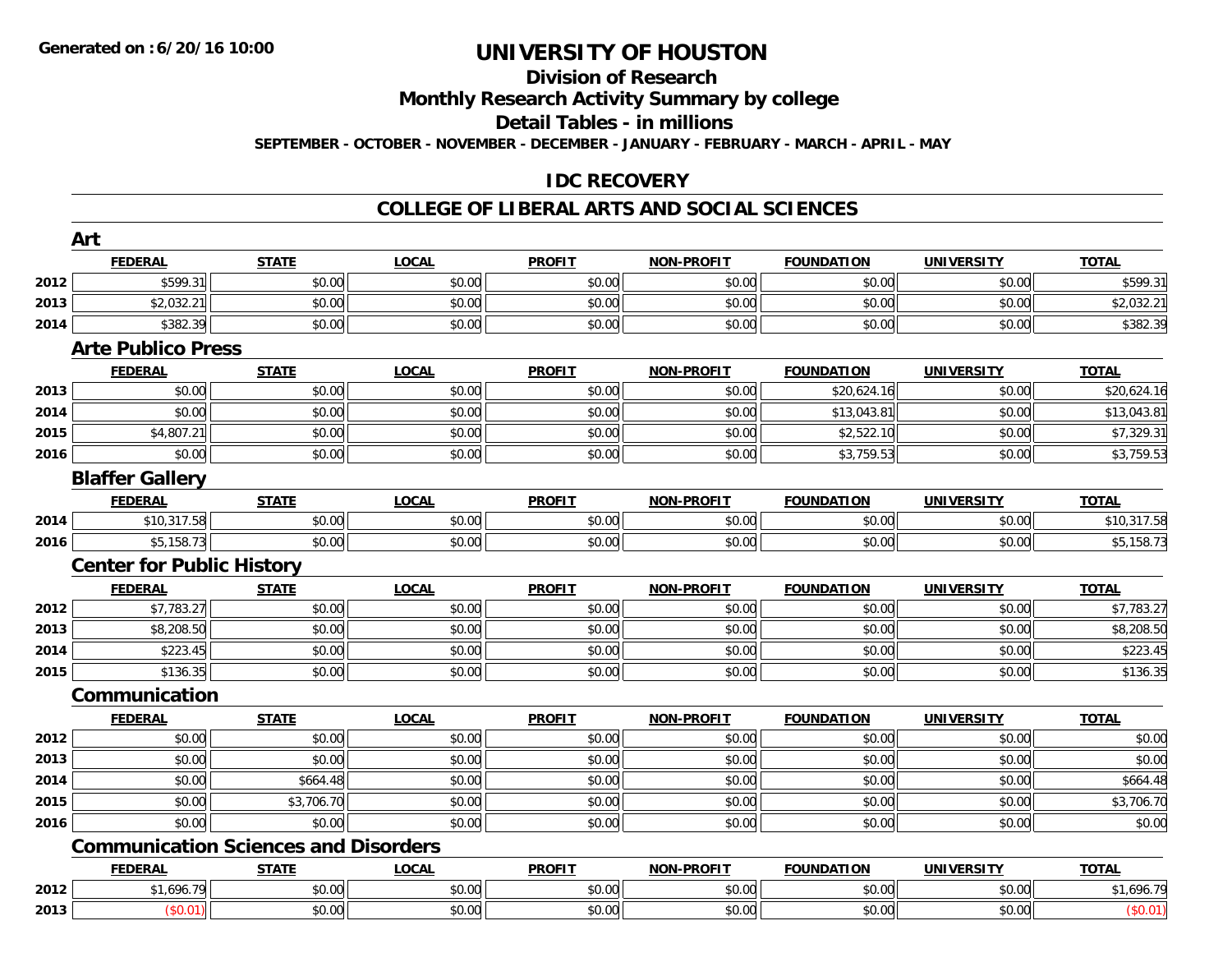### **Division of Research**

**Monthly Research Activity Summary by college**

**Detail Tables - in millions**

**SEPTEMBER - OCTOBER - NOVEMBER - DECEMBER - JANUARY - FEBRUARY - MARCH - APRIL - MAY**

#### **IDC RECOVERY**

|      | <b>Communication Sciences and Disorders</b>       |              |              |               |                   |                   |                   |              |
|------|---------------------------------------------------|--------------|--------------|---------------|-------------------|-------------------|-------------------|--------------|
|      | <b>FEDERAL</b>                                    | <b>STATE</b> | <b>LOCAL</b> | <b>PROFIT</b> | <b>NON-PROFIT</b> | <b>FOUNDATION</b> | <b>UNIVERSITY</b> | <b>TOTAL</b> |
| 2014 | \$18,366.20                                       | \$0.00       | \$0.00       | \$0.00        | \$0.00            | \$0.00            | \$0.00            | \$18,366.20  |
| 2015 | \$23,929.39                                       | \$0.00       | \$0.00       | \$0.00        | \$0.00            | \$0.00            | \$0.00            | \$23,929.39  |
| 2016 | \$25,244.63                                       | \$0.00       | \$0.00       | \$0.00        | \$0.00            | \$0.00            | \$0.00            | \$25,244.63  |
|      | <b>Comparative Cultural Studies</b>               |              |              |               |                   |                   |                   |              |
|      | <b>FEDERAL</b>                                    | <b>STATE</b> | <b>LOCAL</b> | <b>PROFIT</b> | <b>NON-PROFIT</b> | <b>FOUNDATION</b> | <b>UNIVERSITY</b> | <b>TOTAL</b> |
| 2012 | \$0.00                                            | \$32.21      | \$0.00       | \$0.00        | \$0.00            | \$0.00            | \$0.00            | \$32.21      |
|      | <b>Cynthia Woods Mitchell Center for the Arts</b> |              |              |               |                   |                   |                   |              |
|      | <b>FEDERAL</b>                                    | <b>STATE</b> | <b>LOCAL</b> | <b>PROFIT</b> | <b>NON-PROFIT</b> | <b>FOUNDATION</b> | <b>UNIVERSITY</b> | <b>TOTAL</b> |
| 2015 | \$0.00                                            | \$0.00       | \$0.00       | \$2,920.97    | \$0.00            | \$0.00            | \$0.00            | \$2,920.97   |
| 2016 | \$0.00                                            | \$0.00       | \$0.00       | \$12,796.41   | \$0.00            | \$0.00            | \$0.00            | \$12,796.41  |
|      | Dean, Liberal Arts and Social Sciences            |              |              |               |                   |                   |                   |              |
|      | <b>FEDERAL</b>                                    | <b>STATE</b> | <b>LOCAL</b> | <b>PROFIT</b> | <b>NON-PROFIT</b> | <b>FOUNDATION</b> | <b>UNIVERSITY</b> | <b>TOTAL</b> |
| 2012 | \$0.00                                            | \$0.00       | \$0.00       | \$0.00        | \$0.00            | \$0.00            | \$0.00            | \$0.00       |
| 2013 | \$0.00                                            | \$0.00       | \$0.00       | \$0.00        | \$0.00            | \$0.00            | \$0.00            | \$0.00       |
| 2014 | \$0.00                                            | \$0.00       | \$0.00       | \$0.00        | \$0.00            | \$0.00            | \$0.00            | \$0.00       |
| 2015 | \$0.00                                            | \$0.00       | \$0.00       | \$0.00        | \$0.00            | \$0.00            | \$0.00            | \$0.00       |
| 2016 | \$0.00                                            | \$0.00       | \$0.00       | \$0.00        | \$0.00            | \$0.00            | \$0.00            | \$0.00       |
|      | <b>Economics</b>                                  |              |              |               |                   |                   |                   |              |
|      | <b>FEDERAL</b>                                    | <b>STATE</b> | <b>LOCAL</b> | <b>PROFIT</b> | <b>NON-PROFIT</b> | <b>FOUNDATION</b> | <b>UNIVERSITY</b> | <b>TOTAL</b> |
| 2012 | \$0.00                                            | \$0.00       | \$0.00       | \$2,466.17    | \$0.00            | \$0.00            | \$0.00            | \$2,466.17   |
| 2013 | \$0.00                                            | \$0.00       | \$0.00       | \$0.00        | \$10,875.87       | \$0.00            | \$0.00            | \$10,875.87  |
| 2014 | \$0.00                                            | \$0.00       | \$0.00       | \$0.00        | \$0.00            | \$0.00            | \$0.00            | \$0.00       |
| 2015 | \$568.61                                          | \$0.00       | \$0.00       | \$0.00        | \$1,366.53        | \$0.00            | \$0.00            | \$1,935.14   |
| 2016 | \$0.00                                            | \$0.00       | \$0.00       | \$0.00        | \$0.00            | \$0.00            | \$0.00            | \$0.00       |
|      | <b>English</b>                                    |              |              |               |                   |                   |                   |              |
|      | <b>FEDERAL</b>                                    | <b>STATE</b> | <b>LOCAL</b> | <b>PROFIT</b> | <b>NON-PROFIT</b> | <b>FOUNDATION</b> | <b>UNIVERSITY</b> | <b>TOTAL</b> |
| 2012 | \$0.00                                            | \$0.00       | \$0.00       | \$0.00        | \$0.00            | \$0.00            | \$0.00            | \$0.00       |
| 2013 | \$7,672.51                                        | \$0.00       | \$0.00       | \$0.00        | \$0.00            | \$0.00            | \$0.00            | \$7,672.51   |
| 2014 | \$4,950.00                                        | \$0.00       | \$0.00       | \$0.00        | \$0.00            | \$0.00            | \$0.00            | \$4,950.00   |
| 2015 | \$8,739.74                                        | \$0.00       | \$0.00       | \$0.00        | \$0.00            | \$0.00            | \$0.00            | \$8,739.74   |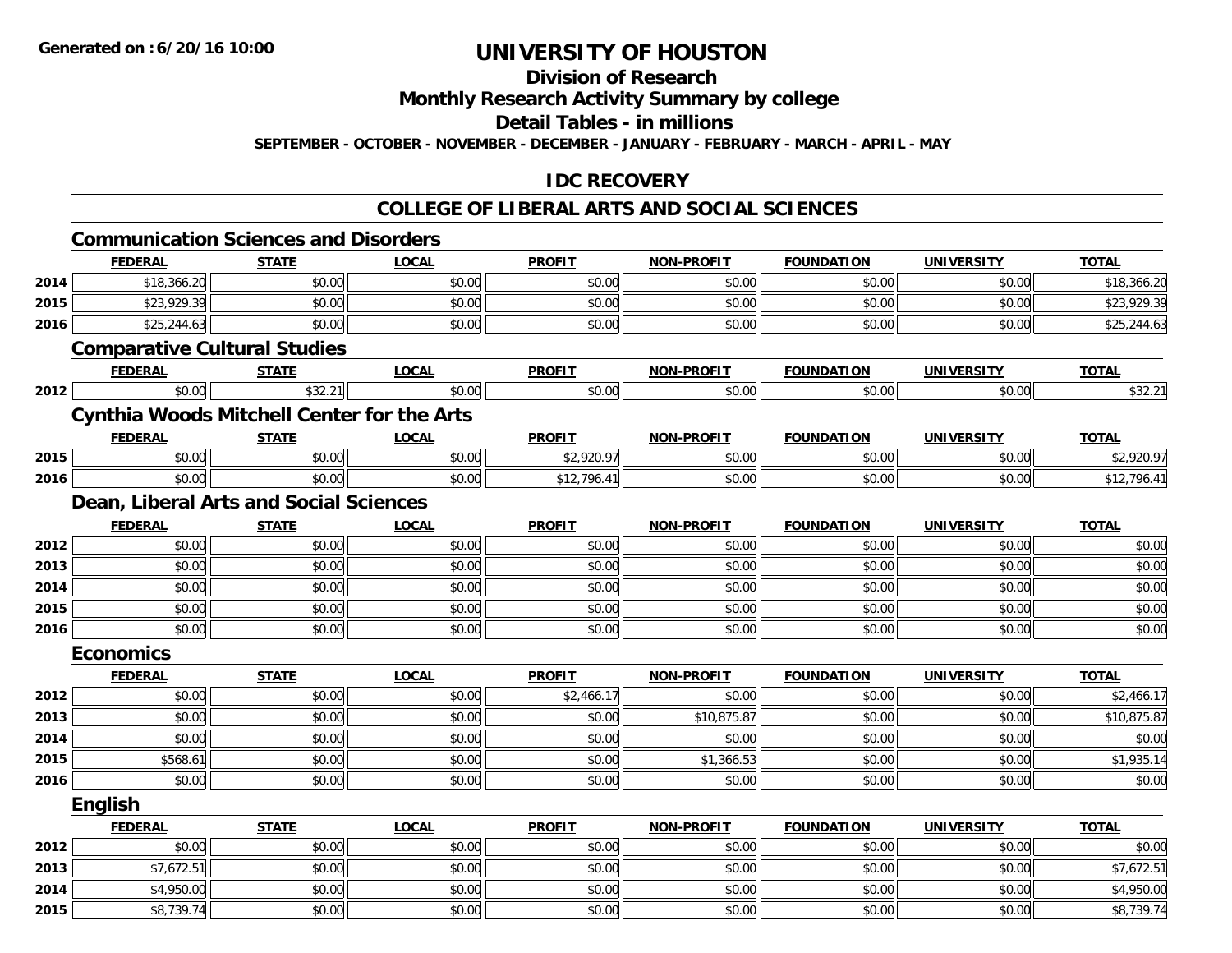**Division of Research**

**Monthly Research Activity Summary by college**

**Detail Tables - in millions**

**SEPTEMBER - OCTOBER - NOVEMBER - DECEMBER - JANUARY - FEBRUARY - MARCH - APRIL - MAY**

#### **IDC RECOVERY**

|      | <b>English</b>                        |              |              |               |                   |                   |                   |              |
|------|---------------------------------------|--------------|--------------|---------------|-------------------|-------------------|-------------------|--------------|
|      | <b>FEDERAL</b>                        | <b>STATE</b> | <b>LOCAL</b> | <b>PROFIT</b> | <b>NON-PROFIT</b> | <b>FOUNDATION</b> | <b>UNIVERSITY</b> | <b>TOTAL</b> |
| 2016 | \$11,874.39                           | \$0.00       | \$0.00       | \$0.00        | \$0.00            | \$0.00            | \$0.00            | \$11,874.39  |
|      | <b>Health and Human Performance</b>   |              |              |               |                   |                   |                   |              |
|      | <b>FEDERAL</b>                        | <b>STATE</b> | <b>LOCAL</b> | <b>PROFIT</b> | <b>NON-PROFIT</b> | <b>FOUNDATION</b> | <b>UNIVERSITY</b> | <b>TOTAL</b> |
| 2012 | \$192,305.93                          | \$0.00       | \$0.00       | \$43,091.97   | \$0.00            | \$0.00            | \$0.00            | \$235,397.90 |
| 2013 | \$593,062.15                          | \$0.00       | \$0.00       | \$16,524.24   | \$0.00            | (\$7.67)          | \$0.00            | \$609,578.73 |
| 2014 | \$414,907.18                          | \$0.00       | \$0.00       | \$22,601.35   | \$0.00            | \$639.03          | \$0.00            | \$438,147.56 |
| 2015 | \$420,446.79                          | \$0.00       | \$0.00       | \$35,285.49   | \$1,910.95        | \$1,790.59        | \$0.00            | \$459,433.82 |
| 2016 | \$224,389.53                          | \$0.00       | \$0.00       | \$38,932.16   | \$64.94           | \$1,224.64        | \$0.00            | \$264,611.27 |
|      | <b>Hispanic Studies</b>               |              |              |               |                   |                   |                   |              |
|      | <b>FEDERAL</b>                        | <b>STATE</b> | <b>LOCAL</b> | <b>PROFIT</b> | <b>NON-PROFIT</b> | <b>FOUNDATION</b> | <b>UNIVERSITY</b> | <b>TOTAL</b> |
| 2012 | \$0.00                                | \$0.00       | \$0.00       | \$0.00        | \$0.00            | \$0.00            | \$0.00            | \$0.00       |
| 2013 | \$0.00                                | \$0.00       | \$0.00       | \$0.00        | \$0.00            | \$0.00            | \$0.00            | \$0.00       |
| 2014 | \$0.00                                | \$0.00       | \$0.00       | \$0.00        | \$0.00            | \$0.00            | \$0.00            | \$0.00       |
| 2015 | \$0.00                                | \$0.00       | \$0.00       | \$0.00        | \$0.00            | \$0.00            | \$0.00            | \$0.00       |
| 2016 | \$0.00                                | \$0.00       | \$0.00       | \$0.00        | \$0.00            | \$0.00            | \$0.00            | \$0.00       |
|      | <b>History</b>                        |              |              |               |                   |                   |                   |              |
|      | <b>FEDERAL</b>                        | <b>STATE</b> | <b>LOCAL</b> | <b>PROFIT</b> | <b>NON-PROFIT</b> | <b>FOUNDATION</b> | <b>UNIVERSITY</b> | <b>TOTAL</b> |
| 2012 | \$0.00                                | \$0.00       | \$0.00       | \$0.00        | \$0.00            | \$0.00            | \$0.00            | \$0.00       |
| 2013 | (\$2,206.75)                          | \$0.00       | \$0.00       | \$0.00        | (\$2,600.45)      | \$0.00            | \$0.00            | (\$4,807.20) |
| 2014 | \$1,586.60                            | \$0.00       | \$0.00       | \$0.00        | \$0.00            | \$0.00            | \$0.00            | \$1,586.60   |
| 2015 | \$1,580.67                            | \$0.00       | \$0.00       | \$0.00        | \$0.00            | \$0.00            | \$0.00            | \$1,580.67   |
| 2016 | \$3,626.40                            | \$0.00       | \$0.00       | \$0.00        | \$0.00            | \$0.00            | \$0.00            | \$3,626.40   |
|      | <b>Hobby Center for Public Policy</b> |              |              |               |                   |                   |                   |              |
|      | <b>FEDERAL</b>                        | <b>STATE</b> | <b>LOCAL</b> | <b>PROFIT</b> | <b>NON-PROFIT</b> | <b>FOUNDATION</b> | <b>UNIVERSITY</b> | <b>TOTAL</b> |
| 2014 | \$0.00                                | \$1,785.06   | \$0.00       | \$0.00        | \$0.00            | \$0.00            | \$0.00            | \$1,785.06   |
| 2015 | \$504.29                              | (\$30.80)    | \$0.00       | \$0.00        | \$0.00            | \$1,500.00        | \$0.00            | \$1,973.49   |
| 2016 | \$12,261.28                           | \$0.00       | \$0.00       | \$0.00        | \$0.00            | \$479.56          | \$0.00            | \$12,740.84  |
|      | <b>Modern/Classical Languages</b>     |              |              |               |                   |                   |                   |              |
|      | <b>FEDERAL</b>                        | <b>STATE</b> | <b>LOCAL</b> | <b>PROFIT</b> | <b>NON-PROFIT</b> | <b>FOUNDATION</b> | <b>UNIVERSITY</b> | <b>TOTAL</b> |
| 2012 | \$884.55                              | \$0.00       | \$0.00       | \$0.00        | \$0.00            | \$0.00            | \$0.00            | \$884.55     |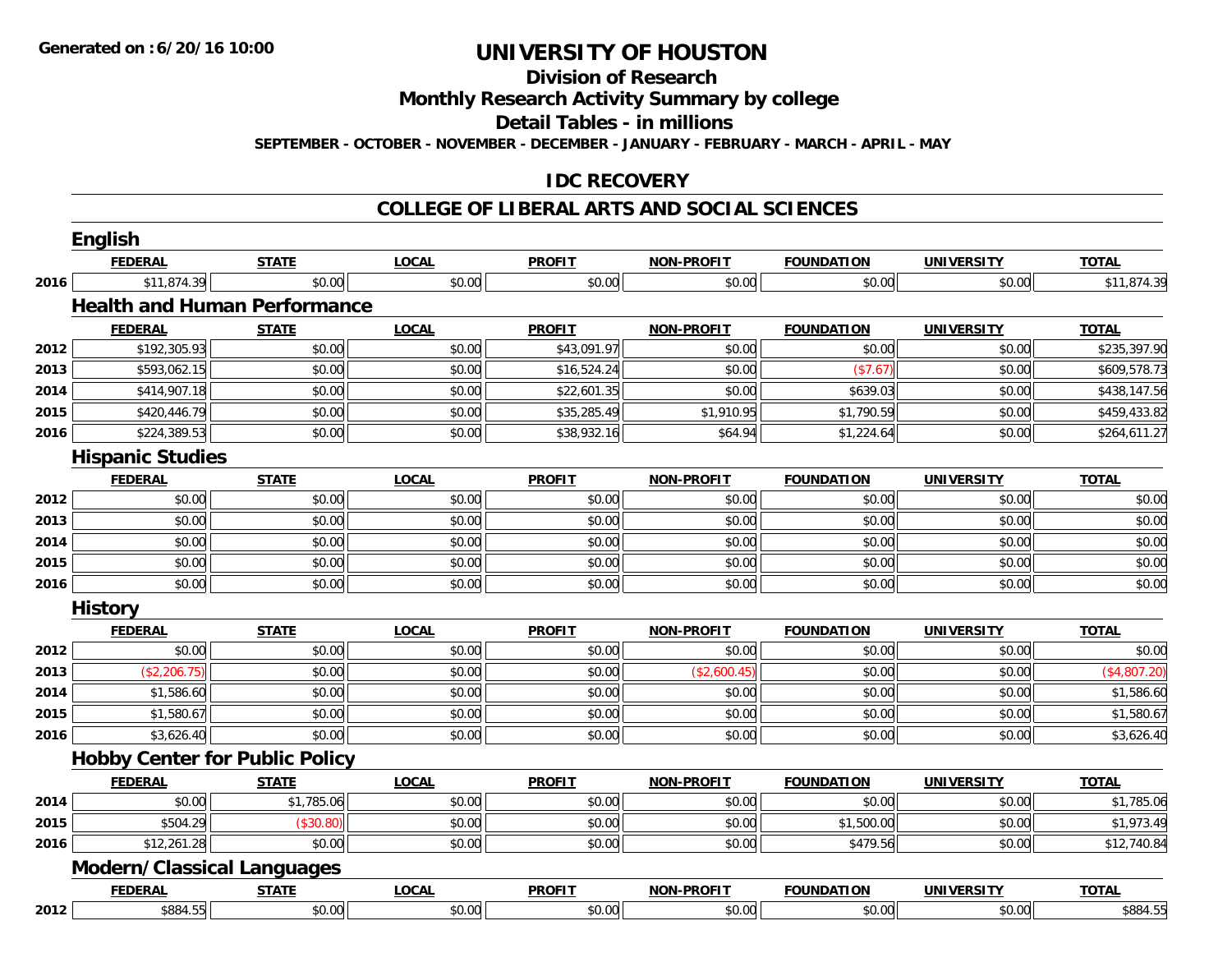# **Division of Research**

**Monthly Research Activity Summary by college**

**Detail Tables - in millions**

**SEPTEMBER - OCTOBER - NOVEMBER - DECEMBER - JANUARY - FEBRUARY - MARCH - APRIL - MAY**

#### **IDC RECOVERY**

#### **COLLEGE OF LIBERAL ARTS AND SOCIAL SCIENCES**

# **Modern/Classical Languages**

|      | <b>FEDERAL</b>           | <b>STATE</b> | <b>LOCAL</b> | <b>PROFIT</b> | <u>NON-PROFIT</u> | <b>FOUNDATION</b> | <u>UNIVERSITY</u> | <u>TOTAL</u> |
|------|--------------------------|--------------|--------------|---------------|-------------------|-------------------|-------------------|--------------|
| 2013 | (\$6,268.72)             | \$0.00       | \$0.00       | \$0.00        | \$0.00            | \$0.00            | \$0.00            | (\$6,268.72) |
| 2014 | \$13,187.95              | \$0.00       | \$0.00       | \$0.00        | \$0.00            | \$0.00            | \$0.00            | \$13,187.95  |
| 2015 | \$5,599.88               | \$0.00       | \$0.00       | \$0.00        | \$0.00            | \$0.00            | \$0.00            | \$5,599.88   |
| 2016 | \$7,458.00               | \$0.00       | \$0.00       | \$0.00        | \$0.00            | \$0.00            | \$0.00            | \$7,458.00   |
|      | Philosophy               |              |              |               |                   |                   |                   |              |
|      | <b>FEDERAL</b>           | <b>STATE</b> | <b>LOCAL</b> | <b>PROFIT</b> | <b>NON-PROFIT</b> | <b>FOUNDATION</b> | <b>UNIVERSITY</b> | <b>TOTAL</b> |
| 2012 | \$1,529.22               | \$0.00       | \$0.00       | \$0.00        | \$0.00            | \$0.00            | \$0.00            | \$1,529.22   |
| 2013 | \$1,446.96               | \$0.00       | \$0.00       | \$0.00        | \$0.00            | \$0.00            | \$0.00            | \$1,446.96   |
| 2014 | \$2,913.37               | \$0.00       | \$0.00       | \$0.00        | \$0.00            | \$0.00            | \$0.00            | \$2,913.37   |
| 2015 | (\$214.36)               | \$0.00       | \$0.00       | \$0.00        | \$0.00            | \$0.00            | \$0.00            | (\$214.36)   |
| 2016 | \$30.38                  | \$0.00       | \$0.00       | \$0.00        | \$0.00            | \$0.00            | \$0.00            | \$30.38      |
|      | <b>Political Science</b> |              |              |               |                   |                   |                   |              |
|      | <b>FEDERAL</b>           | <b>STATE</b> | <b>LOCAL</b> | <b>PROFIT</b> | NON-PROFIT        | <b>FOUNDATION</b> | <b>UNIVERSITY</b> | <b>TOTAL</b> |
| 2012 | \$0.00                   | \$0.00       | \$0.00       | \$0.00        | \$0.00            | \$0.00            | \$0.00            | \$0.00       |
| 2013 | \$5,805.61               | \$0.00       | \$0.00       | \$0.00        | \$0.00            | \$0.00            | \$0.00            | \$5,805.61   |
| 2014 | \$0.00                   | \$0.00       | \$0.00       | \$0.00        | \$0.00            | \$0.00            | \$0.00            | \$0.00       |
| 2015 | \$20,684.80              | \$0.00       | \$0.00       | \$0.00        | \$0.00            | \$0.00            | \$0.00            | \$20,684.80  |
| 2016 | \$7,938.52               | \$0.00       | \$0.00       | \$0.00        | \$1,497.86        | \$0.00            | \$0.00            | \$9,436.38   |
|      | <b>Psychology</b>        |              |              |               |                   |                   |                   |              |
|      | <b>FEDERAL</b>           | <b>STATE</b> | <b>LOCAL</b> | <b>PROFIT</b> | NON-PROFIT        | <b>FOUNDATION</b> | <b>UNIVERSITY</b> | <b>TOTAL</b> |
| 2012 | \$847,530.95             | \$772.52     | \$0.00       | \$2,795.38    | \$10,494.68       | \$17,463.39       | (\$3,117.51)      | \$875,939.41 |
| 2013 | \$881,166.61             | \$17,550.20  | \$0.00       | \$1,685.74    | \$8,827.58        | \$4,146.10        | \$0.00            | \$913,376.23 |
| 2014 | \$720,537.83             | \$14.16      | \$0.00       | \$1,025.58    | \$14,326.53       | (\$4.57)          | \$0.00            | \$735,899.53 |
| 2015 | \$797,773.60             | \$3,976.46   | \$0.00       | \$0.00        | \$27,049.92       | \$0.00            | \$0.00            | \$828,799.98 |
| 2016 | \$975,560.24             | \$2,119.13   | \$0.00       | \$0.00        | \$16,414.47       | \$0.00            | \$0.00            | \$994,093.84 |
|      | Sociology                |              |              |               |                   |                   |                   |              |
|      | <b>FEDERAL</b>           | <b>STATE</b> | <b>LOCAL</b> | <b>PROFIT</b> | <b>NON-PROFIT</b> | <b>FOUNDATION</b> | <b>UNIVERSITY</b> | <b>TOTAL</b> |
| 2012 | \$1,611.33               | \$0.00       | \$0.00       | \$0.00        | \$0.00            | \$0.00            | \$0.00            | \$1,611.33   |
| 2013 | (\$1,875.79)             | \$0.00       | \$0.00       | \$0.00        | \$0.00            | \$0.00            | \$0.00            | (\$1,875.79) |
| 2014 | \$5,567.23               | \$0.00       | \$0.00       | \$0.00        | \$0.00            | \$0.00            | \$0.00            | \$5,567.23   |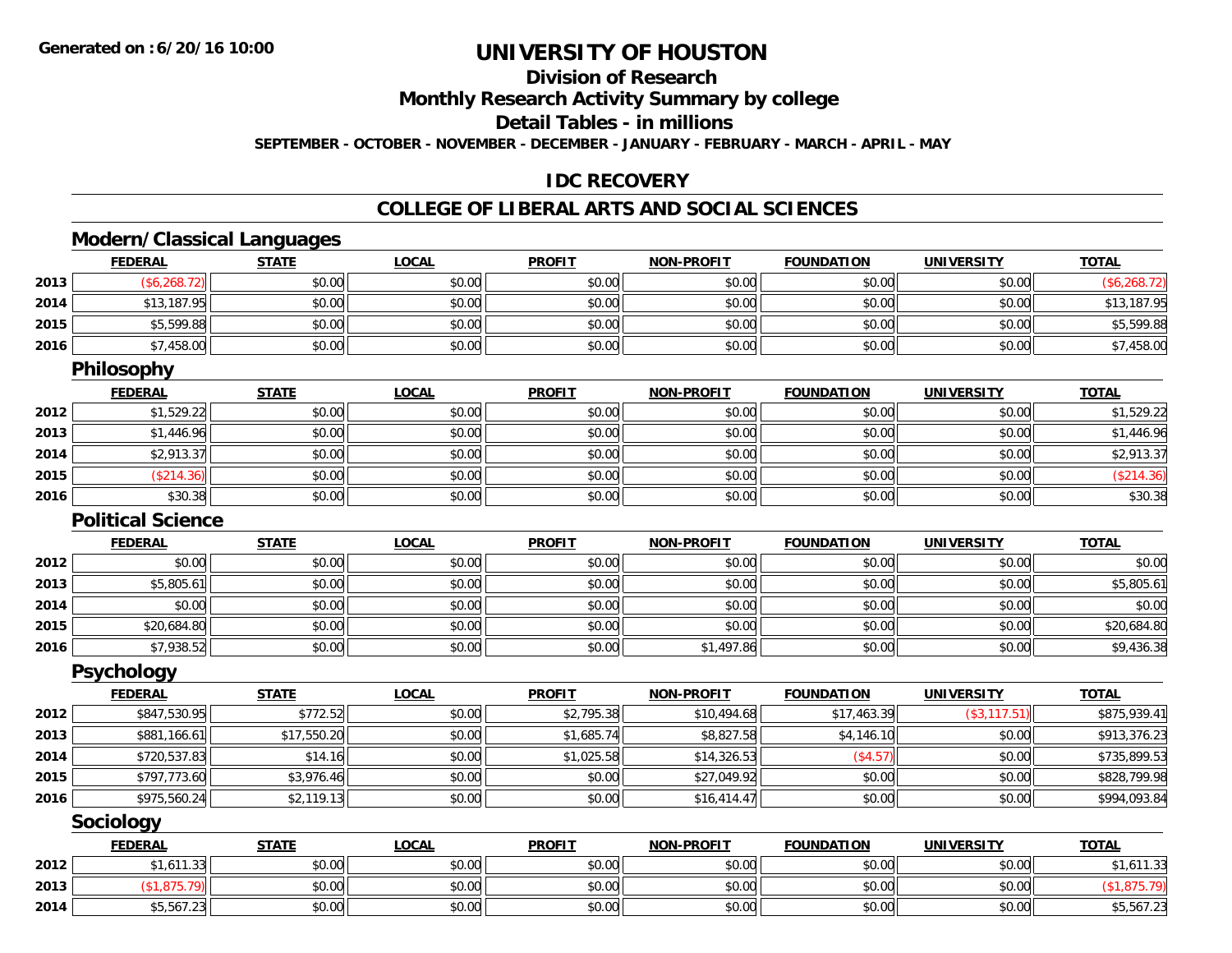**Division of Research**

**Monthly Research Activity Summary by college**

**Detail Tables - in millions**

**SEPTEMBER - OCTOBER - NOVEMBER - DECEMBER - JANUARY - FEBRUARY - MARCH - APRIL - MAY**

### **IDC RECOVERY**

|              | Socialogy      |              |             |               |                   |                   |              |                |  |  |  |  |
|--------------|----------------|--------------|-------------|---------------|-------------------|-------------------|--------------|----------------|--|--|--|--|
|              | <b>FEDERAL</b> | <b>STATE</b> | <b>OCAL</b> | <b>PROFIT</b> | <b>NON-PROFIT</b> | <b>FOUNDATION</b> | UNIVERSITY   | <b>TOTAL</b>   |  |  |  |  |
| 2015         | \$7,041.39     | \$0.00       |             | \$0.00        | \$0.00            | \$0.00            | \$0.00       | .984.03        |  |  |  |  |
| <b>Total</b> | \$6,301,064.88 | \$30,590.12  | (\$57.36)   | \$180,125.46  | \$90,228.87       | \$67,180.67       | (\$3,117.51) | \$6,666,015.14 |  |  |  |  |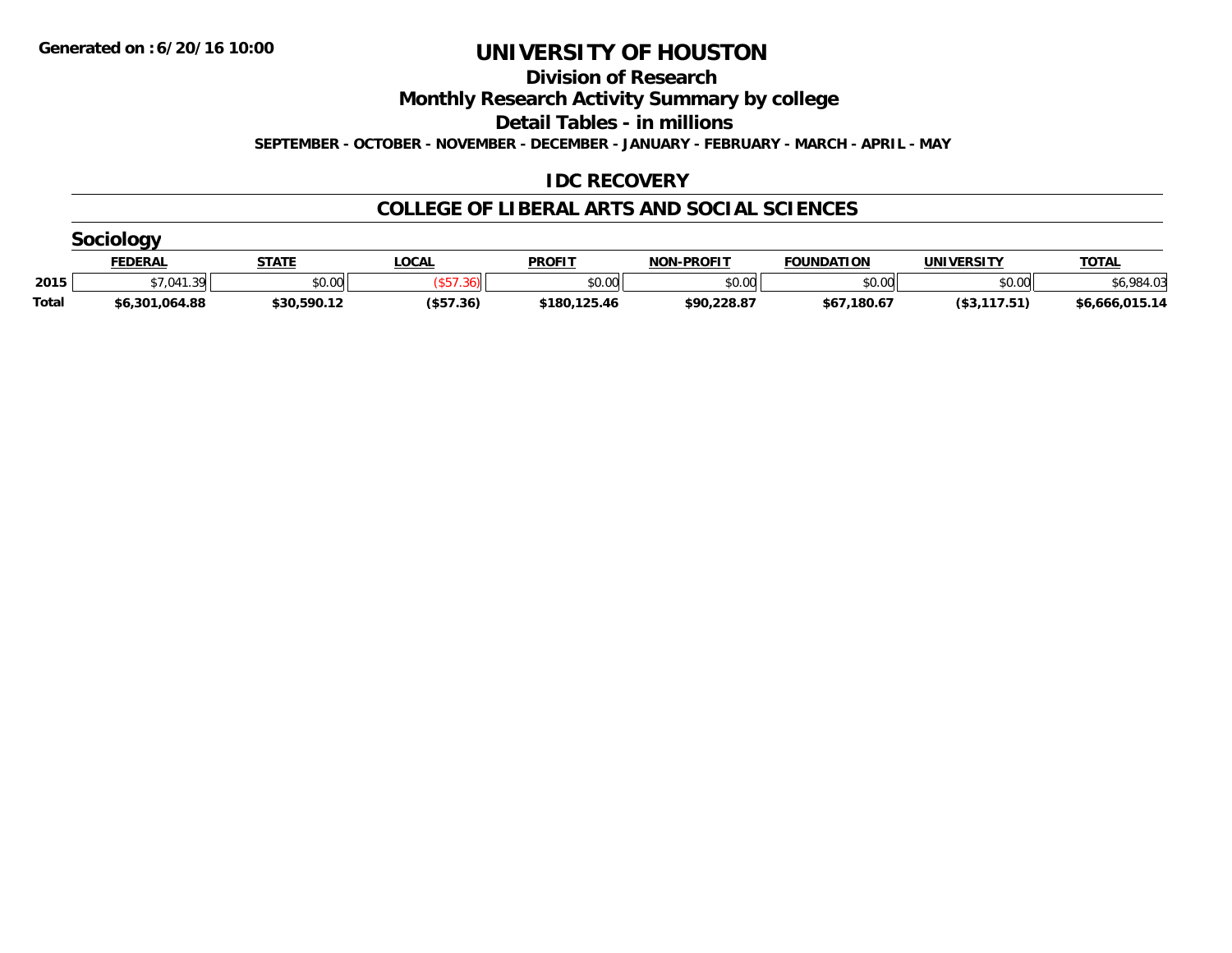# **Division of Research**

**Monthly Research Activity Summary by college**

**Detail Tables - in millions**

**SEPTEMBER - OCTOBER - NOVEMBER - DECEMBER - JANUARY - FEBRUARY - MARCH - APRIL - MAY**

### **IDC RECOVERY**

## **COLLEGE OF NATURAL SCIENCES AND MATHEMATICS**

# **Biology/Biochemistry**

|      | <b>FEDERAL</b> | <b>STATE</b>  | <b>LOCAL</b> | <b>PROFIT</b> | <b>NON-PROFIT</b> | <b>FOUNDATION</b> | <b>UNIVERSITY</b> | <b>TOTAL</b> |
|------|----------------|---------------|--------------|---------------|-------------------|-------------------|-------------------|--------------|
| 2012 | \$667,233.64   | \$32,526.44   | \$0.00       | \$0.01        | \$34,620.46       | \$0.00            | \$0.00            | \$734,380.55 |
| 2013 | \$476,041.99   | \$27,177.71   | \$0.00       | \$26,129.11   | \$34,956.71       | \$8,673.79        | \$0.00            | \$572,979.31 |
| 2014 | \$387,527.68   | (\$27,664.93) | \$0.00       | \$26,937.33   | \$19,516.92       | \$4,510.73        | \$0.00            | \$410,827.73 |
| 2015 | \$600,021.56   | (\$13,924.93) | \$0.00       | \$8,186.08    | \$13,837.75       | \$21,444.75       | \$5.299.35        | \$634,864.57 |
| 2016 | \$507,445.00   | \$34,249.91   | \$0.00       | \$7,150.20    | \$2,735.20        | \$14,321.88       | \$2,006.00        | \$567,908.18 |

### **Center for Applied Geoscience Excellence**

|      | <b>FEDERAL</b>             | <b>STATE</b>                                | LOCAL  | <b>PROFIT</b> | <b>NON-PROFIT</b> | <b>FOUNDATION</b> | UNIVERSITY | <b>TOTAL</b> |
|------|----------------------------|---------------------------------------------|--------|---------------|-------------------|-------------------|------------|--------------|
| 2014 | ሶስ ሰሰ<br>90.UU             | 0.00<br>JU.UU                               | \$0.00 | \$0.00        | \$0.00            | en uu<br>JU.UU    | \$0.00     | \$0.00       |
| 2015 | $*$ $\cap$ $\cap$<br>90.UU | $\mathfrak{c}\cap\mathfrak{a}\cap$<br>JU.UU | \$0.00 | \$0.00        | \$0.00            | \$0.00            | \$0.00     | \$0.00       |
| 2016 | 0 <sub>n</sub><br>JU.UU    | 0.00<br><b>JU.UU</b>                        | \$0.00 | \$0.00        | \$0.00            | \$0.00            | \$0.00     | \$0.00       |

### **Center for Nuclear Receptors and Cell Signaling**

|      | <b>FEDERAL</b> | <b>STATE</b> | <b>LOCAL</b> | <b>PROFIT</b> | <b>NON-PROFIT</b> | <b>FOUNDATION</b> | <b>UNIVERSITY</b> | <b>TOTAL</b> |
|------|----------------|--------------|--------------|---------------|-------------------|-------------------|-------------------|--------------|
| 2012 | \$313,347.36   | \$18,621.88  | \$0.00       | \$73,759.24   | \$0.00            | \$0.00            | \$0.00            | \$405,728.48 |
| 2013 | \$254,730.64   | \$30,794.66  | \$0.00       | \$1,208.88    | \$0.00            | \$0.00            | \$0.00            | \$286,734.18 |
| 2014 | \$307,310.96   | (\$7,454.76) | \$0.00       | \$8,176.85    | \$0.00            | \$0.00            | \$0.00            | \$308,033.05 |
| 2015 | \$127,891.64   | \$44,189.25  | \$0.00       | \$0.00        | \$0.00            | \$0.00            | \$0.00            | \$172,080.89 |
| 2016 | \$270,135.15   | \$29,682.25  | \$0.00       | \$0.00        | \$0.00            | \$0.00            | \$0.00            | \$299,817.40 |

#### **Chemistry**

|      | <b>FEDERAL</b> | <b>STATE</b> | <b>LOCAL</b> | <b>PROFIT</b> | <b>NON-PROFIT</b> | <b>FOUNDATION</b> | <b>UNIVERSITY</b> | <b>TOTAL</b> |
|------|----------------|--------------|--------------|---------------|-------------------|-------------------|-------------------|--------------|
| 2012 | \$441,526.61   | \$1,317.14   | \$0.00       | \$1,729.49    | \$0.00            | \$0.00            | \$17.583.14       | \$462,156.37 |
| 2013 | \$451,649.83   | (\$64.32)    | \$0.00       | \$10,609.36   | \$0.00            | \$0.00            | (S14, 421.06)     | \$447,773.81 |
| 2014 | \$495,075.57   | \$0.00       | \$0.00       | \$130.95      | \$0.00            | \$0.00            | \$0.00            | \$495,206.52 |
| 2015 | \$429,180.65   | \$0.00       | \$0.00       | \$8,857.98    | \$0.00            | \$0.00            | \$0.00            | \$438,038.63 |
| 2016 | \$503,780.48   | \$4,640.10   | \$0.00       | \$294.64      | \$0.00            | \$0.00            | \$0.00            | \$508,715.22 |

#### **Computer Science**

|      | <b>FEDERAL</b> | <u>STATE</u> | <u>LOCAL</u> | <b>PROFIT</b> | <b>NON-PROFIT</b> | <b>FOUNDATION</b> | <b>UNIVERSITY</b> | <b>TOTAL</b> |
|------|----------------|--------------|--------------|---------------|-------------------|-------------------|-------------------|--------------|
| 2012 | \$389,728.69   | \$2,827.50   | \$0.00       | \$57,714.59   | \$14,563.18       | \$0.00            | \$0.00            | \$464,833.95 |
| 2013 | \$457,110.90   | \$3,598.70   | \$0.00       | \$44,129.60   | \$5,267.60        | \$0.00            | \$0.00            | \$510,106.79 |
| 2014 | \$307,315.92   | \$0.00       | \$0.00       | \$50,380.45   | \$94,182.18       | \$0.00            | \$0.00            | \$451,878.54 |
| 2015 | \$479,147.00   | \$291.13     | \$0.00       | \$78,800.99   | \$45.356.01       | \$1.941.47        | \$0.00            | \$605,536.60 |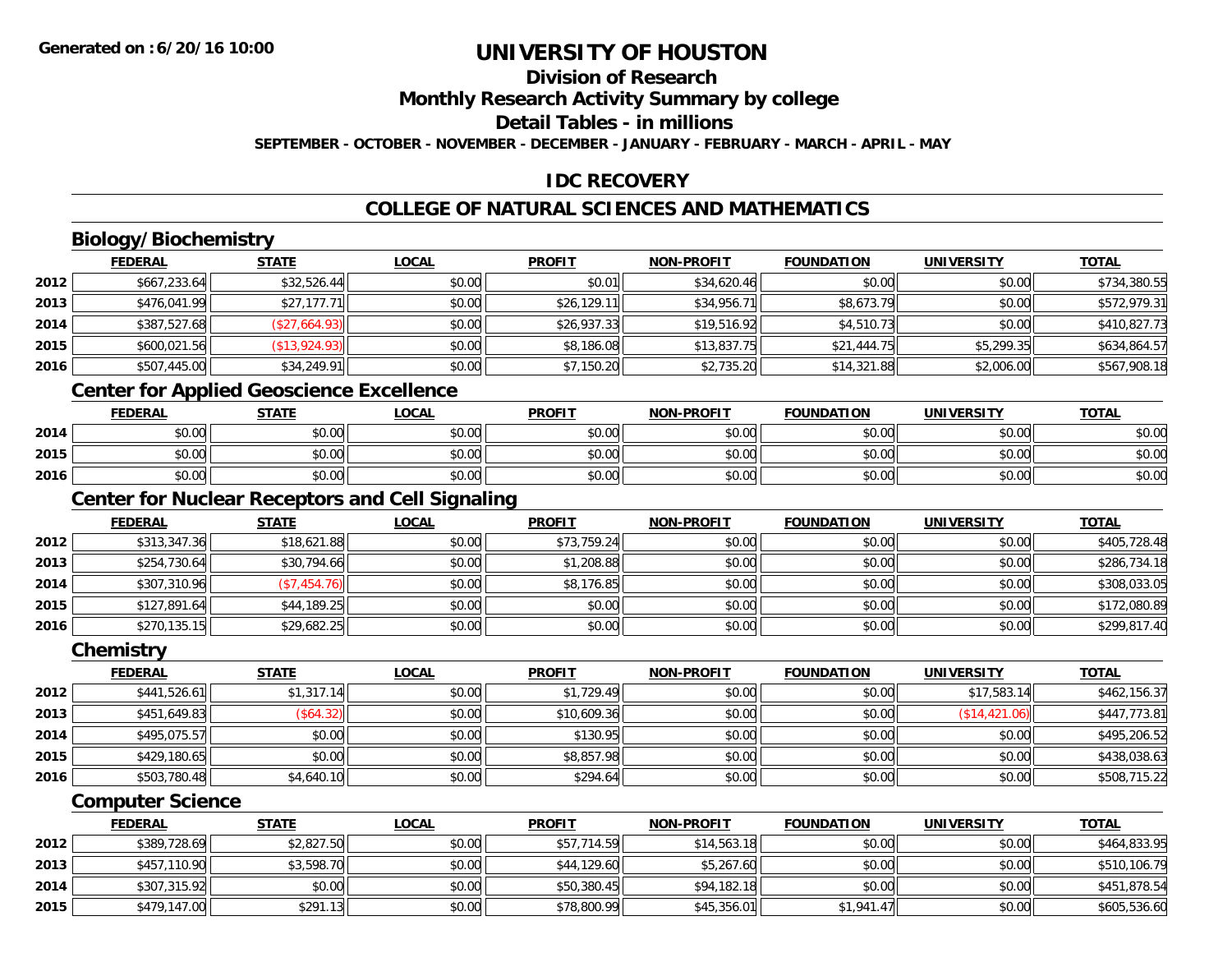**Division of Research**

**Monthly Research Activity Summary by college**

**Detail Tables - in millions**

**SEPTEMBER - OCTOBER - NOVEMBER - DECEMBER - JANUARY - FEBRUARY - MARCH - APRIL - MAY**

#### **IDC RECOVERY**

#### **COLLEGE OF NATURAL SCIENCES AND MATHEMATICS**

|      | <b>Computer Science</b>                 |              |                                                      |               |                   |                   |                   |              |
|------|-----------------------------------------|--------------|------------------------------------------------------|---------------|-------------------|-------------------|-------------------|--------------|
|      | <b>FEDERAL</b>                          | <b>STATE</b> | <b>LOCAL</b>                                         | <b>PROFIT</b> | <b>NON-PROFIT</b> | <b>FOUNDATION</b> | <b>UNIVERSITY</b> | <b>TOTAL</b> |
| 2016 | \$687,619.67                            | \$607.60     | \$0.00                                               | \$30,220.37   | \$10,998.96       | \$0.00            | \$7,046.52        | \$736,493.12 |
|      | Dean, Natural Sciences and Mathematics  |              |                                                      |               |                   |                   |                   |              |
|      | <b>FEDERAL</b>                          | <b>STATE</b> | <b>LOCAL</b>                                         | <b>PROFIT</b> | <b>NON-PROFIT</b> | <b>FOUNDATION</b> | <b>UNIVERSITY</b> | <b>TOTAL</b> |
| 2012 | \$0.00                                  | \$0.00       | \$0.00                                               | \$0.00        | \$0.00            | \$0.00            | \$0.00            | \$0.00       |
| 2013 | \$29,309.84                             | \$0.00       | \$0.00                                               | \$0.00        | \$0.00            | \$0.00            | \$0.00            | \$29,309.84  |
| 2014 | (\$42.44)                               | \$0.00       | \$0.00                                               | \$0.00        | \$0.00            | \$0.00            | \$0.00            | (\$42.44)    |
| 2015 | \$3,510.02                              | \$0.00       | \$0.00                                               | \$0.00        | \$0.00            | \$0.00            | \$0.00            | \$3,510.02   |
| 2016 | \$8,449.75                              | \$0.00       | \$0.00                                               | \$2,580.71    | \$0.00            | \$0.00            | \$0.00            | \$11,030.46  |
|      | <b>Earth &amp; Atmospheric Sciences</b> |              |                                                      |               |                   |                   |                   |              |
|      | <b>FEDERAL</b>                          | <b>STATE</b> | <b>LOCAL</b>                                         | <b>PROFIT</b> | <b>NON-PROFIT</b> | <b>FOUNDATION</b> | <b>UNIVERSITY</b> | <b>TOTAL</b> |
| 2012 | \$320,109.50                            | \$47,558.23  | \$0.00                                               | \$274,765.90  | \$26,829.26       | \$0.00            | \$0.00            | \$669,262.89 |
| 2013 | \$249.868.73                            | \$16,790.00  | \$0.00                                               | \$212,806.86  | \$18,636.06       | \$0.00            | \$0.00            | \$498,101.65 |
| 2014 | \$178,435.82                            | \$30,479.18  | \$0.00                                               | \$213,609.07  | \$46,900.20       | \$1,292.11        | \$0.00            | \$470,716.38 |
| 2015 | \$187,622.71                            | \$39,303.91  | \$0.00                                               | \$179,200.29  | \$32,136.15       | \$713.80          | \$9,218.98        | \$448,195.84 |
| 2016 | \$129,556.24                            | \$70,158.82  | \$0.00                                               | \$101,194.93  | \$14,812.79       | \$268.98          | \$21,832.37       | \$337,824.13 |
|      |                                         |              | <b>Institute for Climate and Atmospheric Science</b> |               |                   |                   |                   |              |
|      | <b>FEDERAL</b>                          | <b>STATE</b> | <b>LOCAL</b>                                         | <b>PROFIT</b> | <b>NON-PROFIT</b> | <b>FOUNDATION</b> | <b>UNIVERSITY</b> | <b>TOTAL</b> |
| 2012 | \$0.00                                  | \$0.00       | \$0.00                                               | \$0.00        | \$0.00            | \$0.00            | \$0.00            | \$0.00       |
| 2013 | \$0.00                                  | \$0.00       | \$0.00                                               | \$0.00        | \$0.00            | \$0.00            | \$0.00            | \$0.00       |
| 2014 | \$0.00                                  | \$0.00       | \$0.00                                               | \$0.00        | \$0.00            | \$0.00            | \$0.00            | \$0.00       |
| 2015 | \$0.00                                  | \$0.00       | \$0.00                                               | \$0.00        | \$0.00            | \$0.00            | \$0.00            | \$0.00       |
| 2016 | \$0.00                                  | \$0.00       | \$0.00                                               | \$0.00        | \$0.00            | \$0.00            | \$0.00            | \$0.00       |
|      | <b>Institute for Nanoenergy</b>         |              |                                                      |               |                   |                   |                   |              |
|      | <b>FEDERAL</b>                          | <b>STATE</b> | <b>LOCAL</b>                                         | <b>PROFIT</b> | <b>NON-PROFIT</b> | <b>FOUNDATION</b> | <b>UNIVERSITY</b> | <b>TOTAL</b> |
| 2012 | \$0.00                                  | \$0.00       | \$0.00                                               | \$0.00        | \$0.00            | \$0.00            | \$0.00            | \$0.00       |
| 2013 | \$0.00                                  | \$0.00       | \$0.00                                               | \$0.00        | \$0.00            | \$0.00            | \$0.00            | \$0.00       |
| 2014 | \$0.00                                  | \$0.00       | \$0.00                                               | \$0.00        | \$0.00            | \$0.00            | \$0.00            | \$0.00       |
| 2015 | \$0.00                                  | \$0.00       | \$0.00                                               | \$0.00        | \$0.00            | \$0.00            | \$0.00            | \$0.00       |
| 2016 | \$0.00                                  | \$0.00       | \$0.00                                               | \$0.00        | \$0.00            | \$0.00            | \$0.00            | \$0.00       |
|      |                                         |              |                                                      |               |                   |                   |                   |              |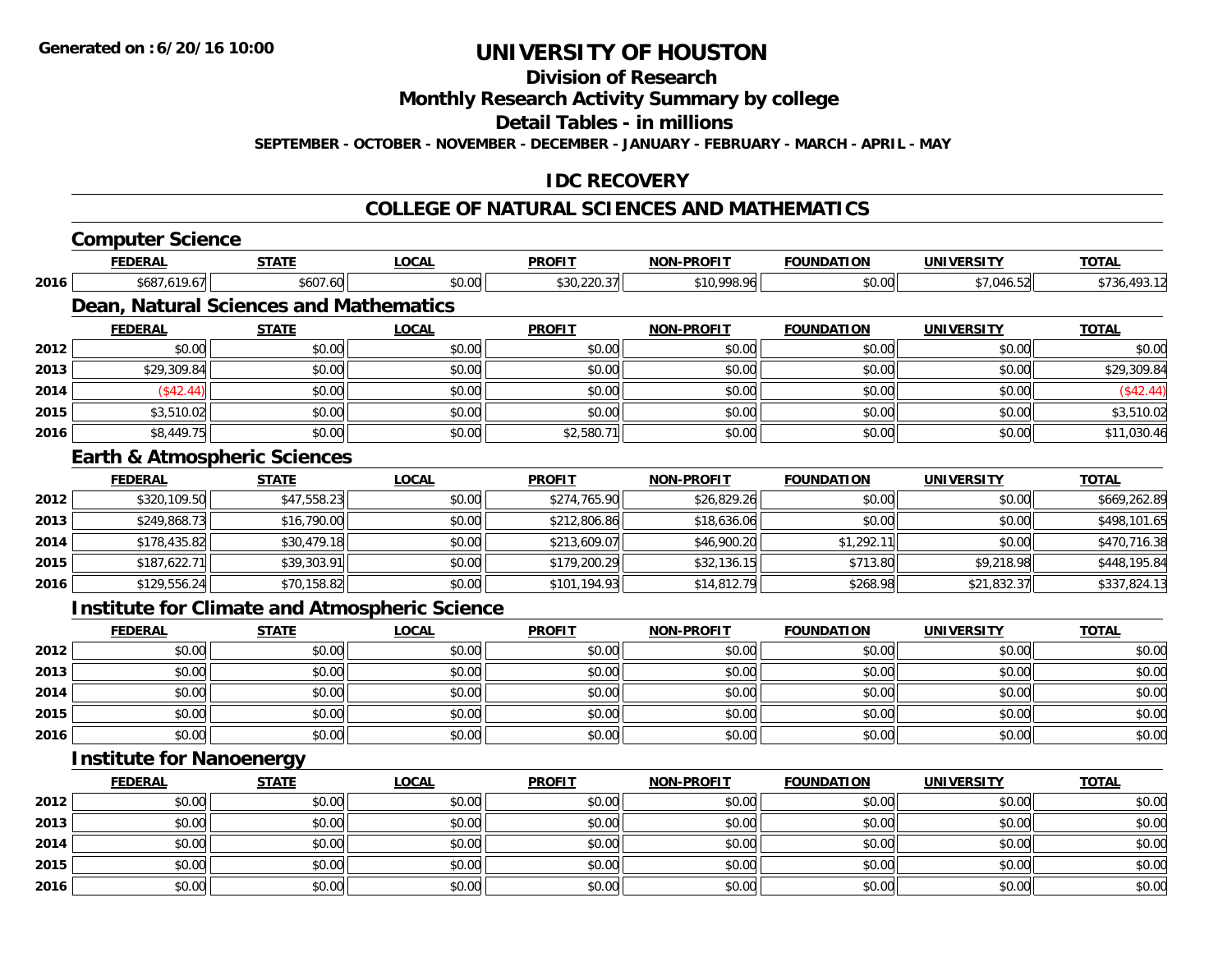### **Division of ResearchMonthly Research Activity Summary by college Detail Tables - in millions SEPTEMBER - OCTOBER - NOVEMBER - DECEMBER - JANUARY - FEBRUARY - MARCH - APRIL - MAY**

#### **IDC RECOVERY**

#### **COLLEGE OF NATURAL SCIENCES AND MATHEMATICS**

|       | <b>Mathematics</b> |              |              |                |                   |                   |                   |                 |
|-------|--------------------|--------------|--------------|----------------|-------------------|-------------------|-------------------|-----------------|
|       | <b>FEDERAL</b>     | <b>STATE</b> | <b>LOCAL</b> | <b>PROFIT</b>  | <b>NON-PROFIT</b> | <b>FOUNDATION</b> | <b>UNIVERSITY</b> | <b>TOTAL</b>    |
| 2012  | \$145,455.81       | \$17,468.17  | \$0.00       | \$42,474.28    | \$9,763.04        | \$127.82          | \$0.00            | \$215,289.12    |
| 2013  | \$224,050.16       | \$0.00       | \$0.00       | \$32,005.37    | \$0.00            | \$1,348.67        | \$0.00            | \$257,404.20    |
| 2014  | \$319,411.51       | \$0.00       | \$0.00       | \$18,450.55    | \$0.00            | \$1,840.91        | \$0.00            | \$339,702.97    |
| 2015  | \$252,198.65       | \$0.00       | \$0.00       | \$8,750.76     | \$0.00            | \$1,128.40        | \$0.00            | \$262,077.81    |
| 2016  | \$256,430.95       | \$0.00       | \$0.00       | \$23,727.74    | \$0.00            | \$14,821.92       | \$0.00            | \$294,980.61    |
|       | <b>Physics</b>     |              |              |                |                   |                   |                   |                 |
|       | <b>FEDERAL</b>     | <b>STATE</b> | <b>LOCAL</b> | <b>PROFIT</b>  | <b>NON-PROFIT</b> | <b>FOUNDATION</b> | <b>UNIVERSITY</b> | <b>TOTAL</b>    |
| 2012  | \$601,865.30       | (\$61.33)    | \$0.00       | \$95,561.28    | \$394.22          | \$0.00            | \$0.00            | \$697,759.47    |
| 2013  | \$580,378.43       | \$0.00       | \$0.00       | \$224,400.99   | \$0.00            | \$0.00            | \$0.00            | \$804,779.42    |
| 2014  | \$984,545.68       | \$0.00       | \$0.00       | \$213,750.28   | \$0.00            | \$0.00            | \$0.00            | \$1,198,295.96  |
| 2015  | \$730,359.36       | \$0.00       | \$0.00       | \$220,244.40   | \$6,046.63        | \$0.00            | \$0.00            | \$956,650.39    |
| 2016  | \$661,278.26       | \$0.00       | \$0.00       | \$205,731.04   | \$0.00            | \$0.00            | \$0.00            | \$867,009.30    |
| Total | \$14,416,615.20    | \$403,112.29 | \$0.00       | \$2,503,670.56 | \$431,553.31      | \$72,435.23       | \$48,565.30       | \$17,875,951.88 |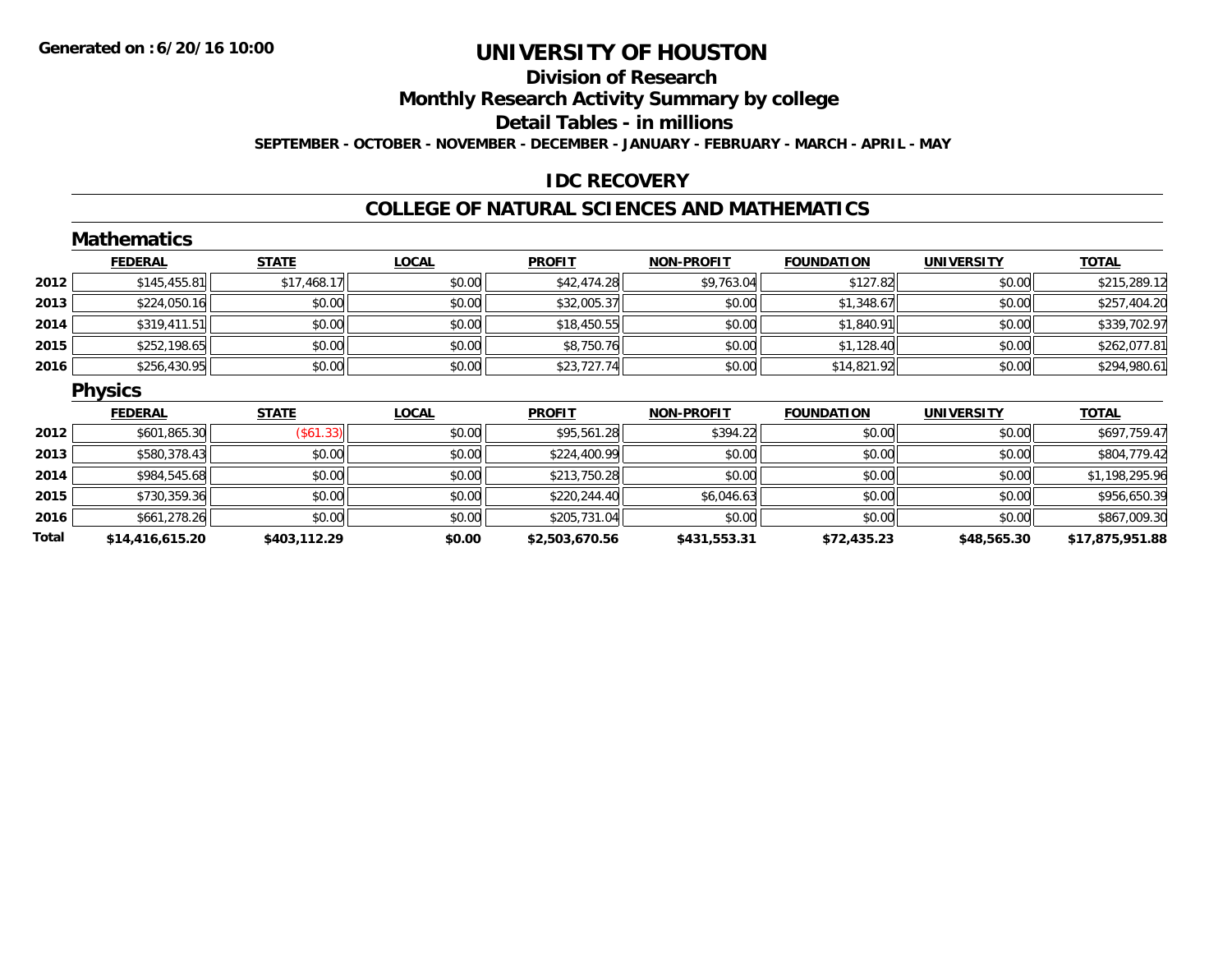# **Division of Research**

**Monthly Research Activity Summary by college**

**Detail Tables - in millions**

**SEPTEMBER - OCTOBER - NOVEMBER - DECEMBER - JANUARY - FEBRUARY - MARCH - APRIL - MAY**

#### **IDC RECOVERY**

#### **COLLEGE OF OPTOMETRY**

### **Optometry Vision Sciences**

|       | <b>FEDERAL</b> | <b>STATE</b>            | <b>LOCAL</b> | <b>PROFIT</b> | <b>NON-PROFIT</b> | <b>FOUNDATION</b> | <b>UNIVERSITY</b> | <b>TOTAL</b>   |
|-------|----------------|-------------------------|--------------|---------------|-------------------|-------------------|-------------------|----------------|
| 2012  | \$821,862.10   | $($ \$0.03) $\parallel$ | \$0.00       | \$58,208.71   | \$0.00            | \$0.00            | \$36,791.51       | \$916,862.29   |
| 2013  | \$903,691.50   | \$0.00                  | \$0.00       | \$178,468.66  | \$0.00            | \$0.00            | \$24,392.33       | \$1,106,552.49 |
| 2014  | \$1,041,028.85 | \$0.00                  | \$0.00       | \$154,829.37  | \$0.00            | \$0.00            | \$35,386.94       | \$1,231,245.16 |
| 2015  | \$930,146.94   | \$0.00                  | \$0.00       | \$66,511.27   | \$0.00            | \$0.00            | \$66,799.43       | \$1,063,457.64 |
| 2016  | \$1,089,182.10 | \$0.00                  | \$0.00       | \$33,794.66   | \$0.00            | \$0.00            | \$42,687.99       | \$1,165,664.75 |
| Total | \$4,785,911.48 | (\$0.03)                | \$0.00       | \$491.812.67  | \$0.00            | \$0.00            | \$206,058.20      | \$5,483,782.32 |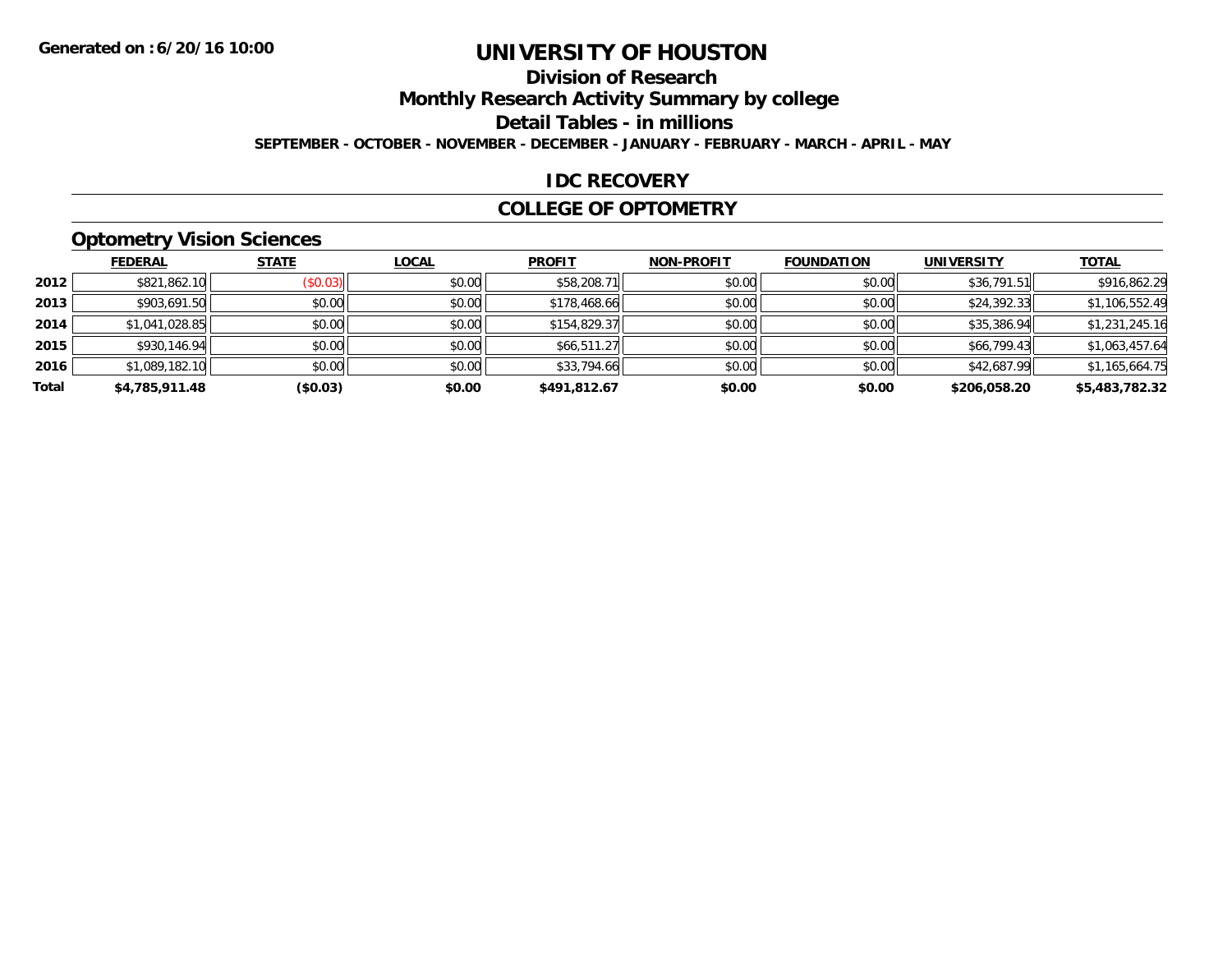### **Division of Research**

**Monthly Research Activity Summary by college**

**Detail Tables - in millions**

**SEPTEMBER - OCTOBER - NOVEMBER - DECEMBER - JANUARY - FEBRUARY - MARCH - APRIL - MAY**

#### **IDC RECOVERY**

#### **COLLEGE OF PHARMACY**

### **Center for Experimental Therapeutics and Pharmacoi**

|      | <b>FEDERAL</b> | <b>STATE</b> | <b>LOCAL</b> | <b>PROFIT</b> | <b>NON-PROFIT</b> | <b>FOUNDATION</b> | <b>UNIVERSITY</b> | <b>TOTAL</b> |
|------|----------------|--------------|--------------|---------------|-------------------|-------------------|-------------------|--------------|
| 2012 | \$0.00         | \$0.00       | \$0.00       | \$0.00        | \$0.00            | \$0.00            | \$0.00            | \$0.00       |
| 2013 | \$0.00         | \$0.00       | \$0.00       | \$0.00        | \$0.00            | \$0.00            | \$0.00            | \$0.00       |
| 2014 | \$0.00         | \$0.00       | \$0.00       | \$0.00        | \$0.00            | \$0.00            | \$0.00            | \$0.00       |
| 2015 | \$0.00         | \$0.00       | \$0.00       | \$0.00        | \$0.00            | \$0.00            | \$0.00            | \$0.00       |
| 2016 | \$0.00         | \$0.00       | \$0.00       | \$0.00        | \$0.00            | \$0.00            | \$0.00            | \$0.00       |

### **Clinical Pharmacy & Administration**

|      | <b>FEDERAL</b> | <b>STATE</b> | <u>LOCAL</u> | <b>PROFIT</b> | <b>NON-PROFIT</b> | <b>FOUNDATION</b> | <b>UNIVERSITY</b> | <b>TOTAL</b> |
|------|----------------|--------------|--------------|---------------|-------------------|-------------------|-------------------|--------------|
| 2012 | \$34,670.66    | \$0.00       | \$0.00       | \$47,398.10   | \$11.27           | \$0.00            | \$0.00            | \$82,057.49  |
| 2013 | \$53,848.43    | \$0.00       | \$0.00       | \$64,251.82   | \$0.00            | \$0.00            | \$0.00            | \$118,100.25 |
| 2014 | \$3,933.77     | \$0.00       | \$0.00       | \$75,204.53   | \$17,047.01       | \$0.00            | \$0.00            | \$96,185.31  |
| 2015 | \$66,894.56    | \$60,469.27  | \$0.00       | \$34,080.33   | \$4,496.34        | \$0.00            | \$0.00            | \$165,940.49 |
| 2016 | \$76,450.20    | \$37,185.47  | \$0.00       | \$46,381.51   | \$12,644.55       | \$0.00            | \$0.00            | \$172,661.74 |

#### **Dean, Pharmacy**

|      | <b>FEDERAL</b> | <b>STATE</b> | <u>LOCAL</u> | <b>PROFIT</b> | <b>NON-PROFIT</b> | <b>FOUNDATION</b> | <b>UNIVERSITY</b> | <b>TOTAL</b> |
|------|----------------|--------------|--------------|---------------|-------------------|-------------------|-------------------|--------------|
| 2012 | \$0.00         | \$0.00       | \$0.00       | \$0.00        | \$0.00            | \$0.00            | \$0.00            | \$0.00       |
| 2013 | \$0.00         | \$0.00       | \$0.00       | \$0.00        | \$0.00            | \$0.00            | \$0.00            | \$0.00       |
| 2014 | \$0.00         | \$0.00       | \$0.00       | \$0.00        | \$0.00            | \$0.00            | \$0.00            | \$0.00       |
| 2015 | \$0.00         | \$0.00       | \$0.00       | \$0.00        | \$0.00            | \$0.00            | \$0.00            | \$0.00       |
| 2016 | \$0.00         | \$0.00       | \$0.00       | \$0.00        | \$0.00            | \$0.00            | \$0.00            | \$0.00       |

#### **Pharm Health Outcomes & Policy**

|      | <b>FEDERAL</b> | <b>STATE</b> | <u>LOCAL</u> | <b>PROFIT</b> | <b>NON-PROFIT</b> | <b>FOUNDATION</b> | <b>UNIVERSITY</b> | <b>TOTAL</b> |
|------|----------------|--------------|--------------|---------------|-------------------|-------------------|-------------------|--------------|
| 2012 | \$5,917.60     | \$0.00       | \$0.00       | \$0.00        | \$0.00            | \$0.00            | \$0.00            | \$5,917.60   |
| 2013 | \$13,854.92    | \$0.00       | \$0.00       | \$0.00        | \$0.00            | \$0.00            | \$0.00            | \$13,854.92  |
| 2014 | \$33,954.79    | \$0.00       | \$0.00       | \$0.00        | \$0.00            | \$0.00            | \$0.00            | \$33,954.79  |
| 2015 | \$29,340.24    | \$2,271.63   | \$0.00       | \$3,683.30    | \$0.00            | \$0.00            | \$0.00            | \$35,295.18  |
| 2016 | \$13,152.61    | (\$215.83)   | \$0.00       | \$3,844.20    | \$0.00            | \$0.00            | \$0.00            | \$16,780.97  |

#### **Pharmacological and Pharmaceutical Sciences**

|      | <b>FEDERAL</b>              | <b>CTATE</b><br>אוכ | .OCAL                            | <b>PROFIT</b>  | MON-PROFIT | <b>FOUNDATION</b> | UNIVERSITY                    | <b>TOTAL</b>                |
|------|-----------------------------|---------------------|----------------------------------|----------------|------------|-------------------|-------------------------------|-----------------------------|
| 2012 | \$385,708.<br>0.24          | 00001<br>JU.U       | ሶስ ሰሰ<br>JU.UU                   | ልስ ስስ<br>JU.UU |            | $+17.$            | $\sim$ $\sim$<br>PO.OO        | <b>¢30つ</b><br>−392،869.13ھ |
| 2013 | $\sim$ $\sim$ $\sim$<br>ں ر | \$0.00              | $\sim$<br>$\sim$ $\sim$<br>vu.uu | ነ146.35        | 100.51     | יטס.              | $\sim$ $\sim$<br><b>JU.UU</b> | n o<br>+u.o.ว.ว. / o        |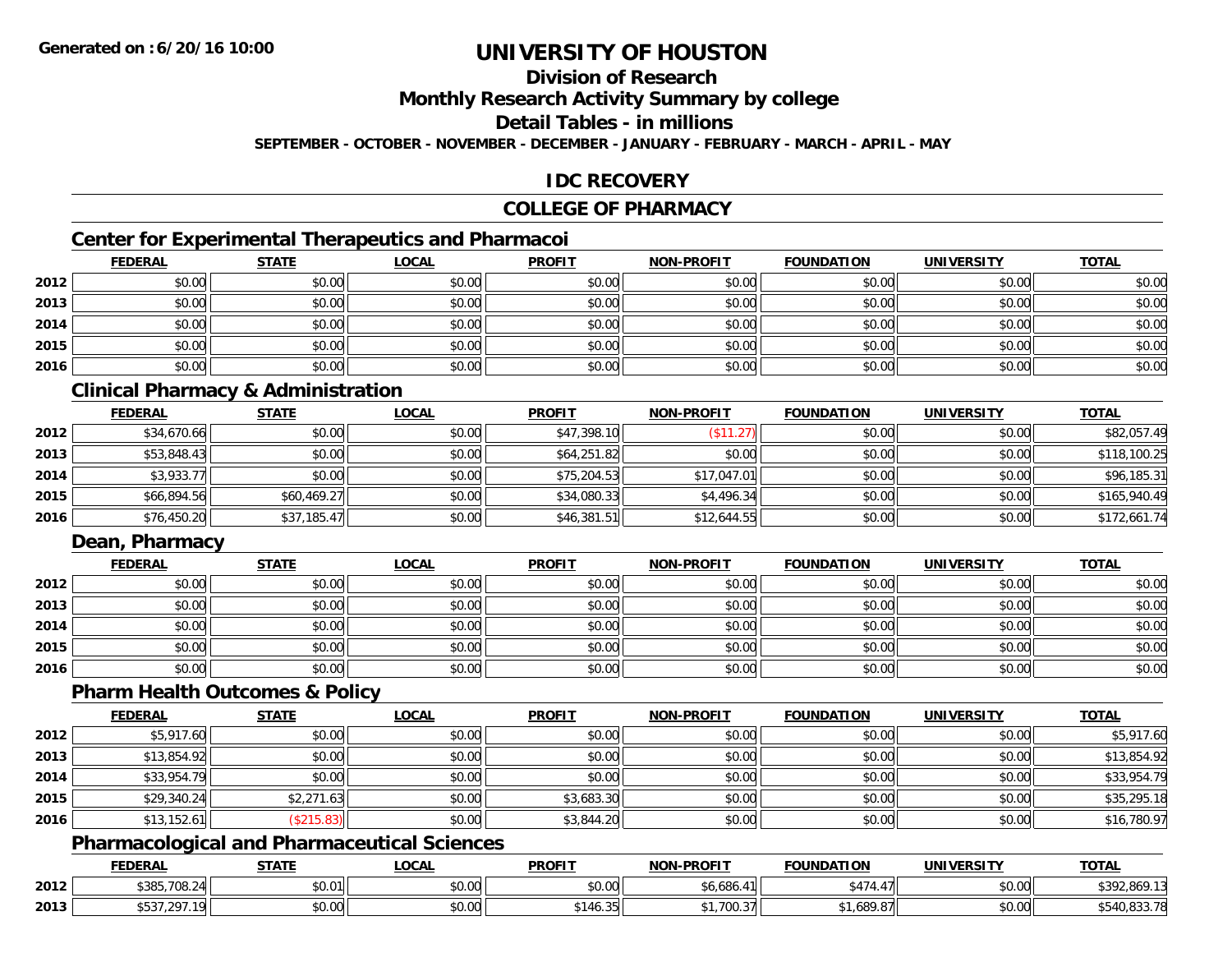### **Division of Research**

**Monthly Research Activity Summary by college**

**Detail Tables - in millions**

**SEPTEMBER - OCTOBER - NOVEMBER - DECEMBER - JANUARY - FEBRUARY - MARCH - APRIL - MAY**

#### **IDC RECOVERY**

#### **COLLEGE OF PHARMACY**

# **Pharmacological and Pharmaceutical Sciences**

|       | <u>FEDERAL</u> | <u>STATE</u> | <u>LOCAL</u> | <b>PROFIT</b> | <b>NON-PROFIT</b> | <b>FOUNDATION</b> | <b>UNIVERSITY</b> | <b>TOTAL</b>   |
|-------|----------------|--------------|--------------|---------------|-------------------|-------------------|-------------------|----------------|
| 2014  | \$428,901.98   | \$0.00       | \$0.00       | \$6,237.35    | \$0.00            | \$1,912.04        | \$0.00            | \$437,051.37   |
| 2015  | \$473,490.57   | \$3,543.98   | \$0.00       | \$2,746.03    | \$1,074.66        | \$0.00            | \$0.00            | \$480,855.24   |
| 2016  | \$792,029.90   | \$11.059.13  | \$0.00       | \$0.00        | \$6.429.83        | \$0.00            | \$0.00            | \$809,518.86   |
| Total | \$2,949,445.67 | \$114,313.66 | \$0.00       | \$283,973.52  | \$50,067.90       | \$4,076.38        | \$0.00            | \$3,401,877.13 |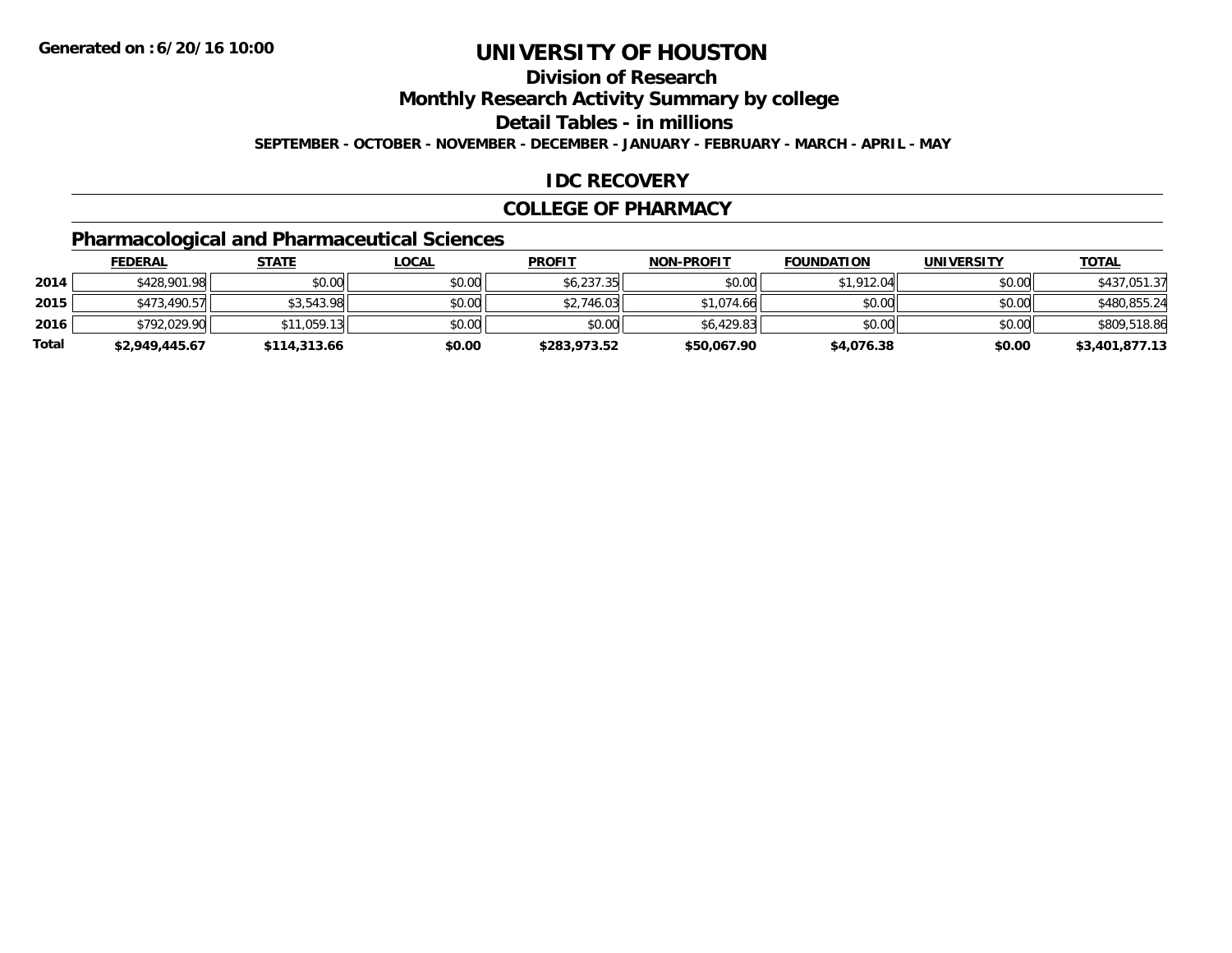### **Division of Research**

**Monthly Research Activity Summary by college**

**Detail Tables - in millions**

**SEPTEMBER - OCTOBER - NOVEMBER - DECEMBER - JANUARY - FEBRUARY - MARCH - APRIL - MAY**

#### **IDC RECOVERY**

### **COLLEGE OF TECHNOLOGY**

# **Center for Technology Literacy**

|      | <b>FEDERAL</b> | <b>STATE</b> | <u>LOCAL</u> | <b>PROFIT</b> | <b>NON-PROFIT</b> | <b>FOUNDATION</b> | <b>UNIVERSITY</b> | <b>TOTAL</b> |
|------|----------------|--------------|--------------|---------------|-------------------|-------------------|-------------------|--------------|
| 2012 | \$86,859.45    | \$0.00       | \$0.00       | \$0.00        | \$0.00            | \$0.00            | \$0.00            | \$86,859.45  |
| 2013 | \$60,210.25    | \$0.00       | \$0.00       | \$0.00        | \$0.00            | \$0.00            | \$0.00            | \$60,210.25  |
| 2014 | \$105,540.60   | \$0.00       | \$0.00       | \$0.00        | \$0.00            | \$0.00            | \$0.00            | \$105,540.60 |
| 2015 | \$74,357.03    | \$0.00       | \$0.00       | \$0.00        | \$0.00            | \$0.00            | \$0.00            | \$74,357.03  |
| 2016 | \$11,821.55    | \$0.00       | \$0.00       | \$0.00        | \$0.00            | \$0.00            | \$0.00            | \$11,821.55  |
|      |                |              |              |               |                   |                   |                   |              |

#### **Construction Management**

|      | <u>FEDERAL</u> | <b>STATE</b> | <u>LOCAL</u> | <b>PROFIT</b> | <b>NON-PROFIT</b> | <b>FOUNDATION</b> | <b>UNIVERSITY</b> | <b>TOTAL</b> |
|------|----------------|--------------|--------------|---------------|-------------------|-------------------|-------------------|--------------|
| 2013 | \$0.00         | \$1,447.00   | \$0.00       | \$0.00        | \$0.00            | \$1,358.35        | \$0.00            | \$2,805.35   |
| 2014 | \$0.00         | \$3,085.57   | \$0.00       | \$0.00        | \$0.00            | \$813.26          | \$0.00            | \$3,898.83   |
| 2015 | \$0.00         | \$76.78      | \$0.00       | \$0.00        | \$0.00            | \$0.00            | \$0.00            | \$76.78      |
| 2016 | \$0.00         | \$3,985.72   | \$0.00       | \$0.00        | \$0.00            | \$0.00            | \$0.00            | \$3,985.72   |

#### **Dean, Technology**

|      | <b>FEDERAL</b> | <b>STATE</b> | <u>LOCAL</u> | <b>PROFIT</b> | <b>NON-PROFIT</b> | <b>FOUNDATION</b> | <b>UNIVERSITY</b> | <b>TOTAL</b> |
|------|----------------|--------------|--------------|---------------|-------------------|-------------------|-------------------|--------------|
| 2012 | \$37,565.94    | \$0.00       | \$0.00       | \$0.00        | \$0.00            | \$0.00            | \$0.00            | \$37,565.94  |
| 2013 | \$25,774.16    | \$0.00       | \$0.00       | \$0.00        | \$0.00            | \$0.00            | \$0.00            | \$25,774.16  |
| 2014 | \$0.00         | \$0.00       | \$0.00       | \$0.00        | \$0.00            | \$0.00            | \$0.00            | \$0.00       |
| 2015 | \$0.00         | \$0.00       | \$0.00       | \$0.00        | \$0.00            | \$0.00            | \$0.00            | \$0.00       |
| 2016 | \$0.00         | \$0.00       | \$0.00       | \$0.00        | \$0.00            | \$0.00            | \$0.00            | \$0.00       |

#### **Engineering Technology**

|      | <b>FEDERAL</b> | <b>STATE</b> | <u>LOCAL</u> | <b>PROFIT</b> | <b>NON-PROFIT</b> | <b>FOUNDATION</b> | <b>UNIVERSITY</b> | <b>TOTAL</b> |
|------|----------------|--------------|--------------|---------------|-------------------|-------------------|-------------------|--------------|
| 2012 | \$74,019.87    | \$0.00       | \$0.00       | \$6,533.70    | \$0.00            | \$0.00            | \$0.00            | \$80,553.57  |
| 2013 | \$100,225.16   | \$0.00       | \$0.00       | \$13,152.22   | \$0.00            | \$1,567.70        | \$0.00            | \$114,945.08 |
| 2014 | \$68,681.15    | \$0.00       | \$0.00       | \$21,772.44   | \$0.00            | \$0.00            | \$0.00            | \$90,453.59  |
| 2015 | \$189,476.44   | \$0.00       | \$0.00       | \$10,759.26   | \$0.00            | \$0.00            | \$0.00            | \$200,235.70 |
| 2016 | \$176,482.01   | \$0.00       | \$0.00       | \$0.00        | \$26.57           | \$0.00            | \$0.00            | \$176,508.57 |

### **Human Development and Consumer Science**

|      | <b>FEDERAL</b>        | <b>STATE</b> | <u>LOCAL</u> | <b>PROFIT</b> | <b>NON-PROFIT</b> | <b>FOUNDATION</b> | <b>UNIVERSITY</b> | <b>TOTAL</b> |
|------|-----------------------|--------------|--------------|---------------|-------------------|-------------------|-------------------|--------------|
| 2012 | \$127.81              |              | \$0.00       |               | \$0.00            | \$0.00            | \$0.00            |              |
| 2013 | <b>4150</b><br>טט.כטו | \$0.00       | \$0.00       | \$0.00        | \$0.00            | \$0.00            | \$0.00            | \$153.56     |
| 2014 | 4257207<br>92.972.071 | \$0.00       | \$0.00       | \$0.00        | \$0.00            | \$30,228.94       | \$0.00            | \$32,801.81  |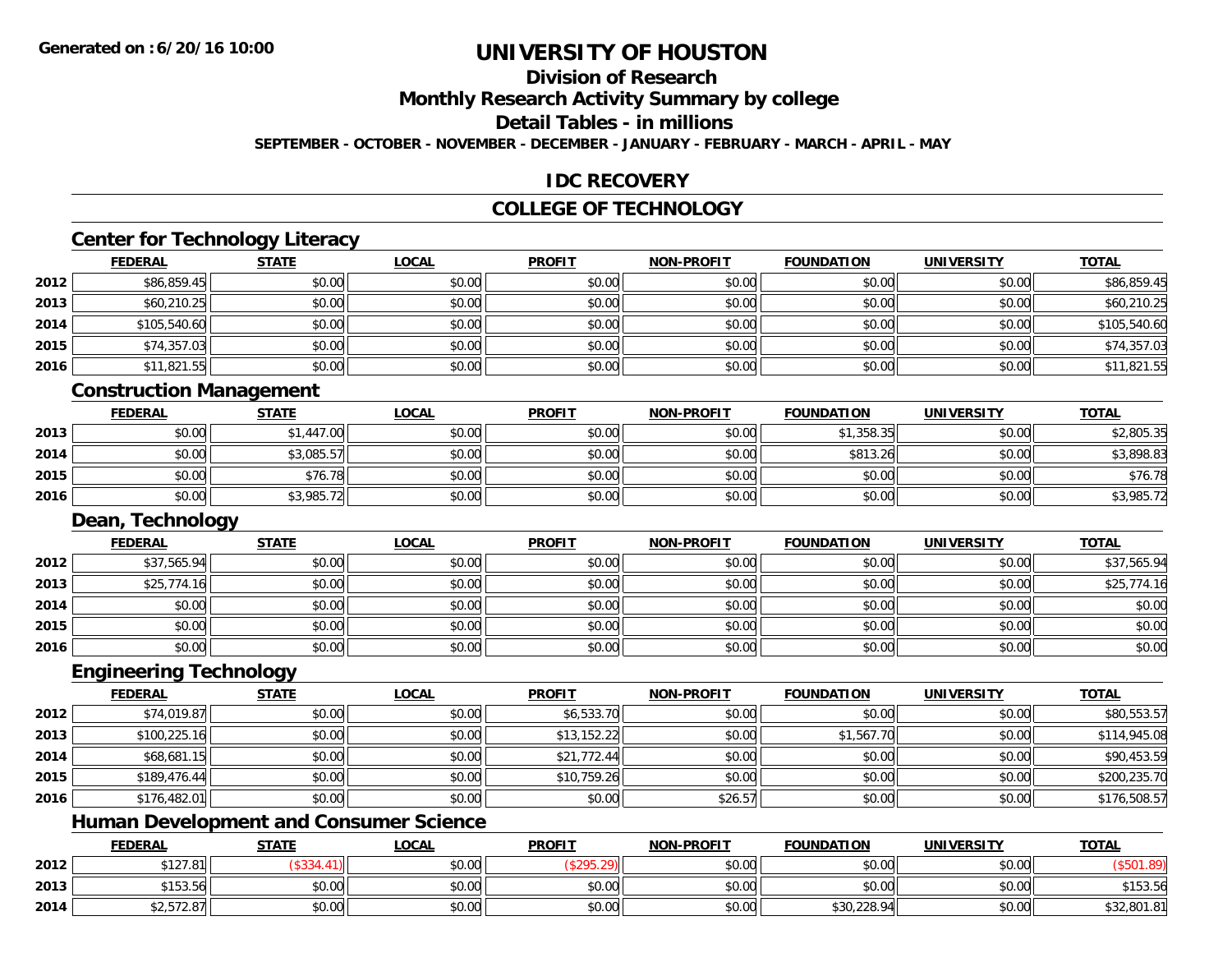### **Division of Research**

**Monthly Research Activity Summary by college**

**Detail Tables - in millions**

**SEPTEMBER - OCTOBER - NOVEMBER - DECEMBER - JANUARY - FEBRUARY - MARCH - APRIL - MAY**

### **IDC RECOVERY**

### **COLLEGE OF TECHNOLOGY**

<u> 1980 - Johann Barbara, martxa amerikan bashkar (</u>

#### **Human Development and Consumer Science**

|      | <b>FEDERAL</b>                      | <b>STATE</b><br>,,,,, | <b>LOCAL</b>                               | <b>PROFIT</b> | <b>NON-PROFIT</b> | <b>FOUNDATION</b>                                             | <b>UNIVERSITY</b> | <u>TOTAL</u>         |
|------|-------------------------------------|-----------------------|--------------------------------------------|---------------|-------------------|---------------------------------------------------------------|-------------------|----------------------|
| 2015 | 301<br>$\uparrow$ $\uparrow$<br>.11 | 0000<br>DU.UG         | $\theta$ $\theta$ $\theta$<br>JU.UU        | 0000<br>vv.vv | 0000<br>JU.UU     | $\uparrow$<br>ودن ے م                                         | \$0.00            | $\sim$               |
| 2016 | $\cdots$<br>328.212.31              | \$0.00                | $\theta$ $\theta$ $\theta$<br><b>DU.UU</b> | 0000<br>JU.UU | 40.00<br>PO.OO    | $\uparrow$ $\uparrow$ $\uparrow$<br>$\sim$<br><b>JZ,JJJ,J</b> | \$0.00            | 105.74<br>\$30,605.1 |

# **Information & Logistics Technology**

|      | <b>FEDERAL</b> | <b>STATE</b> | <u>LOCAL</u> | <b>PROFIT</b> | <b>NON-PROFIT</b> | <b>FOUNDATION</b> | <b>UNIVERSITY</b> | <b>TOTAL</b> |
|------|----------------|--------------|--------------|---------------|-------------------|-------------------|-------------------|--------------|
| 2012 | \$10,352.91    | (\$540.60)   | \$0.00       | \$0.00        | \$0.00            | \$0.00            | \$0.00            | \$9,812.31   |
| 2013 | \$0.00         | \$0.00       | \$0.00       | \$0.00        | \$0.00            | \$0.00            | \$0.00            | \$0.00       |
| 2014 | \$92.50        | \$0.00       | \$0.00       | \$0.00        | \$0.00            | \$0.00            | \$0.00            | (\$92.50)    |
| 2015 | \$548.90       | \$0.00       | \$0.00       | \$0.00        | \$0.00            | \$0.00            | \$0.00            | \$548.90     |
| 2016 | \$64,031.09    | \$0.00       | \$0.00       | \$0.00        | \$0.00            | \$0.00            | \$0.00            | \$64,031.09  |

### **Texas Manufacturing Assistance Center**

|       | <b>FEDERAL</b> | <u>STATE</u> | <b>LOCAL</b> | <b>PROFIT</b> | <b>NON-PROFIT</b> | <b>FOUNDATION</b> | <b>UNIVERSITY</b> | <b>TOTAL</b>   |
|-------|----------------|--------------|--------------|---------------|-------------------|-------------------|-------------------|----------------|
| 2012  | \$0.00         | \$0.00       | \$0.00       | \$0.00        | \$0.00            | \$0.00            | \$0.00            | \$0.00         |
| 2013  | \$0.00         | \$0.00       | \$0.00       | \$0.00        | \$0.00            | \$0.00            | \$0.00            | \$0.00         |
| 2014  | \$0.00         | \$0.00       | \$0.00       | \$0.00        | \$0.00            | \$0.00            | \$0.00            | \$0.00         |
| 2015  | \$0.00         | \$0.00       | \$0.00       | \$0.00        | \$0.00            | \$0.00            | \$0.00            | \$0.00         |
| Total | \$1,142,371.71 | \$7,720.06   | \$0.00       | \$51,922.33   | \$26.57           | \$38,836.08       | \$0.00            | \$1,240,876.74 |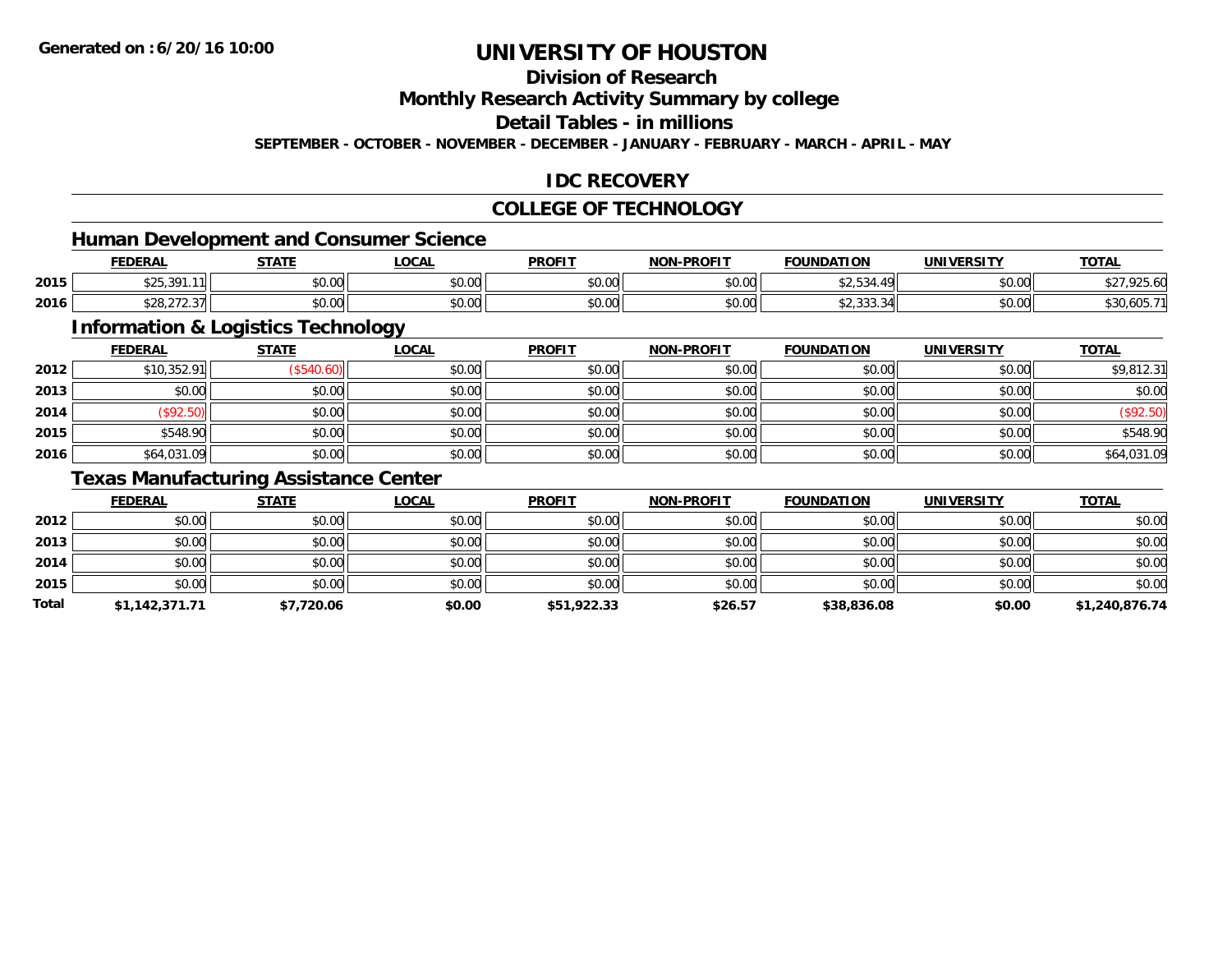# **Division of Research**

**Monthly Research Activity Summary by college**

**Detail Tables - in millions**

**SEPTEMBER - OCTOBER - NOVEMBER - DECEMBER - JANUARY - FEBRUARY - MARCH - APRIL - MAY**

### **IDC RECOVERY**

# **CULLEN COLLEGE OF ENGINEERING**

### **Biomedical Engineering**

|      | <b>FEDERAL</b> | <b>STATE</b> | <b>LOCAL</b> | <b>PROFIT</b> | <b>NON-PROFIT</b> | <b>FOUNDATION</b> | <b>UNIVERSITY</b> | <u>TOTAL</u> |
|------|----------------|--------------|--------------|---------------|-------------------|-------------------|-------------------|--------------|
| 2012 | \$71,306.90    | \$0.00       | \$0.00       | \$0.00        | \$0.00            | \$0.00            | \$0.00            | \$71,306.90  |
| 2013 | \$211,065.88   | \$0.00       | \$0.00       | \$0.00        | \$0.00            | \$0.00            | \$0.00            | \$211,065.88 |
| 2014 | \$457,463.39   | \$0.00       | \$0.00       | \$0.00        | \$0.00            | \$0.00            | \$0.00            | \$457,463.39 |
| 2015 | \$546,829.01   | \$0.00       | \$0.00       | \$0.00        | \$9,931.02        | \$0.00            | \$0.00            | \$556,760.03 |
| 2016 | \$351,947.36   | \$0.00       | \$0.00       | \$1,231.67    | \$2,299.10        | \$0.00            | \$0.00            | \$355,478.13 |

## **Center for Innovative Grouting Materials and Tech**

|      | <b>FEDERAL</b> | <b>STATE</b> | <u>LOCAL</u> | <b>PROFIT</b> | <b>NON-PROFIT</b> | <b>FOUNDATION</b> | <b>UNIVERSITY</b> | <b>TOTAL</b> |
|------|----------------|--------------|--------------|---------------|-------------------|-------------------|-------------------|--------------|
| 2012 | \$0.00         | \$0.00       | \$0.00       | \$0.00        | \$0.00            | \$0.00            | \$0.00            | \$0.00       |
| 2013 | \$0.00         | \$0.00       | \$0.00       | \$0.00        | \$0.00            | \$0.00            | \$0.00            | \$0.00       |
| 2014 | \$0.00         | \$0.00       | \$0.00       | \$0.00        | \$0.00            | \$0.00            | \$0.00            | \$0.00       |
| 2015 | \$0.00         | \$0.00       | \$0.00       | \$0.00        | \$0.00            | \$0.00            | \$0.00            | \$0.00       |
| 2016 | \$0.00         | \$0.00       | \$0.00       | \$0.00        | \$0.00            | \$0.00            | \$0.00            | \$0.00       |

# **Chemical Engineering**

|      | <b>FEDERAL</b> | <b>STATE</b> | <b>LOCAL</b> | <b>PROFIT</b> | <b>NON-PROFIT</b> | <b>FOUNDATION</b> | <b>UNIVERSITY</b> | <b>TOTAL</b>   |
|------|----------------|--------------|--------------|---------------|-------------------|-------------------|-------------------|----------------|
| 2012 | \$604,911.88   | \$6,633.54   | \$1,268.52   | \$205,156.86  | \$0.00            | \$128.17          | \$0.02            | \$818,098.98   |
| 2013 | \$683,040.54   | \$6,237.74   | \$0.00       | \$127,508.99  | \$0.00            | \$940.94          | \$568.99          | \$818,297.20   |
| 2014 | \$676,568.85   | \$1,509.78   | \$0.00       | \$271,496.44  | \$0.00            | \$1,864.64        | \$7,955.76        | \$959,395.46   |
| 2015 | \$597,934.07   | \$9,971.40   | \$0.00       | \$257,947.70  | \$0.00            | \$3,234.21        | \$3,624.94        | \$872,712.32   |
| 2016 | \$699,357.01   | \$25,065.07  | \$0.00       | \$384,534.15  | \$8,543.27        | \$3,283.44        | (\$89.06)         | \$1,120,693.87 |

#### **Civil Engineering**

|      | <b>FEDERAL</b> | <b>STATE</b> | <u>LOCAL</u> | <b>PROFIT</b> | <b>NON-PROFIT</b> | <b>FOUNDATION</b> | <b>UNIVERSITY</b> | <b>TOTAL</b> |
|------|----------------|--------------|--------------|---------------|-------------------|-------------------|-------------------|--------------|
| 2012 | \$172,789.98   | \$18,095.68  | \$26,339.96  | \$23,766.50   | \$13,877.18       | \$0.00            | (\$490.00)        | \$254,379.30 |
| 2013 | \$412,664.55   | \$15,442.81  | \$2,653.74   | \$51,334.81   | \$16,890.36       | \$0.00            | \$1,974.72        | \$500,960.98 |
| 2014 | \$533,471.99   | \$8,231.31   | (\$1,308.66) | \$27,192.71   | \$20,147.56       | \$3,997.32        | \$0.00            | \$591,732.24 |
| 2015 | \$641,162.53   | \$19,228.98  | \$0.00       | \$40,575.24   | \$7,454.11        | \$12,434.36       | \$0.00            | \$720,855.22 |
| 2016 | \$476,483.46   | \$20,181.77  | \$0.00       | \$23,781.35   | \$15,325.62       | \$3,465.85        | \$2,869.44        | \$542,107.49 |

# **Composites Engineering and Applications Center**

|      | DERAI  | CTATI     | .OCAL     | <b>PROFIT</b> | <b>DDOEL1</b><br><b>ארות</b> | ΓΙΟΝ    | UNIVERSITY                                   | <b>TOTAL</b> |
|------|--------|-----------|-----------|---------------|------------------------------|---------|----------------------------------------------|--------------|
| 2012 | $\sim$ | $\sim$    | $\sim$    | $\cdots$      | 0000                         | 0.00    | $\mathsf{A} \cap \mathsf{A} \cap \mathsf{A}$ | 0000         |
|      | וט.טי  | JU.UU     | vv.vv     | vu.vu         | J∪.∪∪                        | - JU.UU | PO.OO                                        | <b>JU.UU</b> |
|      | 0.00   | $\sim$ 00 | $\sim$ 00 | $\cdots$      | 0.00                         | 0.00    | $\sim$ 00                                    | $\cdots$     |
| 2013 | וט.טי  | JU.L      | JU.UU     | vv.vv         | JU.UU                        | ww.uu   | <b>JU.UU</b>                                 | <b>JU.UU</b> |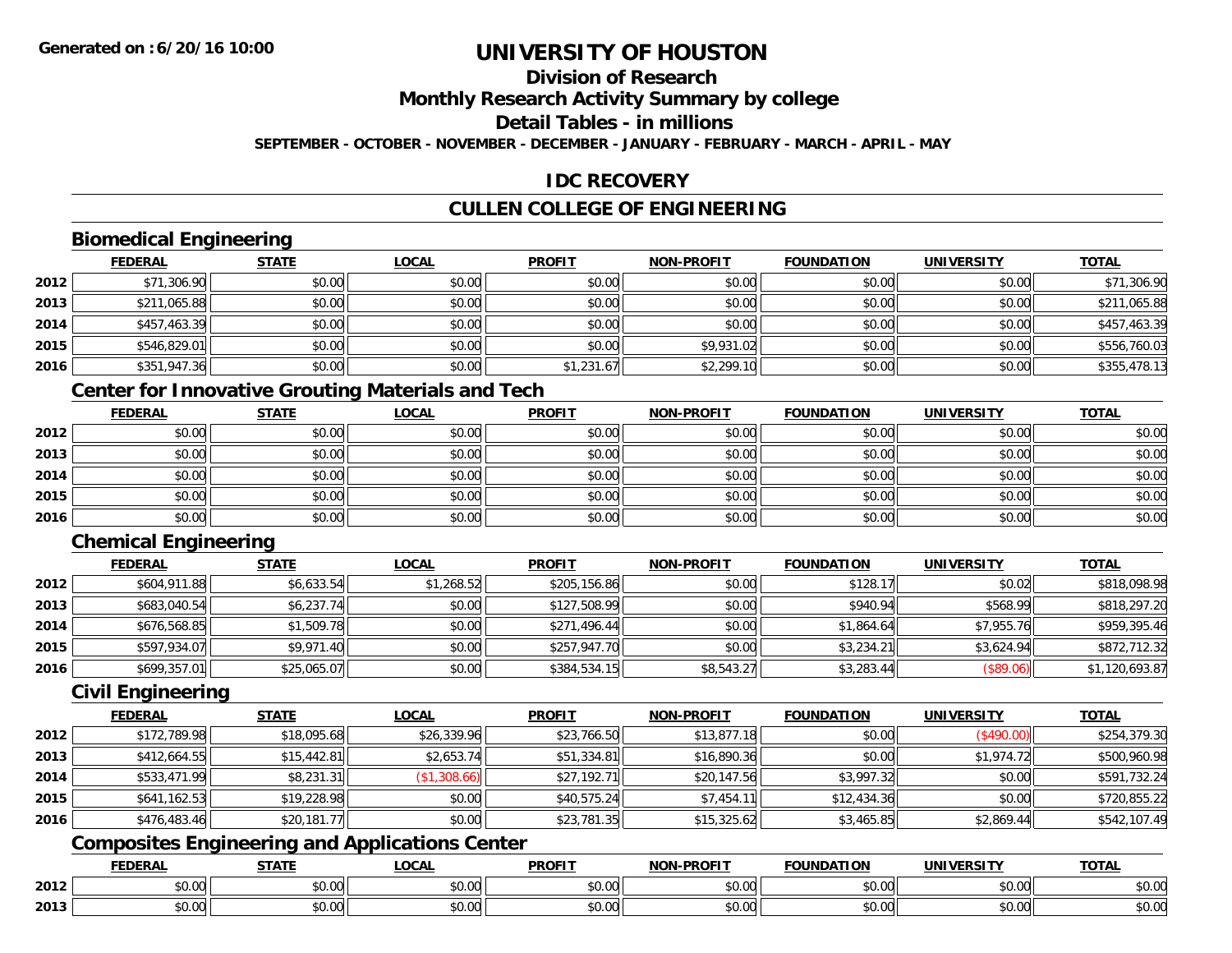## **Division of Research**

**Monthly Research Activity Summary by college**

**Detail Tables - in millions**

**SEPTEMBER - OCTOBER - NOVEMBER - DECEMBER - JANUARY - FEBRUARY - MARCH - APRIL - MAY**

#### **IDC RECOVERY**

### **CULLEN COLLEGE OF ENGINEERING**

# **Composites Engineering and Applications Center**

|      | EENED A<br>-115          | <b>CTATE</b>   | 001<br>.uuni             | <b>PROFIT</b>           | <b>DDAEIT</b><br><b>NON</b> | <b>FOUNDATION</b> | <b><i>INIVERSITY</i></b> | $T^{\prime}$<br>או שי  |
|------|--------------------------|----------------|--------------------------|-------------------------|-----------------------------|-------------------|--------------------------|------------------------|
| 2014 | $\sim$<br>$\sim$<br>וטט. | ტი იი<br>JU.UU | $\sim$<br>וחח ו<br>JU.UU | 0 <sub>n</sub><br>JU.U  | $\sim$ 00<br>vv.vv          | 0000<br>- JU.UU   | 0.00<br>JU.UU            | $\sim$ $\sim$<br>DU.UÇ |
| 2015 | $\sim$ $\sim$<br>וטט.    | ሐሴ ሰሰ<br>JU.UU | 0000<br>JU.UU            | 0 <sub>n</sub><br>JU.UL | $\sim$ 00<br>JU.UU          | 0000<br>vv.vv.    | 0.00<br>JU.UU            | $\sim$ $\sim$<br>งบ.บเ |

#### **Dean, Engineering**

|      | Dean, Engineering |              |              |               |                   |                   |                   |              |  |  |  |
|------|-------------------|--------------|--------------|---------------|-------------------|-------------------|-------------------|--------------|--|--|--|
|      | <b>FEDERAL</b>    | <b>STATE</b> | <b>LOCAL</b> | <b>PROFIT</b> | <b>NON-PROFIT</b> | <b>FOUNDATION</b> | <b>UNIVERSITY</b> | <b>TOTAL</b> |  |  |  |
| 2012 | \$3,512.71        | \$0.00       | \$0.00       | \$0.00        | \$0.00            | \$0.00            | \$0.00            | \$3,512.71   |  |  |  |
| 2013 | \$3,854.26        | \$0.00       | \$0.00       | \$0.00        | \$0.00            | \$0.00            | \$0.00            | \$3,854.26   |  |  |  |
| 2014 | \$3,756.63        | \$0.00       | \$0.00       | \$0.00        | \$0.00            | \$0.00            | \$0.00            | \$3,756.63   |  |  |  |
| 2015 | \$2,225.43        | \$0.00       | \$0.00       | \$0.00        | \$0.00            | \$0.00            | \$0.00            | \$2,225.43   |  |  |  |
| 2016 | \$35,774.78       | \$0.00       | \$0.00       | \$0.00        | \$0.00            | \$0.00            | \$0.00            | \$35,774.78  |  |  |  |

### **Electrical & Computer Engineering**

|      | <b>FEDERAL</b> | <b>STATE</b> | <u>LOCAL</u> | <b>PROFIT</b> | <b>NON-PROFIT</b> | <b>FOUNDATION</b> | UNIVERSITY | <b>TOTAL</b> |
|------|----------------|--------------|--------------|---------------|-------------------|-------------------|------------|--------------|
| 2012 | \$526,048.15   | (S612.91)    | \$0.00       | \$83,761.41   | (\$3,375.31)      | (S16, 163.66)     | \$0.21     | \$589,657.89 |
| 2013 | \$576,926.68   | \$708.78     | \$0.00       | \$50,363.77   | \$8,943.48        | \$532.40          | \$0.00     | \$637,475.11 |
| 2014 | \$513,843.60   | \$581.20     | \$0.00       | \$115,244.74  | \$31,662.74       | \$7,084.58        | \$0.00     | \$668,416.86 |
| 2015 | \$812,225.83   | \$1,005.03   | \$0.00       | \$78,678.55   | \$12,014.79       | \$14,267.78       | \$0.00     | \$918,191.99 |
| 2016 | \$663,458.16   | \$45,191.41  | \$0.00       | \$43,157.49   | \$74,837.67       | \$0.00            | \$0.00     | \$826,644.73 |

#### **Industrial Engineering**

|      | <b>FEDERAL</b> | <b>STATE</b> | <b>LOCAL</b> | <b>PROFIT</b> | <b>NON-PROFIT</b> | <b>FOUNDATION</b> | <b>UNIVERSITY</b> | <b>TOTAL</b> |
|------|----------------|--------------|--------------|---------------|-------------------|-------------------|-------------------|--------------|
| 2012 | \$24,350.29    | (\$100.00)   | \$15,987.07  | \$0.00        | \$0.00            | \$0.00            | \$0.00            | \$40,237.36  |
| 2013 | \$14,041.65    | \$6,788.35   | \$3,573.31   | \$0.00        | \$0.00            | \$2,586.73        | \$0.00            | \$26,990.04  |
| 2014 | \$42,349.17    | \$6,172.76   | \$12,699.11  | \$0.00        | \$0.00            | \$6,389.62        | \$0.00            | \$67,610.66  |
| 2015 | \$37,887.79    | \$6,282.02   | \$7.652.37   | \$2,213.43    | \$0.00            | \$10,993.72       | \$0.00            | \$65,029.33  |
| 2016 | \$17,171.24    | \$5,918.08   | \$32.00      | \$476.08      | \$0.00            | \$6,482.37        | \$0.00            | \$30,079.77  |

#### **Mechanical Engineering**

|      | <b>FEDERAL</b> | <u>STATE</u>        | <b>LOCAL</b> | <b>PROFIT</b> | <b>NON-PROFIT</b> | <b>FOUNDATION</b> | <b>UNIVERSITY</b> | <u>TOTAL</u> |
|------|----------------|---------------------|--------------|---------------|-------------------|-------------------|-------------------|--------------|
| 2012 | \$472,651.58   | \$11,727.87         | \$0.00       | \$94,686.43   | \$15,380.64       | \$7.219.45        | \$0.00            | \$601,665.97 |
| 2013 | \$676,397.23   | \$13,047.23         | \$0.00       | \$64,781.37   | \$0.00            | \$20,489.68       | \$0.00            | \$774,715.52 |
| 2014 | \$689,387.25   | \$9,881.37          | \$0.00       | \$218,209.15  | \$0.00            | \$30,888.09       | \$0.00            | \$948,365.86 |
| 2015 | \$653,561.96   | $($ \$4,786.79) $ $ | \$0.00       | \$235,294.28  | \$0.00            | \$6,112.57        | \$0.00            | \$890,182.03 |
| 2016 | \$354,326.70   | (\$10,310.03)       | \$0.00       | \$132,884.62  | \$0.00            | \$29,855.43       | \$0.00            | \$506,756.72 |

<u> 1980 - Andrea Station Barbara, actor a component de la componentación de la componentación de la componentaci</u>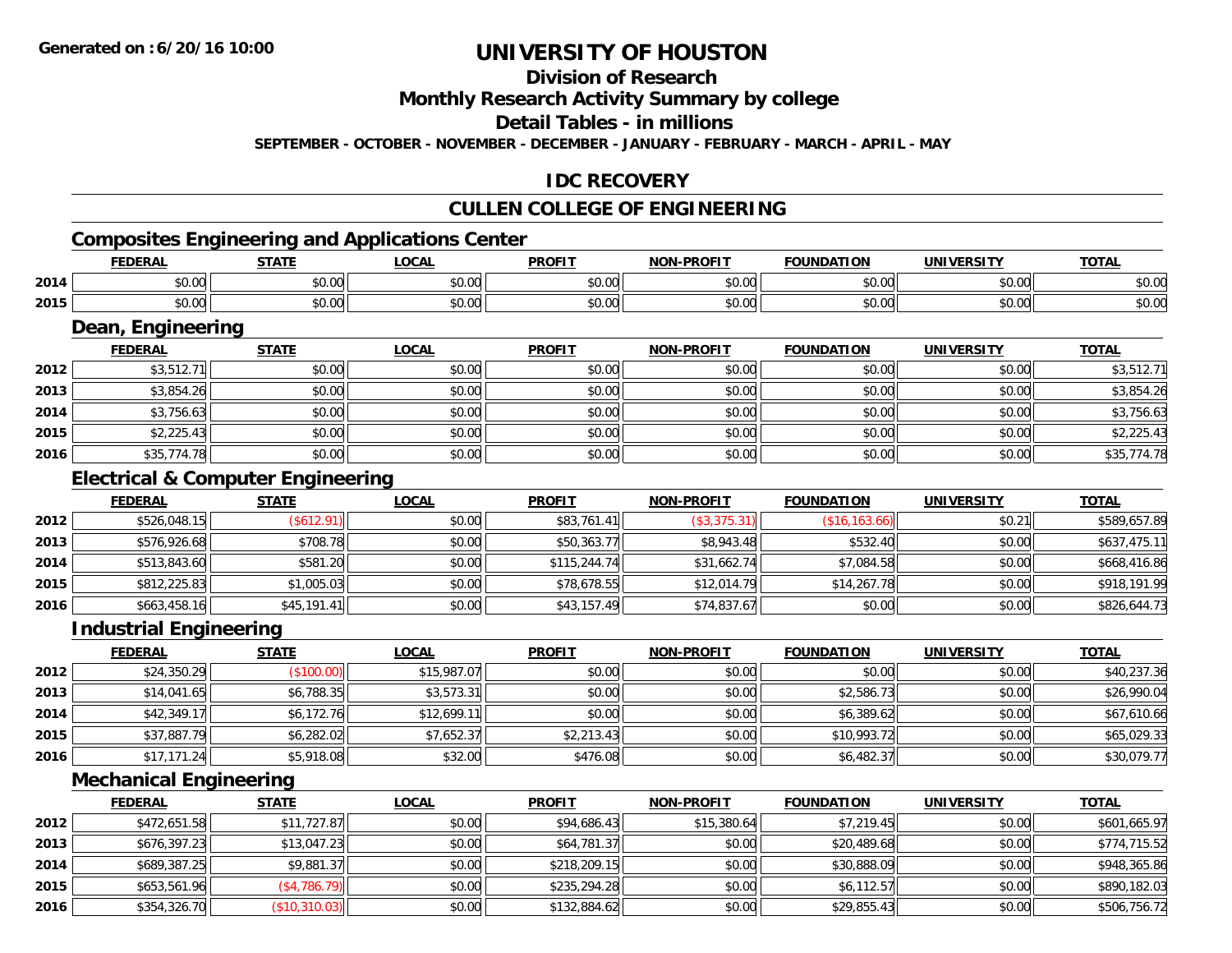# **Division of Research**

**Monthly Research Activity Summary by college**

**Detail Tables - in millions**

**SEPTEMBER - OCTOBER - NOVEMBER - DECEMBER - JANUARY - FEBRUARY - MARCH - APRIL - MAY**

#### **IDC RECOVERY**

### **CULLEN COLLEGE OF ENGINEERING**

### **National Center for Airborne Laser Mapping**

|      | <b>FEDERAL</b> | <b>STATE</b> | <b>LOCAL</b> | <b>PROFIT</b> | <b>NON-PROFIT</b> | <b>FOUNDATION</b> | <b>UNIVERSITY</b> | <b>TOTAL</b> |
|------|----------------|--------------|--------------|---------------|-------------------|-------------------|-------------------|--------------|
| 2012 | \$106,899.06   | \$0.00       | \$0.00       | \$0.00        | \$0.00            | \$0.00            | \$0.00            | \$106,899.06 |
| 2013 | \$72,187.50    | \$0.00       | \$0.00       | \$0.00        | \$0.00            | \$0.00            | \$0.00            | \$72,187.50  |
| 2014 | \$87,906.34    | \$0.00       | \$0.00       | \$0.00        | \$0.00            | \$5,995.99        | \$0.00            | \$93,902.32  |
| 2015 | \$181,635.50   | \$0.00       | \$0.00       | \$0.00        | \$0.00            | \$0.00            | \$12,175.55       | \$193,811.05 |
| 2016 | \$164,596.96   | \$0.00       | \$0.00       | \$0.00        | \$52,366.42       | \$0.00            | \$0.00            | \$216,963.38 |

## **Petroleum Engineering**

|      | <b>FEDERAL</b> | <b>STATE</b> | <u>LOCAL</u> | <b>PROFIT</b> | <b>NON-PROFIT</b> | <b>FOUNDATION</b> | <b>UNIVERSITY</b> | <b>TOTAL</b> |
|------|----------------|--------------|--------------|---------------|-------------------|-------------------|-------------------|--------------|
| 2013 | \$1,372.50     | \$0.00       | \$0.00       | \$0.00        | \$0.00            | \$0.00            | \$0.00            | \$1,372.50   |
| 2014 | \$10,090.88    | \$0.00       | \$0.00       | \$38,097.58   | \$0.00            | \$0.00            | \$0.00            | \$48,188.46  |
| 2015 | \$10,066.      | \$0.00       | \$0.00       | \$181.377.44  | \$0.00            | \$0.00            | \$0.00            | \$171,310.73 |
| 2016 | \$14,461.13    | \$0.00       | \$0.00       | \$52,979.64   | \$0.00            | \$0.00            | \$0.00            | \$38,518.51  |

# **Wind Energy Center**

|       | <b>FEDERAL</b>  | <b>STATE</b> | <b>LOCAL</b> | <b>PROFIT</b>  | <b>NON-PROFIT</b> | <b>FOUNDATION</b> | <b>UNIVERSITY</b> | <b>TOTAL</b>    |
|-------|-----------------|--------------|--------------|----------------|-------------------|-------------------|-------------------|-----------------|
| 2012  | \$0.00          | \$0.00       | \$0.00       | \$0.00         | \$0.00            | \$0.00            | \$0.00            | \$0.00          |
| 2013  | \$0.00          | \$0.00       | \$0.00       | \$0.00         | \$0.00            | \$0.00            | \$0.00            | \$0.00          |
| 2014  | \$0.00          | \$0.00       | \$0.00       | \$0.00         | \$0.00            | \$0.00            | \$0.00            | \$0.00          |
| 2015  | \$0.00          | \$0.00       | \$0.00       | \$0.00         | \$0.00            | \$0.00            | \$0.00            | \$0.00          |
| 2016  | \$0.00          | \$0.00       | \$0.00       | \$0.00         | \$0.00            | \$0.00            | \$0.00            | \$0.00          |
| Total | \$13,860,909.41 | \$222,092.44 | \$68,897.42  | \$2,806,732.39 | \$286,298.65      | \$162,083.68      | \$28,590.57       | \$17,435,604.56 |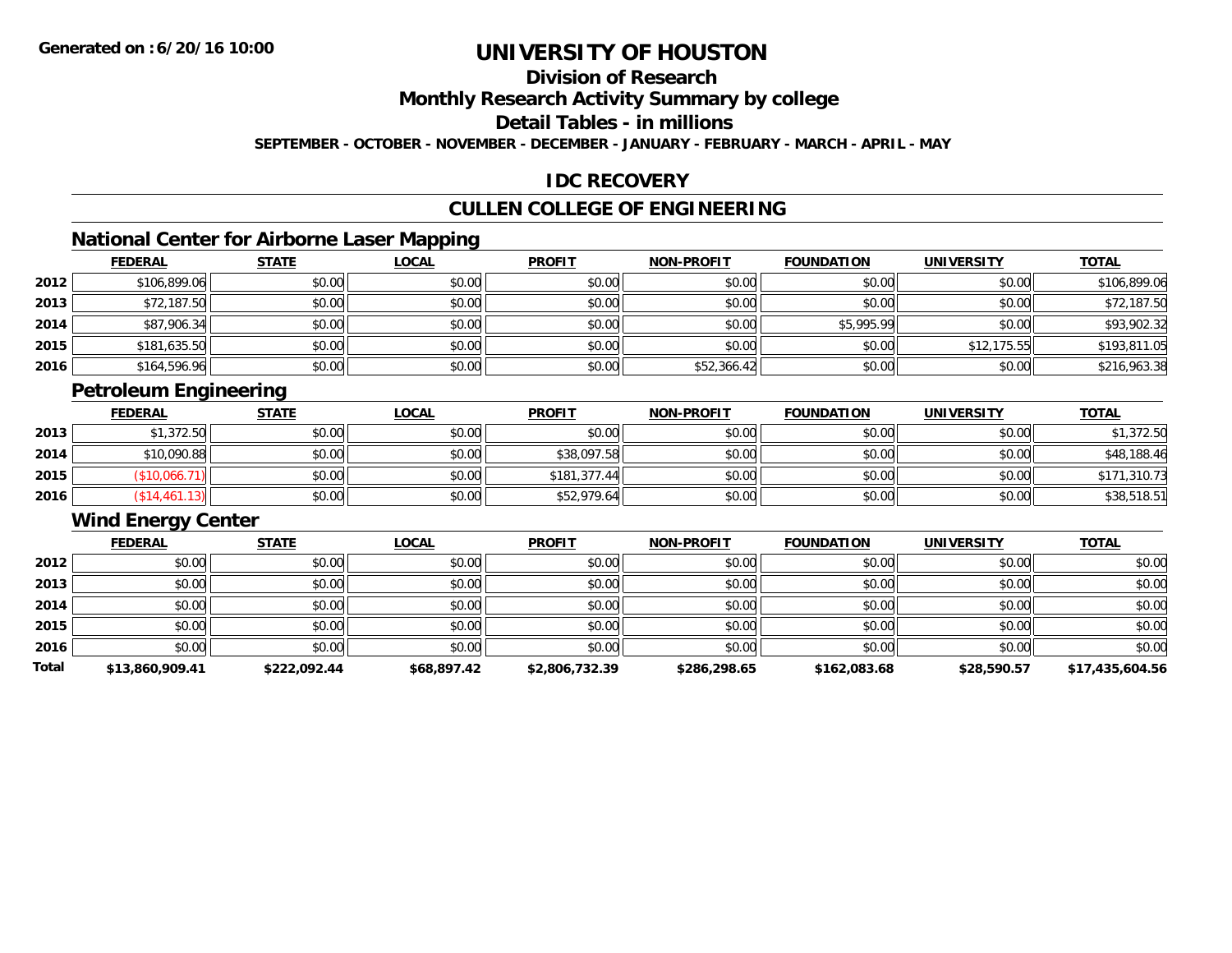**2015**

**2016**

# **UNIVERSITY OF HOUSTON**

# **Division of Research**

**Monthly Research Activity Summary by college**

**Detail Tables - in millions**

**SEPTEMBER - OCTOBER - NOVEMBER - DECEMBER - JANUARY - FEBRUARY - MARCH - APRIL - MAY**

#### **IDC RECOVERY**

# **DIVISION OF RESEARCH**

|      | <b>Allied Geophysical Laboratories</b>                    |              |              |               |                   |                   |                   |              |
|------|-----------------------------------------------------------|--------------|--------------|---------------|-------------------|-------------------|-------------------|--------------|
|      | <b>FEDERAL</b>                                            | <b>STATE</b> | <b>LOCAL</b> | <b>PROFIT</b> | <b>NON-PROFIT</b> | <b>FOUNDATION</b> | <b>UNIVERSITY</b> | <b>TOTAL</b> |
| 2012 | \$0.00                                                    | \$0.00       | \$0.00       | \$5,974.26    | \$0.00            | \$0.00            | \$0.00            | \$5,974.26   |
| 2013 | \$0.00                                                    | \$0.00       | \$0.00       | \$3,076.49    | \$0.00            | \$0.00            | \$0.00            | \$3,076.49   |
|      | <b>Center for Advanced Computing and Data Systems</b>     |              |              |               |                   |                   |                   |              |
|      | <b>FEDERAL</b>                                            | <b>STATE</b> | <b>LOCAL</b> | <b>PROFIT</b> | <b>NON-PROFIT</b> | <b>FOUNDATION</b> | <b>UNIVERSITY</b> | <b>TOTAL</b> |
| 2012 | \$116,572.80                                              | \$0.00       | \$0.00       | \$22,337.22   | \$0.00            | \$0.00            | \$0.00            | \$138,910.02 |
| 2013 | \$37,702.05                                               | \$0.00       | \$0.00       | \$57,912.86   | \$0.00            | \$0.00            | \$0.00            | \$95,614.91  |
| 2014 | (\$3,458.04)                                              | \$0.00       | \$0.00       | \$0.00        | \$0.00            | \$0.00            | \$0.00            | (\$3,458.04) |
| 2015 | \$1,397.96                                                | \$0.00       | \$0.00       | \$0.00        | \$0.00            | \$0.00            | \$0.00            | \$1,397.96   |
| 2016 | \$592.78                                                  | \$0.00       | \$0.00       | \$0.00        | \$0.00            | \$0.00            | \$0.00            | \$592.78     |
|      | <b>Center for Advanced Materials</b>                      |              |              |               |                   |                   |                   |              |
|      | <b>FEDERAL</b>                                            | <b>STATE</b> | <b>LOCAL</b> | <b>PROFIT</b> | <b>NON-PROFIT</b> | <b>FOUNDATION</b> | <b>UNIVERSITY</b> | <b>TOTAL</b> |
| 2012 | (\$160.97)                                                | \$0.00       | \$0.00       | \$0.00        | \$0.00            | \$0.00            | \$0.00            | (\$160.97)   |
| 2013 | \$0.00                                                    | \$0.00       | \$0.00       | \$0.00        | \$0.00            | \$0.00            | \$0.00            | \$0.00       |
| 2014 | \$0.00                                                    | \$0.00       | \$0.00       | \$0.00        | \$0.00            | \$0.00            | \$0.00            | \$0.00       |
| 2015 | \$0.00                                                    | \$0.00       | \$0.00       | \$15,215.21   | \$0.00            | \$0.00            | \$0.00            | \$15,215.21  |
| 2016 | \$0.00                                                    | \$0.00       | \$0.00       | \$0.00        | \$0.00            | \$0.00            | \$0.00            | \$0.00       |
|      | <b>Center for Biomedical &amp; Environmental Genomics</b> |              |              |               |                   |                   |                   |              |
|      | <b>FEDERAL</b>                                            | <b>STATE</b> | <b>LOCAL</b> | <b>PROFIT</b> | <b>NON-PROFIT</b> | <b>FOUNDATION</b> | <b>UNIVERSITY</b> | <b>TOTAL</b> |
| 2012 | \$0.00                                                    | \$0.00       | \$0.00       | \$0.00        | \$0.00            | \$0.00            | \$0.00            | \$0.00       |
| 2013 | \$0.00                                                    | \$0.00       | \$0.00       | \$0.00        | \$0.00            | \$0.00            | \$0.00            | \$0.00       |
| 2014 | \$0.00                                                    | \$0.00       | \$0.00       | \$0.00        | \$0.00            | \$0.00            | \$0.00            | \$0.00       |
| 2015 | \$0.00                                                    | \$0.00       | \$0.00       | \$0.00        | \$0.00            | \$0.00            | \$0.00            | \$0.00       |
| 2016 | \$0.00                                                    | \$0.00       | \$0.00       | \$0.00        | \$0.00            | \$0.00            | \$0.00            | \$0.00       |
|      | <b>Center for Industrial Partnerships</b>                 |              |              |               |                   |                   |                   |              |
|      | <b>FEDERAL</b>                                            | <b>STATE</b> | <b>LOCAL</b> | <b>PROFIT</b> | <b>NON-PROFIT</b> | <b>FOUNDATION</b> | <b>UNIVERSITY</b> | <b>TOTAL</b> |
| 2012 | \$20,103.00                                               | \$0.00       | \$0.00       | \$6,573.50    | \$0.00            | \$0.00            | \$0.00            | \$26,676.49  |
| 2013 | \$2,168.56                                                | \$0.00       | \$0.00       | \$5,537.02    | \$0.00            | \$0.00            | \$0.00            | \$7,705.58   |
| 2014 | \$2,152.16                                                | \$0.00       | \$0.00       | \$7,583.77    | \$0.00            | \$0.00            | \$0.00            | \$9,735.93   |

\$1,318.94 \$0.00 \$0.00 \$3,409.54 \$0.00 \$0.00 \$0.00 \$4,728.48

\$7,252.56 \$0.00 \$0.00 \$0.00 \$0.00 \$0.00 \$0.00 \$7,252.56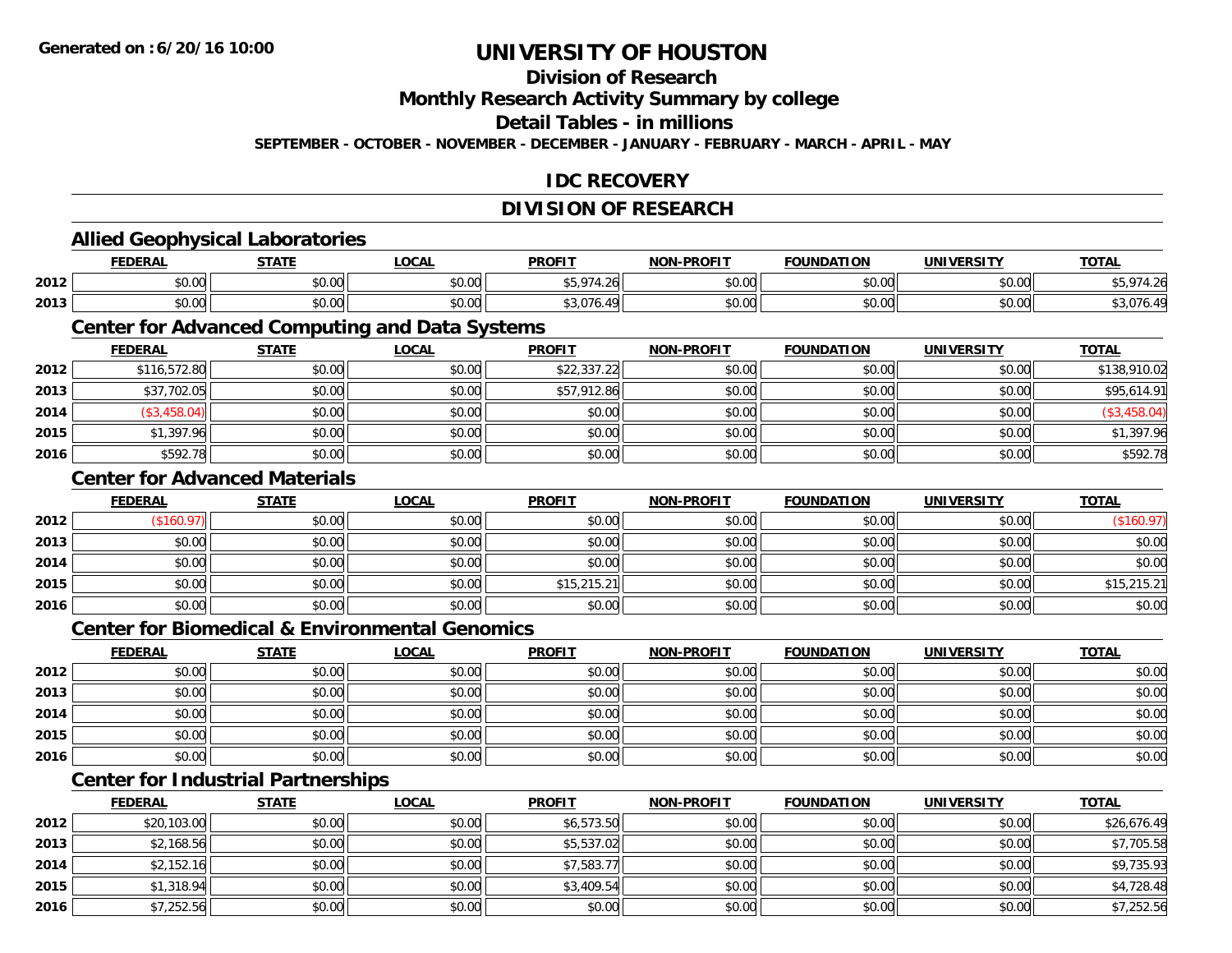# **Division of Research**

**Monthly Research Activity Summary by college**

**Detail Tables - in millions**

**SEPTEMBER - OCTOBER - NOVEMBER - DECEMBER - JANUARY - FEBRUARY - MARCH - APRIL - MAY**

#### **IDC RECOVERY**

### **DIVISION OF RESEARCH**

|      | <b>Division of Research</b>           |              |              |               |                   |                   |                   |              |
|------|---------------------------------------|--------------|--------------|---------------|-------------------|-------------------|-------------------|--------------|
|      | <b>FEDERAL</b>                        | <b>STATE</b> | <b>LOCAL</b> | <b>PROFIT</b> | <b>NON-PROFIT</b> | <b>FOUNDATION</b> | <b>UNIVERSITY</b> | <b>TOTAL</b> |
| 2012 | (\$0.00)                              | \$0.00       | \$0.00       | \$0.00        | \$0.00            | \$0.00            | \$0.00            | (\$0.00)     |
| 2013 | (\$67.82)                             | \$0.00       | \$0.00       | \$0.00        | \$0.00            | \$0.00            | \$0.00            | (\$67.82)    |
| 2014 | \$0.00                                | \$0.00       | \$0.00       | \$0.00        | \$0.00            | \$0.00            | \$0.00            | \$0.00       |
| 2015 | \$0.00                                | \$0.00       | \$0.00       | \$0.00        | \$0.00            | \$0.00            | \$0.00            | \$0.00       |
| 2016 | \$0.00                                | \$0.00       | \$0.00       | \$0.00        | \$0.00            | \$0.00            | \$0.00            | \$0.00       |
|      | <b>Office of Contracts and Grants</b> |              |              |               |                   |                   |                   |              |
|      | <b>FEDERAL</b>                        | <b>STATE</b> | <b>LOCAL</b> | <b>PROFIT</b> | <b>NON-PROFIT</b> | <b>FOUNDATION</b> | <b>UNIVERSITY</b> | <b>TOTAL</b> |
| 2012 | \$0.00                                | \$0.00       | \$0.00       | \$0.00        | \$0.00            | \$0.00            | \$0.00            | \$0.00       |
| 2013 | \$0.00                                | \$0.00       | \$0.00       | \$0.00        | \$0.00            | \$0.00            | \$0.00            | \$0.00       |
| 2014 | \$0.00                                | \$0.00       | \$0.00       | \$0.00        | \$0.00            | \$0.00            | \$0.00            | \$0.00       |
|      | <b>TcSUH</b>                          |              |              |               |                   |                   |                   |              |
|      | <b>FEDERAL</b>                        | <b>STATE</b> | <b>LOCAL</b> | <b>PROFIT</b> | <b>NON-PROFIT</b> | <b>FOUNDATION</b> | <b>UNIVERSITY</b> | <b>TOTAL</b> |
| 2012 | \$21,164.86                           | \$1,899.90   | \$0.00       | \$26,884.88   | \$0.00            | \$0.00            | \$0.00            | \$49,949.64  |
| 2013 | \$17,665.12                           | \$1,063.17   | \$0.00       | \$17,380.38   | \$0.00            | \$0.00            | \$0.00            | \$36,108.67  |
| 2014 | \$55,941.60                           | \$454.91     | \$0.00       | \$14,560.56   | \$0.00            | \$0.00            | \$0.00            | \$70,957.07  |
| 2015 | \$20,163.84                           | \$0.00       | \$0.00       | \$5,702.94    | \$0.00            | \$0.00            | \$0.00            | \$25,866.78  |
| 2016 | \$46,313.18                           | \$0.00       | \$0.00       | \$23,804.94   | \$0.00            | \$0.00            | \$0.00            | \$70,118.12  |
|      | <b>Texas Obesity Research Center</b>  |              |              |               |                   |                   |                   |              |
|      | <b>FEDERAL</b>                        | <b>STATE</b> | <b>LOCAL</b> | <b>PROFIT</b> | <b>NON-PROFIT</b> | <b>FOUNDATION</b> | <b>UNIVERSITY</b> | <b>TOTAL</b> |
| 2012 | \$0.00                                | \$0.00       | \$0.00       | \$0.00        | \$0.00            | \$0.00            | \$0.00            | \$0.00       |
| 2013 | \$0.00                                | \$0.00       | \$0.00       | \$0.00        | \$0.00            | \$0.00            | \$0.00            | \$0.00       |
| 2014 | \$0.00                                | \$0.00       | \$0.00       | \$0.00        | \$0.00            | \$0.00            | \$0.00            | \$0.00       |
| 2015 | \$0.00                                | \$0.00       | \$0.00       | \$0.00        | \$0.00            | \$0.00            | \$0.00            | \$0.00       |
| 2016 | \$0.00                                | \$0.00       | \$0.00       | \$0.00        | \$20,443.86       | \$0.00            | \$0.00            | \$20,443.86  |
|      | <b>TIMES</b>                          |              |              |               |                   |                   |                   |              |
|      | <b>FEDERAL</b>                        | <b>STATE</b> | <b>LOCAL</b> | <b>PROFIT</b> | <b>NON-PROFIT</b> | <b>FOUNDATION</b> | <b>UNIVERSITY</b> | <b>TOTAL</b> |
| 2012 | \$367,272.10                          | \$0.01       | \$0.00       | \$0.00        | \$0.00            | \$0.00            | \$0.00            | \$367,272.11 |
| 2013 | \$432,715.90                          | \$883.48     | \$0.00       | \$0.00        | \$0.00            | \$0.00            | \$0.00            | \$433,599.38 |
| 2014 | \$342,402.61                          | \$5,108.37   | \$0.00       | \$0.00        | \$0.00            | \$0.00            | \$0.00            | \$347,510.98 |
| 2015 | \$261,750.16                          | \$7,306.74   | \$0.00       | \$0.00        | \$1,115.65        | \$0.00            | \$0.00            | \$270,172.55 |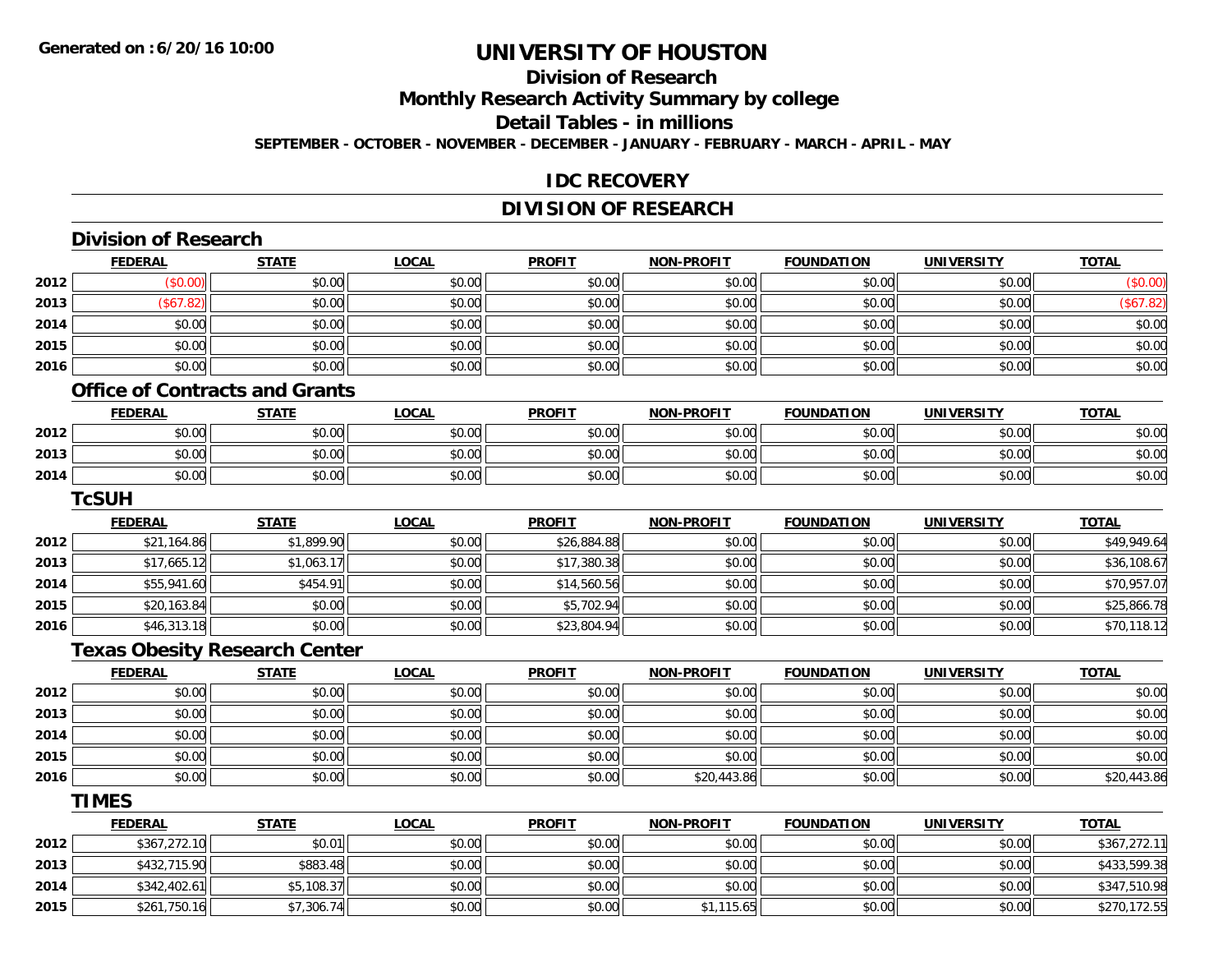**TIMES** 

# **UNIVERSITY OF HOUSTON**

**Division of Research**

**Monthly Research Activity Summary by college**

**Detail Tables - in millions**

**SEPTEMBER - OCTOBER - NOVEMBER - DECEMBER - JANUARY - FEBRUARY - MARCH - APRIL - MAY**

#### **IDC RECOVERY**

### **DIVISION OF RESEARCH**

|              | TMES           |              |        |               |                   |                   |                   |                |  |  |  |
|--------------|----------------|--------------|--------|---------------|-------------------|-------------------|-------------------|----------------|--|--|--|
|              | <b>FEDERAL</b> | <b>STATE</b> | .OCAL  | <b>PROFIT</b> | <b>NON-PROFIT</b> | <b>FOUNDATION</b> | <b>UNIVERSITY</b> | <b>TOTAL</b>   |  |  |  |
| 2016         | \$239,422.87   |              | \$0.00 | \$0.00        | \$393.05          | \$0.00            | \$0.00            | \$239,736.90   |  |  |  |
| <b>Total</b> | \$1,990,386.22 | \$16,637.56  | \$0.00 | \$215,953.57  | \$21,952.56       | \$0.00            | \$0.00            | \$2,244,929.91 |  |  |  |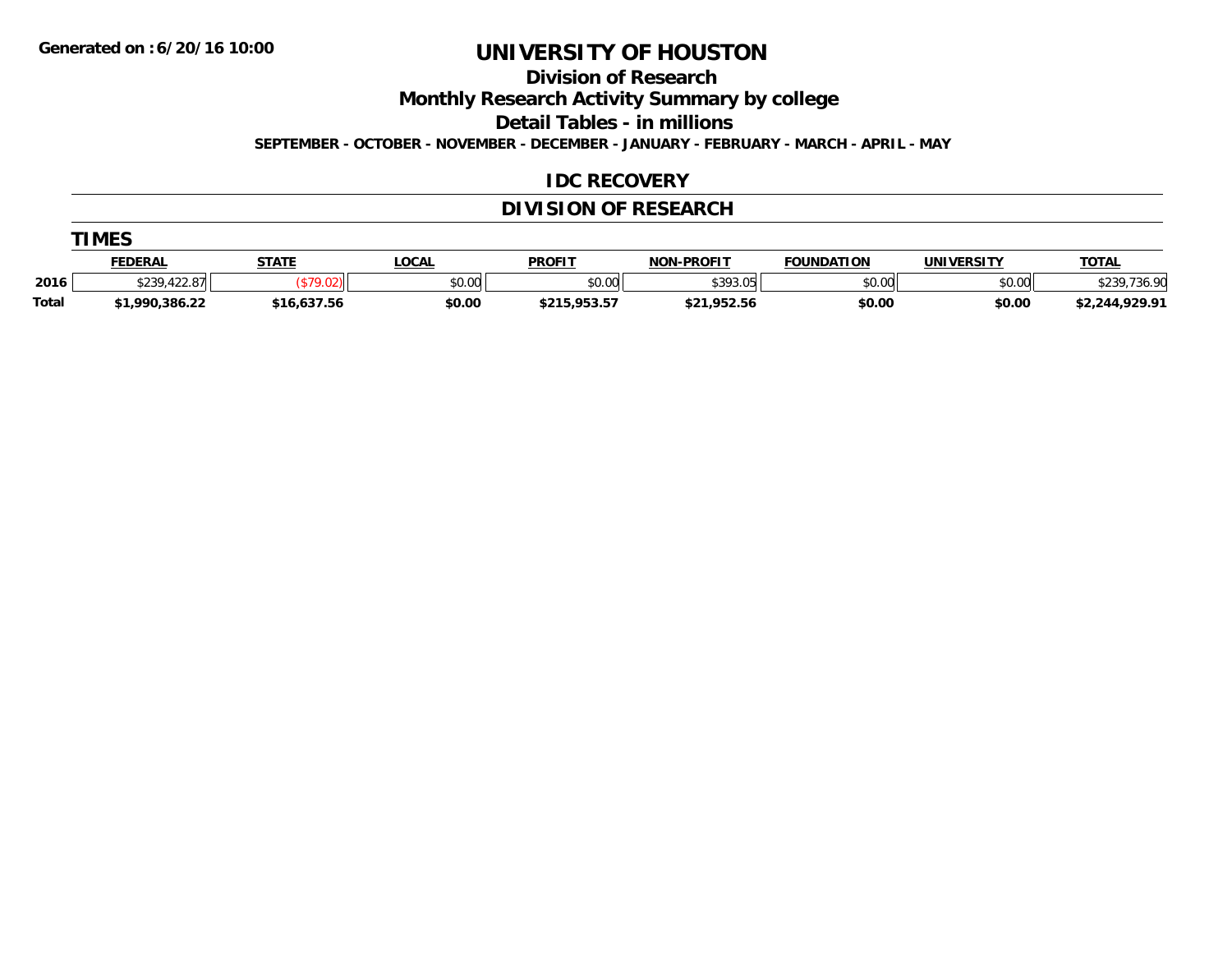### **Division of Research**

**Monthly Research Activity Summary by college**

**Detail Tables - in millions**

**SEPTEMBER - OCTOBER - NOVEMBER - DECEMBER - JANUARY - FEBRUARY - MARCH - APRIL - MAY**

#### **IDC RECOVERY**

### **GRADUATE COLLEGE OF SOCIAL WORK**

### **Center for Drug and Social Policy Research**

|      | <b>FEDERAL</b> | <b>STATE</b> | <b>LOCAL</b> | <b>PROFIT</b> | <b>NON-PROFIT</b> | <b>FOUNDATION</b> | <b>UNIVERSITY</b> | <b>TOTAL</b> |
|------|----------------|--------------|--------------|---------------|-------------------|-------------------|-------------------|--------------|
| 2012 | \$12,812.61    | \$0.00       | \$0.00       | \$0.00        | \$0.00            | \$0.00            | \$0.00            | \$12,812.61  |
| 2013 | \$1,641.93     | \$0.00       | \$0.00       | \$0.00        | \$0.00            | \$0.00            | \$0.00            | \$1,641.93   |
| 2014 | \$12,642.09    | \$0.00       | \$0.00       | \$0.00        | \$0.00            | \$0.00            | \$0.00            | \$12,642.09  |
| 2015 | \$44,227.00    | \$0.00       | \$0.00       | \$0.00        | \$0.00            | \$0.00            | \$0.00            | \$44,227.00  |
| 2016 | \$87,038.01    | \$0.00       | \$0.00       | \$0.00        | \$0.00            | \$0.00            | \$0.00            | \$87,038.01  |

#### **Center for Health Equities & Evaluation Research**

|      | <b>FEDERAL</b> | <b>STATE</b> | <b>LOCAL</b> | <b>PROFIT</b> | <b>NON-PROFIT</b> | <b>FOUNDATION</b> | <b>UNIVERSITY</b> | <b>TOTAL</b> |
|------|----------------|--------------|--------------|---------------|-------------------|-------------------|-------------------|--------------|
| 2012 | \$11,589.32    | \$0.00       | \$0.00       | \$0.00        | \$0.00            | \$0.00            | \$0.00            | \$11,589.32  |
| 2013 | \$7,948.83     | \$0.00       | \$0.00       | \$0.00        | \$0.00            | \$0.00            | \$0.00            | \$7,948.83   |
| 2014 | \$9,467.62     | \$0.00       | \$0.00       | \$0.00        | \$0.00            | \$0.00            | \$0.00            | \$9,467.62   |
| 2015 | \$6,759.55     | \$0.00       | \$0.00       | \$0.00        | \$0.00            | \$0.00            | \$0.00            | \$6,759.55   |
| 2016 | \$8,280.22     | \$0.00       | \$0.00       | \$0.00        | \$0.00            | \$0.00            | \$0.00            | \$8,280.22   |

#### **Child & Family for Innovative Research**

|      | <b>FEDERAL</b> | <b>STATE</b> | <b>LOCAL</b> | <b>PROFIT</b> | <b>NON-PROFIT</b> | <b>FOUNDATION</b> | <b>UNIVERSITY</b> | <b>TOTAL</b>  |
|------|----------------|--------------|--------------|---------------|-------------------|-------------------|-------------------|---------------|
| 2012 | \$167,639.36   | \$0.00       | \$0.00       | \$7,250.28    | \$0.00            | \$0.00            | \$0.00            | \$174,889.64  |
| 2013 | \$123,430.62   | \$656.36     | \$2,082.56   | (\$367.56)    | \$0.83            | \$0.00            | \$0.00            | \$125,802.81  |
| 2014 | \$41,871.53    | \$820.75     | \$1,292.69   | \$0.00        | \$305.55          | \$1,137.58        | \$0.00            | \$45,428.10   |
| 2015 | \$90,828.88    | \$354.74     | \$0.00       | \$0.00        | \$0.00            | \$8,369.29        | \$0.00            | \$99,552.91   |
| 2016 | \$41,617.91    | \$90.46      | \$0.00       | \$0.00        | \$0.00            | \$5,510.39        | \$0.00            | (\$36,017.06) |

#### **Community Projects - Social Work**

|      | <b>DERAL</b>   | <b>STATI</b>                               | $\sim$ $\sim$<br>.UUNI | <b>PROFIT</b> | <b>.PROFIT</b><br>חחו                                                                                                                                                                                                                                                                                                                                                                                                                                                | .<br>אחומו וח | $I = R$<br>UNI | <u>TOTAL</u> |
|------|----------------|--------------------------------------------|------------------------|---------------|----------------------------------------------------------------------------------------------------------------------------------------------------------------------------------------------------------------------------------------------------------------------------------------------------------------------------------------------------------------------------------------------------------------------------------------------------------------------|---------------|----------------|--------------|
| 2012 | $\sim$<br>U.LL | $\triangle$ $\triangle$ $\triangle$<br>ט.ט | $\sim$ 00<br>vv.vv     | 0.00<br>JU.UU | $\mathsf{A}\cap\mathsf{A}\cap\mathsf{A}\cap\mathsf{A}\cap\mathsf{A}\cap\mathsf{A}\cap\mathsf{A}\cap\mathsf{A}\cap\mathsf{A}\cap\mathsf{A}\cap\mathsf{A}\cap\mathsf{A}\cap\mathsf{A}\cap\mathsf{A}\cap\mathsf{A}\cap\mathsf{A}\cap\mathsf{A}\cap\mathsf{A}\cap\mathsf{A}\cap\mathsf{A}\cap\mathsf{A}\cap\mathsf{A}\cap\mathsf{A}\cap\mathsf{A}\cap\mathsf{A}\cap\mathsf{A}\cap\mathsf{A}\cap\mathsf{A}\cap\mathsf{A}\cap\mathsf{A}\cap\mathsf{A}\cap\mathsf$<br>JU.UL | \$0.00        | \$0.00         | <br>--       |
| 2013 |                | $\sim$<br>JU.U                             | 0.00<br>JU.UU          | JU.UU         | $\sim$ $\sim$<br><b>JU.UL</b>                                                                                                                                                                                                                                                                                                                                                                                                                                        | \$0.00        | \$0.00         |              |

#### **Dean, Social Work**

|      | <b>FEDERAL</b> | <b>STATE</b> | <b>LOCAL</b> | <b>PROFIT</b> | <b>NON-PROFIT</b> | <b>FOUNDATION</b> | <b>UNIVERSITY</b> | <b>TOTAL</b> |
|------|----------------|--------------|--------------|---------------|-------------------|-------------------|-------------------|--------------|
| 2012 | \$788.35       | \$0.00       | \$0.00       | \$0.00        | \$0.00            | \$0.00            | \$0.00            | (\$788.35)   |
| 2013 | \$5,849.75     | \$0.00       | \$0.00       | \$0.00        | \$0.00            | \$0.00            | \$0.00            | \$5,849.75   |
| 2014 | \$0.00         | \$0.00       | \$0.00       | \$0.00        | \$0.00            | \$0.00            | \$0.00            | \$0.00       |
| 2015 | \$1,477.12     | \$0.00       | \$0.00       | \$0.00        | \$0.00            | \$0.00            | \$0.00            | \$1,477.12   |
| 2016 | \$17,211.43    | \$0.00       | \$0.00       | \$4,079.1     | \$3,764.10        | \$7,357.10        | \$0.00            | \$32,411.74  |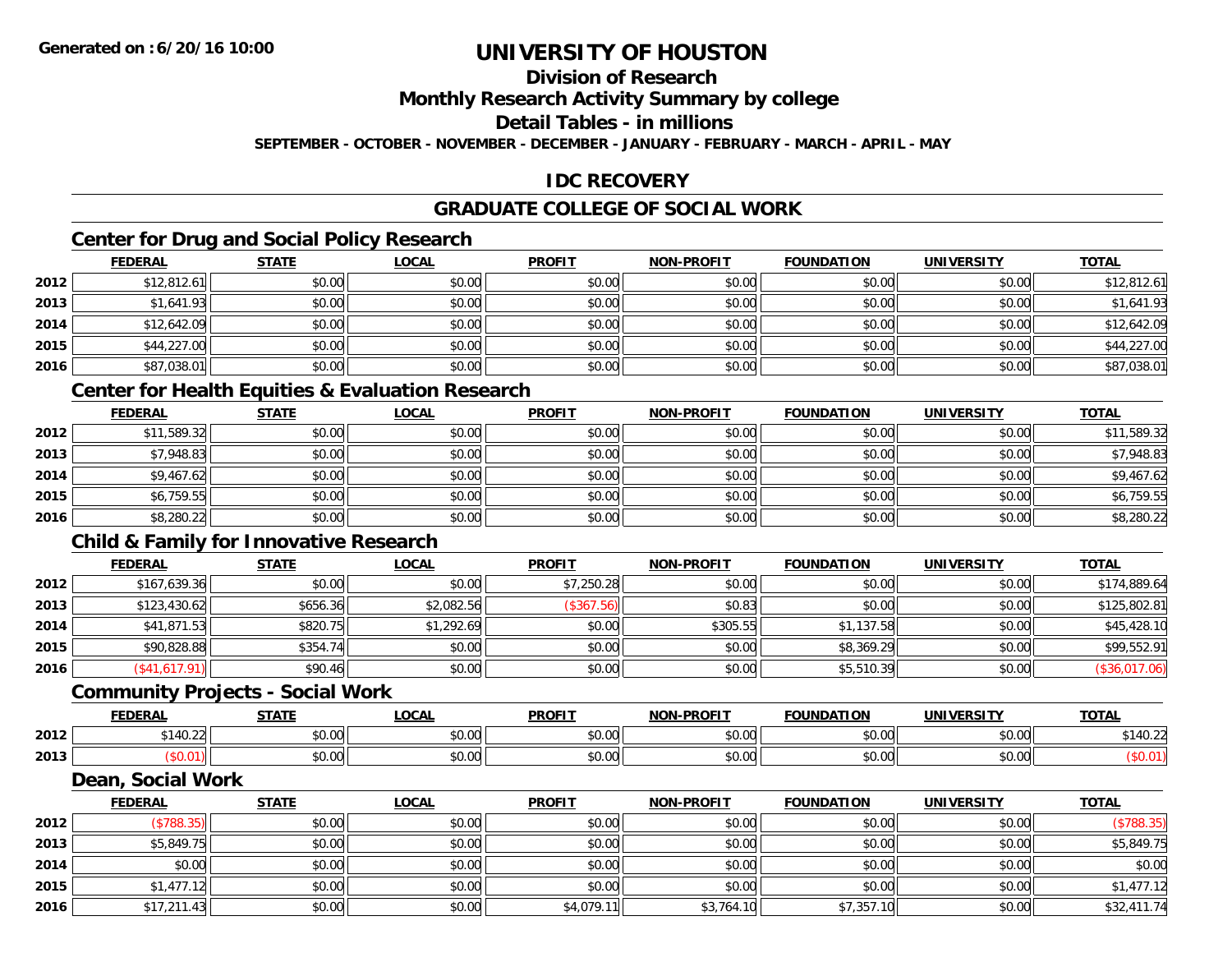### **Division of Research**

**Monthly Research Activity Summary by college**

**Detail Tables - in millions**

**SEPTEMBER - OCTOBER - NOVEMBER - DECEMBER - JANUARY - FEBRUARY - MARCH - APRIL - MAY**

#### **IDC RECOVERY**

#### **GRADUATE COLLEGE OF SOCIAL WORK**

# **Office for Drug SPR**

|              | <b>FEDERAL</b> | <b>STATE</b> | <u>LOCAL</u> | <b>PROFIT</b> | <b>NON-PROFIT</b> | <b>FOUNDATION</b> | <b>UNIVERSITY</b> | <b>TOTAL</b> |
|--------------|----------------|--------------|--------------|---------------|-------------------|-------------------|-------------------|--------------|
| 2012         | \$0.00         | \$0.00       | \$0.00       | \$0.00        | \$0.00            | \$0.00            | \$0.00            | \$0.00       |
| 2013         | \$0.00         | \$0.00       | \$0.00       | \$0.00        | \$0.00            | \$0.00            | \$0.00            | \$0.00       |
| 2015         | \$0.00         | \$0.00       | \$0.00       | \$0.00        | \$0.00            | \$0.00            | \$0.00            | \$0.00       |
| <b>Total</b> | \$608,449.83   | \$1,922.31   | \$3,375.25   | \$10,961.83   | \$4,070.48        | \$22,374.36       | \$0.00            | \$651,154.06 |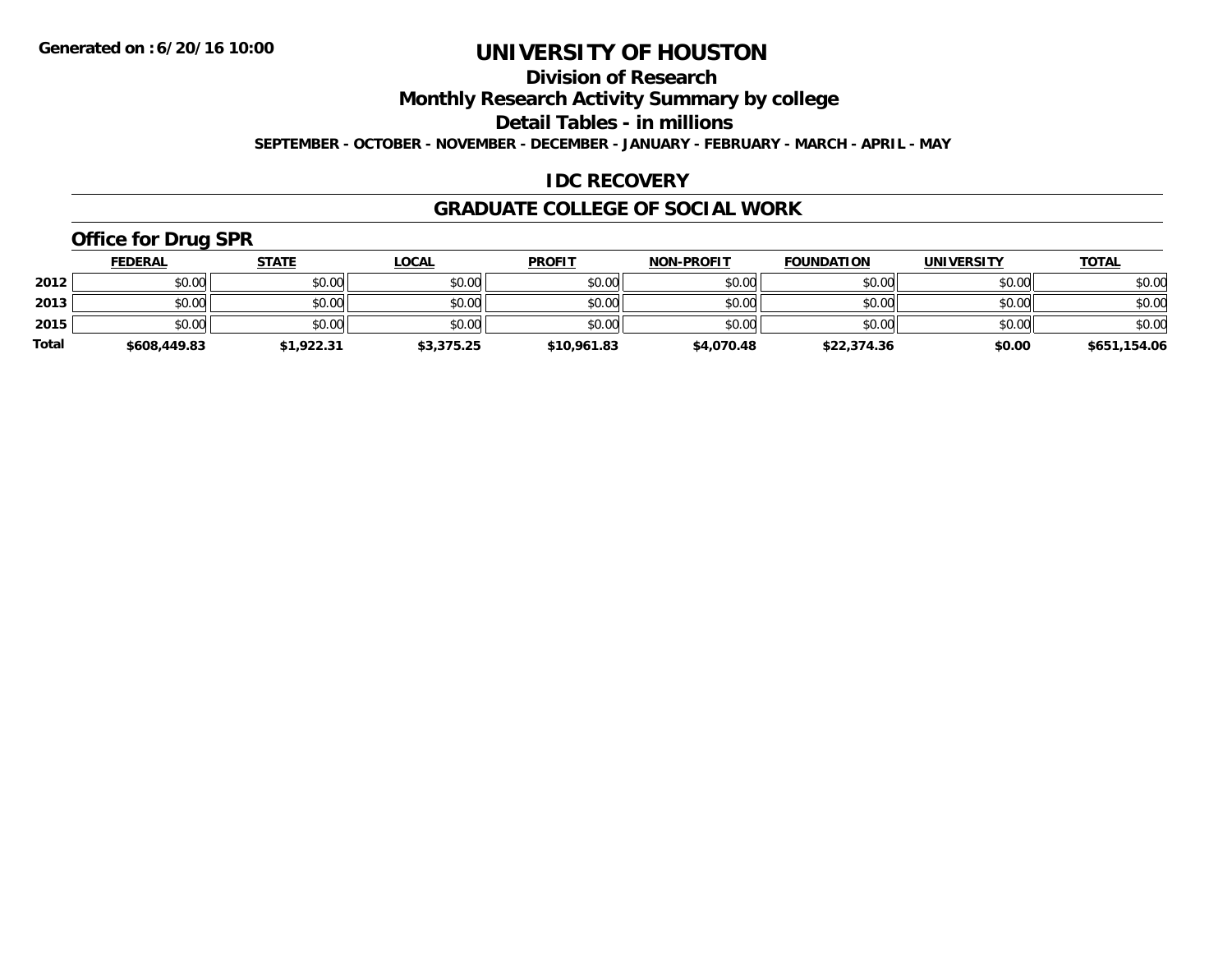#### **Division of Research**

**Monthly Research Activity Summary by college**

**Detail Tables - in millions**

**SEPTEMBER - OCTOBER - NOVEMBER - DECEMBER - JANUARY - FEBRUARY - MARCH - APRIL - MAY**

#### **IDC RECOVERY**

#### **HILTON COLLEGE OF HOTEL AND RESTAURANT MANAGEMENT**

#### **Hotel and Restaurant Management**

|       | <b>FEDERAL</b> | <b>STATE</b> | <b>LOCAL</b> | <b>PROFIT</b> | <b>NON-PROFIT</b> | <b>FOUNDATION</b> | <b>UNIVERSITY</b> | <b>TOTAL</b> |
|-------|----------------|--------------|--------------|---------------|-------------------|-------------------|-------------------|--------------|
| 2012  | \$3,633.97     | \$18,059.67  | \$0.00       | \$8.59        | \$2,918.1         | \$0.00            | \$0.00            | \$24,620.34  |
| 2013  | \$3,955.01     | \$804.38     | \$0.00       | \$0.00        | \$0.00            | \$0.00            | \$0.00            | \$4,759.39   |
| 2014  | \$13,033.19    | (\$28.7)     | \$0.00       | \$0.00        | \$0.00            | \$2,364.52        | \$0.00            | \$15,369.00  |
| 2015  | \$27,469.40    | \$0.00       | \$0.00       | \$0.00        | \$0.00            | \$1,717.80        | \$0.00            | \$29,187.20  |
| 2016  | \$18,376.52    | \$0.00       | \$0.00       | \$0.00        | \$0.00            | \$0.00            | \$0.00            | \$18,376.52  |
| Total | \$66,468.09    | \$18,835.34  | \$0.00       | \$8.59        | \$2,918.11        | \$4,082.32        | \$0.00            | \$92,312.45  |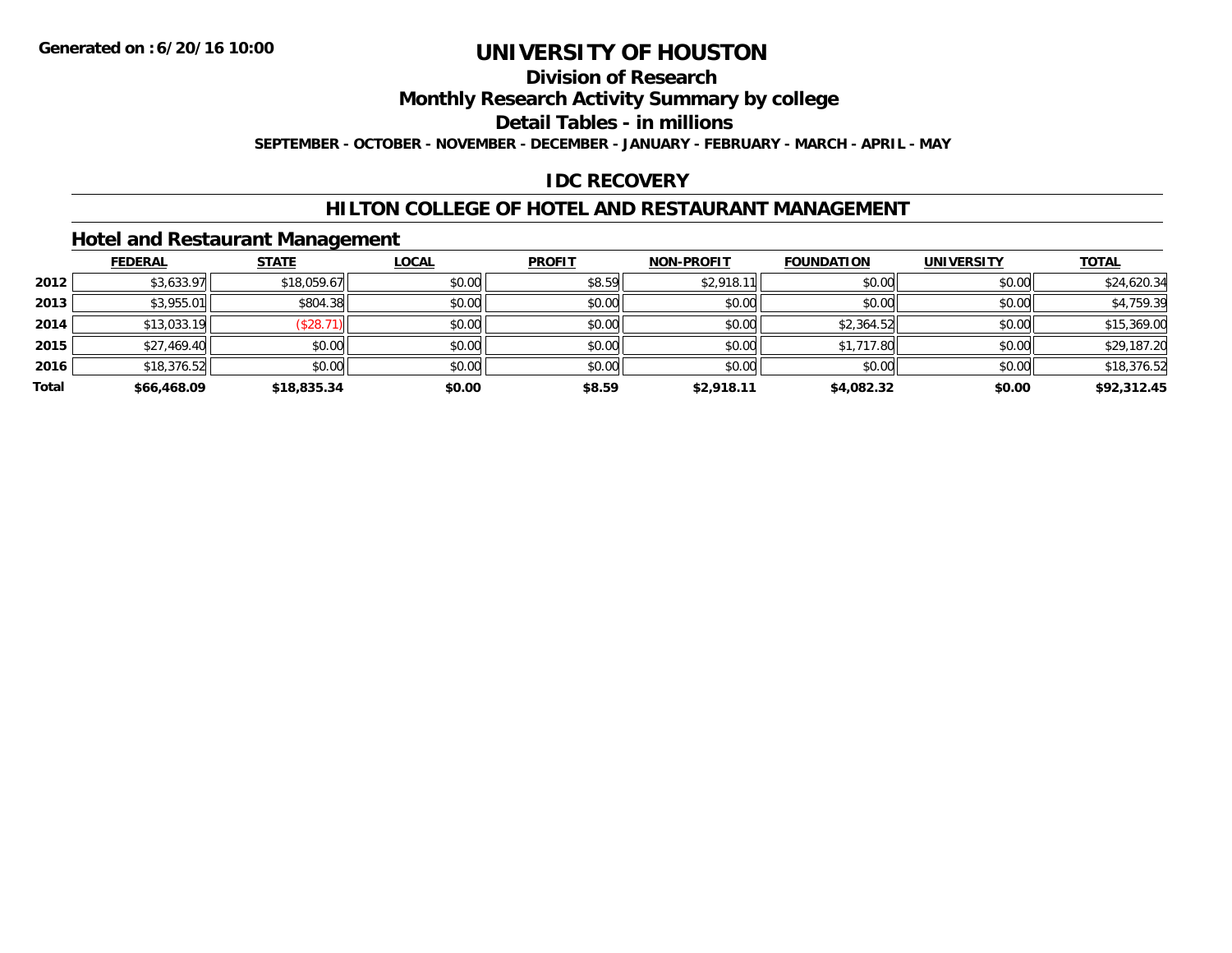### **Division of ResearchMonthly Research Activity Summary by college Detail Tables - in millions SEPTEMBER - OCTOBER - NOVEMBER - DECEMBER - JANUARY - FEBRUARY - MARCH - APRIL - MAY**

#### **IDC RECOVERY**

#### **HONORS COLLEGE**

# **Dean, Honors College**

|       | <b>FEDERAL</b> | <b>STATE</b> | <b>LOCAL</b> | <b>PROFIT</b> | <b>NON-PROFIT</b> | <b>FOUNDATION</b> | <b>UNIVERSITY</b> | <b>TOTAL</b> |
|-------|----------------|--------------|--------------|---------------|-------------------|-------------------|-------------------|--------------|
| 2012  | \$5,010.75     | \$0.00       | \$0.00       | \$0.00        | \$5,048.76        | \$0.00            | \$0.00            | \$10,059.51  |
| 2013  | \$4,684.1      | \$0.00       | \$0.00       | \$0.00        | \$3,160.56        | \$0.00            | \$0.00            | \$7,844.67   |
| 2014  | \$892.24       | \$0.00       | \$0.00       | \$0.00        | \$2,985.57        | \$53.84           | \$0.00            | \$3,931.65   |
| 2015  | \$0.00         | \$0.00       | \$0.00       | \$0.00        | (\$5.90)          | \$29.74           | \$0.00            | \$23.84      |
| 2016  | \$0.00         | \$0.00       | \$0.00       | \$0.00        | \$2.06            | \$9.78            | \$0.00            | \$11.84      |
| Total | \$10,587.11    | \$0.00       | \$0.00       | \$0.00        | \$11,191.04       | \$93.36           | \$0.00            | \$21,871.51  |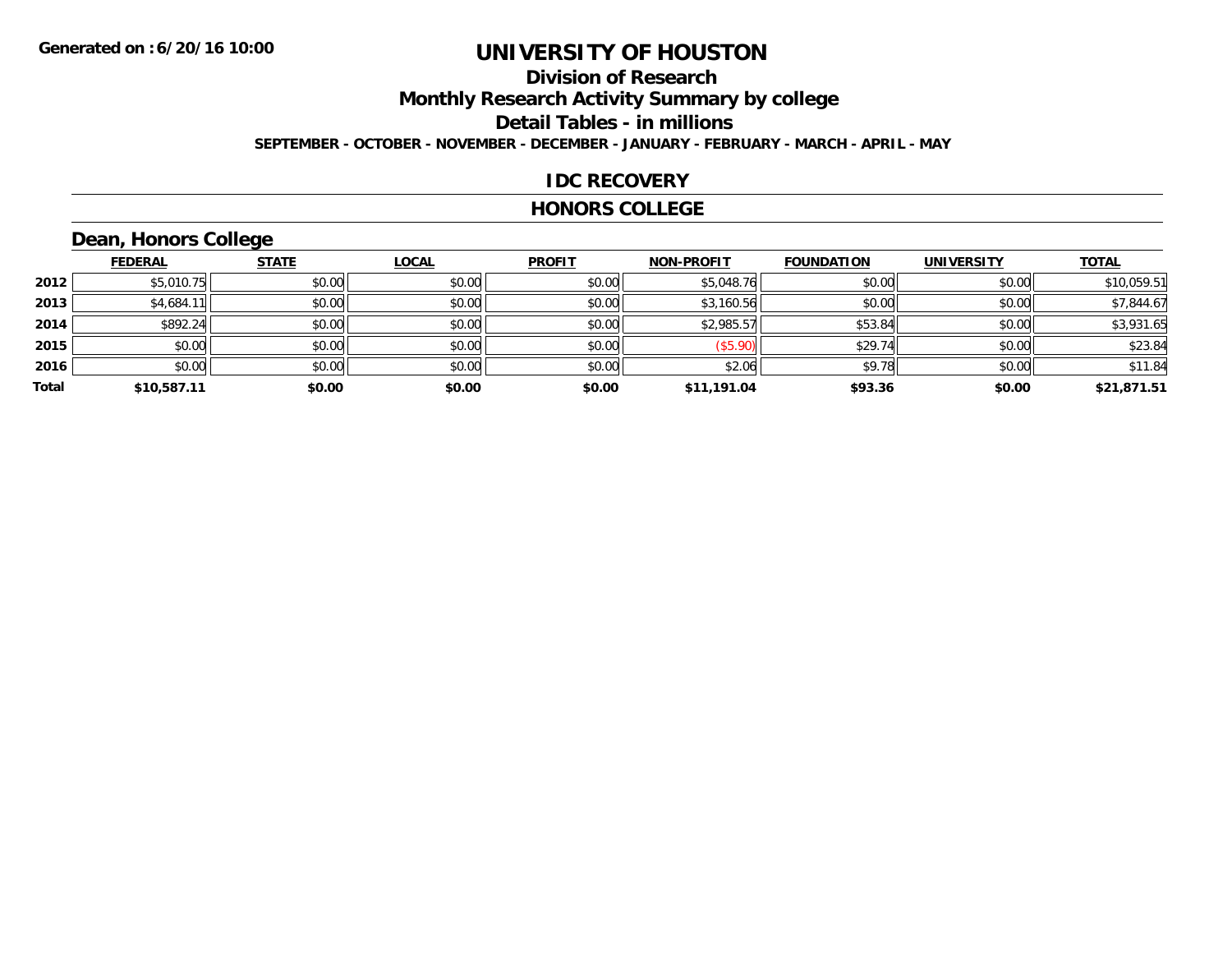### **Division of ResearchMonthly Research Activity Summary by college Detail Tables - in millions SEPTEMBER - OCTOBER - NOVEMBER - DECEMBER - JANUARY - FEBRUARY - MARCH - APRIL - MAY**

#### **IDC RECOVERY**

#### **LIBRARY**

#### **Administration, Library**

|       | <u>FEDERAL</u> | <u>STATE</u> | <b>LOCAL</b> | <b>PROFIT</b> | <b>NON-PROFIT</b> | <b>FOUNDATION</b> | <b>UNIVERSITY</b> | <b>TOTAL</b> |
|-------|----------------|--------------|--------------|---------------|-------------------|-------------------|-------------------|--------------|
| 2012  | \$0.00         | \$0.00       | \$0.00       | \$0.00        | \$0.00            | \$0.00            | \$0.00            | \$0.00       |
| 2013  | \$0.00         | \$0.00       | \$0.00       | \$0.00        | \$0.00            | \$0.00            | \$0.00            | \$0.00       |
| 2014  | \$0.00         | \$0.00       | \$0.00       | \$0.00        | \$0.00            | \$0.00            | \$0.00            | \$0.00       |
| 2016  | \$0.00         | \$0.00       | \$0.00       | \$0.00        | \$0.00            | \$0.00            | \$0.00            | \$0.00       |
| Total | \$0.00         | \$0.00       | \$0.00       | \$0.00        | \$0.00            | \$0.00            | \$0.00            | \$0.00       |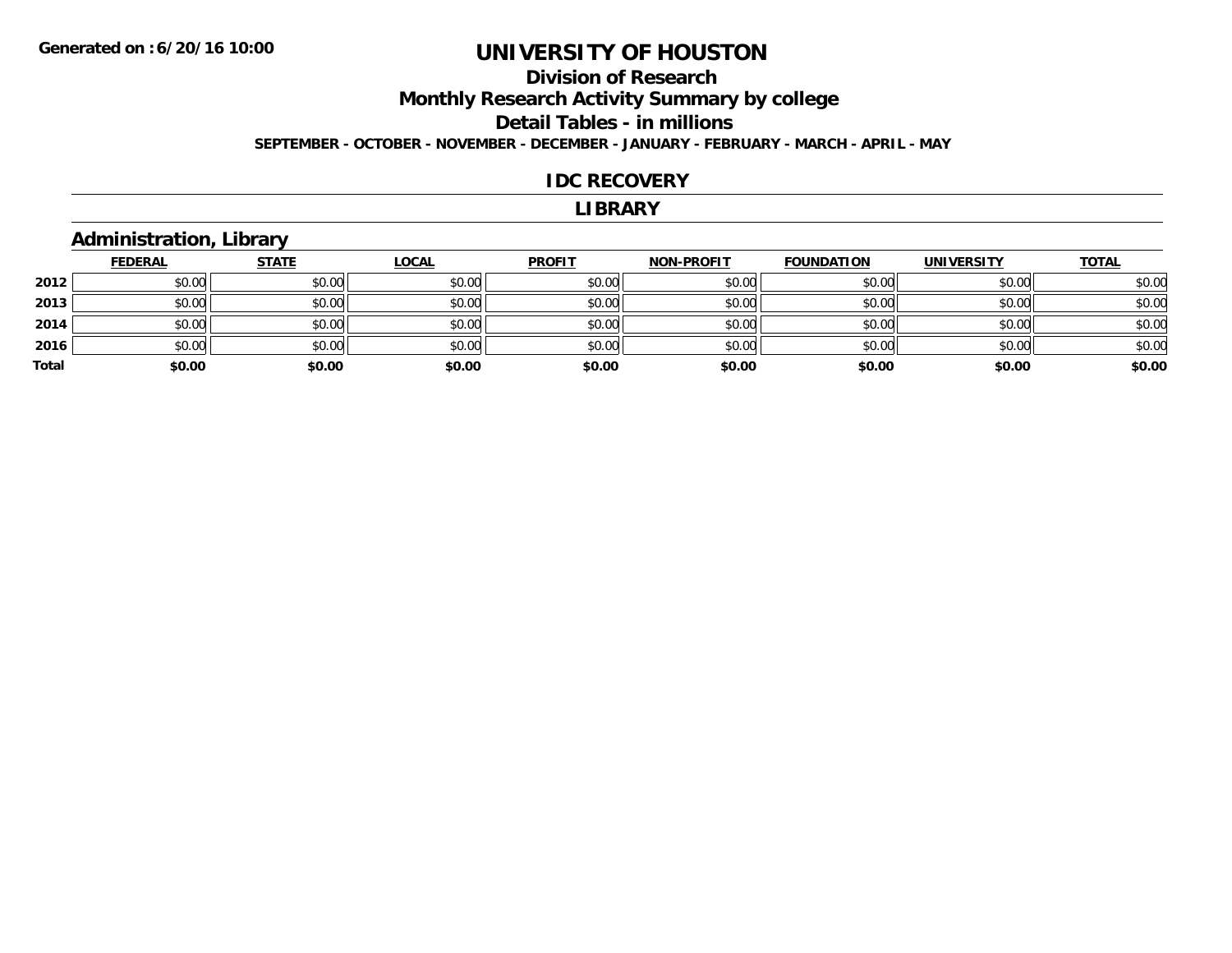#### **Division of Research**

**Monthly Research Activity Summary by college**

**Detail Tables - in millions**

**SEPTEMBER - OCTOBER - NOVEMBER - DECEMBER - JANUARY - FEBRUARY - MARCH - APRIL - MAY**

#### **IDC RECOVERY**

#### **PRESIDENT**

#### **Office of the President**

|              | <b>FEDERAL</b> | STATE  | <u>LOCAL</u> | <b>PROFIT</b> | <b>NON-PROFIT</b> | <b>FOUNDATION</b> | <b>UNIVERSITY</b> | <b>TOTAL</b> |
|--------------|----------------|--------|--------------|---------------|-------------------|-------------------|-------------------|--------------|
| 2015         | \$0.00         | \$0.00 | \$0.00       | \$0.00        | \$0.00            | \$0.00            | \$0.00            | \$0.00       |
| 2016         | \$0.00         | \$0.00 | \$0.00       | \$0.00        | \$0.00            | \$0.00            | \$0.00            | \$0.00       |
| <b>Total</b> | \$0.00         | \$0.00 | \$0.00       | \$0.00        | \$0.00            | \$0.00            | \$0.00            | \$0.00       |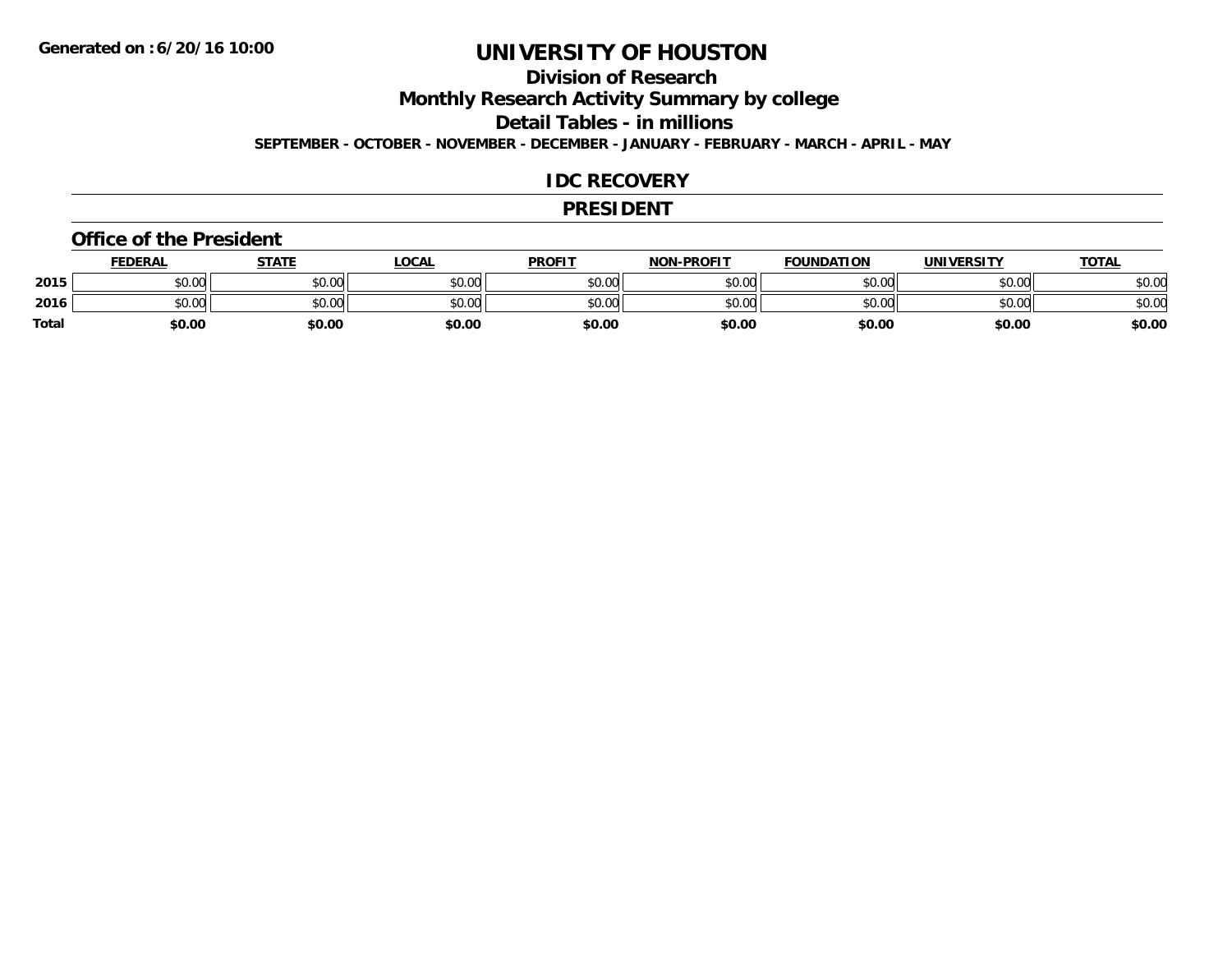#### **Division of Research**

**Monthly Research Activity Summary by college**

**Detail Tables - in millions**

**SEPTEMBER - OCTOBER - NOVEMBER - DECEMBER - JANUARY - FEBRUARY - MARCH - APRIL - MAY**

#### **IDC RECOVERY**

#### **SENIOR V.P. FOR ACADEMIC AFFAIRS AND PROVOST**

|      | <b>Challenger Program</b>                           |              |              |               |                   |                   |                   |              |
|------|-----------------------------------------------------|--------------|--------------|---------------|-------------------|-------------------|-------------------|--------------|
|      | <b>FEDERAL</b>                                      | <b>STATE</b> | <b>LOCAL</b> | <b>PROFIT</b> | <b>NON-PROFIT</b> | <b>FOUNDATION</b> | <b>UNIVERSITY</b> | <b>TOTAL</b> |
| 2012 | \$0.00                                              | \$0.00       | \$0.00       | \$0.00        | \$0.00            | \$0.00            | \$0.00            | \$0.00       |
| 2013 | \$0.00                                              | \$0.00       | \$0.00       | \$0.00        | \$0.00            | \$0.00            | \$0.00            | \$0.00       |
| 2014 | \$0.00                                              | \$0.00       | \$0.00       | \$0.00        | \$0.00            | \$0.00            | \$0.00            | \$0.00       |
| 2015 | \$0.00                                              | \$0.00       | \$0.00       | \$0.00        | \$0.00            | \$0.00            | \$0.00            | \$0.00       |
| 2016 | \$0.00                                              | \$0.00       | \$0.00       | \$0.00        | \$0.00            | \$0.00            | \$0.00            | \$0.00       |
|      | <b>Learning Support Services</b>                    |              |              |               |                   |                   |                   |              |
|      | <b>FEDERAL</b>                                      | <b>STATE</b> | <b>LOCAL</b> | <b>PROFIT</b> | <b>NON-PROFIT</b> | <b>FOUNDATION</b> | <b>UNIVERSITY</b> | <b>TOTAL</b> |
| 2012 | \$0.00                                              | \$0.00       | \$0.00       | \$0.00        | \$0.00            | \$0.00            | \$0.00            | \$0.00       |
| 2013 | \$0.00                                              | \$0.00       | \$0.00       | \$0.00        | \$0.00            | \$0.00            | \$0.00            | \$0.00       |
|      | <b>Senior V.P. for Academic Affairs and Provost</b> |              |              |               |                   |                   |                   |              |
|      | <b>FEDERAL</b>                                      | <b>STATE</b> | <b>LOCAL</b> | <b>PROFIT</b> | <b>NON-PROFIT</b> | <b>FOUNDATION</b> | <b>UNIVERSITY</b> | <b>TOTAL</b> |
| 2015 | \$0.00                                              | \$0.00       | \$0.00       | \$0.00        | \$0.00            | \$0.00            | \$0.00            | \$0.00       |
| 2016 | \$0.00                                              | \$0.00       | \$0.00       | \$0.00        | \$0.00            | \$0.00            | \$0.00            | \$0.00       |
|      | <b>Student Support Services</b>                     |              |              |               |                   |                   |                   |              |
|      | <b>FEDERAL</b>                                      | <b>STATE</b> | <b>LOCAL</b> | <b>PROFIT</b> | <b>NON-PROFIT</b> | <b>FOUNDATION</b> | <b>UNIVERSITY</b> | <b>TOTAL</b> |
| 2014 | \$0.00                                              | \$0.00       | \$0.00       | \$0.00        | \$0.00            | \$0.00            | \$0.00            | \$0.00       |
| 2015 | \$0.00                                              | \$0.00       | \$0.00       | \$0.00        | \$0.00            | \$0.00            | \$0.00            | \$0.00       |
| 2016 | \$0.00                                              | \$0.00       | \$0.00       | \$0.00        | \$0.00            | \$0.00            | \$0.00            | \$0.00       |
|      | <b>UH Energy</b>                                    |              |              |               |                   |                   |                   |              |
|      | <b>FEDERAL</b>                                      | <b>STATE</b> | <b>LOCAL</b> | <b>PROFIT</b> | <b>NON-PROFIT</b> | <b>FOUNDATION</b> | <b>UNIVERSITY</b> | <b>TOTAL</b> |
| 2015 | \$0.00                                              | \$0.00       | \$0.00       | \$0.00        | \$0.00            | \$0.00            | \$0.00            | \$0.00       |
| 2016 | \$0.00                                              | \$0.00       | \$0.00       | \$0.00        | \$0.00            | \$0.00            | \$0.00            | \$0.00       |
|      | <b>Undergraduate Student Success</b>                |              |              |               |                   |                   |                   |              |
|      | <b>FEDERAL</b>                                      | <b>STATE</b> | <b>LOCAL</b> | <b>PROFIT</b> | <b>NON-PROFIT</b> | <b>FOUNDATION</b> | <b>UNIVERSITY</b> | <b>TOTAL</b> |
| 2014 | \$0.00                                              | \$0.00       | \$0.00       | \$0.00        | \$0.00            | \$0.00            | \$0.00            | \$0.00       |
| 2015 | \$16,259.36                                         | \$0.00       | \$0.00       | \$0.00        | \$0.00            | \$0.00            | \$0.00            | \$16,259.36  |
| 2016 | \$1,306.56                                          | \$0.00       | \$0.00       | \$0.00        | \$0.00            | \$0.00            | \$0.00            | \$1,306.56   |
|      | <b>Undergraduate Student Success Center</b>         |              |              |               |                   |                   |                   |              |
|      | <b>FEDERAL</b>                                      | <b>STATE</b> | <b>LOCAL</b> | <b>PROFIT</b> | <b>NON-PROFIT</b> | <b>FOUNDATION</b> | <b>UNIVERSITY</b> | <b>TOTAL</b> |
| 2012 | \$17,221.18                                         | (\$125.73)   | \$0.00       | \$0.00        | \$0.00            | \$0.00            | \$0.00            | \$17,095.45  |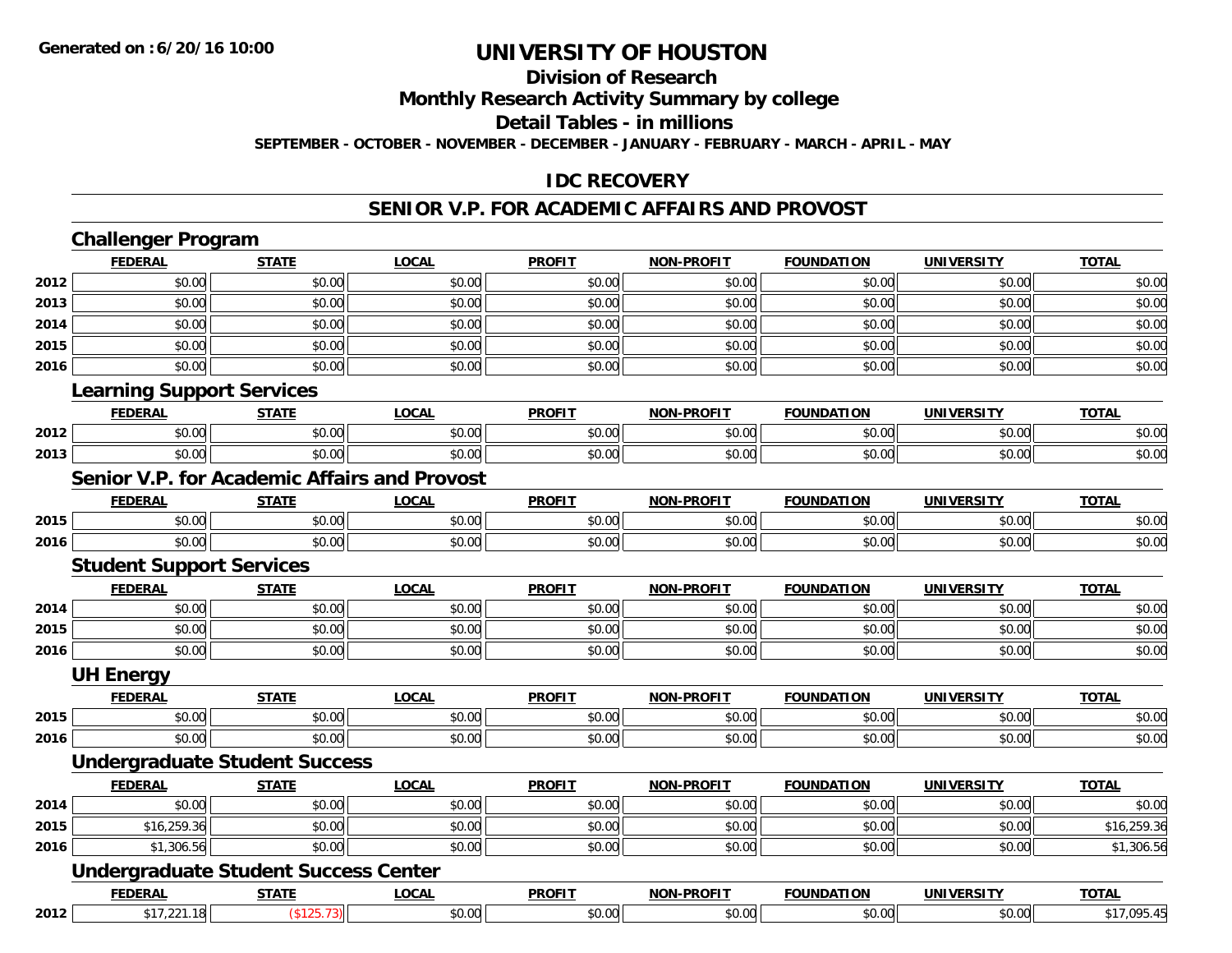### **Division of Research**

**Monthly Research Activity Summary by college**

**Detail Tables - in millions**

**SEPTEMBER - OCTOBER - NOVEMBER - DECEMBER - JANUARY - FEBRUARY - MARCH - APRIL - MAY**

#### **IDC RECOVERY**

#### **SENIOR V.P. FOR ACADEMIC AFFAIRS AND PROVOST**

#### **Undergraduate Student Success Center**

|       | <b>FEDERAL</b> | <u>STATE</u> | <b>LOCAL</b> | <b>PROFIT</b> | <b>NON-PROFIT</b> | <b>FOUNDATION</b> | <b>UNIVERSITY</b> | <b>TOTAL</b> |
|-------|----------------|--------------|--------------|---------------|-------------------|-------------------|-------------------|--------------|
| 2013  | \$16,580.54    | \$7,215.39   | \$0.00       | \$0.00        | \$0.00            | \$0.00            | \$0.00            | \$23,795.93  |
| 2014  | \$17,214.51    | \$6,426.37   | \$0.00       | \$0.00        | \$0.00            | \$0.00            | \$0.00            | \$23,640.88  |
| 2015  | \$0.00         | \$7,004.66   | \$0.00       | \$0.00        | \$0.00            | \$0.00            | \$0.00            | \$7,004.66   |
| 2016  | \$0.00         | \$6,377.60   | \$0.00       | \$0.00        | \$0.00            | \$0.00            | \$0.00            | \$6,377.60   |
| Total | \$68,582.15    | \$26,898.29  | \$0.00       | \$0.00        | \$0.00            | \$0.00            | \$0.00            | \$95,480.44  |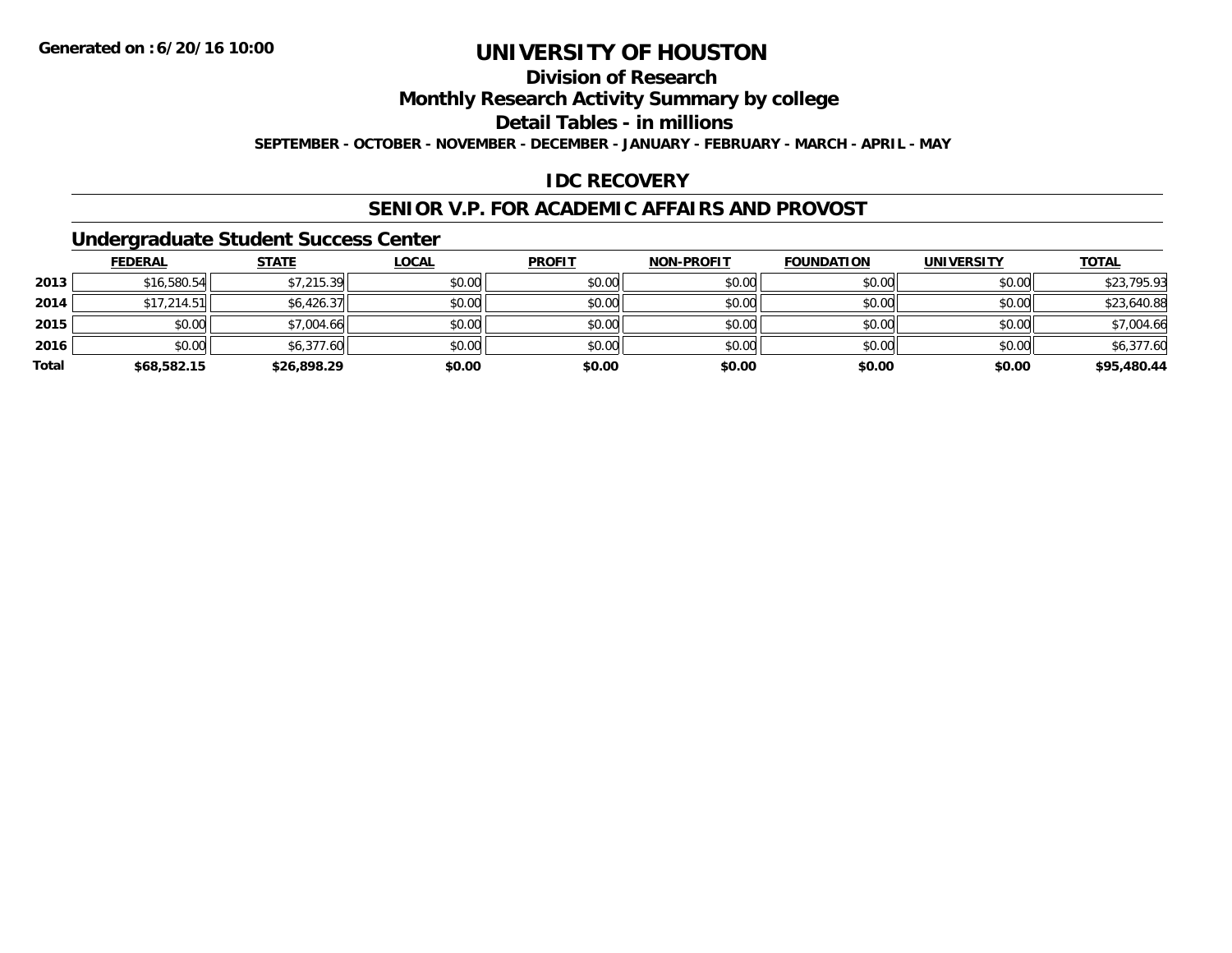# **Division of Research**

**Monthly Research Activity Summary by college**

**Detail Tables - in millions**

**SEPTEMBER - OCTOBER - NOVEMBER - DECEMBER - JANUARY - FEBRUARY - MARCH - APRIL - MAY**

#### **IDC RECOVERY**

#### **UH LAW CENTER**

|       | Dean, Law      |              |              |               |                   |                   |                   |               |
|-------|----------------|--------------|--------------|---------------|-------------------|-------------------|-------------------|---------------|
|       | <b>FEDERAL</b> | <b>STATE</b> | <b>LOCAL</b> | <b>PROFIT</b> | <b>NON-PROFIT</b> | <b>FOUNDATION</b> | <b>UNIVERSITY</b> | <b>TOTAL</b>  |
| 2012  | (\$70,357.49)  | \$0.00       | \$0.00       | \$0.00        | \$0.00            | \$0.00            | \$0.00            | (\$70,357.49) |
| 2013  | \$0.00         | \$0.00       | \$0.00       | \$0.00        | \$0.00            | \$0.00            | \$0.00            | \$0.00        |
| 2016  | \$0.00         | \$17,071.49  | \$0.00       | \$0.00        | \$0.00            | \$0.00            | \$0.00            | \$17,071.49   |
|       | Law-UH         |              |              |               |                   |                   |                   |               |
|       | <b>FEDERAL</b> | <b>STATE</b> | <b>LOCAL</b> | <b>PROFIT</b> | <b>NON-PROFIT</b> | <b>FOUNDATION</b> | <b>UNIVERSITY</b> | <b>TOTAL</b>  |
| 2012  | \$1,330.63     | \$0.00       | \$0.00       | \$0.00        | \$0.00            | \$4,304.90        | \$0.00            | \$5,635.53    |
| 2013  | \$44,281.44    | \$19,708.02  | \$0.00       | \$0.00        | \$0.00            | \$2,818.51        | \$0.00            | \$66,807.97   |
| 2014  | \$5,629.40     | \$23,916.31  | \$0.00       | \$0.00        | \$0.00            | \$0.00            | \$0.00            | \$29,545.71   |
| 2015  | \$12,927.53    | \$22,840.14  | \$0.00       | \$0.00        | \$0.00            | \$0.00            | \$0.00            | \$35,767.67   |
| 2016  | \$2,209.61     | \$3,030.00   | \$0.00       | \$0.00        | \$0.00            | \$2,548.11        | \$0.00            | \$7,787.73    |
| Total | (\$3,978.88)   | \$86,565.96  | \$0.00       | \$0.00        | \$0.00            | \$9,671.52        | \$0.00            | \$92,258.60   |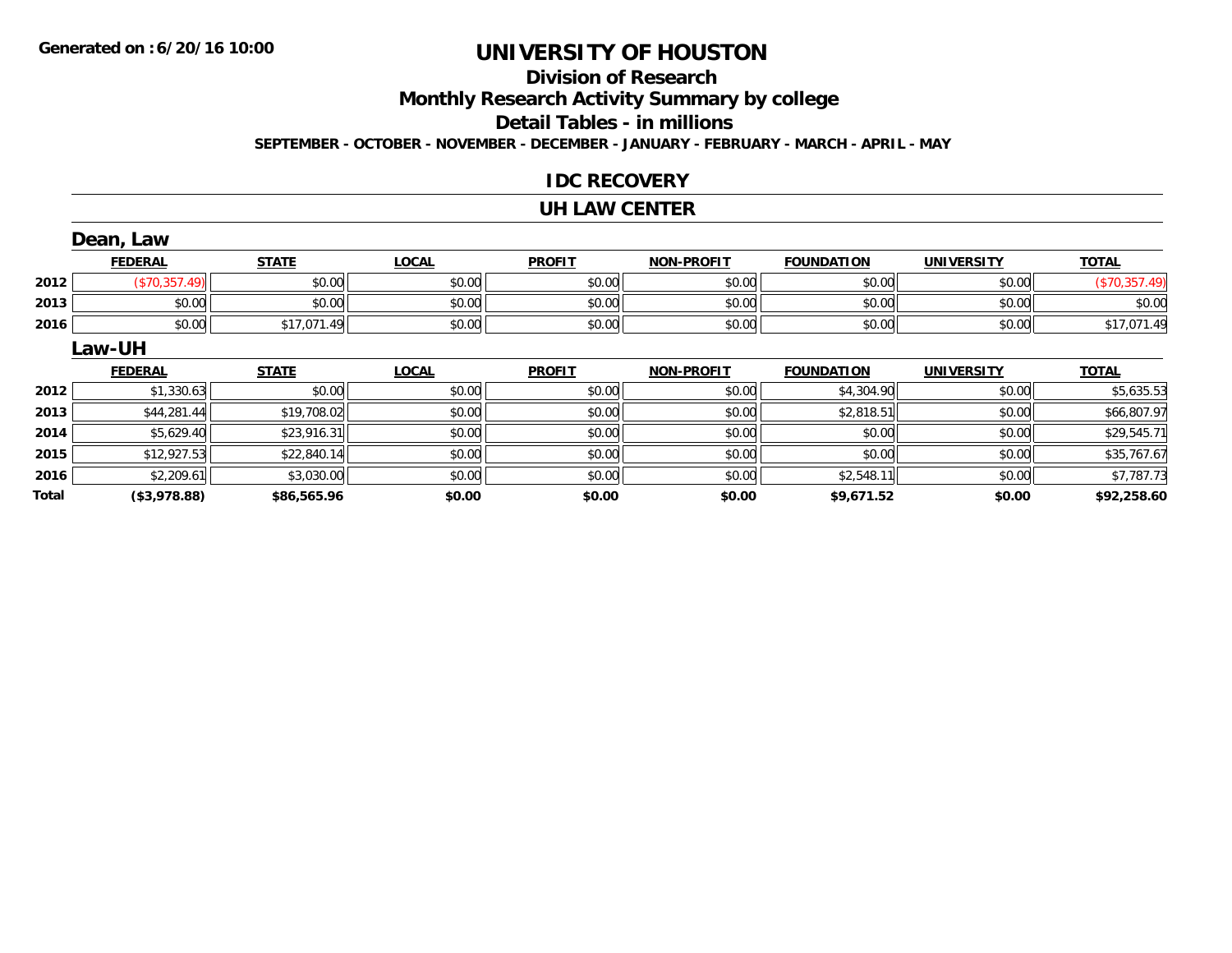# **Division of Research**

**Monthly Research Activity Summary by college**

**Detail Tables - in millions**

**SEPTEMBER - OCTOBER - NOVEMBER - DECEMBER - JANUARY - FEBRUARY - MARCH - APRIL - MAY**

#### **IDC RECOVERY**

#### **UKNOWN COLLEGE**

#### **Unknown Department**

|      | cr.                | <b>СТЛТІ</b>    | <b>_OCAL</b>   | <b>DDOFIT</b> | <b>BBAFIT</b><br>יממ | ΓΙΟΝ   | UNIVERSITY | <u>TOTAL</u> |
|------|--------------------|-----------------|----------------|---------------|----------------------|--------|------------|--------------|
| 2015 | $\sim$ 00<br>JU.UU | ሶስ ስስ<br>וטט.טע | 0.00<br>wu.uu. | \$0.00        | $\sim$ 00<br>וטטוע   | \$0.00 | \$0.00     | \$0.00       |
| 2016 | $\sim$ 00<br>JU.UU | ሶስ ሰሰ<br>JU.UU  | 0.00<br>JU.UU  | \$0.00        | $\sim$ 00<br>וטטוע   | \$0.00 | \$0.00     | \$0.00       |

# **Wrong Department - Please Dont Select It**

|              | <u>FEDERAL</u> | <b>STATE</b> | <u>LOCAL</u> | <b>PROFIT</b> | <b>NON-PROFIT</b> | <b>FOUNDATION</b> | <b>UNIVERSITY</b> | <b>TOTAL</b> |
|--------------|----------------|--------------|--------------|---------------|-------------------|-------------------|-------------------|--------------|
| 2012         | \$0.00         | \$0.00       | \$0.00       | \$0.00        | \$0.00            | \$0.00            | \$0.00            | \$0.00       |
| 2013         | \$0.00         | \$0.00       | \$0.00       | \$0.00        | \$0.00            | \$0.00            | \$0.00            | \$0.00       |
| 2014         | \$0.00         | \$0.00       | \$0.00       | \$0.00        | \$0.00            | \$0.00            | \$0.00            | \$0.00       |
| 2016         | \$0.00         | \$0.00       | \$0.00       | \$0.00        | \$0.00            | \$0.00            | \$0.00            | \$0.00       |
| <b>Total</b> | \$0.00         | \$0.00       | \$0.00       | \$0.00        | \$0.00            | \$0.00            | \$0.00            | \$0.00       |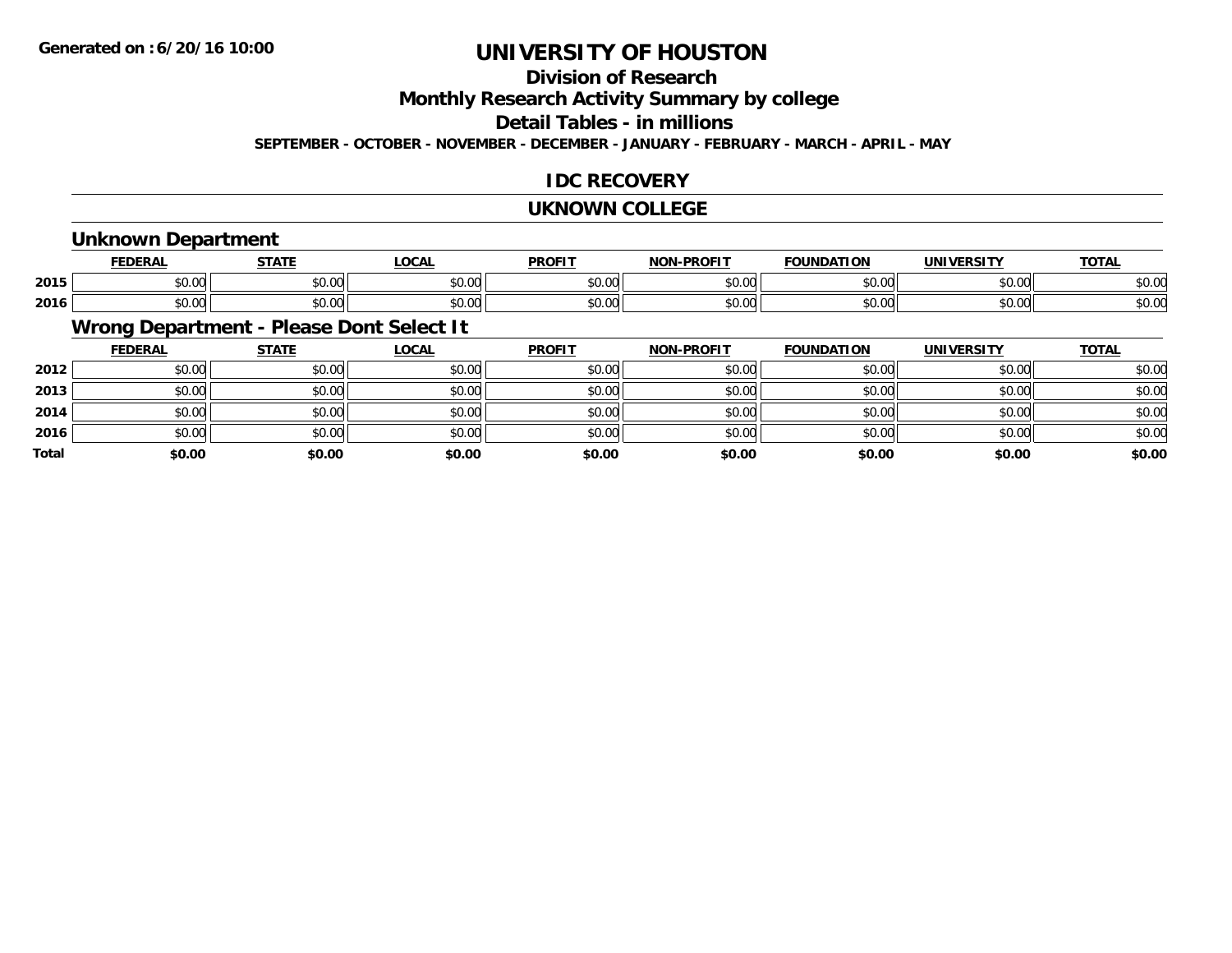#### **Division of Research Monthly Research Activity Summary by college Detail Tables - in millions SEPTEMBER - OCTOBER - NOVEMBER - DECEMBER - JANUARY - FEBRUARY - MARCH - APRIL - MAY**

#### **IDC RECOVERY**

## **VICE PRESIDENT FOR ADMINISTRATION**

|       | <b>Physical Plant</b> |              |              |               |                   |                   |                   |              |
|-------|-----------------------|--------------|--------------|---------------|-------------------|-------------------|-------------------|--------------|
|       | <b>FEDERAL</b>        | <b>STATE</b> | <b>LOCAL</b> | <b>PROFIT</b> | <b>NON-PROFIT</b> | <b>FOUNDATION</b> | <b>UNIVERSITY</b> | <b>TOTAL</b> |
| 2013  | \$0.00                | \$0.00       | \$0.00       | \$0.00        | \$0.00            | \$0.00            | \$0.00            | \$0.00       |
| 2014  | \$0.00                | \$0.00       | \$0.00       | \$0.00        | \$0.00            | \$0.00            | \$0.00            | \$0.00       |
| 2015  | \$0.00                | \$0.00       | \$0.00       | \$0.00        | \$0.00            | \$0.00            | \$0.00            | \$0.00       |
| 2016  | \$0.00                | \$0.00       | \$0.00       | \$0.00        | \$0.00            | \$0.00            | \$0.00            | \$0.00       |
| Total | \$0.00                | \$0.00       | \$0.00       | \$0.00        | \$0.00            | \$0.00            | \$0.00            | \$0.00       |